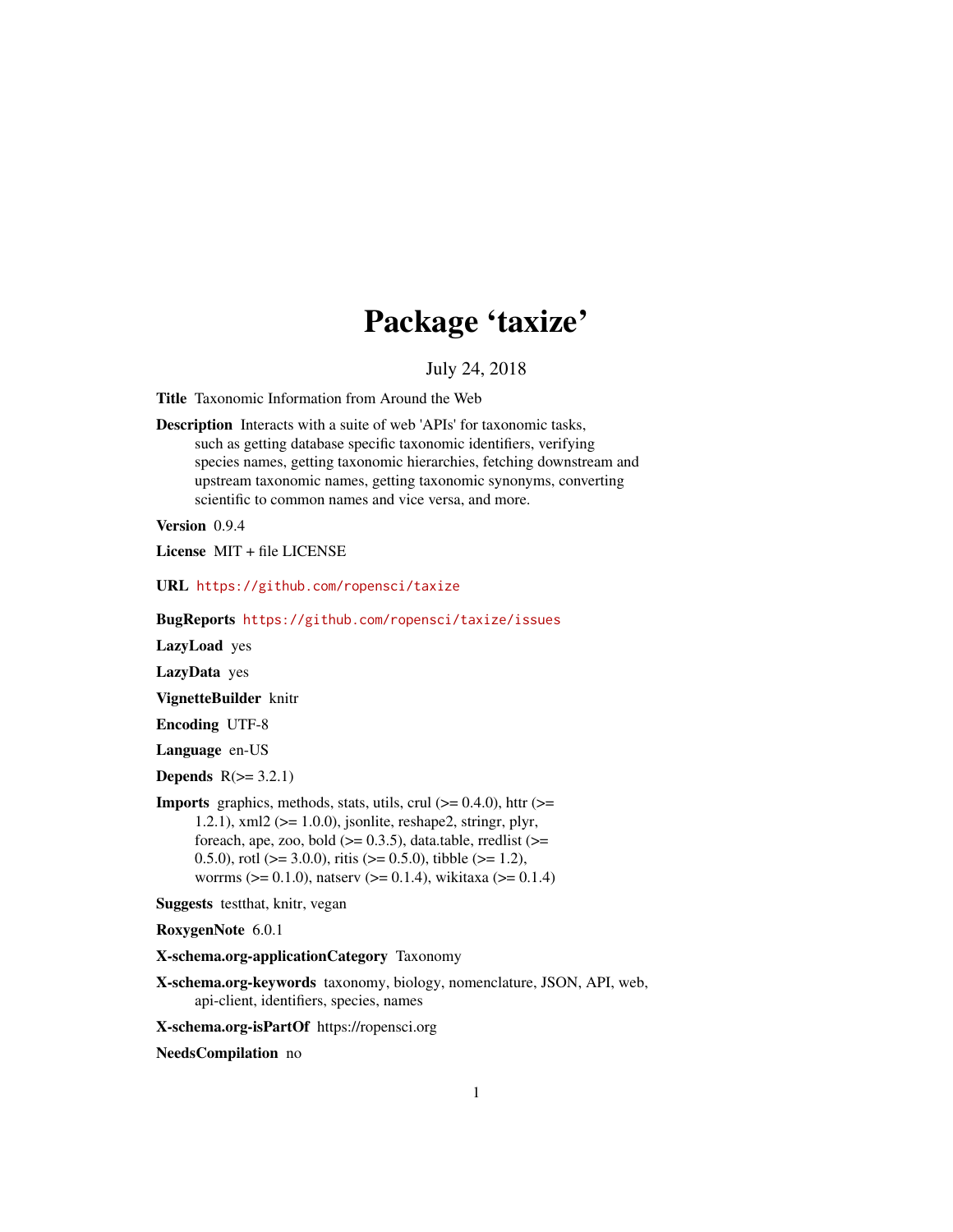Author Scott Chamberlain [aut, cre] (<https://orcid.org/0000-0003-1444-9135>), Eduard Szoecs [aut], Zachary Foster [aut], Zebulun Arendsee [aut], Carl Boettiger [ctb], Karthik Ram [ctb], Ignasi Bartomeus [ctb], John Baumgartner [ctb], James O'Donnell [ctb], Jari Oksanen [ctb], Bastian Greshake Tzovaras [ctb], Philippe Marchand [ctb], Vinh Tran [ctb], Maëlle Salmon [ctb], Gaopeng Li [ctb], rOpenSci [fnd] (https://ropensci.org/) Maintainer Scott Chamberlain <myrmecocystus@gmail.com>

Repository CRAN

Date/Publication 2018-07-24 16:50:02 UTC

# R topics documented:

|  |  |  | 5              |
|--|--|--|----------------|
|  |  |  | 6              |
|  |  |  | $\tau$         |
|  |  |  | $\overline{7}$ |
|  |  |  | 8              |
|  |  |  | 9              |
|  |  |  | 10             |
|  |  |  | 12             |
|  |  |  | 14             |
|  |  |  | 19             |
|  |  |  | 21             |
|  |  |  | 22             |
|  |  |  | 24             |
|  |  |  | 25             |
|  |  |  | 28             |
|  |  |  | 29             |
|  |  |  | 30             |
|  |  |  | 32             |
|  |  |  | 33             |
|  |  |  | 34             |
|  |  |  | 35             |
|  |  |  | 36             |
|  |  |  | 37             |
|  |  |  | 39             |
|  |  |  | 40             |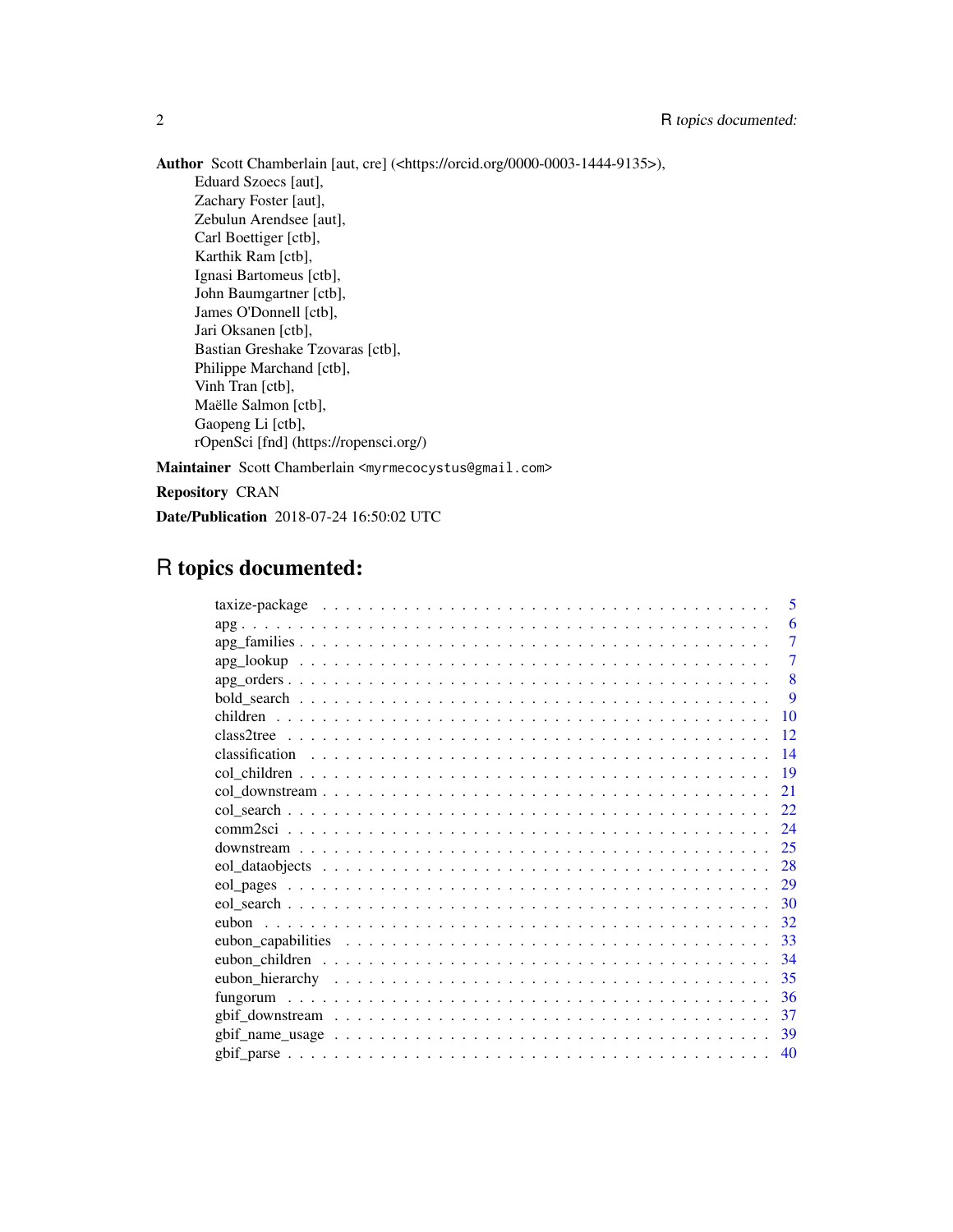|                                                                                                                 | 41 |
|-----------------------------------------------------------------------------------------------------------------|----|
|                                                                                                                 | 42 |
|                                                                                                                 | 43 |
|                                                                                                                 | 46 |
|                                                                                                                 | 49 |
|                                                                                                                 | 52 |
|                                                                                                                 | 55 |
|                                                                                                                 | 57 |
|                                                                                                                 | 58 |
|                                                                                                                 | 60 |
|                                                                                                                 | 63 |
|                                                                                                                 | 66 |
|                                                                                                                 | 68 |
|                                                                                                                 | 71 |
|                                                                                                                 | 73 |
|                                                                                                                 | 75 |
|                                                                                                                 | 79 |
|                                                                                                                 | 81 |
|                                                                                                                 | 84 |
|                                                                                                                 | 85 |
|                                                                                                                 | 86 |
|                                                                                                                 | 87 |
|                                                                                                                 | 88 |
|                                                                                                                 | 91 |
|                                                                                                                 | 92 |
|                                                                                                                 | 93 |
|                                                                                                                 | 95 |
|                                                                                                                 | 96 |
|                                                                                                                 | 97 |
|                                                                                                                 | 98 |
|                                                                                                                 | 99 |
|                                                                                                                 | 99 |
|                                                                                                                 |    |
|                                                                                                                 |    |
|                                                                                                                 |    |
|                                                                                                                 |    |
|                                                                                                                 |    |
|                                                                                                                 |    |
| iucn id                                                                                                         |    |
| iucn status                                                                                                     |    |
|                                                                                                                 |    |
|                                                                                                                 |    |
| $lowest\_common \ldots \ldots \ldots \ldots \ldots \ldots \ldots \ldots \ldots \ldots \ldots \ldots \ldots 110$ |    |
|                                                                                                                 |    |
|                                                                                                                 |    |
| nbn search                                                                                                      |    |
|                                                                                                                 |    |
|                                                                                                                 |    |
|                                                                                                                 |    |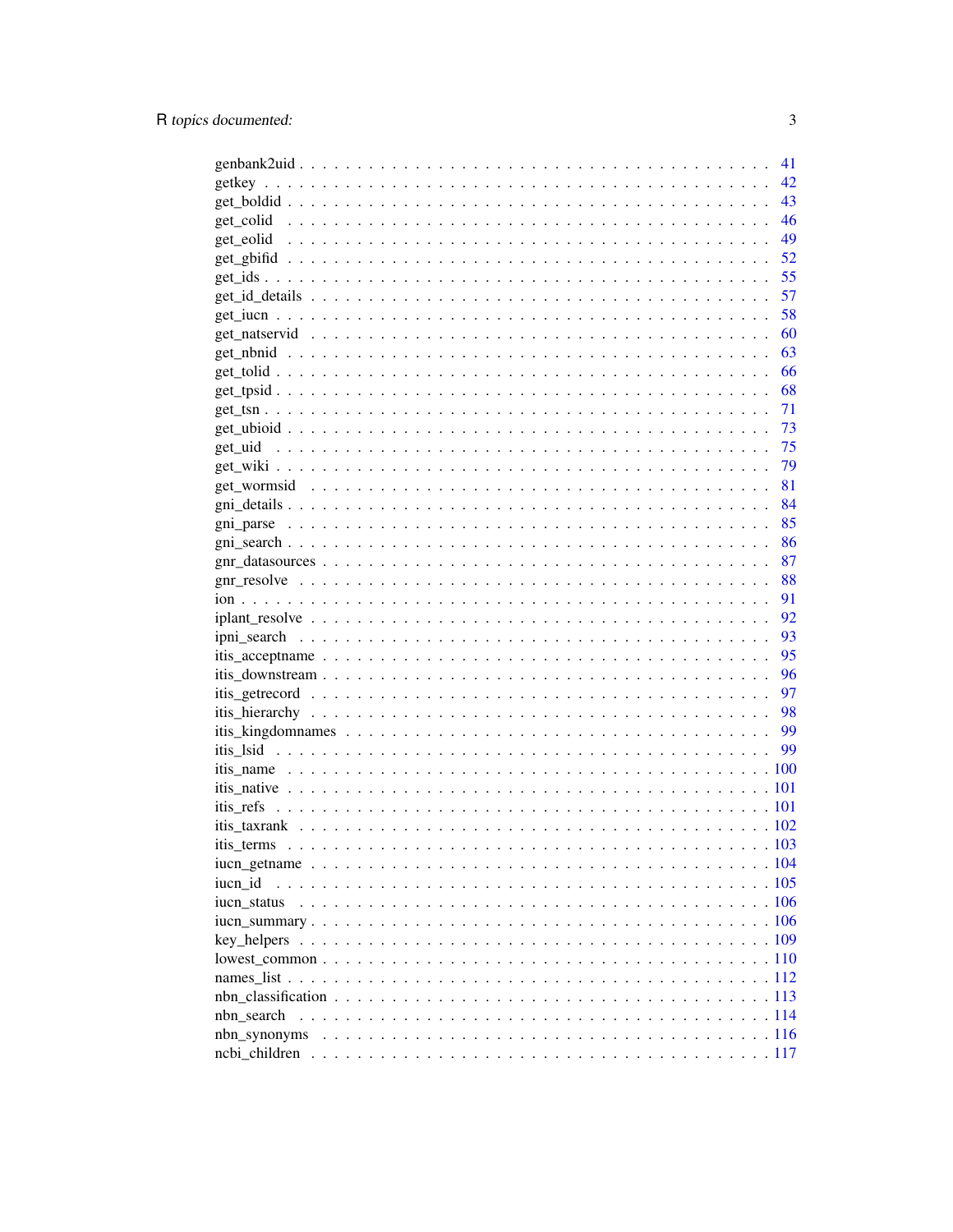| tnrs |
|------|
|      |
|      |
|      |
|      |
|      |
|      |
|      |
|      |
|      |
|      |
|      |
|      |
|      |
|      |
|      |
|      |
|      |
|      |
|      |

**Index**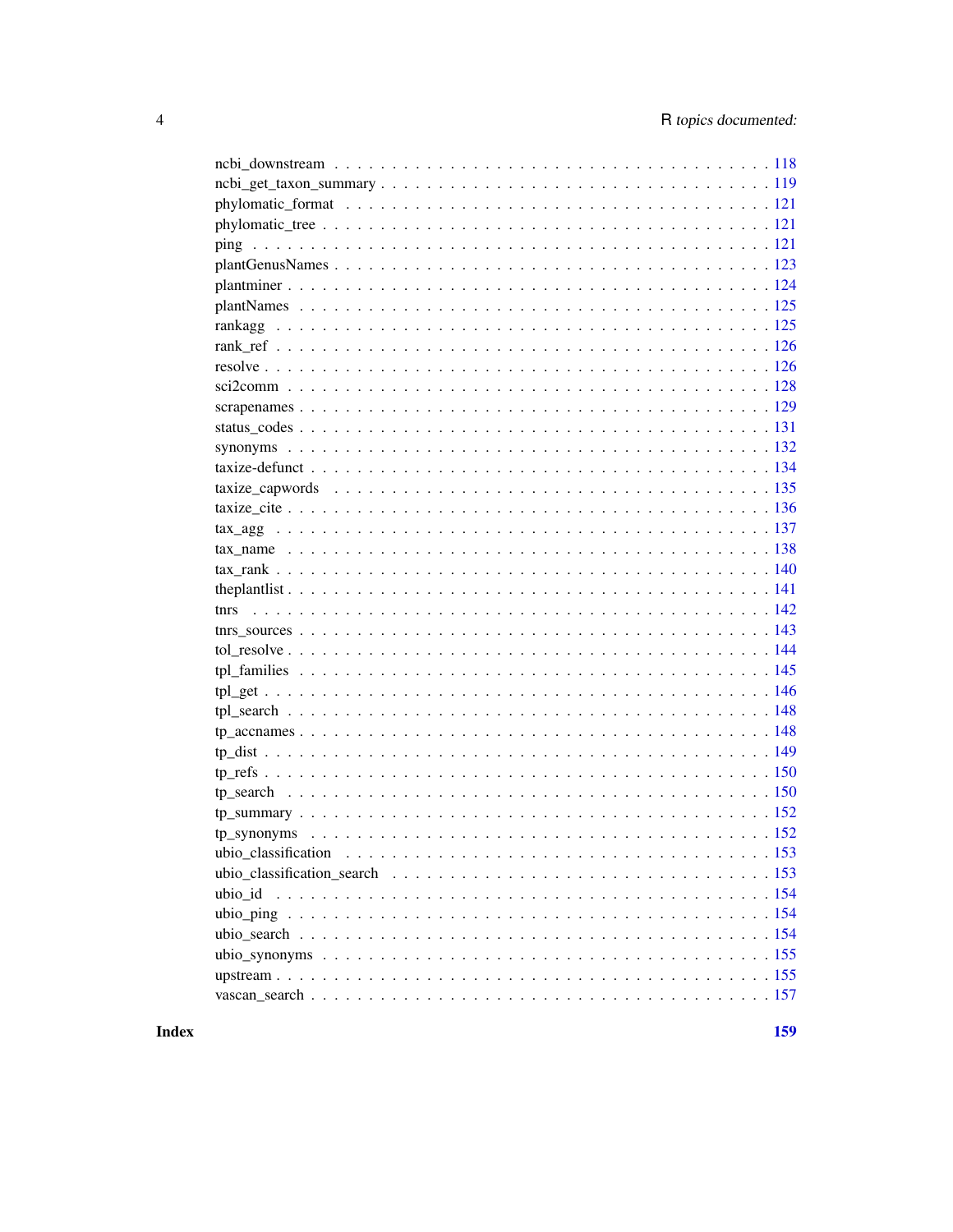# <span id="page-4-0"></span>Description

This package interacts with a suite of web 'APIs' for taxonomic tasks, such as verifying species names, getting taxonomic hierarchies, and verifying name spelling.

### About

Allows users to search over many websites for species names (scientific and common) and download up- and downstream taxonomic hierarchical information - and many other things.

The functions in the package that hit a specific API have a prefix and suffix separated by an underscore. They follow the format of service\_whatitdoes. For example, gnr\_resolve uses the Global Names Resolver API to resolve species names.

General functions in the package that don't hit a specific API don't have two words separated by an underscore, e.g., classification

You need API keys for some data sources. See [taxize-authentication](#page-41-1) for more information.

# Currently supported APIs

| API                                                    | prefix  | SOAP?        |
|--------------------------------------------------------|---------|--------------|
| Encyclopedia of Life (EOL)                             | eol     | <b>FALSE</b> |
| <b>Taxonomic Name Resolution Service</b>               | tnrs    | <b>FALSE</b> |
| Integrated Taxonomic Information Service (ITIS)        | itis    | <b>FALSE</b> |
| Global Names Resolver (from EOL/GBIF)                  | gnr     | <b>FALSE</b> |
| Global Names Index (from EOL/GBIF)                     | gni     | <b>FALSE</b> |
| <b>IUCN Red List</b>                                   | iucn    | <b>FALSE</b> |
| Tropicos (from Missouri Botanical Garden)              | tp      | <b>FALSE</b> |
| Theplantlist.org                                       | tpl     | <b>FALSE</b> |
| Catalogue of Life                                      | col     | <b>FALSE</b> |
| National Center for Biotechnology Information          | nchi    | <b>FALSE</b> |
| <b>CANADENSYS</b> Vascan name search API               | vascan  | <b>FALSE</b> |
| International Plant Names Index (IPNI)                 | ipni    | <b>FALSE</b> |
| World Register of Marine Species (WoRMS)               | worms   | <b>TRUE</b>  |
| Barcode of Life Data Systems (BOLD)                    | bold    | <b>FALSE</b> |
| Pan-European Species directories Infrastructure (PESI) | pesi    | <b>TRUE</b>  |
| Mycobank                                               | myco    | <b>TRUE</b>  |
| National Biodiversity Network (UK)                     | nhn     | <b>FALSE</b> |
| Index Fungorum                                         | fg      | <b>FALSE</b> |
| <b>EU BON</b>                                          | eubon   | <b>FALSE</b> |
| Index of Names (ION)                                   | ion     | <b>FALSE</b> |
| Open Tree of Life (TOL)                                | tol     | <b>FALSE</b> |
| World Register of Marine Species (WoRMS)               | worms   | <b>FALSE</b> |
| <b>NatureServe</b>                                     | natserv | <b>FALSE</b> |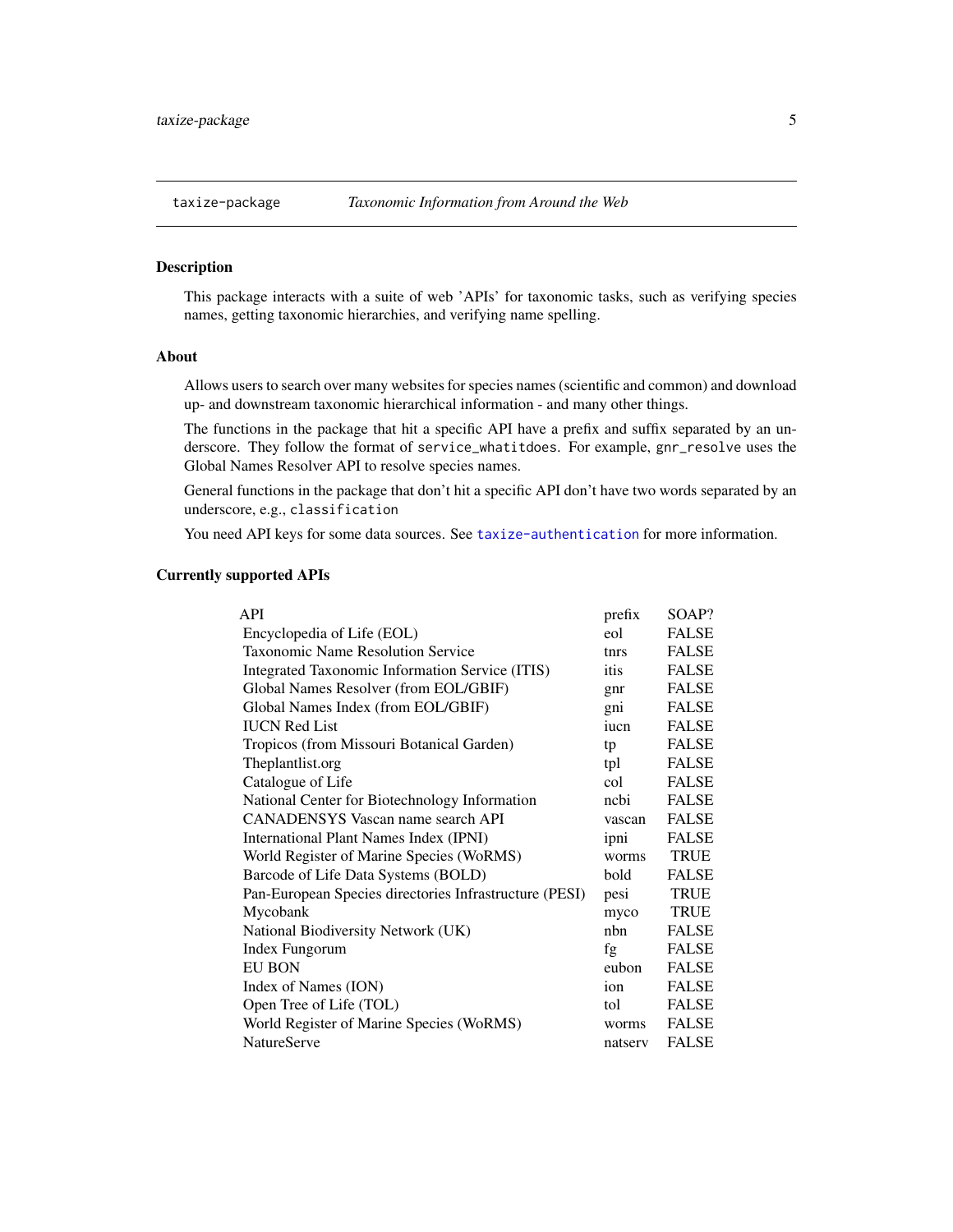<span id="page-5-0"></span>If the source above has a TRUE in the SOAP? column, it is not available in this package. They are available from a different package called taxizesoap. See the GitHub repo for how to install <https://github.com/ropensci/taxizesoap>

### Author(s)

Scott Chamberlain <myrmecocystus@gmail.com>

Eduard Szoecs <eduardszoecs@gmail.com>

Zachary Foster <zacharyfoster1989@gmail.com>

Carl Boettiger <cboettig@gmail.com>

Karthik Ram <karthik@ropensci.org>

Ignasi Bartomeus <nacho.bartomeus@gmail.com>

John Baumgartner <johnbb@student.unimelb.edu.au>

James O'Donnell <jodonnellbio@gmail.com>

apg *Get APG names*

# <span id="page-5-1"></span>Description

Generic names and their replacements from the Angiosperm Phylogeny Group III system of flowering plant classification.

### Usage

apgOrders(...)

apgFamilies(...)

# Arguments

... Curl args passed on to [GET](#page-0-0)

# References

<http://www.mobot.org/MOBOT/research/APweb/>

### Examples

```
## Not run:
head(apgOrders())
head(apgFamilies())
```
## End(Not run)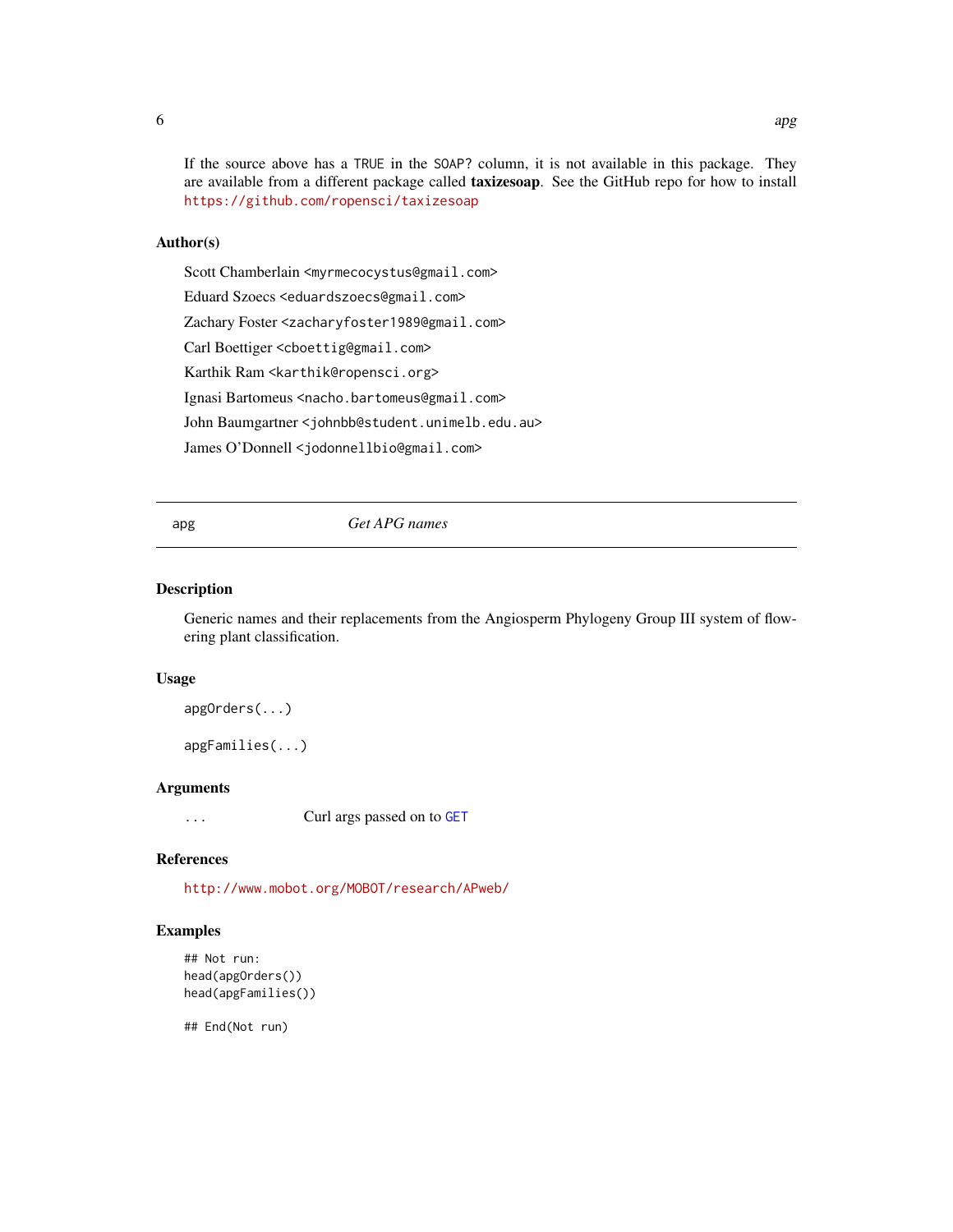<span id="page-6-1"></span><span id="page-6-0"></span>

# Description

Family names and their replacements from the Angiosperm Phylogeny Website system of flowering plant classification.

# Format

A data frame with 1597 rows and 4 variables:

original original data record from APG website

this Order name

that Replacement order name

order Order name

# Details

This dataset is from Version 13, incorporated on 2015-04-29.

### Source

<http://www.mobot.org/MOBOT/research/APweb/>

apg\_lookup *Lookup in the APGIII taxonomy and replace family names*

# Description

Lookup in the APGIII taxonomy and replace family names

# Usage

```
apg_lookup(taxa, rank = "family")
```

| taxa | (character) Taxonomic name to lookup a synonym for in APGIII taxonomy.      |
|------|-----------------------------------------------------------------------------|
| rank | (character) Taxonomic rank to lookup a synonym for. One of family or order. |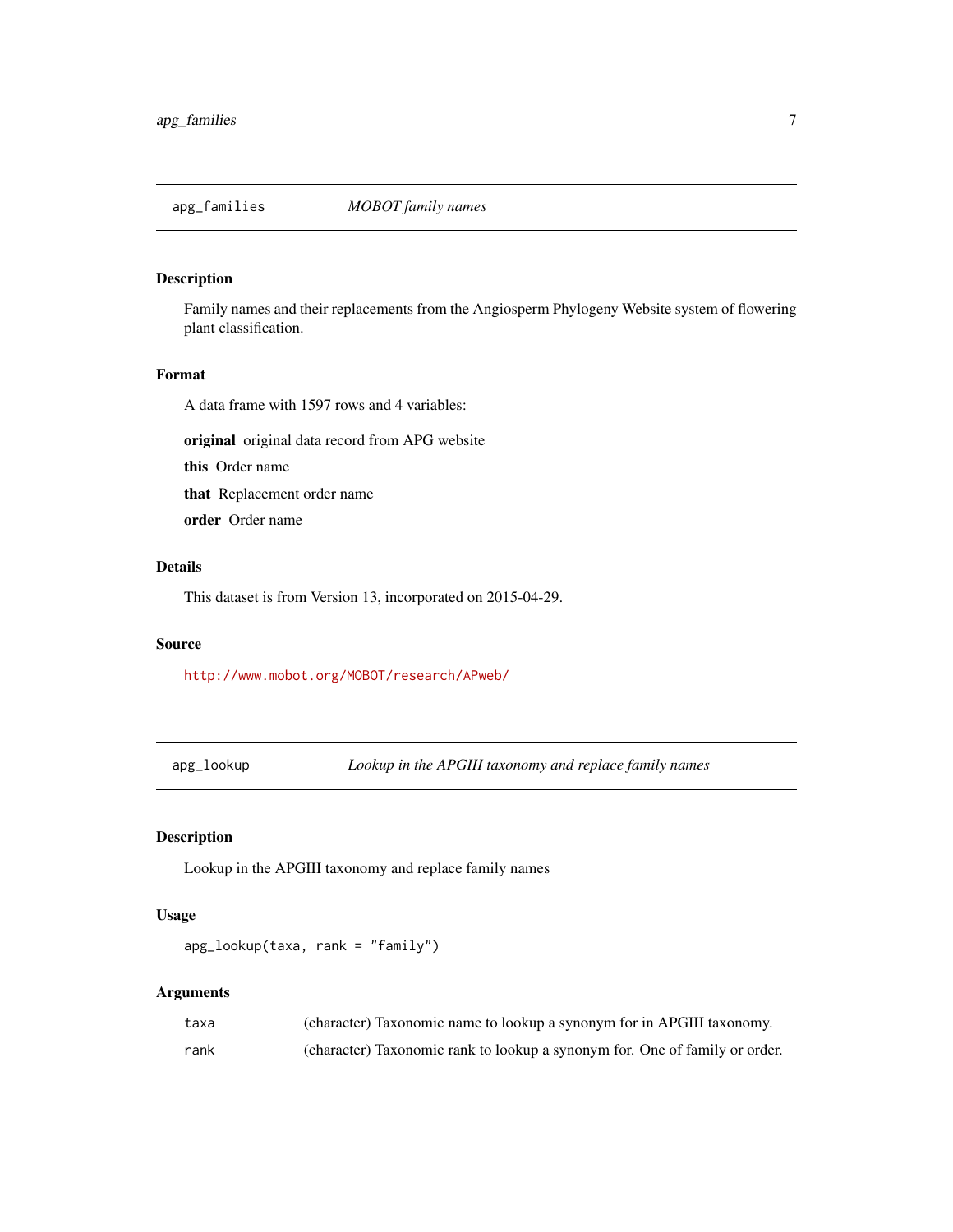# <span id="page-7-0"></span>Details

Internally in this function, we use the datasets [apg\\_families](#page-6-1) and [apg\\_orders](#page-7-1) - see their descriptions for the data in them. The functions [apgOrders](#page-5-1) [apgFamilies](#page-5-1) are for scraping current content from the <http://www.mobot.org/MOBOT/research/APweb/> website.

BEWARE: The datasets used in this function are (I think) from Version 12 of the data on [http:](http://www.mobot.org/MOBOT/research/APweb/) [//www.mobot.org/MOBOT/research/APweb/](http://www.mobot.org/MOBOT/research/APweb/) - I'll update data asap.

### Value

A APGIII family or order name, or the original name if no match.

### Examples

```
# New name found
apg_lookup(taxa = "Hyacinthaceae", rank = "family")
apg_lookup(taxa = "Poaceae", rank = "family")
# Name not found
apg_lookup(taxa = "Asteraceae", rank = "family")
```
<span id="page-7-1"></span>apg\_orders *MOBOT order names*

#### Description

Order names and their replacements from the Angiosperm Phylogeny Website system of flowering plant classification.

### Format

A data frame with 494 rows and 3 variables:

original original data record from APG website

this Order name

that Replacement order name

# Details

This dataset is from Version 13, incorporated on 2015-04-29.

### Source

<http://www.mobot.org/MOBOT/research/APweb/>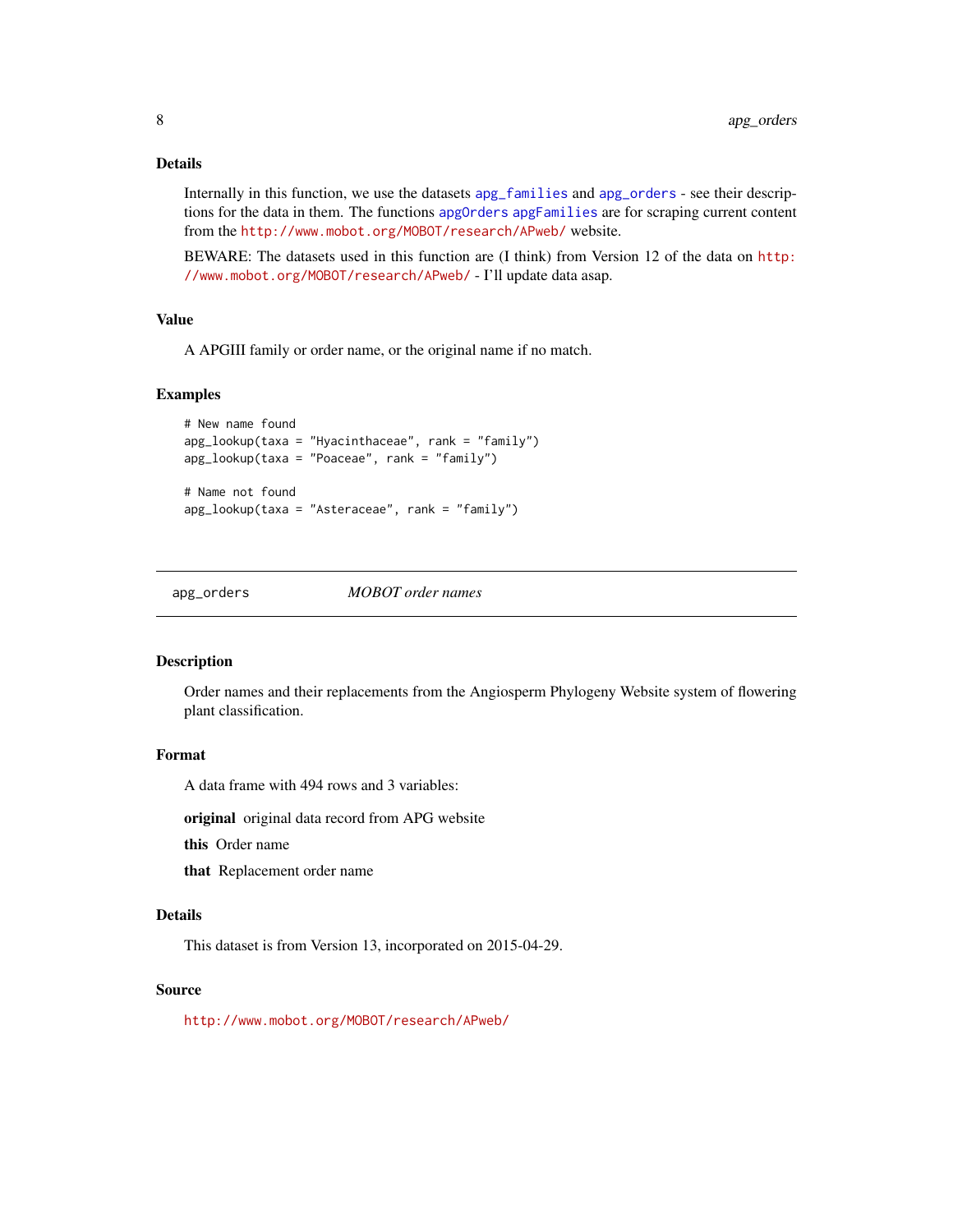<span id="page-8-0"></span>

### Description

Search Barcode of Life for taxonomic IDs

### Usage

```
bold_search(name = NULL, id = NULL, fuzzy = FALSE, dataTypes = "basic",
  includeTree = FALSE, response = FALSE, ...)
```
### Arguments

| name        | (character) One or more scientific names.                                                                                                                                                    |
|-------------|----------------------------------------------------------------------------------------------------------------------------------------------------------------------------------------------|
| id          | (integer) One or more BOLD taxonomic identifiers.                                                                                                                                            |
| fuzzy       | (logical) Whether to use fuzzy search or not (default: FALSE). Only used if<br>name passed.                                                                                                  |
| dataTypes   | (character) Specifies the datatypes that will be returned. See Details for options.<br>This variable is ignored if name parameter is passed, but is used if the id param-<br>eter is passed. |
| includeTree | (logical) If TRUE (default: FALSE), returns a list containing information for<br>parent taxa as well as the specified taxon. Only used if id passed.                                         |
| response    | (logical) Note that response is the object that returns from the Curl call, useful<br>for debugging, and getting detailed info on the API call.                                              |
| $\ddots$    | Further args passed on to GET, main purpose being curl debugging                                                                                                                             |

### Details

You must provide one of name or id to this function. The other parameters are optional. Note that when passing in name, fuzzy can be used as well, while if id is passed, then fuzzy is ignored, and dataTypes includeTree can be used.

Options for dataTypes parameter:

- all returns all data
- basic returns basic taxon information
- images returns specimen image. Includes copyright information, image URL, image metadata.
- stats Returns specimen and sequence statistics. Includes public species count, public BIN count, public marker counts, public record count, specimen count, sequenced specimen count, barcode specimen count, species count, barcode species count.
- geo Returns collection site information. Includes country, collection site map.
- sequencinglabs Returns sequencing labs. Includes lab name, record count.
- depository Returns specimen depositories. Includes depository name, record count.
- thirdparty Returns information from third parties. Includes wikipedia summary, wikipedia URL, GBIF map.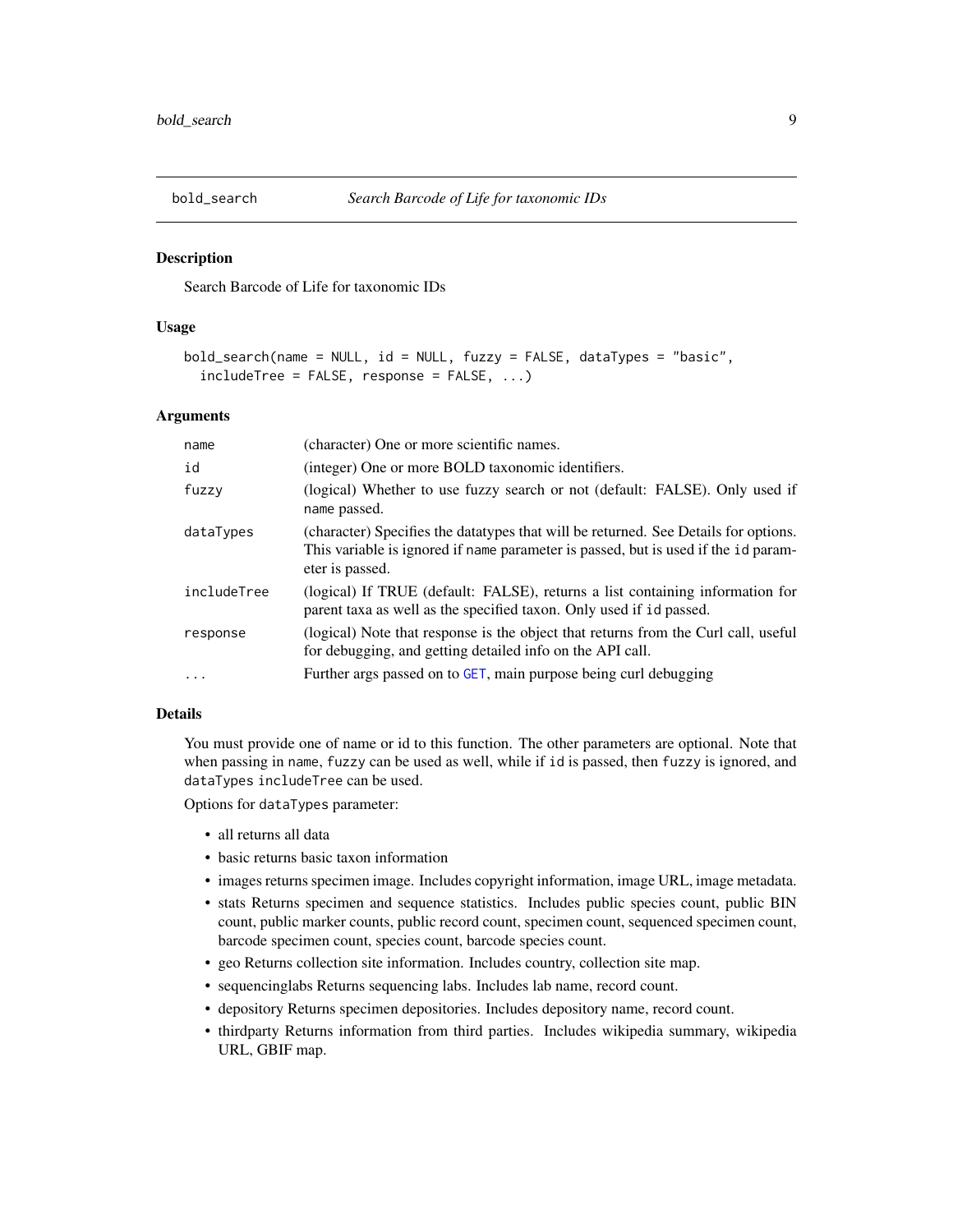### 10 children children children children children children children children children children children children

### Value

A list of data.frame's.

### References

<http://www.boldsystems.org/index.php/resources/api>

# Examples

```
## Not run:
# A basic example
bold_search(name="Apis")
bold_search(name="Agapostemon")
bold_search(name="Poa")
# Fuzzy search
head(bold_search(name="Po", fuzzy=TRUE))
head(bold_search(name="Aga", fuzzy=TRUE))
# Many names
bold_search(name=c("Apis","Puma concolor"))
nms <- names_list('species')
bold_search(name=nms)
# Searching by ID - dataTypes can be used, and includeTree can be used
bold_search(id=88899)
bold_search(id=88899, dataTypes="stats")
bold_search(id=88899, dataTypes="geo")
bold_search(id=88899, dataTypes="basic")
bold_search(id=88899, includeTree=TRUE)
## End(Not run)
```
children *Retrieve immediate children taxa for a given taxon name or ID.*

### Description

This function is different from [downstream](#page-24-1) in that it only collects immediate taxonomic children, while [downstream](#page-24-1) collects taxonomic names down to a specified taxonomic rank, e.g., getting all species in a family.

# Usage

```
children(...)
## Default S3 method:
children(x, db = NULL, rows = NA, ...)
```
<span id="page-9-0"></span>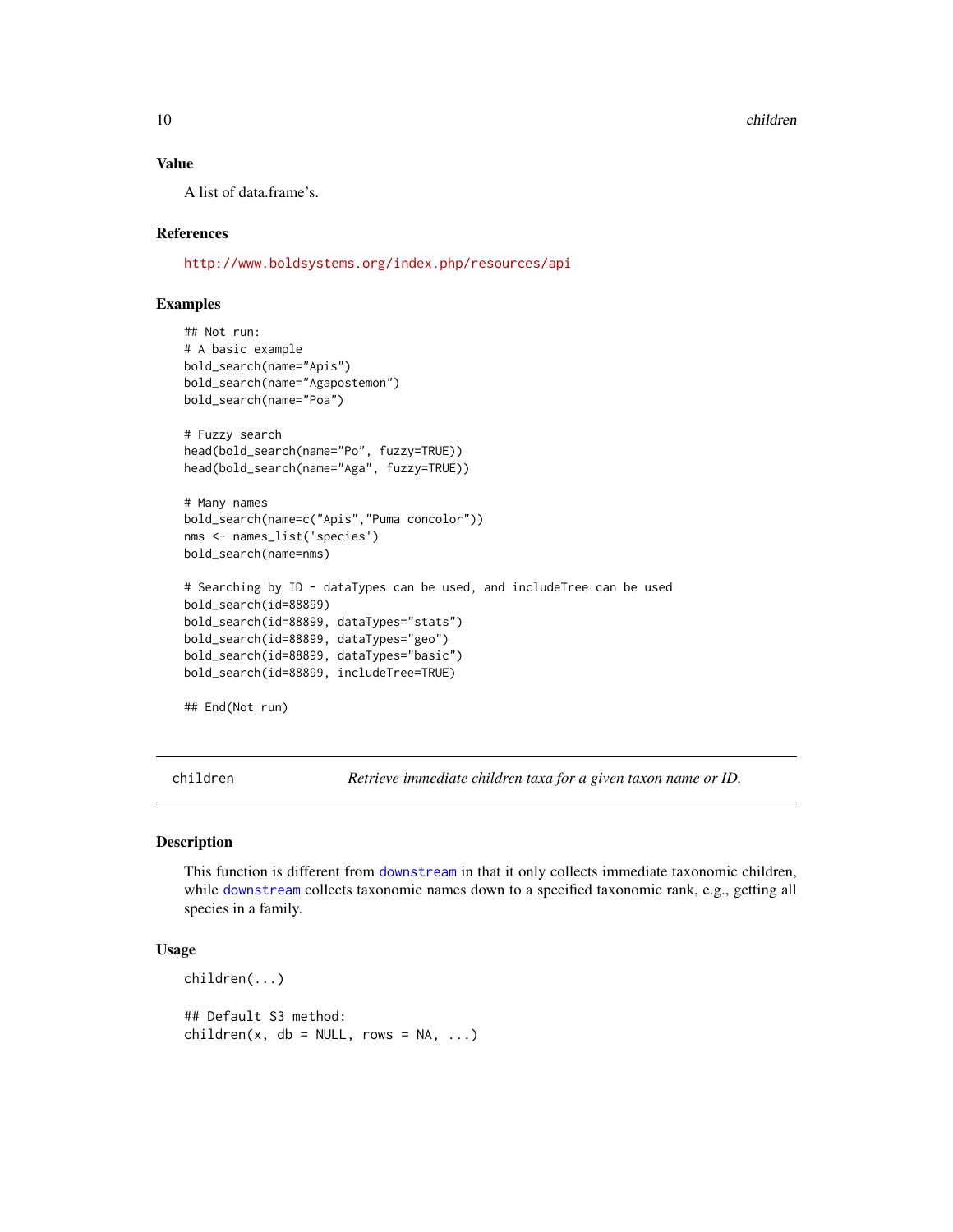### children 11

```
## S3 method for class 'tsn'
children(x, db = NULL, ...)## S3 method for class 'colid'
children(x, db = NULL, ...)## S3 method for class 'wormsid'
children(x, db = NULL, ...)## S3 method for class 'ids'
children(x, db = NULL, ...)## S3 method for class 'uid'
children(x, db = NULL, ...)
```
# Arguments

| .            | Further args passed on to col_children, hierarchy_down, ncbi_children,<br>or wm_children See those functions for what parameters can be passed on.                                                                                                                                               |
|--------------|--------------------------------------------------------------------------------------------------------------------------------------------------------------------------------------------------------------------------------------------------------------------------------------------------|
| $\mathsf{x}$ | Vector of taxa names (character) or IDs (character or numeric) to query.                                                                                                                                                                                                                         |
| db           | character; database to query. One or more of itis, col, ncbi, or worms. Note<br>that each taxonomic data source has their own identifiers, so that if you provide<br>the wrong db value for the identifier you could get a result, but it will likely be<br>wrong (not what you were expecting). |
| rows         | (numeric) Any number from 1 to infinity. If the default NA, all rows are consid-<br>ered. Note that this parameter is ignored if you pass in a taxonomic id of any of<br>the acceptable classes: tsn, colid. NCBI has a method for this function but rows<br>doesn't work.                       |

# Value

A named list of data.frames with the children names of every supplied taxa. You get an NA if there was no match in the database.

# Examples

```
## Not run:
# Plug in taxonomic IDs
children(161994, db = "itis")children(8028, db = "ncbi")
children("578cbfd2674a9b589f19af71a33b89b6", db = "col")
## works with numeric if as character as well
children("161994", db = "itis")
# Plug in taxon names
children("Salmo", db = 'col')
children("Salmo", db = 'itis')
children("Salmo", db = 'ncbi')
children("Salmo", db = 'worms')
```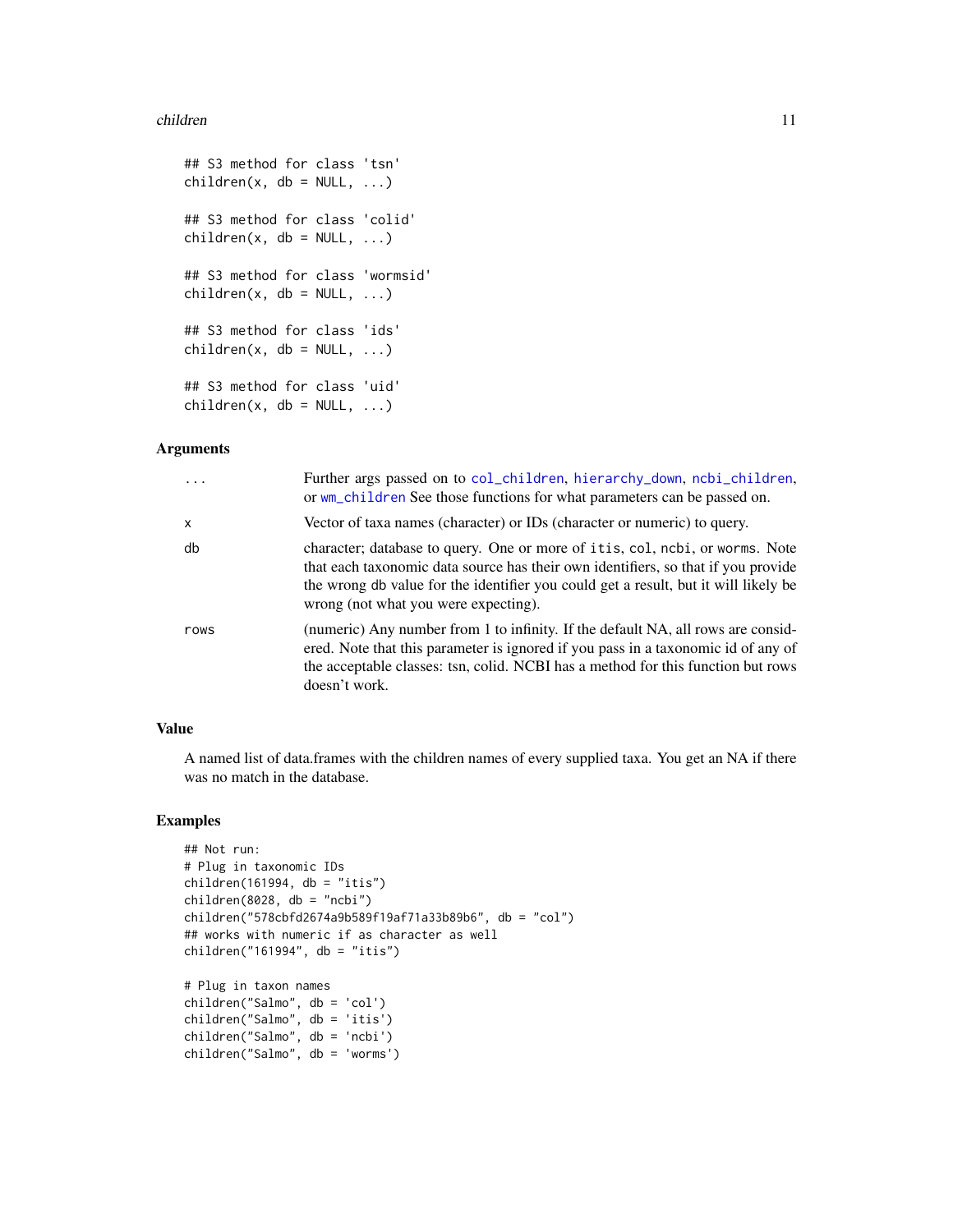```
# Plug in IDs
(id <- get_colid("Apis"))
children(id)
(id <- get_wormsid("Platanista"))
children(id)
## Equivalently, plug in the call to get the id via e.g., get_colid
## into children
(id <- get_colid("Apis"))
children(id)
children(get_colid("Apis"))
# Many taxa
sp <- c("Tragia", "Schistocarpha", "Encalypta")
children(sp, db = 'col')
children(sp, db = 'itis')
# Two data sources
(ids <- get_ids("Apis", db = c('col','itis')))
children(ids)
## same result
children(get_ids("Apis", db = c('col','itis')))
# Use the rows parameter
children("Poa", db = 'col')
children("Poa", db = 'col', rows=1)
# use curl options
res <- children("Poa", db = 'col', rows=1, verbose = TRUE)
## End(Not run)
```
class2tree *Convert a list of classifications to a tree.*

### Description

This function converts a list of hierarchies for individual species into a single species by taxonomic level matrix, then calculates a distance matrix based on taxonomy alone, and outputs either a phylo or dist object. See details for more information.

# Usage

```
class2tree(input, varstep = TRUE, check = TRUE, \ldots)
## S3 method for class 'classtree'
plot(x, \ldots)
```
<span id="page-11-0"></span>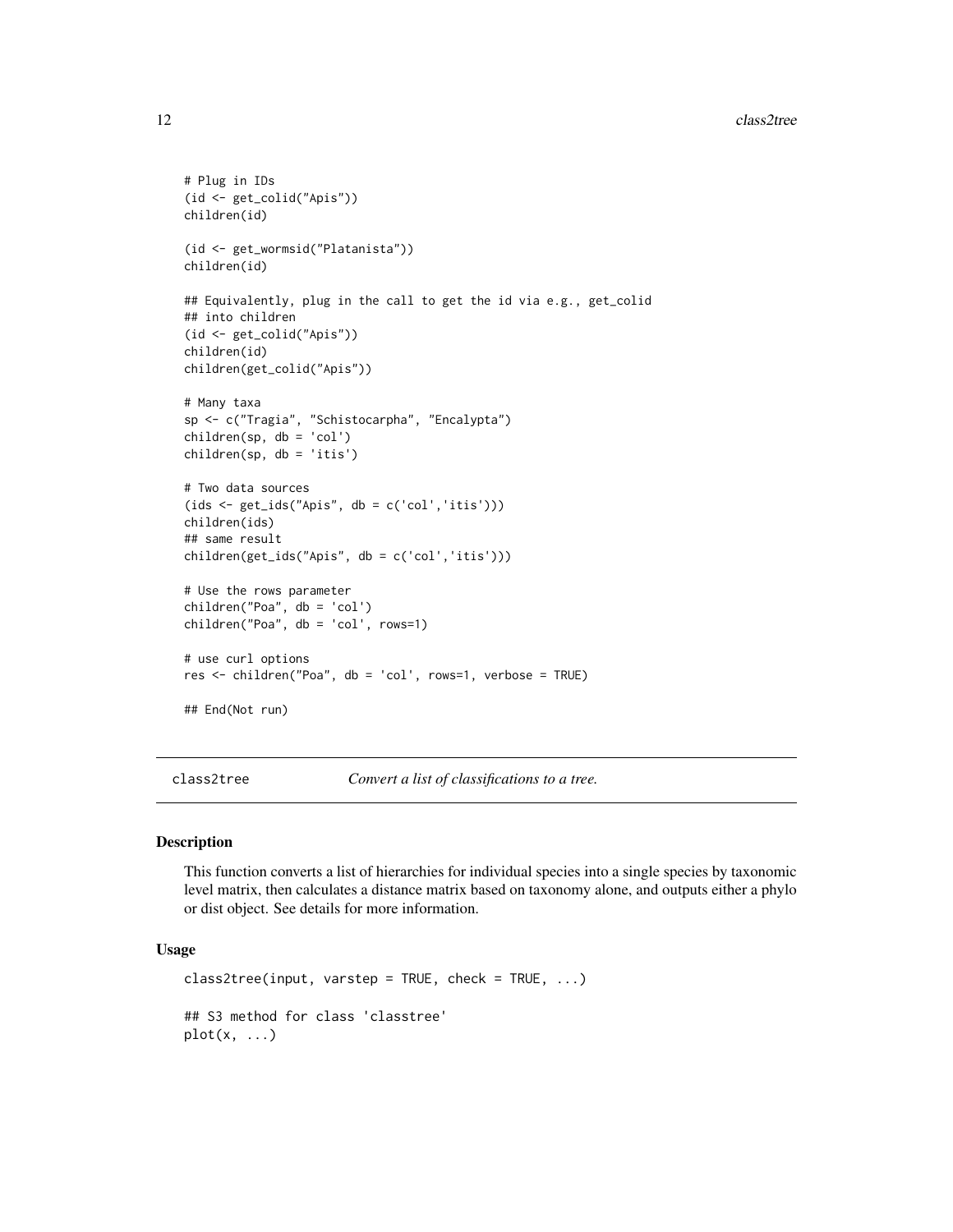### $\frac{13}{2}$  class2tree 13

```
## S3 method for class 'classtree'
print(x, \ldots)
```
### Arguments

| input                   | List of classification data frame's from the function classification                                                                                                                                                                                                                                                                                                           |
|-------------------------|--------------------------------------------------------------------------------------------------------------------------------------------------------------------------------------------------------------------------------------------------------------------------------------------------------------------------------------------------------------------------------|
| varstep                 | Vary step lengths between successive levels relative to proportional loss of the<br>number of distinct classes.                                                                                                                                                                                                                                                                |
| check                   | If TRUE, remove all redundant levels which are different for all rows or constant<br>for all rows and regard each row as a different basal taxon (species). If FALSE<br>all levels are retained and basal taxa (species) also must be coded as variables<br>(columns). You will get a warning if species are not coded, but you can ignore<br>this if that was your intention. |
| $\cdot$ $\cdot$ $\cdot$ | Further arguments passed on to holust.                                                                                                                                                                                                                                                                                                                                         |
| $\mathsf{x}$            | Input object to print or plot - output from class2tree function.                                                                                                                                                                                                                                                                                                               |

# Details

See [taxa2dist](#page-0-0). Thanks to Jari Oksanen for making the taxa2dist function and pointing it out, and Clarke & Warwick (1998, 2001), which taxa2dist was based on.

# Value

An object of class "classtree" with slots:

- phylo The resulting object, a phylo object
- classification The classification data.frame, with taxa as rows, and different classification levels as columns
- distmat Distance matrix
- names The names of the tips of the phylogeny

Note that when you execute the resulting object, you only get the phylo object. You can get to the other 3 slots by calling them directly, like output\$names, etc.

# Examples

```
## Not run:
spnames <- c('Quercus robur', 'Iris oratoria', 'Arachis paraguariensis',
'Helianthus annuus','Madia elegans','Lupinus albicaulis',
'Pinus lambertiana')
out <- classification(spnames, db='itis')
tr <- class2tree(out)
plot(tr)
spnames <- c('Klattia flava', 'Trollius sibiricus', 'Arachis paraguariensis',
 'Tanacetum boreale', 'Gentiana yakushimensis','Sesamum schinzianum',
 'Pilea verrucosa','Tibouchina striphnocalyx','Lycium dasystemum',
 'Berkheya echinacea','Androcymbium villosum',
 'Helianthus annuus','Madia elegans','Lupinus albicaulis',
```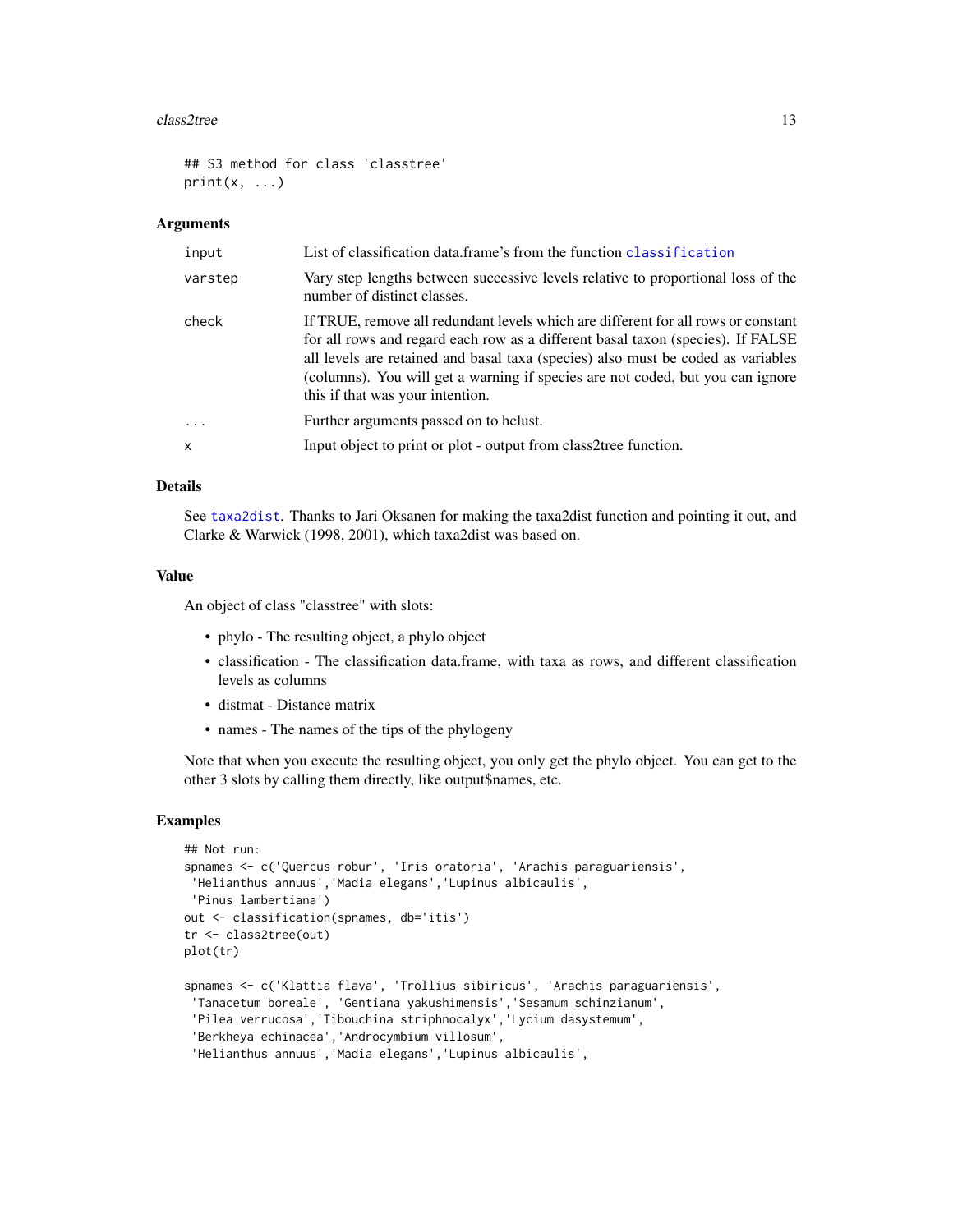```
'Pinus lambertiana')
out <- classification(spnames, db='ncbi')
tr <- class2tree(out)
plot(tr)
## End(Not run)
```
<span id="page-13-1"></span>classification *Retrieve the taxonomic hierarchy for a given taxon ID.*

### Description

Retrieve the taxonomic hierarchy for a given taxon ID.

### Usage

```
classification(...)
## Default S3 method:
classification(x, db = NULL, callopts = list(),
  return_id = TRUE, rows = NA, ...)## S3 method for class 'tsn'
classification(id, return_id = TRUE, \ldots)
## S3 method for class 'uid'
classification(id, callopts = list(), return_id = TRUE, \dots)
## S3 method for class 'eolid'
classification(id, callopts = list(), return_id = TRUE, \dots)
## S3 method for class 'colid'
classification(id, start = NULL, checklist = NULL,
  callopts = list(), return_id = TRUE, ...)
## S3 method for class 'tpsid'
classification(id, callopts = list(), return_id = TRUE, \ldots)
## S3 method for class 'gbifid'
classification(id, callopts = list(), return_id = TRUE,
  ...)
## S3 method for class 'nbnid'
classification(id, callopts = list(), return_id = TRUE, \ldots)
## S3 method for class 'tolid'
classification(id, callopts = list(), return_id = TRUE, \dots)
```
<span id="page-13-0"></span>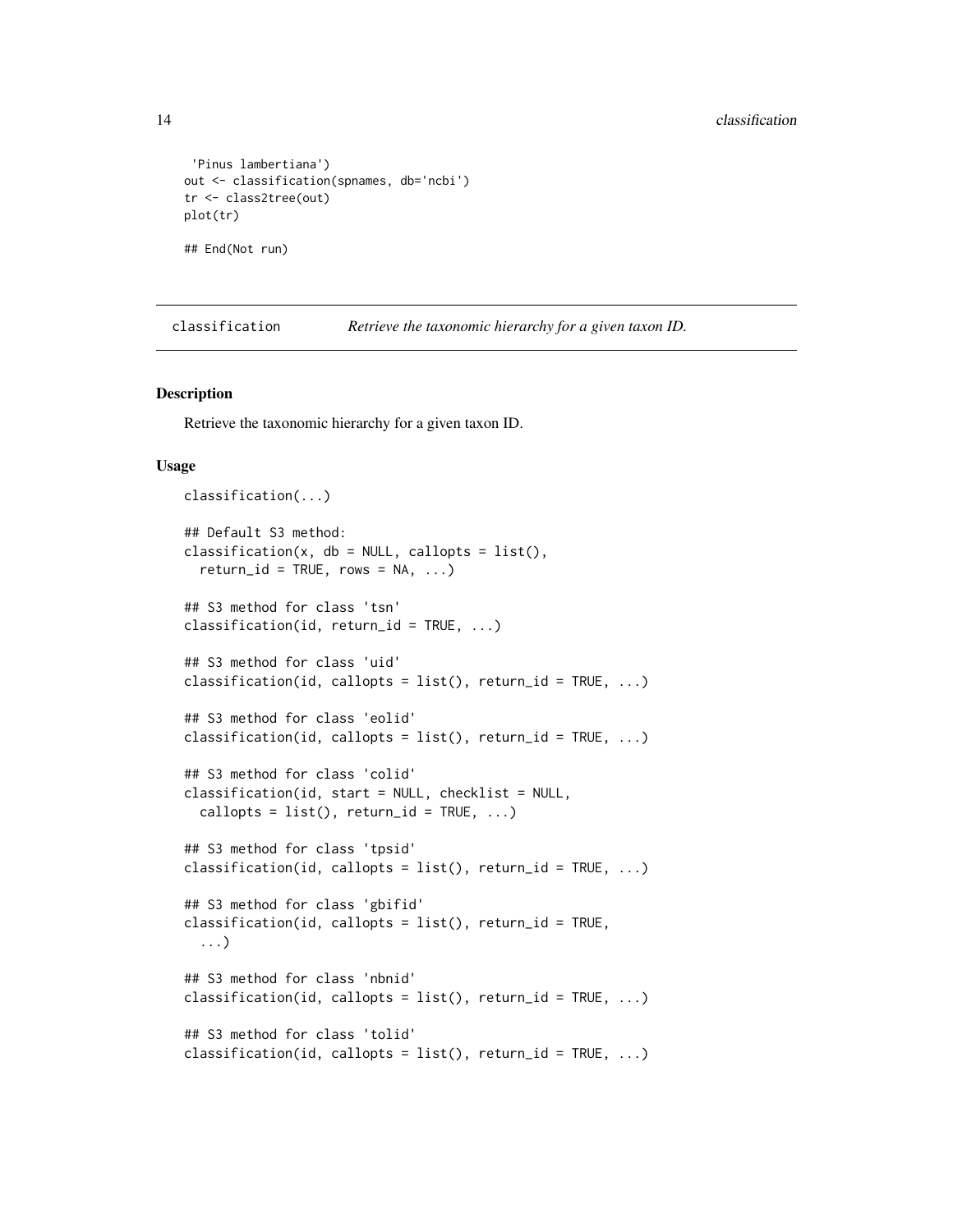```
## S3 method for class 'wormsid'
classification(id, callopts = list(), return_id = TRUE,
  ...)
## S3 method for class 'natservid'
classification(id, callopts = list(), return_id = TRUE,
  ...)
## S3 method for class 'boldid'
classification(id, callopts = list(), return_id = TRUE,
  ...)
## S3 method for class 'wiki'
classification(id, callopts = list(), return_id = TRUE, \dots)
## S3 method for class 'ids'
classification(id, ...)
## S3 method for class 'classification'
cbind(...)## S3 method for class 'classification'
rbind(...)
## S3 method for class 'classification_ids'
cbind(...)## S3 method for class 'classification_ids'
```
# rbind(...)

| $\ddots$     | For classification: other arguments passed to get_tsn, get_uid, get_eolid,<br>get_colid, get_tpsid, get_gbifid, get_wormsid, get_natservid, get_wormsid,<br>get_wiki. For rbind.classification and cbind.classification: one or<br>more objects of class classification                                                                   |
|--------------|-------------------------------------------------------------------------------------------------------------------------------------------------------------------------------------------------------------------------------------------------------------------------------------------------------------------------------------------|
| $\mathsf{x}$ | Vector of taxa names (character) or IDs (character or numeric) to query.                                                                                                                                                                                                                                                                  |
| db           | character; database to query. either ncbi, it is, eol, col, tropicos, gbif, nbn,<br>worms, natsery, bold, or wiki. Note that each taxonomic data source has, their<br>own identifiers, so that if you provide the wrong db value for the identifier you<br>could get a result, but it will likely be wrong (not what you were expecting). |
| callopts     | Curl options passed on to GET                                                                                                                                                                                                                                                                                                             |
| return id    | (logical) If TRUE (default), return the taxon id as well as the name and rank of<br>taxa in the lineage returned. Ignored for natserv as they don't return IDs in their<br>taxonomic classification data.                                                                                                                                 |
| rows         | (numeric) Any number from 1 to infinity. If the default NA, all rows are consid-<br>ered. Note that this parameter is ignored if you pass in a taxonomic id instead                                                                                                                                                                       |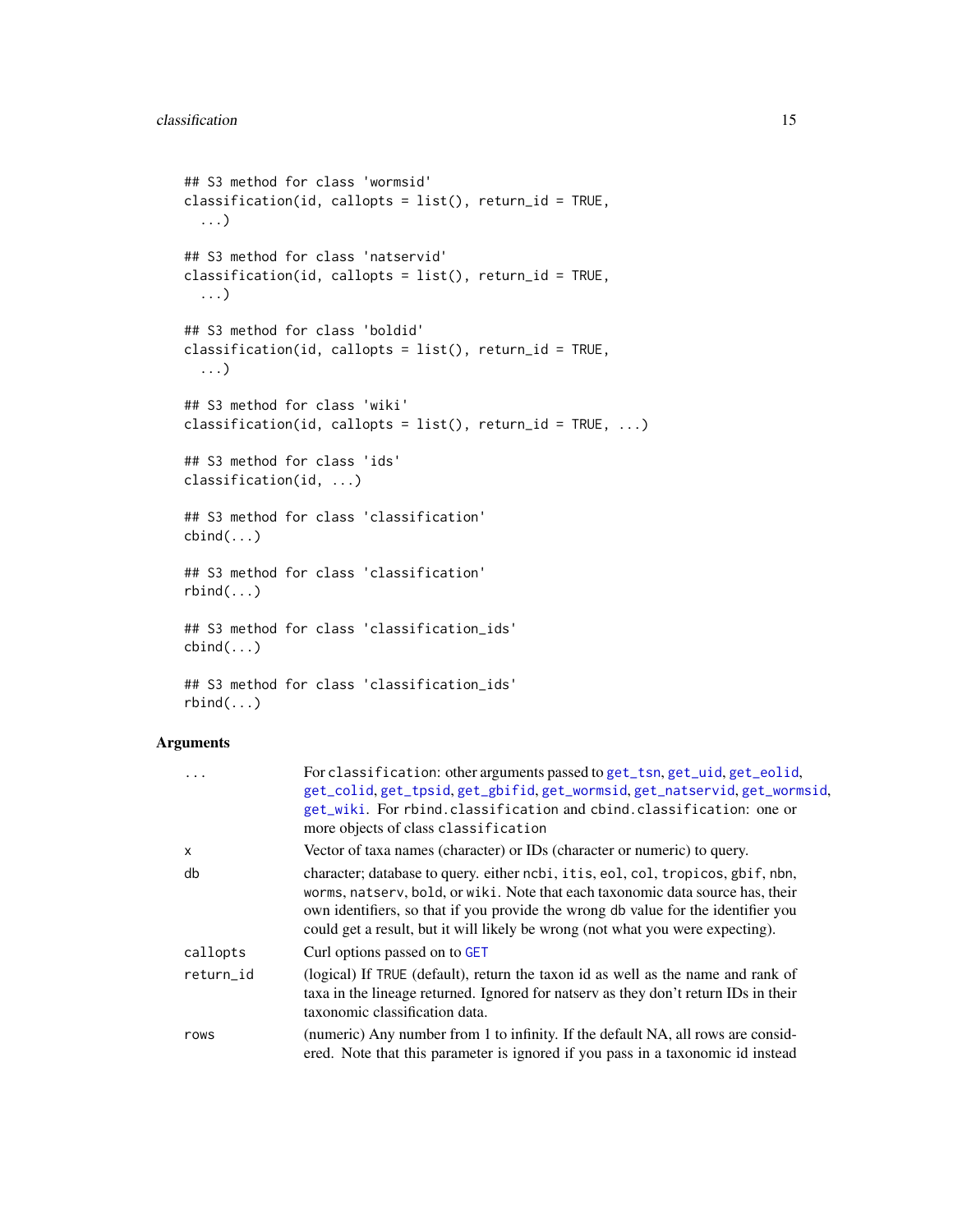of a name of class character.

| id        | character; identifiers, returned by get_tsn, get_uid, get_eolid, get_colid,<br>get_tpsid, get_gbifid, get_tolid, get_wormsid, get_natservid, get_wormsid,<br>get_wiki                                                                                                                                                                                                              |
|-----------|------------------------------------------------------------------------------------------------------------------------------------------------------------------------------------------------------------------------------------------------------------------------------------------------------------------------------------------------------------------------------------|
| start     | The first record to return. If omitted, the results are returned from the first record<br>$(\text{start}=0)$ . This is useful if the total number of results is larger than the maximum<br>number of results returned by a single Web service query (currently the maxi-<br>mum number of results returned by a single query is 500 for terse queries and<br>50 for full queries). |
| checklist | character; The year of the checklist to query, if you want a specific year's check-<br>list instead of the lastest as default (numeric).                                                                                                                                                                                                                                           |

# Details

If IDs are supplied directly (not from the get\_\* functions) you must specify the type of ID. There is a timeout of 1/3 seconds between queries to NCBI.

BEWARE: Right now, NBN doesn't return the queried taxon in the classification. But you can attach it yourself quite easily of course. This behavior is different from the other data sources.

# Value

A named list of data.frames with the taxonomic classification of every supplied taxa.

### Lots of results

It may happen sometimes that you get more results back from your query than will show in the data.frame on screen. Our advice is to refine your query in those cases. On a data source basis we can attempt to help make it easier to refine queries, whether it be with the data provider (unlikely to happen), or in the code in this package (more likely) - let us know if you run into too many results problem and we'll see what we can do.

# Authentication

See [getkey](#page-41-2)

# See Also

[get\\_tsn](#page-70-1), [get\\_uid](#page-74-1), [get\\_eolid](#page-48-1), [get\\_colid](#page-45-1), [get\\_tpsid](#page-67-1), [get\\_gbifid](#page-51-1) [get\\_wormsid](#page-80-1), [get\\_natservid](#page-59-1), [get\\_boldid](#page-42-1), [get\\_wiki](#page-78-1)

### Examples

```
## Not run:
# Plug in taxon IDs
classification(9606, db = 'ncbi')
classification(c(9606, 55062), db = 'ncbi')classification(129313, db = 'itis')classification(57361017, db = 'eol')classification(126436, db = 'worms')
```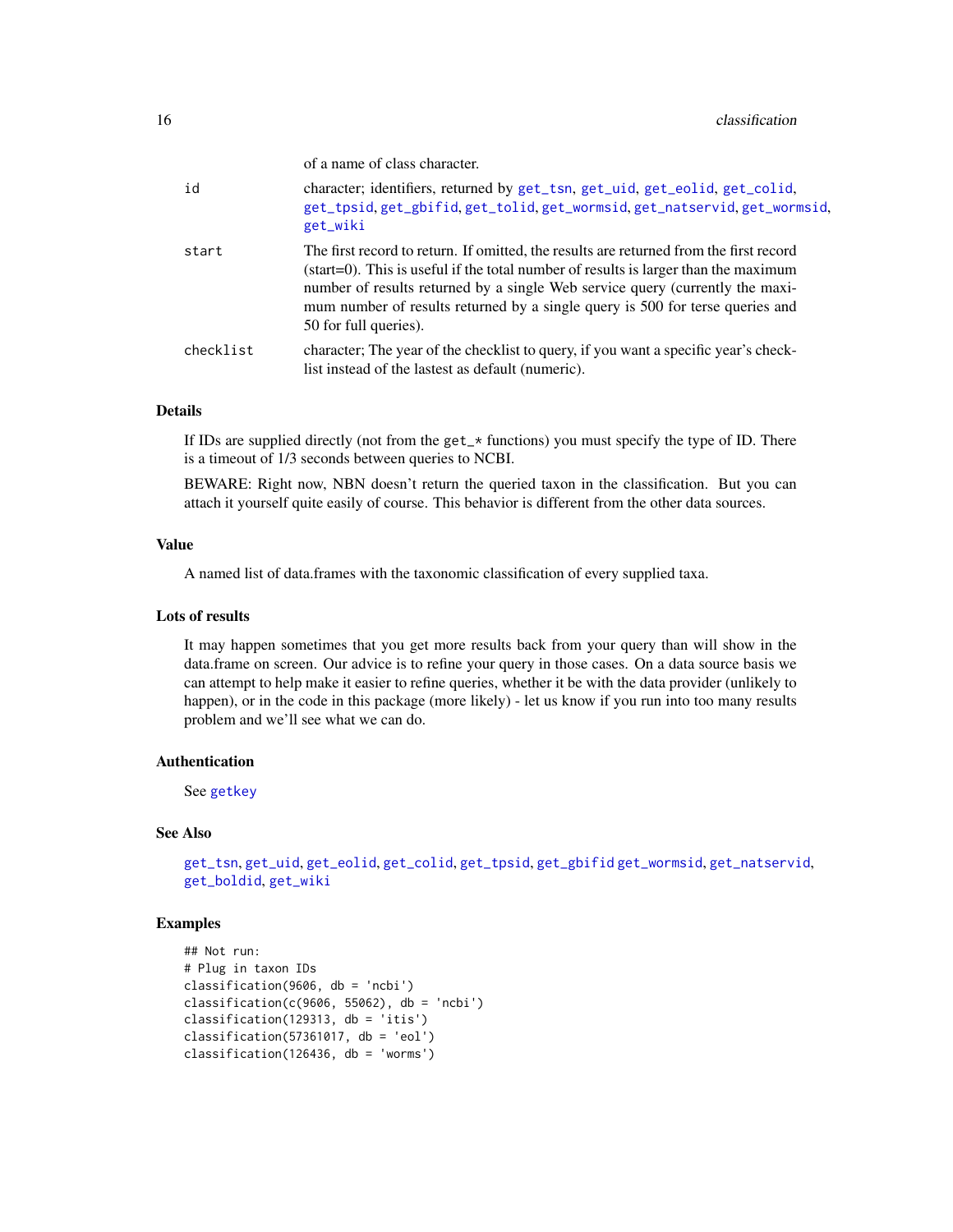### classification 17

```
classification("ELEMENT_GLOBAL.2.134717", db = 'natserv')
classification(c(2704179, 2441176), db = 'gbif')
classification(25509881, db = 'tropicos')
classification("NBNSYS0000004786", db = 'nbn')
classification(as.nbnid("NBNSYS0000004786"), db = 'nbn')
classification(3930798, db = 'tol')## works the same if IDs are in class character
classification(c("2704179", "2441176"), db = 'gbif')
classification("Agapostemon", db = "bold")
# wikispecies
classification("Malus domestica", db = "wiki")
classification("Pinus contorta", db = "wiki")
classification("Pinus contorta", db = "wiki", wiki_site = "commons")
classification("Pinus contorta", db = "wiki", wiki_site = "pedia")
classification("Pinus contorta", db = "wiki", wiki_site = "pedia", wiki = "fr")
classification(get_wiki("Malus domestica", "commons"))
classification(get_wiki("Malus domestica", "species"))
classification(c("Pinus contorta", "Malus domestica"), db = "wiki")
# Plug in taxon names
## in this case, we use get_*() fxns internally to first get taxon IDs
classification(c("Chironomus riparius", "aaa vva"), db = 'ncbi')
classification(c("Chironomus riparius", "aaa vva"), db = 'ncbi',
 messages=FALSE)
classification(c("Chironomus riparius", "aaa vva"), db = 'itis')
classification(c("Chironomus riparius", "aaa vva"), db = 'itis',
 messages=FALSE)
classification(c("Chironomus riparius", "aaa vva"), db = 'eol')
classification(c("Chironomus riparius", "aaa vva"), db = 'col')
classification("Alopias vulpinus", db = 'nbn')
classification('Gadus morhua', db = 'worms')
classification('Aquila chrysaetos', db = 'natserv')
classification('Gadus morhua', db = 'natserv')
classification('Pomatomus saltatrix', db = 'natserv')
classification('Aquila chrysaetos', db = 'natserv')
classification(c("Chironomus riparius", "aaa vva"), db = 'col',
 messages=FALSE)
classification(c("Chironomus riparius", "asdfasdfsfdfsd"), db = 'gbif')
classification("Chironomus", db = 'tol')
classification("Poa annua", db = 'tropicos')
# Use methods for get_uid, get_tsn, get_eolid, get_colid, get_tpsid
classification(get_uid(c("Chironomus riparius", "Puma concolor")))
classification(get_uid(c("Chironomus riparius", "aaa vva")))
classification(get_tsn(c("Chironomus riparius", "aaa vva")))
classification(get_tsn(c("Chironomus riparius", "aaa vva"),
 messages = FALSE))
classification(get_eolid(c("Chironomus riparius", "aaa vva")))
classification(get_colid(c("Chironomus riparius", "aaa vva")))
```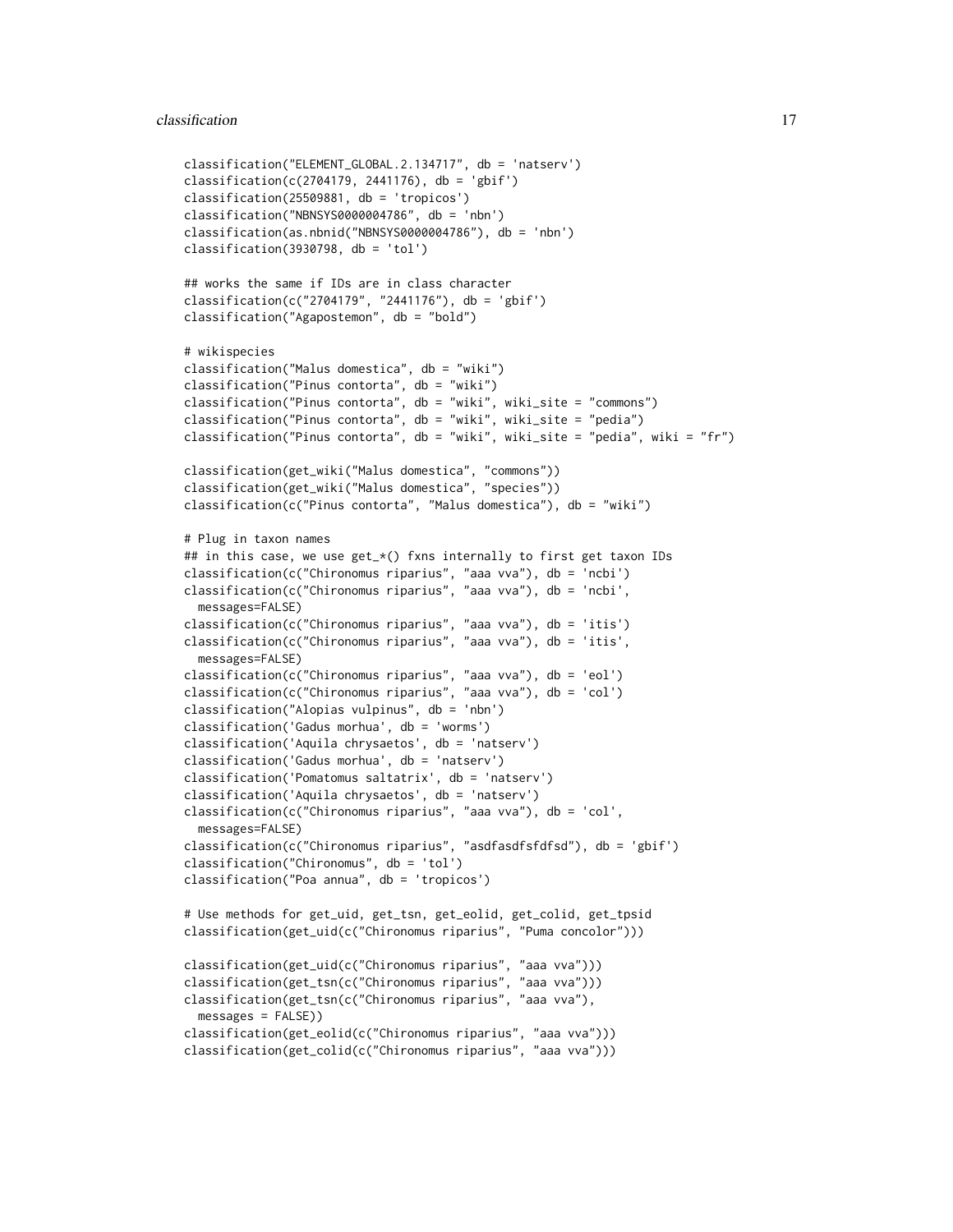```
classification(get_tpsid(c("Poa annua", "aaa vva")))
classification(get_gbifid(c("Poa annua", "Bison bison")))
# Pass many ids from class "ids"
(out <- get_ids(names="Puma concolor", db = c('ncbi','gbif')))
(cl <- classification(out))
# Bind width-wise from class classification_ids
cbind(cl)
# Bind length-wise
rbind(cl)
# Many names to get_ids
(out <- get_ids(names=c("Puma concolor","Accipiter striatus"),
  db = c('ncbi','itis','col')))
(cl <- classification(out))
rbind(cl)
## cbind with so many names results in some messy data
cbind(cl)
## so you can turn off return_id
cbind( classification(out, return_id=FALSE) )
# rbind and cbind on class classification (from a
# call to get_colid, get_tsn, etc. other than get_ids)
(cl_col <- classification(
  get_colid(c("Puma concolor","Accipiter striatus"))))
rbind(cl_col)
cbind(cl_col)
(cl_uid <- classification(get_uid(c("Puma concolor","Accipiter striatus")),
  return_id=FALSE))
rbind(cl_uid)
cbind(cl_uid)
## cbind works a bit odd when there are lots of ranks without names
(cl_uid <- classification(get_uid(c("Puma concolor","Accipiter striatus")),
  return_id=TRUE))
cbind(cl_uid)
(cl_tsn <- classification(get_tsn(c("Puma concolor","Accipiter striatus"))))
rbind(cl_tsn)
cbind(cl_tsn)
(tsns <- get_tsn(c("Puma concolor","Accipiter striatus")))
(cl_tsns <- classification(tsns))
cbind(cl_tsns)
# NBN data
(res <- classification(c("Alopias vulpinus","Pinus sylvestris"),
  db = 'nbn')rbind(res)
cbind(res)
```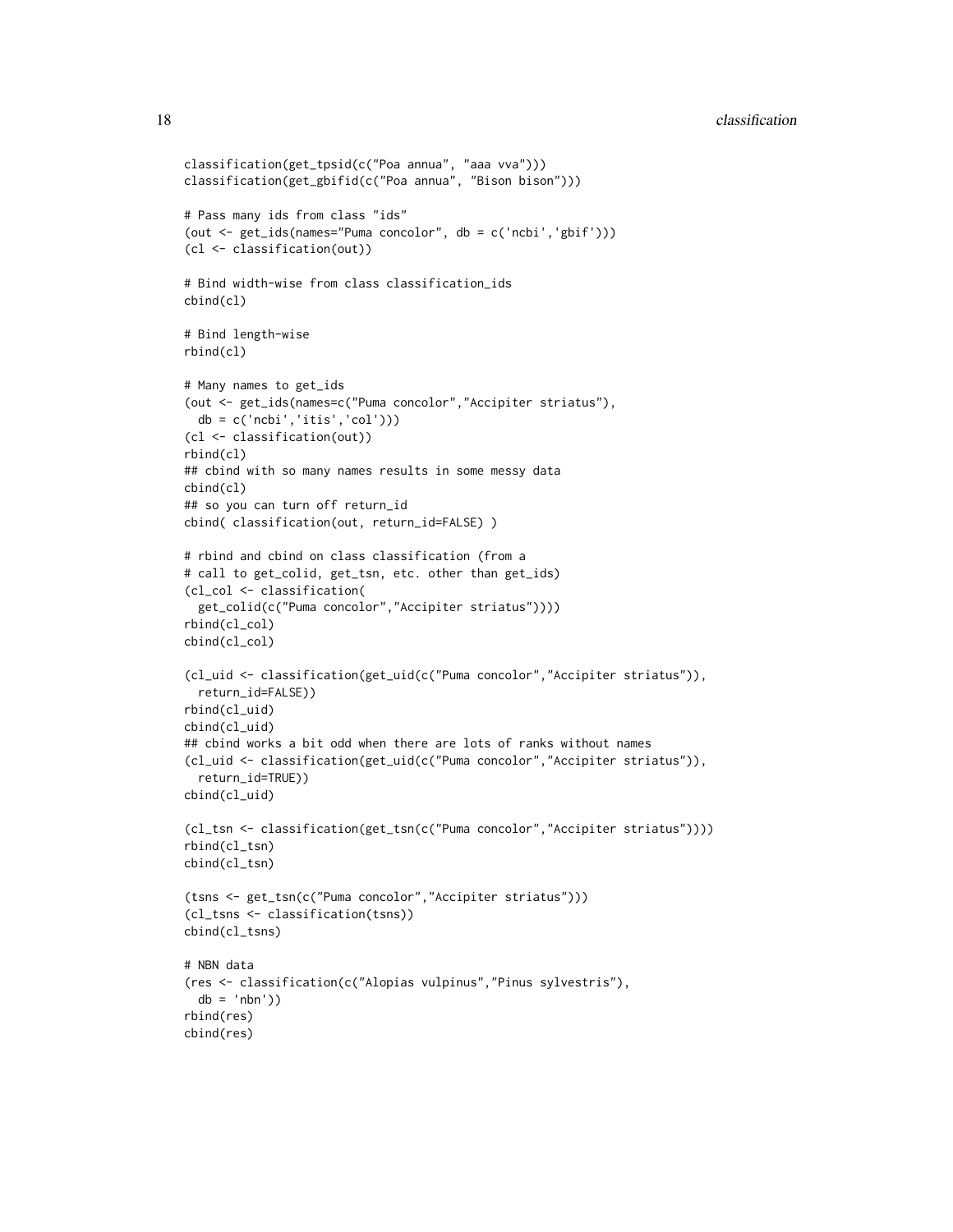# <span id="page-18-0"></span>col\_children 19

```
# Return taxonomic IDs
## the return_id parameter is logical, and you can turn it on or off.
## It's TRUE by default
classification(c("Alopias vulpinus","Pinus sylvestris"), db = 'ncbi',
  return_id = TRUE)
classification(c("Alopias vulpinus","Pinus sylvestris"), db = 'ncbi',
  return_id = FALSE)
# Use rows parameter to select certain
classification('Poa annua', db = 'tropicos')
classification('Poa annua', db = 'tropicos', rows=1:4)
classification('Poa annua', db = 'tropicos', rows=1)
classification('Poa annua', db = 'tropicos', rows=6)
## End(Not run)
## Not run:
# Fails without db param set
# classification(315576)
## End(Not run)
```
<span id="page-18-1"></span>col\_children *Search Catalogue of Life for for direct children of a particular taxon.*

### Description

Search Catalogue of Life for for direct children of a particular taxon.

### Usage

```
col_children(name = NULL, id = NULL, format = NULL, start = NULL,
  checklist = NULL, ...)
```

| name   | The string to search for. Only exact matches found the name given will be re-<br>turned, unless one or wildcards are included in the search string. An * (asterisk)<br>character denotes a wildcard; a character may also be used. The name must be<br>at least 3 characters long, not counting wildcard characters.                               |
|--------|----------------------------------------------------------------------------------------------------------------------------------------------------------------------------------------------------------------------------------------------------------------------------------------------------------------------------------------------------|
| id     | The record ID of the specific record to return (only for scientific names of<br>species or infraspecific taxa)                                                                                                                                                                                                                                     |
| format | format of the results returned. Valid values are format=xml and format=php; if<br>the format parameter is omitted, the results are returned in the default XML for-<br>mat. If format=php then results are returned as a PHP array in serialized string<br>format, which can be converted back to an array in PHP using the unserialize<br>command |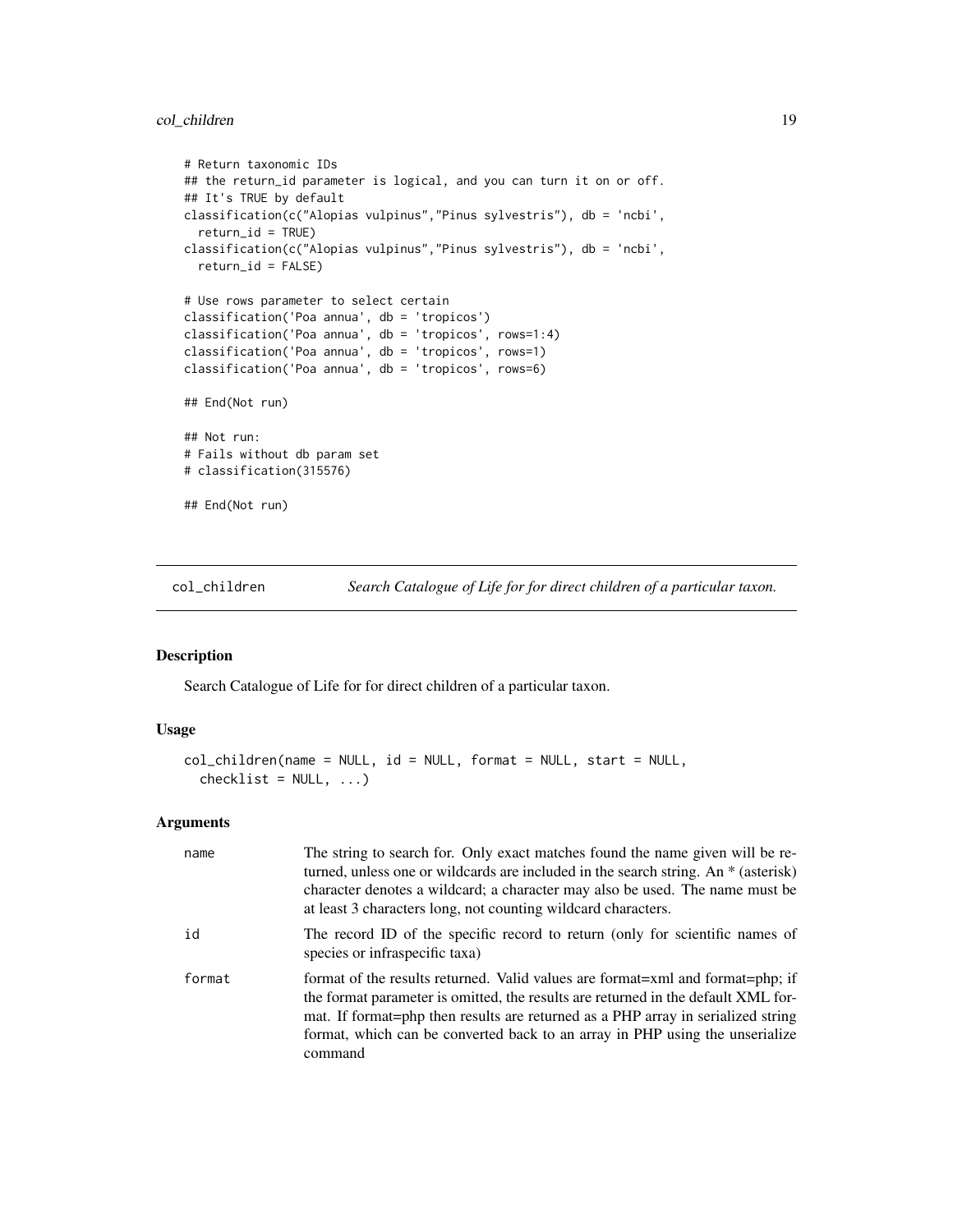| start     | The first record to return. If omitted, the results are returned from the first record<br>(start=0). This is useful if the total number of results is larger than the maximum<br>number of results returned by a single Web service query (currently the maxi-<br>mum number of results returned by a single query is 500 for terse queries and<br>50 for full queries). |
|-----------|--------------------------------------------------------------------------------------------------------------------------------------------------------------------------------------------------------------------------------------------------------------------------------------------------------------------------------------------------------------------------|
| checklist | The year of the checklist to query, if you want a specific year's checklist instead<br>of the lastest as default (numeric).                                                                                                                                                                                                                                              |
|           | Curl options passed on to GET                                                                                                                                                                                                                                                                                                                                            |

# Details

You must provide one of name or id. The other parameters (format and start) are optional.

### Value

A list of data.frame's.

# Examples

```
## Not run:
# A basic example
col_children(name="Apis")
# An example where there is no classification, results in data.frame with
# no rows
col_children(id='b2f88f382aa5568f93a97472c6be6516')
# Use a specific year's checklist
col_children(name="Apis", checklist=2012)
col_children(name="Apis", checklist=2009)
# Pass in many names or many id's
out <- col_children(name=c("Buteo","Apis","Accipiter","asdf"),
  checklist = "2012")
out$Apis # get just the output you want
library("plyr")
ldply(out) # or combine to one data.frame
# or pass many id's
ids <- c('abe977b1d27007a76dd12a5c93a637bf',
  'b2f88f382aa5568f93a97472c6be6516')
out <- col_children(id = ids, checklist=2012)
library("plyr")
ldply(out) # combine to one data.frame
```
## End(Not run)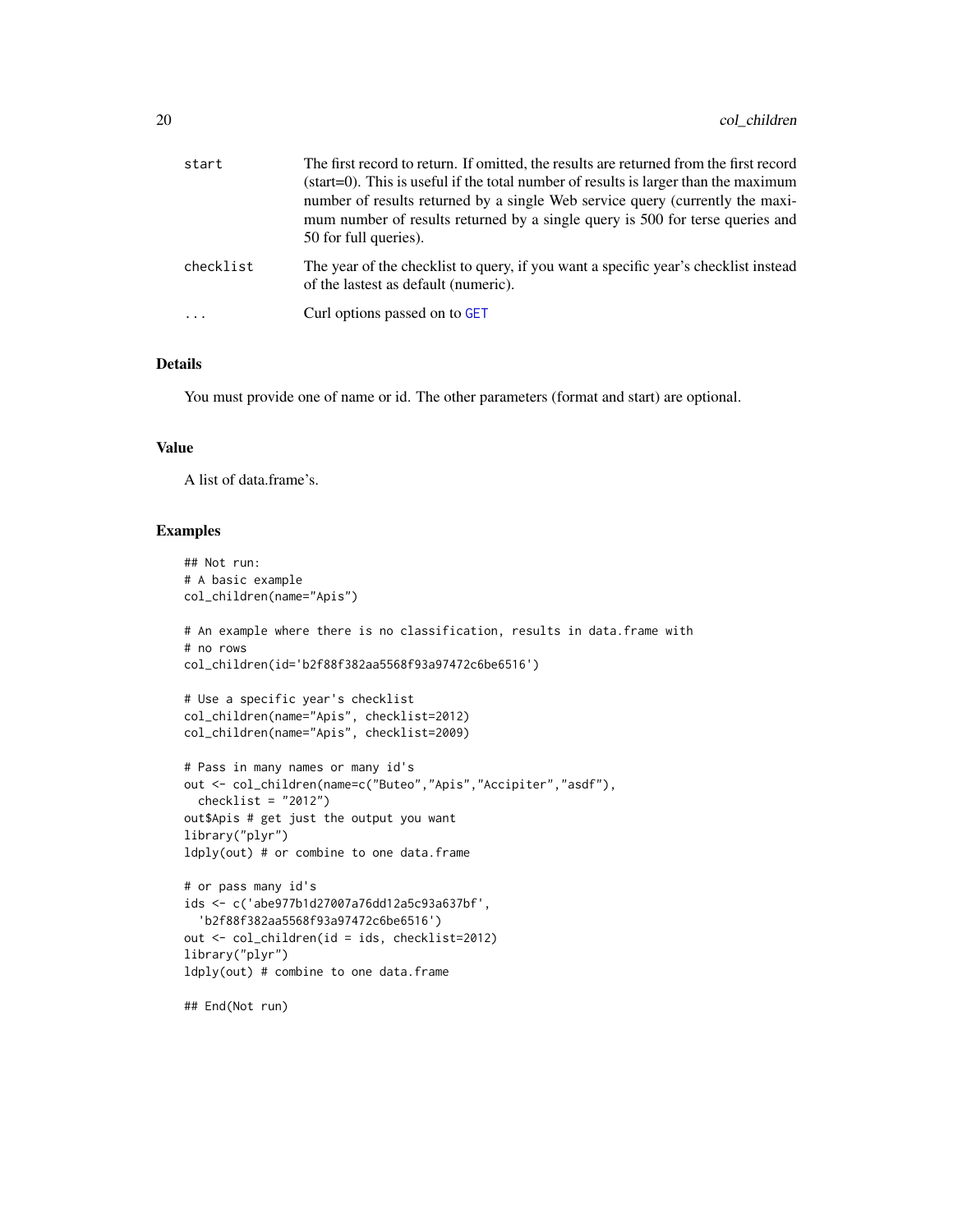<span id="page-20-0"></span>col\_downstream *Use Catalogue of Life to get downstream taxa to a given taxonomic level.*

# Description

Use Catalogue of Life to get downstream taxa to a given taxonomic level.

# Usage

```
col_downstream(name = NULL, id = NULL, downto, format = NULL,
  start = NULL, checklist = NULL, verbose = TRUE, intermediate = FALSE,
  ...)
```
# Arguments

| name         | The string to search for. Only exact matches found the name given will be re-<br>turned, unless one or wildcards are included in the search string. An * (asterisk)<br>character denotes a wildcard; a character may also be used. The name must be<br>at least 3 characters long, not counting wildcard characters.                                                                 |
|--------------|--------------------------------------------------------------------------------------------------------------------------------------------------------------------------------------------------------------------------------------------------------------------------------------------------------------------------------------------------------------------------------------|
| id           | The record ID of the specific record to return (only for scientific names of<br>species or infraspecific taxa)                                                                                                                                                                                                                                                                       |
| downto       | The taxonomic level you want to go down to. See examples below. The taxo-<br>nomic level IS case sensitive, and you do have to spell it correctly. See data (rank_ref)<br>for spelling.                                                                                                                                                                                              |
| format       | The returned format (default = NULL). If NULL xml is used. Currently only<br>xml is supported.                                                                                                                                                                                                                                                                                       |
| start        | The first record to return (default = NULL). If NULL, the results are returned<br>from the first record (start=0). This is useful if the total number of results is<br>larger than the maximum number of results returned by a single Web service<br>query (currently the maximum number of results returned by a single query is<br>500 for terse queries and 50 for full queries). |
| checklist    | The year of the checklist to query, if you want a specific year's checklist instead<br>of the lastest as default (numeric).                                                                                                                                                                                                                                                          |
| verbose      | Print or suppress messages.                                                                                                                                                                                                                                                                                                                                                          |
| intermediate | (logical) If TRUE, return a list of length two with target taxon rank names,<br>with additional list of data.frame's of intermediate taxonomic groups. Default:<br><b>FALSE</b>                                                                                                                                                                                                      |
| .            | Curl options passed on to GET                                                                                                                                                                                                                                                                                                                                                        |
|              |                                                                                                                                                                                                                                                                                                                                                                                      |

# Details

Provide only names instead of id's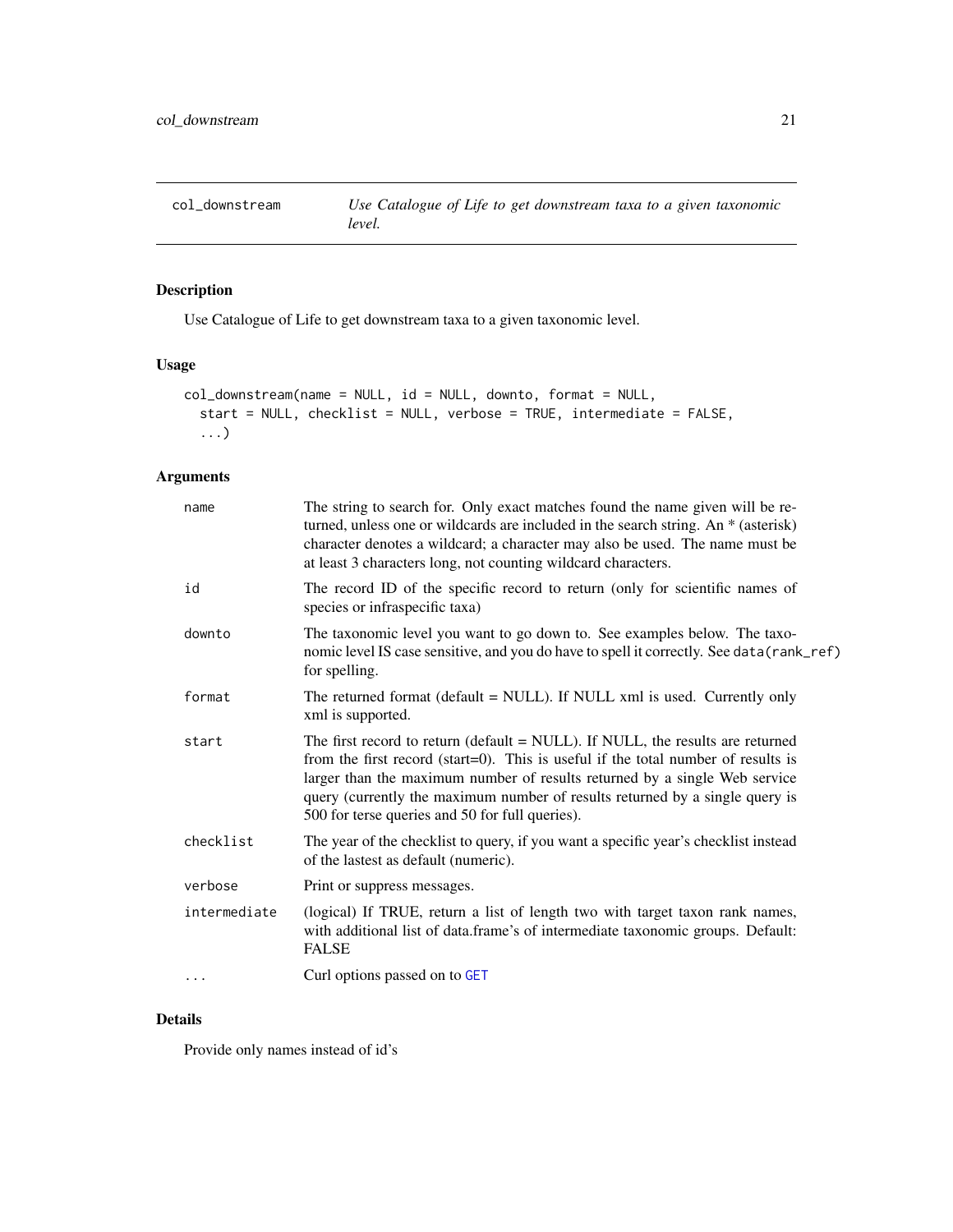# <span id="page-21-0"></span>Value

A list of data.frame's.

# Examples

```
## Not run:
# Some basic examples
col_downstream(name="Apis", downto="species")
col_downstream(name="Bryophyta", downto="family")
# get classes down from the kingdom Animalia
col_downstream(name="Animalia", downto="class")
col_downstream(name="Animalia", downto="class", intermediate=TRUE)
# An example that takes a bit longer
col_downstream(name=c("Plantae", "Animalia"), downto="class")
# Using a checklist from a specific year
col_downstream(name="Bryophyta", downto="family", checklist=2009)
# By id
col_downstream(id='576d098d770a39d09e2bcfa1c0896b26', downto="species",
  checklist=2012)
```
## End(Not run)

#### col\_search *Search Catalogue of Life for taxonomic IDs*

### Description

Search Catalogue of Life for taxonomic IDs

### Usage

```
col_search(name = NULL, id = NULL, start = NULL, checklist = NULL,
  response = "terse", \ldots)
```

| name | The string to search for. Only exact matches found the name given will be re-<br>turned, unless one or wildcards are included in the search string. An * (asterisk) |
|------|---------------------------------------------------------------------------------------------------------------------------------------------------------------------|
|      | character denotes a wildcard; a character may also be used. The name must be<br>at least 3 characters long, not counting wildcard characters.                       |
| id   | The record ID of the specific record to return (only for scientific names of<br>species or infraspecific taxa)                                                      |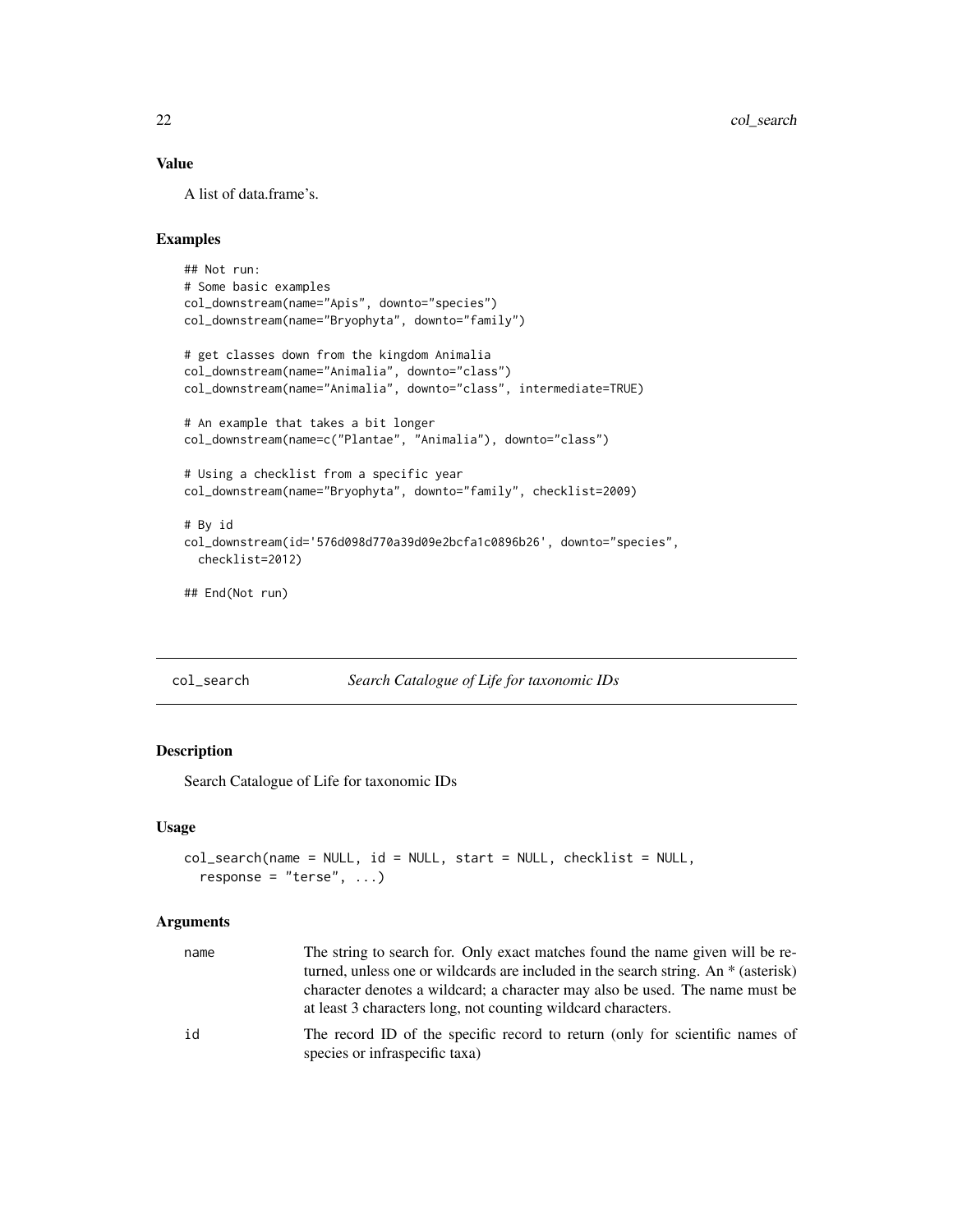### col\_search 23

| start     | The first record to return. If omitted, the results are returned from the first record<br>(start=0). This is useful if the total number of results is larger than the maximum<br>number of results returned by a single Web service query (currently the maxi-<br>mum number of results returned by a single query is 500 for terse queries and |
|-----------|-------------------------------------------------------------------------------------------------------------------------------------------------------------------------------------------------------------------------------------------------------------------------------------------------------------------------------------------------|
|           | 50 for full queries).                                                                                                                                                                                                                                                                                                                           |
| checklist | The year of the checklist to query, if you want a specific year's checklist instead<br>of the lastest as default (numeric).                                                                                                                                                                                                                     |
| response  | (character) one of "terse" or "full"                                                                                                                                                                                                                                                                                                            |
| $\cdot$   | Curl options passed on to HttpClient                                                                                                                                                                                                                                                                                                            |

# Details

You must provide one of name or id. The other parameters (format and start) are optional.

# Value

A list of data.frame's.

# References

<http://webservice.catalogueoflife.org/>

### Examples

```
## Not run:
# A basic example
col_search(name="Apis")
col_search(name="Agapostemon")
col_search(name="Poa")
# Get full response, i.e., more data
col_search(name="Apis", response="full")
col_search(name="Poa", response="full")
# Many names
col_search(name=c("Apis","Puma concolor"))
col_search(name=c("Apis","Puma concolor"), response = "full")
# An example where there is no data
col_search(id = "36c623ad9e3da39c2e978fa3576ad415")
col_search(id = "36c623ad9e3da39c2e978fa3576ad415", response = "full")
col_search(id = "787ce23969f5188c2467126d9a545be1")
col_search(id = "787ce23969f5188c2467126d9a545be1", response = "full")
col\_search(id = c("36c623ad9e3da39c2e978fa3576ad415","787ce23969f5188c2467126d9a545be1"))
## a synonym
col\_search(id = "f726bdaa5924cabf8581f99889de51fc")col_search(id = "f726bdaa5924cabf8581f99889de51fc", response = "full")
## End(Not run)
```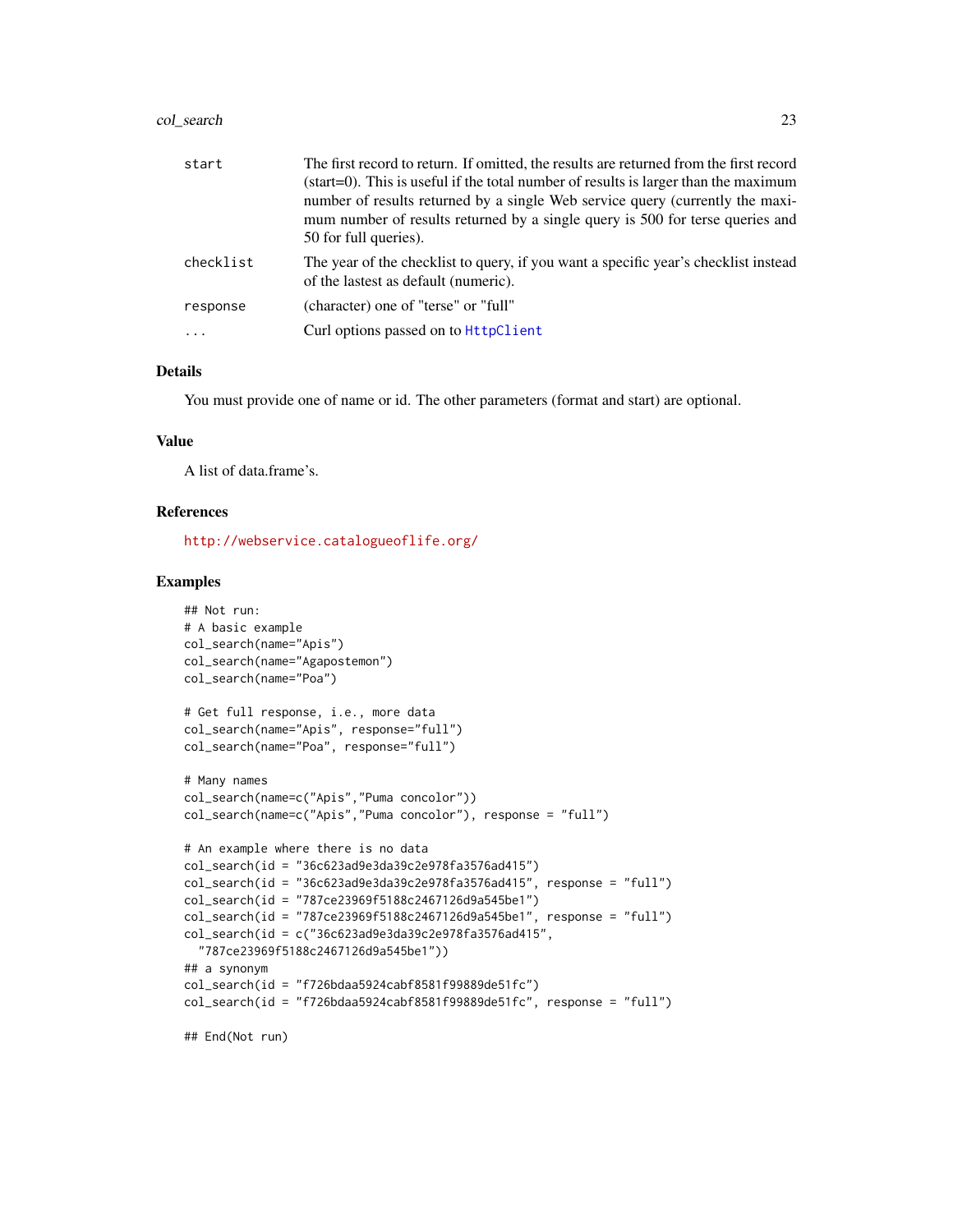<span id="page-23-0"></span>

# Description

Get scientific names from common names.

# Usage

```
comm2sci(commnames, db = "eol", itisby = "search", simplify = TRUE, ...)
```
# Arguments

| commnames | One or more common names or partial names.                                                                                                  |
|-----------|---------------------------------------------------------------------------------------------------------------------------------------------|
| db        | Data source, one of "eol" (default), "itis", "tropicos", "ncbi", or "worms".                                                                |
| itisby    | Search for common names across entire names (search, default), at beginning of<br>names (begin), or at end of names (end).                  |
| simplify  | (logical) If TRUE, simplify output to a vector of names. If FALSE, return variable<br>formats from different sources, usually a data.frame. |
| $\ddotsc$ | Further arguments passed on to internal methods.                                                                                            |

# Details

For data sources ITIS and NCBI you can pass in common names directly, and use [get\\_uid](#page-74-1) or [get\\_tsn](#page-70-1) to get ids first, then pass in to this fxn.

For the other data sources, you can only pass in common names directly.

### Value

If simplify=TRUE, a list of scientific names, with list labeled by your input names. If simplify=FALSE, a data.frame with columns that vary by data source

# Authentication

See [taxize-authentication](#page-41-1) for help on authentication

# Author(s)

Scott Chamberlain

### See Also

[sci2comm](#page-127-1)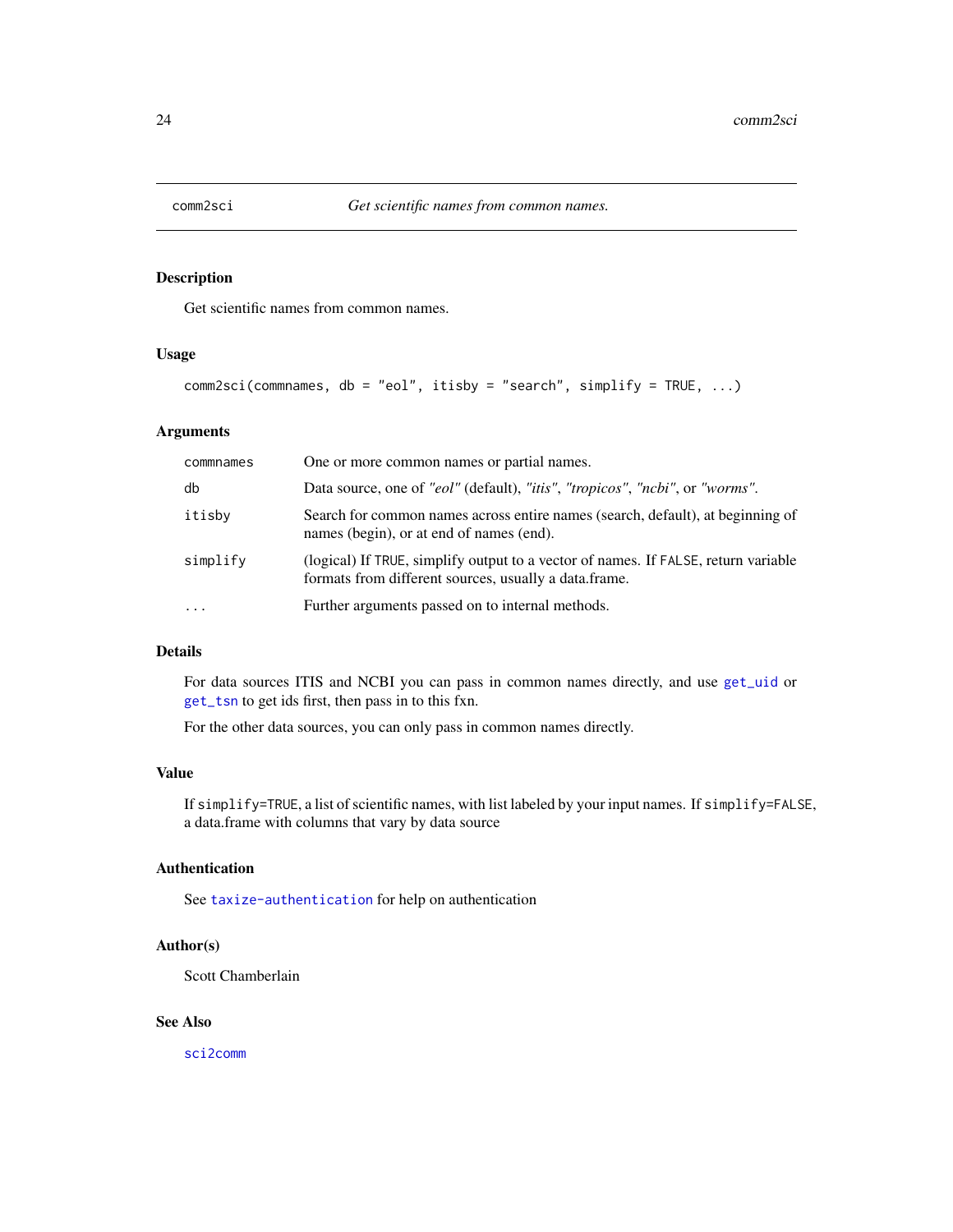### <span id="page-24-0"></span>downstream 25

### Examples

```
## Not run:
comm2sci(commnames='black bear')
comm2sci(commnames='black bear', simplify = FALSE)
comm2sci(commnames='black bear', db='itis')
comm2sci(commnames='annual blue grass', db='tropicos')
comm2sci(commnames=c('annual blue grass','tree of heaven'), db='tropicos')
comm2sci(commnames=c('black bear', 'roe deer'))
comm2sci('blue whale', db = "worms")
comm2sci(c('blue whale', 'dwarf surfclam'), db = "worms")
# Output easily converts to a data.frame with plyr::ldply
library(plyr)
ldply(comm2sci(commnames=c('annual blue grass','tree of heaven'),
  db='tropicos'))
# ncbi: pass in uid's from get_uid() directly
x <- get_uid("western capercaillie", modifier = "Common Name")
comm2sci(x)
# itis: pass in tsn's from get_tsn() directly
x <- get_tsn(c("Louisiana black bear", "american crow"),
  searchtype = "common")
comm2sci(x)
## End(Not run)
```
<span id="page-24-1"></span>

downstream *Retrieve the downstream taxa for a given taxon name or ID.*

### Description

This function uses a while loop to continually collect children taxa down to the taxonomic rank that you specify in the downto parameter. You can get data from ITIS (itis), Catalogue of Life (col), GBIF (gbif), or NCBI (ncbi). There is no method exposed by these four services for getting taxa at a specific taxonomic rank, so we do it ourselves here.

### Usage

```
downstream(...)
## Default S3 method:
downstream(x, db = NULL, downto = NULL,intermediate = FALSE, rows = NA, ...)## S3 method for class 'tsn'
downstream(x, db = NULL, downto = NULL,intermediate = FALSE, ...)
```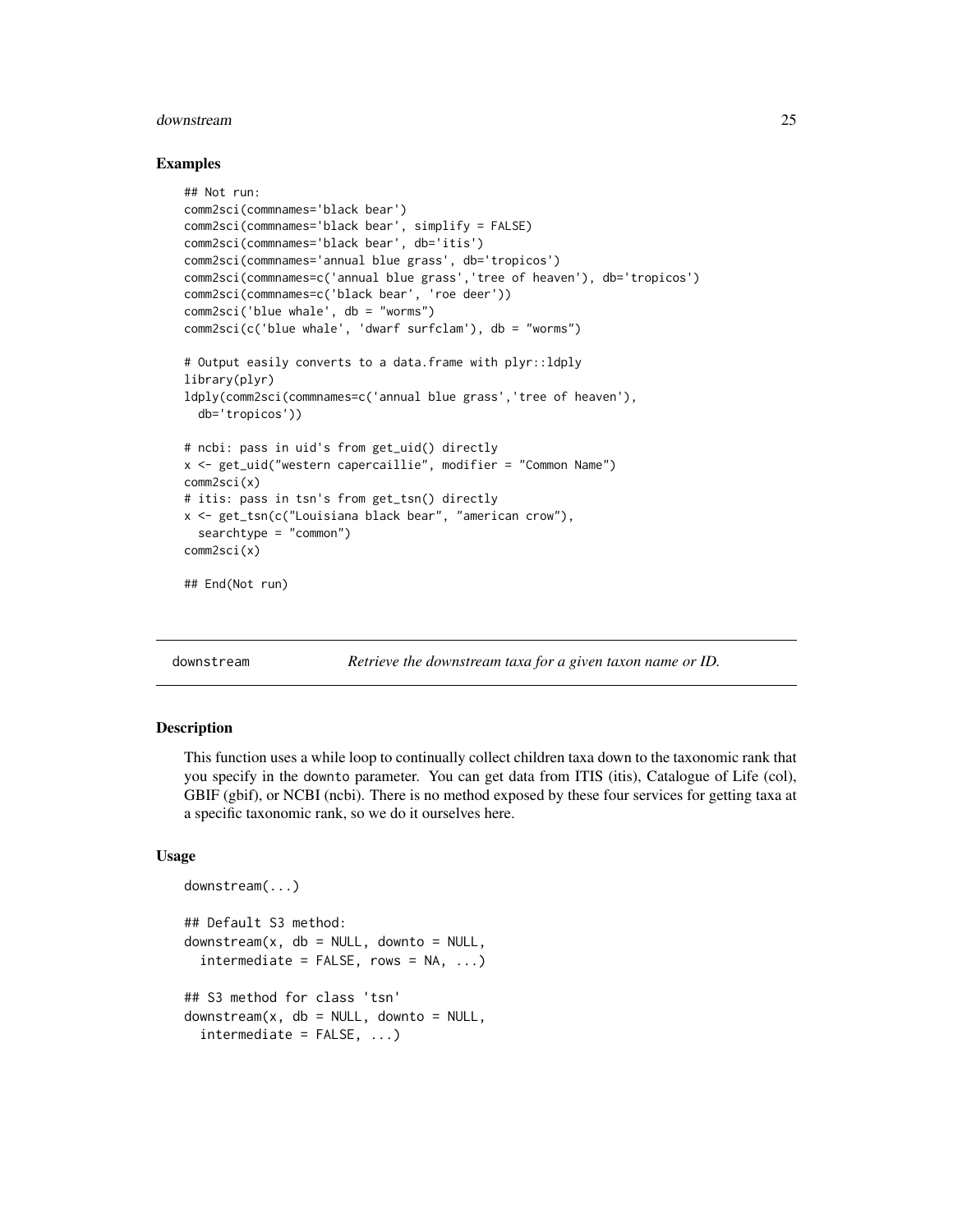```
## S3 method for class 'colid'
downstream(x, db = NULL, downto = NULL,
  intermediate = FALSE, ...)
## S3 method for class 'gbifid'
downstream(x, db = NULL, downto = NULL,intermediate = FALSE, limit = 100, start = NULL, ...)## S3 method for class 'uid'
downstream(x, db = NULL, downto = NULL,intermediate = FALSE, ...)
## S3 method for class 'ids'
downstream(x, db = NULL, downto = NULL,intermediate = FALSE, ...)
```
# Arguments

| $\cdots$     | Further args passed on to itis_downstream, col_downstream, gbif_downstream,<br>or ncbi_downstream                                                                                                                                                                                                                                                                                                                                                                                |
|--------------|----------------------------------------------------------------------------------------------------------------------------------------------------------------------------------------------------------------------------------------------------------------------------------------------------------------------------------------------------------------------------------------------------------------------------------------------------------------------------------|
| х            | Vector of taxa names (character) or IDs (character or numeric) to query.                                                                                                                                                                                                                                                                                                                                                                                                         |
| db           | character; database to query. One or more of itis, col, gbif, or ncbi. Note<br>that each taxonomic data source has their own identifiers, so that if you provide<br>the wrong db value for the identifier you could get a result, but it will likely be<br>wrong (not what you were expecting).                                                                                                                                                                                  |
| downto       | What taxonomic rank to go down to. One of: 'superkingdom', 'kingdom', 'sub-<br>kingdom','infrakingdom','phylum','division','subphylum', 'subdivision','infradivision',<br>'superclass','class','subclass','infraclass', 'superorder','order','suborder','infraorder','superfamily','famil<br>'subfamily','tribe','subtribe','genus','subgenus','section','subsection', 'species group','species','subspecie<br>'stirp', 'morph','aberration','subform', 'unspecified', 'no rank' |
| intermediate | (logical) If TRUE, return a list of length two with target taxon rank names, with<br>additional list of data.frame's of intermediate taxonomic groups. Default: FALSE                                                                                                                                                                                                                                                                                                            |
| rows         | (numeric) Any number from 1 to infinity. If the default NA, all rows are consid-<br>ered. Note that this parameter is ignored if you pass in a taxonomic id of any of<br>the acceptable classes: tsn, colid.                                                                                                                                                                                                                                                                     |
| limit        | Number of records to return                                                                                                                                                                                                                                                                                                                                                                                                                                                      |
| start        | Record number to start at                                                                                                                                                                                                                                                                                                                                                                                                                                                        |

# Value

A named list of data.frames with the downstream names of every supplied taxa. You get an NA if there was no match in the database.

# Authentication

See [taxize-authentication](#page-41-1) for help on authentication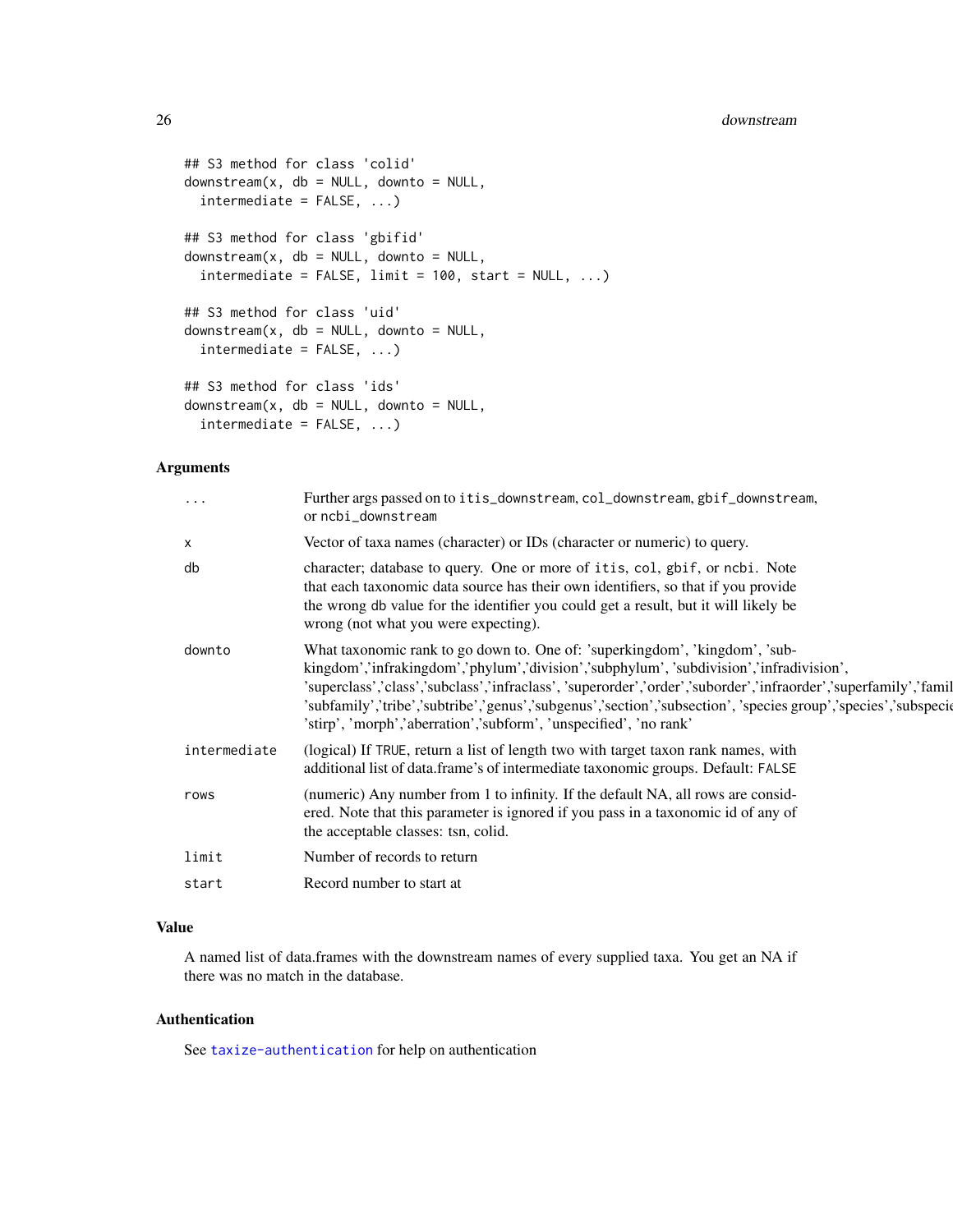### downstream 27

### Examples

```
## Not run:
# Plug in taxon IDs
downstream("015be25f6b061ba517f495394b80f108", db = "col",
 downto = "species")
# Plug in taxon names
downstream("Insecta", db = 'col', downto = 'order')
downstream("Apis", db = 'col', downto = 'species')
downstream("Apis", db = 'ncbi', downto = 'species')
downstream("Apis", db = 'itis', downto = 'species')
downstream(c("Apis","Epeoloides"), db = 'itis', downto = 'species')
downstream(c("Apis","Epeoloides"), db = 'col', downto = 'species')
downstream("Ursus", db = 'gbif', downto = 'species')
downstream(get_gbifid("Ursus"), db = 'gbif', downto = 'species')
# Plug in IDs
id <- get_colid("Apis")
downstream(id, downto = 'species')
## Equivalently, plug in the call to get the id via e.g., get_colid
## into downstream
identical(downstream(id, downto = 'species'),
        downstream(get_colid("Apis"), downto = 'species'))
id <- get_colid("Apis")
downstream(id, downto = 'species')
downstream(get_colid("Apis"), downto = 'species')
# Many taxa
sp <- names_list("genus", 3)
downstream(sp, db = 'col', downto = 'species')
downstream(sp, db = 'itis', downto = 'species')
downstream(sp, db = 'gbit', downto = 'species')
# Both data sources
ids <- get_ids("Apis", db = c('col','itis'))
downstream(ids, downto = 'species')
## same result
downstream(get_ids("Apis", db = c('col','itis')), downto = 'species')
# Collect intermediate names
## itis
downstream('Bangiophyceae', db="itis", downto="genus")
downstream('Bangiophyceae', db="itis", downto="genus", intermediate=TRUE)
downstream(get_tsn('Bangiophyceae'), downto="genus")
downstream(get_tsn('Bangiophyceae'), downto="genus", intermediate=TRUE)
## col
downstream(get_colid("Animalia"), downto="class")
downstream(get_colid("Animalia"), downto="class", intermediate=TRUE)
```
# Use the rows parameter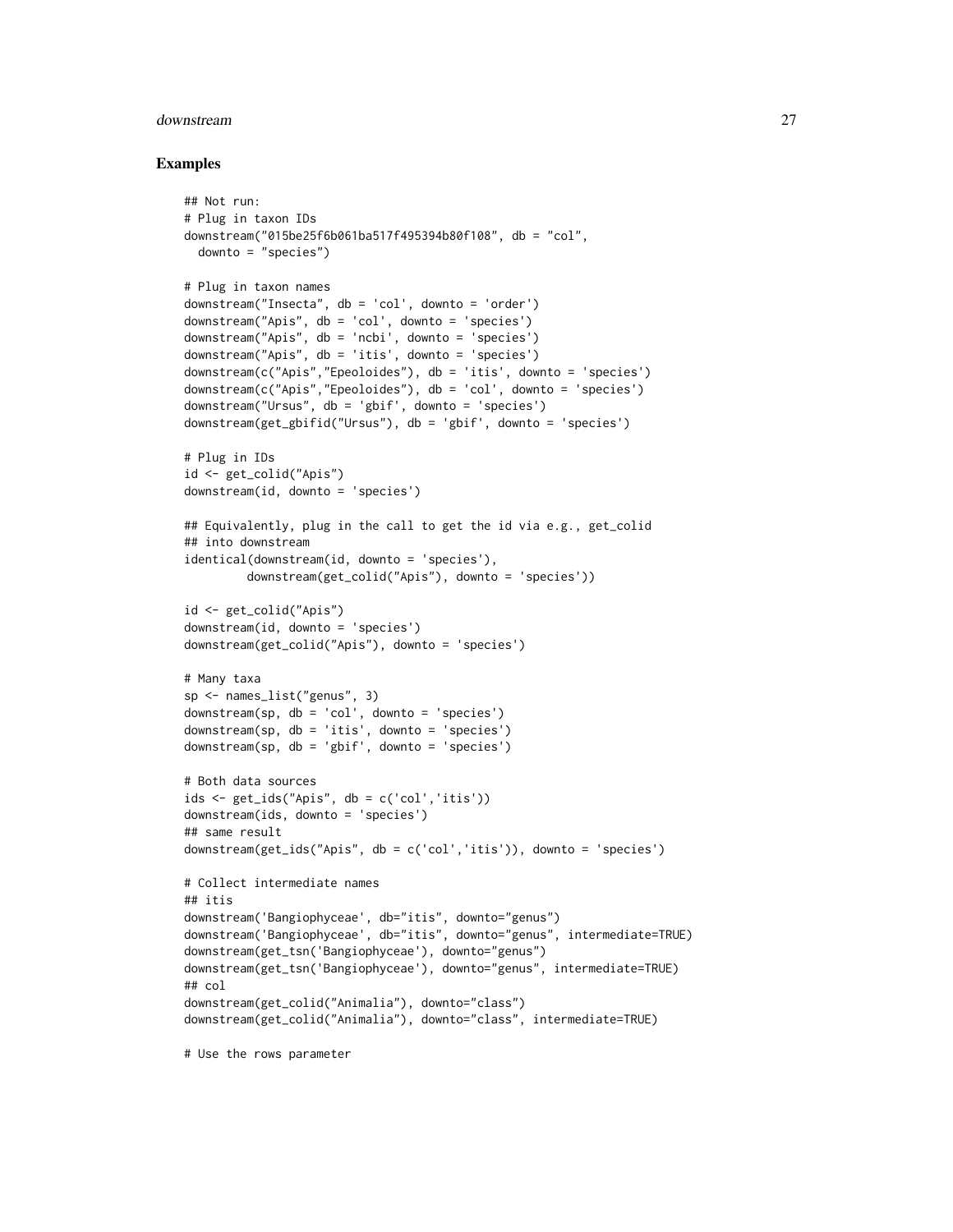```
## note how in the second function call you don't get the prompt
downstream("Poa", db = 'col', downto="species")
downstream("Poa", db = 'col', downto="species", rows=1)
# use curl options
res <- downstream("Apis", db = 'col', downto = 'species', verbose = TRUE)
## End(Not run)
```

| eol_dataobjects | Given the identifier for a data object, return all metadata about the |
|-----------------|-----------------------------------------------------------------------|
|                 | object                                                                |

# Description

Given the identifier for a data object, return all metadata about the object

### Usage

```
eol_dataobjects(id, taxonomy = TRUE, usekey = TRUE, key = NULL, ...)
```
### Arguments

| id       | (character) The EOL data object identifier                                                                                    |
|----------|-------------------------------------------------------------------------------------------------------------------------------|
| taxonomy | (logical) Whether to return any taxonomy details from different taxon hierarchy<br>providers, in an array named taxonconcepts |
| usekey   | (logical) use your API key or not (TRUE or FALSE)                                                                             |
| key      | (character) Your EOL API key; ; see taxize-authentication for help on au-<br>thentication                                     |
| $\cdot$  | Curl options passed on to HttpClient                                                                                          |

### Details

It's possible to return JSON or XML with the EOL API. However, this function only returns JSON for now.

# Value

A list, optionally with a data.frame if taxonomy=TRUE

<span id="page-27-0"></span>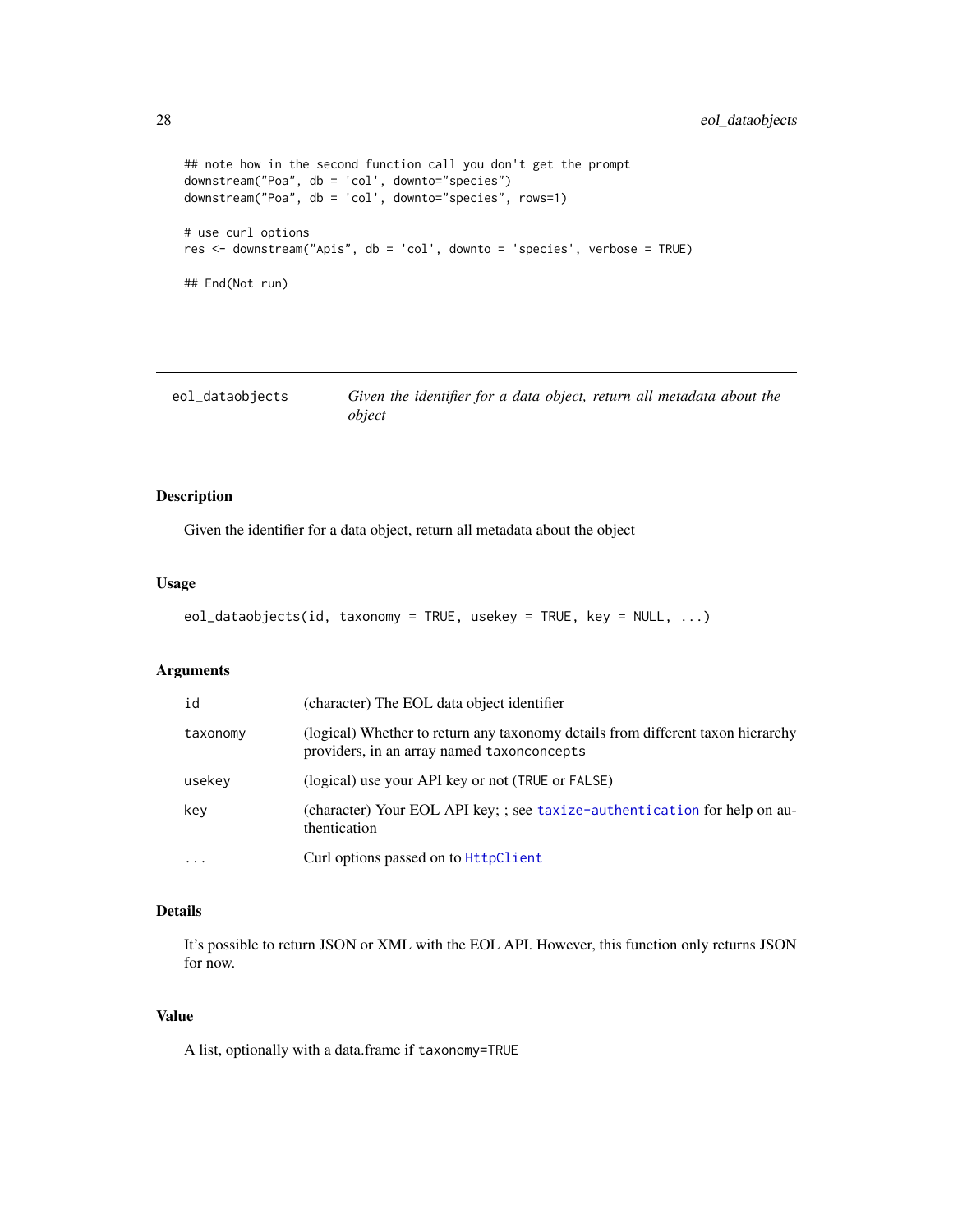### <span id="page-28-0"></span>eol\_pages 29

# Examples

```
## Not run:
eol_dataobjects(id = "d72801627bf4adf1a38d9c5f10cc767f")
eol_dataobjects(id = "21929584")
# curl options
eol_dataobjects(id = "21929584", verbose = TRUE)
## End(Not run)
```
eol\_pages *Search for pages in EOL database using a taxonconceptID.*

# Description

Search for pages in EOL database using a taxonconceptID.

### Usage

```
eol_pages(taxonconceptID, iucn = FALSE, images = 0, videos = 0,
  sounds = 0, maps = 0, text = 0, subjects = "overview",
  licenses = "all", details = FALSE, common_names = FALSE,
  synonyms = FALSE, references = FALSE, taxonomy = TRUE, vetted = 0,
  cache_ttl = NULL, key = NULL, ...
```

|              | taxonconceptID The taxonconceptID (numeric), which is also the page number.                                                                                                                                                                                                                                              |
|--------------|--------------------------------------------------------------------------------------------------------------------------------------------------------------------------------------------------------------------------------------------------------------------------------------------------------------------------|
| iucn         | Include the IUCN Red List status object (Default: FALSE)                                                                                                                                                                                                                                                                 |
| images       | Limits the number of returned image objects (values $0 - 75$ )                                                                                                                                                                                                                                                           |
| videos       | Limits the number of returned video objects (values $0 - 75$ )                                                                                                                                                                                                                                                           |
| sounds       | Limits the number of returned sound objects (values $0 - 75$ )                                                                                                                                                                                                                                                           |
| maps         | Limits the number of returned map objects (values $0 - 75$ )                                                                                                                                                                                                                                                             |
| text         | Limits the number of returned text objects (values $0 - 75$ )                                                                                                                                                                                                                                                            |
| subjects     | 'overview' (default) to return the overview text (if exists), a pipe I delimited list<br>of subject names from the list of EOL accepted subjects (e.g. TaxonBiology,<br>Fossil History), or 'all' to get text in any subject. Always returns an overview<br>text as a first result (if one exists in the given context). |
| licenses     | A pipe I delimited list of licenses or 'all' (default) to get objects under any li-<br>cense. Licenses abbreviated cc- are all Creative Commons licenses. Visit their<br>site for more information on the various licenses they offer.                                                                                   |
| details      | Include all metadata for data objects. (Default: FALSE)                                                                                                                                                                                                                                                                  |
| common_names | Return all common names for the page's taxon (Default: FALSE)                                                                                                                                                                                                                                                            |
| synonyms     | Return all synonyms for the page's taxon (Default: FALSE)                                                                                                                                                                                                                                                                |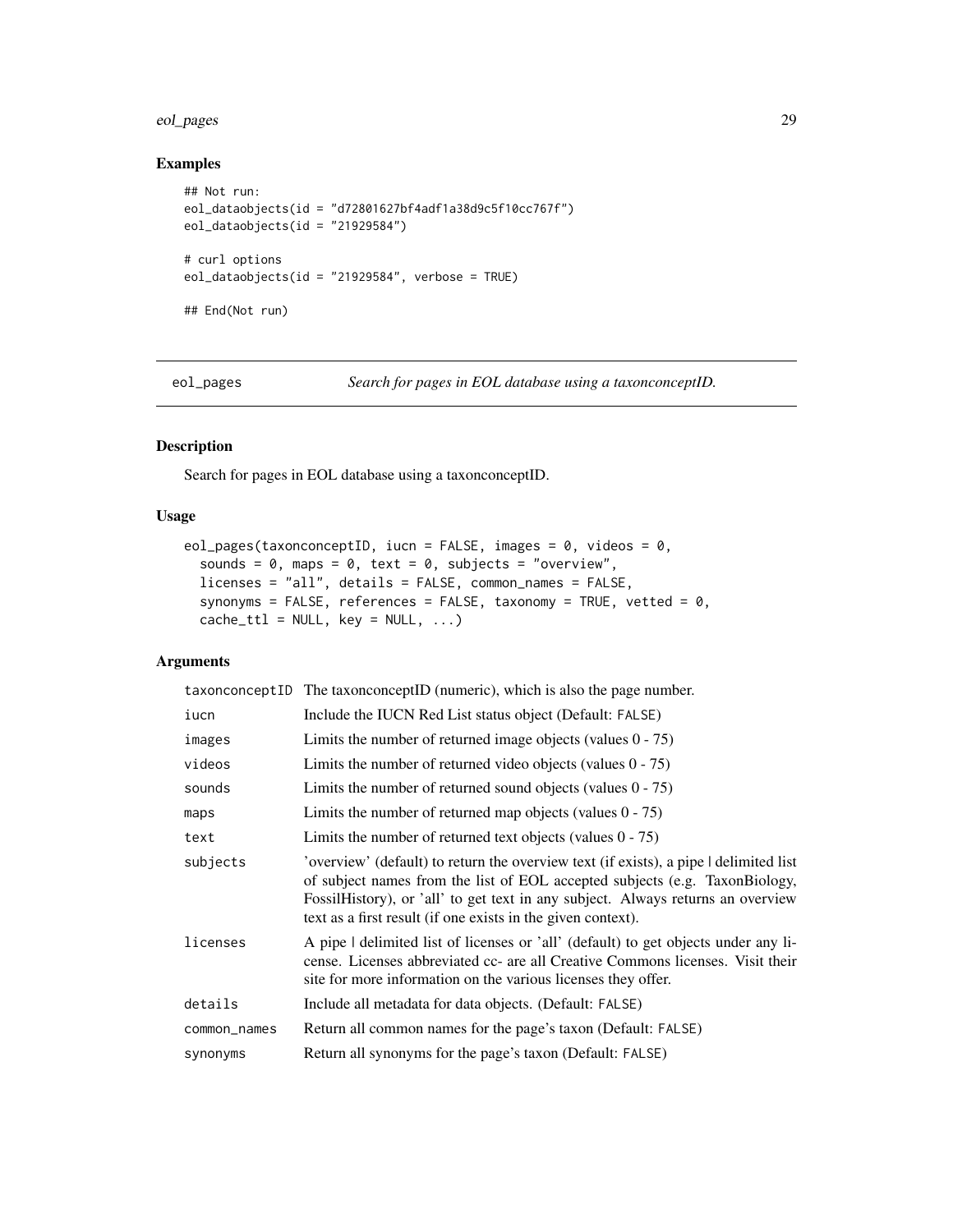<span id="page-29-0"></span>

| references | Return all references for the page's taxon (Default: FALSE)                                                                                                                                                                                                                  |
|------------|------------------------------------------------------------------------------------------------------------------------------------------------------------------------------------------------------------------------------------------------------------------------------|
| taxonomy   | (logical) Whether to return any taxonomy details from different taxon hierarchy<br>providers, in an array named taxonconcepts (Default: TRUE)                                                                                                                                |
| vetted     | If 'vetted' is given a value of '1', then only trusted content will be returned. If<br>'vetted' is '2', then only trusted and unreviewed content will be returned (un-<br>trusted content will not be returned). The default is to return all content. (De-<br>fault: FALSE) |
| cache_ttl  | The number of seconds you wish to have the response cached.                                                                                                                                                                                                                  |
| key        | Your EOL API key; see taxize-authentication for help on authentication                                                                                                                                                                                                       |
| $\cdot$    | Curl options passed on to HttpClient                                                                                                                                                                                                                                         |

# Details

It's possible to return JSON or XML with the EOL API. However, this function only returns JSON for now.

# Value

JSON list object, or data.frame.

# Examples

## Not run: (pageid <- eol\_search('Pomatomus')\$pageid[1]) eol\_pages(taxonconceptID=pageid)\$scinames

```
## End(Not run)
```
eol\_search *Search for terms in EOL database.*

# Description

Search for terms in EOL database.

### Usage

```
eol_search(terms, page = 1, exact = NULL, filter_tid = NULL,
  filter_heid = NULL, filter_by_string = NULL, cache_ttl = NULL,
 key = NULL, ...)
```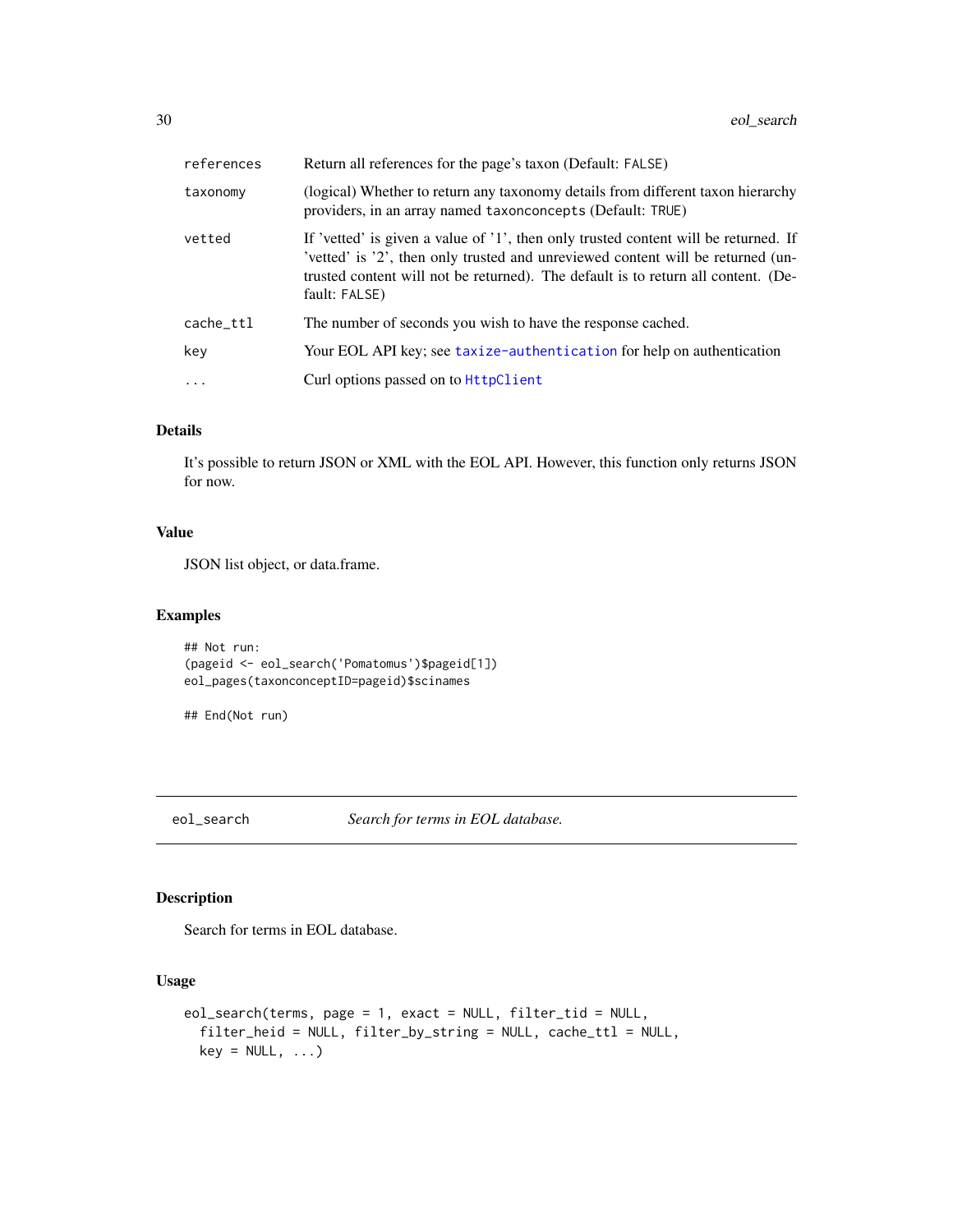# eol\_search 31

### Arguments

| terms            | search terms (character)                                                                                                                                 |  |
|------------------|----------------------------------------------------------------------------------------------------------------------------------------------------------|--|
| page             | A maximum of 30 results are returned per page. This parameter allows you to<br>fetch more pages of results if there are more than 30 matches (Default 1) |  |
| exact            | Will find taxon pages if the preferred name or any synonym or common name<br>exactly matches the search term.                                            |  |
| filter_tid       | Given an EOL page ID, search results will be limited to members of that taxo-<br>nomic group                                                             |  |
| filter_heid      | Given a Hierarchy Entry ID, search results will be limited to members of that<br>taxonomic group                                                         |  |
| filter_by_string |                                                                                                                                                          |  |
|                  | Given a search term, an exact search will be made and that matching page will<br>be used as the taxonomic group against which to filter search results   |  |
| cache_ttl        | The number of seconds you wish to have the response cached.                                                                                              |  |
| key              | Your EOL API key. See taxize-authentication for help on authentication                                                                                   |  |
| $\ddotsc$        | Curl options passed on to <b>HttpClient</b>                                                                                                              |  |

# Details

It's possible to return JSON or XML with the EOL API. However, this function only returns JSON for now.

### Value

A data frame with four columns:

- pageid: pageid, this is the same as the eolid you can get from [get\\_eolid](#page-48-1)
- name: taxonomic name, may or may not contain the taxonomic authority
- link: URL for the taxon in question
- content: a string of semi-colon separated names. it's not clear to us what these represent exactly, but figured why not give it to users in case some may find it useful

# Authentication

See [taxize-authentication](#page-41-1) for help on authentication

### Examples

```
## Not run:
eol_search(terms='Homo')
eol_search(terms='Salix')
eol_search(terms='Ursus americanus luteolus')
```
## End(Not run)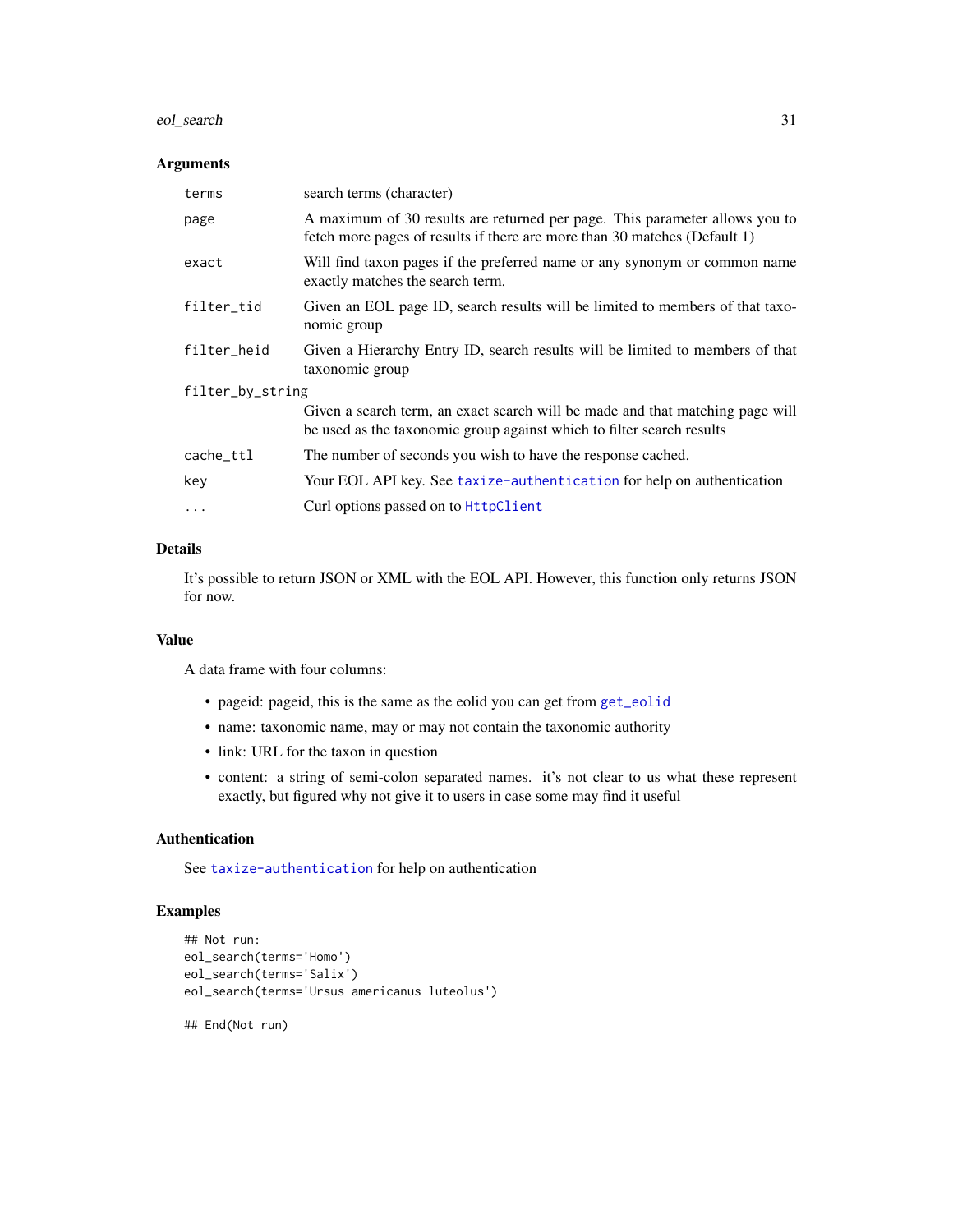<span id="page-31-1"></span><span id="page-31-0"></span>

# Description

EUBON taxonomy search

# Usage

```
eubon(query, providers = "pesi", searchMode = "scientificNameExact",
  addSynonymy = FALSE, addParentTaxon = FALSE, timeout = 0,
 dedup = NULL, ...)
```

```
eubon_search(query, providers = "pesi", searchMode = "scientificNameExact",
  addSynonymy = FALSE, addParentTaxon = FALSE, timeout = 0,
  dedup = NULL, ...
```

| query          | (character) The scientific name to search for. For example: "Bellis perennis",<br>"Prionus" or "Bolinus brandaris". This is an exact search so wildcard characters<br>are not supported                                                                                                                                                                                                                                                                                                                                                                                   |
|----------------|---------------------------------------------------------------------------------------------------------------------------------------------------------------------------------------------------------------------------------------------------------------------------------------------------------------------------------------------------------------------------------------------------------------------------------------------------------------------------------------------------------------------------------------------------------------------------|
| providers      | (character) A list of provider id strings concatenated by comma characters. The<br>default : "pesi, bgbm-cdm-server[col]" will be used if this parameter is not set.<br>A list of all available provider ids can be obtained from the '/capabilities' ser-<br>vice end point. Providers can be nested, that is a parent provider can have sub<br>providers. If the id of the parent provider is supplied all subproviders will be<br>queried. The query can also be restricted to one or more subproviders by using<br>the following syntax: parent-id[sub-id-1,sub-id2,] |
| searchMode     | (character) Specifies the searchMode. Possible search modes are: scientific-<br>NameExact, scientificNameLike (begins with), vernacularNameExact, vernacu-<br>larNameLike (contains), findByIdentifier. If the a provider does not support the<br>chosen searchMode it will be skipped and the status message in the tnrClientSta-<br>tus will be set to 'unsupported search mode' in this case.                                                                                                                                                                          |
| addSynonymy    | (logical) Indicates whether the synonymy of the accepted taxon should be in-<br>cluded into the response. Turning this option on may cause an increased re-<br>sponse time. Default: FALSE                                                                                                                                                                                                                                                                                                                                                                                |
| addParentTaxon | (logical) Indicates whether the the parent taxon of the accepted taxon should be<br>included into the response. Turning this option on may cause a slightly increased<br>response time. Default: FALSE                                                                                                                                                                                                                                                                                                                                                                    |
| timeout        | (numeric) The maximum of milliseconds to wait for responses from any of the<br>providers. If the timeout is exceeded the service will just return the responses<br>that have been received so far. The default timeout is $0 \text{ ms}$ (wait for ever)                                                                                                                                                                                                                                                                                                                  |
| dedup          | (character) Allows to deduplicate the results by making use of a deduplication<br>strategy. The deduplication is done by comparing specific properties of the<br>taxon:                                                                                                                                                                                                                                                                                                                                                                                                   |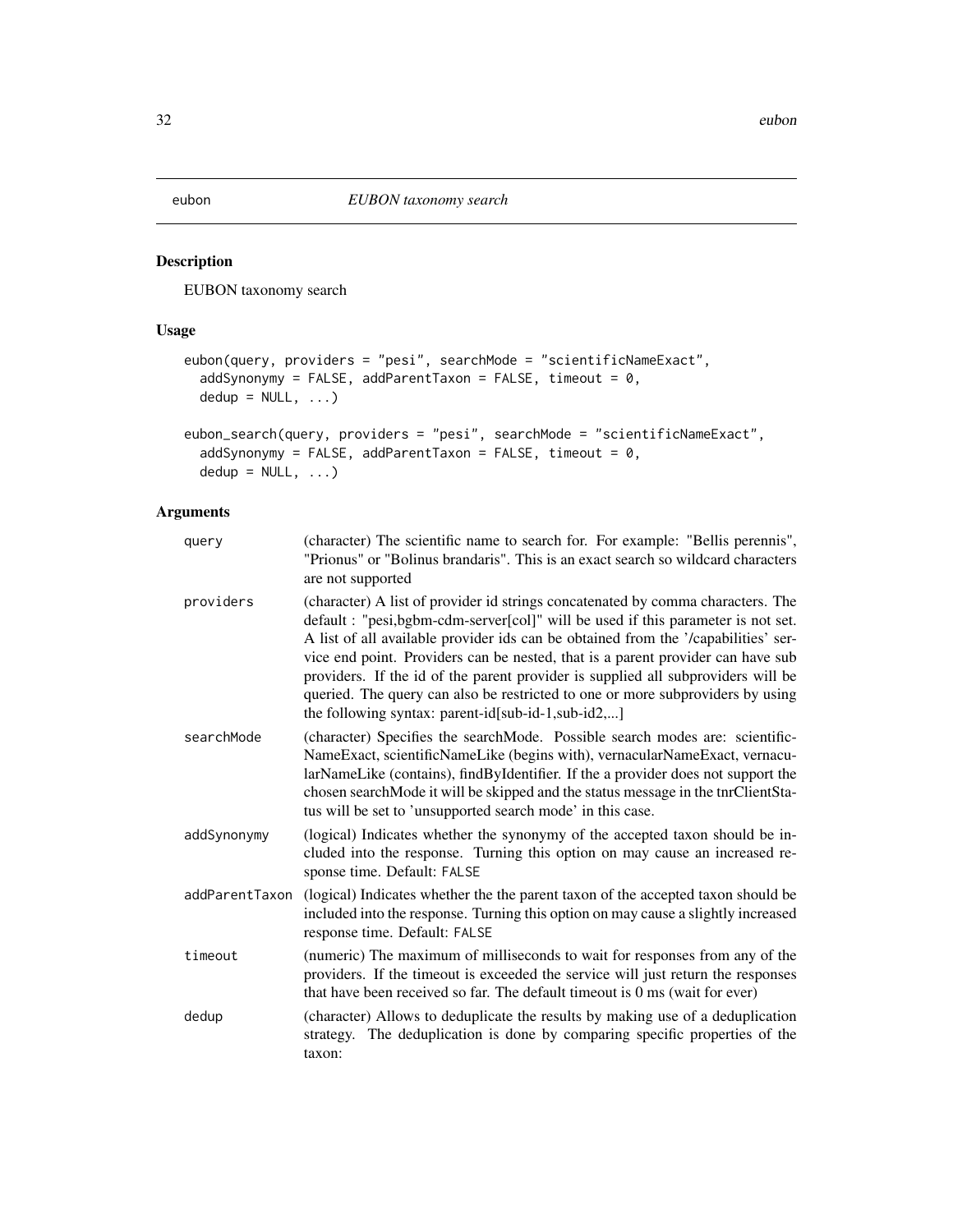- id: compares 'taxon.identifier'
- id\_name: compares 'taxon.identifier' AND 'taxon.taxonName.scientificName'
- name: compares 'taxon.taxonName.scientificName' Using the pure 'name' strategy is not recommended.

<span id="page-32-0"></span>... Curl options passed on to [GET](#page-0-0)

### Details

Note that paging is not yet implemented, so you only get the first chunk of up to 50 results for methods that require paging. We will implement paging here when it is available in the EU BON API.

# References

<http://cybertaxonomy.eu/eu-bon/utis/1.2/doc.html>

# See Also

Other eubon-methods: [eubon\\_capabilities](#page-32-1), [eubon\\_children](#page-33-1), [eubon\\_hierarchy](#page-34-1)

# Examples

```
## Not run:
eubon_search("Prionus")
eubon_search("Salmo", 'pesi')
eubon_search("Salmo", c('pesi', 'worms'))
eubon_search("Salmo", 'worms', 'scientificNameLike')
eubon_search("Salmo", 'worms', addSynonymy = TRUE)
eubon_search("Salmo", 'worms', addParentTaxon = TRUE)
```
## End(Not run)

<span id="page-32-1"></span>eubon\_capabilities *EUBON capabilities*

### Description

EUBON capabilities

### Usage

```
eubon_capabilities(...)
```
### **Arguments**

... Curl options passed on to [GET](#page-0-0)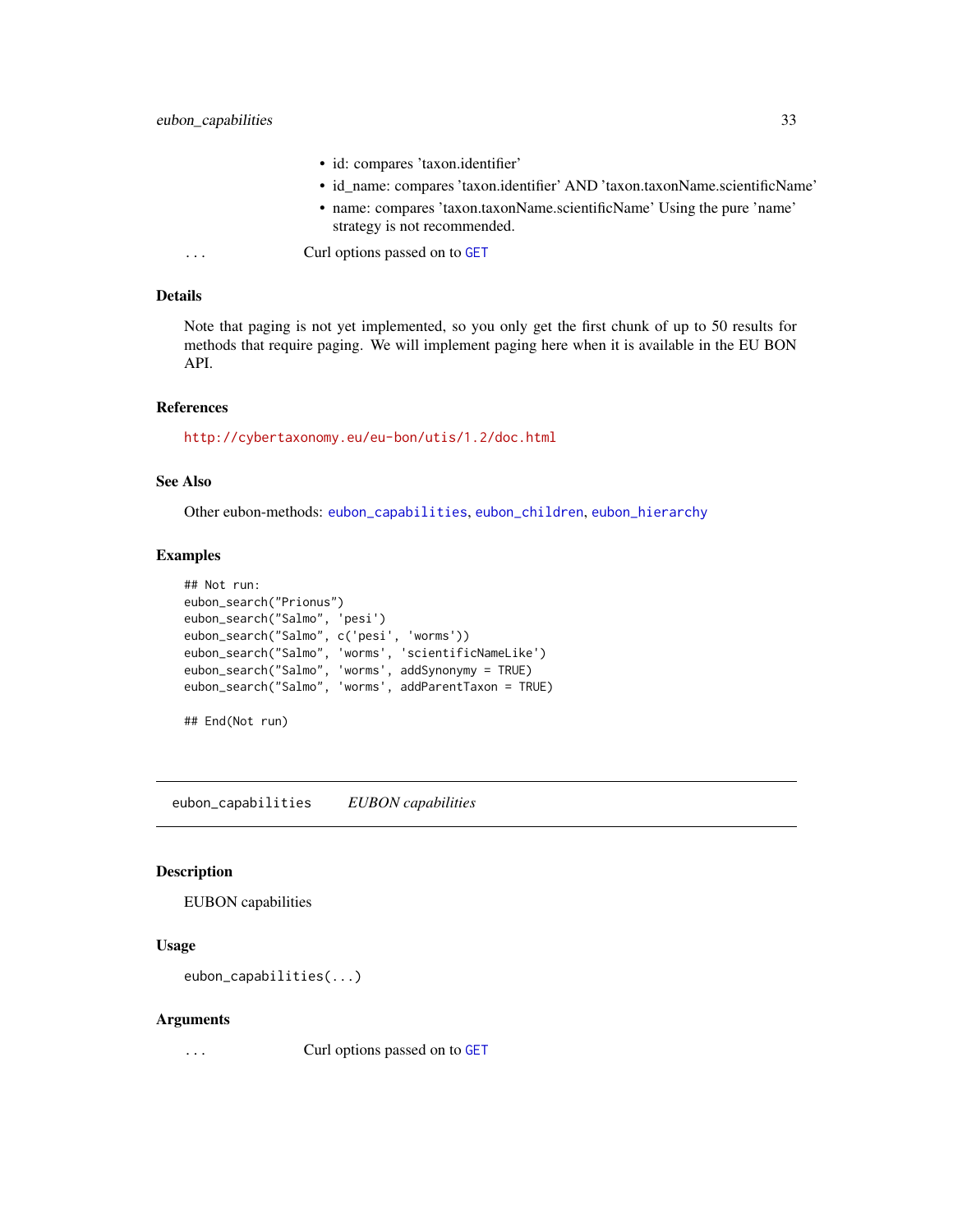# References

<http://cybertaxonomy.eu/eu-bon/utis/1.2/doc.html>

# See Also

Other eubon-methods: [eubon\\_children](#page-33-1), [eubon\\_hierarchy](#page-34-1), [eubon](#page-31-1)

# Examples

```
## Not run:
eubon_capabilities()
```
## End(Not run)

<span id="page-33-1"></span>eubon\_children *EUBON children*

# Description

EUBON children

# Usage

```
eubon_children(id, providers = NULL, timeout = 0, ...)
```
# Arguments

| id        | (character) identifier for the taxon. (LSID, DOI, URI, or any other identifier<br>used by the checklist provider)                                                                                                                                                                                                                                                                                                                                                                                                                                                       |
|-----------|-------------------------------------------------------------------------------------------------------------------------------------------------------------------------------------------------------------------------------------------------------------------------------------------------------------------------------------------------------------------------------------------------------------------------------------------------------------------------------------------------------------------------------------------------------------------------|
| providers | (character) A list of provider id strings concatenated by comma characters. The<br>default: "pesi,bgbm-cdm-server[col]" will be used if this parameter is not set.<br>A list of all available provider ids can be obtained from the '/capabilities' ser-<br>vice end point. Providers can be nested, that is a parent provider can have sub<br>providers. If the id of the parent provider is supplied all subproviders will be<br>queried. The query can also be restricted to one or more subproviders by using<br>the following syntax: parent-id[sub-id-1,sub-id2,] |
| timeout   | (numeric) The maximum of milliseconds to wait for responses from any of the<br>providers. If the timeout is exceeded the service will just return the responses<br>that have been received so far. The default timeout is 0 ms (wait for ever)                                                                                                                                                                                                                                                                                                                          |
|           | Curl options passed on to GET                                                                                                                                                                                                                                                                                                                                                                                                                                                                                                                                           |

# Value

a data.frame or an empty list if no results found

<span id="page-33-0"></span>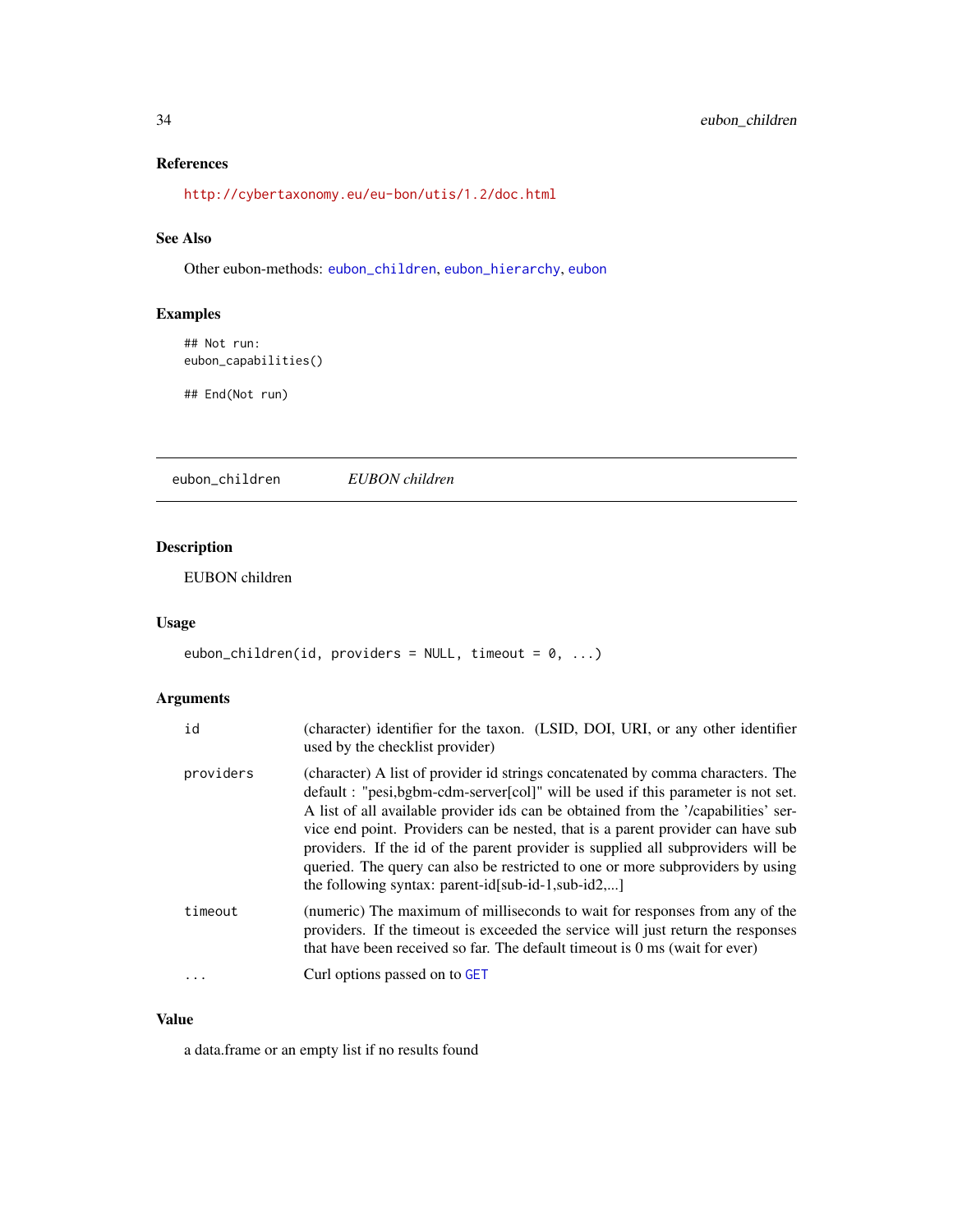# <span id="page-34-0"></span>eubon\_hierarchy 35

# References

<http://cybertaxonomy.eu/eu-bon/utis/1.2/doc.html>

# See Also

Other eubon-methods: [eubon\\_capabilities](#page-32-1), [eubon\\_hierarchy](#page-34-1), [eubon](#page-31-1)

# Examples

```
## Not run:
x <- eubon_children(id = "urn:lsid:marinespecies.org:taxname:126141",
  providers = 'worms')
head(x)
## End(Not run)
```
<span id="page-34-1"></span>eubon\_hierarchy *EUBON hierarchy*

# Description

EUBON hierarchy

### Usage

```
eubon_hierarchy(id, providers = "pesi", timeout = 0, ...)
```
# Arguments

| id        | (character) identifier for the taxon. (LSID, DOI, URI, or any other identifier<br>used by the checklist provider)                                                                                                                                                                                                                                                                                                                                                                                                                                                       |
|-----------|-------------------------------------------------------------------------------------------------------------------------------------------------------------------------------------------------------------------------------------------------------------------------------------------------------------------------------------------------------------------------------------------------------------------------------------------------------------------------------------------------------------------------------------------------------------------------|
| providers | (character) A list of provider id strings concatenated by comma characters. The<br>default: "pesi,bgbm-cdm-server[col]" will be used if this parameter is not set.<br>A list of all available provider ids can be obtained from the '/capabilities' ser-<br>vice end point. Providers can be nested, that is a parent provider can have sub<br>providers. If the id of the parent provider is supplied all subproviders will be<br>queried. The query can also be restricted to one or more subproviders by using<br>the following syntax: parent-id[sub-id-1,sub-id2,] |
| timeout   | (numeric) The maximum of milliseconds to wait for responses from any of the<br>providers. If the timeout is exceeded the service will just return the responses<br>that have been received so far. The default timeout is 0 ms (wait for ever)                                                                                                                                                                                                                                                                                                                          |
|           | Curl options passed on to GET                                                                                                                                                                                                                                                                                                                                                                                                                                                                                                                                           |

# References

<http://cybertaxonomy.eu/eu-bon/utis/1.2/doc.html>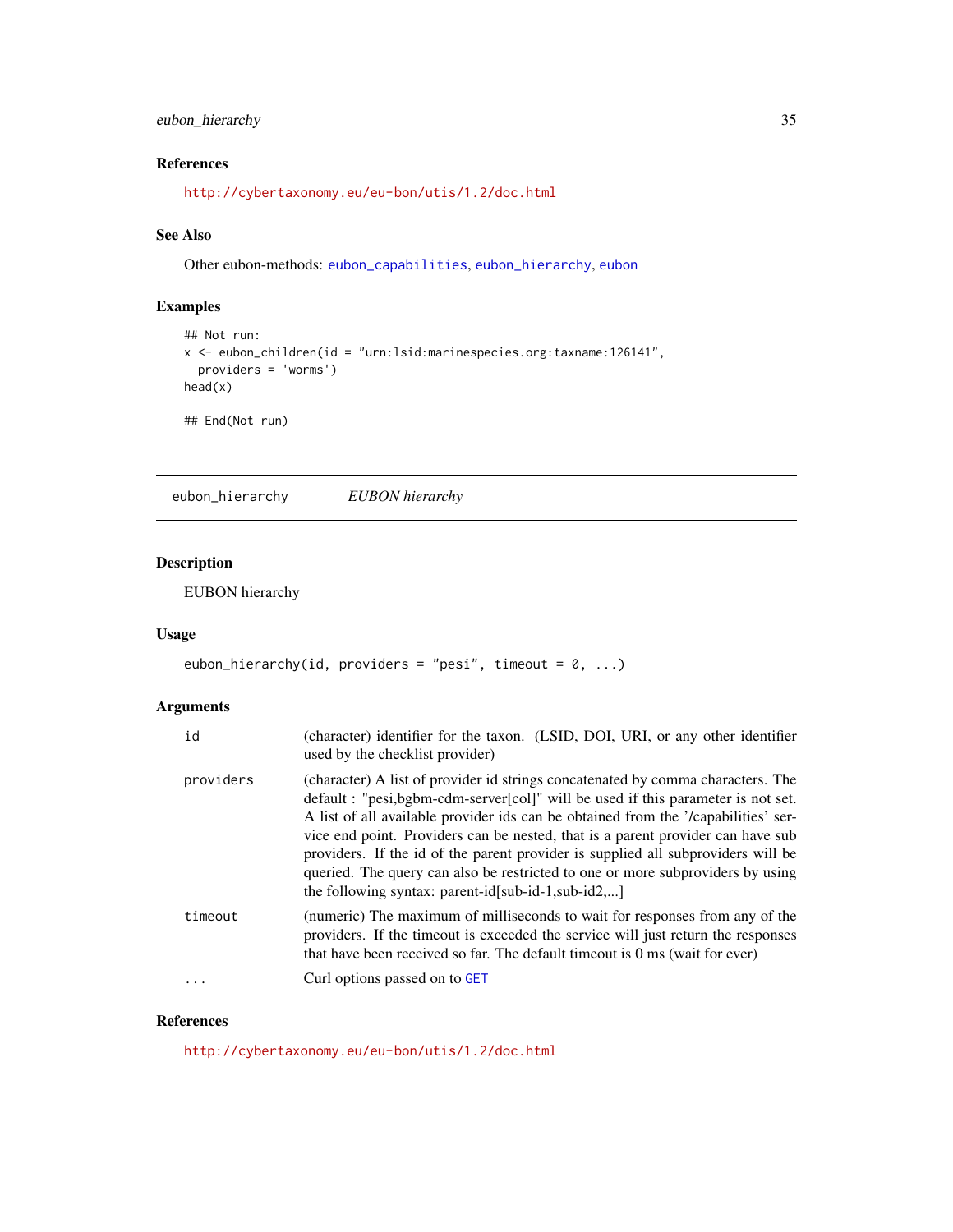# See Also

Other eubon-methods: [eubon\\_capabilities](#page-32-1), [eubon\\_children](#page-33-1), [eubon](#page-31-1)

### Examples

```
## Not run:
eubon_hierarchy(id = "urn:lsid:marinespecies.org:taxname:126141", 'worms')
eubon_hierarchy(id = "urn:lsid:marinespecies.org:taxname:274350", 'worms')
```
## End(Not run)

fungorum *Index Fungorum*

# Description

Search for taxonomic names in Index Fungorum

### Usage

```
fg_name\_search(q, anywhere = TRUE, limit = 10, ...)fg_author_search(q, anywhere = TRUE, limit = 10, ...)
fg_epithet_search(q, anywhere = TRUE, limit = 10, ...)
fg_name_by_key(key, ...)
fg_name_full_by_lsid(lsid, ...)
fg_all_updated_names(date, ...)
fg_deprecated_names(date, ...)
```

| q         | (character) Query term                                                                                       |
|-----------|--------------------------------------------------------------------------------------------------------------|
| anywhere  | (logical) Default: TRUE                                                                                      |
| limit     | (integer) Number of results to return. max limit value appears to be 6000, not<br>positive about that though |
| $\ddotsc$ | Curl options passed on to GET                                                                                |
| key       | (character) A Index Fungorum taxon key                                                                       |
| lsid      | (character) an LSID, e.,g. "urn:lsid:indexfungorum.org:names:81085"                                          |
| date      | (character) Date, of the form YYYMMDD                                                                        |

<span id="page-35-0"></span>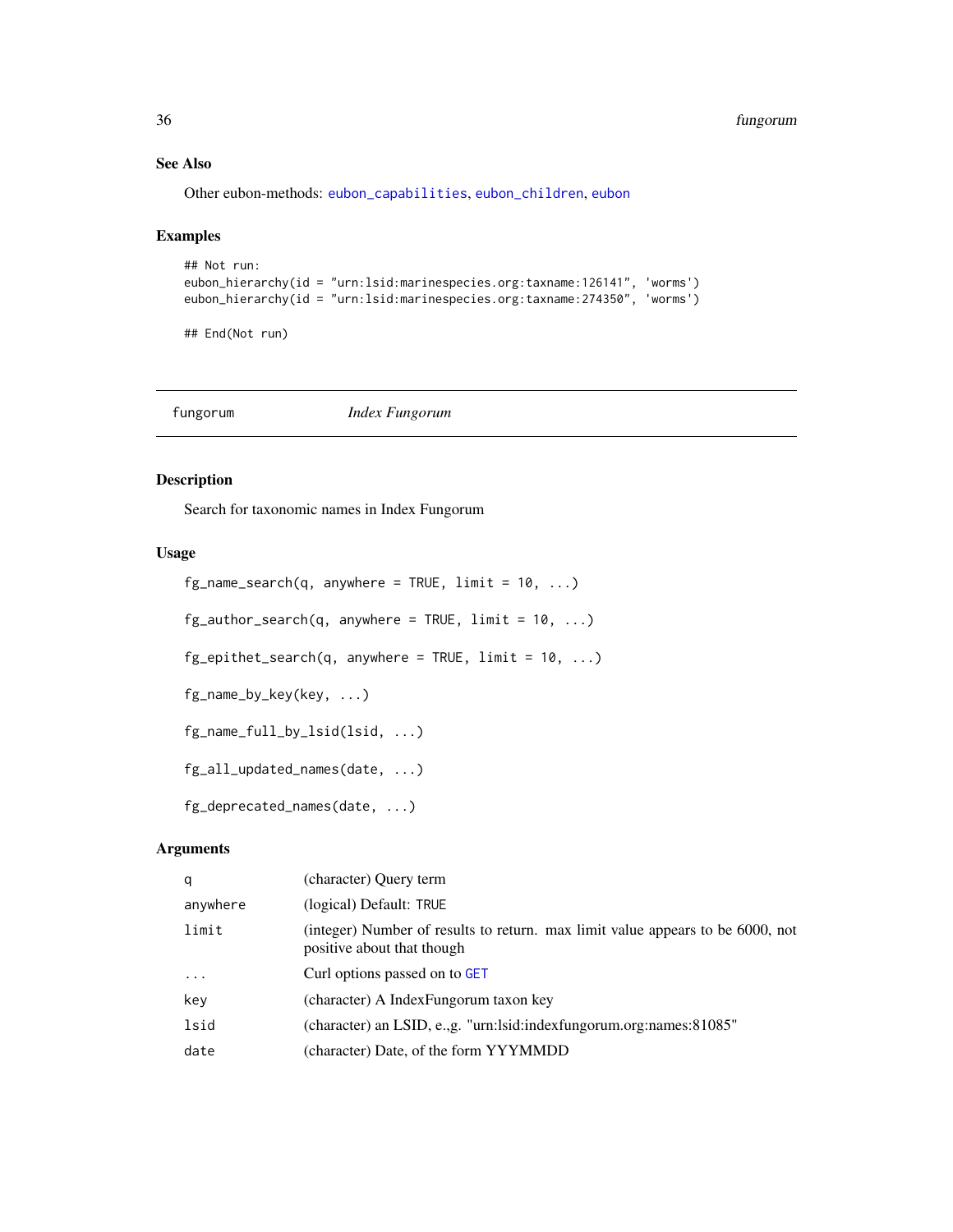```
gbif_downstream 37
```
# Value

A data.frame, or NULL if no results

# References

<http://www.indexfungorum.org/>, API docs: [http://www.indexfungorum.org/ixfwebservic](http://www.indexfungorum.org/ixfwebservice/fungus.asmx)e/ [fungus.asmx](http://www.indexfungorum.org/ixfwebservice/fungus.asmx)

# Examples

```
## Not run:
# NameSearch
fg_name\_search(q = "Gymnopus", limit = 2)fg_name_search(q = "Gymnopus")
# EpithetSearch
fg_epithet_search(q = "phalloides")
# NameByKey
fg_name_by_key(17703)
# NameFullByKey
fg_name_full_by_lsid("urn:lsid:indexfungorum.org:names:81085")
# AllUpdatedNames
fg\_all\_updated\_names(data = gsub("-"", "", Sys.Date() - 2))# DeprecatedNames
fg_deprecated_names(date=20151001)
# AuthorSearch
fg_-author_search(q = "Fayod", limit = 2)
```
## End(Not run)

gbif\_downstream *Retrieve all taxa names downstream in hierarchy for GBIF*

# Description

Retrieve all taxa names downstream in hierarchy for GBIF

```
gbif_downstream(key, downto, intermediate = FALSE, limit = 100,
  start = NULL, ...
```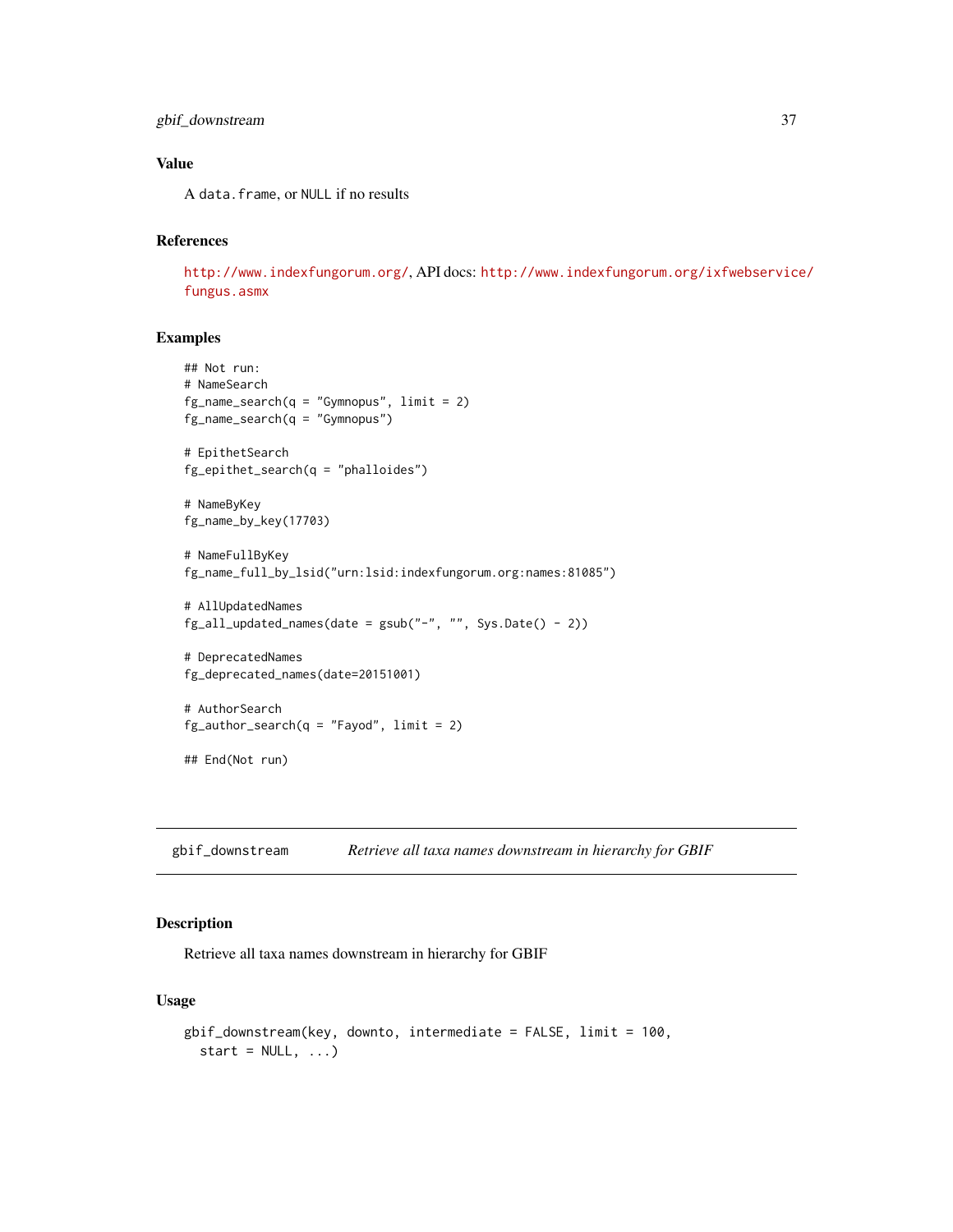## Arguments

| key          | A taxonomic serial number.                                                                                                                                                              |
|--------------|-----------------------------------------------------------------------------------------------------------------------------------------------------------------------------------------|
| downto       | The taxonomic level you want to go down to. See examples below. The taxo-<br>nomic level IS case sensitive, and you do have to spell it correctly. See data (rank_ref)<br>for spelling. |
| intermediate | (logical) If TRUE, return a list of length two with target taxon rank names,<br>with additional list of data.frame's of intermediate taxonomic groups. Default:<br><b>FALSE</b>         |
| limit        | Number of records to return                                                                                                                                                             |
| start        | Record number to start at                                                                                                                                                               |
| .            | Further args passed on to gbif_name_usage                                                                                                                                               |
|              |                                                                                                                                                                                         |

### Details

Sometimes records don't have a canonicalName entry which is what we look for. In that case we grab the scientificName entry. You can see the type of name colleceted in the column name\_type

## Value

data.frame of taxonomic information downstream to family from e.g., Order, Class, etc., or if intermediated=TRUE, list of length two, with target taxon rank names, and intermediate names.

## Author(s)

Scott Chamberlain <myrmecocystus@gmail.com>

```
## Not run:
## the plant class Bangiophyceae
gbif_downstream(key = 198, downto="genus")
gbif_downstream(key = 198, downto="genus", intermediate=TRUE)
# families downstream from the family Strepsiptera (twisted wing parasites)
gbif_downstream(key = 1227, "family")
## here, intermediate leads to the same result as the target
gbif_downstream(key = 1227, "family", intermediate=TRUE)
# Lepidoptera
gbif_downstream(key = 797, "family")
# get species downstream from the genus Ursus
gbif_downstream(key = 2433406, "species")
# get tribes down from the family Apidae
gbif_downstream(key = 7799978, downto="species")
gbif_downstream(key = 7799978, downto="species", intermediate=TRUE)
# names that don't have canonicalname entries for some results
```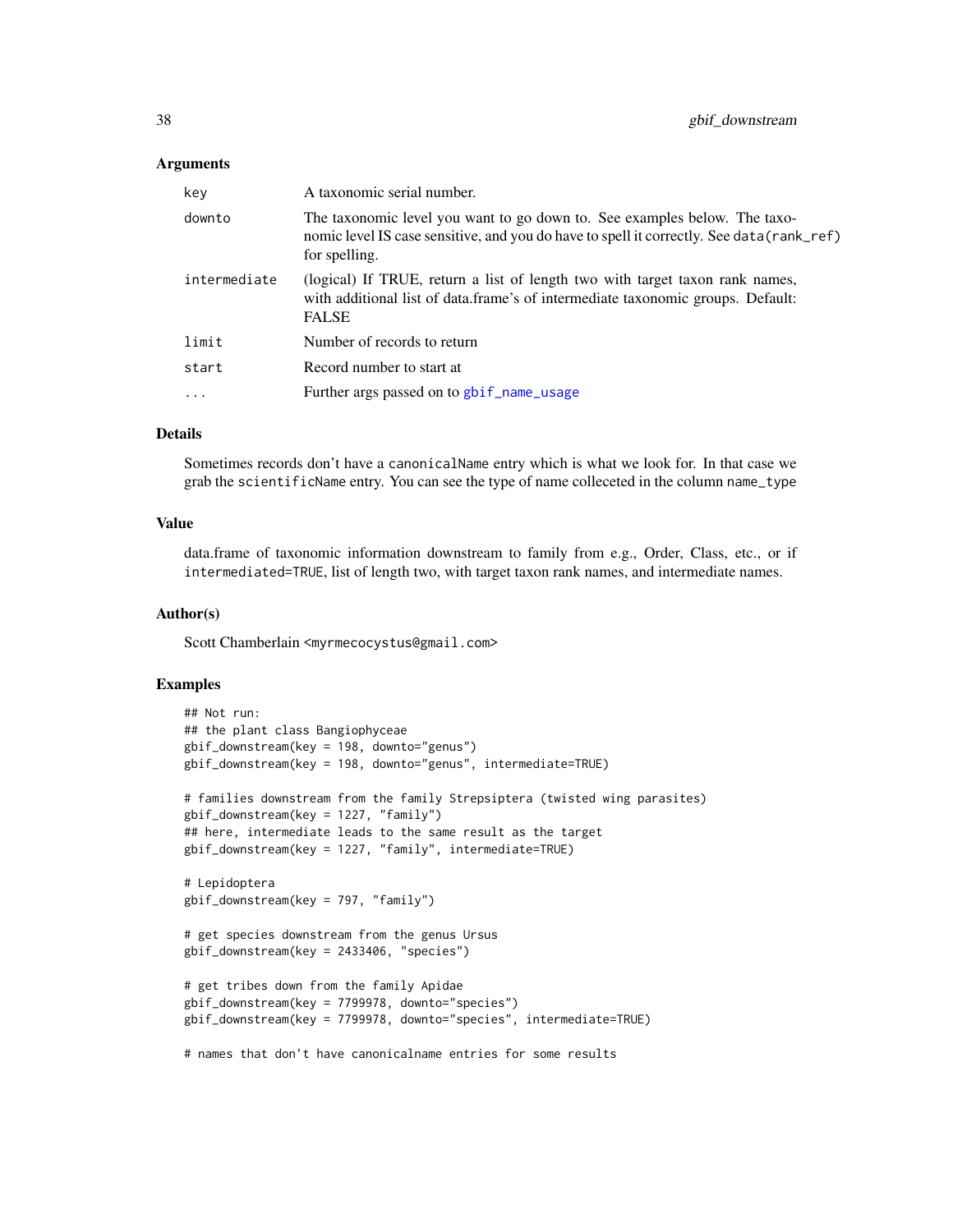# gbif\_name\_usage 39

```
key <- get_gbifid("Myosotis")
res <- gbif_downstream(key, downto = "species")
res2 <- downstream(key, db = "gbif", downto = "species")
## End(Not run)
```
<span id="page-38-0"></span>gbif\_name\_usage *Lookup details for specific names in all taxonomies in GBIF.*

## Description

This is a taxize version of the same function in the rgbif package so as to not have to import rgbif and thus require GDAL binary installation.

# Usage

```
gbif_name_usage(key = NULL, name = NULL, data = "all", language = NULL,
  datasetKey = NULL, uuid = NULL, sourceId = NULL, rank = NULL,
  shortname = NULL, start = NULL, limit = 20, ...)
```
# Arguments

| key        | (numeric) A GBIF key for a taxon                                                                                                                                                                                                                                                                                                                                                                                                                                                                                                               |
|------------|------------------------------------------------------------------------------------------------------------------------------------------------------------------------------------------------------------------------------------------------------------------------------------------------------------------------------------------------------------------------------------------------------------------------------------------------------------------------------------------------------------------------------------------------|
| name       | (character) Filters by a case insensitive, canonical namestring, e.g. 'Puma con-<br>color'                                                                                                                                                                                                                                                                                                                                                                                                                                                     |
| data       | (character) Specify an option to select what data is returned. See Description<br>below.                                                                                                                                                                                                                                                                                                                                                                                                                                                       |
| language   | (character) Language, default is english                                                                                                                                                                                                                                                                                                                                                                                                                                                                                                       |
| datasetKey | (character) Filters by the dataset's key (a uuid)                                                                                                                                                                                                                                                                                                                                                                                                                                                                                              |
| uuid       | (character) A uuid for a dataset. Should give exact same results as dataset Key.                                                                                                                                                                                                                                                                                                                                                                                                                                                               |
| sourceId   | (numeric) Filters by the source identifier. Not used right now.                                                                                                                                                                                                                                                                                                                                                                                                                                                                                |
| rank       | (character) Taxonomic rank. Filters by taxonomic rank as one of: CLASS, CUL-<br>TIVAR, CULTIVAR_GROUP, DOMAIN, FAMILY, FORM, GENUS, INFOR-<br>MAL, INFRAGENERIC_NAME, INFRAORDER, INFRASPECIFIC_NAME,<br>INFRASUBSPECIFIC_NAME, KINGDOM, ORDER, PHYLUM, SECTION,<br>SERIES, SPECIES, STRAIN, SUBCLASS, SUBFAMILY, SUBFORM, SUB-<br>GENUS, SUBKINGDOM, SUBORDER, SUBPHYLUM, SUBSECTION, SUB-<br>SERIES, SUBSPECIES, SUBTRIBE, SUBVARIETY, SUPERCLASS, SUPER-<br>FAMILY, SUPERORDER, SUPERPHYLUM, SUPRAGENERIC_NAME, TRIBE,<br>UNRANKED, VARIETY |
| shortname  | (character) A short nameneed more info on this?                                                                                                                                                                                                                                                                                                                                                                                                                                                                                                |
| start      | Record number to start at                                                                                                                                                                                                                                                                                                                                                                                                                                                                                                                      |
| limit      | Number of records to return                                                                                                                                                                                                                                                                                                                                                                                                                                                                                                                    |
| .          | Curl options passed on to HttpClient                                                                                                                                                                                                                                                                                                                                                                                                                                                                                                           |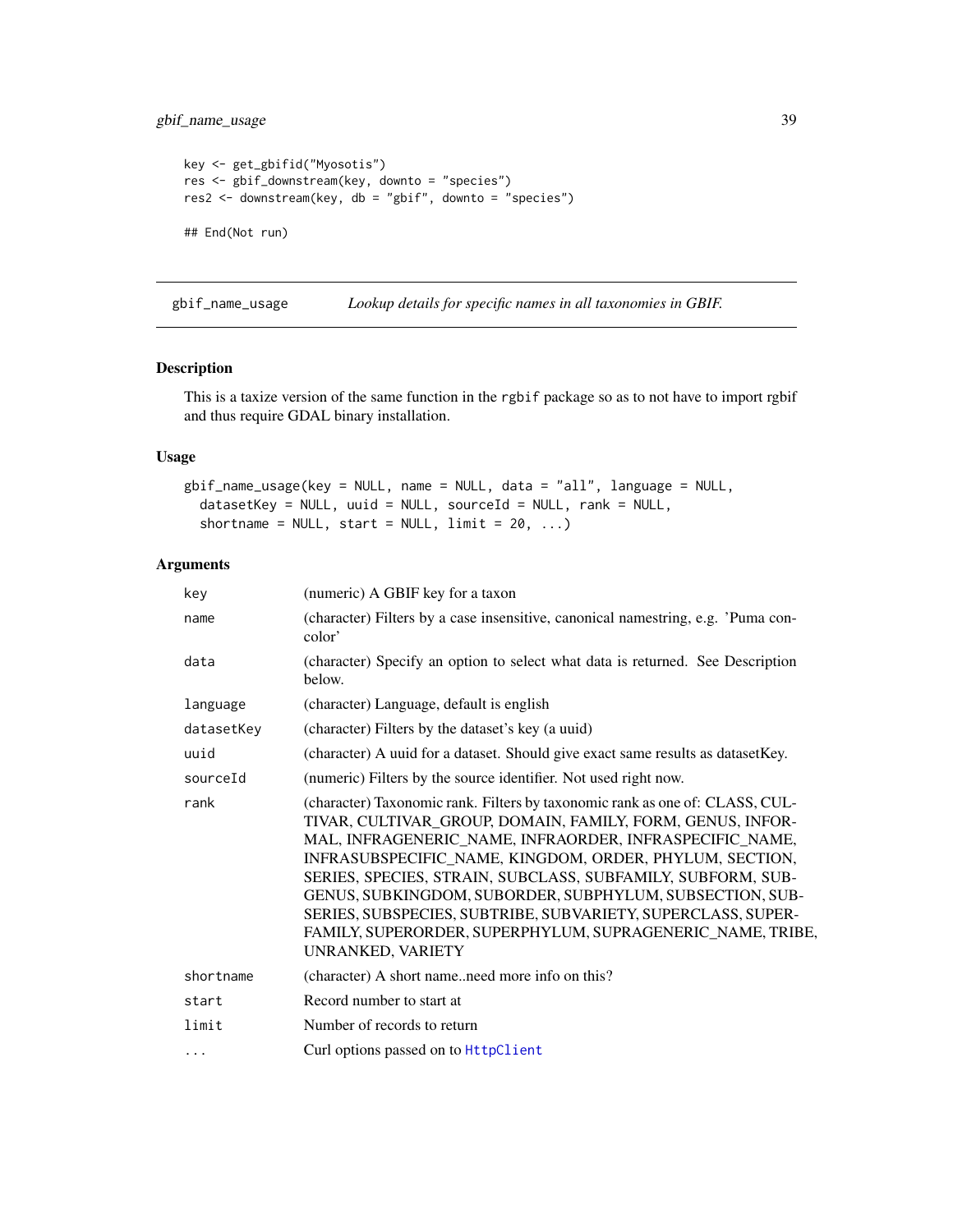## Value

A list of length two. The first element is metadata. The second is either a data.frame (verbose=FALSE, default) or a list (verbose=TRUE)

### References

<http://www.gbif.org/developer/summary>

gbif\_parse *Parse taxon names using the GBIF name parser.*

### Description

Parse taxon names using the GBIF name parser.

#### Usage

gbif\_parse(scientificname, ...)

## Arguments

scientificname (character) scientific names ... Further args passed on to [POST](#page-0-0)

#### Value

A data. frame containing fields extracted from parsed taxon names. Fields returned are the union of fields extracted from all species names in scientificname.

### Author(s)

John Baumgartner (johnbb@student.unimelb.edu.au)

#### References

https://www.gbif.org/tools/name-parser/about

## See Also

[gni\\_parse](#page-84-0)

## Examples

```
## Not run:
gbif_parse(scientificname='x Agropogon littoralis')
gbif_parse(c('Arrhenatherum elatius var. elatius',
             'Secale cereale subsp. cereale', 'Secale cereale ssp. cereale',
             'Vanessa atalanta (Linnaeus, 1758)'))
```
## End(Not run)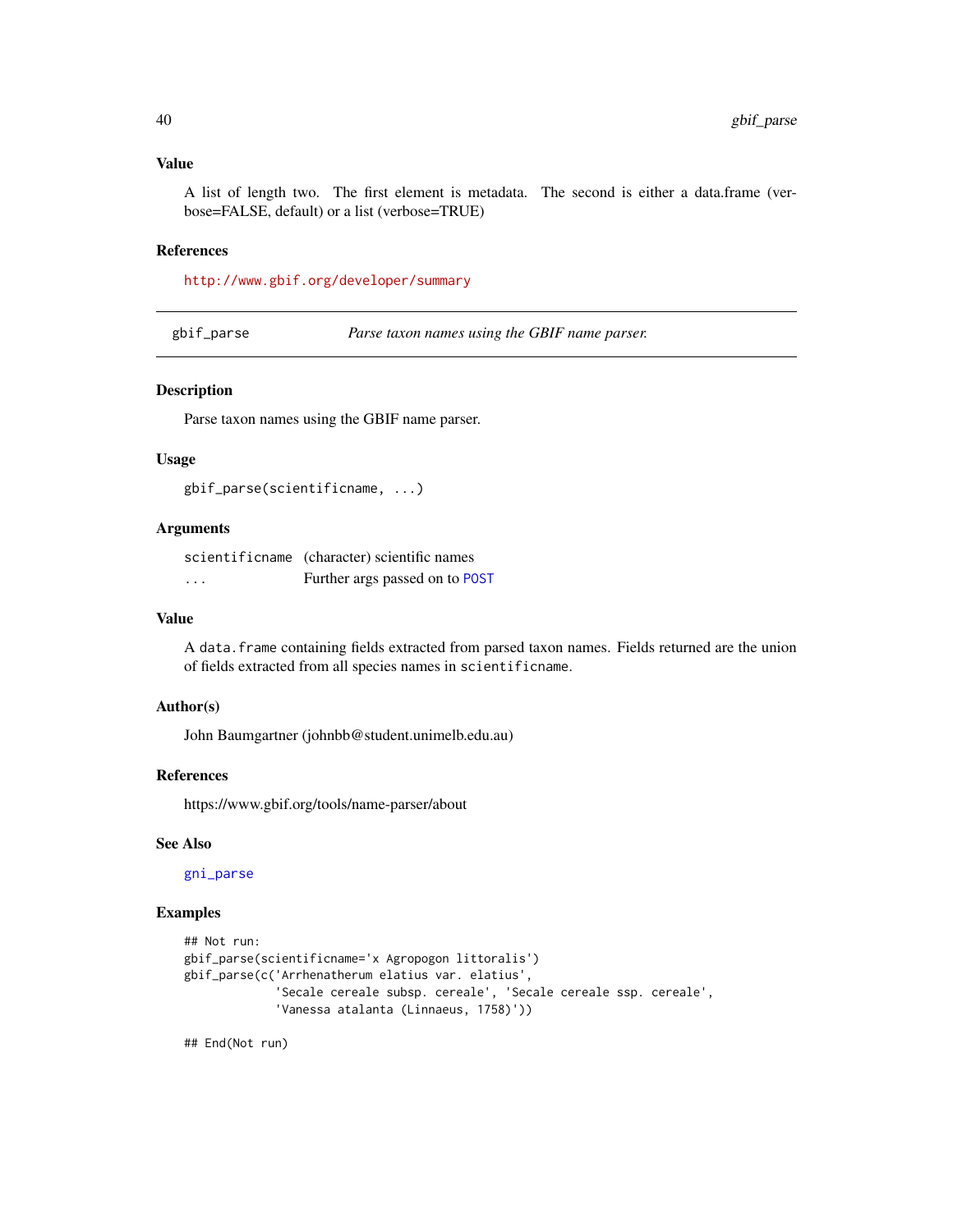# Description

Get NCBI taxonomy UID from GenBankID

## Usage

genbank2uid(id, batch\_size =  $100$ , key = NULL, ...)

# Arguments

| id         | A GenBank accession alphanumeric string, or a gi numeric string. |
|------------|------------------------------------------------------------------|
| batch_size | The number of queries to submit at a time.                       |
| kev        | (character) NCBI Entrez API key. optional. See Details.          |
| $\cdots$   | Curl args passed on to HttpClient                                |

# Details

See <http://www.ncbi.nlm.nih.gov/Sitemap/sequenceIDs.html> for help on why there are two identifiers, and the difference between them.

#### Value

one or more NCBI taxonomic IDs

### Authentication

See [taxize-authentication](#page-41-0) for help on authentication

```
## Not run:
# with accession numbers
genbank2uid(id = 'AJ748748')genbank2uid(id = 'Y13155')
genbank2uid(id = 'X78312')
genbank2uid(id = 'KM495596')
# with gi numbers
```

```
genbank2uid(id = 62689767)
genbank2uid(id = 22775511)
genbank2uid(id = 156446673)
```

```
# pass in many accession or gi numbers
genbank2uid(c(62689767,156446673))
genbank2uid(c('X78312','KM495596'))
```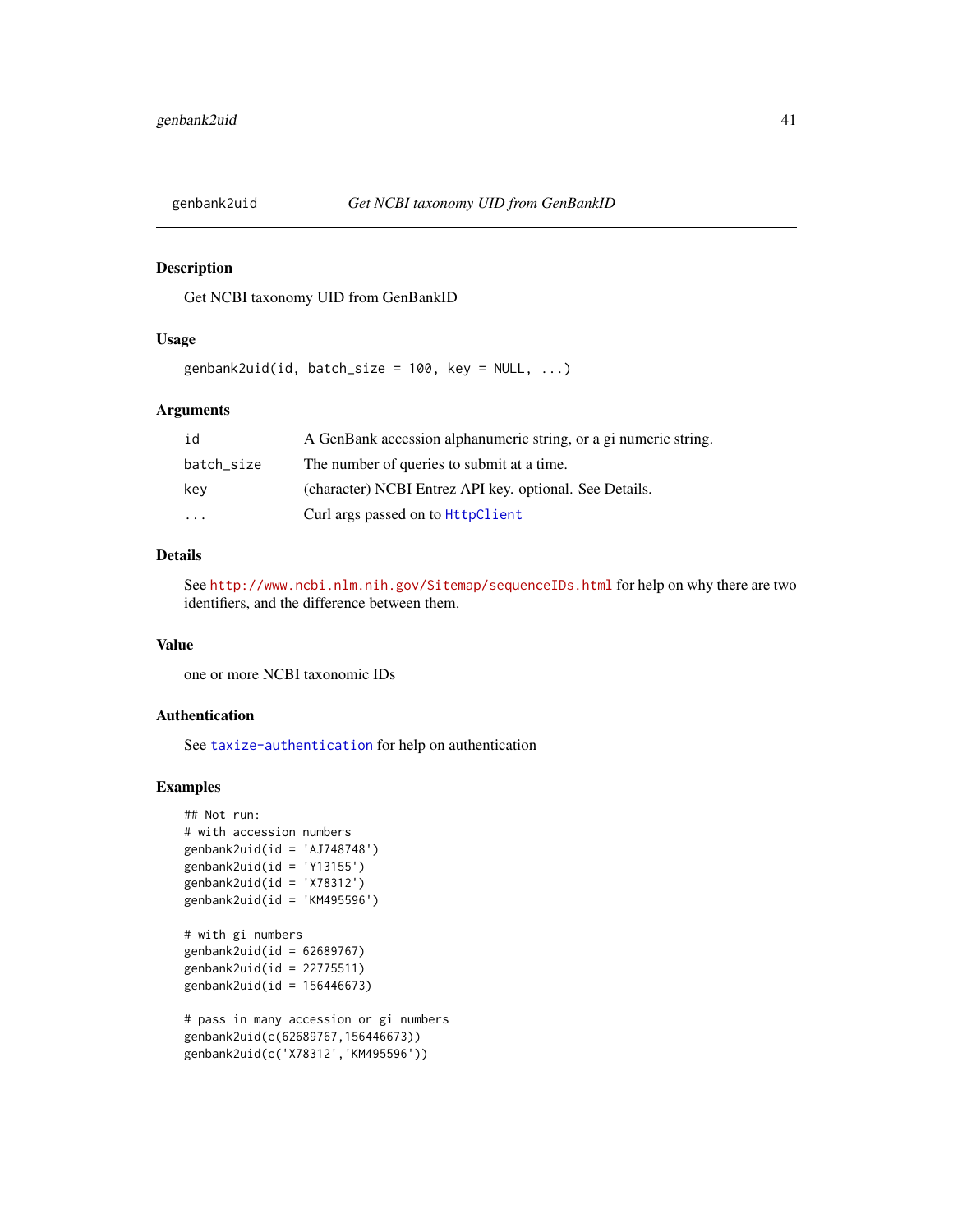```
genbank2uid(list('X78312',156446673))
# curl options
res \leq genbank2uid(id = 156446673, verbose = TRUE)
## End(Not run)
```
getkey *Function to get API key.*

### <span id="page-41-0"></span>Description

Checks first to get key from your .Rprofile or .Renviron (or similar) file. See Details.

### Usage

getkey(x = NULL, service)

### Arguments

|         | (character) An API key, defaults to NULL                                                                                                                                        |
|---------|---------------------------------------------------------------------------------------------------------------------------------------------------------------------------------|
| service | (character) The API data provider, used to match to default guest key (for Trop-<br>icos and EOL; there's no guest key for NCBI or IUCN, for which you have to<br>get your own) |

# Details

Get help for getting and saving your keys via [key\\_helpers](#page-108-0). Save your API keys with the following names:

- Tropicos: R option or env var as 'TROPICOS\_KEY'
- EOL: R option or env var as 'EOL\_KEY'
- IUCN: R option or env var as 'IUCN\_REDLIST\_KEY'
- ENTREZ: R option or env var as 'ENTREZ\_KEY'

as R options in your .Rprofile file, or as environment variables in either your .Renviron file or .bash\_profile file, or .zshrc file (if you use oh-my-zsh) or similar. See [Startup](#page-0-0) for help on R options and environment variables.

Remember to restart your R session (and to start a new shell window/tab if you're using the shell) to take advantage of the new R options or environment variables.

We strongly recommend using environment variables over R options.

Note that NCBI Entrez doesn't require that you use an API key, but you should get higher rate limit with a key, from 3 to 10 requests per second, so do get one.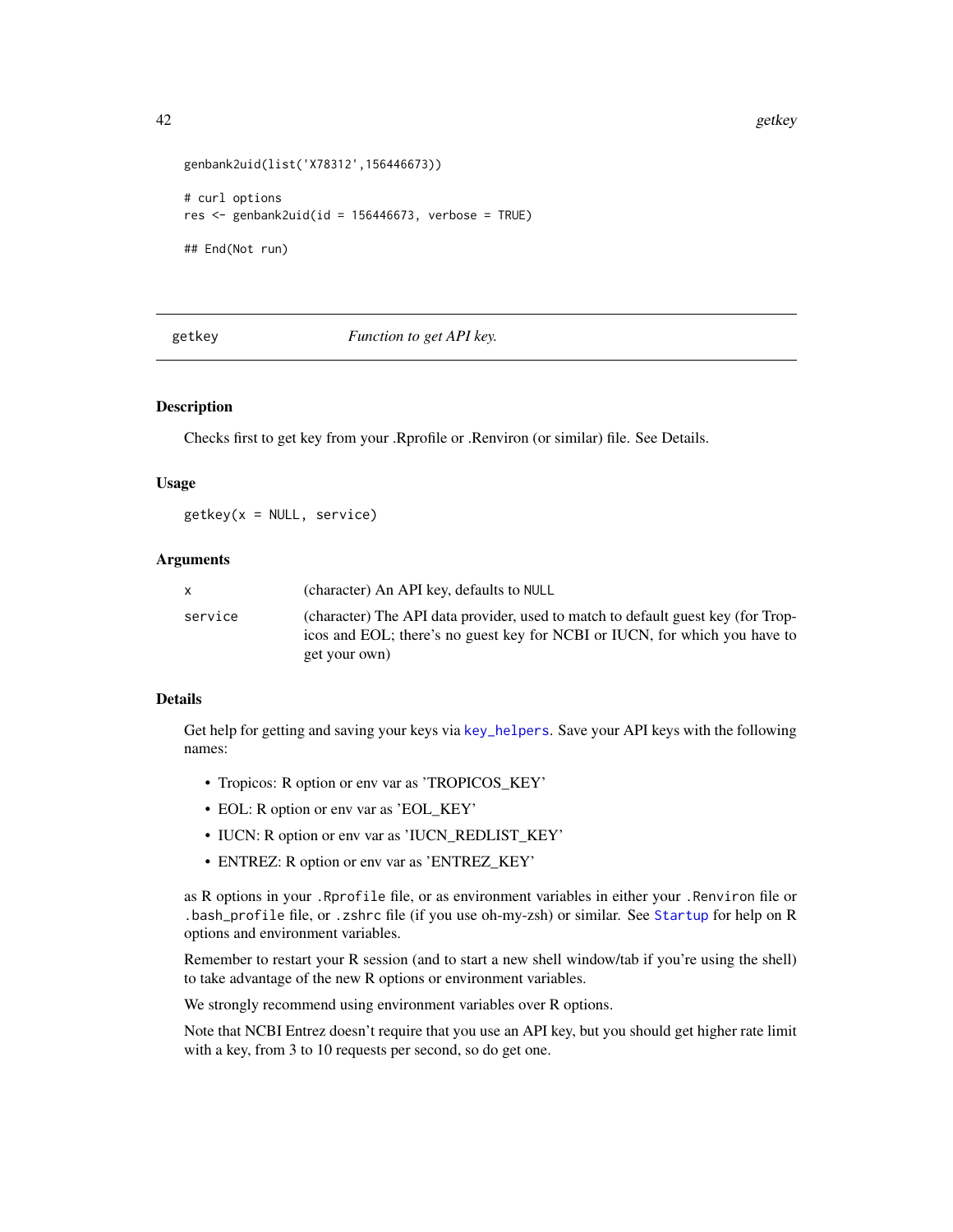# get\_boldid 43

### Examples

```
## Not run:
getkey(service="tropicos")
getkey(service="eol")
getkey(service="iucn")
getkey(service="entrez")
```
## End(Not run)

<span id="page-42-1"></span>

get\_boldid *Get the BOLD (Barcode of Life) code for a search term.*

## <span id="page-42-0"></span>Description

Get the BOLD (Barcode of Life) code for a search term.

```
get_boldid(searchterm, fuzzy = FALSE, dataTypes = "basic",
  includeTree = FALSE, ask = TRUE, verbose = TRUE, rows = NA,
  rank = NULL, division = NULL, parent = NULL, \ldots)
as.boldid(x, check = TRUE)## S3 method for class 'boldid'
as.boldid(x, check = TRUE)## S3 method for class 'character'
as.boldid(x, check = TRUE)## S3 method for class 'list'
as.boldid(x, check = TRUE)## S3 method for class 'numeric'
as.boldid(x, check = TRUE)## S3 method for class 'data.frame'
as.boldid(x, check = TRUE)## S3 method for class 'boldid'
as.data.frame(x, ...)
get_boldid_(searchterm, verbose = TRUE, fuzzy = FALSE,
 dataTypes = "basic", includeTree = FALSE, rows = NA, ...)
```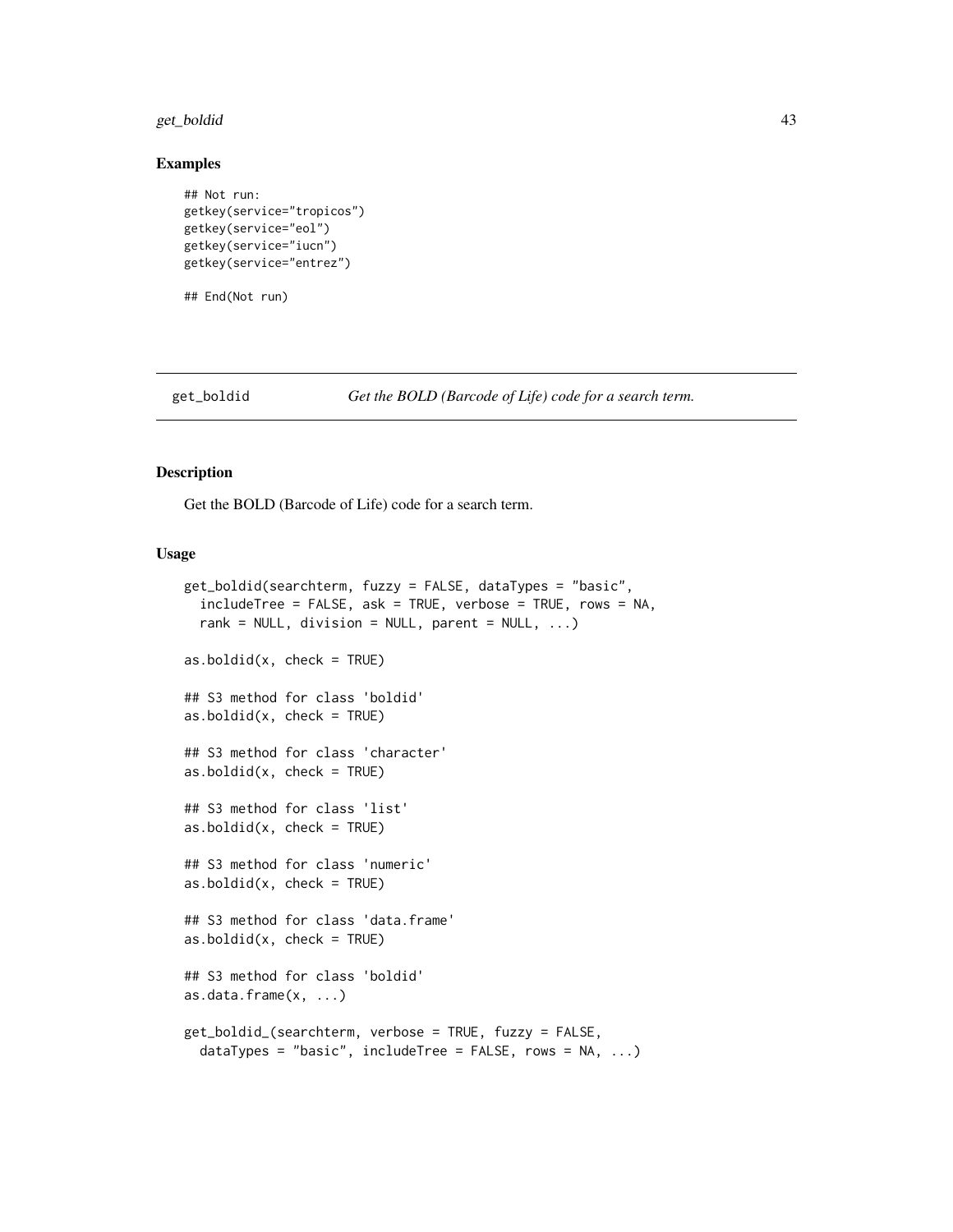## **Arguments**

| searchterm  | character; A vector of common or scientific names.                                                                                                                                                                                                                                                            |
|-------------|---------------------------------------------------------------------------------------------------------------------------------------------------------------------------------------------------------------------------------------------------------------------------------------------------------------|
| fuzzy       | (logical) Whether to use fuzzy search or not (default: FALSE).                                                                                                                                                                                                                                                |
| dataTypes   | (character) Specifies the datatypes that will be returned. See bold_search for<br>options.                                                                                                                                                                                                                    |
| includeTree | (logical) If TRUE (default: FALSE), returns a list containing information for<br>parent taxa as well as the specified taxon.                                                                                                                                                                                  |
| ask         | logical; should get_tsn be run in interactive mode? If TRUE and more than<br>one TSN is found for teh species, the user is asked for input. If FALSE NA is<br>returned for multiple matches.                                                                                                                  |
| verbose     | logical; should progress be printed?                                                                                                                                                                                                                                                                          |
| rows        | numeric; Any number from 1 to infinity. If the default NA, all rows are consid-<br>ered. Note that this function still only gives back a boldid class object with one<br>to many identifiers. See get_boldid_ to get back all, or a subset, of the raw<br>data that you are presented during the ask process. |
| rank        | (character) A taxonomic rank name. See rank_ref for possible options. Though<br>note that some data sources use atypical ranks, so inspect the data itself for<br>options. Optional. See Filtering below.                                                                                                     |
| division    | (character) A division (aka phylum) name. Optional. See Filtering below.                                                                                                                                                                                                                                      |
| parent      | (character) A parent name (i.e., the parent of the target search taxon). Optional.<br>See Filtering below.                                                                                                                                                                                                    |
|             | Curl options passed on to GET                                                                                                                                                                                                                                                                                 |
| X           | Input to as boldid                                                                                                                                                                                                                                                                                            |
| check       | logical; Check if ID matches any existing on the DB, only used in as boldid                                                                                                                                                                                                                                   |

## Value

A vector of taxonomic identifiers as an S3 class. If a taxon is not found an NA is given. If more than one identifier is found the function asks for user input if ask = TRUE, otherwise returns NA. If ask=FALSE and rows does not equal NA, then a data.frame is given back, but not of the uid class, which you can't pass on to other functions as you normally can.

See [get\\_id\\_details](#page-56-0) for further details including attributes and exceptions

## Filtering

The parameters division, parent, and rank are not used in the search to the data provider, but are used in filtering the data down to a subset that is closer to the target you want. For all these parameters, you can use regex strings since we use [grep](#page-0-0) internally to match. Filtering narrows down to the set that matches your query, and removes the rest.

## See Also

# [classification](#page-13-0)

Other taxonomic-ids: [get\\_colid](#page-45-0), [get\\_eolid](#page-48-0), [get\\_gbifid](#page-51-0), [get\\_ids](#page-54-0), [get\\_iucn](#page-57-0), [get\\_natservid](#page-59-0), [get\\_nbnid](#page-62-0), [get\\_tolid](#page-65-0), [get\\_tpsid](#page-67-0), [get\\_tsn](#page-70-0), [get\\_uid](#page-74-0), [get\\_wiki](#page-78-0), [get\\_wormsid](#page-80-0)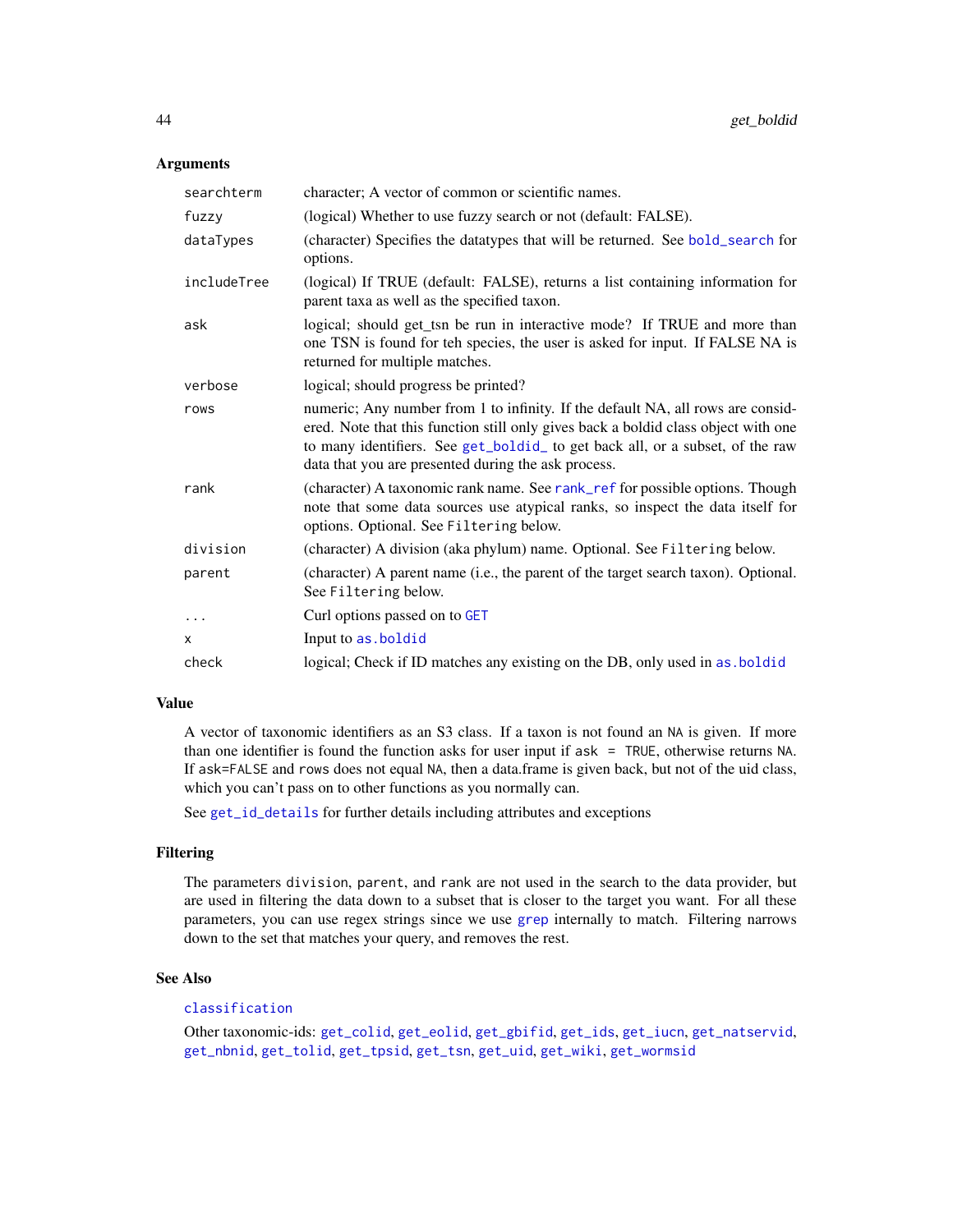### get\_boldid 45

```
## Not run:
get_boldid(searchterm = "Agapostemon")
get_boldid(searchterm = "Chironomus riparius")
get_boldid(c("Chironomus riparius","Quercus douglasii"))
splist <- names_list('species')
get_boldid(splist, verbose=FALSE)
# Fuzzy searching
get_boldid(searchterm="Osmi", fuzzy=TRUE)
# Get back a subset
get_boldid(searchterm="Osmi", fuzzy=TRUE, rows = 1)
get_boldid(searchterm="Osmi", fuzzy=TRUE, rows = 1:10)
get_boldid(searchterm=c("Osmi","Aga"), fuzzy=TRUE, rows = 1)
get_boldid(searchterm=c("Osmi","Aga"), fuzzy=TRUE, rows = 1:3)
# When not found
get_boldid("howdy")
get_boldid(c("Chironomus riparius", "howdy"))
get_boldid('Epicordulia princeps')
get_boldid('Arigomphus furcifer')
get_boldid("Cordulegaster erronea")
get_boldid("Nasiaeshna pentacantha")
# Narrow down results to a division or rank, or both
## Satyrium example
### Results w/o narrowing
get_boldid("Satyrium")
### w/ phylum
get_boldid("Satyrium", division = "Plants")
get_boldid("Satyrium", division = "Animals")
## Rank example
get_boldid("Osmia", fuzzy = TRUE)
get_boldid("Osmia", fuzzy = TRUE, rank = "genus")
# Fuzzy filter on any filtering fields
## uses grep on the inside
get_boldid("Satyrium", division = "anim")
get_boldid("Aga", fuzzy = TRUE, parent = "*idae")
# Convert a boldid without class information to a boldid class
as.boldid(get_boldid("Agapostemon")) # already a boldid, returns the same
as.boldid(get_boldid(c("Agapostemon","Quercus douglasii"))) # same
as.boldid(1973) # numeric
as.boldid(c(1973,101009,98597)) # numeric vector, length > 1
as.boldid("1973") # character
as.boldid(c("1973","101009","98597")) # character vector, length > 1
as.boldid(list("1973","101009","98597")) # list, either numeric or character
## dont check, much faster
as.boldid("1973", check=FALSE)
```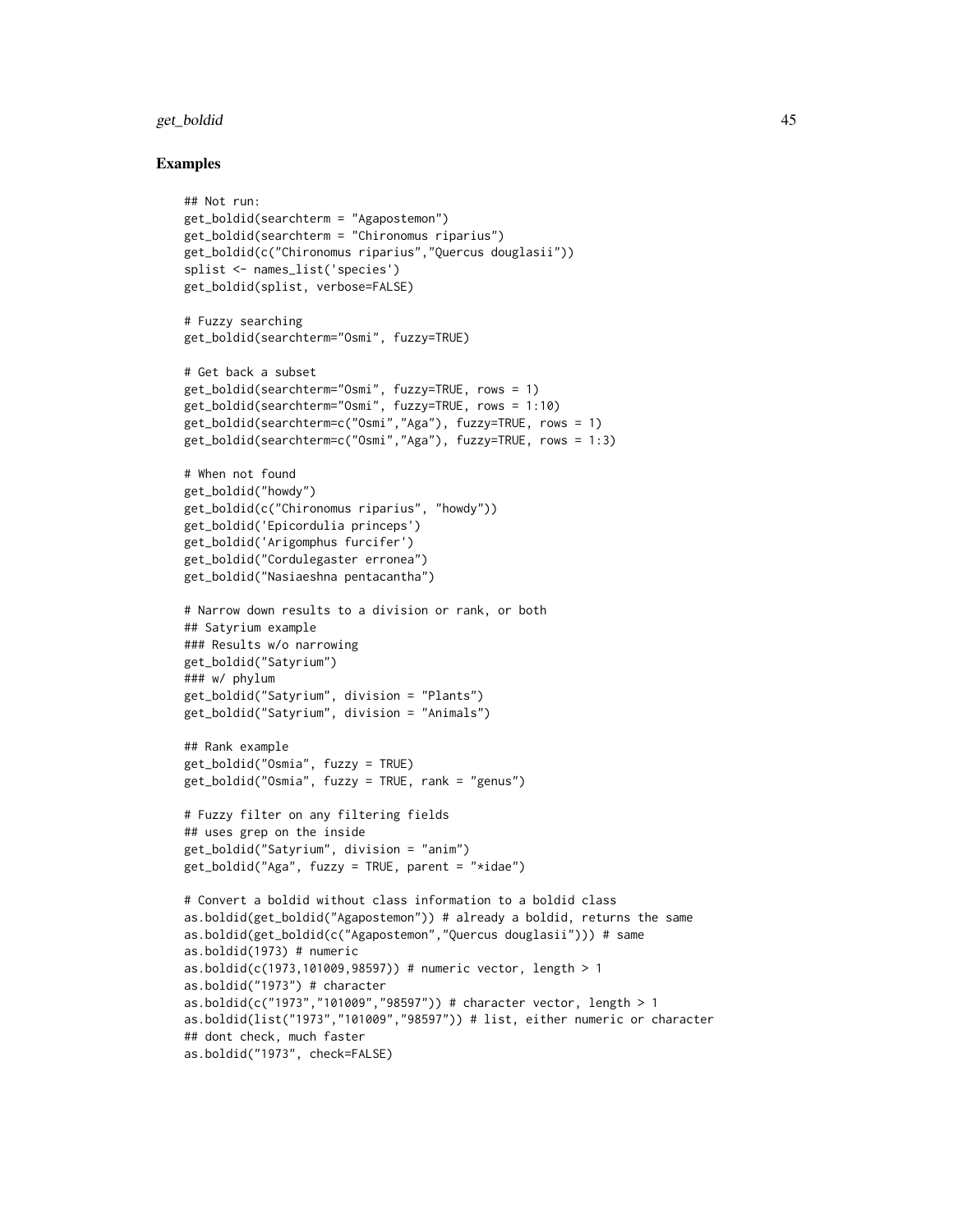```
as.boldid(1973, check=FALSE)
as.boldid(c("1973","101009","98597"), check=FALSE)
as.boldid(list("1973","101009","98597"), check=FALSE)
(out <- as.boldid(c(1973,101009,98597)))
data.frame(out)
as.boldid( data.frame(out) )
# Get all data back
get_boldid_("Osmia", fuzzy=TRUE, rows=1:5)
get_boldid_("Osmia", fuzzy=TRUE, rows=1)
get_boldid_(c("Osmi","Aga"), fuzzy=TRUE, rows = 1:3)
## End(Not run)
```
<span id="page-45-0"></span>get\_colid *Get the Catalogue of Life ID from taxonomic names.*

### <span id="page-45-1"></span>Description

Get the Catalogue of Life ID from taxonomic names.

```
get_colid(sciname, ask = TRUE, messages = TRUE, rows = NA,
 kingdom = NULL, phylum = NULL, class = NULL, order = NULL,
 family = NULL, rank = NULL, ...)as.colid(x, check = TRUE)## S3 method for class 'colid'
as.colid(x, check = TRUE)## S3 method for class 'character'
as.colid(x, check = TRUE)## S3 method for class 'list'
as.colid(x, check = TRUE)## S3 method for class 'data.frame'
as.colid(x, check = TRUE)## S3 method for class 'colid'
as.data.frame(x, ...)
get_colid_(sciname, messages = TRUE, rows = NA)
```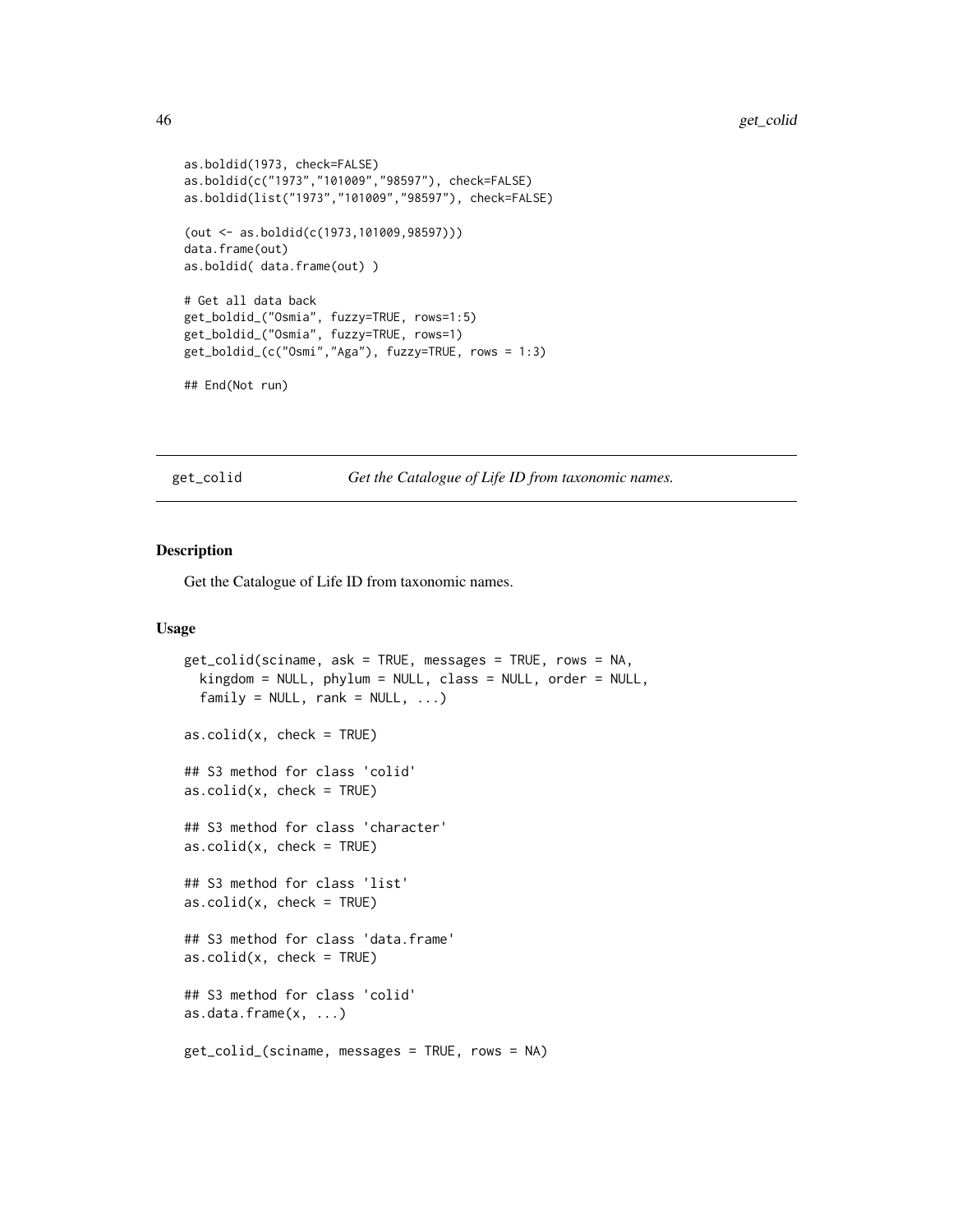#### get\_colid 47

### Arguments

| sciname  | character; scientific name.                                                                                                                                                                                                                                                                                 |
|----------|-------------------------------------------------------------------------------------------------------------------------------------------------------------------------------------------------------------------------------------------------------------------------------------------------------------|
| ask      | logical; should get_colid be run in interactive mode? If TRUE and more than<br>one ID is found for the species, the user is asked for input. If FALSE NA is<br>returned for multiple matches.                                                                                                               |
| messages | logical; If TRUE the actual taxon queried is printed on the console.                                                                                                                                                                                                                                        |
| rows     | numeric; Any number from 1 to infinity. If the default NA, all rows are consid-<br>ered. Note that this function still only gives back a colid class object with one<br>to many identifiers. See get_colid_ to get back all, or a subset, of the raw data<br>that you are presented during the ask process. |
| kingdom  | (character) A kingdom name. Optional. See Filtering below.                                                                                                                                                                                                                                                  |
| phylum   | (character) A phylum (aka division) name. Optional. See Filtering below.                                                                                                                                                                                                                                    |
| class    | (character) A class name. Optional. See Filtering below.                                                                                                                                                                                                                                                    |
| order    | (character) An order name. Optional. See Filtering below.                                                                                                                                                                                                                                                   |
| family   | (character) A family name. Optional. See Filtering below.                                                                                                                                                                                                                                                   |
| rank     | (character) A taxonomic rank name. See rank_ref for possible options. Though<br>note that some data sources use atypical ranks, so inspect the data itself for<br>options. Optional. See Filtering below.                                                                                                   |
| $\ddots$ | Ignored                                                                                                                                                                                                                                                                                                     |
| X        | Input to as.colid                                                                                                                                                                                                                                                                                           |
| check    | logical; Check if ID matches any existing on the DB, only used in as. colid                                                                                                                                                                                                                                 |

## Value

A vector of taxonomic identifiers as an S3 class. If a taxon is not found an NA is given. If more than one identifier is found the function asks for user input if ask = TRUE, otherwise returns NA. If ask=FALSE and rows does not equal NA, then a data.frame is given back, but not of the uid class, which you can't pass on to other functions as you normally can.

See [get\\_id\\_details](#page-56-0) for further details including attributes and exceptions

#### Filtering

The parameters kingdom, phylum, class, order, family, and rank are not used in the search to the data provider, but are used in filtering the data down to a subset that is closer to the target you want. For all these parameters, you can use regex strings since we use [grep](#page-0-0) internally to match. Filtering narrows down to the set that matches your query, and removes the rest.

## Author(s)

Scott Chamberlain, <myrmecocystus@gmail.com>

## See Also

# [classification](#page-13-0)

Other taxonomic-ids: [get\\_boldid](#page-42-1), [get\\_eolid](#page-48-0), [get\\_gbifid](#page-51-0), [get\\_ids](#page-54-0), [get\\_iucn](#page-57-0), [get\\_natservid](#page-59-0), [get\\_nbnid](#page-62-0), [get\\_tolid](#page-65-0), [get\\_tpsid](#page-67-0), [get\\_tsn](#page-70-0), [get\\_uid](#page-74-0), [get\\_wiki](#page-78-0), [get\\_wormsid](#page-80-0)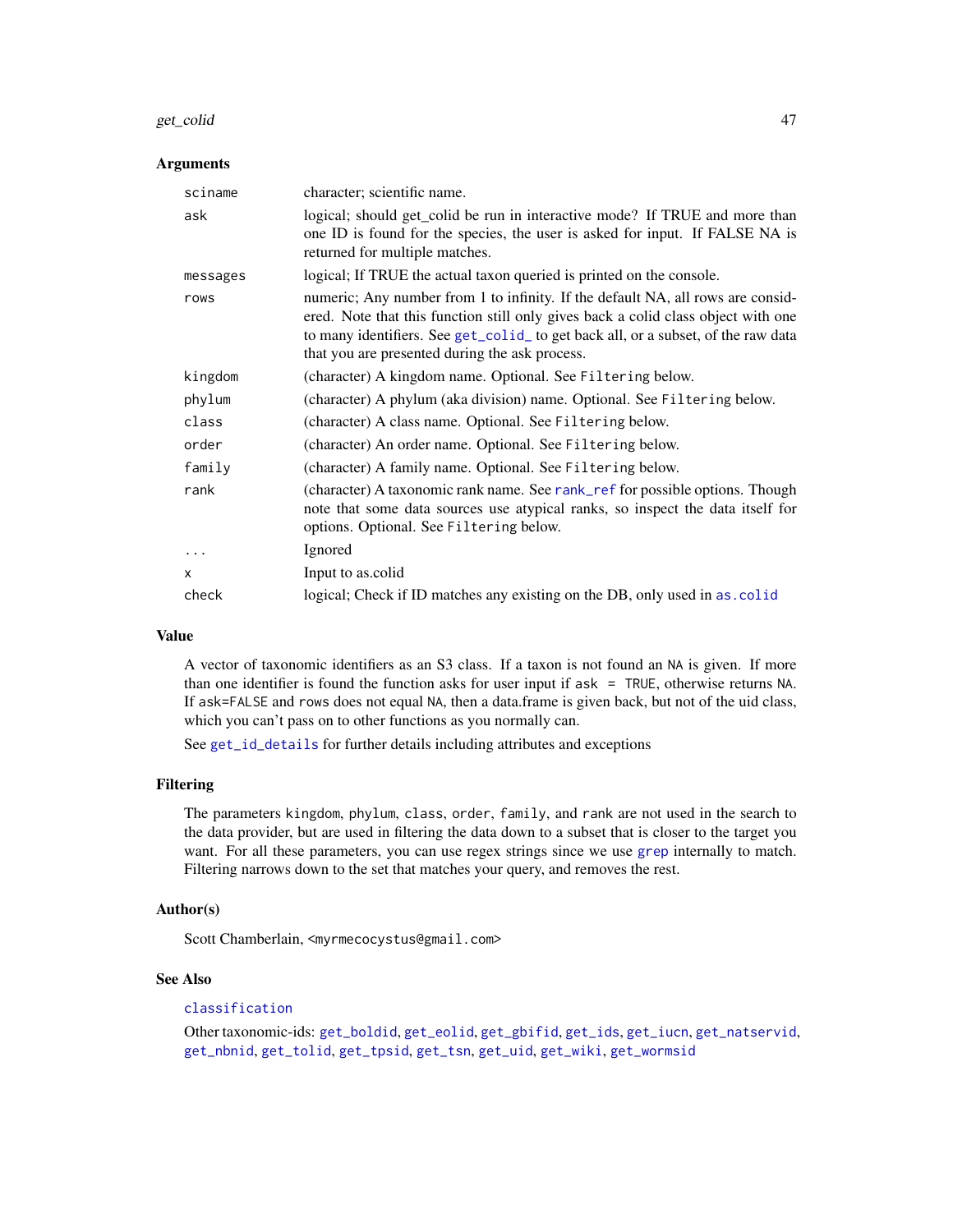## Examples

```
## Not run:
get_colid(sciname='Poa annua')
get_colid(sciname='Pinus contorta')
get_colid(sciname='Puma concolor')
# get_colid(sciname="Abudefduf saxatilis")
get_colid(c("Poa annua", "Pinus contorta"))
# specify rows to limit choices available
get_colid(sciname='Poa annua')
get_colid(sciname='Poa annua', rows=1)
get_colid(sciname='Poa annua', rows=2)
get_colid(sciname='Poa annua', rows=1:2)
# When not found
get_colid(sciname="uaudnadndj")
get_colid(c("Chironomus riparius", "uaudnadndj"))
# Narrow down results to a division or rank, or both
## Satyrium example
### Results w/o narrowing
get_colid("Satyrium")
### w/ division
get_colid("Satyrium", kingdom = "Plantae")
get_colid("Satyrium", kingdom = "Animalia")
## Rank example
get_colid("Poa")
get_colid("Poa", kingdom = "Plantae")
get_colid("Poa", kingdom = "Animalia")
# Fuzzy filter on any filtering fields
## uses grep on the inside
get_colid("Satyrium", kingdom = "p")
# Convert a uid without class information to a uid class
as.colid(get_colid("Chironomus riparius")) # already a uid, returns the same
as.colid(get_colid(c("Chironomus riparius","Pinus contorta"))) # same
as.colid("714831352ad94741e4321eccdeb29f58") # character
# character vector, length > 1
as.colid(c("714831352ad94741e4321eccdeb29f58", "3b35900f74ff6e4b073ddb95c32b1f8d"))
# list, either numeric or character
as.colid(list("714831352ad94741e4321eccdeb29f58", "3b35900f74ff6e4b073ddb95c32b1f8d"))
## dont check, much faster
as.colid("714831352ad94741e4321eccdeb29f58", check=FALSE)
as.colid(c("714831352ad94741e4321eccdeb29f58", "3b35900f74ff6e4b073ddb95c32b1f8d"),
 check=FALSE)
as.colid(list("714831352ad94741e4321eccdeb29f58", "3b35900f74ff6e4b073ddb95c32b1f8d"),
check=FALSE)
```
(out <- as.colid(c("714831352ad94741e4321eccdeb29f58", "3b35900f74ff6e4b073ddb95c32b1f8d")))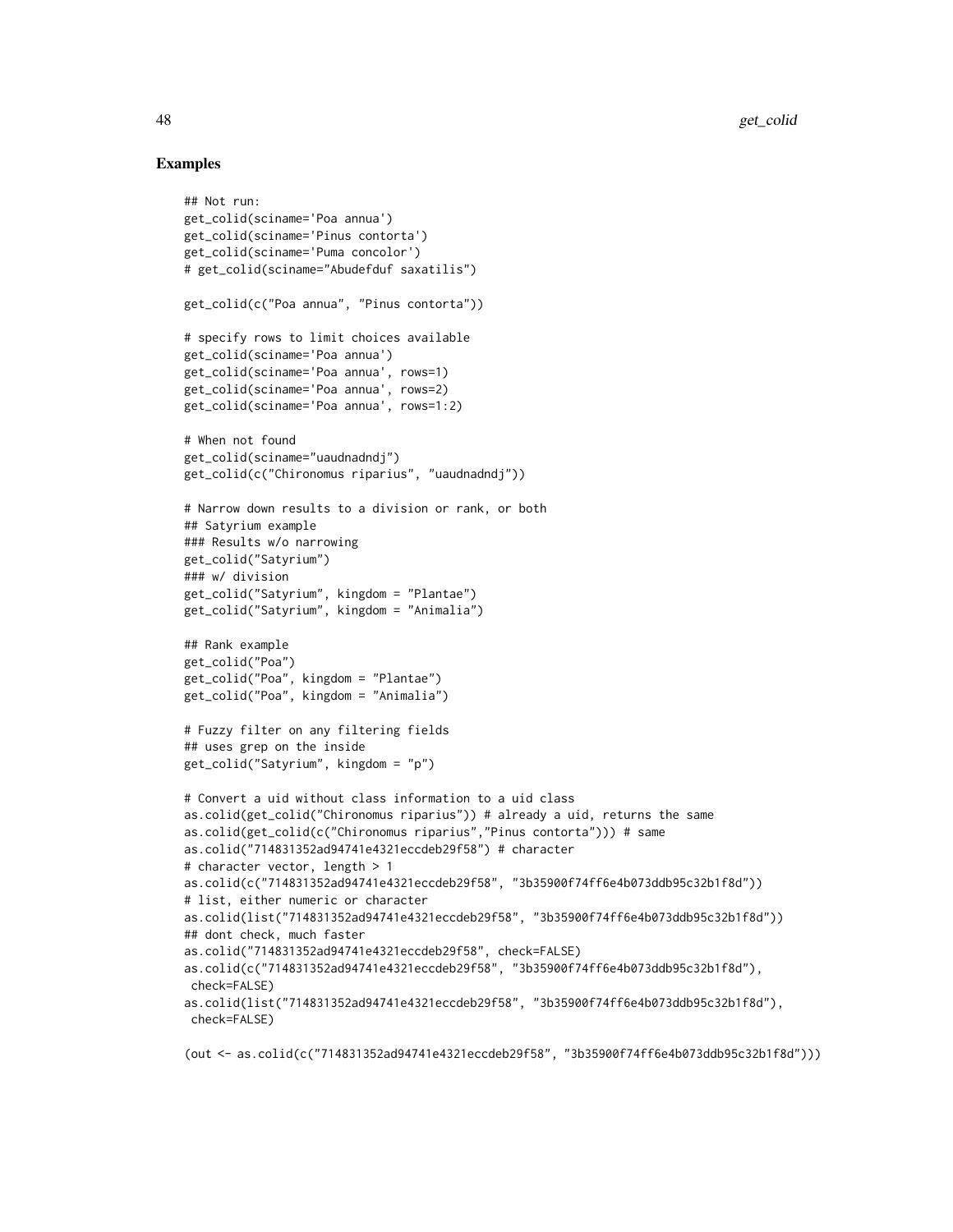#### get\_eolid 49

```
data.frame(out)
as.colid( data.frame(out) )
# Get all data back
get_colid_("Poa annua")
get_colid_("Poa annua", rows=2)
get_colid_("Poa annua", rows=1:2)
get_colid_(c("asdfadfasd","Pinus contorta"))
get_colid(sciname="Andropadus nigriceps fusciceps", rows=1)
# use curl options
library("httr")
get_colid("Quercus douglasii", config=verbose())
bb <- get_colid("Quercus douglasii", config=progress())
## End(Not run)
```
<span id="page-48-0"></span>get\_eolid *Get the EOL ID from Encyclopedia of Life from taxonomic names.*

### <span id="page-48-1"></span>Description

Note that EOL doesn't expose an API endpoint for directly querying for EOL taxon ID's, so we first use the function [eol\\_search](#page-29-0) to find pages that deal with the species of interest, then use [eol\\_pages](#page-28-0) to find the actual taxon IDs.

```
get_eolid(sciname, ask = TRUE, messages = TRUE, key = NULL, rows = NA,
  ...)
as.eolid(x, check = TRUE)## S3 method for class 'eolid'
as.eolid(x, check = TRUE)## S3 method for class 'character'
as.eolid(x, check = TRUE)## S3 method for class 'list'
as.eolid(x, check = TRUE)## S3 method for class 'numeric'
as.eolid(x, check = TRUE)## S3 method for class 'data.frame'
as.eolid(x, check = TRUE)
```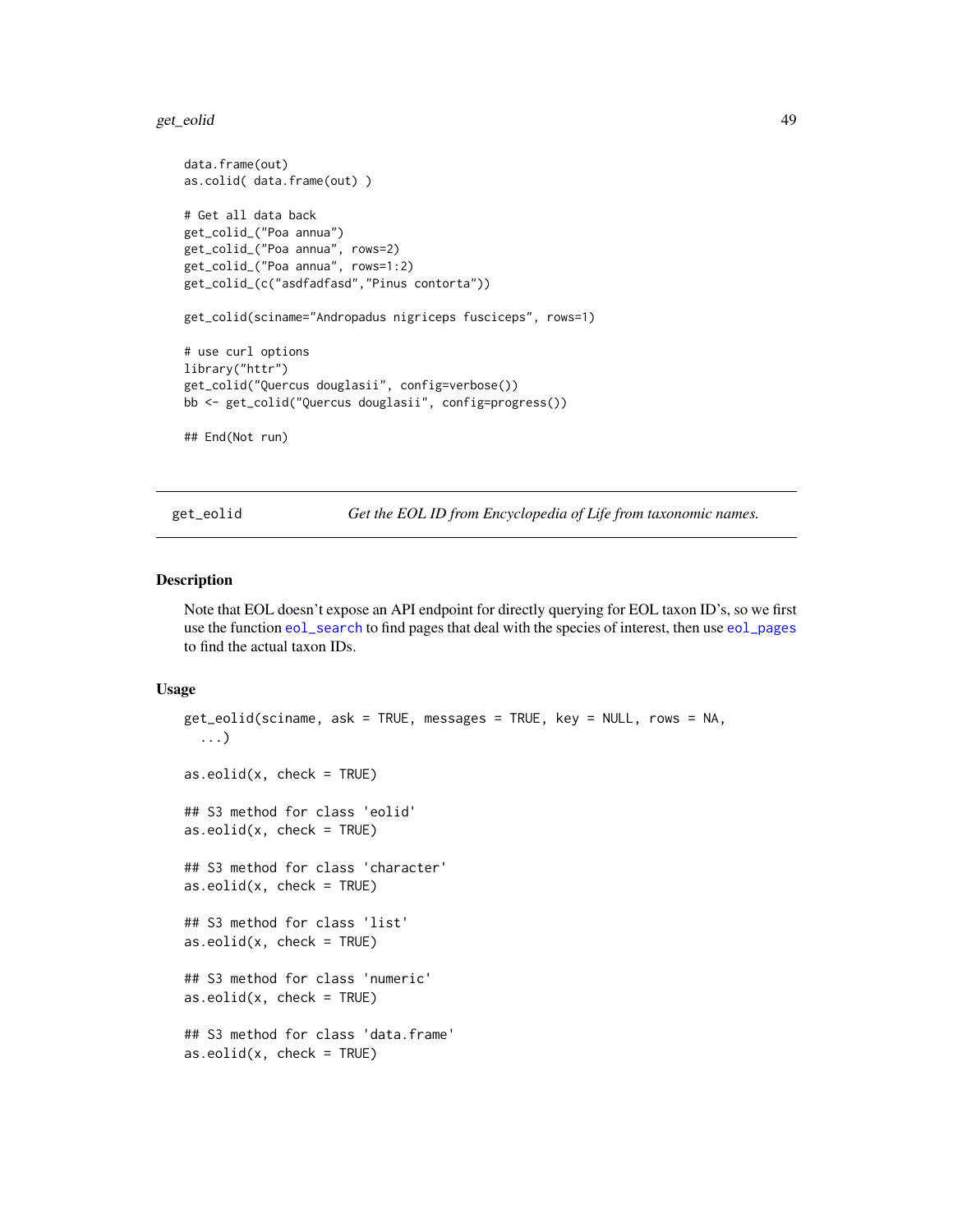```
## S3 method for class 'eolid'
as.data.frame(x, ...)
```
get\_eolid\_(sciname, messages = TRUE, key = NULL, rows = NA, ...)

#### Arguments

| sciname   | character; scientific name.                                                                                                                                                                                                                                                                                 |
|-----------|-------------------------------------------------------------------------------------------------------------------------------------------------------------------------------------------------------------------------------------------------------------------------------------------------------------|
| ask       | logical; should get_eolid be run in interactive mode? If TRUE and more than<br>one ID is found for the species, the user is asked for input. If FALSE NA is<br>returned for multiple matches.                                                                                                               |
| messages  | logical; If TRUE the actual taxon queried is printed on the console.                                                                                                                                                                                                                                        |
| key       | API key. passed on to eol_search and eol_pages internally                                                                                                                                                                                                                                                   |
| rows      | numeric; Any number from 1 to infinity. If the default NA, all rows are consid-<br>ered. Note that this function still only gives back a eolid class object with one<br>to many identifiers. See get_eolid_ to get back all, or a subset, of the raw data<br>that you are presented during the ask process. |
| $\ddotsc$ | Further args passed on to eol_search                                                                                                                                                                                                                                                                        |
| X         | Input to as eolid                                                                                                                                                                                                                                                                                           |
| check     | logical; Check if ID matches any existing on the DB, only used in as eolid                                                                                                                                                                                                                                  |

### Details

EOL is a bit odd in that they have page IDs for each taxon, but then within that, they have taxon ids for various taxa within that page (e.g., GBIF and NCBI each have a taxon they refer to within the page [i.e., taxon]). And we need the taxon ids from a particular data provider (e.g, NCBI) to do other things, like get a higher classification tree. However, humans want the page id, not the taxon id. So, the id returned from this function is the taxon id, not the page id. You can get the page id for a taxon by using [eol\\_search](#page-29-0) and [eol\\_pages](#page-28-0), and the URI returned in the attributes for a taxon will lead you to the taxon page, and the ID in the URL is the page id.

### Value

A vector of taxonomic identifiers as an S3 class. If a taxon is not found an NA is given. If more than one identifier is found the function asks for user input if ask = TRUE, otherwise returns NA. If ask=FALSE and rows does not equal NA, then a data.frame is given back, but not of the uid class, which you can't pass on to other functions as you normally can.

See [get\\_id\\_details](#page-56-0) for further details including attributes and exceptions

## Authentication

See [taxize-authentication](#page-41-0) for help on authentication

### Author(s)

Scott Chamberlain, <myrmecocystus@gmail.com>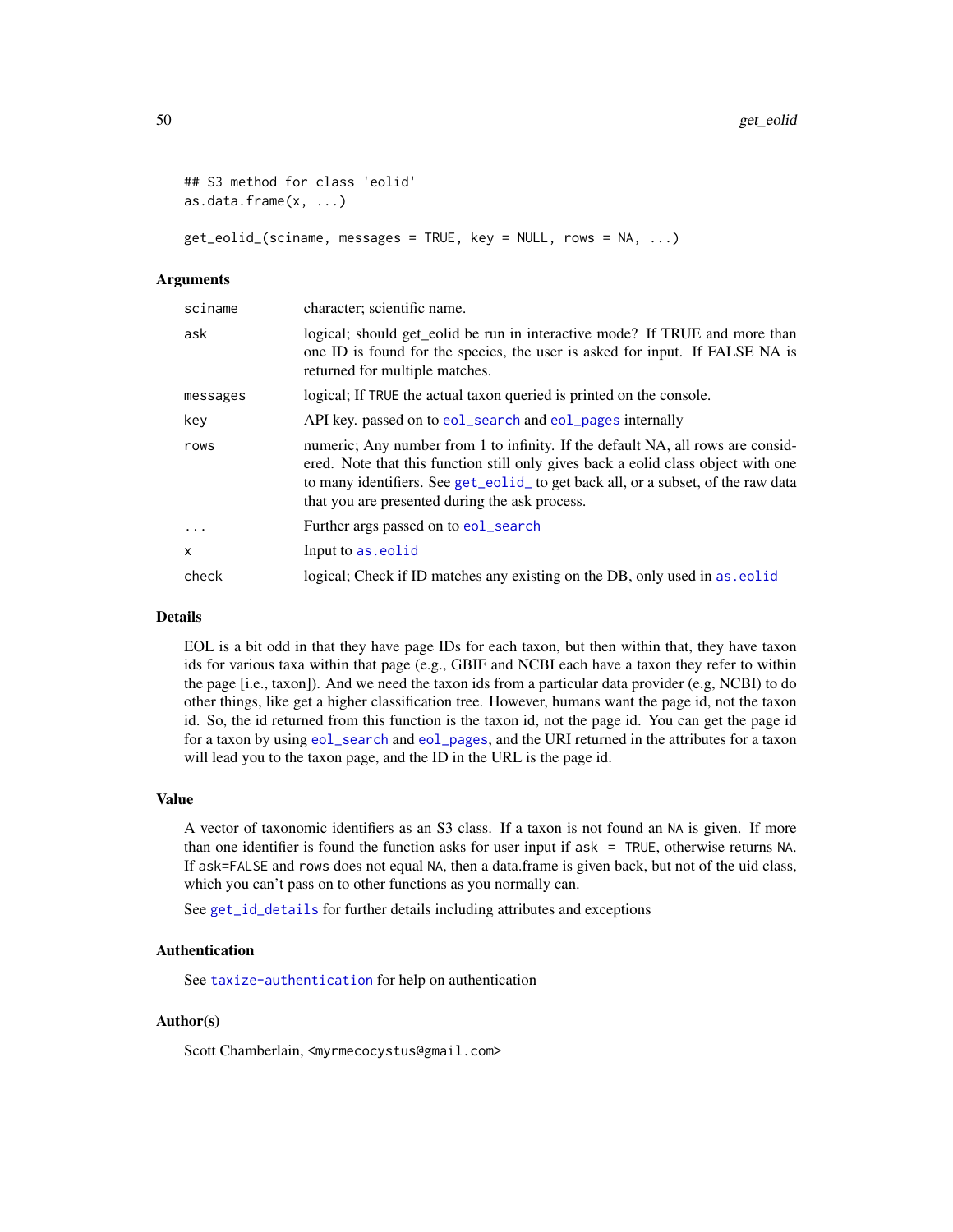#### get\_eolid 51

### See Also

#### [classification](#page-13-0)

```
Other taxonomic-ids: get_boldid, get_colid, get_gbifid, get_ids, get_iucn, get_natservid,
get_nbnid, get_tolid, get_tpsid, get_tsn, get_uid, get_wiki, get_wormsid
```

```
## Not run:
get_eolid(sciname='Pinus contorta')
get_eolid(sciname='Puma concolor')
get_eolid(c("Puma concolor", "Pinus contorta"))
# specify rows to limit choices available
get_eolid('Poa annua')
get_eolid('Poa annua', rows=1)
get_eolid('Poa annua', rows=2)
get_eolid('Poa annua', rows=1:2)
# When not found
get_eolid(sciname="uaudnadndj")
get_eolid(c("Chironomus riparius", "uaudnadndj"))
# Convert a eolid without class information to a eolid class
# already a eolid, returns the same
as.eolid(get_eolid("Chironomus riparius"))
# same
as.eolid(get_eolid(c("Chironomus riparius","Pinus contorta")))
# numeric
as.eolid(24954444)
# numeric vector, length > 1
as.eolid(c(24954444,51389511,57266265))
# character
as.eolid("24954444")
# character vector, length > 1
as.eolid(c("24954444","51389511","57266265"))
# list, either numeric or character
as.eolid(list("24954444","51389511","57266265"))
## dont check, much faster
as.eolid("24954444", check=FALSE)
as.eolid(24954444, check=FALSE)
as.eolid(c("24954444","51389511","57266265"), check=FALSE)
as.eolid(list("24954444","51389511","57266265"), check=FALSE)
(out <- as.eolid(c(24954444,51389511,57266265)))
data.frame(out)
as.eolid( data.frame(out) )
# Get all data back
get_eolid_("Poa annua")
get_eolid_("Poa annua", rows=2)
get_eolid_("Poa annua", rows=1:2)
```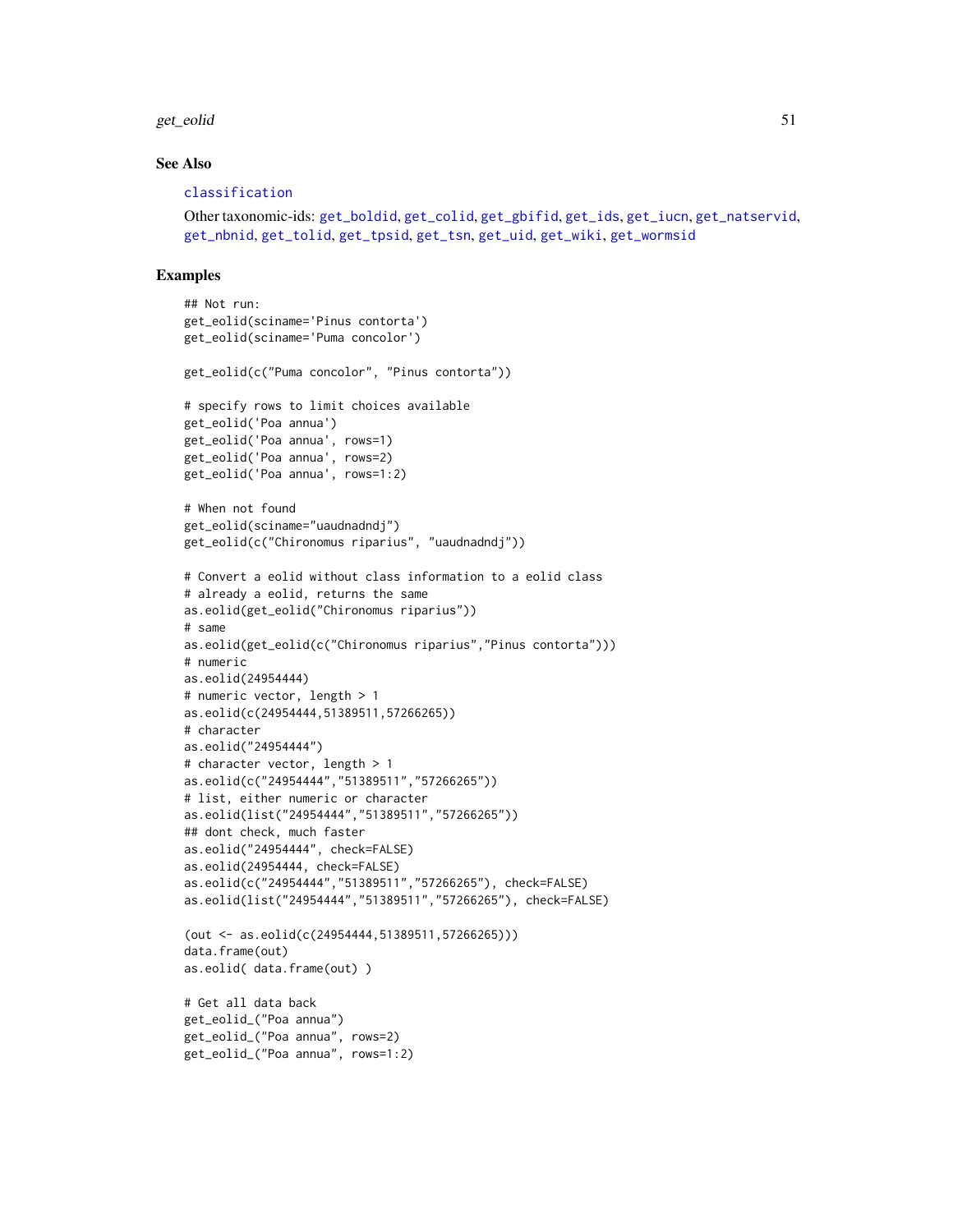```
get_eolid_(c("asdfadfasd", "Pinus contorta"))
```
## End(Not run)

<span id="page-51-0"></span>get\_gbifid *Get the GBIF backbone taxon ID from taxonomic names.*

# <span id="page-51-1"></span>Description

Get the GBIF backbone taxon ID from taxonomic names.

## Usage

```
get_gbifid(sciname, ask = TRUE, messages = TRUE, rows = NA,
  phylum = NULL, class = NULL, order = NULL, family = NULL,
  rank = NULL, method = "backbone", \dots)
as.gbifid(x, check = FALSE)
## S3 method for class 'gbifid'
as.gbifid(x, check = FALSE)
## S3 method for class 'character'
as.gbifid(x, check = TRUE)
## S3 method for class 'list'
as.gbifid(x, check = TRUE)
## S3 method for class 'numeric'
as.gbifid(x, check = TRUE)## S3 method for class 'data.frame'
as.gbifid(x, check = TRUE)
## S3 method for class 'gbifid'
as.data.frame(x, ...)
get_gbifid_(sciname, messages = TRUE, rows = NA, method = "backbone")
```
#### Arguments

| sciname  | character; scientific name.                                                                                                                                                                   |
|----------|-----------------------------------------------------------------------------------------------------------------------------------------------------------------------------------------------|
| ask      | logical; should get colid be run in interactive mode? If TRUE and more than<br>one ID is found for the species, the user is asked for input. If FALSE NA is<br>returned for multiple matches. |
| messages | logical; If TRUE the actual taxon queried is printed on the console.                                                                                                                          |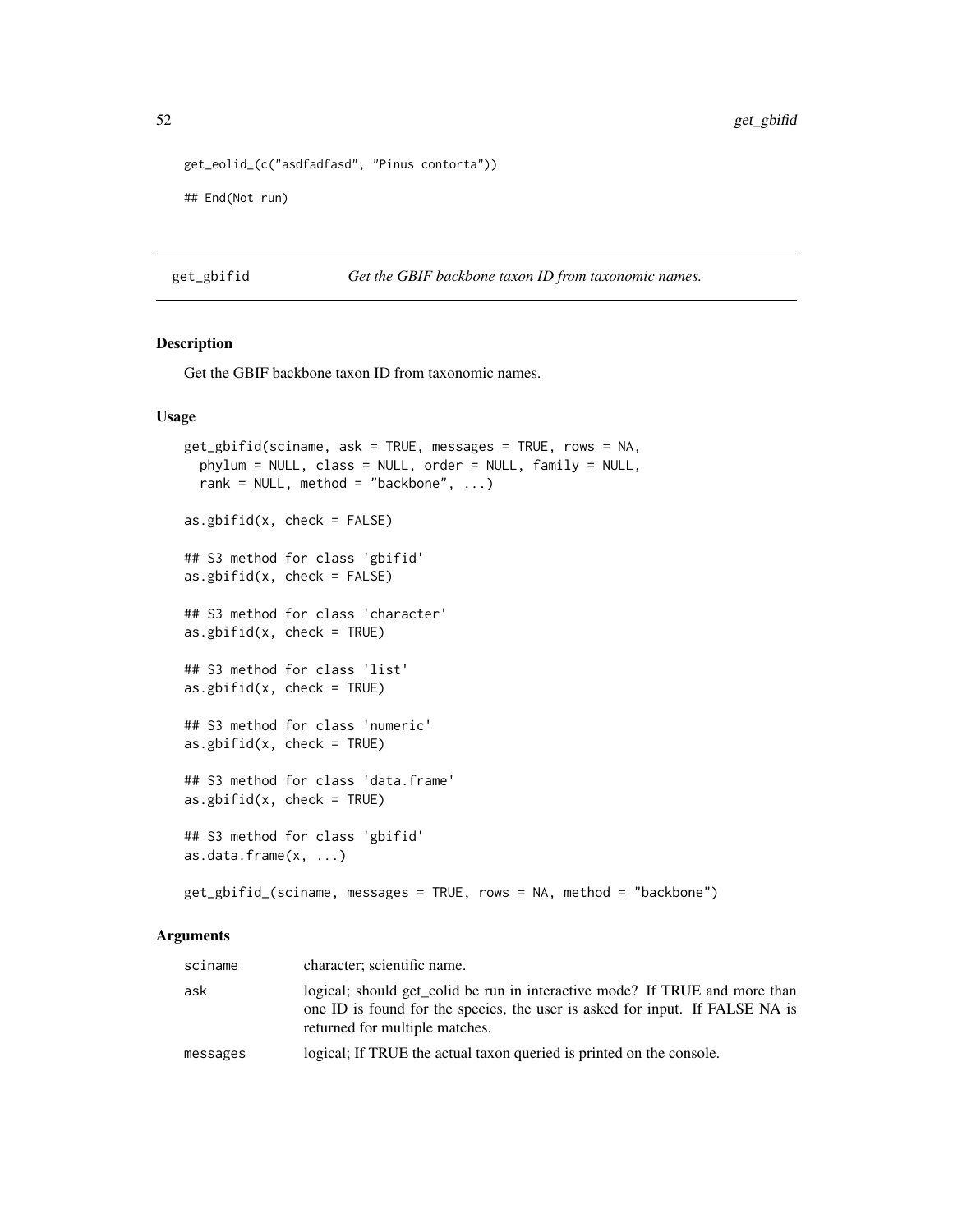| rows     | numeric; Any number from 1 to infinity. If the default NA, all rows are consid-<br>ered. Note that this function still only gives back a gbifid class object with one<br>to many identifiers. See get_gbifid_ to get back all, or a subset, of the raw<br>data that you are presented during the ask process. |
|----------|---------------------------------------------------------------------------------------------------------------------------------------------------------------------------------------------------------------------------------------------------------------------------------------------------------------|
| phylum   | (character) A phylum (aka division) name. Optional. See Filtering below.                                                                                                                                                                                                                                      |
| class    | (character) A class name. Optional. See Filtering below.                                                                                                                                                                                                                                                      |
| order    | (character) An order name. Optional. See Filtering below.                                                                                                                                                                                                                                                     |
| family   | (character) A family name. Optional. See Filtering below.                                                                                                                                                                                                                                                     |
| rank     | (character) A taxonomic rank name. See rank_ref for possible options. Though<br>note that some data sources use atypical ranks, so inspect the data itself for<br>options. Optional. See Filtering below.                                                                                                     |
| method   | (character) one of "backbone" or "lookup". See Details.                                                                                                                                                                                                                                                       |
| $\cdots$ | Ignored                                                                                                                                                                                                                                                                                                       |
| X        | Input to as . gbifid                                                                                                                                                                                                                                                                                          |
| check    | logical; Check if ID matches any existing on the DB, only used in as gbifid                                                                                                                                                                                                                                   |

# Details

Internally in this function we use a function to search GBIF's taxonomy, and if we find an exact match we return the ID for that match. If there isn't an exact match we return the options to you to pick from.

## Value

A vector of taxonomic identifiers as an S3 class. If a taxon is not found an NA is given. If more than one identifier is found the function asks for user input if ask = TRUE, otherwise returns NA. If ask=FALSE and rows does not equal NA, then a data.frame is given back, but not of the uid class, which you can't pass on to other functions as you normally can.

See [get\\_id\\_details](#page-56-0) for further details including attributes and exceptions

#### method parameter

"backbone" uses the /species/match GBIF API route, matching against their backbone taxonomy. We turn on fuzzy matching by default, as the search without fuzzy against backbone is quite narrow. "lookup" uses the /species/search GBIF API route, doing a full text search of name usages covering scientific and vernacular named, species descriptions, distributions and the entire classification.

#### Filtering

The parameters phylum, class, order, family, and rank are not used in the search to the data provider, but are used in filtering the data down to a subset that is closer to the target you want. For all these parameters, you can use regex strings since we use [grep](#page-0-0) internally to match. Filtering narrows down to the set that matches your query, and removes the rest.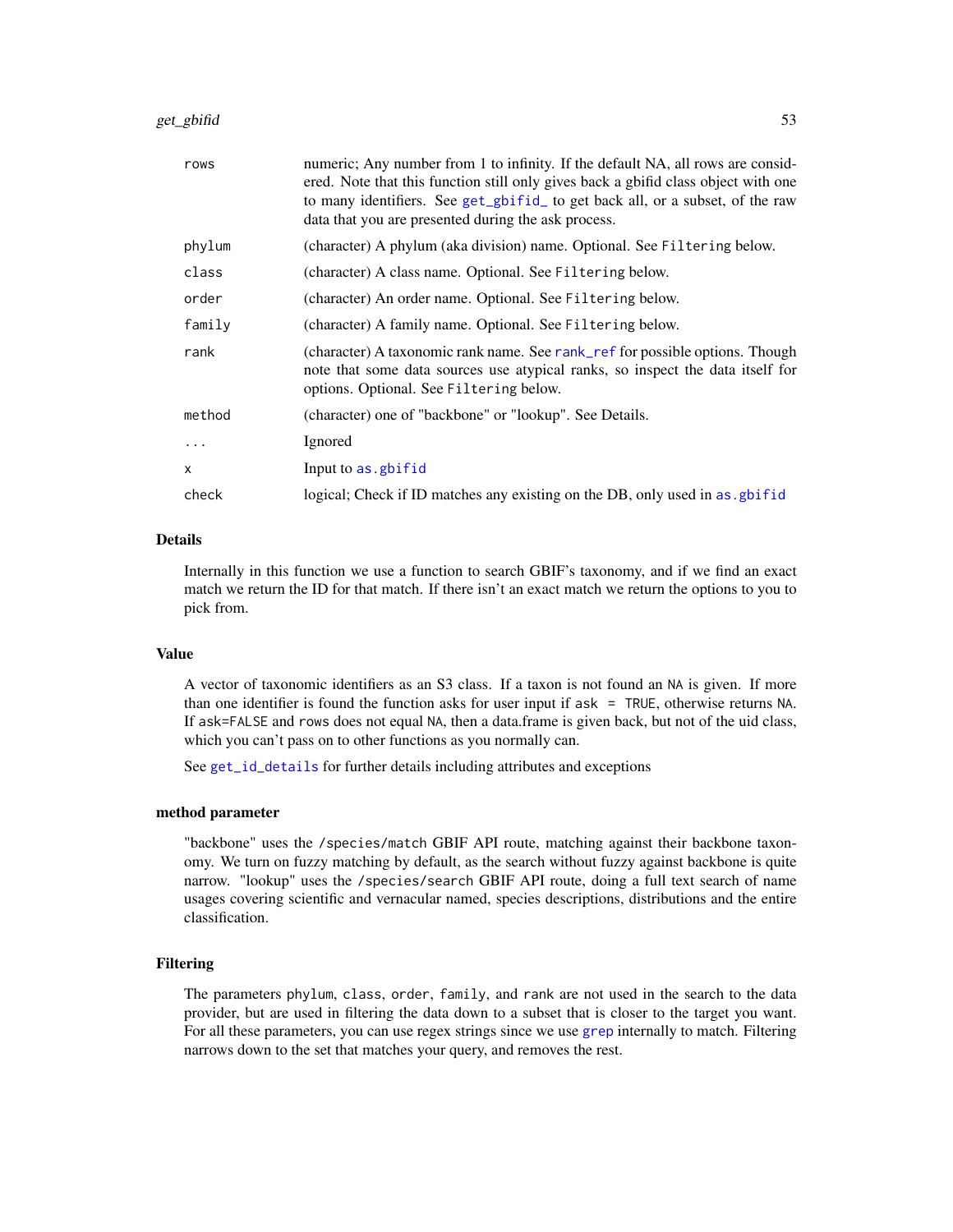## Author(s)

Scott Chamberlain, <myrmecocystus@gmail.com>

## See Also

```
classification
```

```
Other taxonomic-ids: get_boldid, get_colid, get_eolid, get_ids, get_iucn, get_natservid,
get_nbnid, get_tolid, get_tpsid, get_tsn, get_uid, get_wiki, get_wormsid
```
## Examples

```
## Not run:
get_gbifid(sciname='Poa annua')
get_gbifid(sciname='Pinus contorta')
get_gbifid(sciname='Puma concolor')
# multiple names
get_gbifid(c("Poa annua", "Pinus contorta"))
# specify rows to limit choices available
get_gbifid(sciname='Pinus')
get_gbifid(sciname='Pinus', rows=10)
get_gbifid(sciname='Pinus', rows=1:3)
# When not found, NA given
get_gbifid(sciname="uaudnadndj")
get_gbifid(c("Chironomus riparius", "uaudnadndj"))
# Narrow down results to a division or rank, or both
## Satyrium example
### Results w/o narrowing
get_gbifid("Satyrium")
### w/ phylum
get_gbifid("Satyrium", phylum = "Tracheophyta")
get_gbifid("Satyrium", phylum = "Arthropoda")
### w/ phylum & rank
get_gbifid("Satyrium", phylum = "Arthropoda", rank = "genus")
## Rank example
get_gbifid("Poa", method = "lookup")
get_gbifid("Poa", method = "lookup", rank = "genus")
get_gbifid("Poa", method = "lookup", family = "Thripidae")
# Fuzzy filter on any filtering fields
## uses grep on the inside
get_gbifid("Satyrium", phylum = "arthropoda")
get_gbitid("A*", method = "lookup", order = "*tera")get_gbifid("A*", method = "lookup", order = "*ales")
```
# Convert a uid without class information to a uid class as.gbifid(get\_gbifid("Poa annua")) # already a uid, returns the same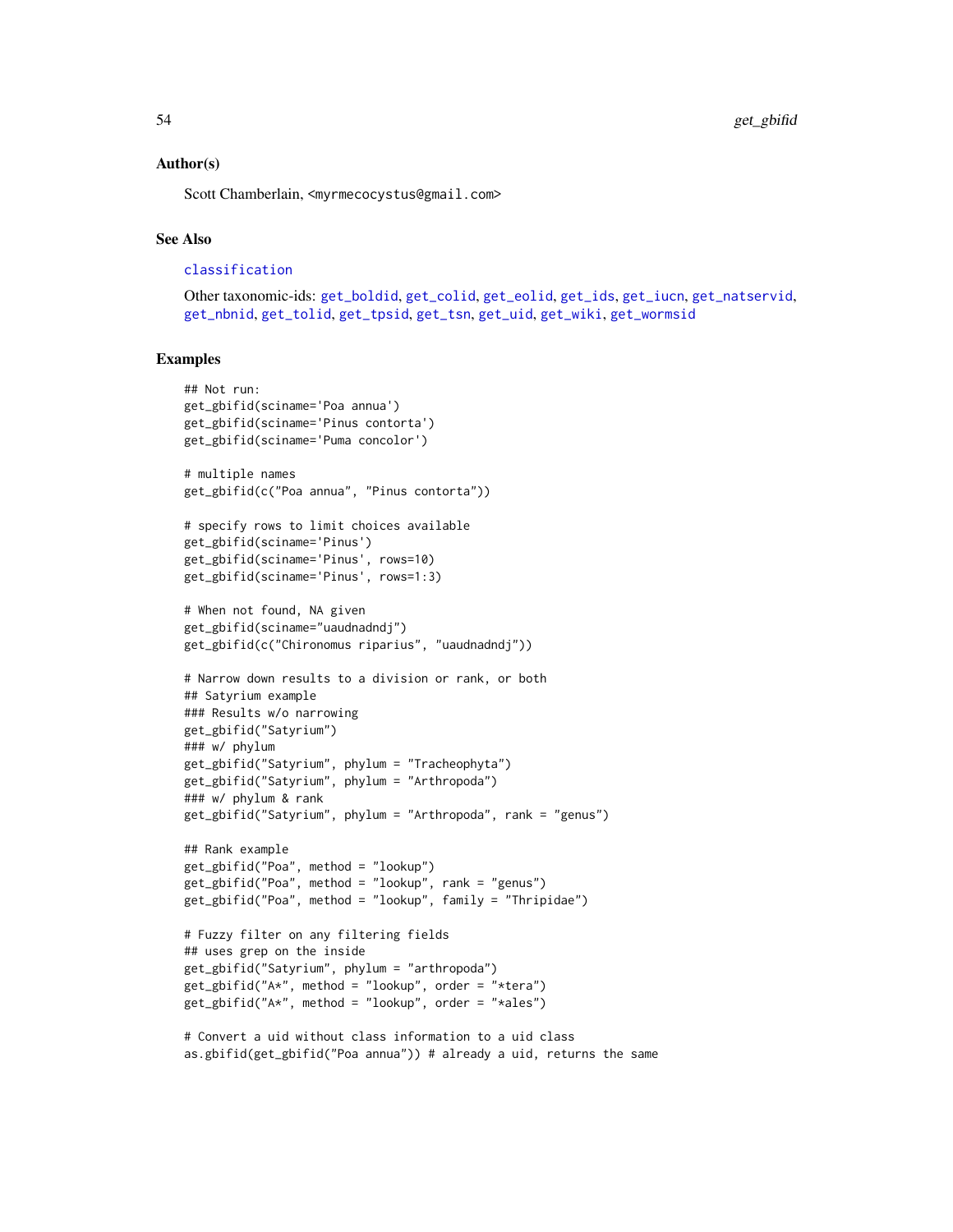```
as.gbifid(get_gbifid(c("Poa annua","Puma concolor"))) # same
as.gbifid(2704179) # numeric
as.gbifid(c(2704179,2435099,3171445)) # numeric vector, length > 1
as.gbifid("2704179") # character
as.gbifid(c("2704179","2435099","3171445")) # character vector, length > 1
as.gbifid(list("2704179","2435099","3171445")) # list, either numeric or character
## dont check, much faster
as.gbifid("2704179", check=FALSE)
as.gbifid(2704179, check=FALSE)
as.gbifid(2704179, check=FALSE)
as.gbifid(c("2704179","2435099","3171445"), check=FALSE)
as.gbifid(list("2704179","2435099","3171445"), check=FALSE)
(out <- as.gbifid(c(2704179,2435099,3171445)))
data.frame(out)
as.uid( data.frame(out) )
# Get all data back
get_gbifid_("Puma concolor")
get_gbifid_(c("Pinus", "uaudnadndj"))
get_gbifid_(c("Pinus", "Puma"), rows=5)
get_gbifid_(c("Pinus", "Puma"), rows=1:5)
# use curl options
invisible(get_gbifid("Quercus douglasii", verbose = TRUE))
## End(Not run)
```
<span id="page-54-0"></span>get\_ids *Retrieve taxonomic identifiers for a given taxon name.*

#### **Description**

This is a convenience function to get identifiers across all data sources. You can use other get\_\* functions to get identifiers from specific sources if you like.

### Usage

```
get_ids(names, db = c("itis", "ncbi", "eol", "col", "tropicos", "gbif",
  "nbn"), ...)
get_ids_(names, db = c("itis", "ncbi", "eol", "col", "tropicos", "gbif",
  "nbn"), rows = NA, ...)
```
#### Arguments

names character; Taxonomic name to query.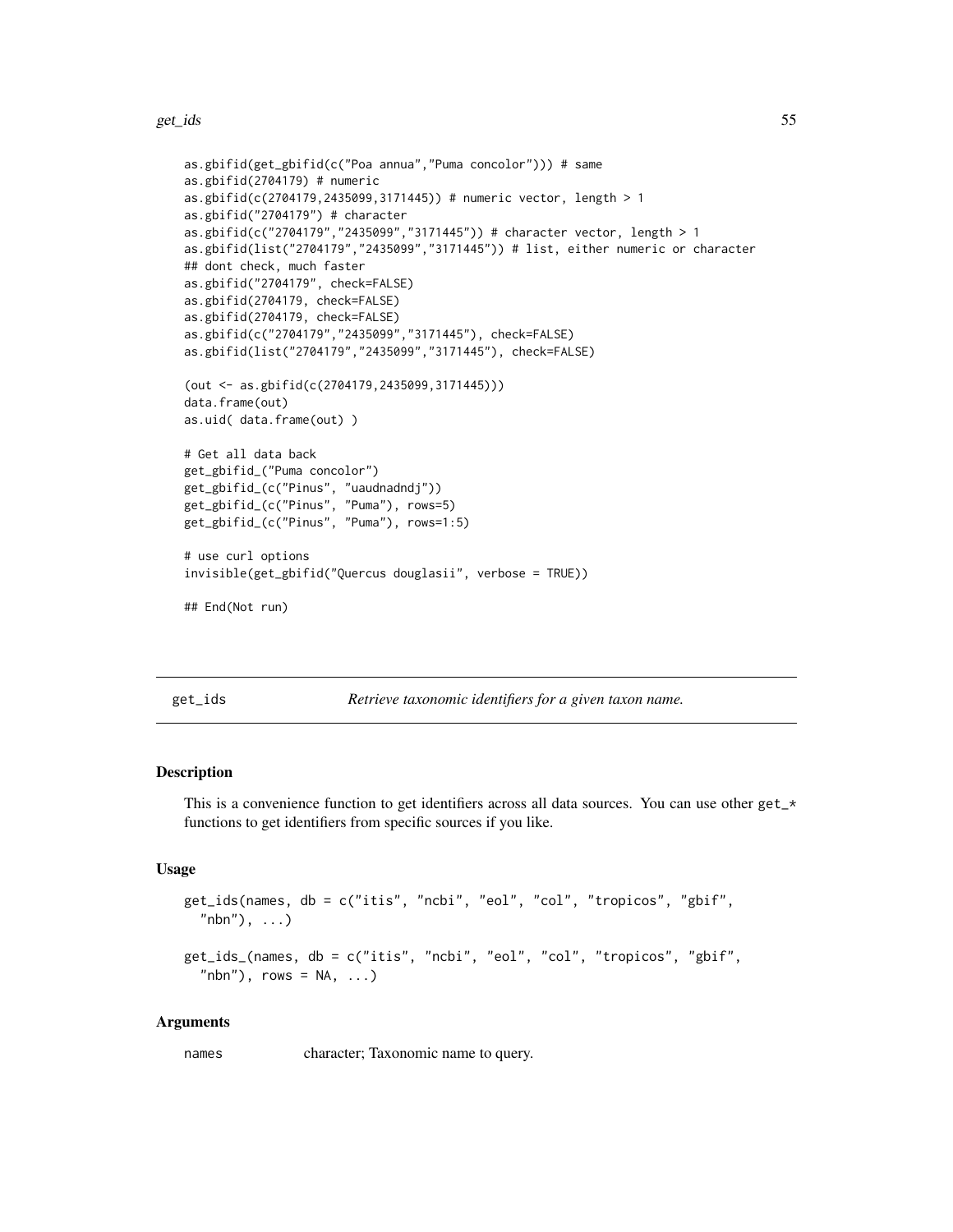| db   | character; database to query. One or more of ncbi, it is, eol, col, tropicos,<br>gbif, or nbn. By default db is set to search all data sources. Note that each<br>taxonomic data source has their own identifiers, so that if you vide the wrong db<br>value for the identifier you could get a result, it will likely be wrong (not what<br>you were expecting). |
|------|-------------------------------------------------------------------------------------------------------------------------------------------------------------------------------------------------------------------------------------------------------------------------------------------------------------------------------------------------------------------|
| .    | Other arguments passed to get_tsn, get_uid, get_eolid, get_colid, get_tpsid,<br>get_gbifid, get_nbnid.                                                                                                                                                                                                                                                            |
| rows | numeric; Any number from 1 to infinity. If the default NA, all rows are returned.<br>When used in get_ids this function still only gives back a ids class object with<br>one to many identifiers. See get_ids_ to get back all, or a subset, of the raw<br>data that you are presented during the ask process.                                                    |

## Value

A vector of taxonomic identifiers, each retaining their respective S3 classes so that each element can be passed on to another function (see e.g.'s).

### Authentication

See [taxize-authentication](#page-41-0) for help on authentication

### Note

There is a timeout of 1/3 seconds between queries to NCBI.

# See Also

## [classification](#page-13-0)

Other taxonomic-ids: [get\\_boldid](#page-42-1), [get\\_colid](#page-45-0), [get\\_eolid](#page-48-0), [get\\_gbifid](#page-51-0), [get\\_iucn](#page-57-0), [get\\_natservid](#page-59-0), [get\\_nbnid](#page-62-0), [get\\_tolid](#page-65-0), [get\\_tpsid](#page-67-0), [get\\_tsn](#page-70-0), [get\\_uid](#page-74-0), [get\\_wiki](#page-78-0), [get\\_wormsid](#page-80-0)

```
## Not run:
# Plug in taxon names directly
## By default you get ids for all data sources
get_ids(names="Chironomus riparius")
# specify rows to limit choices available
get_ids(names="Poa annua", db=c("col","eol"), rows=1)
get_ids(names="Poa annua", db=c("col","eol"), rows=1:2)
## Or you can specify which source you want via the db parameter
get_ids(names="Chironomus riparius", db = 'ncbi')
get_ids(names="Salvelinus fontinalis", db = 'nbn')
get_ids(names=c("Chironomus riparius", "Pinus contorta"), db = 'ncbi')
get_ids(names=c("Chironomus riparius", "Pinus contorta"), db = c('ncbi','itis'))
get_ids(names=c("Chironomus riparius", "Pinus contorta"), db = c('ncbi','itis','col'))
get_ids(names="Pinus contorta", db = c('ncbi','itis','col','eol','tropicos'))
```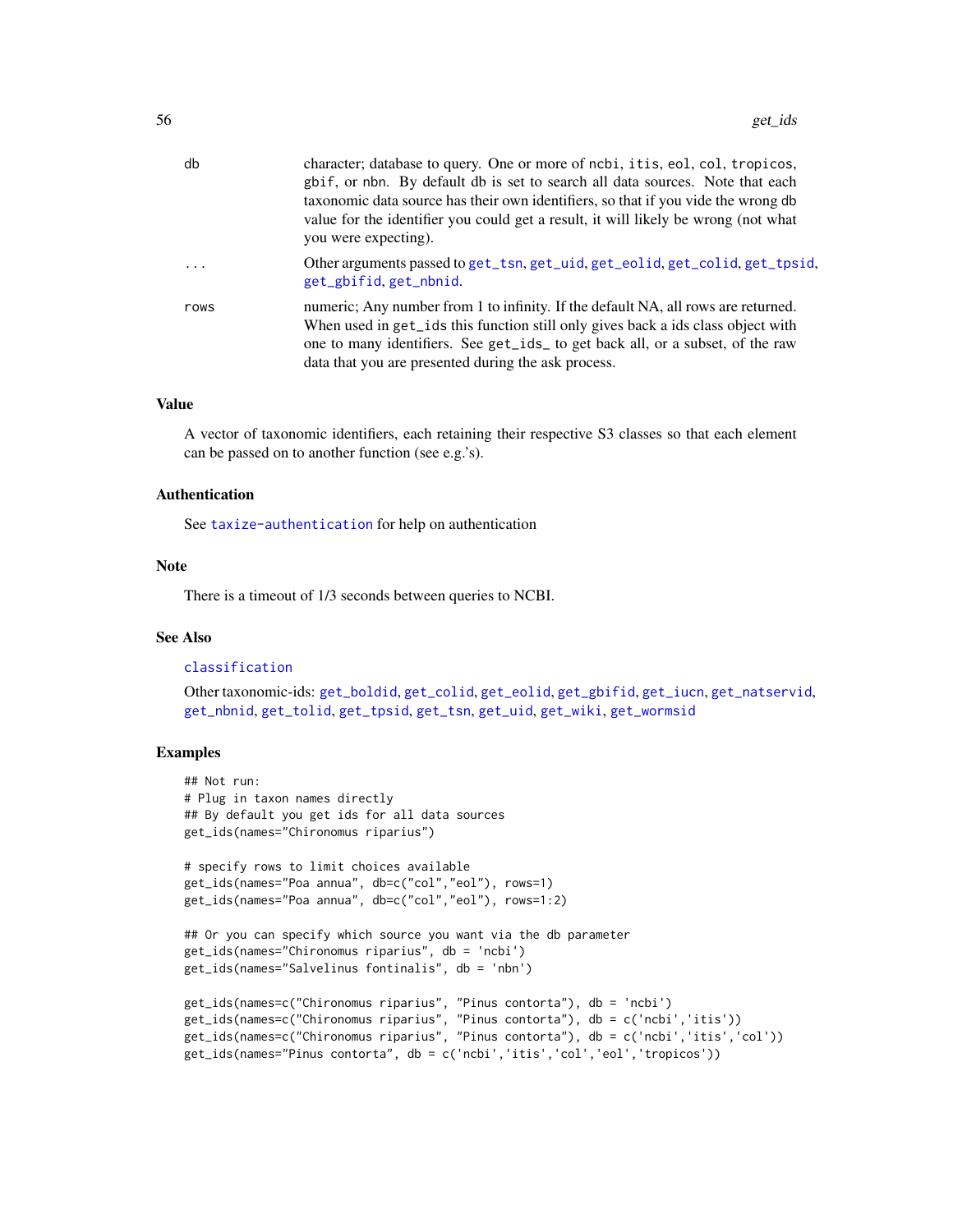```
get_ids(names="ava avvva", db = c('ncbi','itis','col','eol','tropicos'))
# Pass on to other functions
out <- get_ids(names="Pinus contorta", db = c('ncbi','itis','col','eol','tropicos'))
classification(out$itis)
synonyms(out$tropicos)
# Get all data back
get_ids_(c("Chironomus riparius", "Pinus contorta"), db = 'nbn', rows=1:10)
get_ids_(c("Chironomus riparius", "Pinus contorta"), db = c('nbn','gbif'), rows=1:10)
# use curl options
get_ids("Agapostemon", db = "ncbi", verbose = TRUE)
## End(Not run)
```
<span id="page-56-0"></span>get\_id\_details *Details on* get\_\*() *functions*

## Description

Including outputs from  $get_x \times ()$  functions, as well as their attributes, and all exception behaviors.

## Details

This document applies to the following functions:

- [get\\_boldid](#page-42-1)
- [get\\_colid](#page-45-0)
- [get\\_eolid](#page-48-0)
- [get\\_gbifid](#page-51-0)
- [get\\_ids](#page-54-0)
- [get\\_iucn](#page-57-0)
- [get\\_natservid](#page-59-0)
- [get\\_nbnid](#page-62-0)
- [get\\_tolid](#page-65-0)
- [get\\_tpsid](#page-67-0)
- [get\\_tsn](#page-70-0)
- [get\\_ubioid](#page-72-0)
- [get\\_uid](#page-74-0)
- [get\\_wiki](#page-78-0)
- [get\\_wormsid](#page-80-0)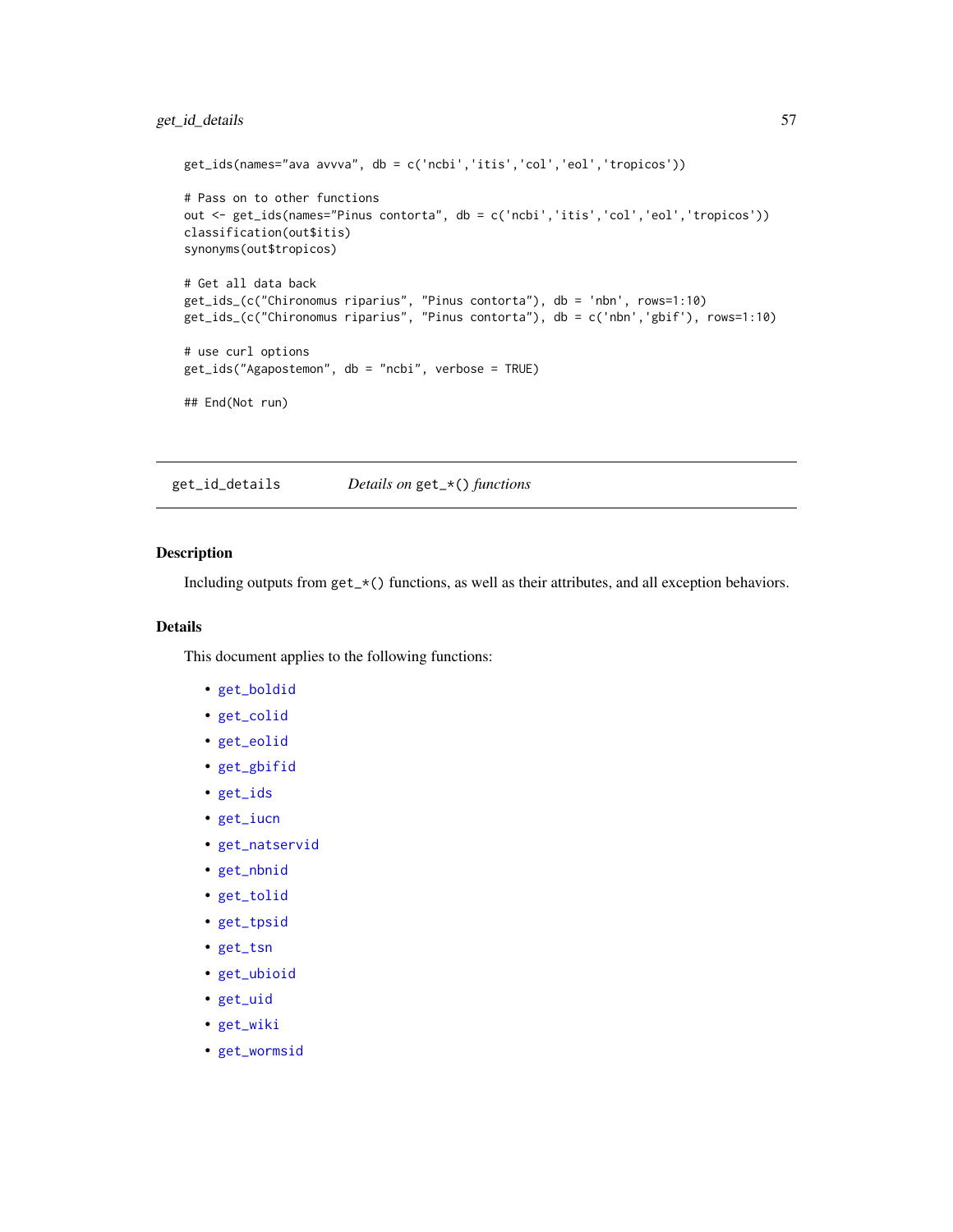## attributes

Each output from  $get_{\times}()$  functions have the following attributes:

- *match* (character) the reason for NA, either 'not found', 'found' or if ask = FALSE then 'NA due to ask=FALSE')
- *multiple\_matches* (logical) Whether multiple matches were returned by the data source. This can be TRUE, even if you get 1 name back because we try to pattern match the name to see if there's any direct matches. So sometimes this attribute is TRUE, as well as pattern\_match, which then returns 1 resulting name without user prompt.
- *pattern\_match* (logical) Whether a pattern match was made. If TRUE then multiple\_matches must be TRUE, and we found a perfect match to your name, ignoring case. If FALSE, there wasn't a direct match, and likely you need to pick from many choices or further parameters can be used to limit results
- *uri* (character) The URI where more information can be read on the taxon includes the taxonomic identifier in the URL somewhere. This may be missing if the value returned is NA

## exceptions

The following are the various ways in which  $get_\pm\$ () functions behave:

- success the value returned is a character string or numeric
- no matches found you'll get an NA, refine your search or possible the taxon searched for does not exist in the database you're using
- more than on match and ask = FALSE if there's more than one matching result, and you have set ask = FALSE, then we can't determine the single match to return, so we give back NA. However, in this case we do set the match attribute to say NA due to ask=FALSE  $\> 1$  result so it's very clear what happened - and you can even programatically check this as well
- NA due to some other reason some get\_ $\star$  () functions have additional parameters for filtering taxa. It's possible that even though there's results (that is, found will say TRUE), you can get back an NA. This is most likely if the parameter filters taxa after they are returned from the data provider and the value passed to the parameter leads to no matches.

<span id="page-57-0"></span>get\_iucn *Get a IUCN Redlist taxon*

#### <span id="page-57-1"></span>Description

Get a IUCN Redlist taxon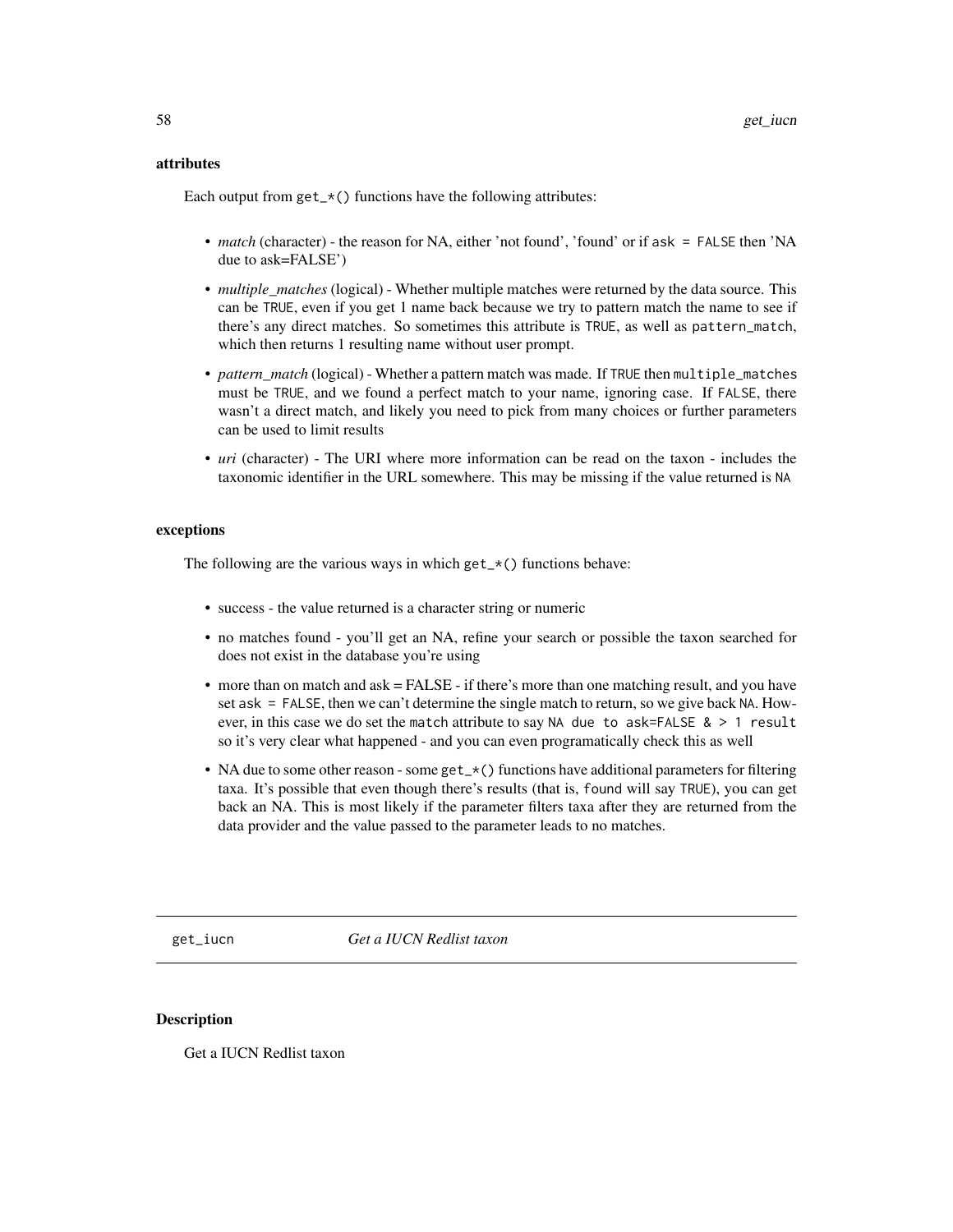#### get\_iucn 59

## Usage

```
get\_iucn(x, verbose = TRUE, key = NULL, ...)as.iucn(x, check = TRUE, key = NULL)
## S3 method for class 'iucn'
as.iucn(x, check = TRUE, key = NULL)
## S3 method for class 'character'
as.iucn(x, check = TRUE, key = NULL)
## S3 method for class 'list'
as.iucn(x, check = TRUE, key = NULL)
## S3 method for class 'numeric'
as.iucn(x, check = TRUE, key = NULL)
## S3 method for class 'data.frame'
as.iucn(x, check = TRUE, key = NULL)
## S3 method for class 'iucn'
as.data.frame(x, ...)
```
### Arguments

| X          | (character) A vector of common or scientific names                                                                   |
|------------|----------------------------------------------------------------------------------------------------------------------|
| verbose    | logical; should progress be printed?                                                                                 |
| key        | (character) required. you IUCN Redlist API key. See rredlist-package for<br>help on authenticating with IUCN Redlist |
| $\ddots$ . | Ignored                                                                                                              |
| check      | (logical) Check if ID matches any existing on the DB, only used in as <i>i</i> uch                                   |

## Details

There is no underscore method, because there's no real search for IUCN, that is, where you search for a string, and get back a bunch of results due to fuzzy matching. If that exists in the future we'll add an underscore method here.

IUCN ids only work with [synonyms](#page-131-0) and [sci2comm](#page-127-0) methods.

### Value

A vector of taxonomic identifiers as an S3 class.

Comes with the following attributes:

• *match* (character) - the reason for NA, either 'not found', 'found' or if ask = FALSE then 'NA due to ask=FALSE')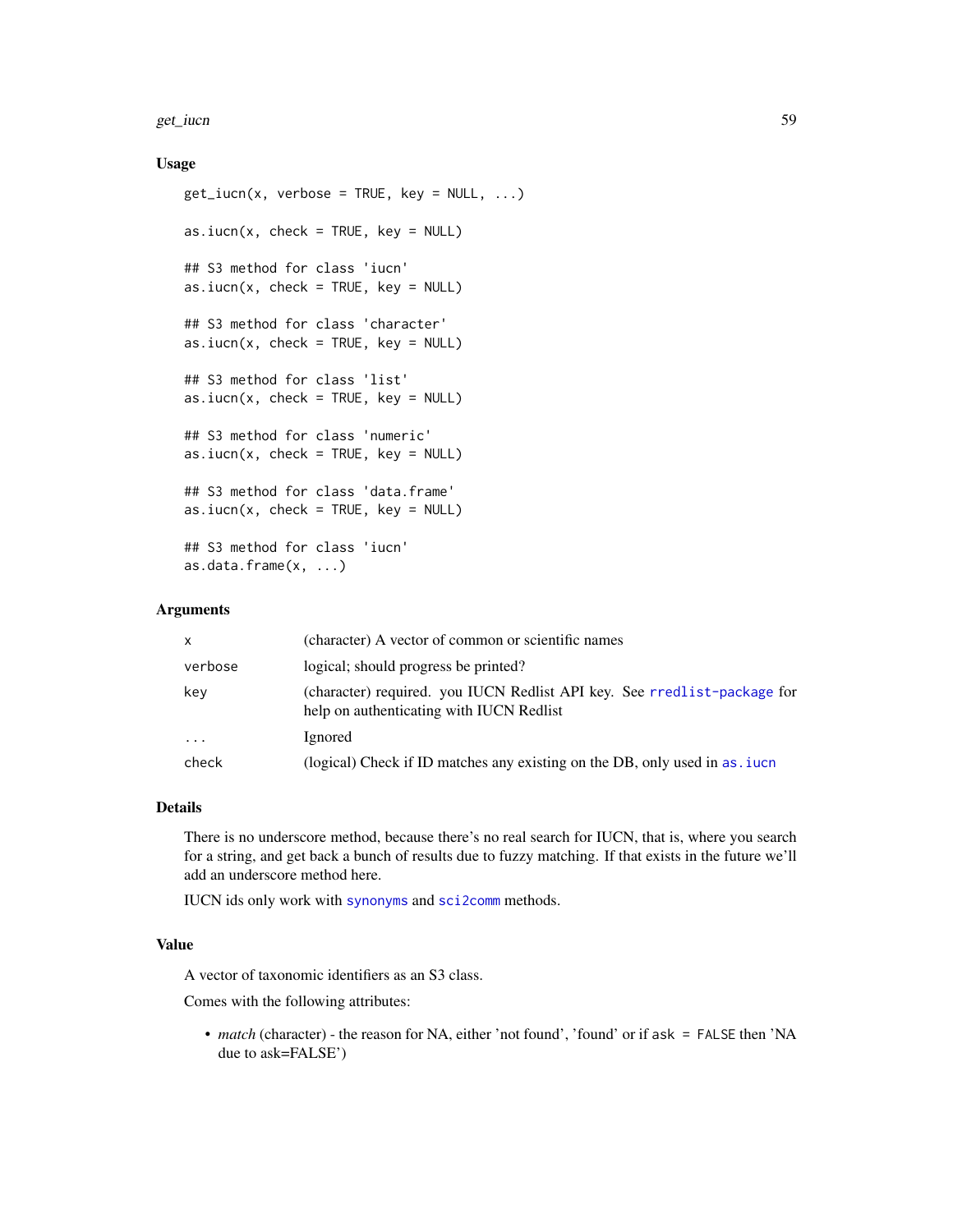- *name* (character) the taxonomic name, which is needed in [synonyms](#page-131-0) and [sci2comm](#page-127-0) methods since they internally use rredlist functions which require the taxonomic name, and not the taxonomic identifier
- *uri* (character) The URI where more information can be read on the taxon includes the taxonomic identifier in the URL somewhere

*multiple\_matches* and *pattern\_match* do not apply here as in other get\_\* methods since there is no IUCN Redlist search, so you either get a match or you do not get a match.

### See Also

Other taxonomic-ids: [get\\_boldid](#page-42-1), [get\\_colid](#page-45-0), [get\\_eolid](#page-48-0), [get\\_gbifid](#page-51-0), [get\\_ids](#page-54-0), [get\\_natservid](#page-59-0), [get\\_nbnid](#page-62-0), [get\\_tolid](#page-65-0), [get\\_tpsid](#page-67-0), [get\\_tsn](#page-70-0), [get\\_uid](#page-74-0), [get\\_wiki](#page-78-0), [get\\_wormsid](#page-80-0)

## Examples

```
## Not run:
get\_iucn(x = "Branta canadensis")get\_iucn(x = "Branta bernicla")get\_iucn(x = "Panthera uncia")# as coercion
as.iucn(22732)
as.iucn("22732")
(res <- as.iucn(c(22679946, 22732, 22679935)))
data.frame(res)
as.iucn(data.frame(res))
## End(Not run)
```
<span id="page-59-0"></span>get\_natservid *Get NatureServe taxonomic ID for a taxon name*

## <span id="page-59-1"></span>Description

Get NatureServe taxonomic ID for a taxon name

```
get_natservid(query, searchtype = "scientific", ask = TRUE,
  verbose = TRUE, rows = NA, key = NULL, \ldots)
as.natservid(x, check = TRUE)
## S3 method for class 'natservid'
as.natservid(x, check = TRUE)
## S3 method for class 'character'
```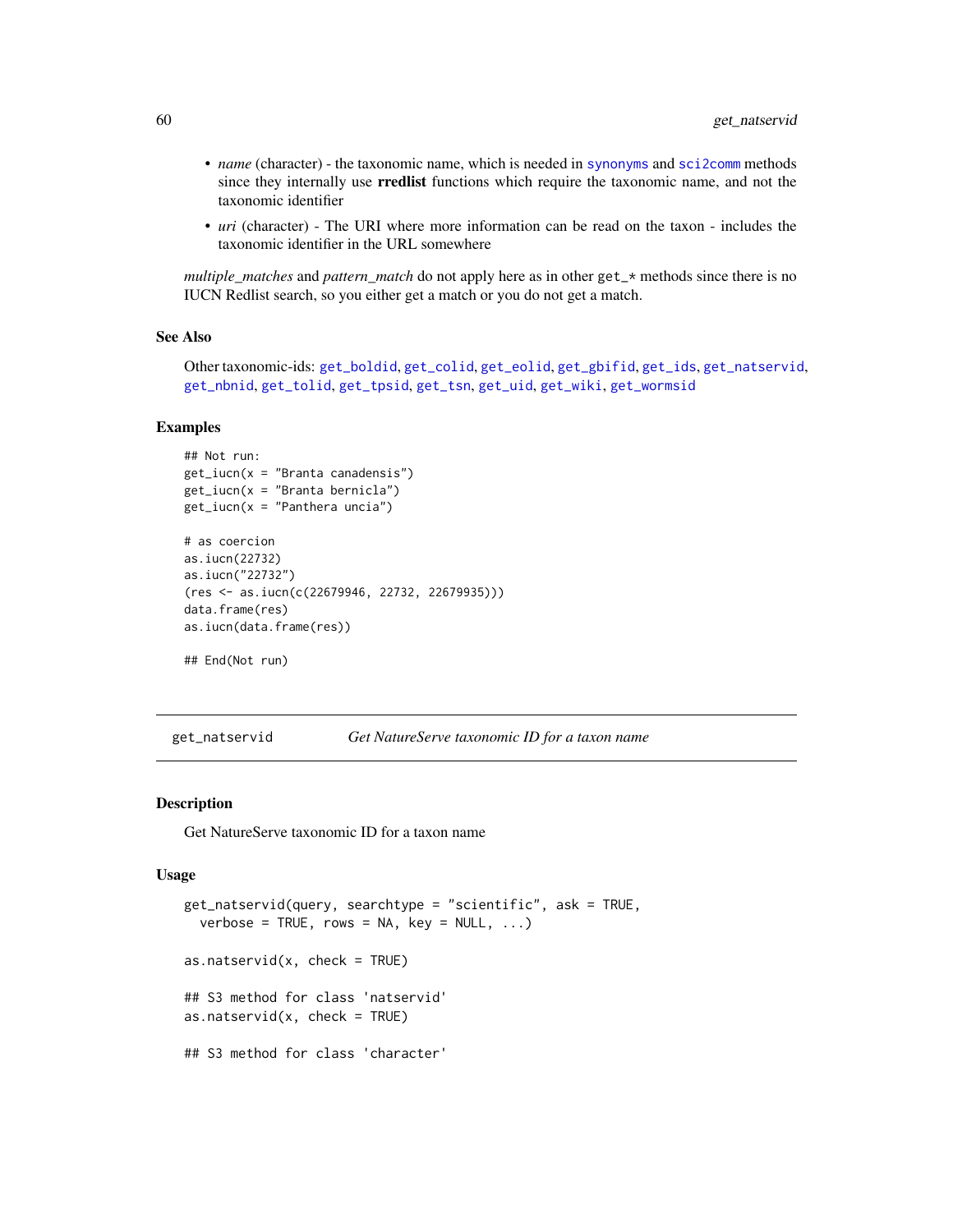# get\_natservid 61

```
as.natservid(x, check = TRUE)
## S3 method for class 'list'
as.natservid(x, check = TRUE)
## S3 method for class 'numeric'
as.natservid(x, check = TRUE)
## S3 method for class 'data.frame'
as.natservid(x, check = TRUE)
## S3 method for class 'natservid'
as.data.frame(x, ...)
get_natservid_(query, verbose = TRUE, rows = NA, key = NULL, ...)
```
# Arguments

| query      | character; A vector of common or scientific names.                                                                                                                                                                                                                                                                   |
|------------|----------------------------------------------------------------------------------------------------------------------------------------------------------------------------------------------------------------------------------------------------------------------------------------------------------------------|
| searchtype | character; One of 'scientific' (default) or 'common'. This doesn't affect the<br>query to NatureServe - but rather affects what column of data is targeted in<br>name filtering post data request.                                                                                                                   |
| ask        | logical; should get_natservid be run in interactive mode? If TRUE and more than<br>one wormsid is found for the species, the user is asked for input. If FALSE NA is<br>returned for multiple matches.                                                                                                               |
| verbose    | logical; should progress be printed?                                                                                                                                                                                                                                                                                 |
| rows       | numeric; Any number from 1 to infinity. If the default NaN, all rows are consid-<br>ered. Note that this function still only gives back a natservid class object with<br>one to many identifiers. See get_natservid_ to get back all, or a subset, of the<br>raw data that you are presented during the ask process. |
| key        | (character) your NatureServe API key. Required. See <b>Authentication</b> below for<br>more.                                                                                                                                                                                                                         |
|            | Ignored                                                                                                                                                                                                                                                                                                              |
| X          | Input to as natservid                                                                                                                                                                                                                                                                                                |
| check      | logical; Check if ID matches any existing on the DB, only used in as natservid                                                                                                                                                                                                                                       |

# Value

A vector of taxonomic identifiers as an S3 class. If a taxon is not found an NA is given. If more than one identifier is found the function asks for user input if ask = TRUE, otherwise returns NA. If ask=FALSE and rows does not equal NA, then a data.frame is given back, but not of the uid class, which you can't pass on to other functions as you normally can.

See [get\\_id\\_details](#page-56-0) for further details including attributes and exceptions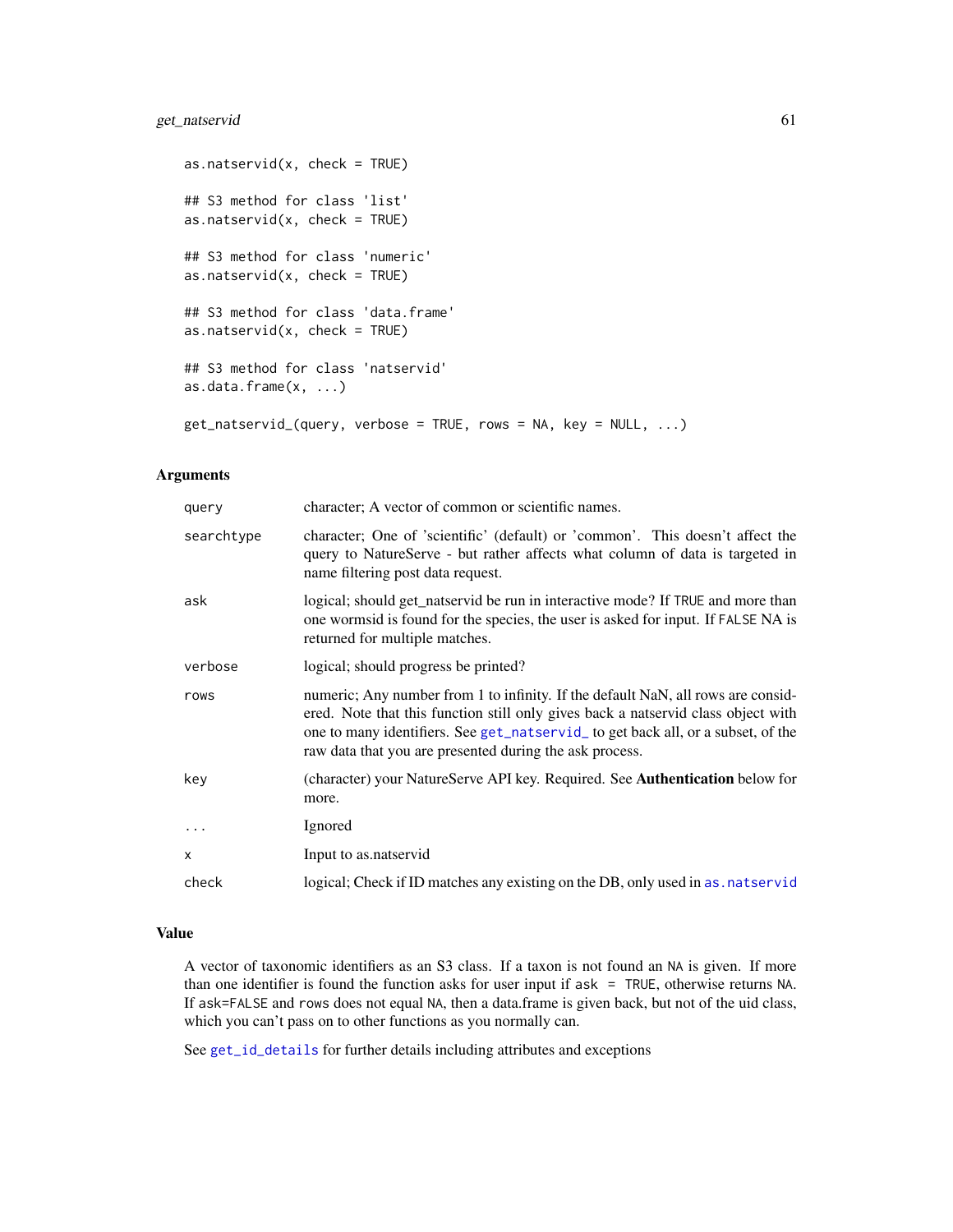### Authentication

Get an API key from NatureServe at [https://services.natureserve.org/developer/index.](https://services.natureserve.org/developer/index.jsp) [jsp](https://services.natureserve.org/developer/index.jsp). You can pass your token in as an argument or store it one of two places:

- your .Rprofile file with an entry like options(NatureServeKey = "your-natureserve-key")
- your .Renviron file with an entry like NATURE\_SERVE\_KEY=your-natureserve-key

See [Startup](#page-0-0) for information on how to create/find your .Rprofile and .Renviron files

#### See Also

#### [classification](#page-13-0)

Other taxonomic-ids: [get\\_boldid](#page-42-1), [get\\_colid](#page-45-0), [get\\_eolid](#page-48-0), [get\\_gbifid](#page-51-0), [get\\_ids](#page-54-0), [get\\_iucn](#page-57-0), [get\\_nbnid](#page-62-0), [get\\_tolid](#page-65-0), [get\\_tpsid](#page-67-0), [get\\_tsn](#page-70-0), [get\\_uid](#page-74-0), [get\\_wiki](#page-78-0), [get\\_wormsid](#page-80-0)

```
## Not run:
(x <- get_natservid("Helianthus annuus"))
attributes(x)
attr(x, "match")
attr(x, "multiple_matches")
attr(x, "pattern_match")
attr(x, "uri")
get_natservid('Gadus morhua')
get_natservid(c("Helianthus annuus", 'Gadus morhua'))
# specify rows to limit choices available
get_natservid('Ruby Quaker Moth', 'common')
get_natservid('Ruby*', 'common')
get_natservid('Ruby*', 'common', rows=1)
get_natservid('Ruby*', 'common', rows=1:2)
# When not found
get_natservid("howdy")
get_natservid(c('Gadus morhua', "howdy"))
# Convert a natservid without class information to a natservid class
# already a natservid, returns the same
as.natservid(get_natservid('Gadus morhua'))
# same
as.natservid(get_natservid(c('Gadus morhua', 'Pomatomus saltatrix')))
# character
as.natservid("ELEMENT_GLOBAL.2.101905")
# character vector, length > 1
as.natservid(c("ELEMENT_GLOBAL.2.101905", "ELEMENT_GLOBAL.2.101998"))
# list, either numeric or character
as.natservid(list("ELEMENT_GLOBAL.2.101905", "ELEMENT_GLOBAL.2.101998"))
## dont check, much faster
as.natservid("ELEMENT_GLOBAL.2.101905", check = FALSE)
```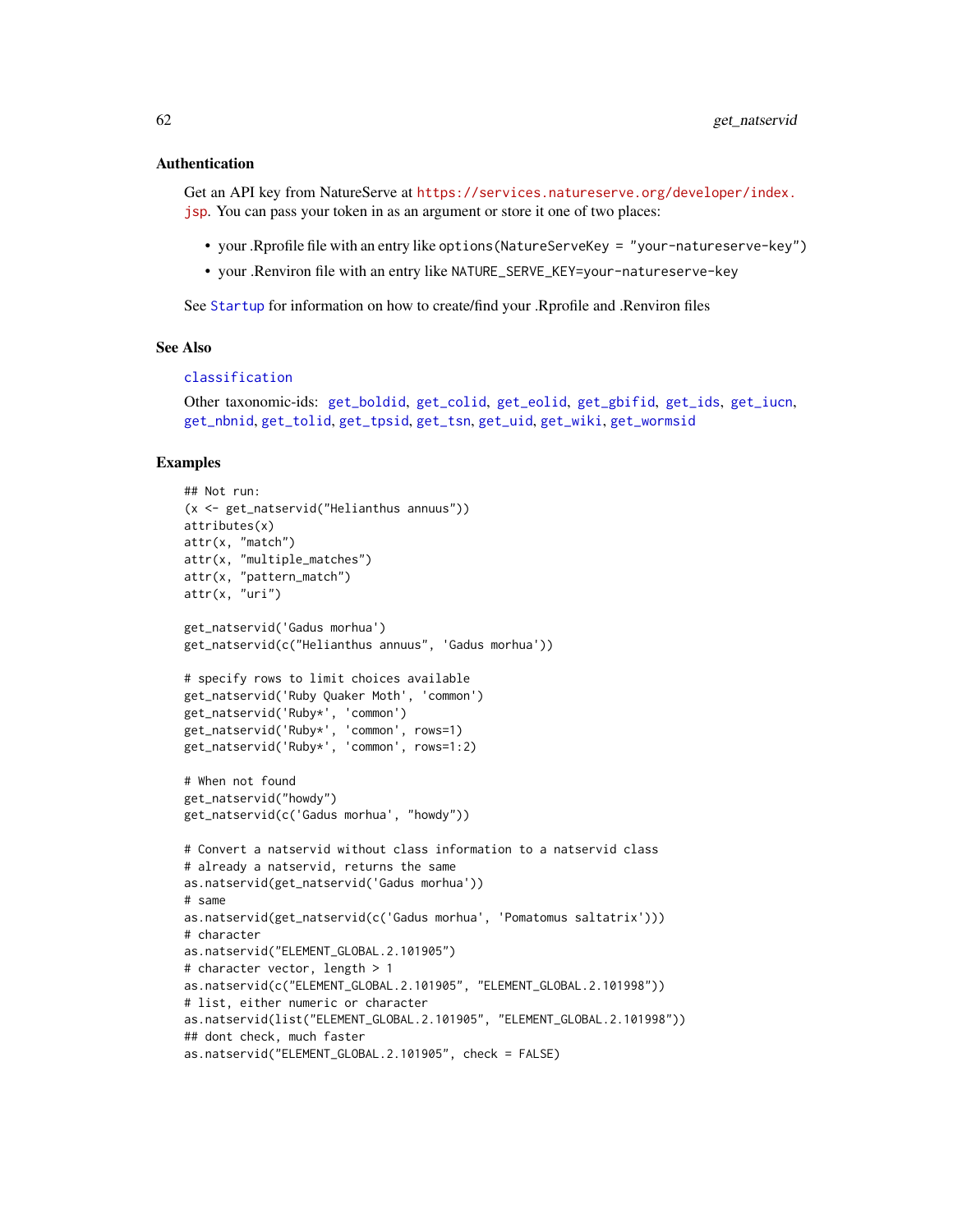#### get\_nbnid 63

```
as.natservid(c("ELEMENT_GLOBAL.2.101905", "ELEMENT_GLOBAL.2.101998"),
  check = FALSE)as.natservid(list("ELEMENT_GLOBAL.2.101905", "ELEMENT_GLOBAL.2.101998"),
  check = FALSE)(out <- as.natservid(
  c("ELEMENT_GLOBAL.2.101905", "ELEMENT_GLOBAL.2.101998")))
data.frame(out)
as.natservid( data.frame(out) )
# Get all data back
get_natservid_("Ruby*")
get_natservid_("Ruby*", rows=1:3)
## End(Not run)
```
<span id="page-62-0"></span>get\_nbnid *Get the UK National Biodiversity Network ID from taxonomic names.*

## <span id="page-62-1"></span>Description

Get the UK National Biodiversity Network ID from taxonomic names.

```
get_nbnid(name, ask = TRUE, messages = TRUE, rec_only = FALSE,
  rank = NULL, rows = NA, ...)
as.nbnid(x, check = TRUE)## S3 method for class 'nbnid'
as.nbnid(x, check = TRUE)
## S3 method for class 'character'
as.nbnid(x, check = TRUE)## S3 method for class 'list'
as.nbnid(x, check = TRUE)## S3 method for class 'data.frame'
as.nbnid(x, check = TRUE)## S3 method for class 'nbnid'
as.data.frame(x, ...)
get_nbnid_(name, messages = TRUE, rec_only = FALSE, rank = NULL,
  rows = NA, \ldots)
```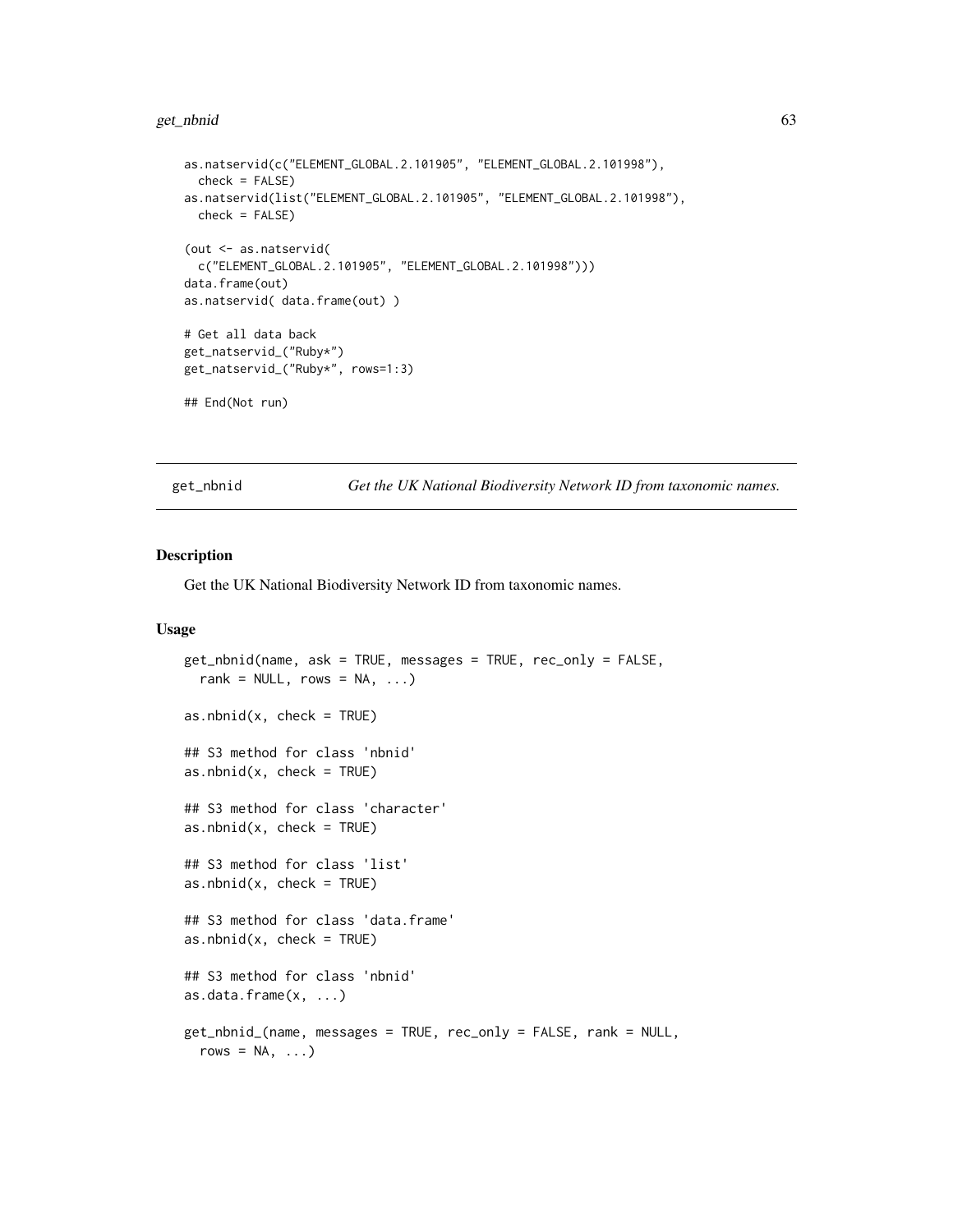### **Arguments**

| name     | character; scientific name.                                                                                                                                                                                                                                                                                 |
|----------|-------------------------------------------------------------------------------------------------------------------------------------------------------------------------------------------------------------------------------------------------------------------------------------------------------------|
| ask      | logical; should get_nbnid be run in interactive mode? If TRUE and more than<br>one ID is found for the species, the user is asked for input. If FALSE NA is<br>returned for multiple matches.                                                                                                               |
| messages | logical; If TRUE the actual taxon queried is printed on the console.                                                                                                                                                                                                                                        |
| rec_only | (logical) If TRUE ids of recommended names are returned ( <i>i.e.</i> synonyms are<br>removed). Defaults to FALSE. Remember, the id of a synonym is a taxa with<br>'recommended' name status.                                                                                                               |
| rank     | (character) If given, we attempt to limit the results to those taxa with the match-<br>ing rank.                                                                                                                                                                                                            |
| rows     | numeric; Any number from 1 to infinity. If the default NA, all rows are consid-<br>ered. Note that this function still only gives back a nbnid class object with one<br>to many identifiers. See get_nbnid_ to get back all, or a subset, of the raw data<br>that you are presented during the ask process. |
| $\cdots$ | Further args passed on to nbn_search                                                                                                                                                                                                                                                                        |
| X        | Input to as . nbnid                                                                                                                                                                                                                                                                                         |
| check    | logical; Check if ID matches any existing on the DB, only used in as nbnid                                                                                                                                                                                                                                  |

## Value

A vector of taxonomic identifiers as an S3 class. If a taxon is not found an NA is given. If more than one identifier is found the function asks for user input if ask = TRUE, otherwise returns NA. If ask=FALSE and rows does not equal NA, then a data.frame is given back, but not of the uid class, which you can't pass on to other functions as you normally can.

See [get\\_id\\_details](#page-56-0) for further details including attributes and exceptions

an object of class nbnid, a light wrapper around a character string that is the taxonomic ID - includes attributes with relavant metadata

## Author(s)

Scott Chamberlain, <myrmecocystus@gmail.com>

# References

<https://api.nbnatlas.org/>

## See Also

## [classification](#page-13-0)

Other taxonomic-ids: [get\\_boldid](#page-42-1), [get\\_colid](#page-45-0), [get\\_eolid](#page-48-0), [get\\_gbifid](#page-51-0), [get\\_ids](#page-54-0), [get\\_iucn](#page-57-0), [get\\_natservid](#page-59-0), [get\\_tolid](#page-65-0), [get\\_tpsid](#page-67-0), [get\\_tsn](#page-70-0), [get\\_uid](#page-74-0), [get\\_wiki](#page-78-0), [get\\_wormsid](#page-80-0)

Other nbn: [nbn\\_classification](#page-112-0), [nbn\\_search](#page-113-0), [nbn\\_synonyms](#page-115-0)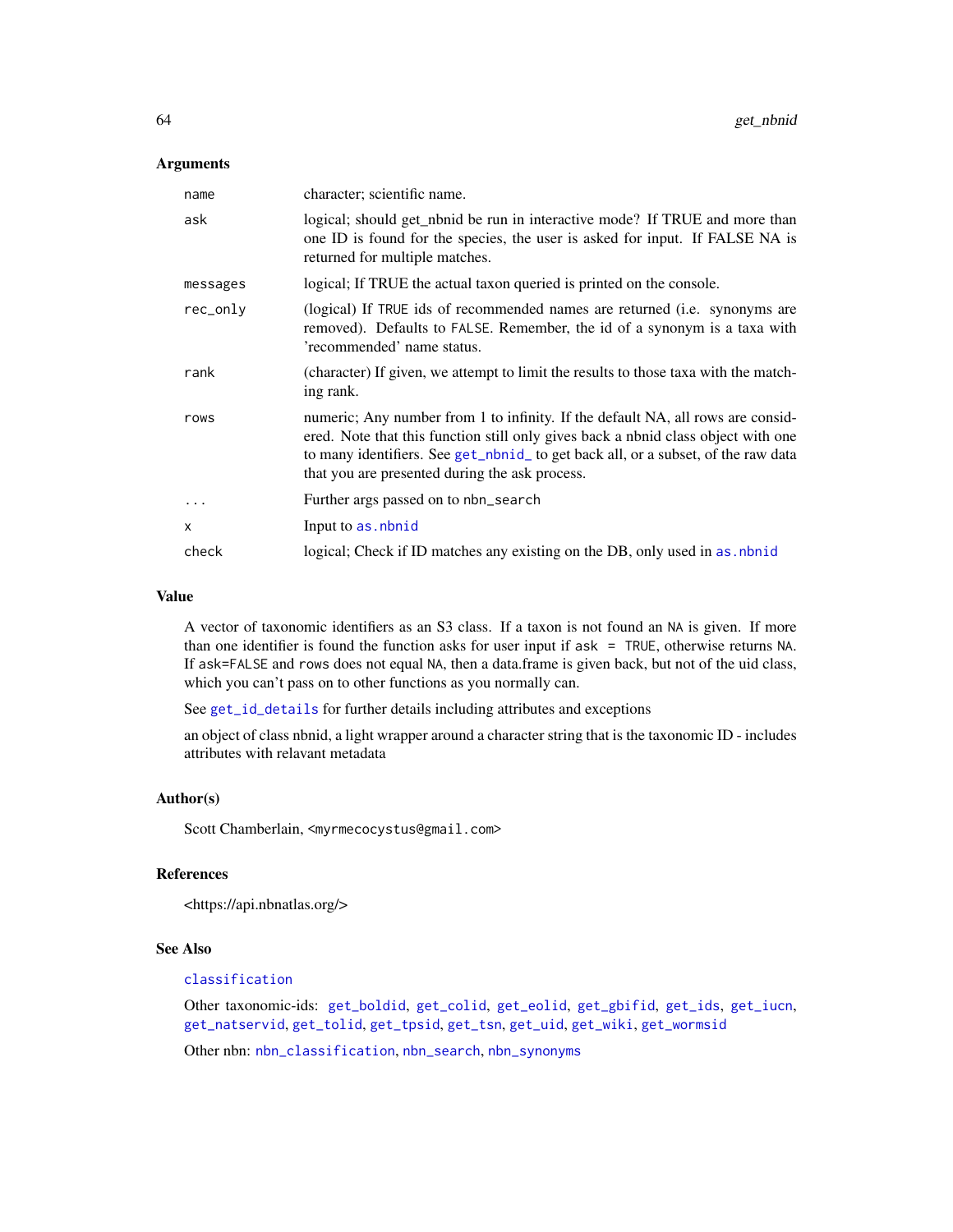#### get\_nbnid 65

```
## Not run:
get_nbnid(name='Poa annua')
get_nbnid(name='Poa annua', rec_only=TRUE)
get_nbnid(name='Poa annua', rank='Species')
get_nbnid(name='Poa annua', rec_only=TRUE, rank='Species')
get_nbnid(name='Pinus contorta')
# The NBN service handles common names too
get_nbnid(name='red-winged blackbird')
# specify rows to limit choices available
get_nbnid('Poa annua')
get_nbnid('Poa annua', rows=1)
get_nbnid('Poa annua', rows=25)
get_nbnid('Poa annua', rows=1:2)
# When not found
get_nbnid(name="uaudnadndj")
get_nbnid(c("Zootoca vivipara", "uaudnadndj"))
get_nbnid(c("Zootoca vivipara","Chironomus riparius", "uaudnadndj"))
# Convert an nbnid without class information to a nbnid class
as.nbnid(get_nbnid("Zootoca vivipara")) # already a nbnid, returns the same
as.nbnid(get_nbnid(c("Zootoca vivipara","Pinus contorta"))) # same
as.nbnid('NHMSYS0001706186') # character
# character vector, length > 1
as.nbnid(c("NHMSYS0001706186","NHMSYS0000494848","NBNSYS0000010867"))
# list
as.nbnid(list("NHMSYS0001706186","NHMSYS0000494848","NBNSYS0000010867"))
## dont check, much faster
as.nbnid('NHMSYS0001706186', check=FALSE)
as.nbnid(list("NHMSYS0001706186","NHMSYS0000494848","NBNSYS0000010867"),
  check=FALSE)
(out <- as.nbnid(c("NHMSYS0001706186","NHMSYS0000494848",
  "NBNSYS0000010867")))
data.frame(out)
as.nbnid( data.frame(out) )
# Get all data back
get_nbnid_("Zootoca vivipara")
get_nbnid_("Poa annua", rows=2)
get_nbnid_("Poa annua", rows=1:2)
get_nbnid_(c("asdfadfasd","Pinus contorta"), rows=1:5)
# use curl options
invisible(get_nbnid("Quercus douglasii", verbose = TRUE))
## End(Not run)
```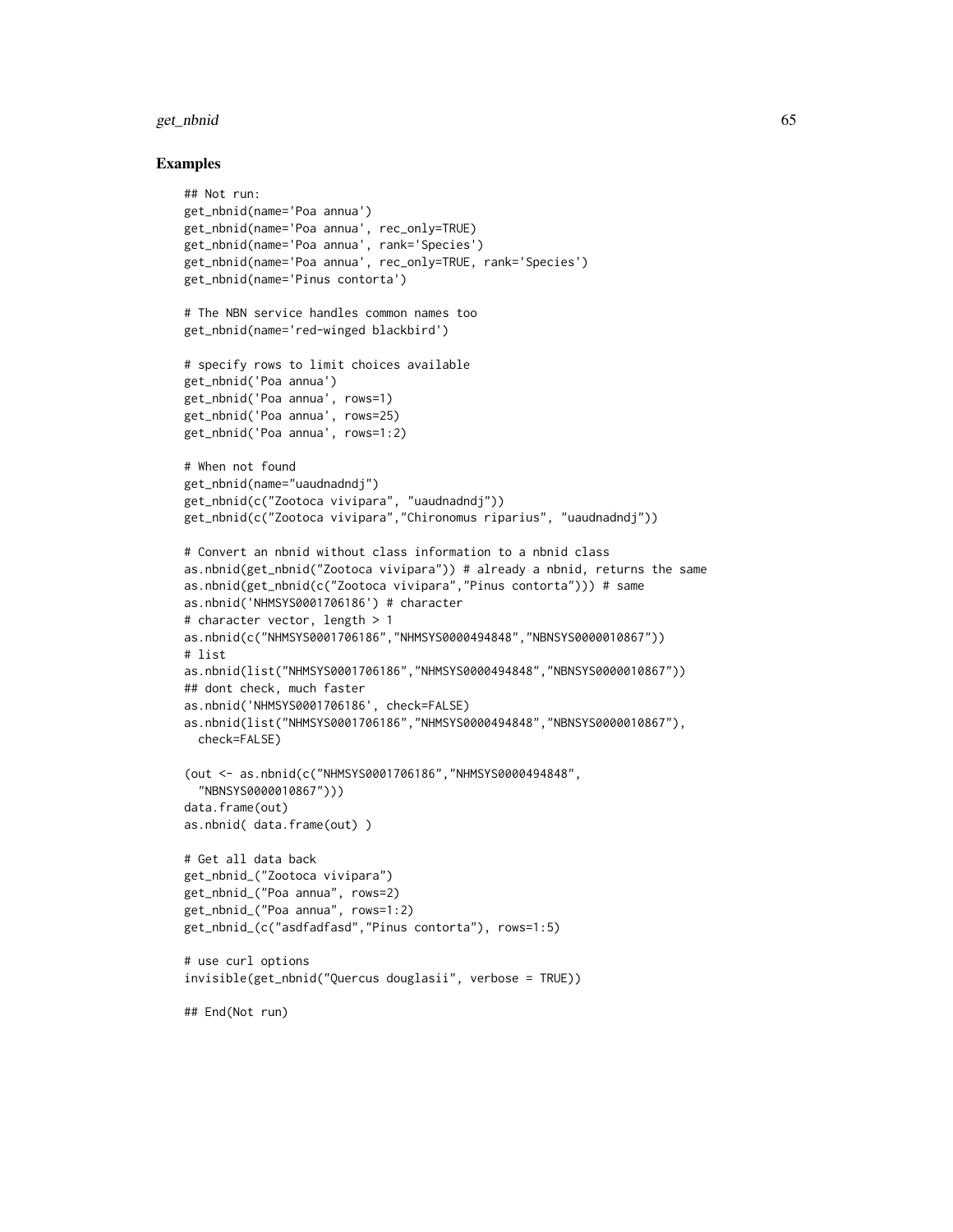<span id="page-65-0"></span>

# <span id="page-65-1"></span>Description

Retrieve the Open Tree of Life Taxonomy (OTT) id of a taxon from OpenTreeOfLife

## Usage

```
get_tolid(sciname, ask = TRUE, verbose = TRUE, rows = NA, ...)
as.tolid(x, check = TRUE)## S3 method for class 'tolid'
as.tolid(x, check = TRUE)## S3 method for class 'character'
as.tolid(x, check = TRUE)## S3 method for class 'list'
as.tolid(x, check = TRUE)## S3 method for class 'numeric'
as.tolid(x, check = TRUE)## S3 method for class 'data.frame'
as.tolid(x, check = TRUE)## S3 method for class 'tolid'
as.data.frame(x, ...)
get_tolid_(sciname, verbose = TRUE, rows = NA)
```
#### Arguments

| sciname | character; scientific name.                                                                                                                                                                                                                                                                               |
|---------|-----------------------------------------------------------------------------------------------------------------------------------------------------------------------------------------------------------------------------------------------------------------------------------------------------------|
| ask     | logical; should get_tolid be run in interactive mode? If TRUE and more than<br>one TOL is found for the species, the user is asked for input. If FALSE NA is<br>returned for multiple matches.                                                                                                            |
| verbose | logical; should progress be printed?                                                                                                                                                                                                                                                                      |
| rows    | numeric; Any number from 1 to infinity. If the default NA, all rows are consid-<br>ered. Note that this function still only gives back a tol class object with one to<br>many identifiers. See get_tolid_ to get back all, or a subset, of the raw data<br>that you are presented during the ask process. |
|         | Ignored                                                                                                                                                                                                                                                                                                   |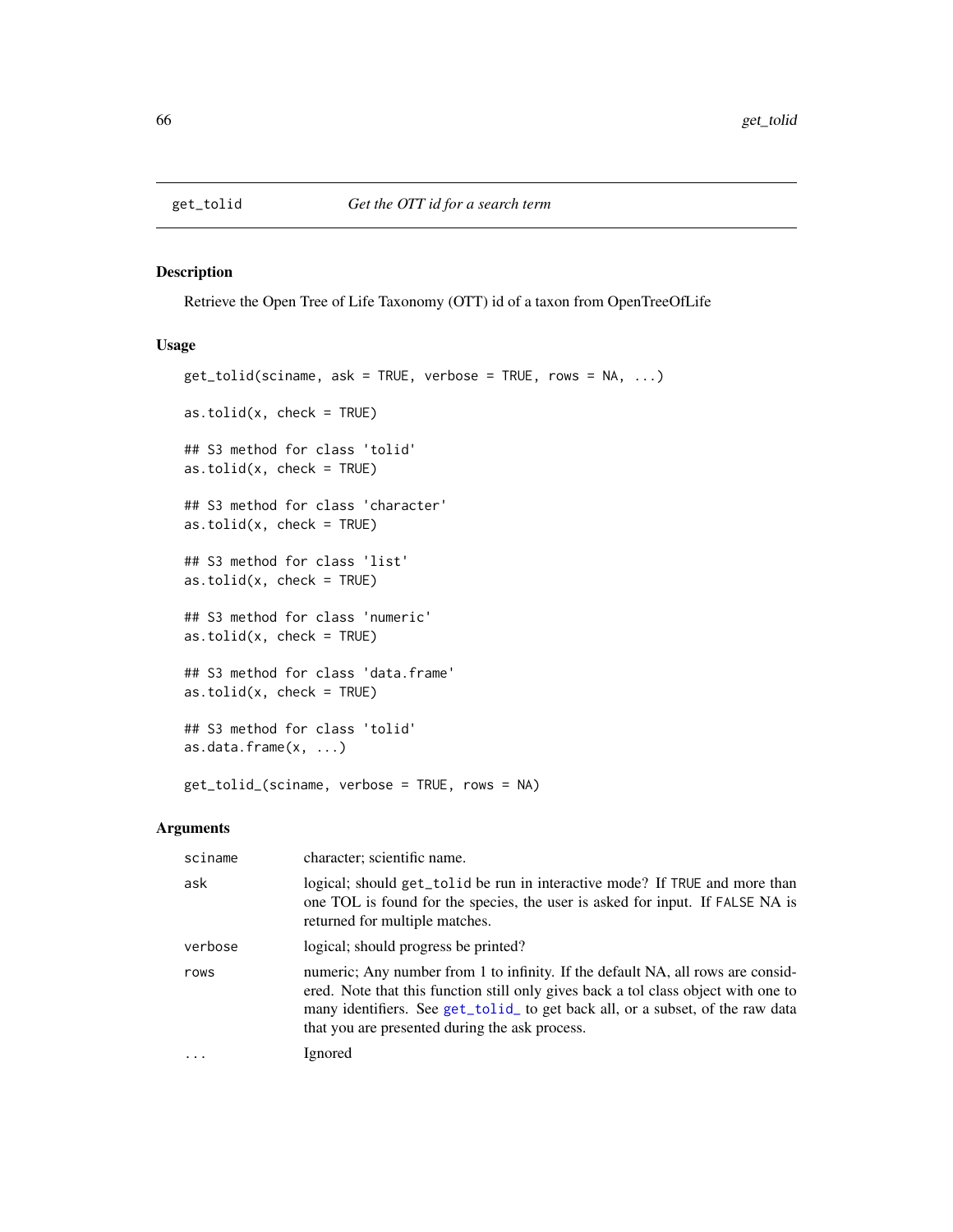|       | Input to as.tolid                                                          |
|-------|----------------------------------------------------------------------------|
| check | logical; Check if ID matches any existing on the DB, only used in as tolid |

## Value

A vector of taxonomic identifiers as an S3 class. If a taxon is not found an NA is given. If more than one identifier is found the function asks for user input if ask = TRUE, otherwise returns NA. If ask=FALSE and rows does not equal NA, then a data.frame is given back, but not of the uid class, which you can't pass on to other functions as you normally can.

See [get\\_id\\_details](#page-56-0) for further details including attributes and exceptions

## See Also

#### [classification](#page-13-0)

```
Other taxonomic-ids: get_boldid, get_colid, get_eolid, get_gbifid, get_ids, get_iucn,
get_natservid, get_nbnid, get_tpsid, get_tsn, get_uid, get_wiki, get_wormsid
```
## Examples

```
## Not run:
get_tolid(sciname = "Quercus douglasii")
get_tolid(sciname = "Chironomus riparius")
get_tolid(c("Chironomus riparius","Quercus douglasii"))
splist <- c("annona cherimola", 'annona muricata', "quercus robur",
"shorea robusta", "pandanus patina", "oryza sativa", "durio zibethinus")
get_tolid(splist, verbose=FALSE)
# specify rows to limit choices available
get_tolid('Arni')
get_tolid('Arni', rows=1)
get_tolid('Arni', rows=1:2)
# When not found
get_tolid("howdy")
get_tolid(c("Chironomus riparius", "howdy"))
# Convert a tol without class information to a tol class
as.tolid(get_tolid("Quercus douglasii")) # already a tol, returns the same
as.tolid(get_tolid(c("Chironomus riparius","Pinus contorta"))) # same
as.tolid(3930798) # numeric
as.tolid(c(3930798,515712,872577)) # numeric vector, length > 1
as.tolid("3930798") # character
as.tolid(c("3930798","515712","872577")) # character vector, length > 1
as.tolid(list("3930798","515712","872577")) # list, either numeric or character
## dont check, much faster
as.tolid("3930798", check=FALSE)
as.tolid(3930798, check=FALSE)
as.tolid(c("3930798","515712","872577"), check=FALSE)
as.tolid(list("3930798","515712","872577"), check=FALSE)
```
(out <- as.tolid(c(3930798,515712,872577)))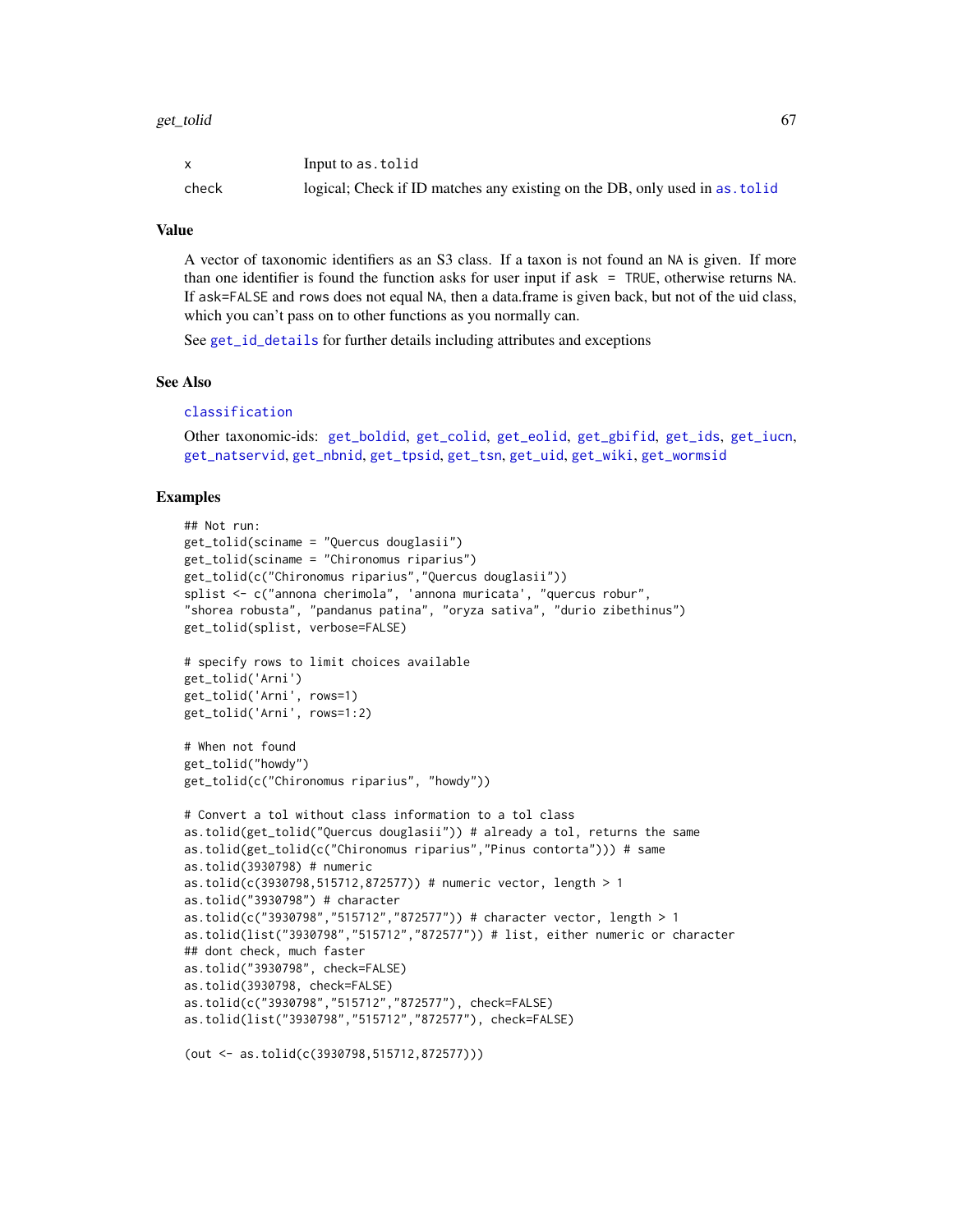```
data.frame(out)
as.tolid( data.frame(out) )
# Get all data back
get_tolid_(sciname="Arni")
get_tolid_("Arni", rows=1)
get_tolid_("Arni", rows=1:2)
get_tolid_(c("asdfadfasd","Pinus contorta"))
## End(Not run)
```
### <span id="page-67-0"></span>get\_tpsid *Get the NameID codes from Tropicos for taxonomic names.*

# <span id="page-67-1"></span>Description

Get the NameID codes from Tropicos for taxonomic names.

```
get_tpsid(sciname, ask = TRUE, messages = TRUE, key = NULL, rows = NA,
  family = NULL, rank = NULL, ...)as.tpsid(x, check = TRUE)
## S3 method for class 'tpsid'
as.tpsid(x, check = TRUE)
## S3 method for class 'character'
as.tpsid(x, check = TRUE)## S3 method for class 'list'
as.tpsid(x, check = TRUE)## S3 method for class 'numeric'
as.tpsid(x, check = TRUE)## S3 method for class 'data.frame'
as.tpsid(x, check = TRUE)## S3 method for class 'tpsid'
as.data.frame(x, ...)
get_tpsid_(sciname, messages = TRUE, key = NULL, rows = NA, ...)
```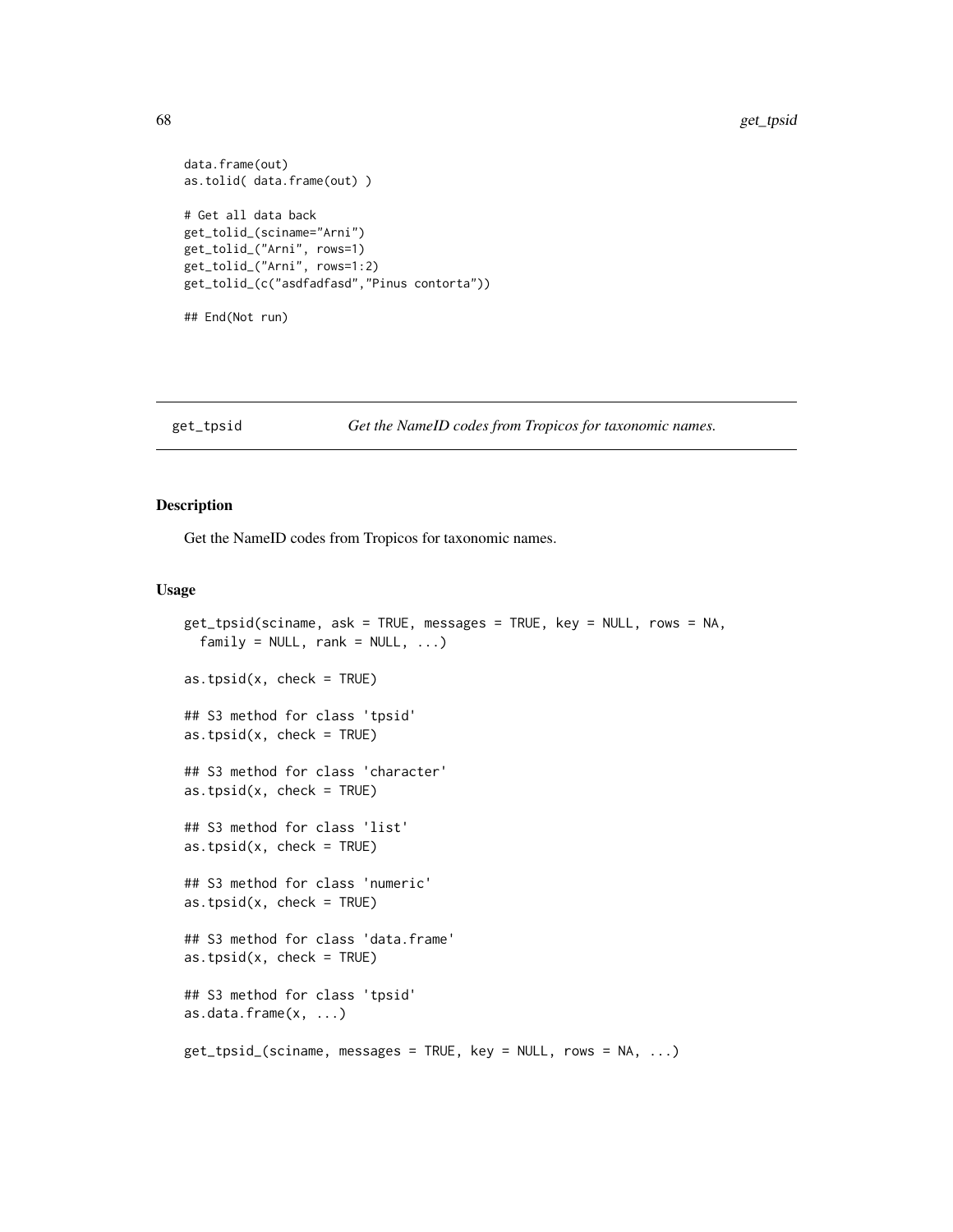#### get\_tpsid 69

### **Arguments**

| sciname  | (character) One or more scientific name's as a vector or list.                                                                                                                                                                                                                                             |
|----------|------------------------------------------------------------------------------------------------------------------------------------------------------------------------------------------------------------------------------------------------------------------------------------------------------------|
| ask      | logical; should get_tpsid be run in interactive mode? If TRUE and more than<br>one ID is found for the species, the user is asked for input. If FALSE NA is<br>returned for multiple matches.                                                                                                              |
| messages | logical; If TRUE the actual taxon queried is printed on the console.                                                                                                                                                                                                                                       |
| key      | Your API key; loads from .Rprofile.                                                                                                                                                                                                                                                                        |
| rows     | numeric; Any number from 1 to infinity. If the default NA, all rows are consid-<br>ered. Note that this function still only gives back a tpsid class object with one<br>to many identifiers. See get_tpsid_to get back all, or a subset, of the raw data<br>that you are presented during the ask process. |
| family   | (character) A family name. Optional. See Filtering below.                                                                                                                                                                                                                                                  |
| rank     | (character) A taxonomic rank name. See rank_ref for possible options. Though<br>note that some data sources use atypical ranks, so inspect the data itself for<br>options. Optional. See Filtering below.                                                                                                  |
| $\cdots$ | Other arguments passed to tp_search.                                                                                                                                                                                                                                                                       |
| x        | Input to as. tpsid                                                                                                                                                                                                                                                                                         |
| check    | logical; Check if ID matches any existing on the DB, only used in as. tpsid                                                                                                                                                                                                                                |

## Value

A vector of taxonomic identifiers as an S3 class. If a taxon is not found an NA is given. If more than one identifier is found the function asks for user input if ask = TRUE, otherwise returns NA. If ask=FALSE and rows does not equal NA, then a data.frame is given back, but not of the uid class, which you can't pass on to other functions as you normally can.

See [get\\_id\\_details](#page-56-0) for further details including attributes and exceptions

## Filtering

The parameters family and rank are not used in the search to the data provider, but are used in filtering the data down to a subset that is closer to the target you want. For all these parameters, you can use regex strings since we use [grep](#page-0-0) internally to match. Filtering narrows down to the set that matches your query, and removes the rest.

## Author(s)

Scott Chamberlain, <myrmecocystus@gmail.com>

# See Also

## [classification](#page-13-0)

Other taxonomic-ids: [get\\_boldid](#page-42-1), [get\\_colid](#page-45-0), [get\\_eolid](#page-48-0), [get\\_gbifid](#page-51-0), [get\\_ids](#page-54-0), [get\\_iucn](#page-57-0), [get\\_natservid](#page-59-0), [get\\_nbnid](#page-62-0), [get\\_tolid](#page-65-0), [get\\_tsn](#page-70-0), [get\\_uid](#page-74-0), [get\\_wiki](#page-78-0), [get\\_wormsid](#page-80-0)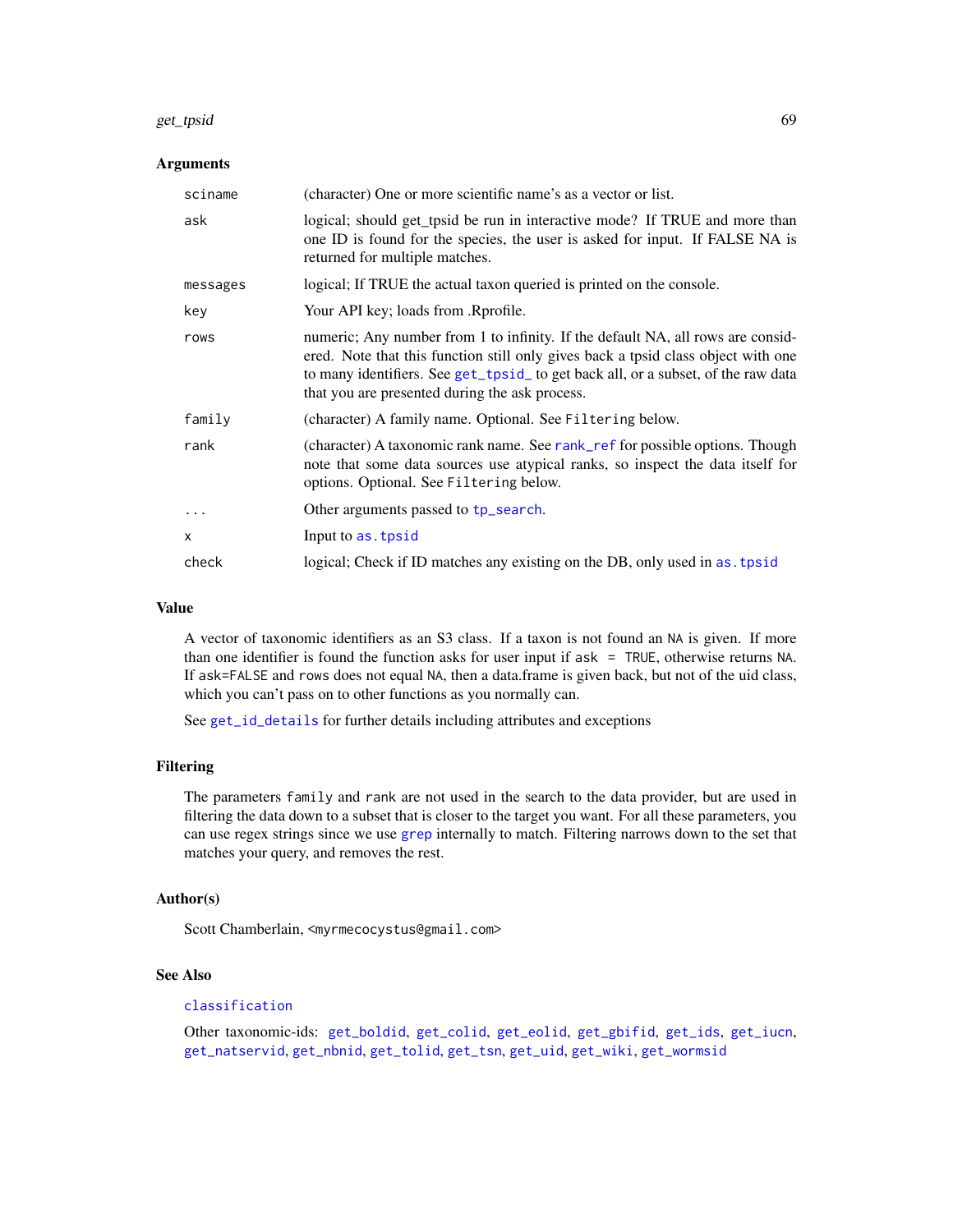```
## Not run:
get_tpsid(sciname='Poa annua')
get_tpsid(sciname='Pinus contorta')
get_tpsid(c("Poa annua", "Pinus contorta"))
# specify rows to limit choices available
get_tpsid('Poa annua')
get_tpsid('Poa annua', rows=1)
get_tpsid('Poa annua', rows=25)
get_tpsid('Poa annua', rows=1:2)
# When not found, NA given (howdy is not a species name, and Chrinomus is a fly)
get_tpsid("howdy")
get_tpsid(c("Chironomus riparius", "howdy"))
# Narrow down results to a division or rank, or both
## Satyrium example
### Results w/o narrowing
get_tpsid("Satyrium")
### w/ rank
get_tpsid("Satyrium", rank = "var.")
get_tpsid("Satyrium", rank = "sp.")
## w/ family
get_tpsid("Poa")
get_tpsid("Poa", family = "Iridaceae")
get_tpsid("Poa", family = "Orchidaceae")
get_tpsid("Poa", family = "Orchidaceae", rank = "gen.")
# Fuzzy filter on any filtering fields
## uses grep on the inside
get_tpsid("Poa", family = "orchidaceae")
get_tpsid("Aga", fuzzy = TRUE, parent = "*idae")
# pass to classification function to get a taxonomic hierarchy
classification(get_tpsid(sciname='Poa annua'))
# factor class names are converted to character internally
spnames <- as.factor(c("Poa annua", "Pinus contorta"))
class(spnames)
get_tpsid(spnames)
# pass in a list, works fine
get_tpsid(list("Poa annua", "Pinus contorta"))
# Convert a tpsid without class information to a tpsid class
as.tpsid(get_tpsid("Pinus contorta")) # already a tpsid, returns the same
as.tpsid(get_tpsid(c("Chironomus riparius","Pinus contorta"))) # same
as.tpsid(24900183) # numeric
as.tpsid(c(24900183,50150089,50079838)) # numeric vector, length > 1
```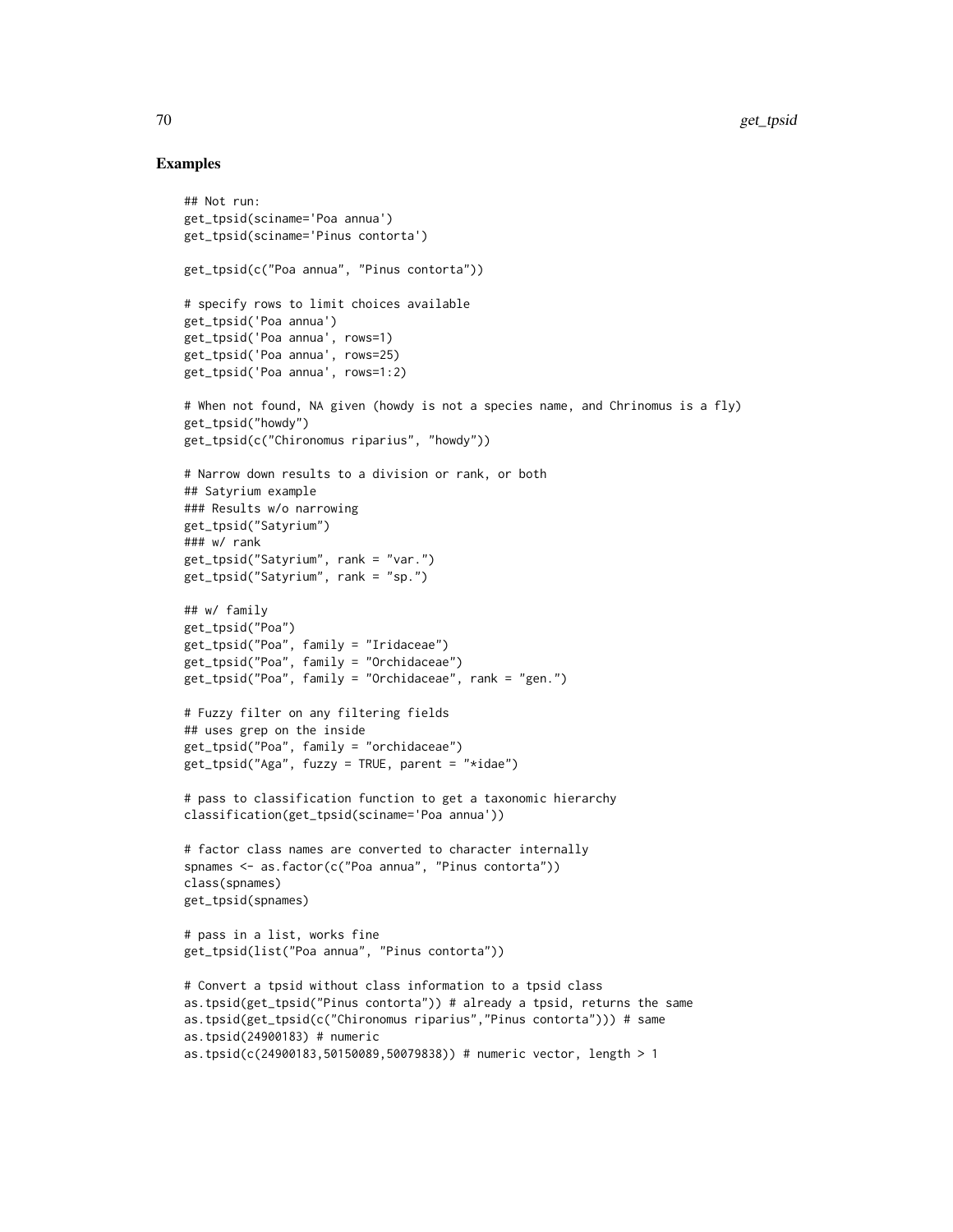```
as.tpsid("24900183") # character
as.tpsid(c("24900183","50150089","50079838")) # character vector, length > 1
as.tpsid(list("24900183","50150089","50079838")) # list, either numeric or character
## dont check, much faster
as.tpsid("24900183", check=FALSE)
as.tpsid(24900183, check=FALSE)
as.tpsid(c("24900183","50150089","50079838"), check=FALSE)
as.tpsid(list("24900183","50150089","50079838"), check=FALSE)
(out <- as.tpsid(c(24900183,50150089,50079838)))
data.frame(out)
as.tpsid( data.frame(out) )
# Get all data back
get_tpsid_("Poa annua")
get_tpsid_("Poa annua", rows=2)
get_tpsid_("Poa annua", rows=1:2)
get_tpsid_(c("asdfadfasd","Pinus contorta"), rows=1:5)
# use curl options
invisible(get_tpsid("Quercus douglasii", verbose = TRUE))
## End(Not run)
```
<span id="page-70-0"></span>get\_tsn *Get the TSN code for a search term.*

## <span id="page-70-1"></span>Description

Retrieve the taxonomic serial numbers (TSN) of a taxon from ITIS.

```
get_tsn(searchterm, searchtype = "scientific", accepted = FALSE,
 ask = TRUE, messages = TRUE, rows = NA, ...)as.tsn(x, check = TRUE)## S3 method for class 'tsn'
as.tsn(x, check = TRUE)## S3 method for class 'character'
as.tsn(x, check = TRUE)## S3 method for class 'list'
as.tsn(x, check = TRUE)## S3 method for class 'numeric'
as.tsn(x, check = TRUE)
```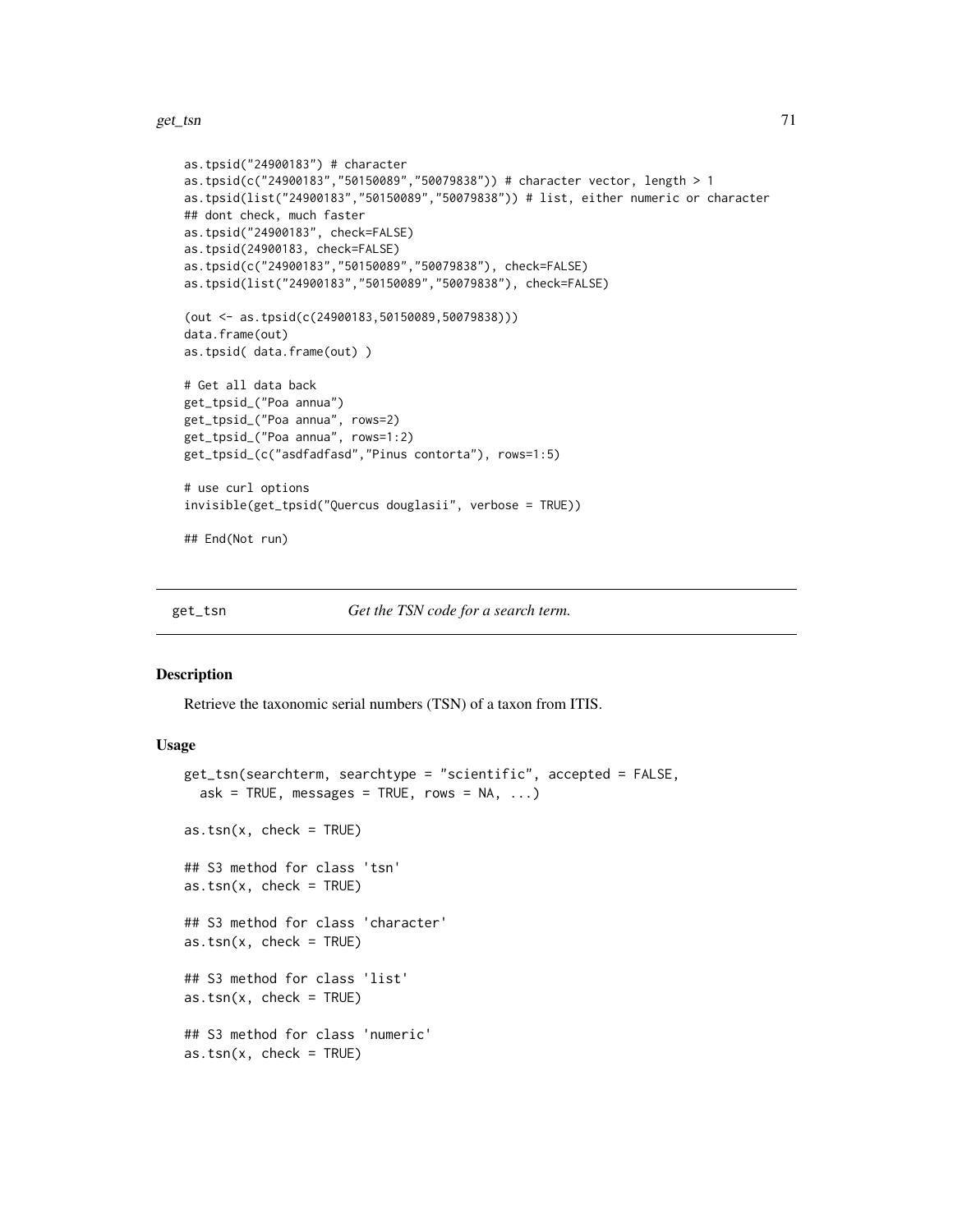```
## S3 method for class 'data.frame'
as.tsn(x, check = TRUE)## S3 method for class 'tsn'
as.data.frame(x, \ldots)get_tsn_(searchterm, messages = TRUE, searchtype = "scientific",
  accelted = TRUE, rows = NA, ...)
```
### Arguments

| searchterm | character; A vector of common or scientific names.                                                                                                                                                                                                                                                      |
|------------|---------------------------------------------------------------------------------------------------------------------------------------------------------------------------------------------------------------------------------------------------------------------------------------------------------|
| searchtype | character; One of 'scientific' or 'common', or any unique abbreviation                                                                                                                                                                                                                                  |
| accepted   | logical; If TRUE, removes names that are not accepted valid names by ITIS. Set<br>to FALSE (default) to give back both accepted and unaccepted names.                                                                                                                                                   |
| ask        | logical; should get_tsn be run in interactive mode? If TRUE and more than one<br>TSN is found for the species, the user is asked for input. If FALSE NA is returned<br>for multiple matches.                                                                                                            |
| messages   | logical; should progress be printed?                                                                                                                                                                                                                                                                    |
| rows       | numeric; Any number from 1 to infinity. If the default NA, all rows are consid-<br>ered. Note that this function still only gives back a tsn class object with one to<br>many identifiers. See get_tsn_ to get back all, or a subset, of the raw data that<br>you are presented during the ask process. |
|            | Ignored                                                                                                                                                                                                                                                                                                 |
| X          | Input to as.tsn                                                                                                                                                                                                                                                                                         |
| check      | logical; Check if ID matches any existing on the DB, only used in as. tsn                                                                                                                                                                                                                               |

## Value

A vector of taxonomic identifiers as an S3 class. If a taxon is not found an NA is given. If more than one identifier is found the function asks for user input if ask = TRUE, otherwise returns NA. If ask=FALSE and rows does not equal NA, then a data.frame is given back, but not of the uid class, which you can't pass on to other functions as you normally can.

See [get\\_id\\_details](#page-56-0) for further details including attributes and exceptions

## See Also

# [classification](#page-13-0)

Other taxonomic-ids: [get\\_boldid](#page-42-1), [get\\_colid](#page-45-0), [get\\_eolid](#page-48-0), [get\\_gbifid](#page-51-0), [get\\_ids](#page-54-0), [get\\_iucn](#page-57-0), [get\\_natservid](#page-59-0), [get\\_nbnid](#page-62-0), [get\\_tolid](#page-65-0), [get\\_tpsid](#page-67-0), [get\\_uid](#page-74-0), [get\\_wiki](#page-78-0), [get\\_wormsid](#page-80-0)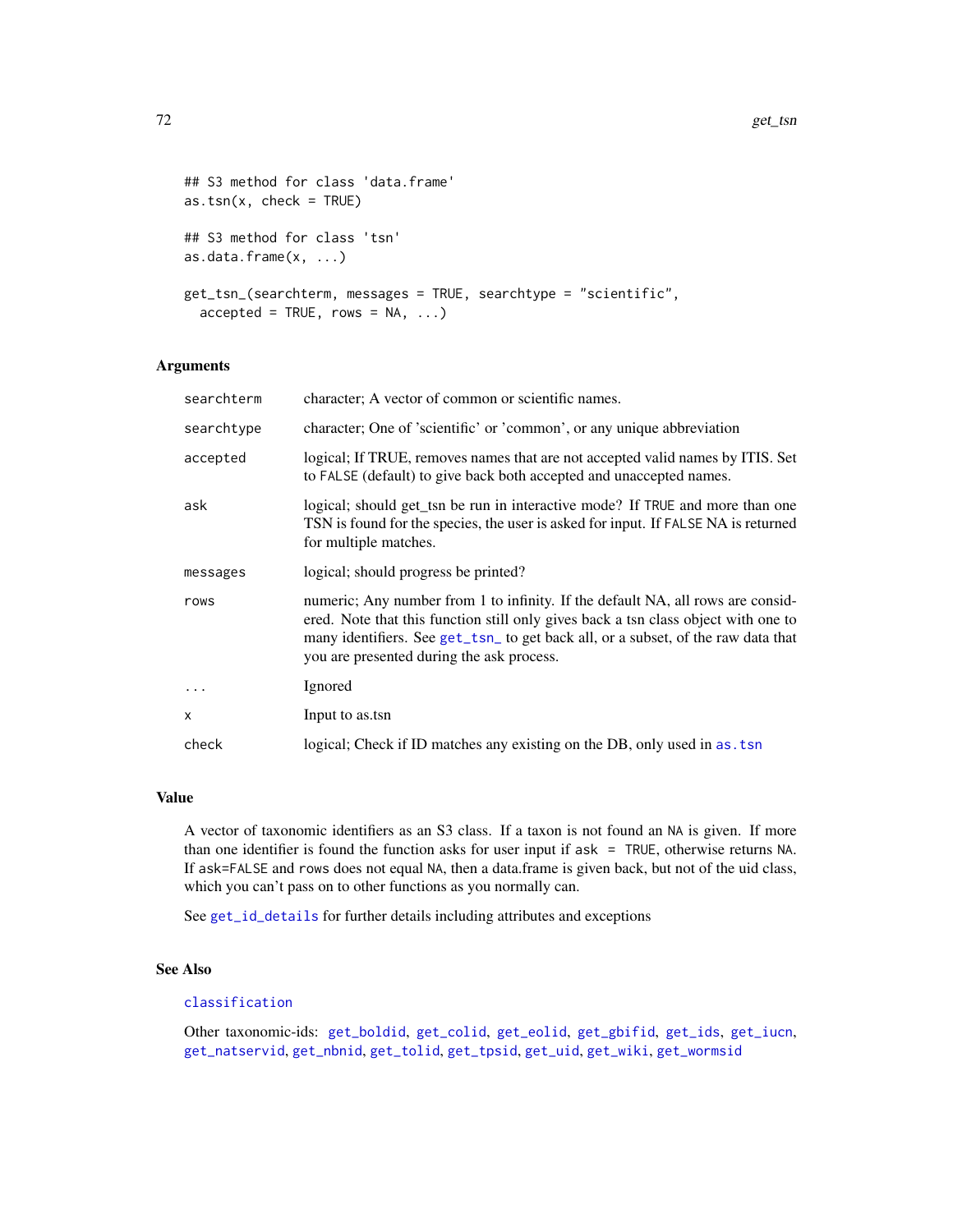#### get\_ubioid 73

### Examples

```
## Not run:
get_tsn("Quercus douglasii")
get_tsn("Chironomus riparius")
get_tsn(c("Chironomus riparius","Quercus douglasii"))
splist <- c("annona cherimola", 'annona muricata', "quercus robur",
"shorea robusta", "pandanus patina", "oryza sativa", "durio zibethinus")
get_tsn(splist, verbose=FALSE)
# specify rows to limit choices available
get_tsn('Arni')
get_tsn('Arni', rows=1)
get_tsn('Arni', rows=1:2)
# When not found
get_tsn("howdy")
get_tsn(c("Chironomus riparius", "howdy"))
# Using common names
get_tsn(searchterm="black bear", searchtype="common")
# Convert a tsn without class information to a tsn class
as.tsn(get_tsn("Quercus douglasii")) # already a tsn, returns the same
as.tsn(get_tsn(c("Chironomus riparius","Pinus contorta"))) # same
as.tsn(19322) # numeric
as.tsn(c(19322,129313,506198)) # numeric vector, length > 1
as.tsn("19322") # character
as.tsn(c("19322","129313","506198")) # character vector, length > 1
as.tsn(list("19322","129313","506198")) # list, either numeric or character
## dont check, much faster
as.tsn("19322", check=FALSE)
as.tsn(19322, check=FALSE)
as.tsn(c("19322","129313","506198"), check=FALSE)
as.tsn(list("19322","129313","506198"), check=FALSE)
(out <- as.tsn(c(19322,129313,506198)))
data.frame(out)
as.tsn( data.frame(out) )
# Get all data back
get_tsn_("Arni")
get_tsn_("Arni", rows=1)
get_tsn_("Arni", rows=1:2)
get_tsn_(c("asdfadfasd","Pinus contorta"), rows=1:5)
## End(Not run)
```
<span id="page-72-0"></span>

get\_ubioid *Get the uBio id for a search term*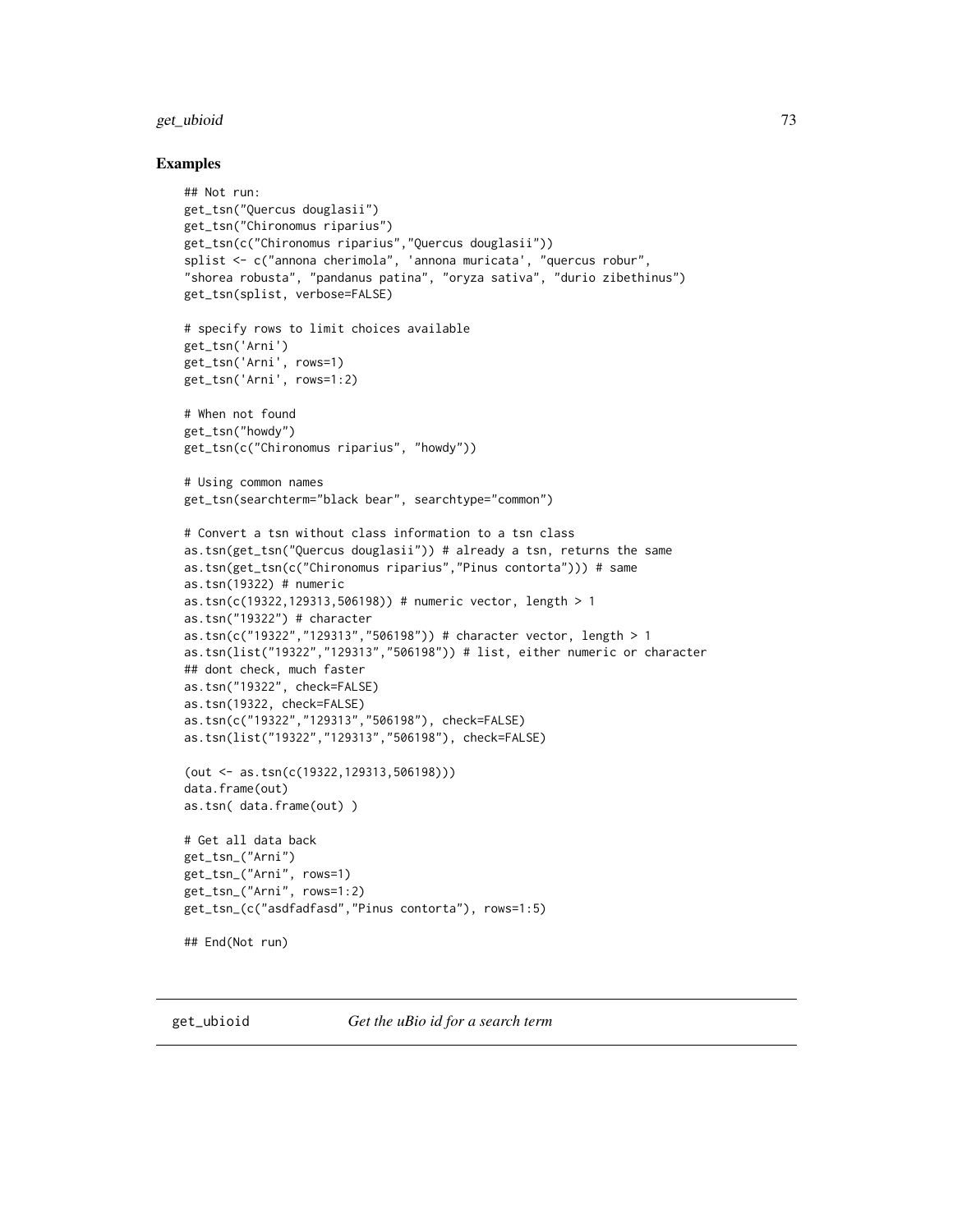THIS FUNCTION IS DEFUNCT.

### Usage

```
get_ubioid(searchterm, searchtype = "scientific", ask = TRUE,
 verbose = TRUE, rows = NA, family = NULL, rank = NULL, ...)as.ubioid(x, check = TRUE)
## S3 method for class 'ubioid'
as.ubioid(x, check = TRUE)
## S3 method for class 'character'
as.ubioid(x, check = TRUE)
## S3 method for class 'list'
as.ubiod(x, check = TRUE)## S3 method for class 'numeric'
as.ubioid(x, check = TRUE)
## S3 method for class 'data.frame'
as.ubiod(x, check = TRUE)## S3 method for class 'ubioid'
as.data.frame(x, ...)
get_ubioid_(searchterm, verbose = TRUE, searchtype = "scientific",
 rows = NA)
```
### Arguments

| searchterm | character; A vector of common or scientific names.                                                                                                                                                                                                                                                            |
|------------|---------------------------------------------------------------------------------------------------------------------------------------------------------------------------------------------------------------------------------------------------------------------------------------------------------------|
| searchtype | character; One of 'scientific' or 'common', or any unique abbreviation                                                                                                                                                                                                                                        |
| ask        | logical; should get_tsn be run in interactive mode? If TRUE and more than<br>one TSN is found for teh species, the user is asked for input. If FALSE NA is<br>returned for multiple matches.                                                                                                                  |
| verbose    | logical; should progress be printed?                                                                                                                                                                                                                                                                          |
| rows       | numeric; Any number from 1 to infinity. If the default NA, all rows are consid-<br>ered. Note that this function still only gives back a ubioid class object with one<br>to many identifiers. See get_ubioid_ to get back all, or a subset, of the raw<br>data that you are presented during the ask process. |
| family     | (character) A family name. Optional. See Filtering below.                                                                                                                                                                                                                                                     |
| rank       | (character) A taxonomic rank name. See rank_ref for possible options. Though<br>note that some data sources use atypical ranks, so inspect the data itself for<br>options. Optional. See Filtering below.                                                                                                     |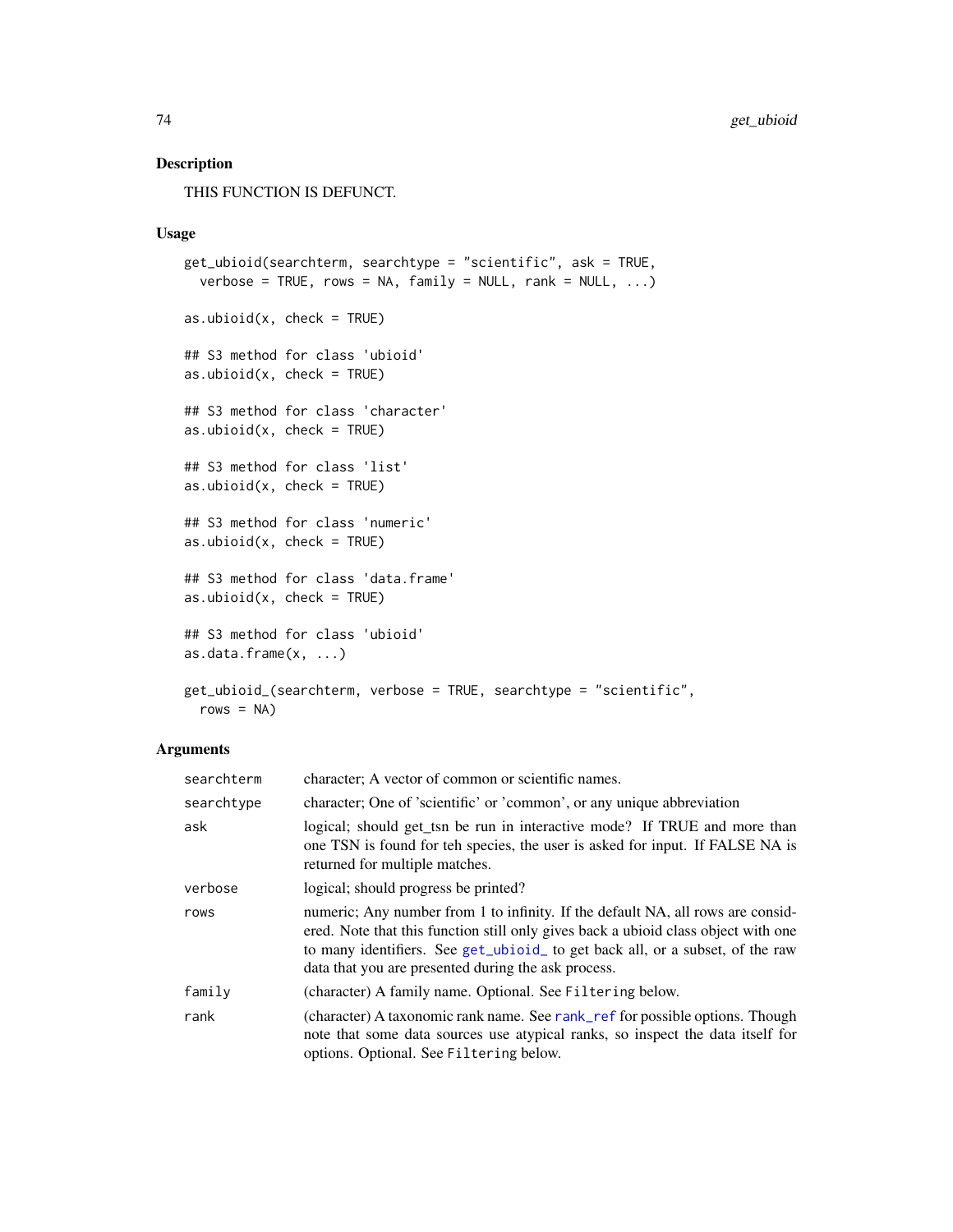#### get\_uid 75

| $\cdot$ $\cdot$ $\cdot$ | <i>l</i> gnored                                                             |
|-------------------------|-----------------------------------------------------------------------------|
|                         | Input to as ubioid                                                          |
| check                   | logical; Check if ID matches any existing on the DB, only used in as ubioid |

### Value

A vector of uBio ids. If a taxon is not found NA is given. If more than one uBio id is found the function asks for user input (if ask  $= TRUE$ ), otherwise returns NA. Comes with an attribute *match* to investigate the reason for NA (either 'not found', 'found' or if ask = FALSE 'NA due to ask=FALSE')

#### Filtering

The parameters family and rank are not used in the search to the data provider, but are used in filtering the data down to a subset that is closer to the target you want. For all these parameters, you can use regex strings since we use [grep](#page-0-0) internally to match. Filtering narrows down to the set that matches your query, and removes the rest.

# See Also

[get\\_uid](#page-74-0), [ubio\\_search](#page-153-0)

<span id="page-74-0"></span>get\_uid *Get the UID codes from NCBI for taxonomic names.*

### <span id="page-74-1"></span>Description

Retrieve the Unique Identifier (UID) of a taxon from NCBI taxonomy browser.

### Usage

```
get_uid(sciname, ask = TRUE, messages = TRUE, rows = NA,
 modifier = NULL, rank_query = NULL, division_filter = NULL,
  rank_filter = NULL, key = NULL, ...)
as.uid(x, check = TRUE)## S3 method for class 'uid'
as.uid(x, check = TRUE)## S3 method for class 'character'
as.uid(x, check = TRUE)## S3 method for class 'list'
as.uid(x, check = TRUE)## S3 method for class 'numeric'
```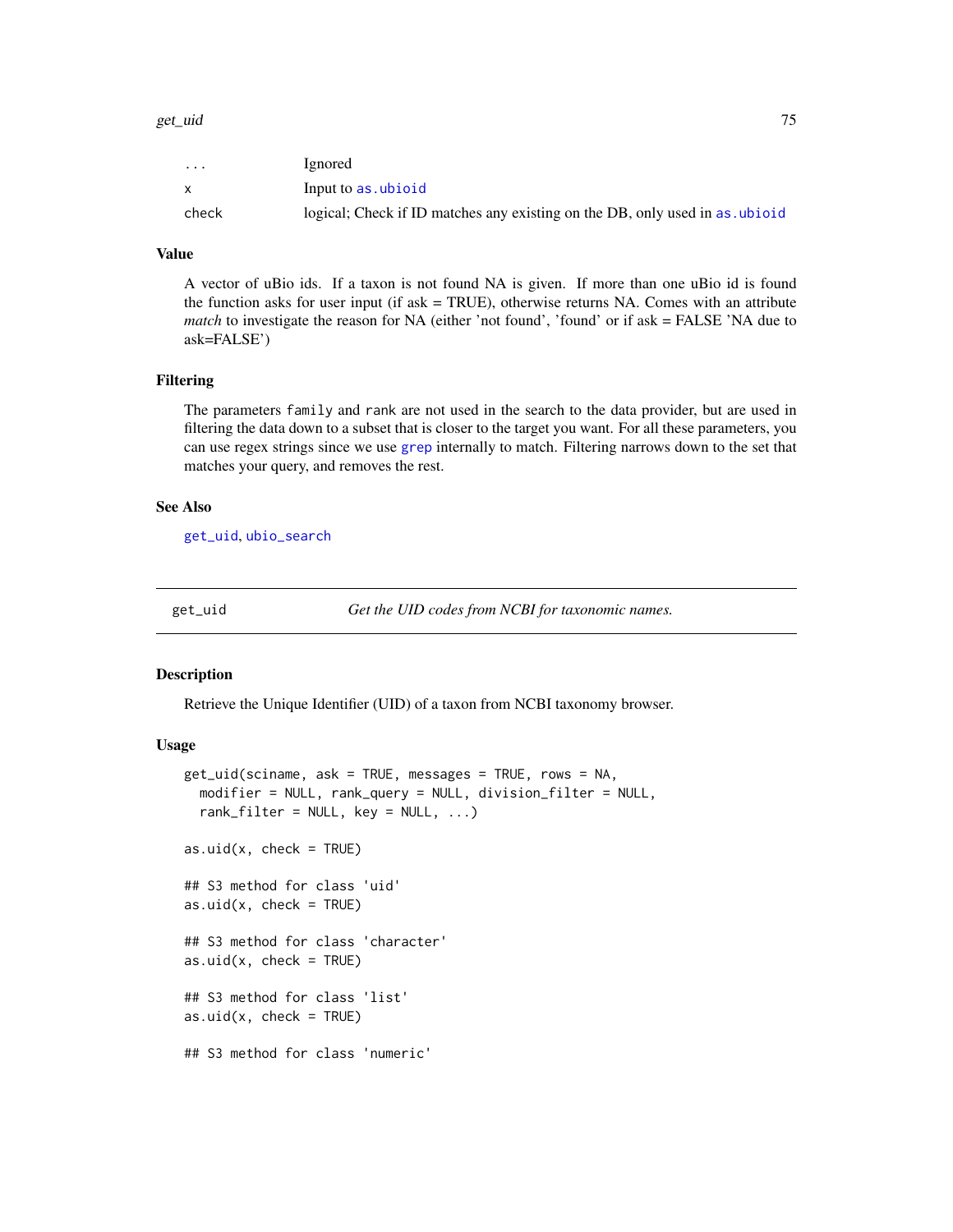#### 76 get\_uid

```
as.uid(x, check = TRUE)## S3 method for class 'data.frame'
as.uid(x, check = TRUE)## S3 method for class 'uid'
as.data.frame(x, ...)
get_uid_(sciname, messages = TRUE, rows = NA, key = NULL, ...)
```
### Arguments

| sciname         | character; scientific name.                                                                                                                                                                                                                                                                                         |
|-----------------|---------------------------------------------------------------------------------------------------------------------------------------------------------------------------------------------------------------------------------------------------------------------------------------------------------------------|
| ask             | logical; should get_uid be run in interactive mode? If TRUE and more than<br>one TSN is found for the species, the user is asked for input. If FALSE NA is<br>returned for multiple matches.                                                                                                                        |
| messages        | logical; If 'TRUE' (default) the actual taxon queried is printed on the console.                                                                                                                                                                                                                                    |
| rows            | numeric; Any number from 1 to infinity. If the default NA, all rows are consid-<br>ered. Note that this function still only gives back a uid class object with one to<br>many identifiers. See get_uid_ to get back all, or a subset, of the raw data that<br>you are presented during the ask process.             |
| modifier        | (character) A modifier to the sciname given. Options include: Organism, Sci-<br>entific Name, Common Name, All Names, Division, Filter, Lineage, GC, MGC,<br>Name Tokens, Next Level, PGC, Properties, Rank, Subtree, Synonym, Text<br>Word. These are not checked, so make sure they are entered correctly, as is. |
| rank_query      | (character) A taxonomic rank name to modify the query sent to NCBI. See<br>rank_ref for possible options. Though note that some data sources use atypical<br>ranks, so inspect the data itself for options. Optional. See Querying below.                                                                           |
| division_filter |                                                                                                                                                                                                                                                                                                                     |
|                 | (character) A division (aka phylum) name to filter data after retrieved from<br>NCBI. Optional. See Filtering below.                                                                                                                                                                                                |
| rank_filter     | (character) A taxonomic rank name to filter data after retrieved from NCBI. See<br>rank_ref for possible options. Though note that some data sources use atypical<br>ranks, so inspect the data itself for options. Optional. See Filtering below.                                                                  |
| key             | (character) NCBI Entrez API key. optional. See Details.                                                                                                                                                                                                                                                             |
| $\cdots$        | Ignored                                                                                                                                                                                                                                                                                                             |
| X               | Input to as.uid                                                                                                                                                                                                                                                                                                     |
| check           | logical; Check if ID matches any existing on the DB, only used in as. uid                                                                                                                                                                                                                                           |
|                 |                                                                                                                                                                                                                                                                                                                     |

### Value

A vector of taxonomic identifiers as an S3 class. If a taxon is not found an NA is given. If more than one identifier is found the function asks for user input if ask = TRUE, otherwise returns NA. If ask=FALSE and rows does not equal NA, then a data.frame is given back, but not of the uid class, which you can't pass on to other functions as you normally can.

See [get\\_id\\_details](#page-56-0) for further details including attributes and exceptions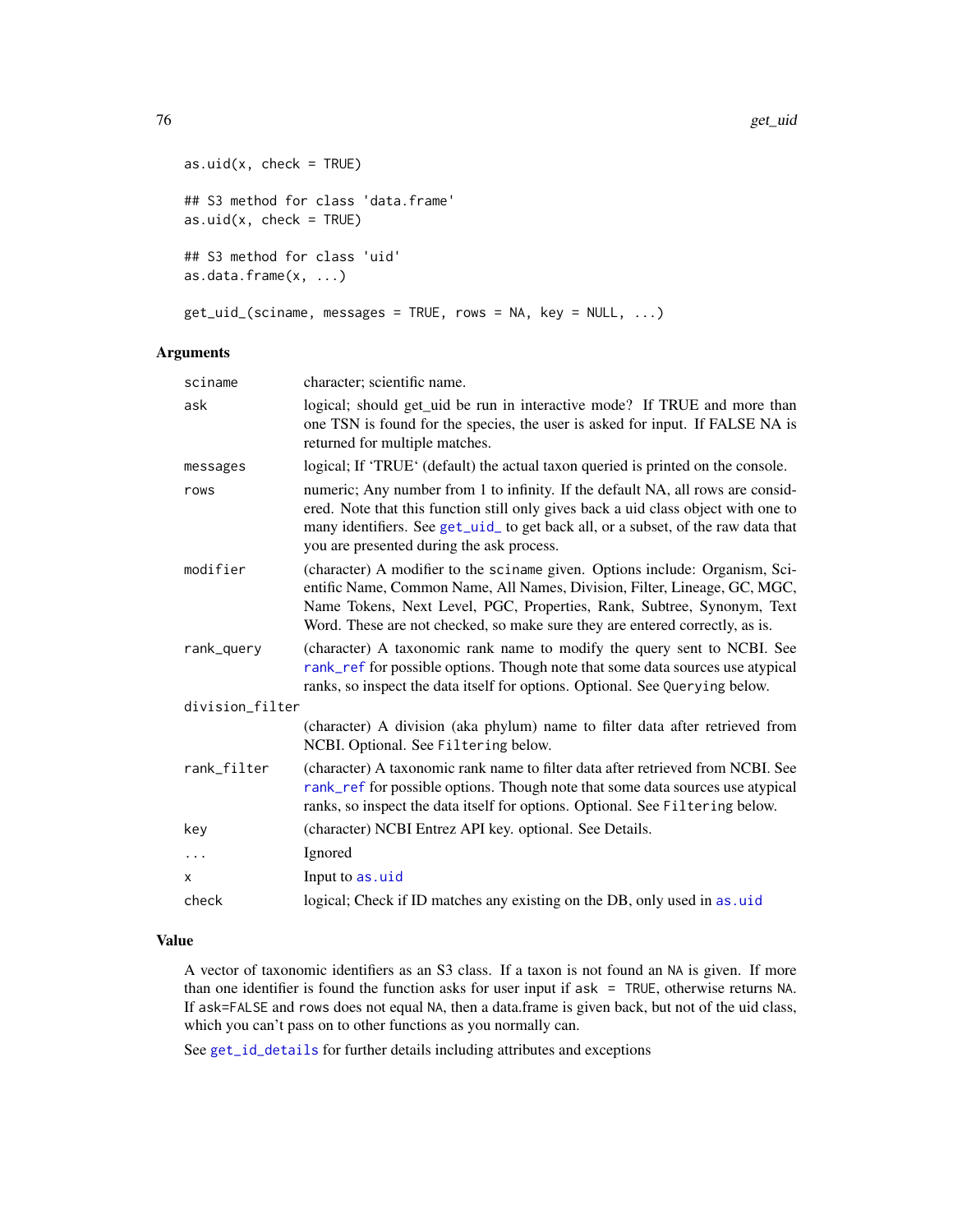#### get\_uid 77

#### Querying

The parameter rank\_query is used in the search sent to NCBI, whereas rank\_filter filters data after it comes back. The parameter modifier adds modifiers to the name. For example, modifier="Organism" adds that to the name, giving e.g., Helianthus[Organism].

#### Filtering

The parameters division\_filter and rank\_filter are not used in the search to the data provider, but are used in filtering the data down to a subset that is closer to the target you want. For all these parameters, you can use regex strings since we use [grep](#page-0-0) internally to match. Filtering narrows down to the set that matches your query, and removes the rest.

### Beware

NCBI does funny things sometimes. E.g., if you search on Fringella morel, a slight misspelling of the genus name, and a non-existent epithet, NCBI gives back a morel fungal species. In addition, NCBI doesn't really do fuzzy searching very well, so if there is a slight mis-spelling in your names, you likely won't get what you are expecting. The lesson: clean your names before using this function. Other data sources are better about fuzzy matching.

### Authentication

See [taxize-authentication](#page-41-0) for help on authentication

Note that even though you can't pass in your key to 'as.uid' functions, we still use your Entrez API key if you have it saved as an R option or environment variable.

### Author(s)

Eduard Szoecs, <eduardszoecs@gmail.com>

### See Also

#### [classification](#page-13-0)

Other taxonomic-ids: [get\\_boldid](#page-42-0), [get\\_colid](#page-45-0), [get\\_eolid](#page-48-0), [get\\_gbifid](#page-51-0), [get\\_ids](#page-54-0), [get\\_iucn](#page-57-0), [get\\_natservid](#page-59-0), [get\\_nbnid](#page-62-0), [get\\_tolid](#page-65-0), [get\\_tpsid](#page-67-0), [get\\_tsn](#page-70-0), [get\\_wiki](#page-78-0), [get\\_wormsid](#page-80-0)

```
## Not run:
get_uid(c("Chironomus riparius", "Chaetopteryx"))
get_uid(c("Chironomus riparius", "aaa vva"))
```

```
# When not found
get_uid("howdy")
get_uid(c("Chironomus riparius", "howdy"))
```

```
# Narrow down results to a division or rank, or both
## By modifying the query
### w/ modifiers to the name
get_uid(sciname = "Aratinga acuticauda", modifier = "Organism")
```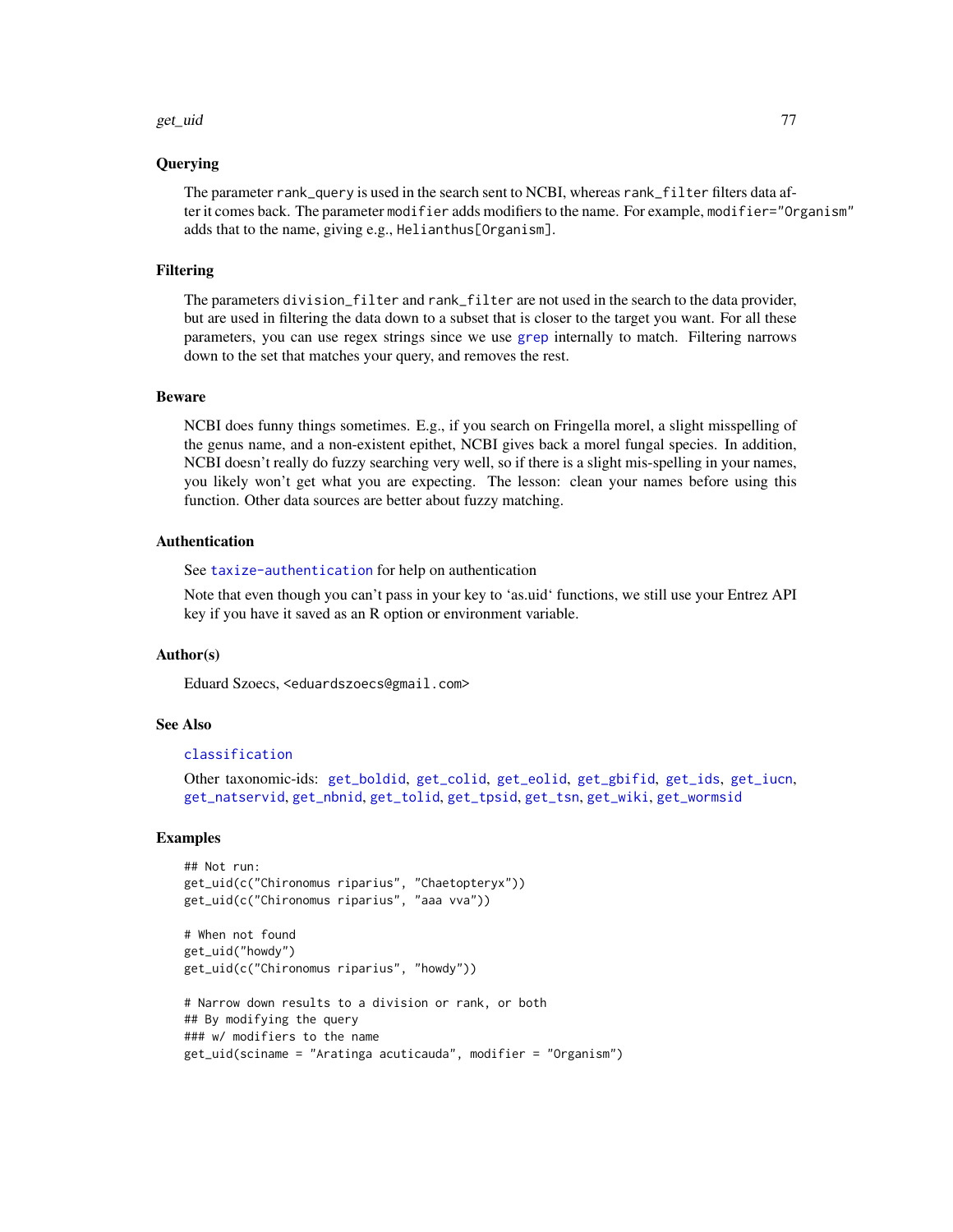```
get_uid(sciname = "bear", modifier = "Common Name")
### w/ rank query
get_uid(sciname = "Pinus", rank_query = "genus")
get_uid(sciname = "Pinus", rank_query = "subgenus")
### division query doesn't really work, for unknown reasons, so not available
## By filtering the result
## Echinacea example
### Results w/o narrowing
get_uid("Echinacea")
### w/ division
get_uid(sciname = "Echinacea", division_filter = "eudicots")
get_uid(sciname = "Echinacea", division_filter = "sea urchins")
## Satyrium example
### Results w/o narrowing
get_uid(sciname = "Satyrium")
### w/ division
get_uid(sciname = "Satyrium", division_filter = "monocots")
get_uid(sciname = "Satyrium", division_filter = "butterflies")
## Rank example
get_uid(sciname = "Pinus")
get_uid(sciname = "Pinus", rank_filter = "genus")
get_uid(sciname = "Pinus", rank_filter = "subgenus")
# Fuzzy filter on any filtering fields
## uses grep on the inside
get_uid("Satyrium", division_filter = "m")
# specify rows to limit choices available
get_uid('Dugesia') # user prompt needed
get_uid('Dugesia', rows=1) # 2 choices, so returns only 1 row, so no choices
get_uid('Dugesia', ask = FALSE) # returns NA for multiple matches
# Go to a website with more info on the taxon
res <- get_uid("Chironomus riparius")
browseURL(attr(res, "uri"))
# Convert a uid without class information to a uid class
as.uid(get_uid("Chironomus riparius")) # already a uid, returns the same
as.uid(get_uid(c("Chironomus riparius","Pinus contorta"))) # same
as.uid(315567) # numeric
as.uid(c(315567,3339,9696)) # numeric vector, length > 1as.uid("315567") # character
as.uid(c("315567","3339","9696")) # character vector, length > 1
as.uid(list("315567","3339","9696")) # list, either numeric or character
## dont check, much faster
as.uid("315567", check=FALSE)
as.uid(315567, check=FALSE)
as.uid(c("315567","3339","9696"), check=FALSE)
as.uid(list("315567","3339","9696"), check=FALSE)
```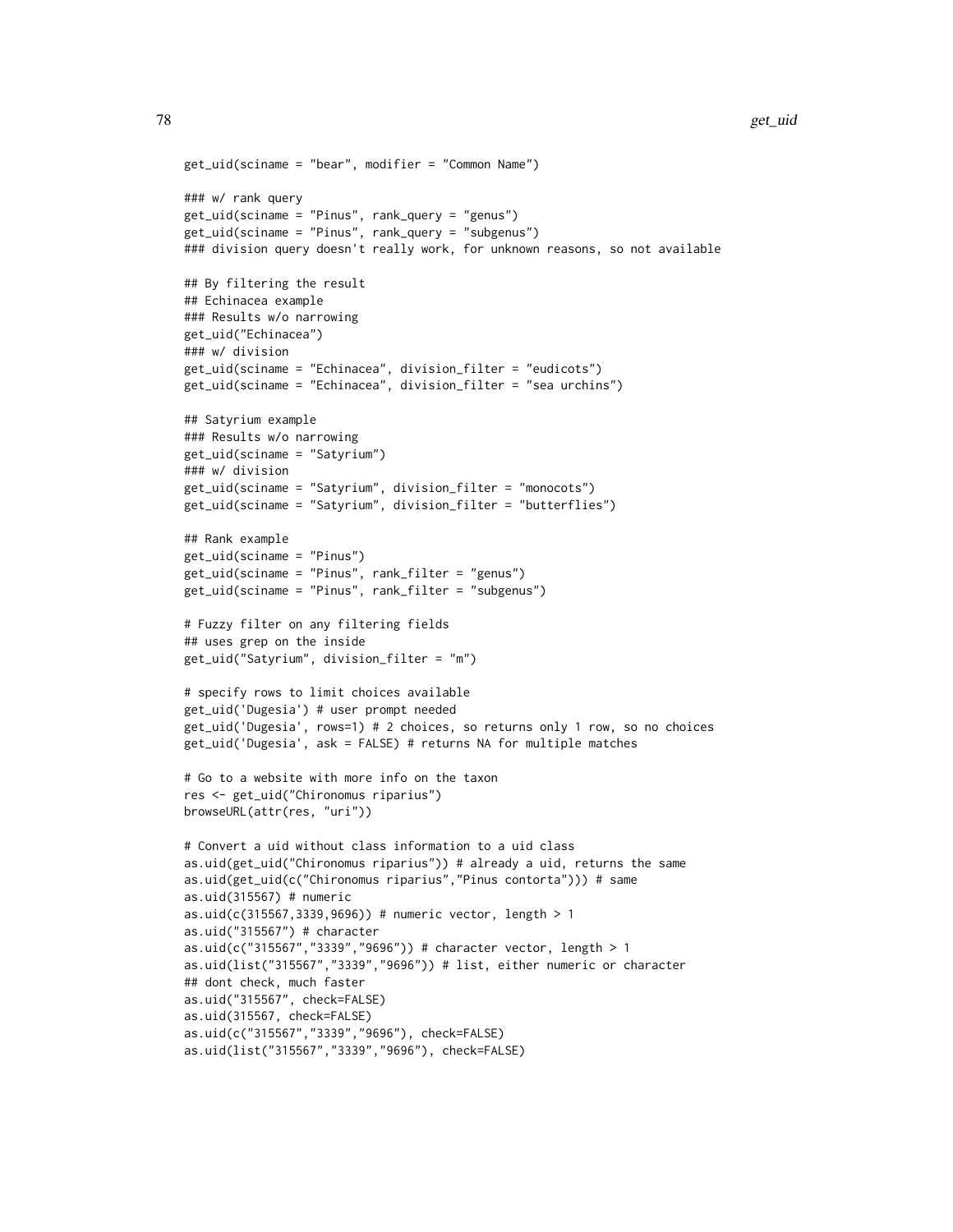#### get\_wiki 79

```
(out <- as.uid(c(315567,3339,9696)))
data.frame(out)
as.uid( data.frame(out) )
# Get all data back
get_uid_("Puma concolor")
get_uid_("Dugesia")
get_uid_("Dugesia", rows=2)
get_uid_("Dugesia", rows=1:2)
get_uid_(c("asdfadfasd","Pinus contorta"))
# use curl options
get_uid("Quercus douglasii", verbose = TRUE)
## End(Not run)
```
<span id="page-78-0"></span>get\_wiki *Get the page name for a Wiki taxon*

### <span id="page-78-1"></span>Description

Get the page name for a Wiki taxon

### Usage

```
get_wiki(x, wiki_site = "species", wiki = "en", ask = TRUE,
  verbose = TRUE, limit = 100, rows = NA, ...)
as.wiki(x, check = TRUE, wiki\_site = "species", wiki = "en")## S3 method for class 'wiki'
as.wiki(x, check = TRUE, wiki\_site = "species",wiki = "en")## S3 method for class 'character'
as.wiki(x, check = TRUE, wiki_site = "species",
 wiki = "en")
## S3 method for class 'list'
as.wiki(x, check = TRUE, wiki\_site = "species",wiki = "en")## S3 method for class 'numeric'
as.wiki(x, check = TRUE, wiki_site = "species",
 wiki = "en")## S3 method for class 'data.frame'
```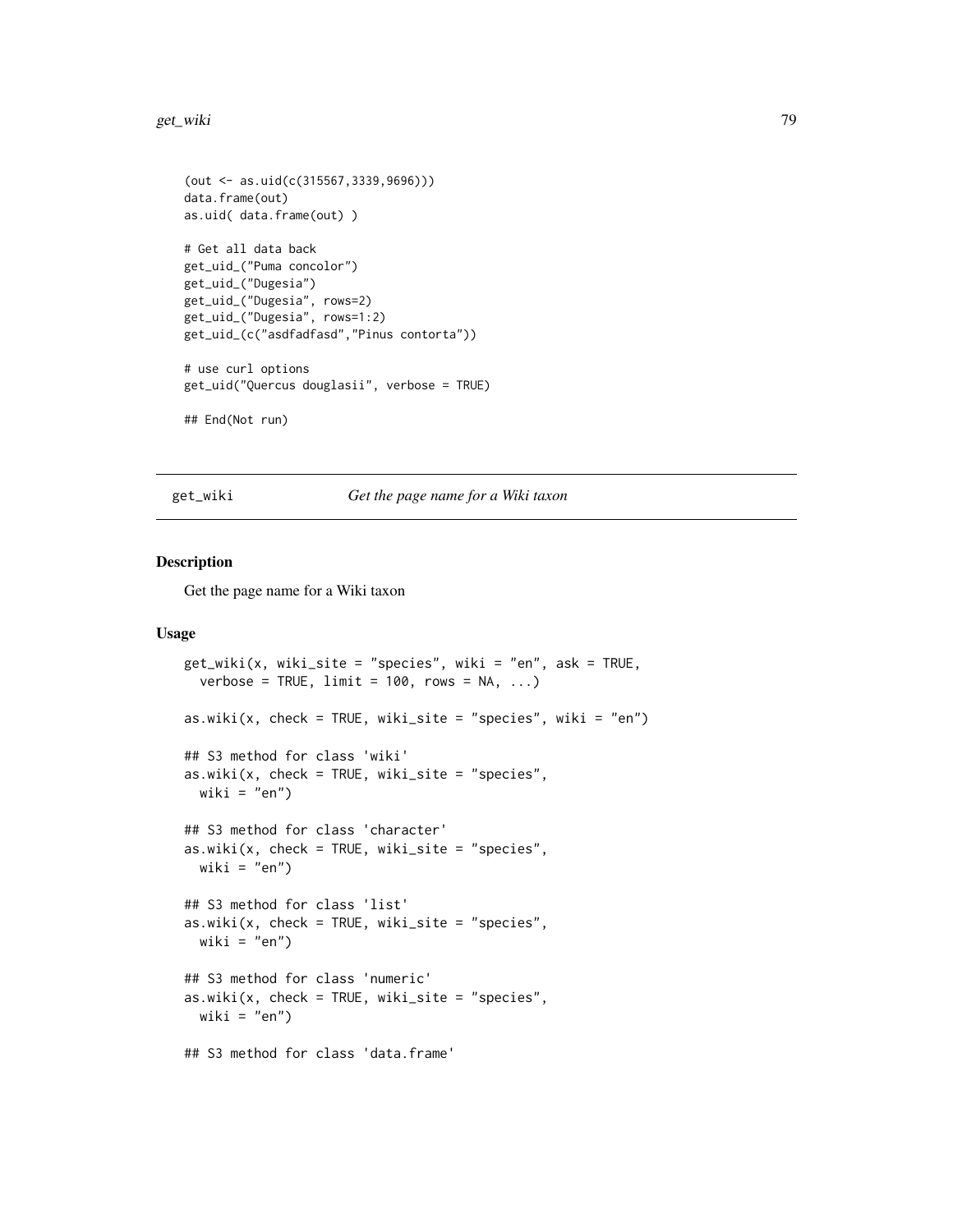```
as.wiki(x, check = TRUE, wiki\_site = "species",wiki = "en")## S3 method for class 'wiki'
as.data.frame(x, ...)
get_wiki_(x, verbose = TRUE, wiki_site = "species", wiki = "en",
  limit = 100, rows = NA, ...)
```
### Arguments

| x         | (character) A vector of common or scientific names.                                                                                                                                                                                                                                                       |
|-----------|-----------------------------------------------------------------------------------------------------------------------------------------------------------------------------------------------------------------------------------------------------------------------------------------------------------|
| wiki_site | (character) Wiki site. One of species (default), pedia, commons                                                                                                                                                                                                                                           |
| wiki      | (character) language. Default: en                                                                                                                                                                                                                                                                         |
| ask       | logical; should get_wiki be run in interactive mode? If TRUE and more than one<br>wiki is found for the species, the user is asked for input. If FALSE NA is returned<br>for multiple matches.                                                                                                            |
| verbose   | logical; should progress be printed?                                                                                                                                                                                                                                                                      |
| limit     | (integer) number of records to return                                                                                                                                                                                                                                                                     |
| rows      | numeric; Any number from 1 to infinity. If the default NA, all rows are consid-<br>ered. Note that this function still only gives back a wiki class object with one to<br>many identifiers. See get_wiki_ to get back all, or a subset, of the raw data that<br>you are presented during the ask process. |
| $\ddots$  | Ignored                                                                                                                                                                                                                                                                                                   |
| check     | logical; Check if ID matches any existing on the DB, only used in as. wiki                                                                                                                                                                                                                                |

# Details

For type = pedia, we use the english language site by default. Set the language parameter for a different language site.

#### Value

A vector of taxonomic identifiers as an S3 class. If a taxon is not found an NA is given. If more than one identifier is found the function asks for user input if ask = TRUE, otherwise returns NA. If ask=FALSE and rows does not equal NA, then a data.frame is given back, but not of the uid class, which you can't pass on to other functions as you normally can.

See [get\\_id\\_details](#page-56-0) for further details including attributes and exceptions

# See Also

### [classification](#page-13-0)

Other taxonomic-ids: [get\\_boldid](#page-42-0), [get\\_colid](#page-45-0), [get\\_eolid](#page-48-0), [get\\_gbifid](#page-51-0), [get\\_ids](#page-54-0), [get\\_iucn](#page-57-0), [get\\_natservid](#page-59-0), [get\\_nbnid](#page-62-0), [get\\_tolid](#page-65-0), [get\\_tpsid](#page-67-0), [get\\_tsn](#page-70-0), [get\\_uid](#page-74-0), [get\\_wormsid](#page-80-0)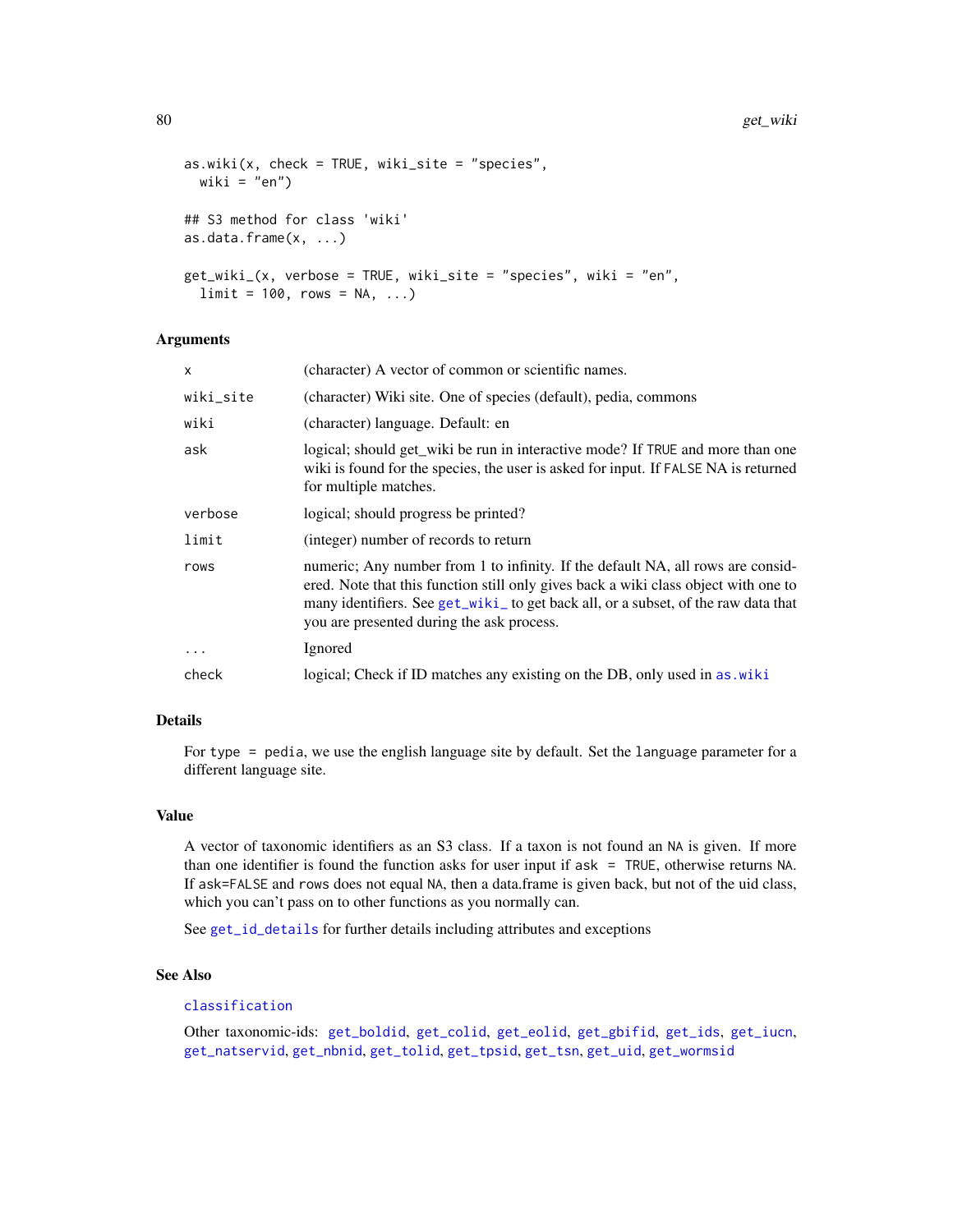# get\_wormsid 81

#### Examples

```
## Not run:
get_wiki(x = "Quercus douglasii")
get_wiki(x = "Quercu")get_wiki(x = "Quercu", "pedia")
get_wiki(x = "Quercu", "commons")
# diff. wikis with wikipedia
get_wiki("Malus domestica", "pedia")
get_wiki("Malus domestica", "pedia", "fr")
# as coercion
as.wiki("Malus_domestica")
as.wiki("Malus_domestica", wiki_site = "commons")
as.wiki("Malus_domestica", wiki_site = "pedia")
as.wiki("Malus_domestica", wiki_site = "pedia", wiki = "fr")
as.wiki("Malus_domestica", wiki_site = "pedia", wiki = "da")
## End(Not run)
```
<span id="page-80-0"></span>

get\_wormsid *Get Worms ID for a taxon name*

### <span id="page-80-1"></span>**Description**

Retrieve Worms ID of a taxon from World Register of Marine Species (WORMS).

### Usage

```
get_wormsid(query, searchtype = "scientific", accepted = FALSE,
  ask = TRUE, message = TRUE, rows = NA, ...)as.wormsid(x, check = TRUE)## S3 method for class 'wormsid'
as.wormsid(x, check = TRUE)## S3 method for class 'character'
as.wormsid(x, check = TRUE)
## S3 method for class 'list'
as.wormsid(x, check = TRUE)## S3 method for class 'numeric'
as.wormsid(x, check = TRUE)## S3 method for class 'data.frame'
as.wormsid(x, check = TRUE)
```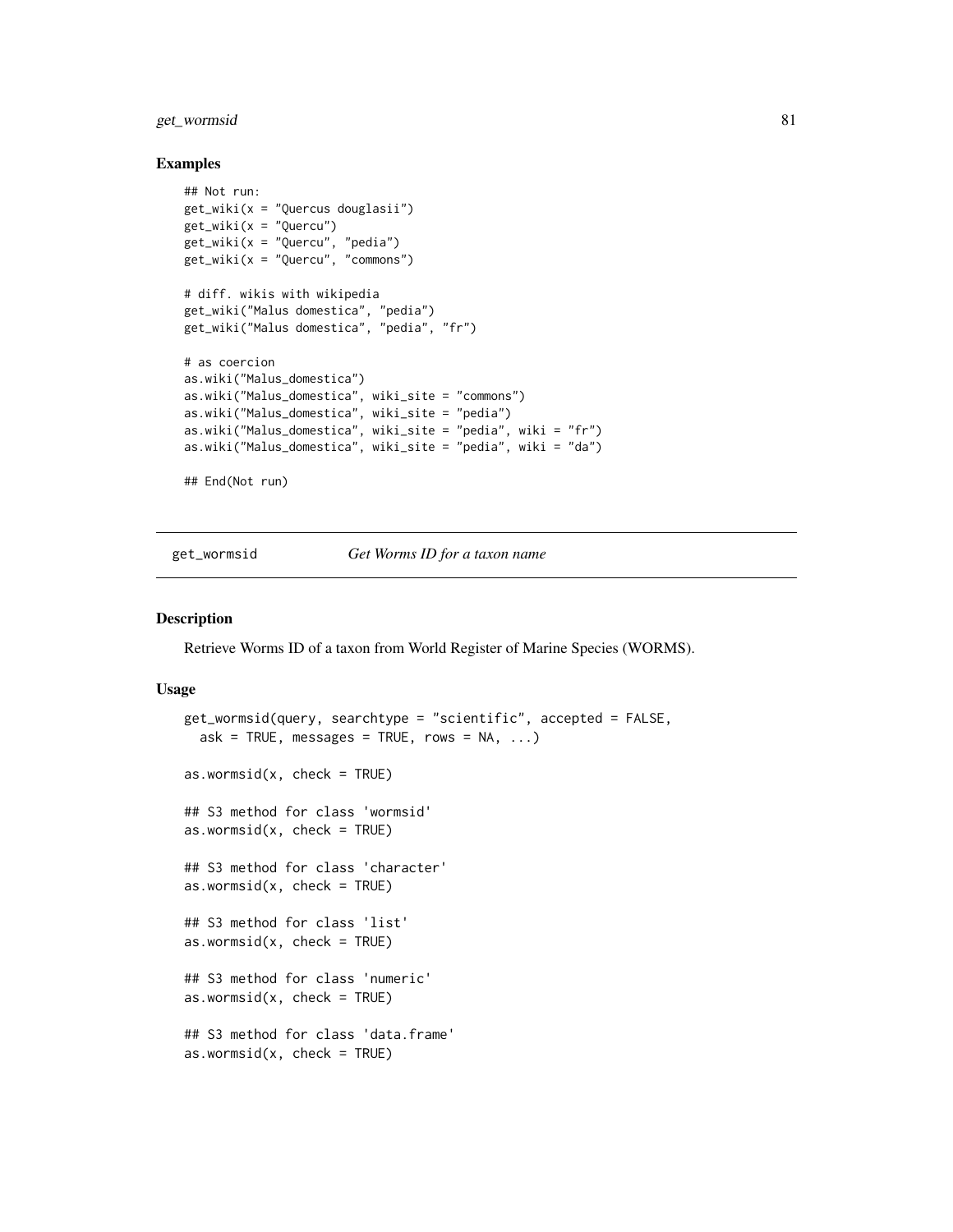```
## S3 method for class 'wormsid'
as.data.frame(x, ...)
get_wormsid_(query, messages = TRUE, searchtype = "scientific",
  accepted = TRUE, rows = NA, ...)
```
### Arguments

| query      | character; A vector of common or scientific names.                                                                                                                                                                                                                                                               |
|------------|------------------------------------------------------------------------------------------------------------------------------------------------------------------------------------------------------------------------------------------------------------------------------------------------------------------|
| searchtype | character; One of 'scientific' or 'common', or any unique abbreviation                                                                                                                                                                                                                                           |
| accepted   | logical; If TRUE, removes names that are not accepted valid names by WORMS.<br>Set to FALSE (default) to give back both accepted and unaccepted names.                                                                                                                                                           |
| ask        | logical; should get_wormsid be run in interactive mode? If TRUE and more than<br>one wormsid is found for the species, the user is asked for input. If FALSE NA is<br>returned for multiple matches.                                                                                                             |
| messages   | logical; should progress be printed?                                                                                                                                                                                                                                                                             |
| rows       | numeric; Any number from 1 to infinity. If the default NaN, all rows are con-<br>sidered. Note that this function still only gives back a wormsid class object with<br>one to many identifiers. See get_wormsid_ to get back all, or a subset, of the<br>raw data that you are presented during the ask process. |
| .          | Ignored                                                                                                                                                                                                                                                                                                          |
| x          | Input to as wormsid                                                                                                                                                                                                                                                                                              |
| check      | logical; Check if ID matches any existing on the DB, only used in as wormsid                                                                                                                                                                                                                                     |

# Value

A vector of taxonomic identifiers as an S3 class. If a taxon is not found an NA is given. If more than one identifier is found the function asks for user input if ask = TRUE, otherwise returns NA. If ask=FALSE and rows does not equal NA, then a data.frame is given back, but not of the uid class, which you can't pass on to other functions as you normally can.

See [get\\_id\\_details](#page-56-0) for further details including attributes and exceptions

### See Also

# [classification](#page-13-0)

Other taxonomic-ids: [get\\_boldid](#page-42-0), [get\\_colid](#page-45-0), [get\\_eolid](#page-48-0), [get\\_gbifid](#page-51-0), [get\\_ids](#page-54-0), [get\\_iucn](#page-57-0), [get\\_natservid](#page-59-0), [get\\_nbnid](#page-62-0), [get\\_tolid](#page-65-0), [get\\_tpsid](#page-67-0), [get\\_tsn](#page-70-0), [get\\_uid](#page-74-0), [get\\_wiki](#page-78-0)

```
## Not run:
(x <- get_wormsid('Platanista gangetica'))
attributes(x)
attr(x, "match")
attr(x, "multiple_matches")
attr(x, "pattern_match")
```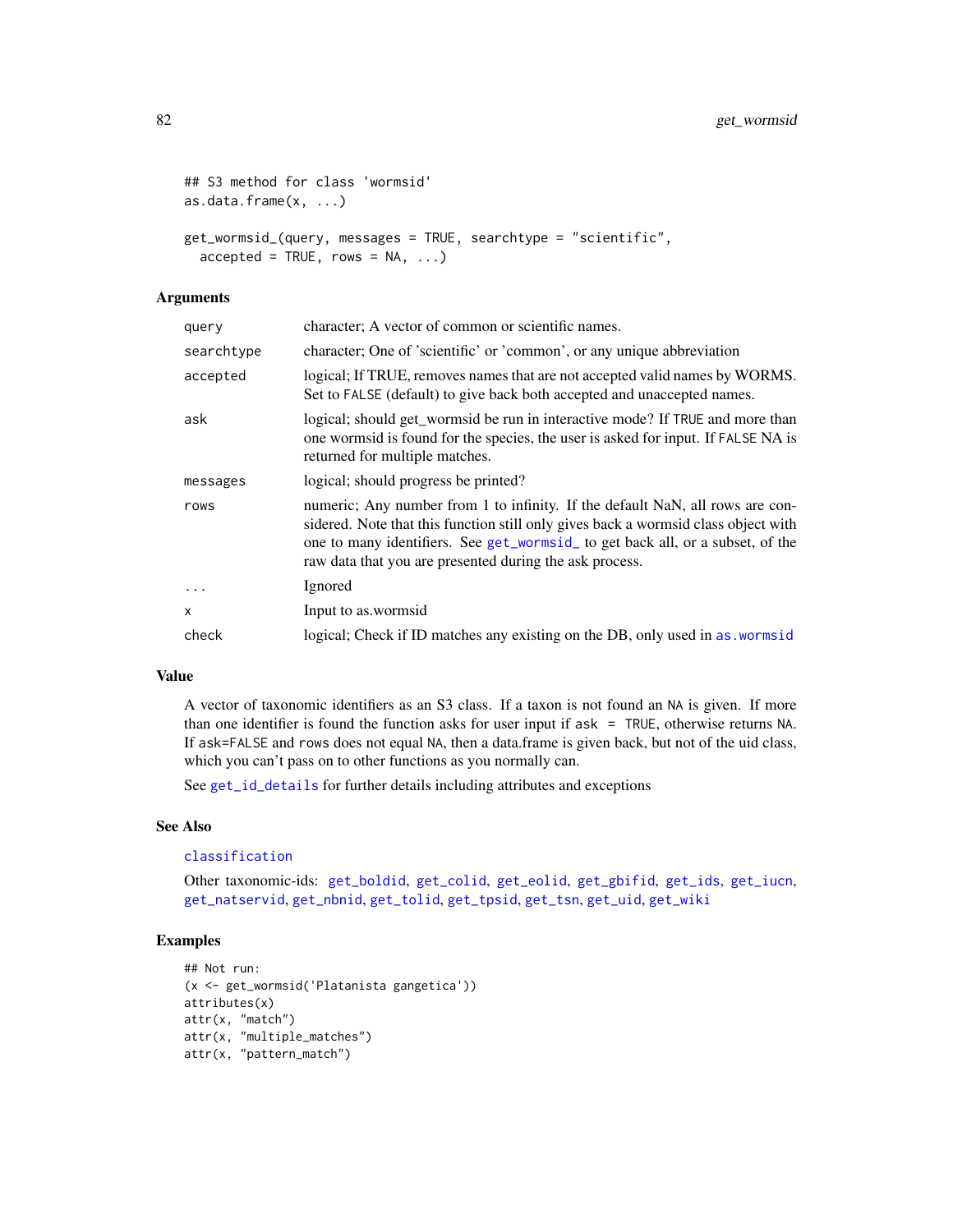# get\_wormsid 83

```
attr(x, "uri")
get_wormsid('Gadus morhua')
get_wormsid('Pomatomus saltatrix')
get_wormsid(c("Platanista gangetica", "Lichenopora neapolitana"))
# by common name
get_wormsid("dolphin", 'common')
get_wormsid("clam", 'common')
# specify rows to limit choices available
get_wormsid('Plat')
get_wormsid('Plat', rows=1)
get_wormsid('Plat', rows=1:2)
# When not found
get_wormsid("howdy")
get_wormsid(c('Gadus morhua', "howdy"))
# Convert a wormsid without class information to a wormsid class
# already a wormsid, returns the same
as.wormsid(get_wormsid('Gadus morhua'))
# same
as.wormsid(get_wormsid(c('Gadus morhua', 'Pomatomus saltatrix')))
# numeric
as.wormsid(126436)
# numeric vector, length > 1
as.wormsid(c(126436,151482))
# character
as.wormsid("126436")
# character vector, length > 1
as.wormsid(c("126436","151482"))
# list, either numeric or character
as.wormsid(list("126436","151482"))
## dont check, much faster
as.wormsid("126436", check=FALSE)
as.wormsid(126436, check=FALSE)
as.wormsid(c("126436","151482"), check=FALSE)
as.wormsid(list("126436","151482"), check=FALSE)
(out <- as.wormsid(c(126436,151482)))
data.frame(out)
as.wormsid( data.frame(out) )
# Get all data back
get_wormsid_("Plat")
get_wormsid_("Plat", rows=1)
get_wormsid_("Plat", rows=1:2)
get_wormsid_("Plat", rows=1:75)
# get_wormsid_(c("asdfadfasd","Plat"), rows=1:5)
```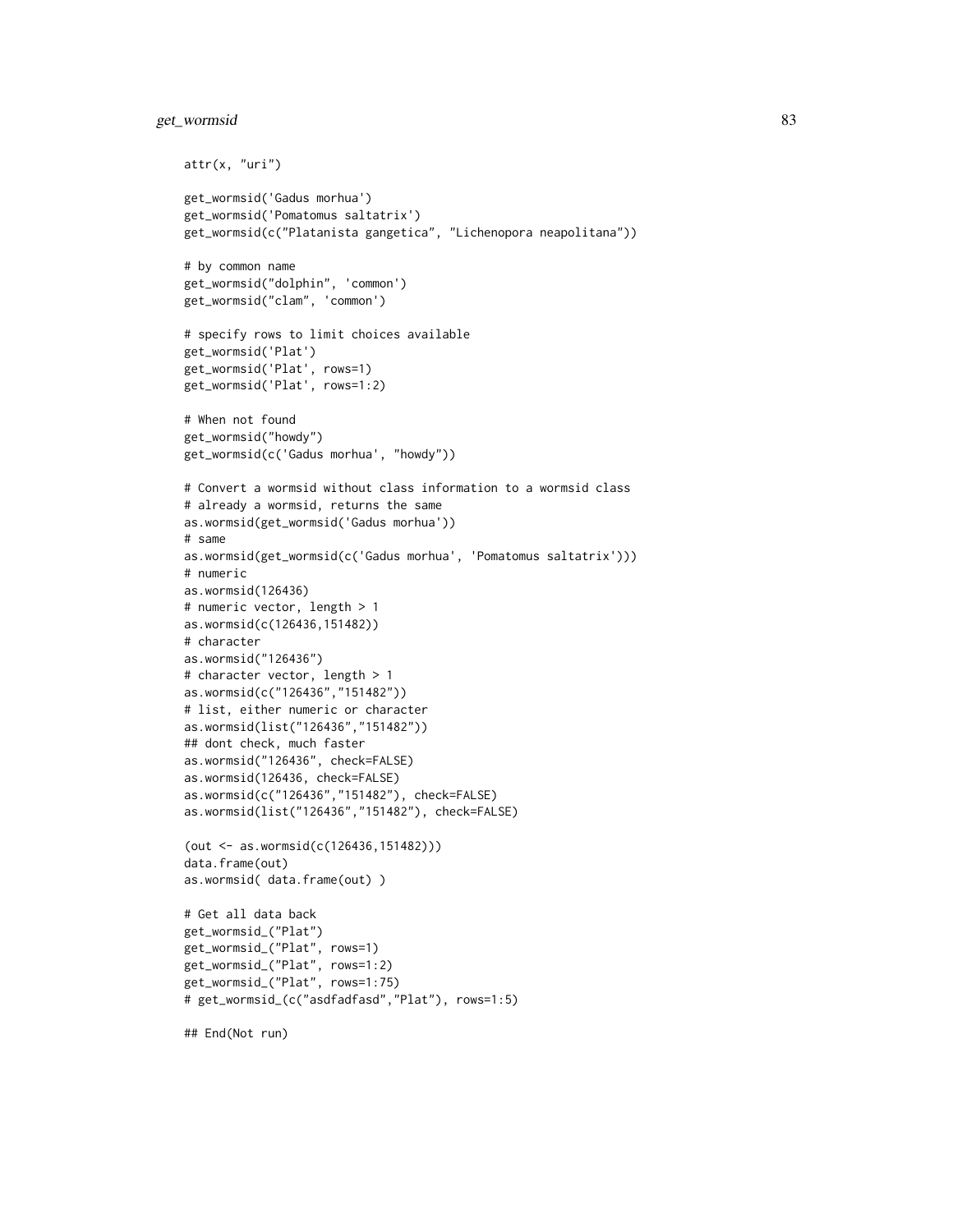Uses the Global Names Index, see <http://gni.globalnames.org/>.

# Usage

```
gni\_details(id, all\_records = 1, ...)
```
### Arguments

| id                      | Name id. Required.                                                                                                        |
|-------------------------|---------------------------------------------------------------------------------------------------------------------------|
| all_records             | If all records is 1, GNI returns all records from all repositories for the name<br>string (takes $0$ , or $1$ [default]). |
| $\cdot$ $\cdot$ $\cdot$ | Curl options passed on to GET                                                                                             |

### Value

Data.frame of results.

### Author(s)

Scott Chamberlain myrmecocystus@gmail.com

### See Also

[gnr\\_datasources](#page-86-0), [gni\\_search](#page-85-0).

```
## Not run:
gni_details(id = 17802847)
library("plyr")
ldply(list(1265133, 17802847), gni_details)
```

```
# pass on curl options to httr
library("httr")
gni\_details(id = 17802847, config = verbose())## End(Not run)
```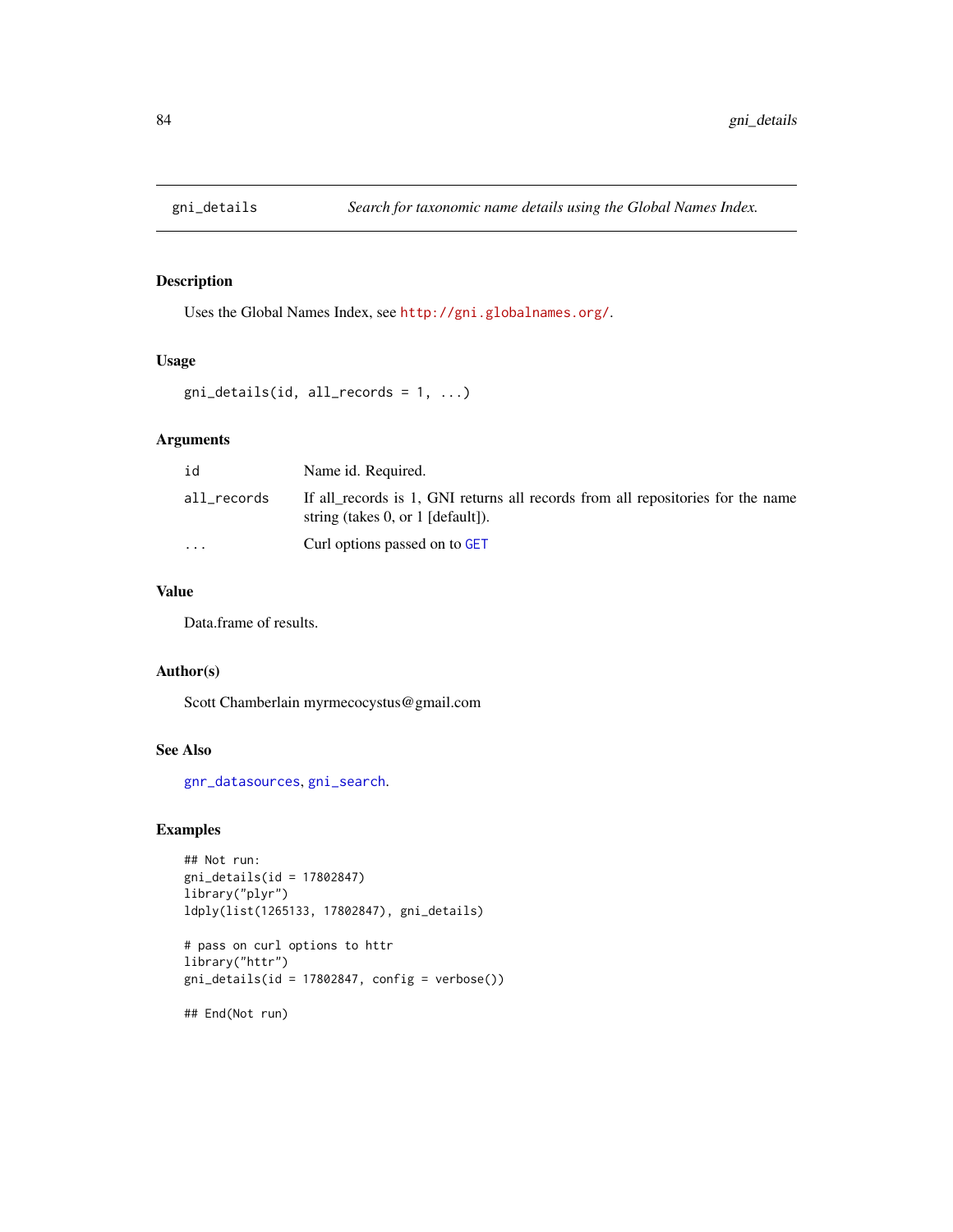<span id="page-84-0"></span>

Parse scientific names using EOL's name parser.

### Usage

```
gni_parse(names, ...)
```
# Arguments

| names    | A vector of length 1 or more of taxonomic names |
|----------|-------------------------------------------------|
| $\cdots$ | Curl options passed on to GET                   |

### Value

A data.frame with results, the submitted names, and the parsed names with additional information.

# References

<http://gni.globalnames.org/>

### See Also

[gbif\\_parse](#page-39-0)

### Examples

```
## Not run:
gni_parse("Cyanistes caeruleus")
gni_parse("Plantago minor")
gni_parse("Plantago minor minor")
gni_parse(c("Plantago minor minor","Helianthus annuus texanus"))
# pass on curl options to httr
library("httr")
gni_parse("Cyanistes caeruleus", config = verbose())
```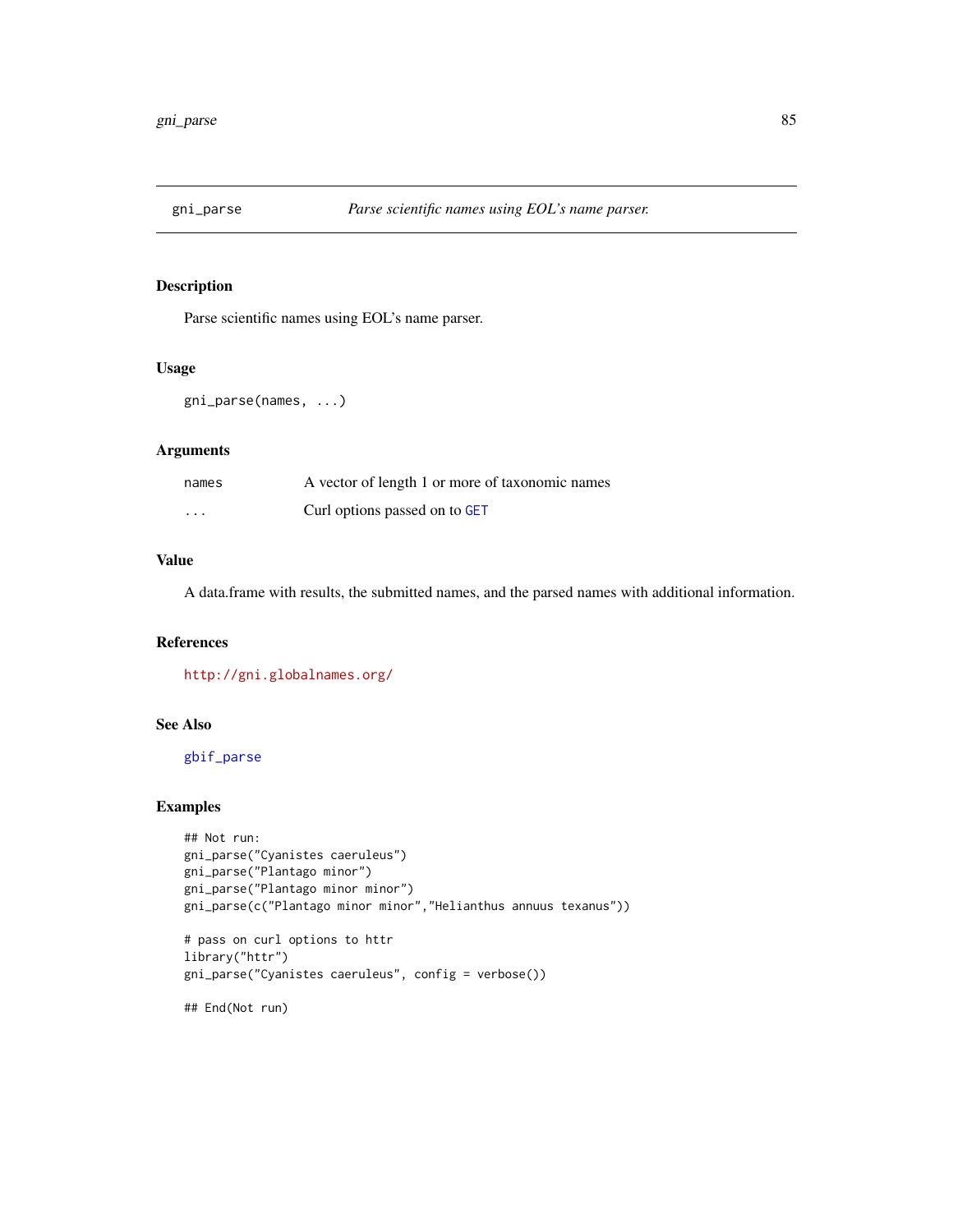<span id="page-85-0"></span>

Uses the Global Names Index, see <http://gni.globalnames.org/>.

# Usage

```
gni_search(search_term = NULL, per_page = NULL, page = NULL,
  justtotal = FALSE, parse\_names = FALSE, ...)
```
# Arguments

| search_term | Name pattern you want to search for. WARNING: Does not work for vernacu-<br>lar/common names. Search term may include following options (Note: can, uni,<br>gen, sp, ssp, au, yr work only for parsed names): |
|-------------|---------------------------------------------------------------------------------------------------------------------------------------------------------------------------------------------------------------|
|             | • * wild card - Search by part of a word (E.g.: planta*)                                                                                                                                                      |
|             | • exact exact match - Search for exact match of a literal string (E.g.: ex-<br>act:Parus major)                                                                                                               |
|             | • ns name string-Search for literal string from its beginning (other modifiers<br>will be ignored) (E.g.: ns: parus maj*)                                                                                     |
|             | • can canonical form- Search name without authors (other modifiers will be<br>ignored) (E.g.: can: parus major)                                                                                               |
|             | • uni uninomial- Search for higher taxa (E.g.: uni: parus)                                                                                                                                                    |
|             | • gen genus - Search by genus epithet of species name (E.g.: gen: parus)                                                                                                                                      |
|             | • sp species - Search by species epithet (E.g.: sp:major)                                                                                                                                                     |
|             | • ssp subspecies - Search by infraspecies epithet (E.g.: ssp:major)                                                                                                                                           |
|             | • au author - Search by author word (E.g.: au:Shipunov)                                                                                                                                                       |
|             | • yr year - Search by year (E.g.: yr:2005)                                                                                                                                                                    |
| per_page    | Number of items per one page (numbers larger than 1000 will be decreased to<br>1000) (default is 30).                                                                                                         |
| page        | Page number you want to see (default is 1).                                                                                                                                                                   |
| justtotal   | Return only the total results found.                                                                                                                                                                          |
| parse_names | If TRUE, use gni_parse to parse names. Default: FALSE                                                                                                                                                         |
| $\cdots$    | Curl options passed on to GET                                                                                                                                                                                 |

# Details

Note that you can use fuzzy searching, e.g., by attaching an asterisk to the end of a search term. See the first two examples below.

### Value

data.frame of results.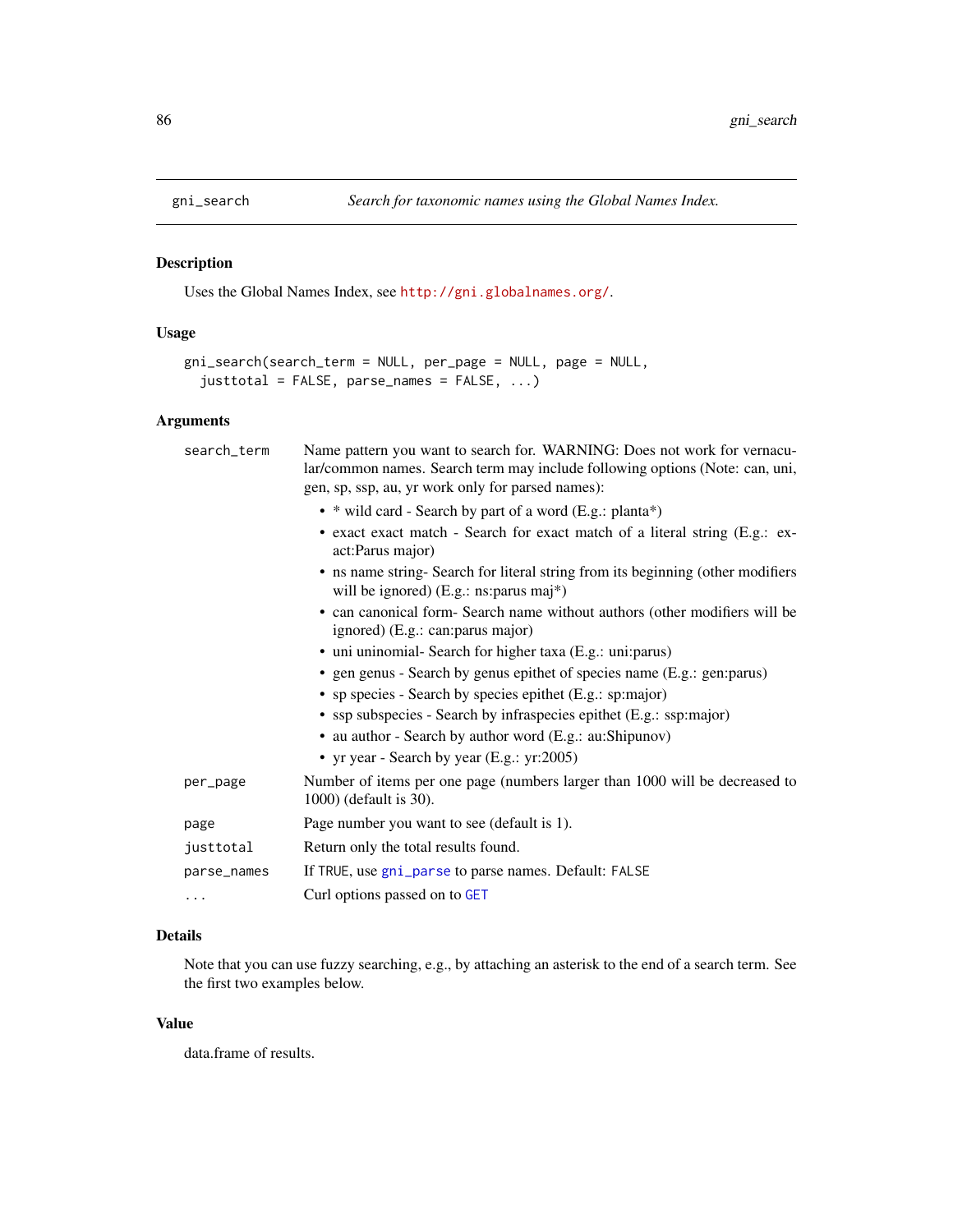### Author(s)

Scott Chamberlain myrmecocystus@gmail.com

### References

<http://gni.globalnames.org/>, <https://github.com/dimus/gni/wiki/api>

### See Also

[gnr\\_datasources](#page-86-0), [gni\\_search](#page-85-0).

# Examples

```
## Not run:
gni_search(search_term = "ani*")
gni_search(search_term = "ama*", per_page = 3, page = 21)
gni_search(search_term = "animalia", per_page = 8, page = 1)
gni_search(search_term = "animalia", per_page = 8, page = 1, justtotal=TRUE)
gni_search(search_term = "Cyanistes caeruleus", parse_names=TRUE)
# pass on curl options to httr
library("httr")
gni_search(search_term = "ani*", config = verbose())
## End(Not run)
```
<span id="page-86-0"></span>gnr\_datasources *Get data sources for the Global Names Resolver.*

#### Description

Retrieve data sources used in Global Names Index, see <http://gni.globalnames.org/> for information.

### Usage

```
gnr_datasources(todf = TRUE)
```
#### Arguments

todf logical; Should a data.frame be returned?

### Value

json or a data.frame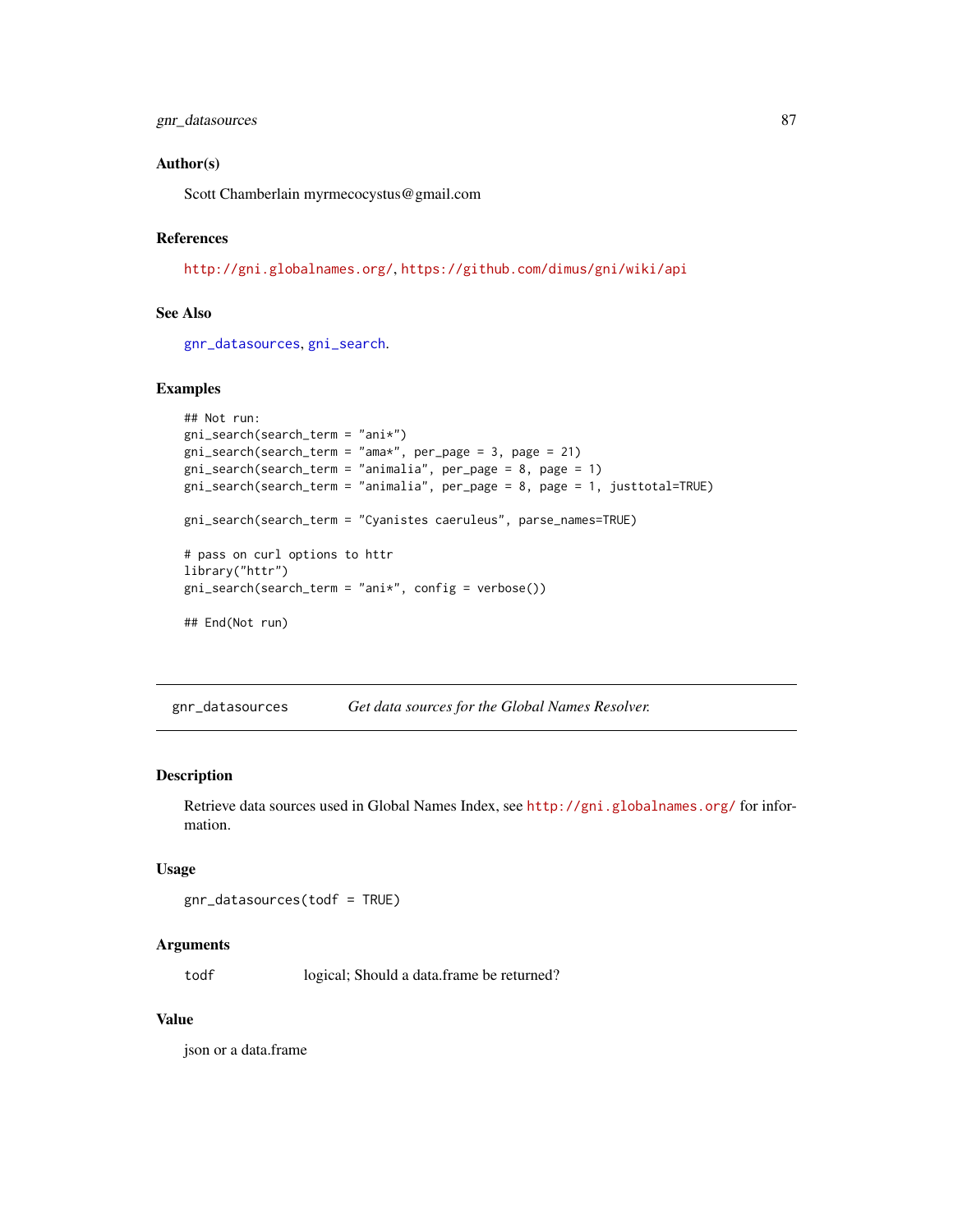### Author(s)

Scott Chamberlain myrmecocystus@gmail.com

### See Also

[gnr\\_resolve](#page-87-0)

### Examples

```
## Not run:
# all data sources
gnr_datasources()
# give me the id for EOL
out <- gnr_datasources()
out[out$title == "EOL", "id"]
# Fuzzy search for sources with the word zoo
out <- gnr_datasources()
out[agrep("zoo", out$title, ignore.case = TRUE), ]
# Output as a list
gnr_datasources(FALSE)
```

```
## End(Not run)
```
<span id="page-87-0"></span>gnr\_resolve *Resolve names using Global Names Resolver.*

### Description

Resolve names using Global Names Resolver.

#### Usage

```
gnr_resolve(names, data_source_ids = NULL, resolve_once = FALSE,
 with_context = FALSE, canonical = FALSE, highestscore = TRUE,
 best_match_only = FALSE, preferred_data_sources = NULL,
 with_canonical_ranks = FALSE, http = "get", cap_first = TRUE,
 fields = "minimal", \ldots)
```
### Arguments

names character; taxonomic names to be resolved. Doesn't work for vernacular/common names.

data\_source\_ids

character; IDs to specify what data source is searched. See [gnr\\_datasources](#page-86-0).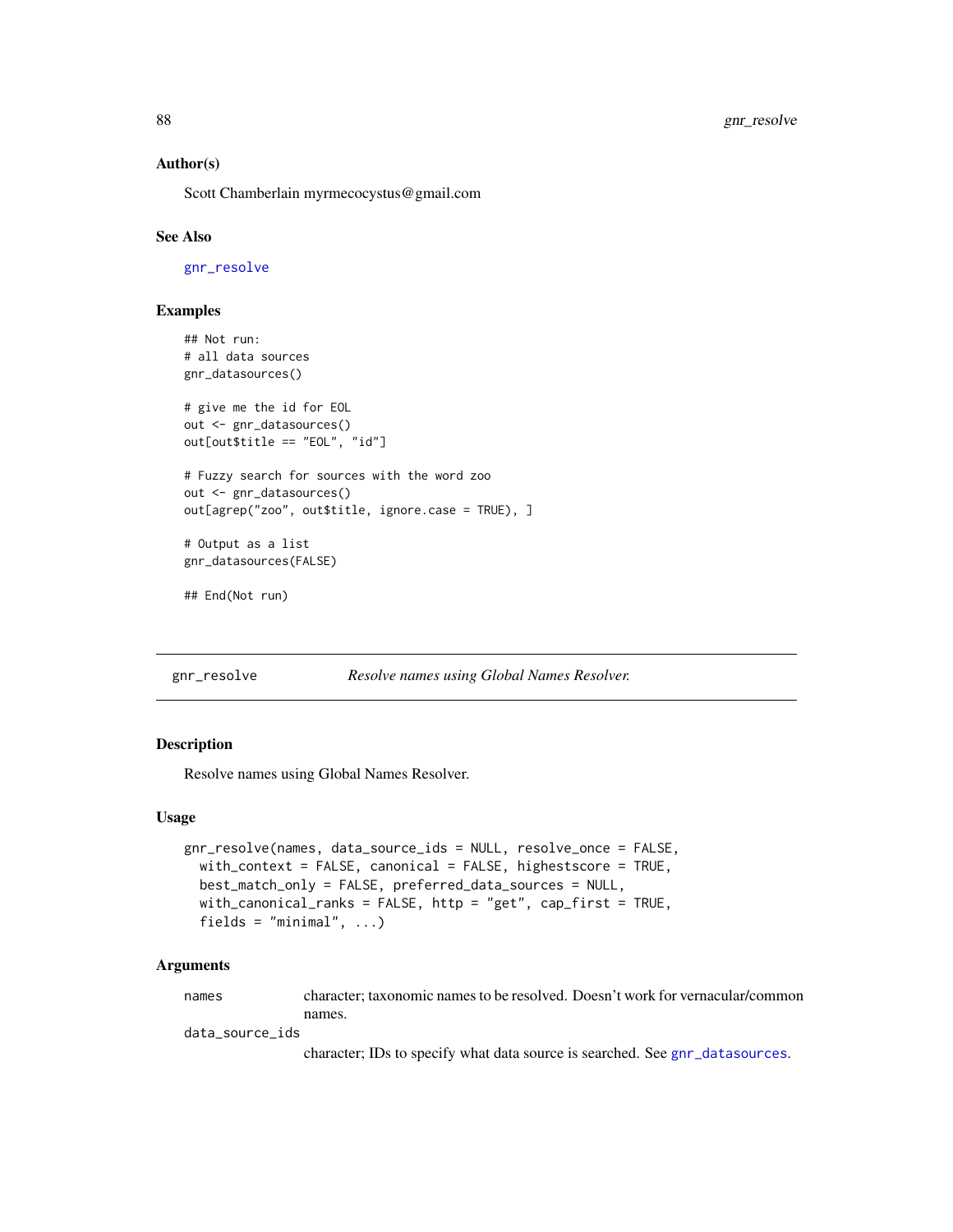| resolve_once           | logical; Find the first available match instead of matches across all data sources<br>with all possible renderings of a name. When TRUE, response is rapid but in-<br>complete.                                                                                                                                                             |
|------------------------|---------------------------------------------------------------------------------------------------------------------------------------------------------------------------------------------------------------------------------------------------------------------------------------------------------------------------------------------|
| with_context           | logical; Reduce the likelihood of matches to taxonomic homonyms. When TRUE<br>a common taxonomic context is calculated for all supplied names from matches<br>in data sources that have classification tree paths. Names out of determined<br>context are penalized during score calculation.                                               |
| canonical              | logical; If FALSE (default), gives back names with taxonomic authorities. If<br>TRUE, returns canocial names (without tax. authorities and abbreviations).                                                                                                                                                                                  |
| highestscore           | logical; Return those names with the highest score for each searched name?<br>Defunct                                                                                                                                                                                                                                                       |
| best_match_only        |                                                                                                                                                                                                                                                                                                                                             |
|                        | (logical) If TRUE, best match only returned. Default: FALSE                                                                                                                                                                                                                                                                                 |
| preferred_data_sources |                                                                                                                                                                                                                                                                                                                                             |
|                        | (character) A vector of one or more data source IDs.                                                                                                                                                                                                                                                                                        |
| with_canonical_ranks   |                                                                                                                                                                                                                                                                                                                                             |
|                        | (logical) Returns names with infraspecific ranks, if present. If TRUE, we force<br>canonical=TRUE, otherwise this parameter would have no effect. Default: FALSE                                                                                                                                                                            |
| http                   | The HTTP method to use, one of "get" or "post". Default: "get". Use http="post"<br>with large queries. Queries with $> 300$ records use "post" automatically because<br>"get" would fail                                                                                                                                                    |
| cap_first              | (logical) For each name, fix so that the first name part is capitalized, while others<br>are not. This web service is sensitive to capitalization, so you'll get different<br>results depending on capitalization. First name capitalized is likely what you'll<br>want and is the default. If FALSE, names are not modified. Default: TRUE |
| fields                 | (character) One of minimal (default) or all. Minimal gives back just four fields,<br>whereas all gives all fields back.                                                                                                                                                                                                                     |
| .                      | Curl options passed on to HttpClient                                                                                                                                                                                                                                                                                                        |

### Value

A data.frame with one attribute not\_known: a character vector of taxa unknown to the Global Names Index. Access like attr(output, "not\_known"), or attributes(output)\$not\_known. Columns of the output data.frame:

- user\_supplied\_name (character) the name you passed in to the names parameter, unchanged.
- submitted\_name (character) the actual name submitted to the GNR service
- data\_source\_id (integer/numeric) data source ID
- data\_source\_title (character) data source name
- gni\_uuid (character) Global Names Index UUID (aka identifier)
- matched\_name (character) the matched name in the GNR service
- matched\_name2 (character) returned if canonical=TRUE, in which case *matched\_name* is not returned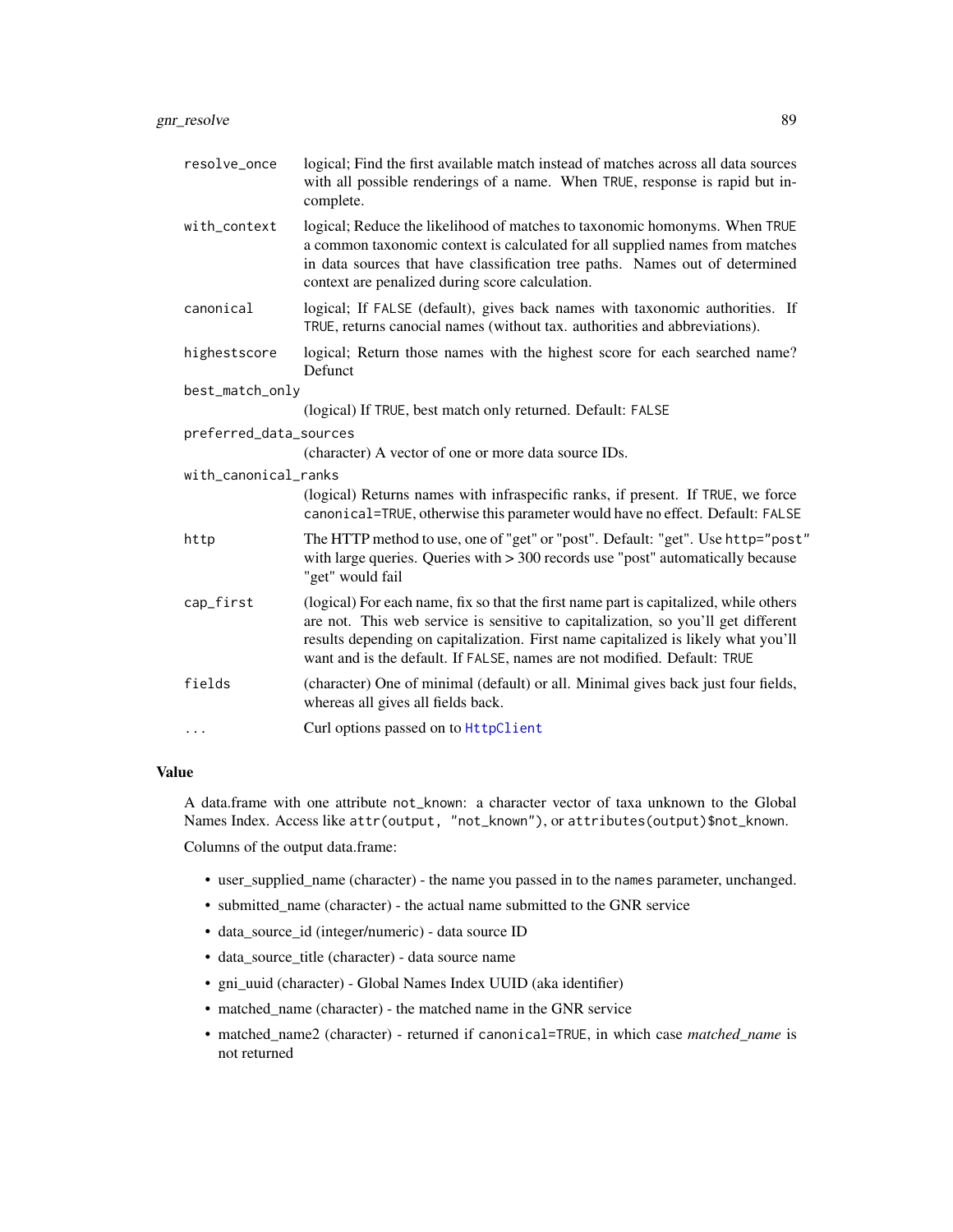- classification\_path (character) names of the taxonomic classification tree, with names separated by pipes (|)
- classification\_path\_ranks (character) ranks of the taxonomic classification tree, with names separated by pipes (|)
- classification path ids (character) identifiers of the taxonomic classification tree, with names separated by pipes (|)
- taxon\_id (character) taxon identifier
- edit\_distance (integer/numeric) edit distance
- imported at (character) date imported
- match\_type (integer/numeric) match type
- match\_value (character) description of match type
- prescore (character) pre score
- score (numeric) score
- local\_id (character) local identifier
- url (character) URL for taxon
- global\_id (character) global identifier
- current\_taxon\_id (character) current taxon id
- current name string (character) current name string

Note that names (i.e. rows) are dropped that are NA, are zero length strings, are not character vectors, or are not found by the API.

### preferred\_data\_sources

If preferred\_data\_sources is used, only the preferred data is returned - if it has any results.

# Author(s)

Scott Chamberlain <myrmecocystus@gmail.com>

### References

<http://gnrd.globalnames.org/api> <http://gnrd.globalnames.org/>

### See Also

[gnr\\_datasources](#page-86-0) [tnrs](#page-141-0)

```
## Not run:
gnr_resolve(names = c("Helianthus annuus", "Homo sapiens"))
gnr_resolve(names = c("Asteraceae", "Plantae"))
# Using data source 12 (Encyclopedia of Life)
sources <- gnr_datasources()
```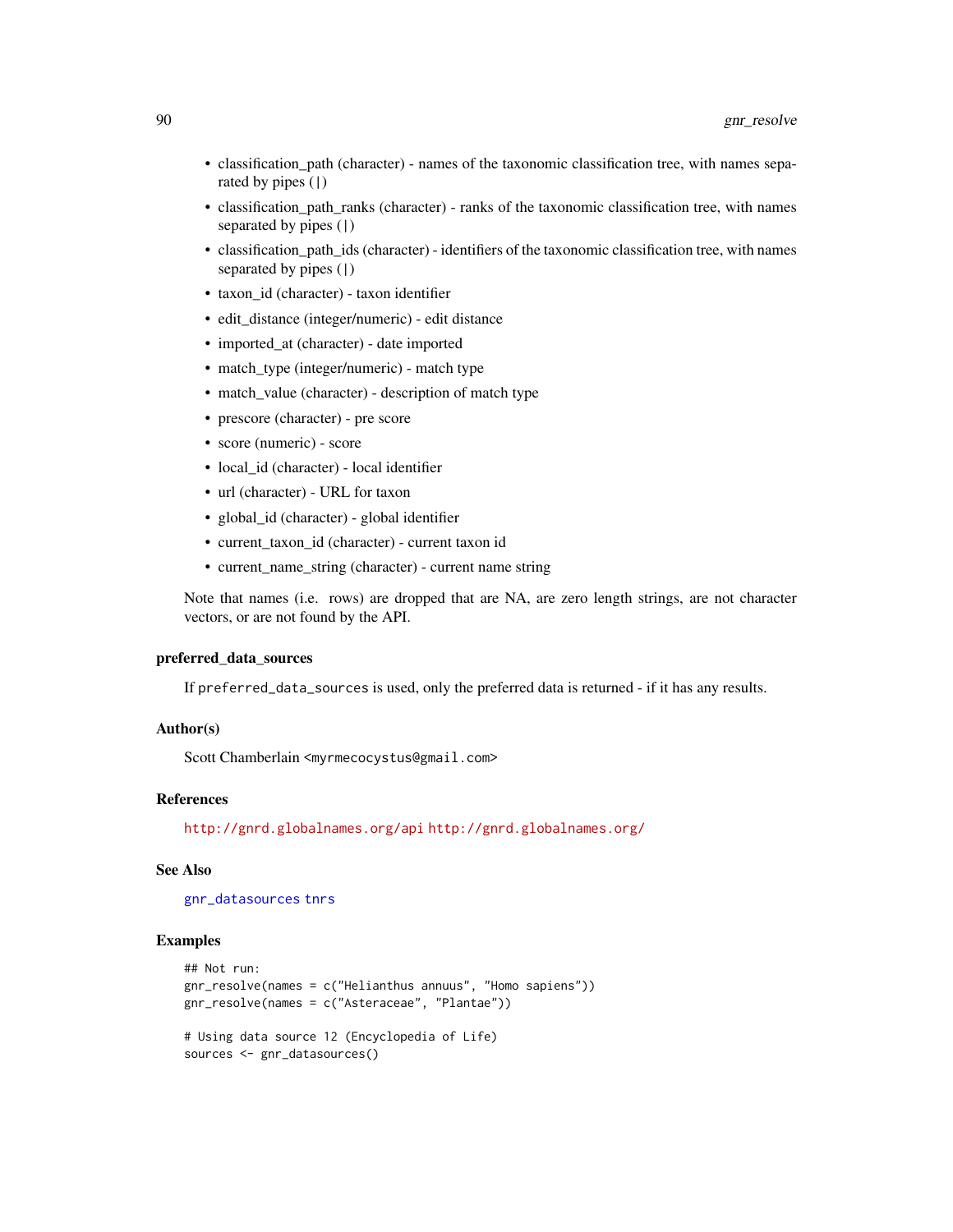```
sources
eol <- sources$id[sources$title == 'EOL']
gnr_resolve(names=c("Helianthos annuus","Homo sapians"), data_source_ids=eol)
# Two species in the NE Brazil catalogue
sps <- c('Justicia brasiliana','Schinopsis brasiliensis')
gnr_resolve(names = sps, data_source_ids = 145)
# Best match only, compare the two
gnr_resolve(names = "Helianthus annuus", best_match_only = FALSE)
gnr_resolve(names = "Helianthus annuus", best_match_only = TRUE)
# Preferred data source
gnr_resolve(names = "Helianthus annuus", preferred_data_sources = c(3,4))
# Return canonical names - default is canonical=FALSE
head(gnr_resolve(names = "Helianthus annuus"))
head(gnr_resolve(names = "Helianthus annuus", canonical=TRUE))
# Return canonical names with authority stripped but
# ranks still present
gnr_resolve("Scorzonera hispanica L. subsp. asphodeloides Wallr.")
## vs.
gnr_resolve("Scorzonera hispanica L. subsp. asphodeloides Wallr.",
   with_canonical_ranks = TRUE)
## End(Not run)
```
# ion *ION - Index to Organism Names*

# Description

ION - Index to Organism Names

### Usage

 $ion(x, \ldots)$ 

### Arguments

|          | An LSID number. Required.     |
|----------|-------------------------------|
| $\cdots$ | Curl options passed on to GET |

### Value

A data.frame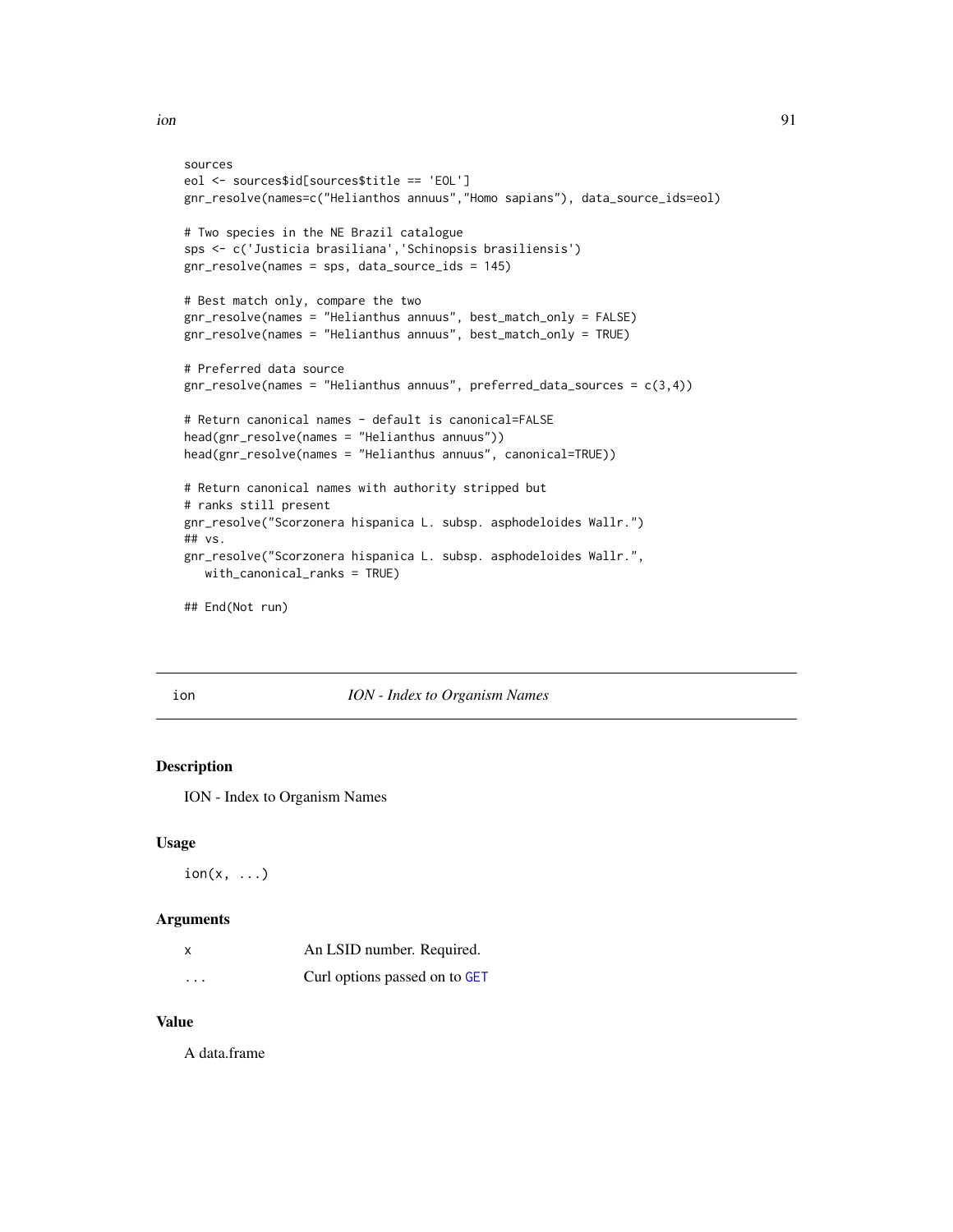# References

http://www.organismnames.com

# Examples

```
## Not run:
ion(155166)
ion(298678)
ion(4796748) # ursus americanus
ion(1280626) # puma concolor
```
## End(Not run)

iplant\_resolve *iPlant name resolution*

# Description

iPlant name resolution

### Usage

```
iplant_resolve(query, retrieve = "all", ...)
```
# Arguments

| query                   | Vector of one or more taxonomic names. (no common names)                                                                                                                               |
|-------------------------|----------------------------------------------------------------------------------------------------------------------------------------------------------------------------------------|
| retrieve                | Specifies whether to retrieve all matches for the names submitted. One of 'best'<br>(retrieves only the single best match for each name submitted) or 'all' (retrieves<br>all matches) |
| $\cdot$ $\cdot$ $\cdot$ | Curl options passed on to GET                                                                                                                                                          |

# Value

A data.frame

# Examples

```
## Not run:
iplant_resolve(query=c("Helianthus annuus", "Homo sapiens"))
iplant_resolve("Helianthusss")
iplant_resolve("Pooa")
library("httr")
```

```
iplant_resolve("Helianthusss", config=verbose())
```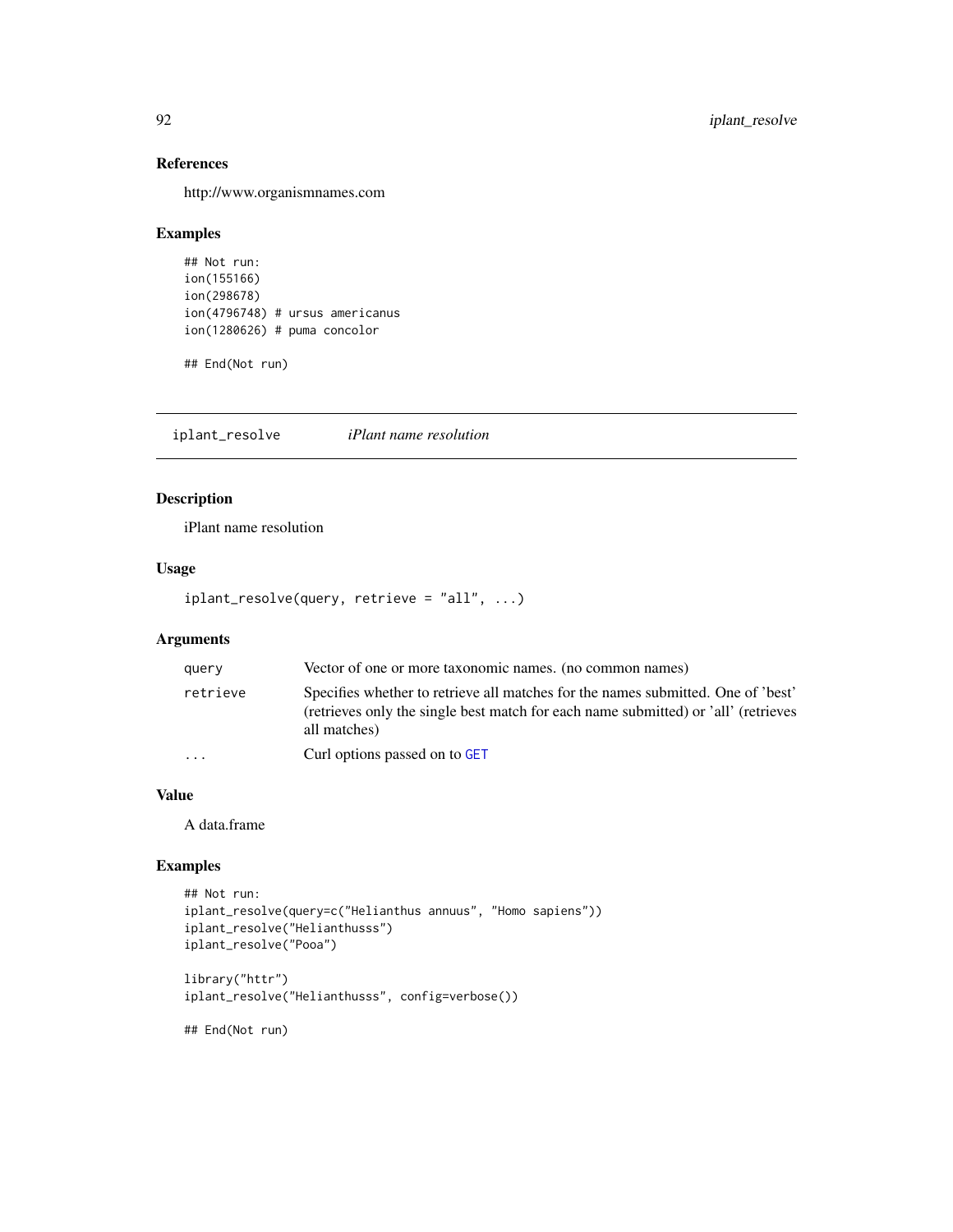Note: This data source is also provided in the Global Names Index (GNI) (http://gni.globalnames.org/data\_sources). The interface to the data is different among the two services though.

# Usage

```
ipni_search(family = NULL, infrafamily = NULL, genus = NULL,
  infragenus = NULL, species = NULL, infraspecies = NULL,
  publicationtitle = NULL, authorabbrev = NULL,
  includepublicationauthors = NULL, includebasionymauthors = NULL,
  geounit = NULL, addedsince = NULL, modifiedsince = NULL,
  isapnirecord = NULL, isgcirecord = NULL, isikrecord = NULL,
  ranktoreturn = NULL, output = "minimal", \ldots)
```
### Arguments

| family                    | Family name to search on (Optional)                                                                                                                                                                                                                                                                                     |  |
|---------------------------|-------------------------------------------------------------------------------------------------------------------------------------------------------------------------------------------------------------------------------------------------------------------------------------------------------------------------|--|
| infrafamily               | Infrafamilial name to search on (Optional)                                                                                                                                                                                                                                                                              |  |
| genus                     | Genus name to search on (Optional)                                                                                                                                                                                                                                                                                      |  |
| infragenus                | Infrageneric name to search on (Optional)                                                                                                                                                                                                                                                                               |  |
| species                   | Species name to search on (Optional) - Note, this is the epithet, not the full genus<br>- epithet name combination.                                                                                                                                                                                                     |  |
| infraspecies              | Infraspecies name to search on (Optional)                                                                                                                                                                                                                                                                               |  |
| publicationtitle          |                                                                                                                                                                                                                                                                                                                         |  |
|                           | Publication name or abbreviation to search on. Again, replace any spaces with<br>$a' +' (e.g. 'J.+Bot.'')$ (Optional)                                                                                                                                                                                                   |  |
| authorabbrev              | Author standard form to search on (publishing author, basionym author or both<br>- see below) (Optional)                                                                                                                                                                                                                |  |
| includepublicationauthors |                                                                                                                                                                                                                                                                                                                         |  |
|                           | TRUE (default) to include the taxon author in the search or FALSE to exclude it                                                                                                                                                                                                                                         |  |
| includebasionymauthors    |                                                                                                                                                                                                                                                                                                                         |  |
|                           | TRUE (default) to include the basionum author in the search or FALSE to ex-<br>clude it                                                                                                                                                                                                                                 |  |
| geounit                   | Country name or other geographical unit to search on (see the help pages for<br>more information and warnings about the use of this option) (Optional)                                                                                                                                                                  |  |
| addedsince                | Date to search on in the format 'yyyy-mm-dd', e.g. 2005-08-01 for all records<br>added since the first of August, 2005. (see the help pages for more information<br>and warnings about the use of this option) (Optional. If supplied must be in<br>format YYYY-MM-DD and must be greater than or equal to 1984-01-01.) |  |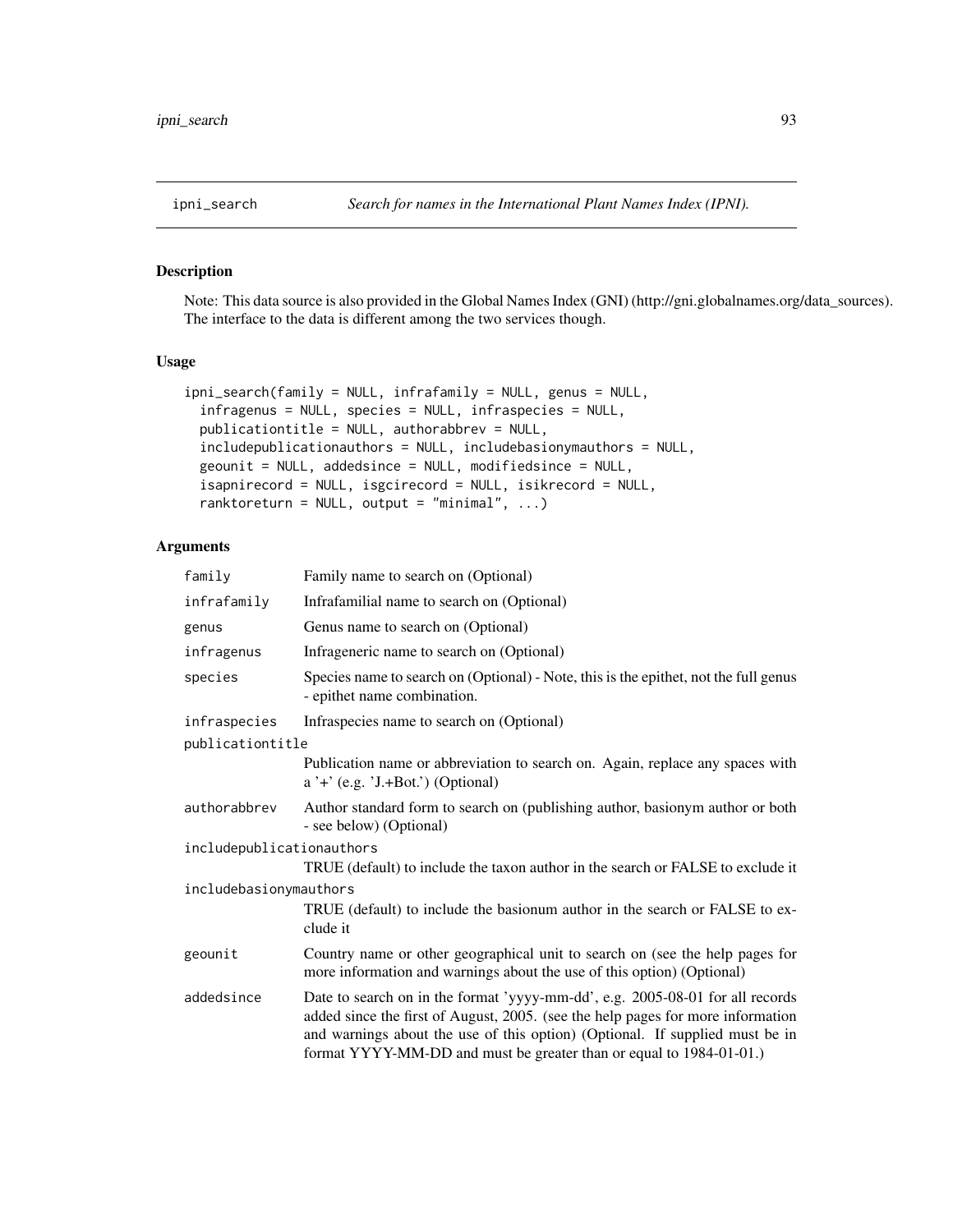| modifiedsince | Date to search on in the format 'yyyy-mm-dd', e.g. 2005-08-01 for all records<br>edited since the first of August, 2005. (See the help pages for more information<br>about the use of this option) (Optional. If supplied must be in format YYYY-<br>MM-DD and must be greater than or equal to 1993-01-01.) |
|---------------|--------------------------------------------------------------------------------------------------------------------------------------------------------------------------------------------------------------------------------------------------------------------------------------------------------------|
| isapnirecord  | FALSE (default) to exclude records from the Australian Plant Name Index                                                                                                                                                                                                                                      |
| isgcirecord   | FALSE (default) to exclude records from the Gray Cards Index                                                                                                                                                                                                                                                 |
| isikrecord    | FALSE (default) to exclude records from the Index Kewensis                                                                                                                                                                                                                                                   |
| ranktoreturn  | One of a few options to choose the ranks returned. See details.                                                                                                                                                                                                                                              |
| output        | One of minimal (default), classic, short, or extended                                                                                                                                                                                                                                                        |
| $\ddots$ .    | Curl options passed on to GET (Optional). Default: returns all ranks.                                                                                                                                                                                                                                        |

# Details

rankToReturn options:

- •
- "all" all records
- "fam" family records
- "infrafam" infrafamilial records
- "gen" generic records
- "infragen" infrageneric records
- "spec" species records
- "infraspec" infraspecific records

### Value

A data frame

### References

http://www.ipni.org/link\_to\_ipni.html

### Examples

```
## Not run:
ipni_search(genus='Brintonia', isapnirecord=TRUE, isgcirecord=TRUE, isikrecord=TRUE)
head(ipni_search(genus='Ceanothus'))
head(ipni_search(genus='Pinus', species='contorta'))
```

```
# Different output formats
head(ipni_search(genus='Ceanothus'))
head(ipni_search(genus='Ceanothus', output='short'))
head(ipni_search(genus='Ceanothus', output='extended'))
```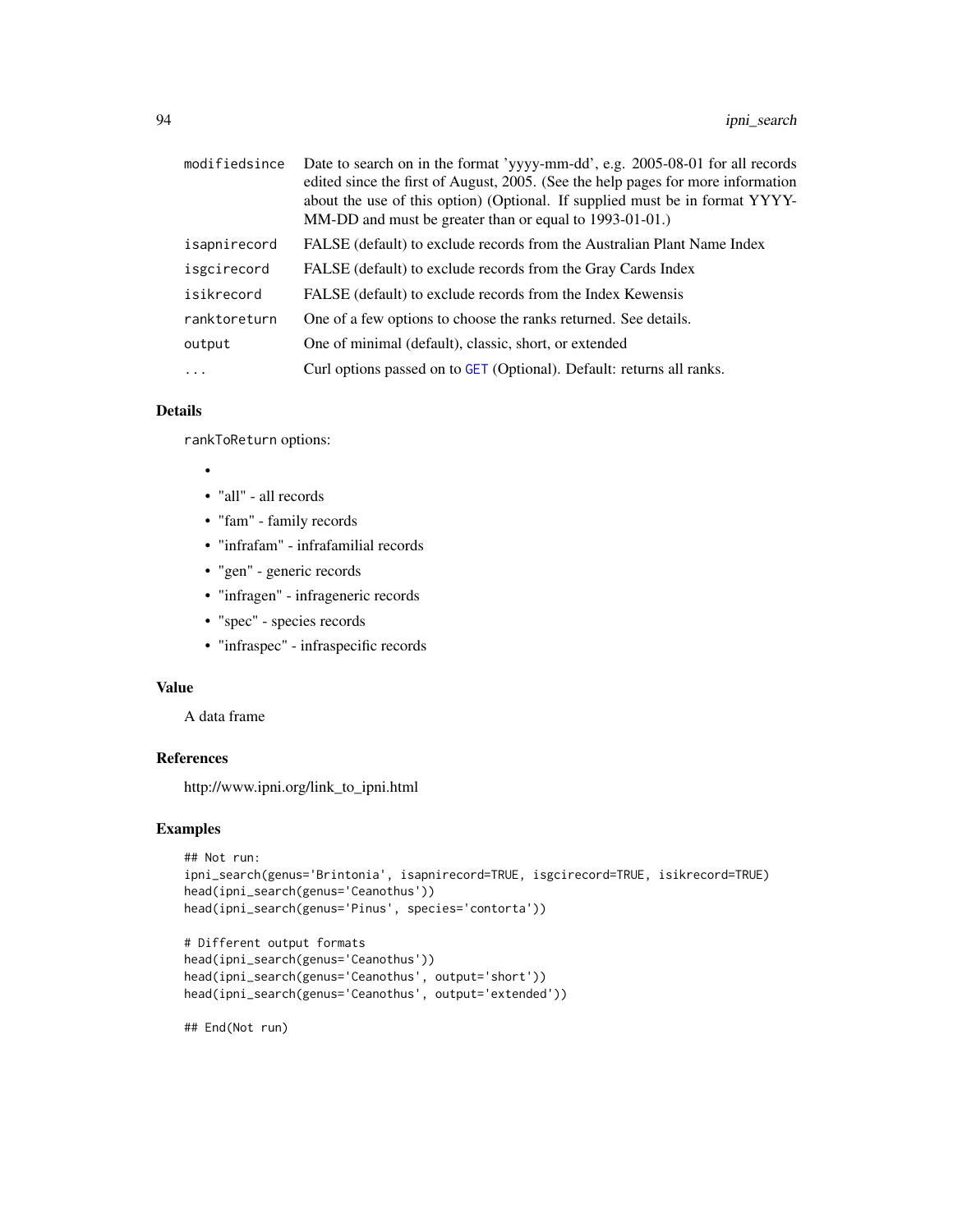Retrieve accepted TSN and name

### Usage

```
itis_acceptname(searchtsn, ...)
```
# Arguments

| searchtsn | One or more TSN for a taxon (numeric/integer) |
|-----------|-----------------------------------------------|
| $\cdot$   | Curl options passed on to GET                 |

### Value

data.frame with with row number equal to input vector length, and with three columns:

- submittedtsn (numeric) The submitted TSN
- acceptedname (character) The accepted name if the submitted TSN is the accepted TSN, then this is NA\_character\_ because ITIS does not return a name along with the TSN if it's an accepted name. We could make an extra HTTP request to ITIS, but that means additional time.
- acceptedtsn (numeric) The accepted TSN
- author (character) taxonomic authority

```
## Not run:
# TSN accepted - good name
itis_acceptname(searchtsn = 208527)
# TSN not accepted - input TSN is old
itis_acceptname(searchtsn = 504239)
# many accepted names
ids <- c(18161, 18162, 18163, 18164, 18165, 18166, 46173, 46174,
46178, 46181, 46186, 46193, 46196, 46197, 46200, 46201, 46204,
46207, 46867, 46868)
itis_acceptname(searchtsn = ids)
# many unaccepted names
ids <- c(39087, 46208, 46973, 46976, 46978, 46980, 47295, 47445,
47448, 47512, 47515, 47527, 47546, 47622, 47783, 47786, 47787,
47788, 47835, 47839)
itis_acceptname(searchtsn = ids)
```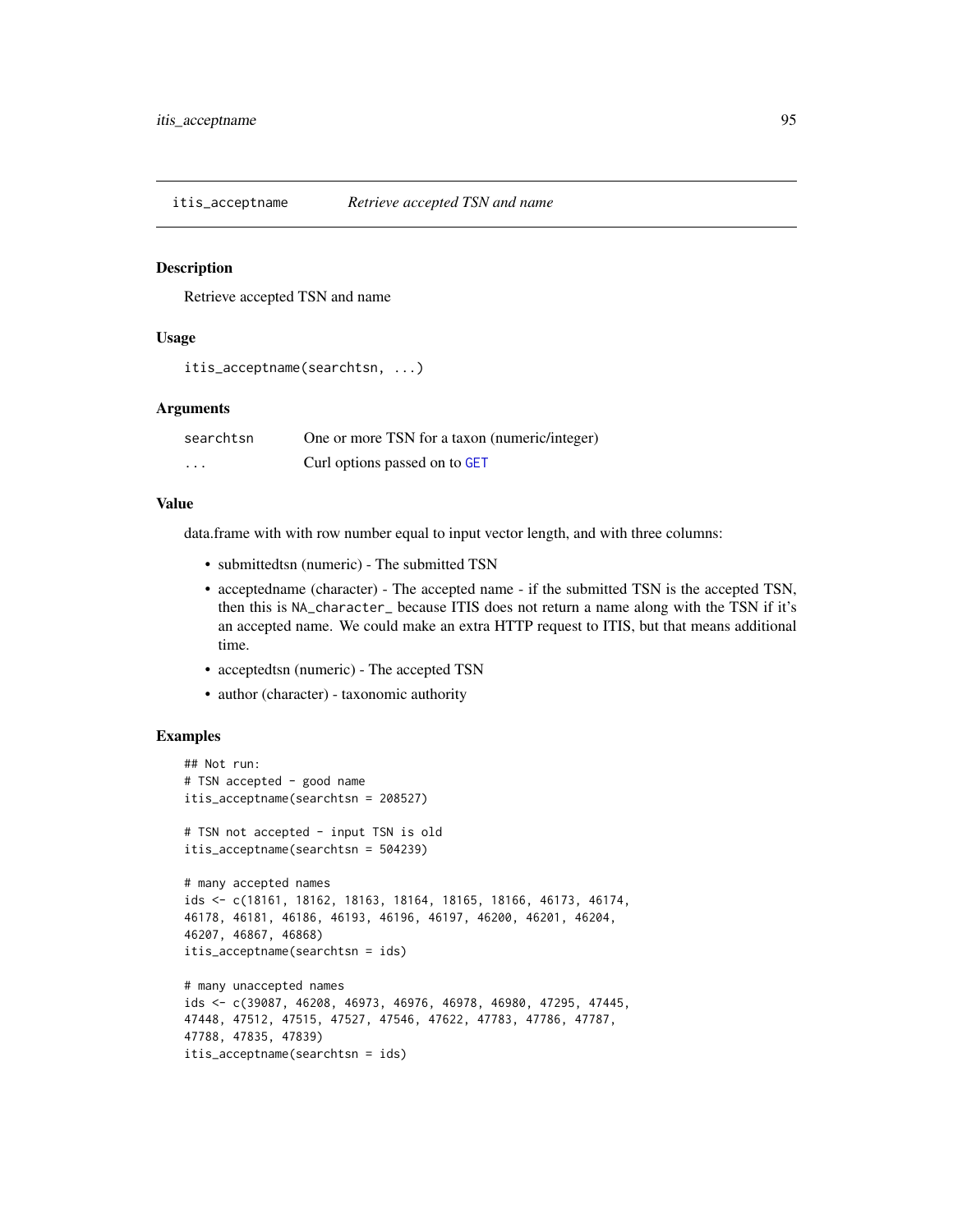```
# many: mix of accepted and unaccepted names
ids <- c(18161, 18162, 47527, 47546, 47622, 46200)
itis_acceptname(searchtsn = ids)
```
## End(Not run)

<span id="page-95-0"></span>

| itis downstream | Retrieve all taxa names or TSNs downstream in hierarchy from given |
|-----------------|--------------------------------------------------------------------|
|                 | TSN.                                                               |

### Description

Retrieve all taxa names or TSNs downstream in hierarchy from given TSN.

### Usage

```
itis_downstream(tsns, downto, intermediate = FALSE, ...)
```
### Arguments

| tsns         | A taxonomic serial number.                                                                                                                                                              |
|--------------|-----------------------------------------------------------------------------------------------------------------------------------------------------------------------------------------|
| downto       | The taxonomic level you want to go down to. See examples below. The taxo-<br>nomic level IS case sensitive, and you do have to spell it correctly. See data (rank_ref)<br>for spelling. |
| intermediate | (logical) If TRUE, return a list of length two with target taxon rank names,<br>with additional list of data.frame's of intermediate taxonomic groups. Default:<br><b>FALSE</b>         |
| $\ddotsc$    | Further args passed on to rank_name and hierarchy_down                                                                                                                                  |

### Value

Data.frame of taxonomic information downstream to family from e.g., Order, Class, etc., or if intermediated=TRUE, list of length two, with target taxon rank names, and intermediate names.

#### Author(s)

Scott Chamberlain <myrmecocystus@gmail.com>

```
## Not run:
## the plant class Bangiophyceae, tsn 846509
itis_downstream(tsns = 846509, downto="genus")
itis_downstream(tsns = 846509, downto="genus", intermediate=TRUE)
# get families downstream from Acridoidea
itis_downstream(tsns = 650497, "family")
```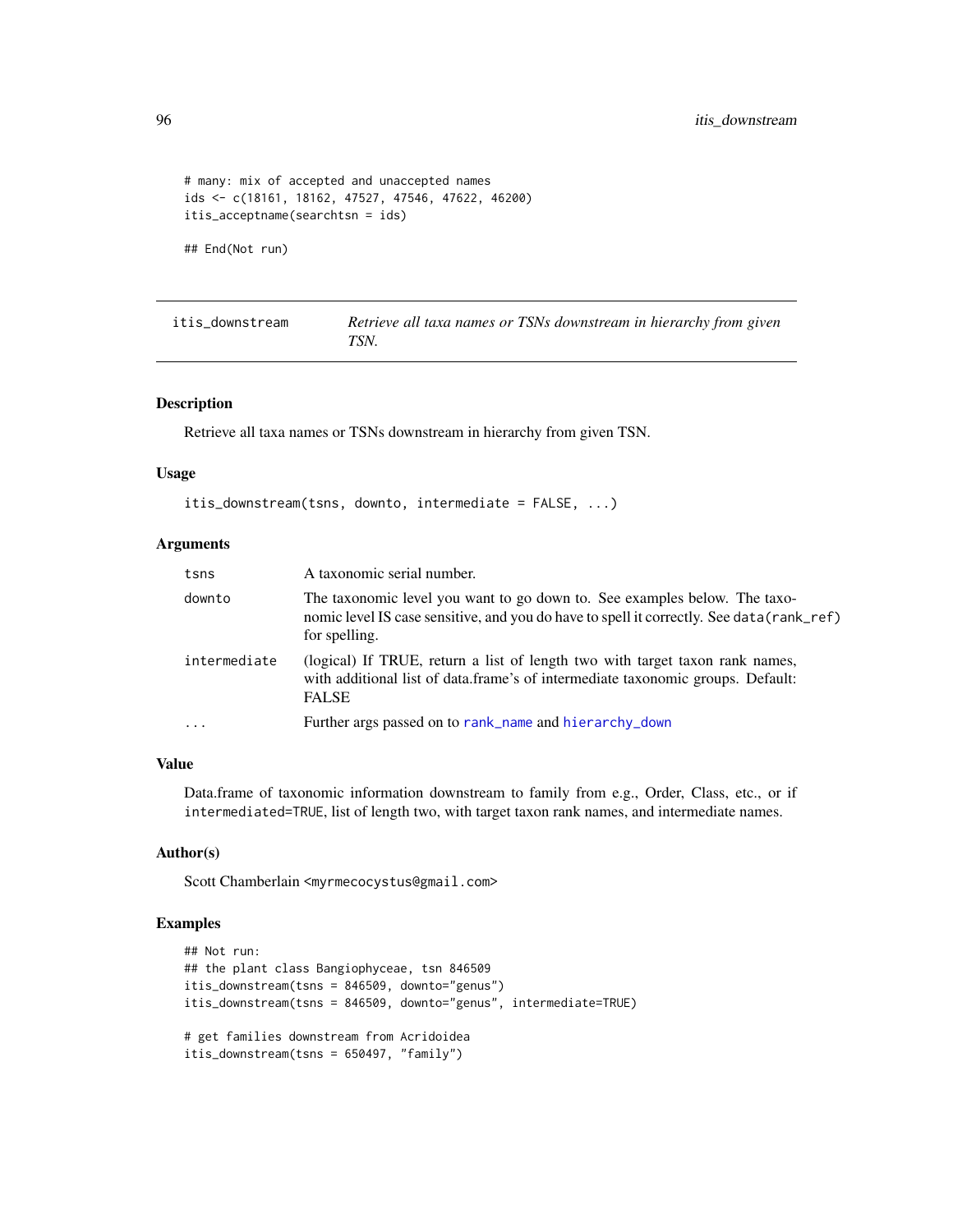# itis\_getrecord 97

```
## here, intermediate leads to the same result as the target
itis_downstream(tsns = 650497, "family", intermediate=TRUE)
# get species downstream from Ursus
itis_downstream(tsns = 180541, "species")
# get orders down from the Division Rhodophyta (red algae)
itis_downstream(tsns = 660046, "order")
itis_downstream(tsns = 660046, "order", intermediate=TRUE)
# get tribes down from the family Apidae
itis_downstream(tsns = 154394, downto="tribe")
itis_downstream(tsns = 154394, downto="tribe", intermediate=TRUE)
## End(Not run)
```
itis\_getrecord *Get full ITIS record for one or more ITIS TSN's or lsid's.*

### Description

Get full ITIS record for one or more ITIS TSN's or lsid's.

### Usage

```
itis_getrecord(values, by = "tsn", \ldots)
```
### Arguments

| values   | (character) One or more TSN's (taxonomic serial number) or lsid's for a taxo- |
|----------|-------------------------------------------------------------------------------|
|          | nomic group                                                                   |
| bv       | (character) By "tsn" (default) or "lsid"                                      |
| $\cdots$ | Further arguments passed on to full_record                                    |

# Details

You can only enter values in tsn parameter or lsid, not both.

```
## Not run:
# by TSN
itis_getrecord(202385)
itis_getrecord(c(202385,70340))
# by lsid
itis_getrecord("urn:lsid:itis.gov:itis_tsn:202385", "lsid")
```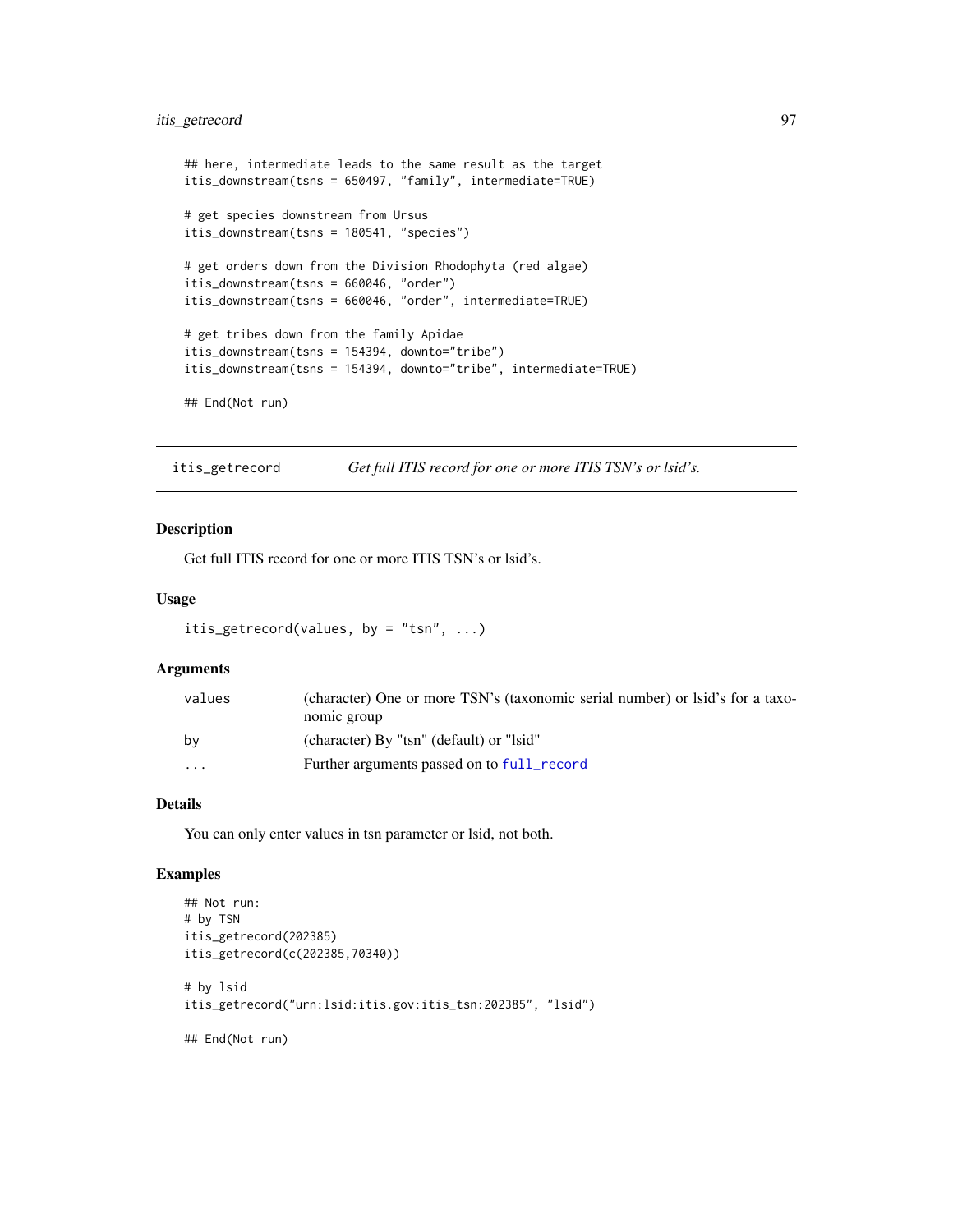itis\_hierarchy *ITIS hierarchy*

# Description

Get hierarchies from TSN values, full, upstream only, or immediate downstream only

# Usage

```
itis_hierarchy(tsn, what = "full", ...)
```
# Arguments

| tsn     | One or more TSN's (taxonomic serial number). Required.                                   |
|---------|------------------------------------------------------------------------------------------|
| what    | One of full (full hierarchy), up (immediate upstream), or down (immediate<br>downstream) |
| $\cdot$ | Further arguments passed on to hierarchy_full, hierarchy_up, or hierarchy_down           |

### Details

Note that [itis\\_downstream](#page-95-0) gets taxa downstream to a particular rank, while this function only gets immediate names downstream.

# See Also

[itis\\_downstream](#page-95-0)

### Examples

```
## Not run:
# Get full hierarchy
itis_hierarchy(tsn=180543)
```

```
# Get hierarchy upstream
itis_hierarchy(tsn=180543, "up")
```

```
# Get hierarchy downstream
itis_hierarchy(tsn=180543, "down")
```

```
# Many tsn's
itis_hierarchy(tsn=c(180543,41074,36616))
```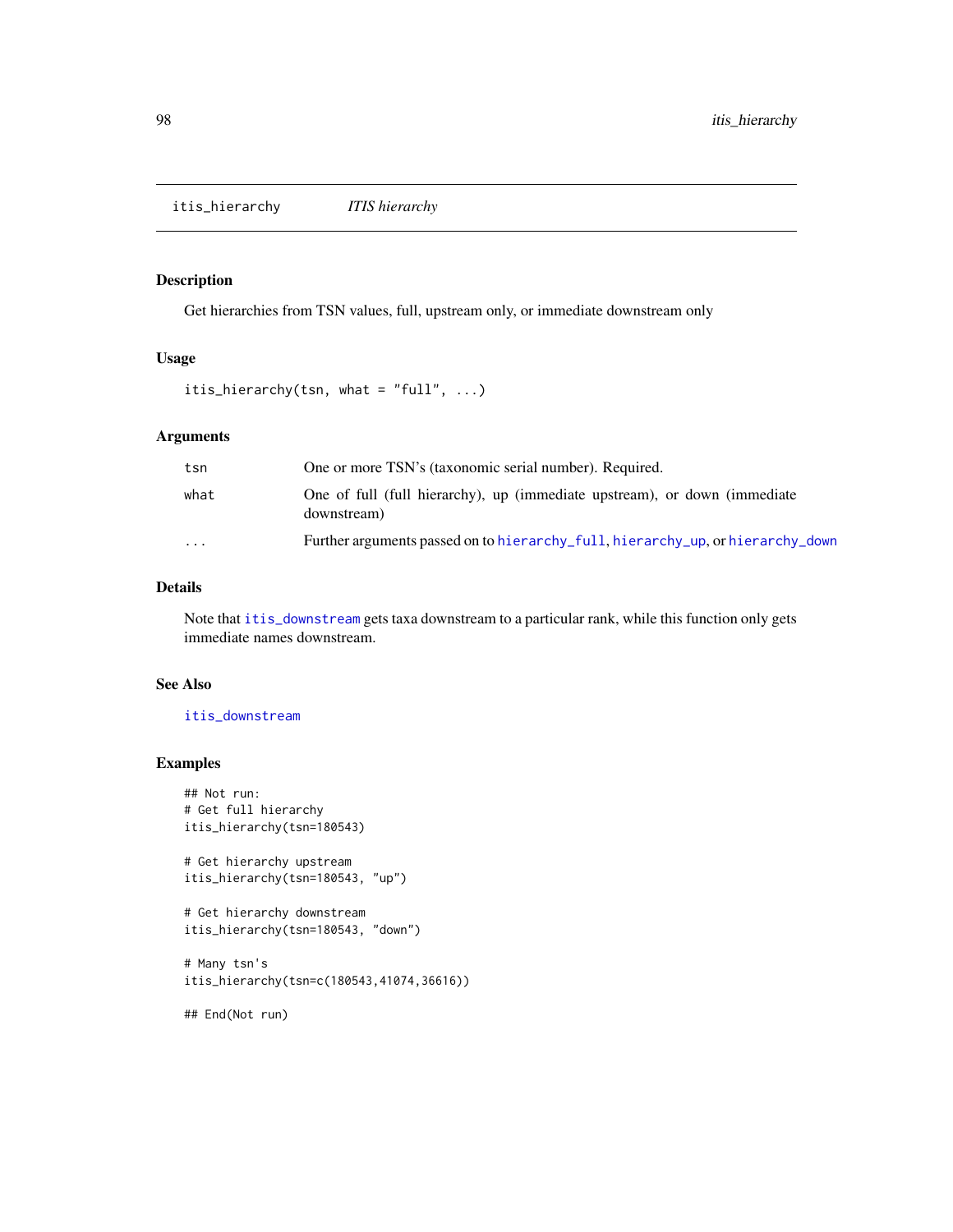Get kingdom names

# Usage

itis\_kingdomnames(tsn = NULL, ...)

# Arguments

| tsn | One or more TSN's (taxonomic serial number)             |
|-----|---------------------------------------------------------|
| .   | Further arguments passed on to getking domname from tsn |

# Examples

```
## Not run:
itis_kingdomnames(202385)
itis_kingdomnames(tsn=c(202385,183833,180543))
```
## End(Not run)

itis\_lsid *Get TSN from LSID*

# Description

Get TSN from LSID

# Usage

```
itis_lsid(lsid = NULL, what = "tsn", ...)
```
# Arguments

| lsid                    | One or more lsid's                                              |
|-------------------------|-----------------------------------------------------------------|
| what                    | What to retrieve. One of tsn. record, or fullrecord             |
| $\cdot$ $\cdot$ $\cdot$ | Further arguments passed on to 1sid2tsn, record, or full_record |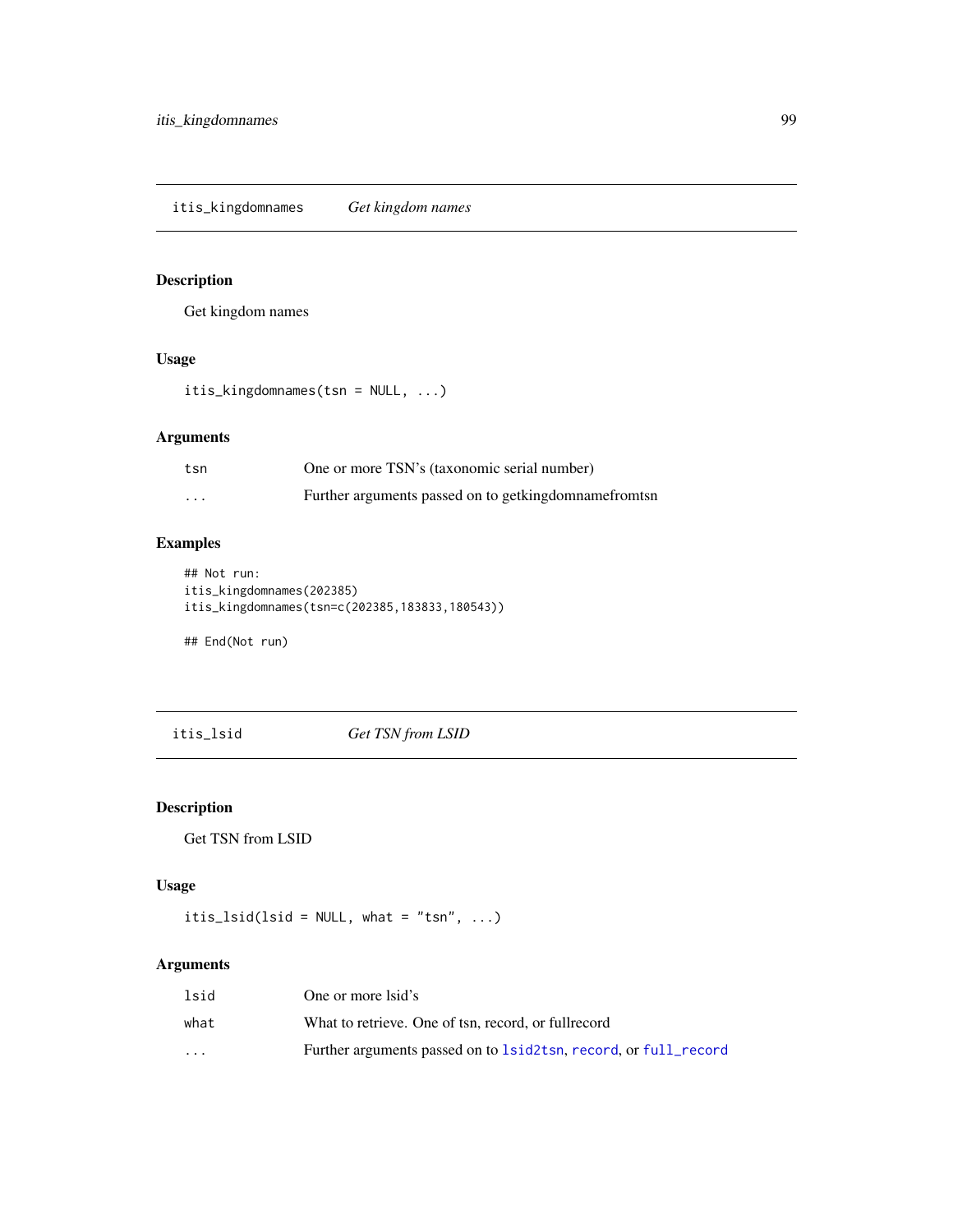# Examples

```
## Not run:
# Get TSN
itis_lsid("urn:lsid:itis.gov:itis_tsn:180543")
itis_lsid(lsid=c("urn:lsid:itis.gov:itis_tsn:180543","urn:lsid:itis.gov:itis_tsn:28726"))
# Get partial record
itis_lsid("urn:lsid:itis.gov:itis_tsn:180543", "record")
# Get full record
itis_lsid("urn:lsid:itis.gov:itis_tsn:180543", "fullrecord")
# An invalid lsid (a tsn actually)
itis_lsid(202385)
## End(Not run)
```
itis\_name *Get taxonomic names for a given taxonomic name query.*

### Description

Get taxonomic names for a given taxonomic name query.

# Usage

itis\_name(query = NULL, get = NULL)

# Arguments

| query | TSN number (taxonomic serial number).  |
|-------|----------------------------------------|
| get   | The rank of the taxonomic name to get. |

# Value

Taxonomic name for the searched taxon.

# Examples

```
## Not run:
itis_name(query="Helianthus annuus", get="family")
```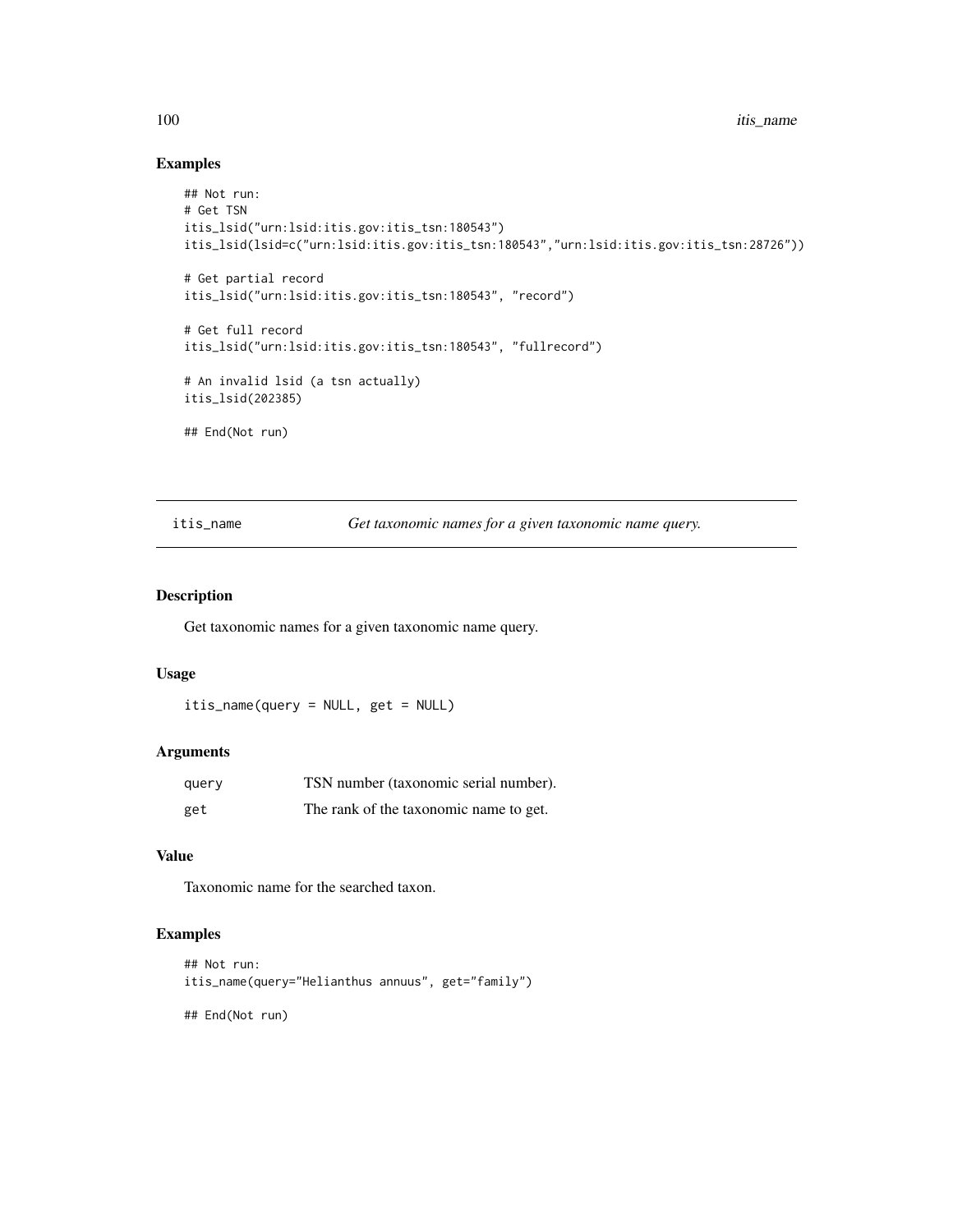Get jurisdiction data, i.e., native or not native in a region.

# Usage

itis\_native(tsn = NULL, what = "bytsn", ...)

# Arguments

| tsn      | One or more TSN's (taxonomic serial number)                                                                 |
|----------|-------------------------------------------------------------------------------------------------------------|
| what     | One of bytsn, values, or originvalues                                                                       |
| $\cdots$ | Further arguments passed on to jurisdictional_origin, jurisdiction_values,<br>or jurisdiction_origin_values |

# Examples

```
## Not run:
# Get values
itis_native(what="values")
# Get origin values
itis_native(what="originvalues")
# Get values by tsn
itis_native(tsn=180543)
itis_native(tsn=c(180543,41074,36616))
## End(Not run)
```
itis\_refs *Get references related to a ITIS TSN.*

# Description

Get references related to a ITIS TSN.

### Usage

itis\_refs(tsn, ...)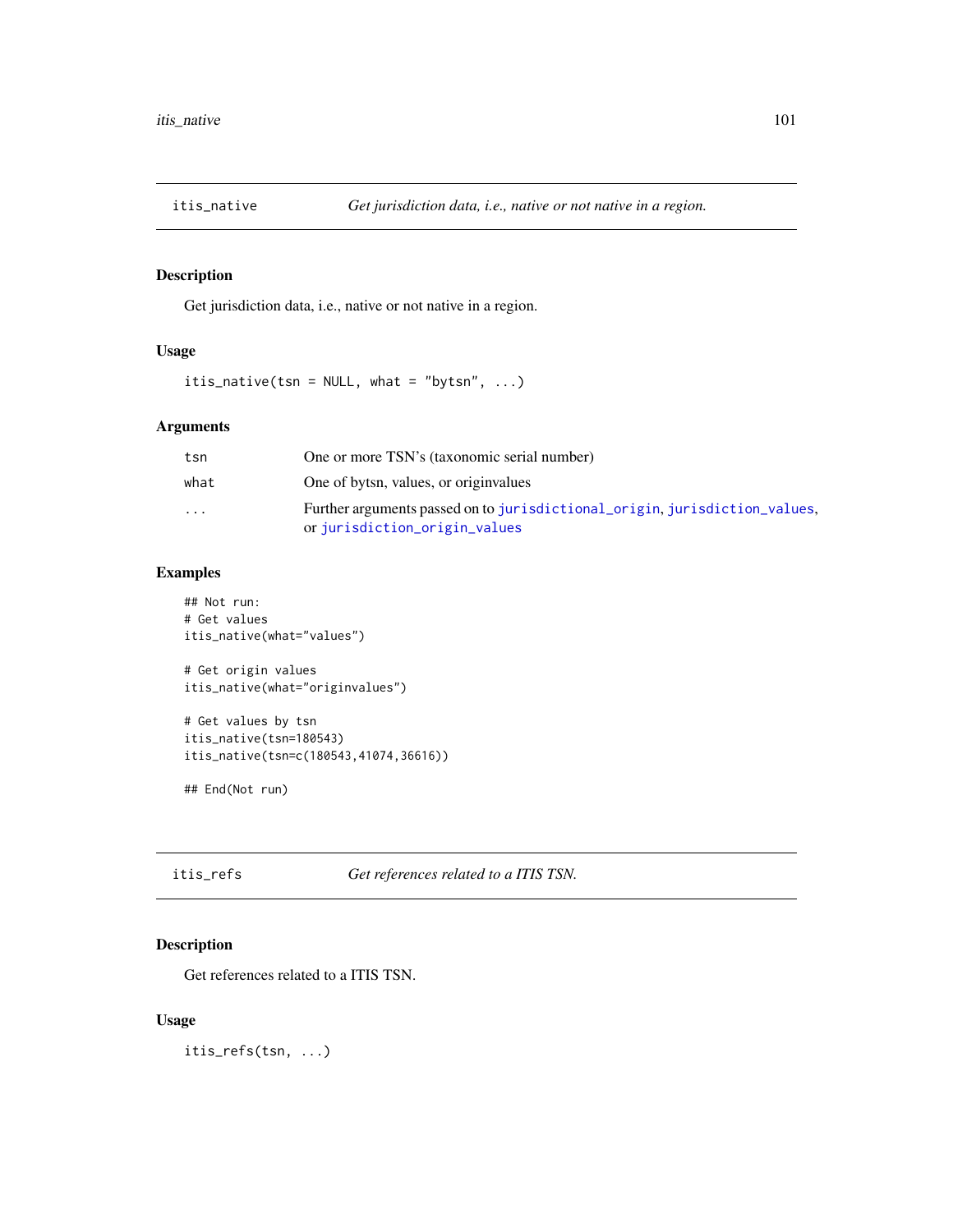102 itis\_taxrank

# Arguments

| tsn      | One or more TSN's (taxonomic serial number) for a taxonomic group (numeric) |
|----------|-----------------------------------------------------------------------------|
| $\cdots$ | Further arguments passed on to get publications from the s                  |

### Examples

```
## Not run:
itis_refs(202385)
itis_refs(c(202385, 70340))
```
## End(Not run)

itis\_taxrank *Retrieve taxonomic rank name from given TSN.*

# Description

Retrieve taxonomic rank name from given TSN.

### Usage

itis\_taxrank(query = NULL, ...)

# Arguments

| query                   | TSN for a taxonomic group (numeric). If query is left as default (NULL), you    |
|-------------------------|---------------------------------------------------------------------------------|
|                         | get all possible rank names, and their TSN's (using function rank names. There  |
|                         | is slightly different terminology for Monera vs. Plantae vs. Fungi vs. Animalia |
|                         | vs. Chromista, so there are separate terminologies for each group.              |
| $\cdot$ $\cdot$ $\cdot$ | Further arguments passed on to rank_name                                        |

# Details

You can print messages by setting verbose=FALSE.

### Value

Taxonomic rank names or data.frame of all ranks.

# Examples

```
## Not run:
# All ranks
itis_taxrank()
```
# A single TSN itis\_taxrank(query=202385)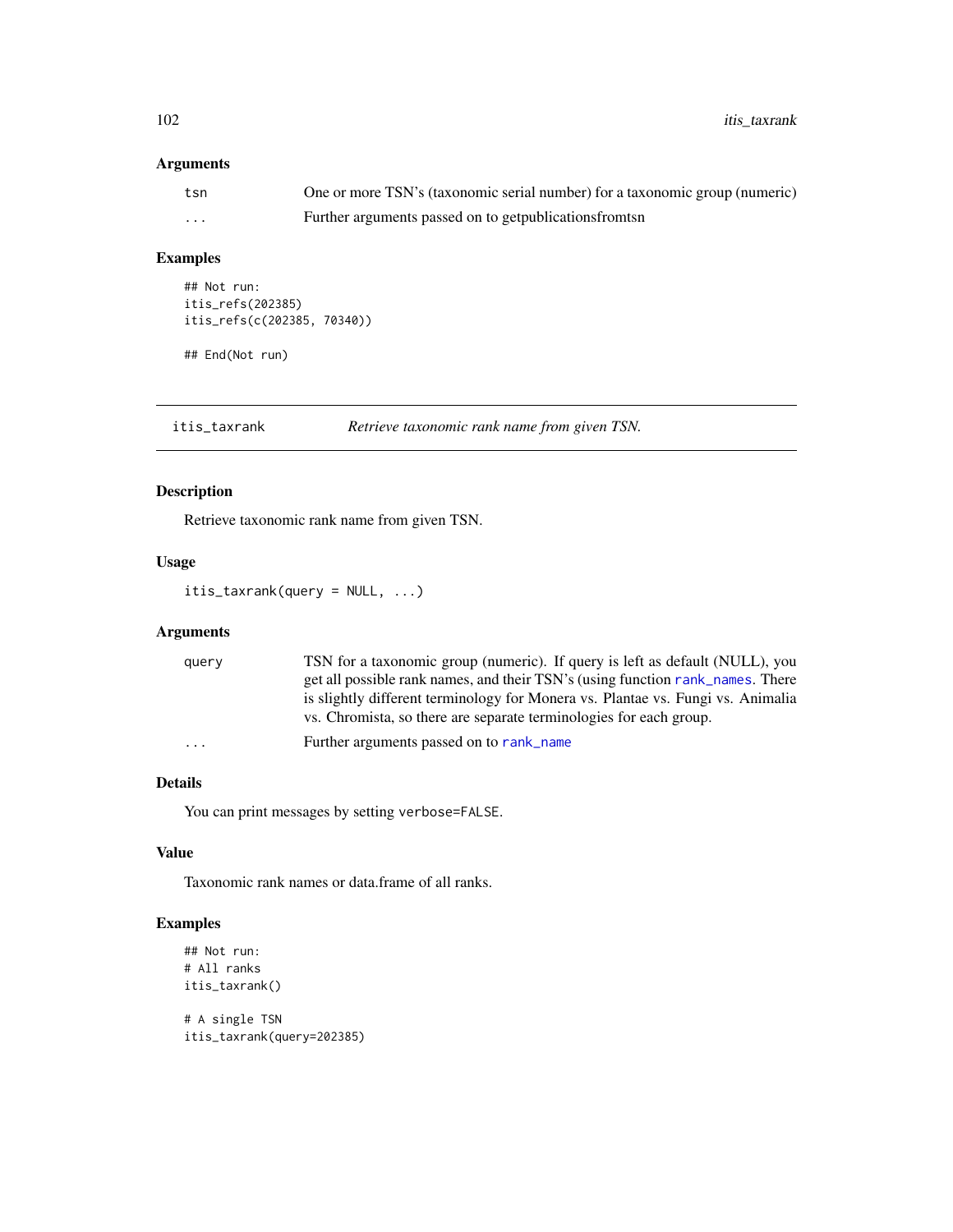#### itis\_terms 103

```
# Many TSN's
itis_taxrank(query=c(202385,183833,180543))
## End(Not run)
```

| itis terms | Get ITIS terms, i.e., tsn's, authors, common names, and scientific |  |  |  |  |
|------------|--------------------------------------------------------------------|--|--|--|--|
|            | names.                                                             |  |  |  |  |

# Description

Get ITIS terms, i.e., tsn's, authors, common names, and scientific names.

# Usage

```
itis_terms(query, what = "both", ...)
```
### Arguments

| query     | One or more common or scientific names, or partial names                                                                               |
|-----------|----------------------------------------------------------------------------------------------------------------------------------------|
| what      | One of both (search common and scientific names), common (search just com-<br>mon names), or scientific (search just scientific names) |
| $\ddotsc$ | Further arguments passed on to terms                                                                                                   |

# Examples

```
## Not run:
# Get terms searching both common and scientific names
itis_terms(query='bear')
# Get terms searching just common names
itis_terms(query='tarweed', "common")
# Get terms searching just scientific names
itis_terms(query='Poa annua', "scientific")
```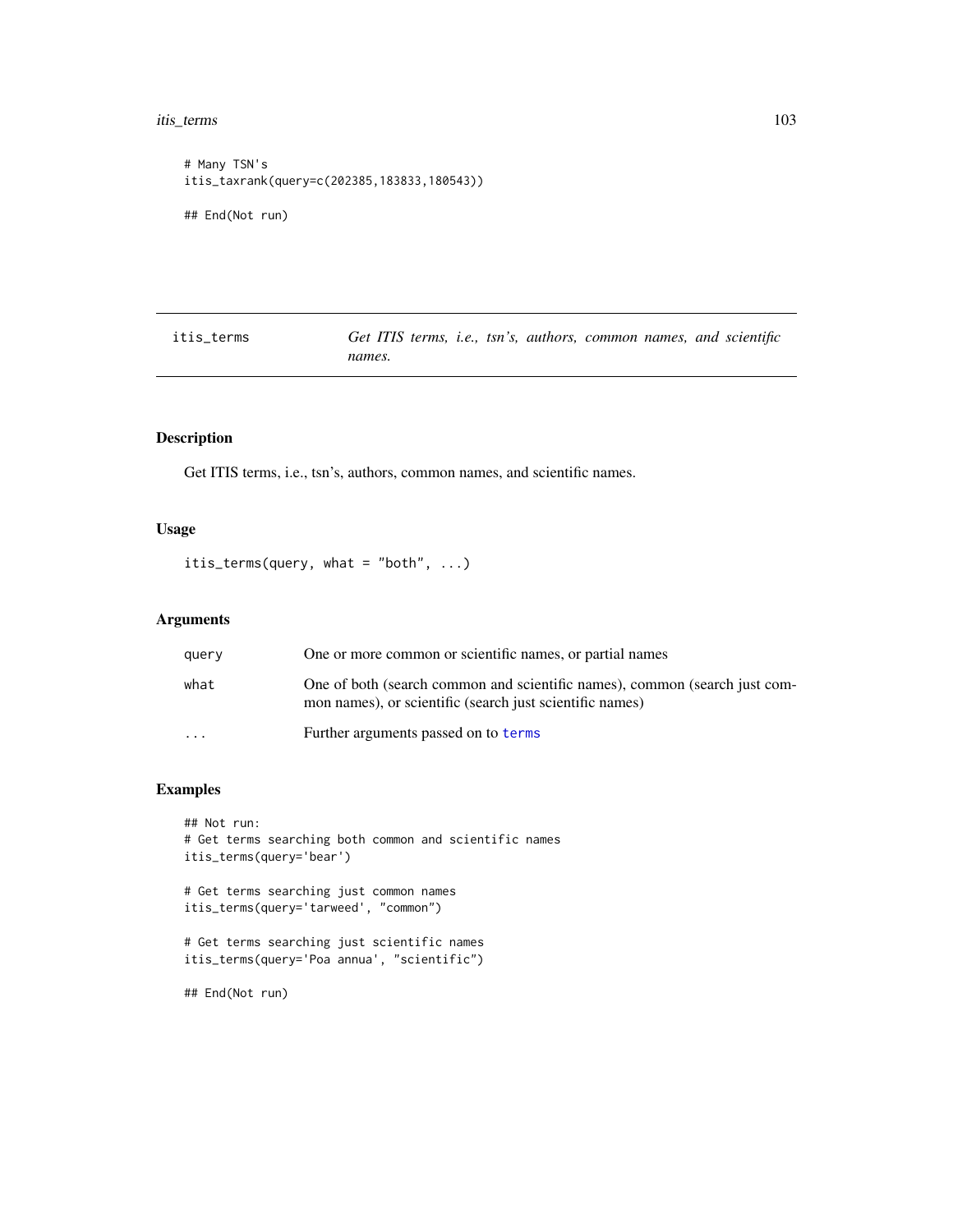Get any matching IUCN species names

#### Usage

iucn\_getname(name, verbose = TRUE, ...)

# Arguments

| name                    | character; taxon name                       |
|-------------------------|---------------------------------------------|
| verbose                 | logical; should messages be printed?        |
| $\cdot$ $\cdot$ $\cdot$ | Further arguments passed on to iucn_summary |

### Details

Beware: IUCN functions can give back incorrect data. This isn't our fault. We do our best to get you the correct data quickly, but sometimes IUCN gives back the wrong data, and sometimes Global Names gives back the wrong data. We will fix these as soon as possible. In the meantime, just make sure that the data you get back is correct.

### Value

Character vector of names that matched in IUCN

### See Also

[iucn\\_summary](#page-105-0) [iucn\\_status](#page-105-1)

```
## Not run:
iucn_getname(name = "Cyanistes caeruleus")
iucn_getname(name = "Panthera uncia")
# not found in global names
# iucn_getname(name = "Abronia pinsapo")
# not found in IUCN search
iucn_getname(name = "Acacia allenii")
## End(Not run)
```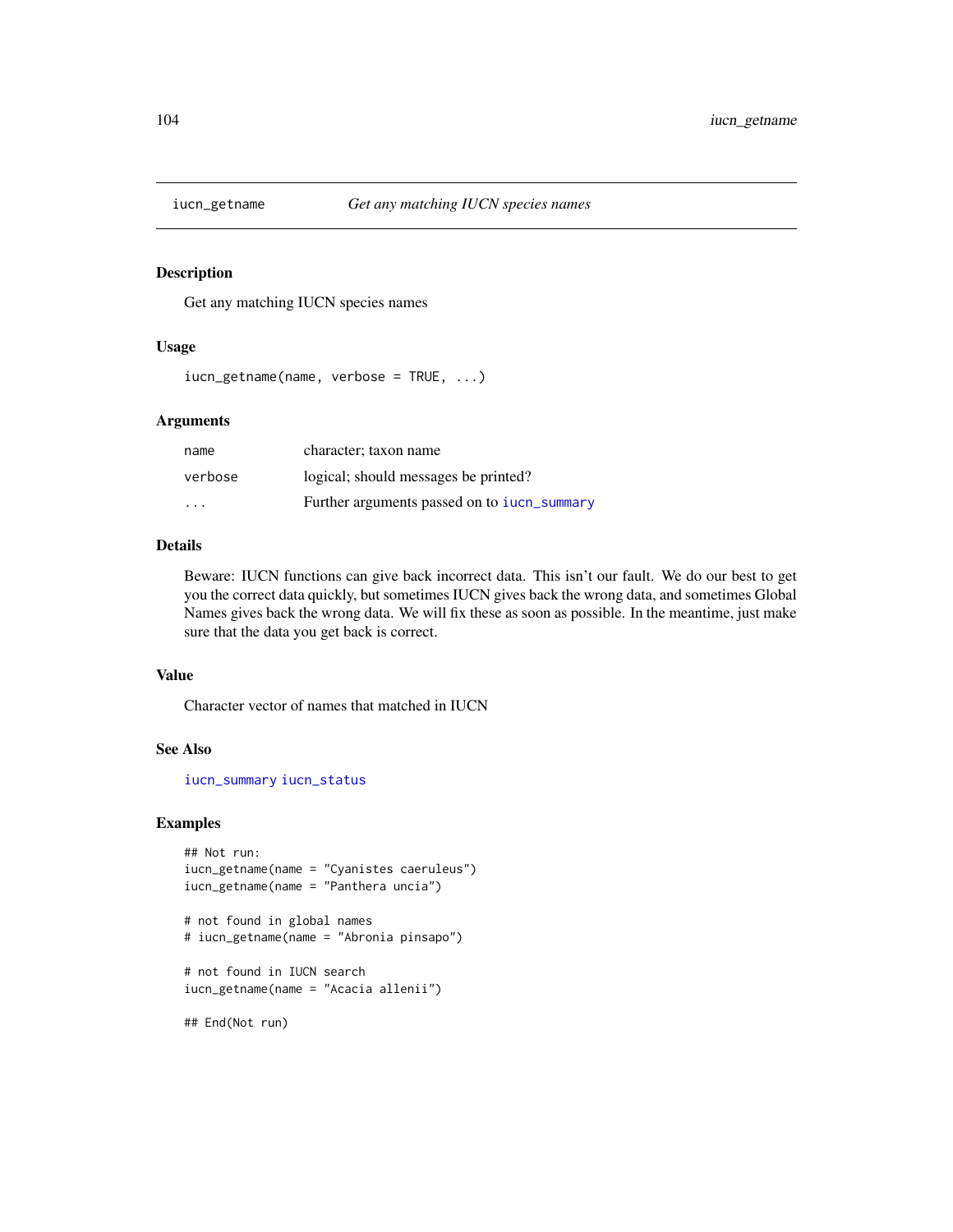Get an ID for a IUCN listed taxon

# Usage

iucn\_id(sciname, key = NULL, ...)

# Arguments

| sciname                 | character; Scientific name. Should be cleand and in the format < Genus> < Species >.<br>One or more.                 |
|-------------------------|----------------------------------------------------------------------------------------------------------------------|
| kev                     | (character) required. you IUCN Redlist API key. See rredlist-package for<br>help on authenticating with IUCN Redlist |
| $\cdot$ $\cdot$ $\cdot$ | Curl options passed on to crul:: HttpClient                                                                          |

# Value

A named list (names are input taxa names) of one or more IUCN IDs. Taxa that aren't found are silently dropped.

### Author(s)

Scott Chamberlain, <myrmecocystus@gmail.com>

```
## Not run:
iucn_id("Branta canadensis")
iucn_id("Branta bernicla")
iucn_id("Panthera uncia")
iucn_id("Lynx lynx")
# many names
iucn_id(c("Panthera uncia", "Lynx lynx"))
# many names, some not found
iucn_id(c("Panthera uncia", "Lynx lynx", "foo bar", "hello world"))
# a name not found
iucn_id("Foo bar")
## End(Not run)
```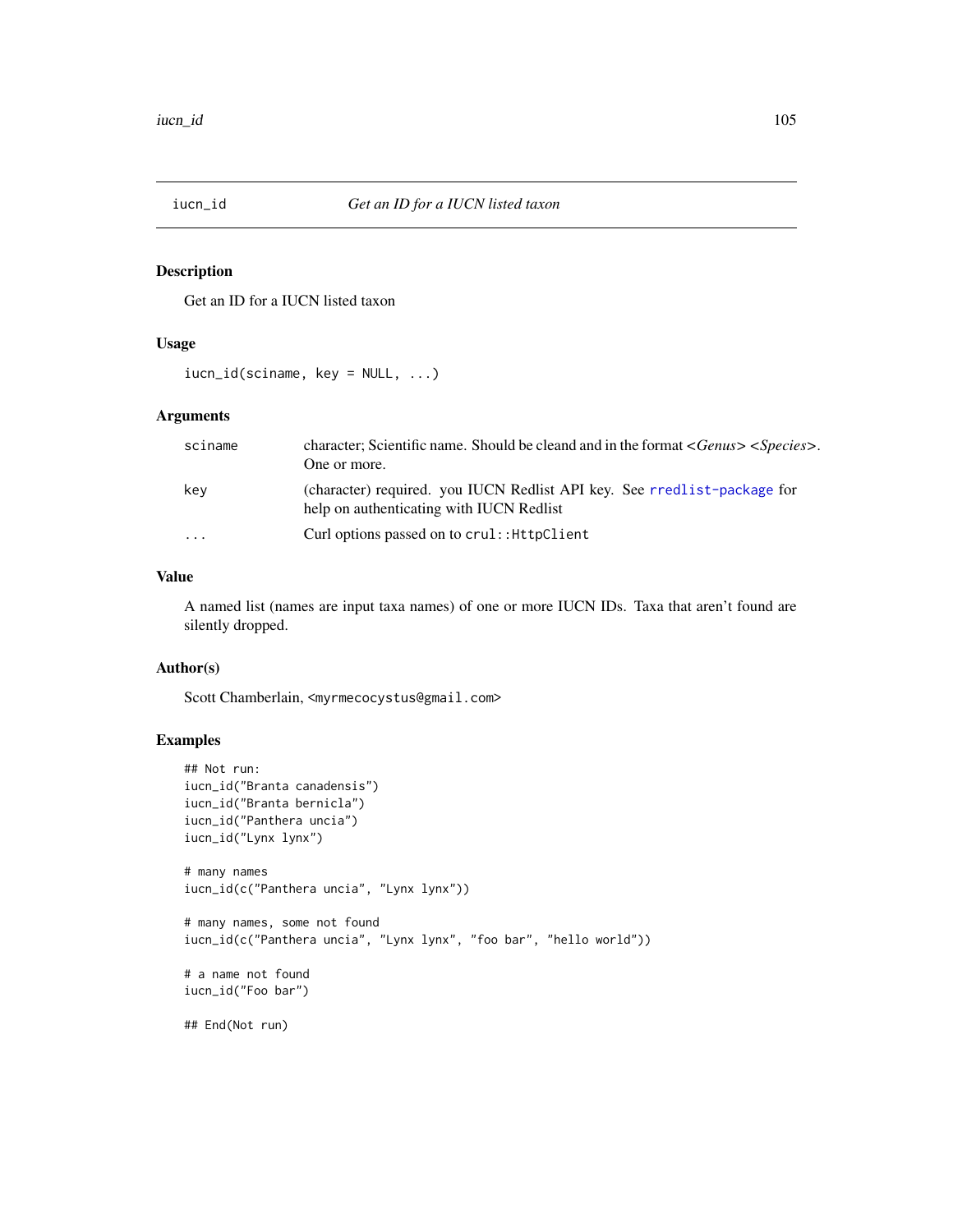<span id="page-105-1"></span>

Extractor functions for iucn-class.

### Usage

iucn\_status(x, ...)

### Arguments

| $\boldsymbol{\mathsf{x}}$ | an iucn-object as returned by iucn_summary |
|---------------------------|--------------------------------------------|
| $\cdots$                  | Currently not used                         |

### Value

A character vector with the status.

### See Also

[iucn\\_summary](#page-105-0)

# Examples

```
## Not run:
ia <- iucn_summary(c("Panthera uncia", "Lynx lynx"))
iucn_status(ia)
## End(Not run)
```
<span id="page-105-0"></span>iucn\_summary *Get a summary from the IUCN Red List*

### Description

Get a summary from the IUCN Red List (<http://www.iucnredlist.org/>).

#### Usage

```
iucn\_summary(x, parallel = FALSE, distr\_detail = FALSE, key = NULL, ...)iucn_summary_id(species_id, silent = TRUE, parallel = FALSE,
 distr\_detail = FALSE, ...)
```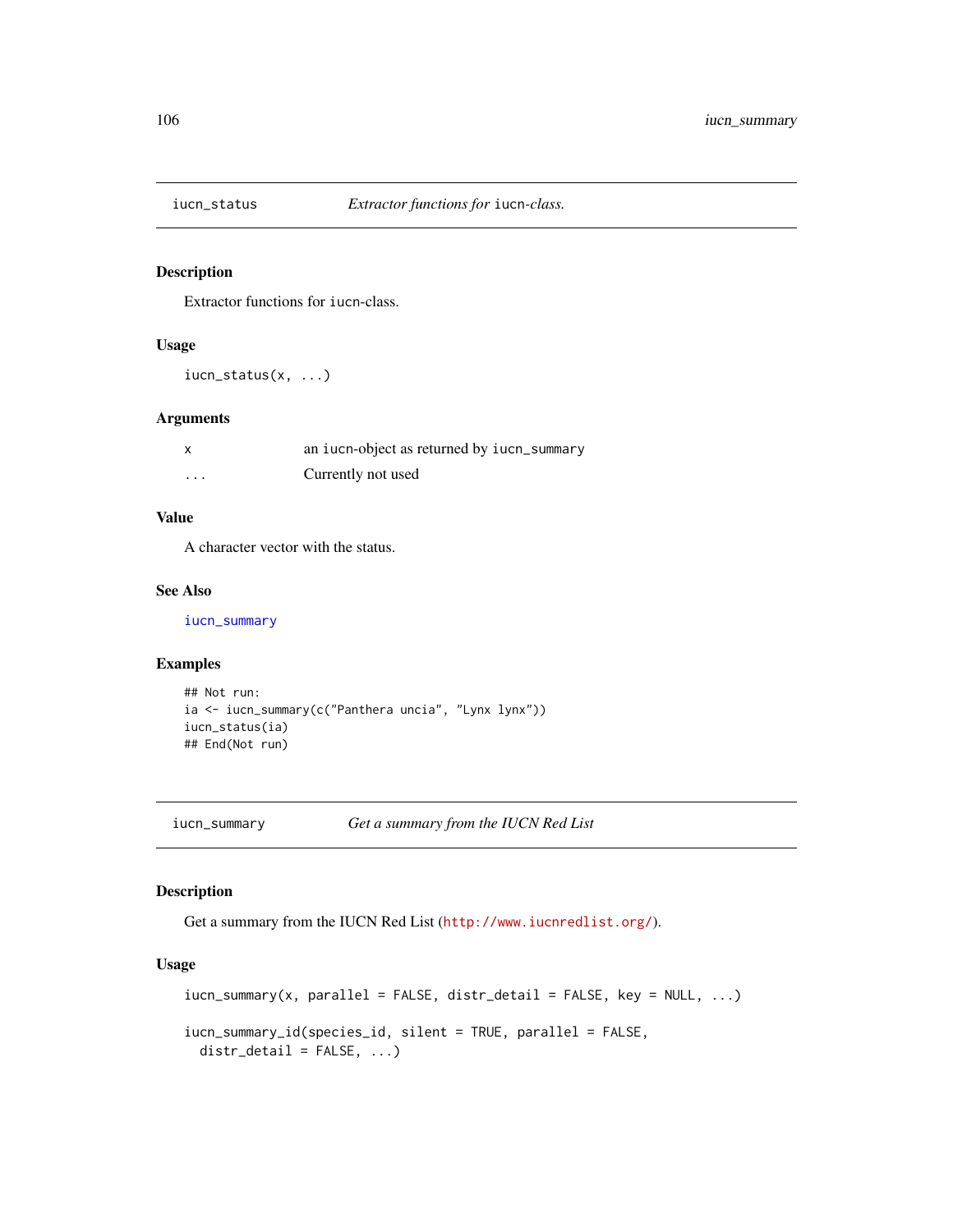# iucn\_summary 107

#### **Arguments**

| $\mathsf{x}$ | character; Scientific name. Should be cleaned and in the format < <i>Genus</i> ><br>$<\!\!Species\!\!>.$                                                                                                                                  |
|--------------|-------------------------------------------------------------------------------------------------------------------------------------------------------------------------------------------------------------------------------------------|
| parallel     | logical; Search in parallel to speed up search. You have to register a parallel<br>backend if TRUE. See e.g., doMC, doSNOW, etc.                                                                                                          |
| distr_detail | logical; If TRUE, the geographic distribution is returned as a list of vectors corre-<br>sponding to the different range types: native, introduced, etc.                                                                                  |
| key          | a Redlist API key, get one from http://apiv3.iucnredlist.org/api/v3/<br>token Required for iucn_summary but not needed for iucn_summary_id. De-<br>faults to NULL in case you have your key stored (see Redlist Authentication<br>below). |
| .            | Currently not used.                                                                                                                                                                                                                       |
| species_id   | an IUCN ID                                                                                                                                                                                                                                |
| silent       | logical; Make errors silent or not (when species not found).                                                                                                                                                                              |

# Details

Beware: IUCN functions can give back incorrect data. This isn't our fault. We do our best to get you the correct data quickly, but sometimes IUCN gives back the wrong data, and sometimes Global Names gives back the wrong data. We will fix these as soon as possible. In the meantime, just make sure that the data you get back is correct.

iucn\_summary has a default method that errors when anything's passed in that's not character or iucn class - a iucn\_summary.character method for when you pass in taxon names - and a iucn\_summary.iucn method so you can pass in iucn class objects as output from [get\\_iucn](#page-57-0) or [as.iucn](#page-57-1). If you already have IUCN IDs, coerce them to iucn class via as.iucn(..., check = FALSE)

#### Value

A list (for every species one entry) of lists with the following items:

| status  | Red List Category.                      |
|---------|-----------------------------------------|
| history | History of status, if available.        |
| distr   | Geographic distribution, if available.  |
| trend   | Trend of population size, if available. |

### Redlist Authentication

iucn\_summary uses the new Redlist API for searching for a IUCN ID, so we use the [rl\\_search](#page-0-0) function internally. This function requires an API key. Get the key at [http://apiv3.iucnredlist.](http://apiv3.iucnredlist.org/api/v3/token) [org/api/v3/token](http://apiv3.iucnredlist.org/api/v3/token), and pass it to the key parameter, or store in your .Renviron file like IUCN\_REDLIST\_KEY=yourkey or in your .Rprofile file like options(iucn\_redlist\_key="yourkey". We strongly encourage you to not pass the key in the function call but rather store it in one of those two files. This key will also set you up to use the **rredlist** package.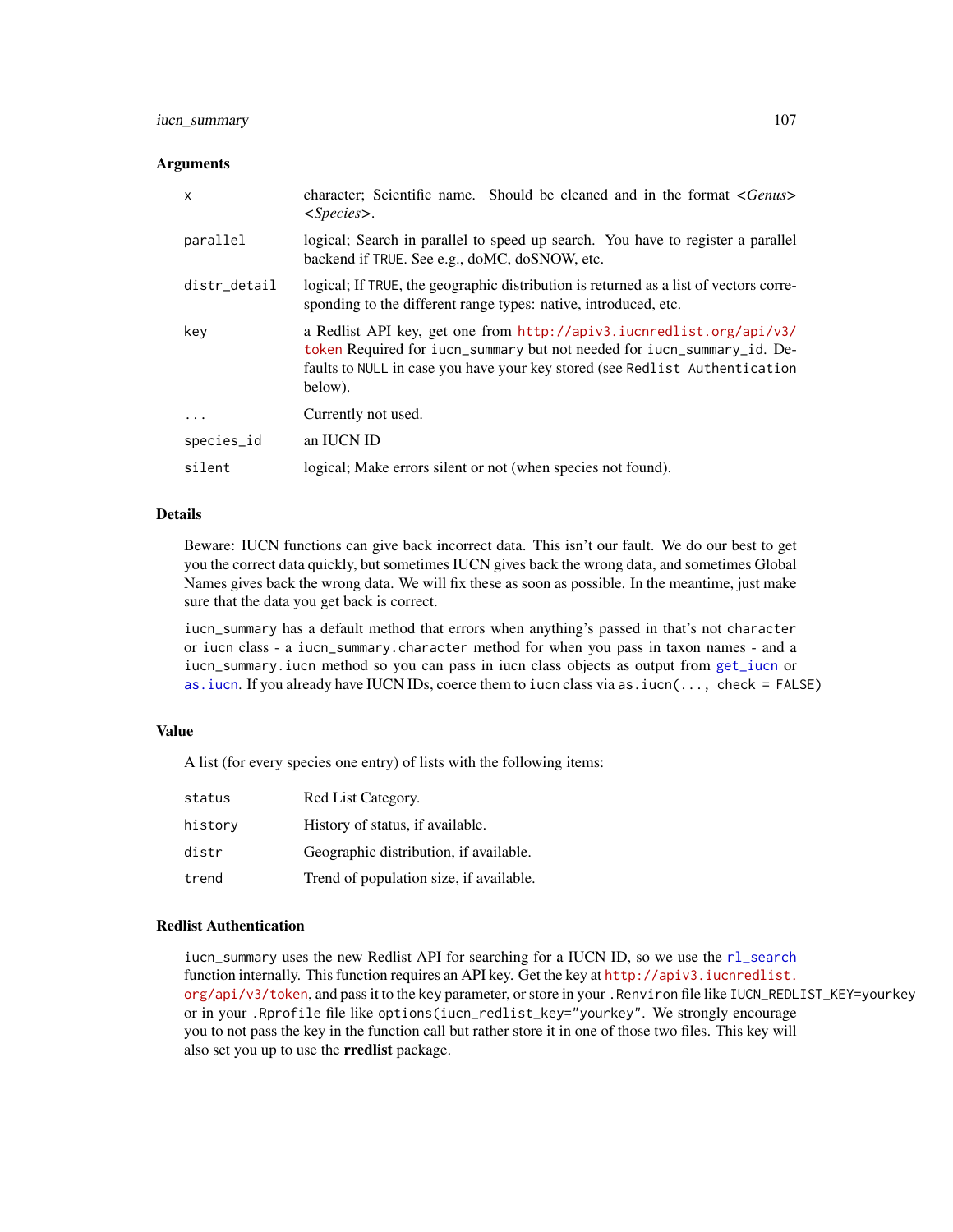Not all entries (history, distr, trend) are available for every species and NA is returned. [iucn\\_status](#page-105-1) is an extractor function to easily extract status into a vector.

### Author(s)

Eduard Szoecs, <eduardszoecs@gmail.com> Philippe Marchand, <marchand.philippe@gmail.com> Scott Chamberlain, <myrmecocystus@gmail.com>

# See Also

[iucn\\_status](#page-105-1)

# Examples

```
## Not run:
# if you send a taxon name, an IUCN API key is required
## here, the key is being detected from a .Rprofile file
## or .Renviron file, See "Redlist Authentication" above
iucn_summary("Lutra lutra")
ia <- iucn_summary(c("Panthera uncia", "Lynx lynx"))
ia <- iucn_summary(c("Panthera uncia", "Lynx lynx", "aaa"))
## get detailed distribution
iac <- iucn_summary(x="Ara chloropterus", distr_detail = TRUE)
iac[[1]]$distr
# If you pass in an IUCN ID, you don't need to pass in a Redlist API Key
ia <- iucn_summary_id(c(22732, 12519))
# extract status
iucn_status(ia)
# extract other available information
ia[['Lynx lynx']]$history
ia[['Panthera uncia']]$distr
ia[[2]]$trend
## the outputs aren't quite identical, but we're working on it
identical(
  iucn_summary_id(c(22732, 12519)),
  iucn_summary(as.iucn(c(22732, 12519)))
\lambda# using parallel, e.g., with doMC package, register cores first
# library(doMC)
# registerDoMC(cores = 2)
# nms <- c("Panthera uncia", "Lynx lynx", "Ara chloropterus", "Lutra lutra")
# (res <- iucn_summary(nms, parallel = TRUE))
```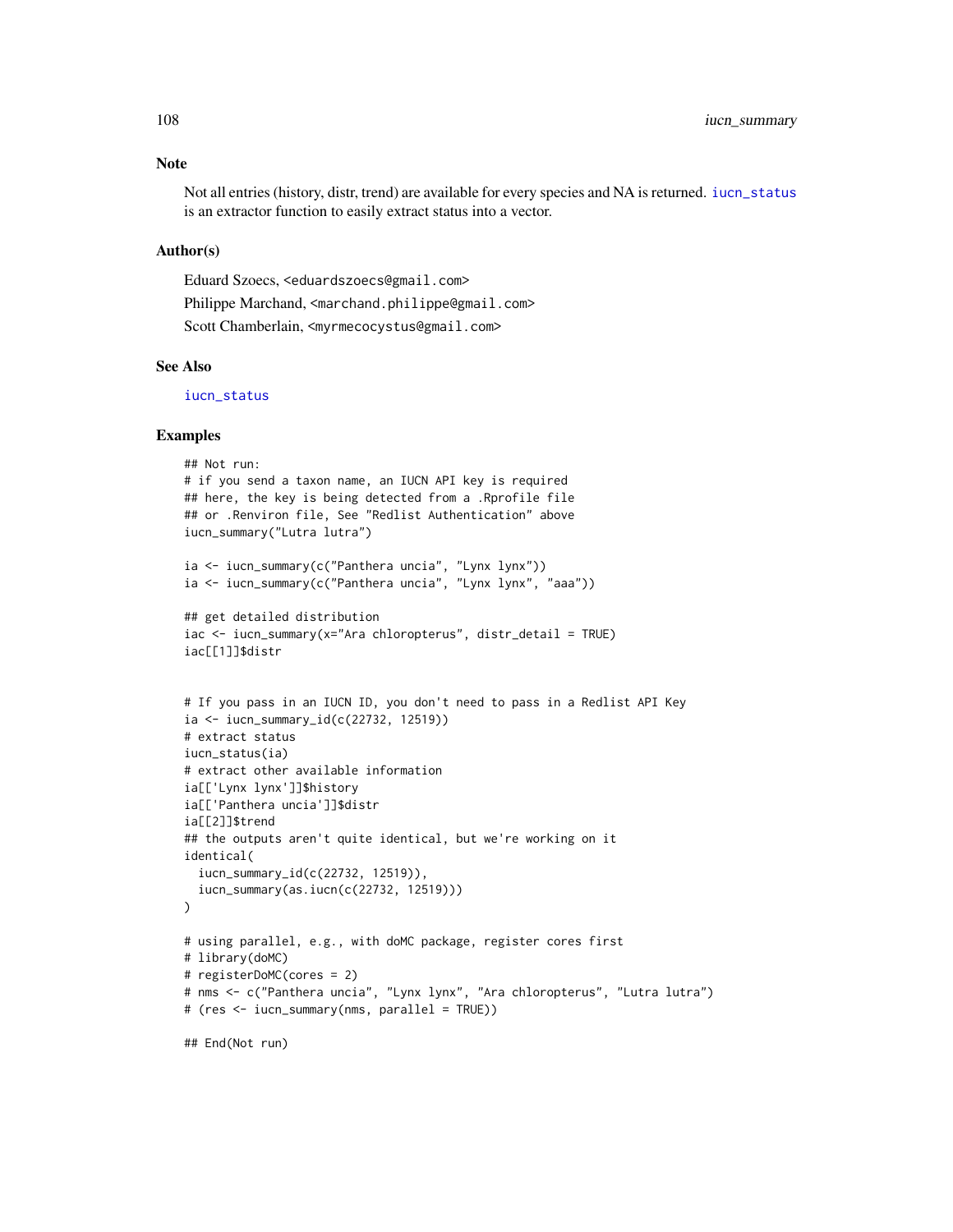Sets up authentication to diverse providers by providing the user a detailed prompt.

# Usage

```
use_tropicos()
use_eol()
use_entrez()
```
use\_iucn()

#### Details

Key helpers

This function only wraps [rl\\_use\\_iucn](#page-0-0) from the rredlist package. After filling the form you will get the key shortly but not immediately.

### 'use\_tropicos()'

Browse Tropicos API key request URL and provides instruction on how to store the key. @details After filling the form you will get the key shortly but not immediately.

# 'use\_eol()'

Browse EOL to help make an API key request and provides instruction on how to store the key. There's no direct URL to request a key, one first needs to log in or register and then to generate a key from one's Preferences page.

#### 'use\_entrez()'

Browse NCBI Entrez to help make an API key request and provides instruction on how to store the key. There's no direct URL to request a key, one first needs to log in or register and then to generate a key from one's account.

Note that NCBI Entrez doesn't require that you use an API key, but you should get higher rate limit with a key, so do get one.

### 'use\_iucn()'

Browse IUCN Red List API key request URL and provides instruction on how to store the key.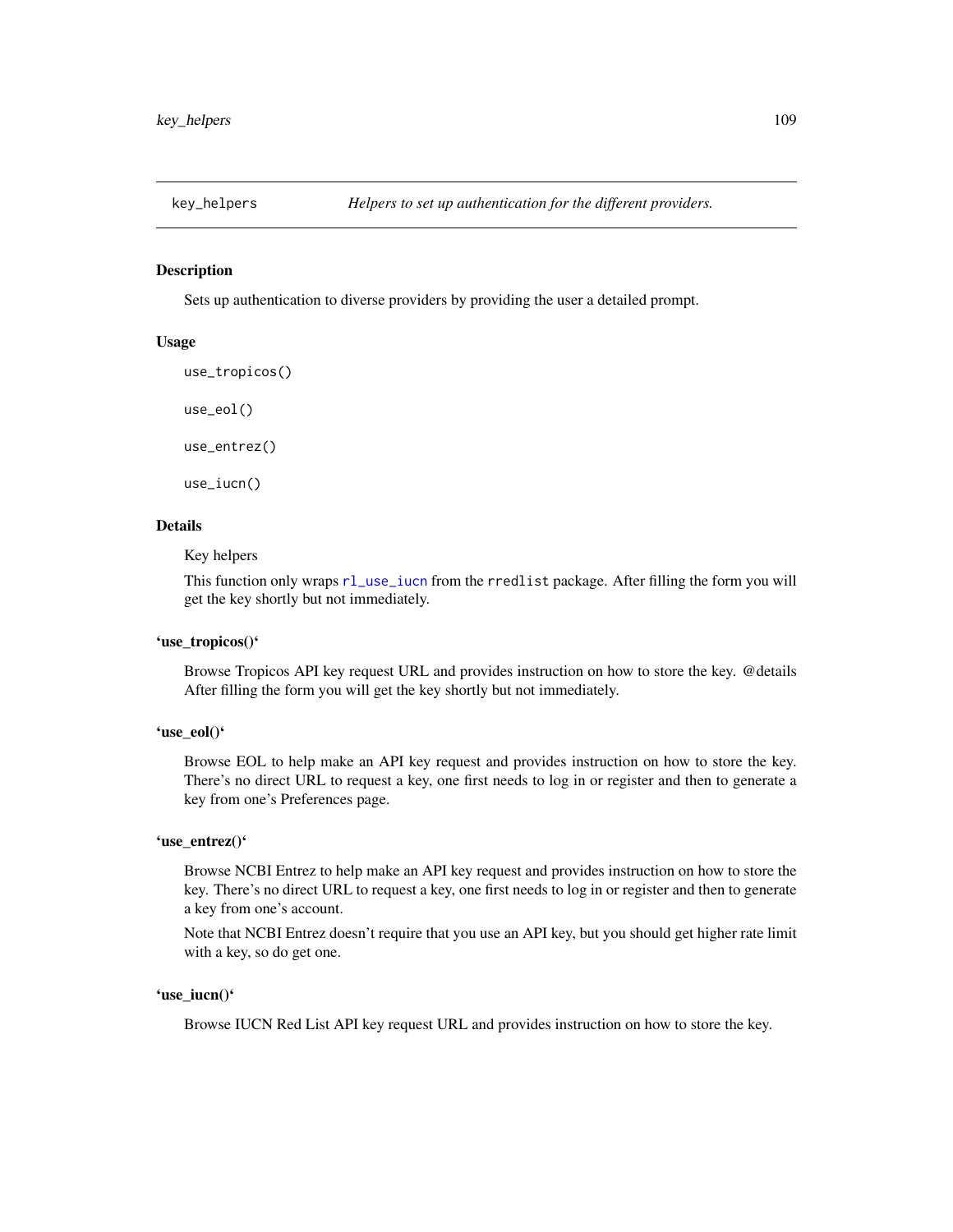Retrieve the lowest common taxon and rank for a given taxon name or ID

### Usage

```
lowest_common(...)
## Default S3 method:
lowest\_common(x, db = NULL, rows = NA,class\_list = NULL, low\_rank = NULL, ...## S3 method for class 'uid'
lowest\_common(x, class_list = NULL, low\_rank = NULL, ...)## S3 method for class 'tsn'
lowest\_common(x, class_list = NULL, low\_rank = NULL, ...)## S3 method for class 'gbifid'
lowest_{common}(x, class_{list} = NULL, low_{rank} = NULL, ...)## S3 method for class 'colid'
lowest_{common}(x, class_{list} = NULL, low_{rank} = NULL, ...)## S3 method for class 'tolid'
lowest_{common}(x, class_{list} = NULL, low_{rank} = NULL, ...)
```
### Arguments

| $\ddots$     | Other arguments passed to get_tsn, get_uid, get_colid, get_gbifid, get_tolid                                                                                                                                                                                                              |
|--------------|-------------------------------------------------------------------------------------------------------------------------------------------------------------------------------------------------------------------------------------------------------------------------------------------|
| $\mathsf{x}$ | Vector of taxa names (character) or id (character or numeric) to query.                                                                                                                                                                                                                   |
| db           | character; database to query. either ncbi, it is, gbif, col, or tol                                                                                                                                                                                                                       |
| rows         | (numeric) Any number from 1 to infinity. If the default NA, all rows are con-<br>sidered. Note that this parameter is ignored if you pass in a taxonomic id of any<br>of the acceptable classes: tsn, colid, gbifid, tolid. NCBI has a method for this<br>function but rows doesn't work. |
| class_list   | (list) A list of classifications, as returned from classification                                                                                                                                                                                                                         |
| low_rank     | (character) taxonomic rank to return, of length 1                                                                                                                                                                                                                                         |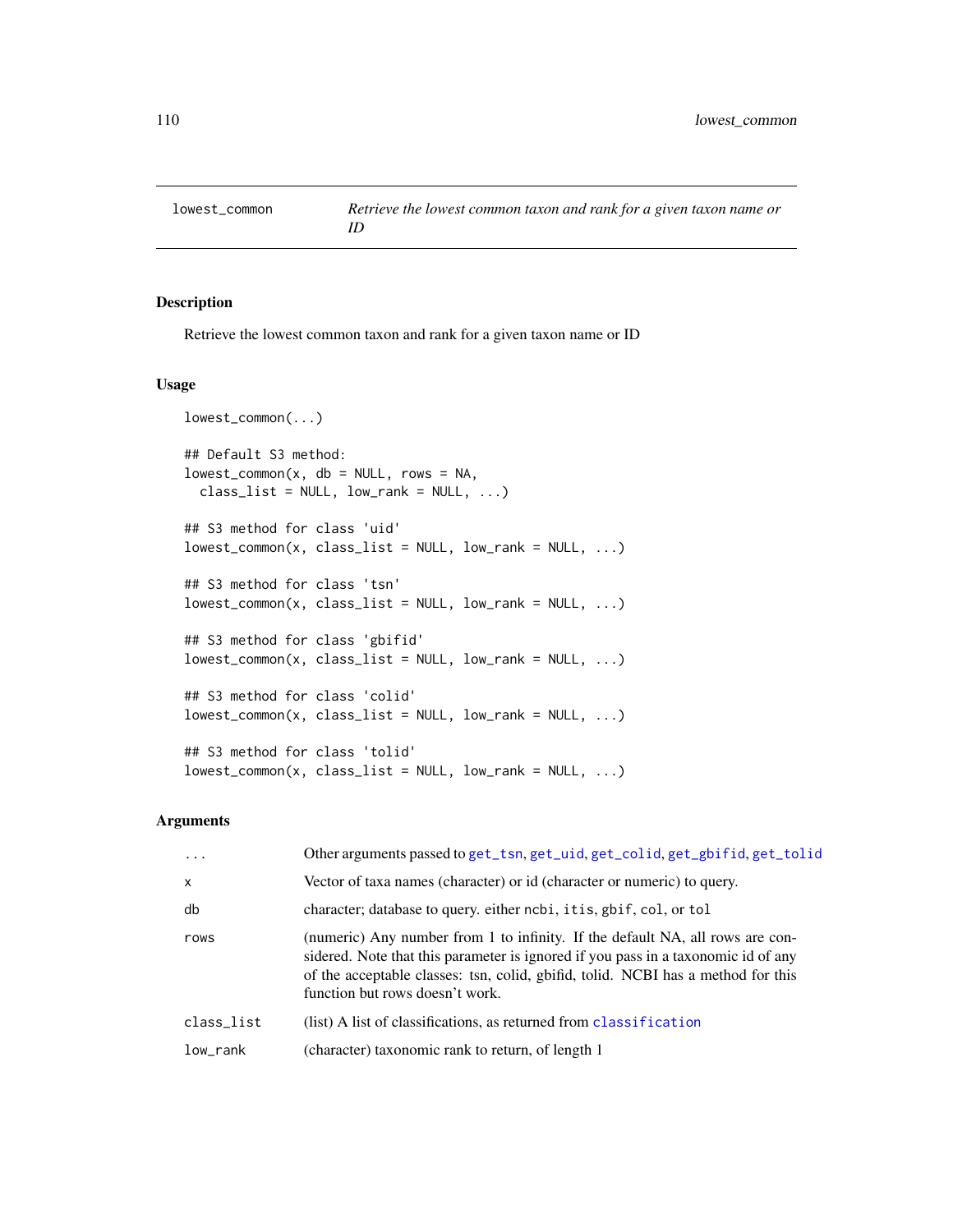### Value

NA when no match, or a data.frame with columns

- name
- rank
- id

#### Authentication

See [taxize-authentication](#page-41-0) for help on authentication

#### Author(s)

Jimmy O'Donnell <jodonnellbio@gmail.com> Scott Chamberlain <myrmecocystus@gmail.com>

#### Examples

```
## Not run:
id <- c("9031", "9823", "9606", "9470")
id_class <- classification(id, db = 'ncbi')
lowest_{common(id[2:4], db = "ncbi")lowest\_common(id[2:4], db = "ncbi", low\_rank = 'class')lowest_common(id[2:4], db = "ncbi", low_rank = 'family')
lowest_common(id[2:4], class_list = id_class)
lowest_common(id[2:4], class_list = id_class, low_rank = 'class')
lowest_common(id[2:4], class_list = id_class, low_rank = 'family')
# COL
taxa <- c('Nycticebus coucang', 'Homo sapiens', 'Sus scrofa')
cls <- classification(taxa, db = "col")
lowest_common(taxa, class_list = cls, db = "col")
lowest_common(get_colid(taxa), class_list = cls)
xx <- get_colid(taxa)
lowest_common(xx, class_list = cls)
# TOL
taxa <- c("Angraecum sesquipedale", "Dracula vampira",
  "Masdevallia coccinea")
(cls <- classification(taxa, db = "tol"))
lowest\_common(taxa, db = "tol", class_list = cls)lowest_common(get_tolid(taxa), class_list = cls)
xx <- get_tolid(taxa)
lowest_common(xx, class_list = cls)
spp <- c("Sus scrofa", "Homo sapiens", "Nycticebus coucang")
lowest_common(spp, db = "ncbi")
lowest_common(get_uid(spp))
lowest_common(spp, db = "itis")
lowest_common(get_tsn(spp))
```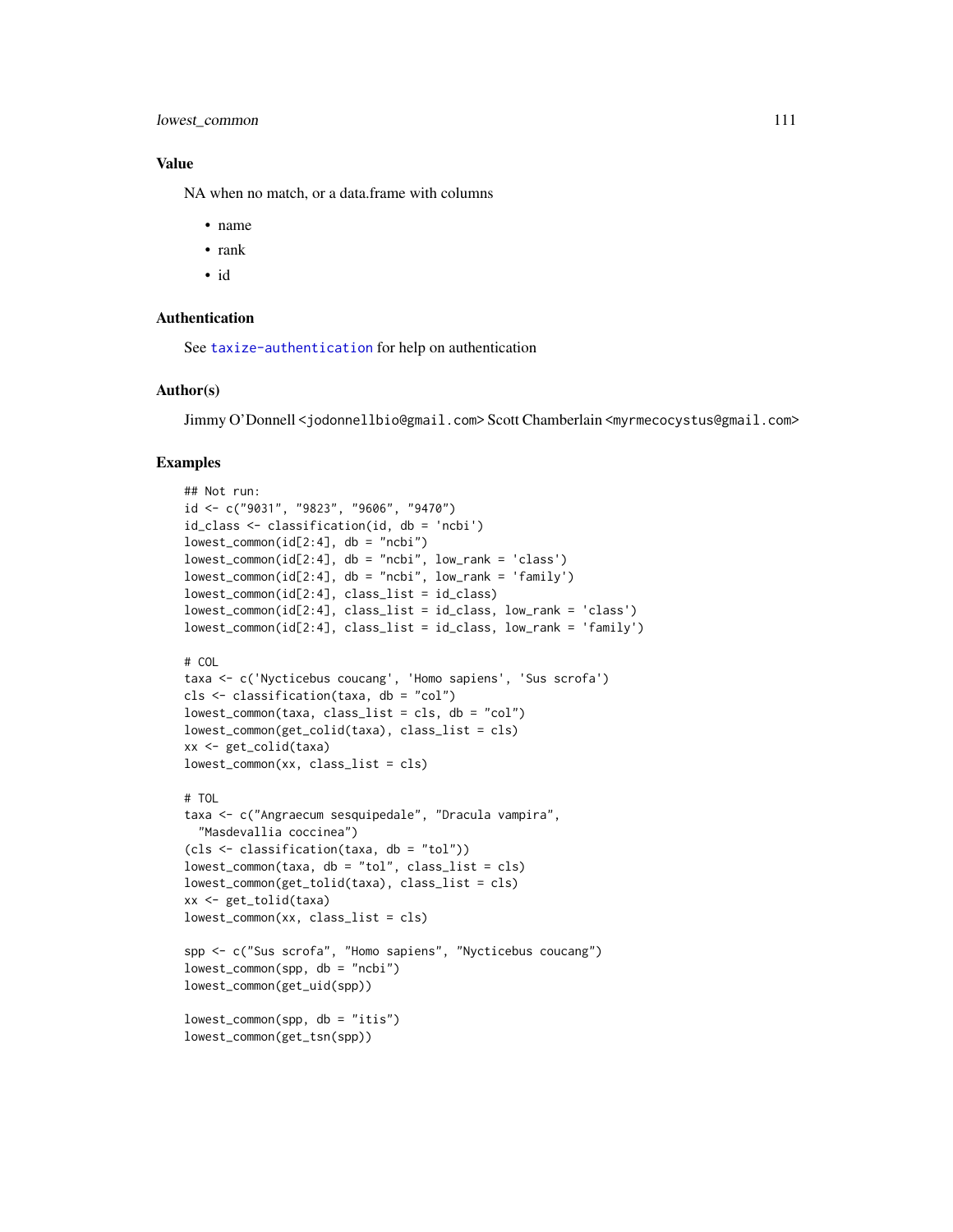```
gbifid <- c("2704179", "3119195")
lowest_common(gbifid, db = "gbif")
spp <- c("Poa annua", "Helianthus annuus")
lowest\_common(spp, db = "gbir")lowest_common(get_gbifid(spp))
cool_orchid <- c("Angraecum sesquipedale", "Dracula vampira",
  "Masdevallia coccinea")
orchid_ncbi <- get_uid(cool_orchid)
orchid_gbif <- get_gbifid(cool_orchid)
cool_orchids2 <- c("Domingoa haematochila", "Gymnadenia conopsea",
  "Masdevallia coccinea")
orchid_itis <- get_tsn(cool_orchids2)
orchid_hier_ncbi <- classification(orchid_ncbi, db = 'ncbi')
orchid_hier_gbif <- classification(orchid_gbif, db = 'gbif')
orchid_hier_itis <- classification(orchid_itis, db = 'itis')
lowest_common(orchid_ncbi, low_rank = 'class')
lowest_common(orchid_ncbi, class_list = orchid_hier_ncbi,
 low_rank = 'class')
lowest_common(orchid_gbif, low_rank = 'class')
lowest_common(orchid_gbif, orchid_hier_gbif, low_rank = 'class')
lowest_common(get_uid(cool_orchid), low_rank = 'class')
lowest_common(get_uid(cool_orchid), low_rank = 'family')
lowest_common(orchid_ncbi, class_list = orchid_hier_ncbi,
 low_rank = 'subfamily')
lowest_common(orchid_gbif, class_list = orchid_hier_gbif,
 low_rank = 'subfamily')
lowest_common(orchid_itis, class_list = orchid_hier_itis,
 low_rank = 'class')
## Pass in sci. names
nms <- c("Angraecum sesquipedale", "Dracula vampira", "Masdevallia coccinea")
lowest\_common(x = nms, db = "ncbi")lowest\_common(x = nms, db = "gbi f")# lowest_common(x = nms, db = "itis")
## NAs due to taxon not found, stops with error message
# lowest_common(orchid_itis, db = "itis")
# lowest_common(get_tsn(cool_orchid))
## End(Not run)
```
<span id="page-111-0"></span>names\_list *Get a random vector of species names.*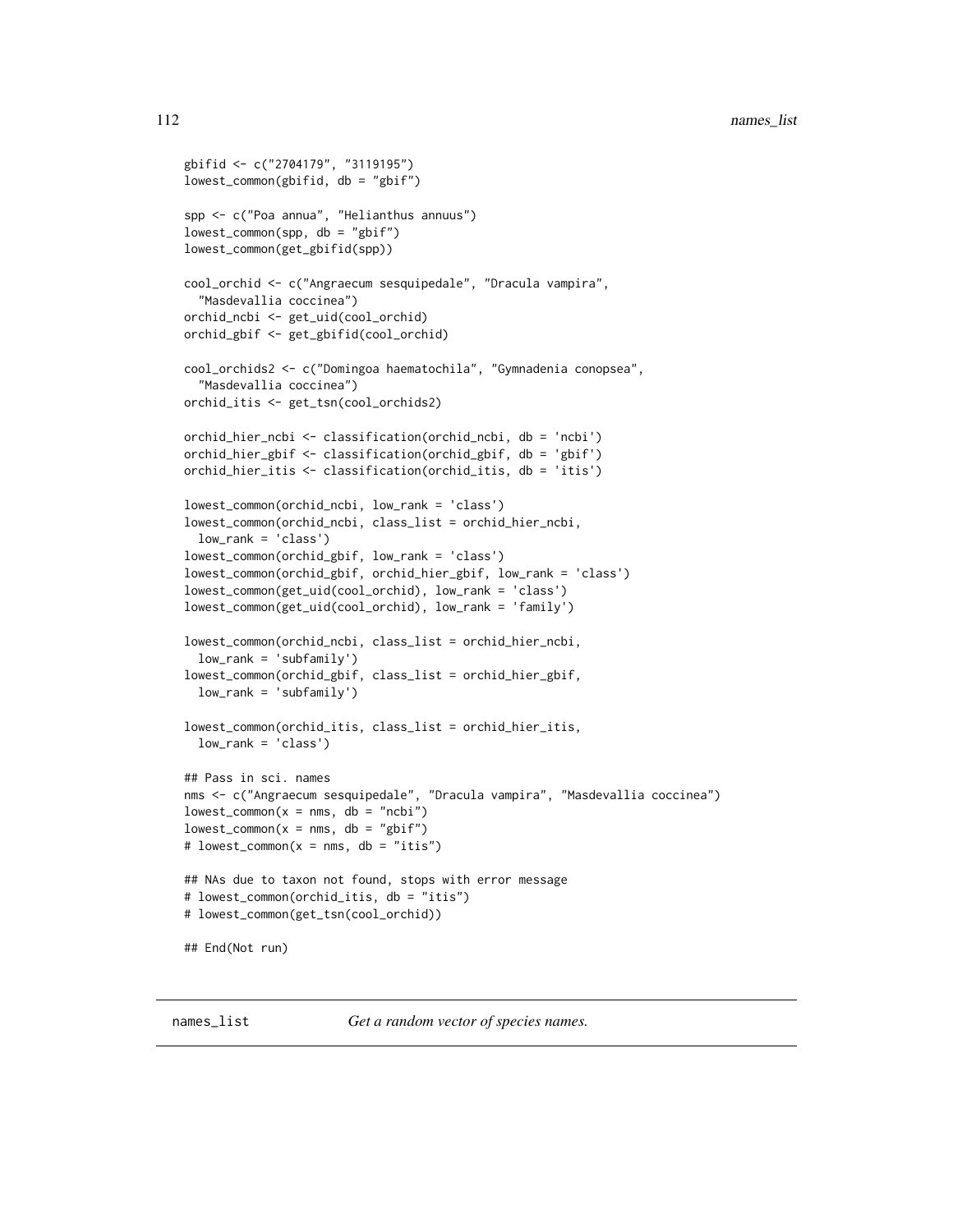# nbn\_classification 113

### Description

Family and order names come from the APG plant names list. Genus and species names come from Theplantlist.org.

# Usage

```
names_list(rank = "genus", size = 10)
```
### Arguments

| rank | Taxonomic rank, one of species, genus (default), family, order. |
|------|-----------------------------------------------------------------|
| size | Number of names to get. Maximum depends on the rank.            |

### Value

Vector of taxonomic names.

# Author(s)

Scott Chamberlain <myrmecocystus@gmail.com>

#### Examples

```
names_list()
names_list('species')
names_list('genus')
names_list('family')
names_list('order')
names_list('order', '2')
names_list('order', '15')
# You can get a lot of genus or species names if you want
nrow(theplantlist)
names_list('genus', 500)
```
<span id="page-112-0"></span>

| nbn classification |                |  | Search UK National Biodiversity Network database for taxonomic |  |  |
|--------------------|----------------|--|----------------------------------------------------------------|--|--|
|                    | classification |  |                                                                |  |  |

# Description

Search UK National Biodiversity Network database for taxonomic classification

### Usage

nbn\_classification(id, ...)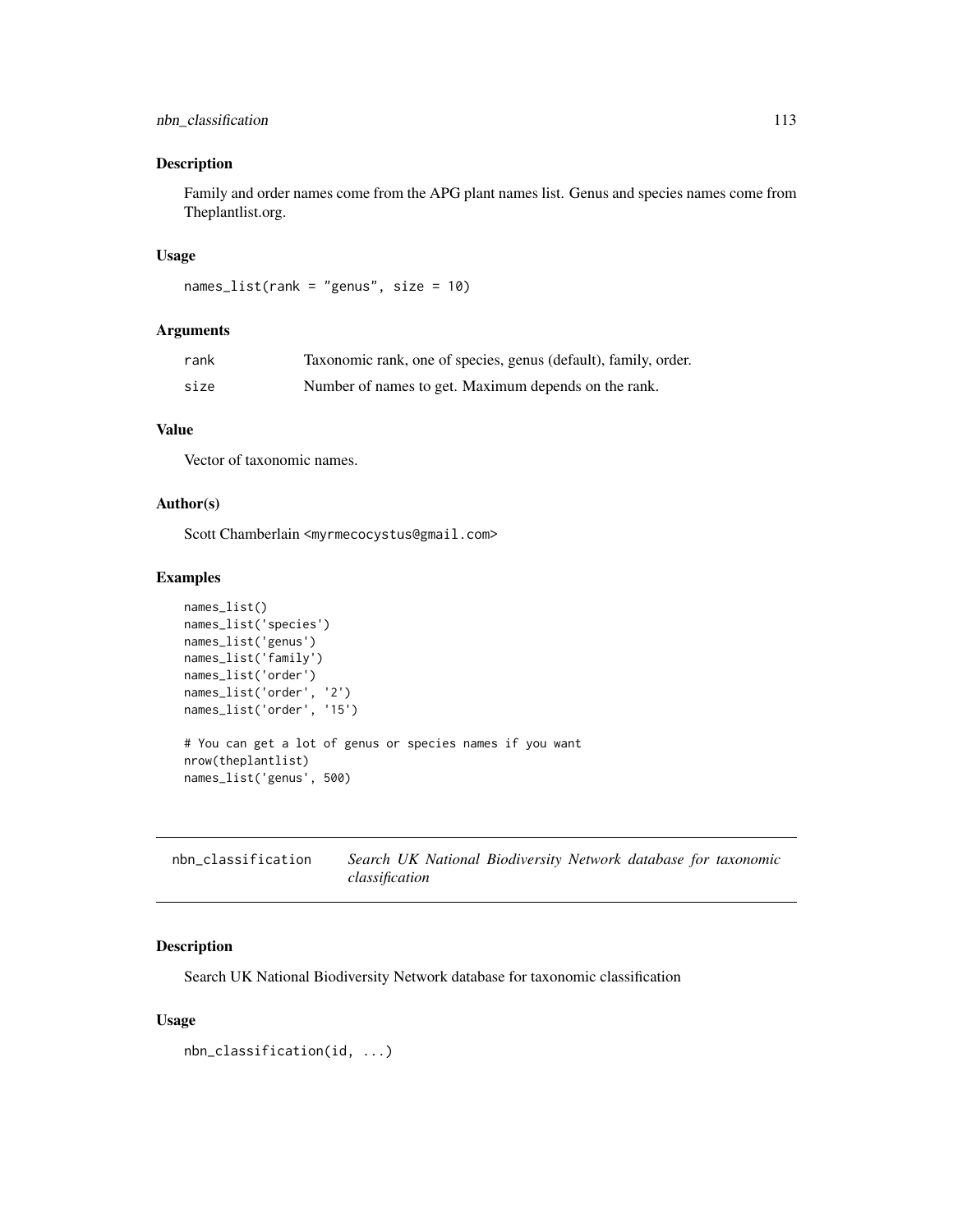### Arguments

| id       | (character) An NBN identifier. |
|----------|--------------------------------|
| $\cdots$ | Further args passed on to GET. |

# Value

A data.frame

# Author(s)

Scott Chamberlain, <myrmecocystus@gmail.com>

# References

<https://api.nbnatlas.org/>

#### See Also

Other nbn: [get\\_nbnid](#page-62-0), [nbn\\_search](#page-113-0), [nbn\\_synonyms](#page-115-0)

### Examples

```
## Not run:
nbn_classification(id="NHMSYS0000376773")
```

```
# get id first, then pass to this fxn
id <- get_nbnid("Zootoca vivipara", rec_only = TRUE, rank = "Species")
nbn_classification(id)
```
library('httr') nbn\_classification(id="NHMSYS0000502940", config=verbose())

## End(Not run)

<span id="page-113-0"></span>nbn\_search *Search UK National Biodiversity Network*

# Description

Search UK National Biodiversity Network

### Usage

```
nbn\_search(q, fq = NULL, order = NULL, sort = NULL, start = 0,rows = 25, facets = NULL, ...)
```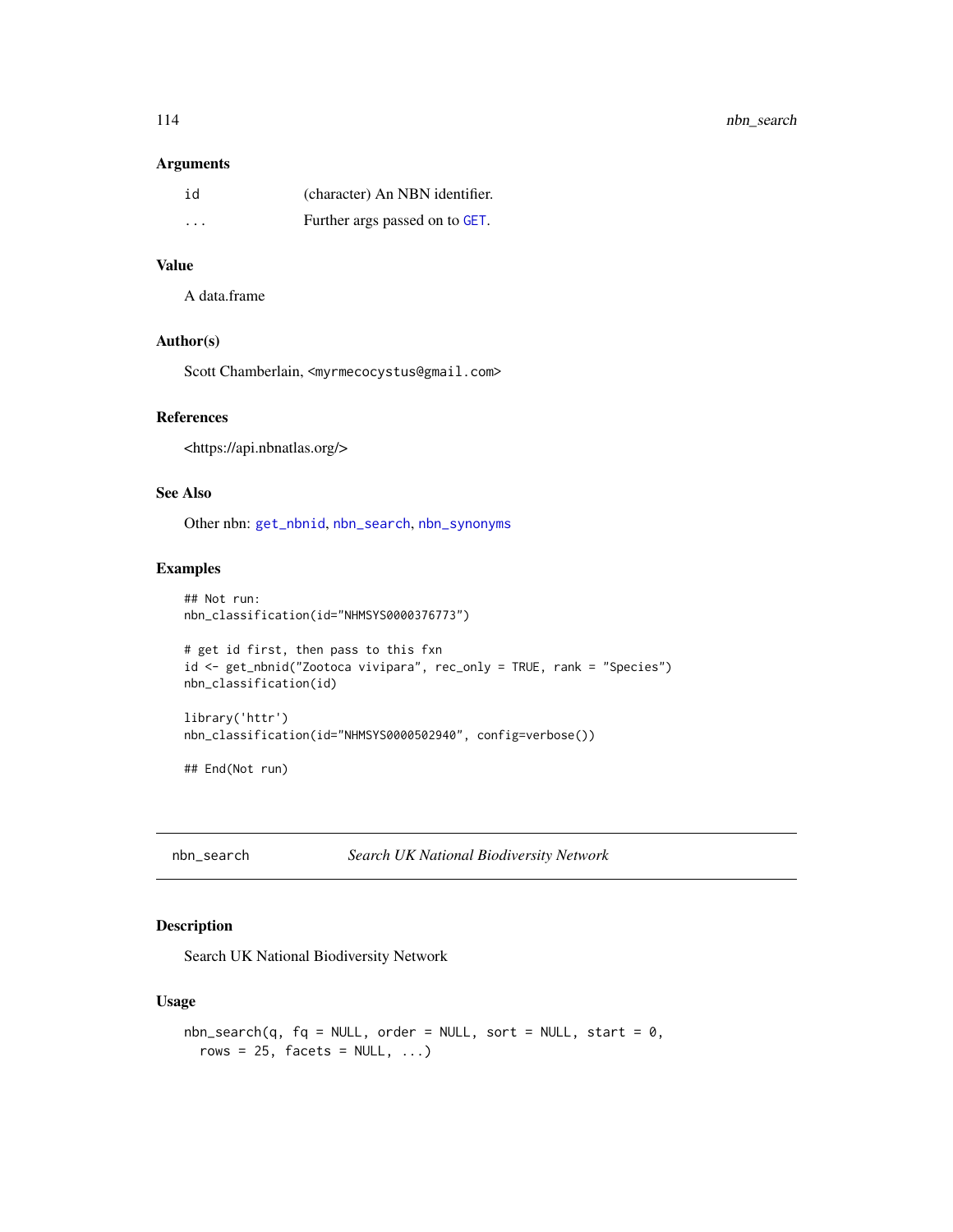# nbn\_search 115

### Arguments

| q      | (character) The query terms(s)                                                                                                                                                                                                                              |
|--------|-------------------------------------------------------------------------------------------------------------------------------------------------------------------------------------------------------------------------------------------------------------|
| fq     | (character) Filters to be applied to the original query. These are additional<br>params of the form fq=INDEXEDFIELD: VALUE e.g. fq=rank: kingdom. See<br><https: indexfields="" species-ws.nbnatlas.org=""> for all the fields that are queryable.</https:> |
| order  | (character) Supports "asc" or "desc"                                                                                                                                                                                                                        |
| sort   | (character) The indexed field to sort by                                                                                                                                                                                                                    |
| start  | (integer) Record offset, to enable paging                                                                                                                                                                                                                   |
| rows   | (integer) Number of records to return                                                                                                                                                                                                                       |
| facets | (list) Comma separated list of the fields to create facets on e.g. facets=basis_of_record.                                                                                                                                                                  |
| .      | Further args passed on to $HttpClient$ .                                                                                                                                                                                                                    |

### Value

a list with slots for metadata ('meta') with list of response attributes, and data ('data") with a data.frame of results

#### Author(s)

Scott Chamberlain, <myrmecocystus@gmail.com>

### References

<https://api.nbnatlas.org/>

### See Also

Other nbn: [get\\_nbnid](#page-62-0), [nbn\\_classification](#page-112-0), [nbn\\_synonyms](#page-115-0)

### Examples

```
## Not run:
x \leftarrow nbn\_search(q = "Vulpes")x$meta$totalRecords
x$meta$pageSize
x$meta$urlParameters
x$meta$queryTitle
head(x$data)
nbn_search(q = "blackbird", start = 4)
# debug curl stuff
nbn\_search(q = "blackbird", verbose = TRUE)## End(Not run)
```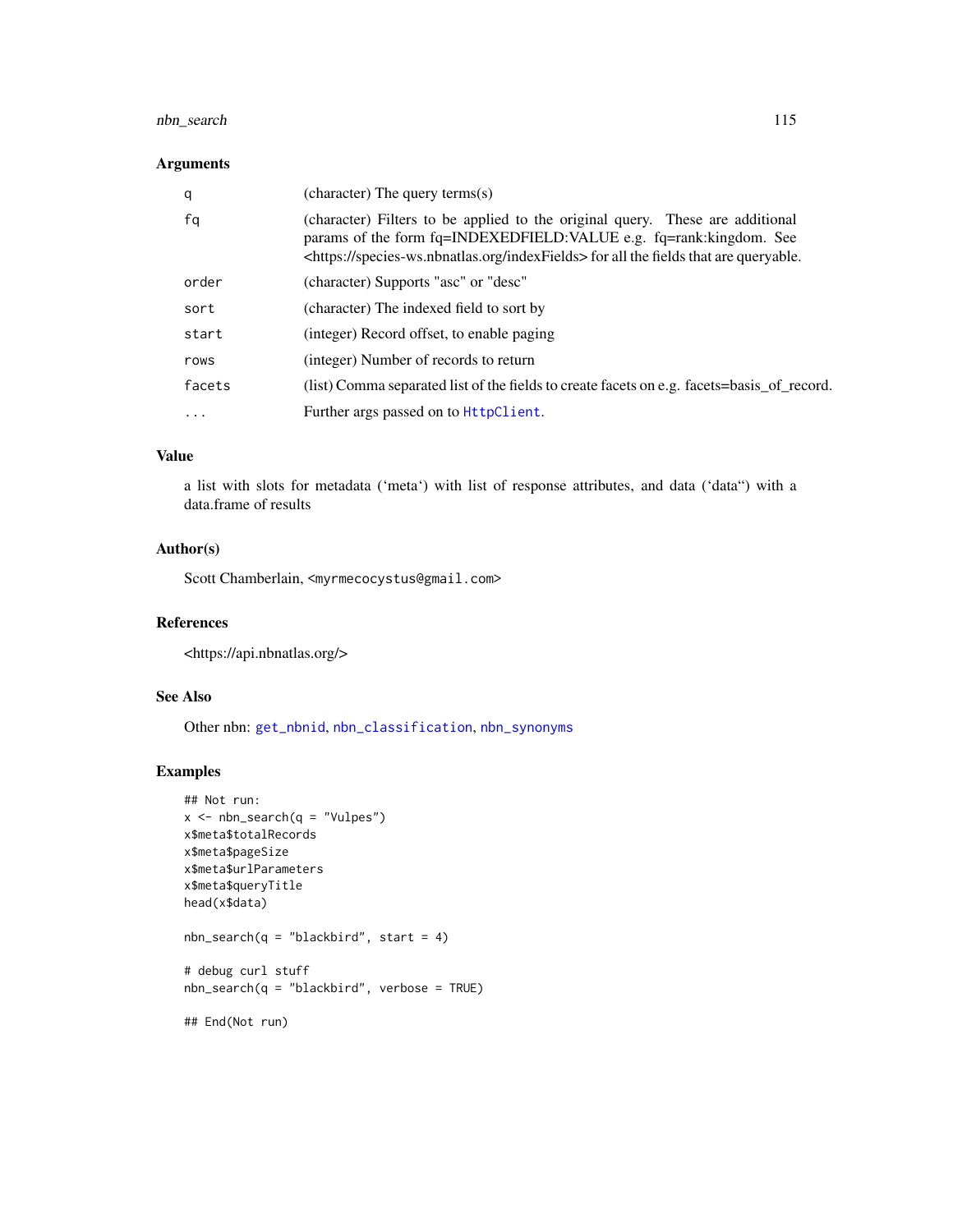<span id="page-115-0"></span>

Return all synonyms for a taxon name with a given id from NBN

# Usage

nbn\_synonyms(id, ...)

# Arguments

| id                | the taxon identifier code     |
|-------------------|-------------------------------|
| $\cdot\cdot\cdot$ | Further args passed on to GET |

# Value

A data.frame

### References

<https://api.nbnatlas.org/>

# See Also

Other nbn: [get\\_nbnid](#page-62-0), [nbn\\_classification](#page-112-0), [nbn\\_search](#page-113-0)

# Examples

```
## Not run:
nbn_synonyms(id = 'NHMSYS0001501147')
nbn_synonyms(id = 'NHMSYS0000456036')
```
# none nbn\_synonyms(id = 'NHMSYS0000502940')

## End(Not run)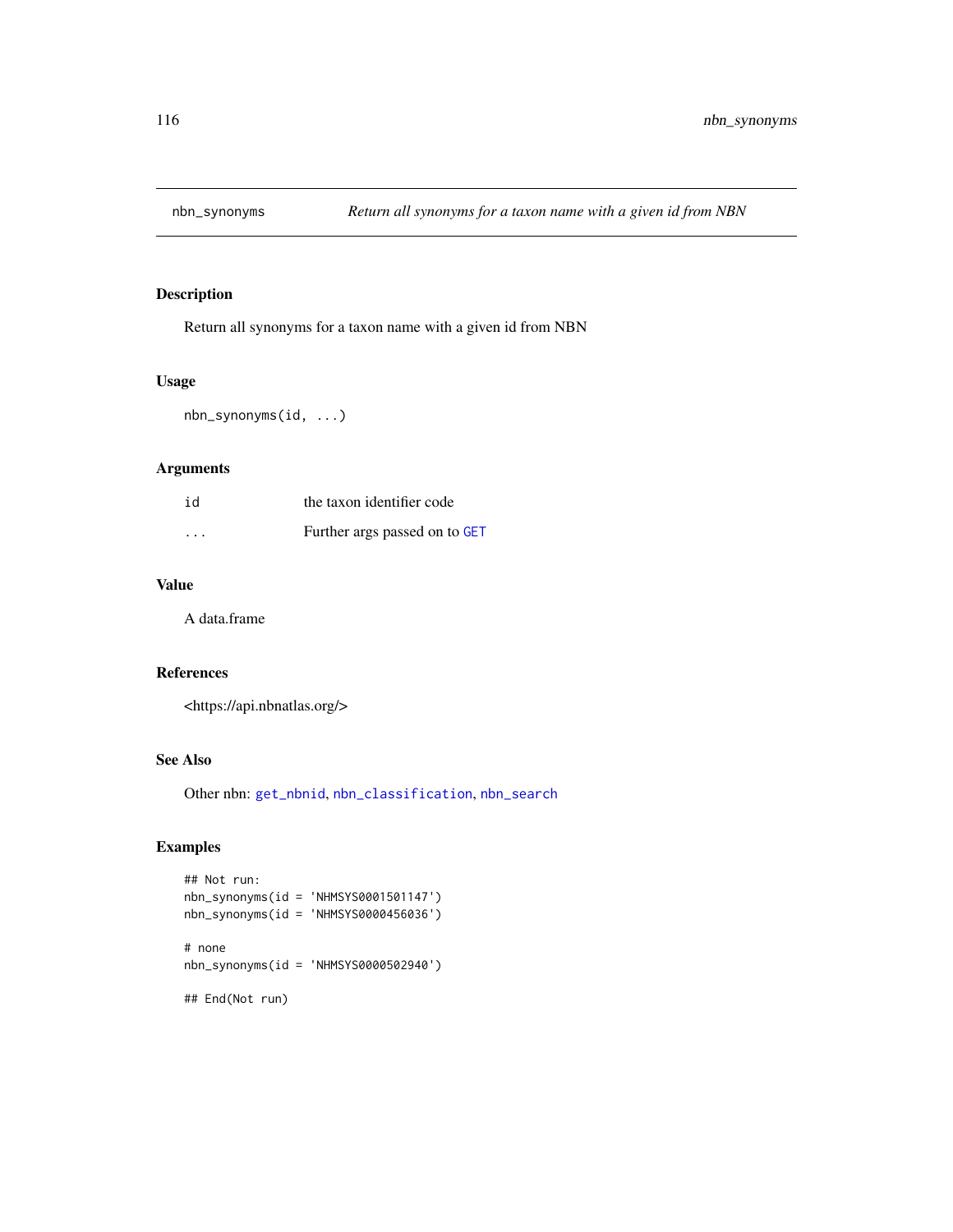Search the NCBI Taxonomy database for uids of children of taxa. Taxa can be referenced by name or uid. Referencing by name is faster

In a few cases, different taxa have the same name (e.g. Satyrium; see examples). If one of these are searched for then the children of both taxa will be returned. This can be avoided by using a uid instead of the name or specifying an ancestor. If an ancestor is provided, only children of both the taxon and its ancestor are returned. This will only fail if there are two taxa with the same name and the same specified ancestor.

#### Usage

```
ncbi_clidren(name = NULL, id = NULL, start = 0, max_return = 1000,ancestor = NULL, out_type = c("summary", "uid"), ambiguous = FALSE,
  key = NULL, ...
```
# Arguments

| name       | (character) The string to search for. Only exact matches found the name given<br>will be returned. Not compatible with id.                                                                               |
|------------|----------------------------------------------------------------------------------------------------------------------------------------------------------------------------------------------------------|
| id         | (character) The uid to search for. Not compatible with name.                                                                                                                                             |
| start      | The first record to return. If omitted, the results are returned from the first record<br>$(\text{start}=0)$ .                                                                                           |
| max_return | (numeric; length=1) The maximum number of children to return.                                                                                                                                            |
| ancestor   | (character) The ancestor of the taxon being searched for. This is useful if there<br>could be more than one taxon with the same name. Has no effect if id is used.                                       |
| out_type   | (character) Currently either "summary" or "uid":                                                                                                                                                         |
|            | summary The output is a list of data. frame with children uid, name, and rank.<br><b>uid</b> A list of character vectors of children uids                                                                |
| ambiguous  | logical; length 1 If FALSE, children taxa with words like "unclassified",<br>"unknown", "uncultured", or "sp." are removed from the output. NOTE: This<br>option only applies when out_type = "summary". |
| key        | (character) NCBI Entrez API key. optional. See Details.                                                                                                                                                  |
| .          | Curl options passed on to HttpClient                                                                                                                                                                     |

### Value

The output type depends on the value of the out\_type parameter. Taxa that cannot be found will result in NAs and a lack of children results in an empty data structure.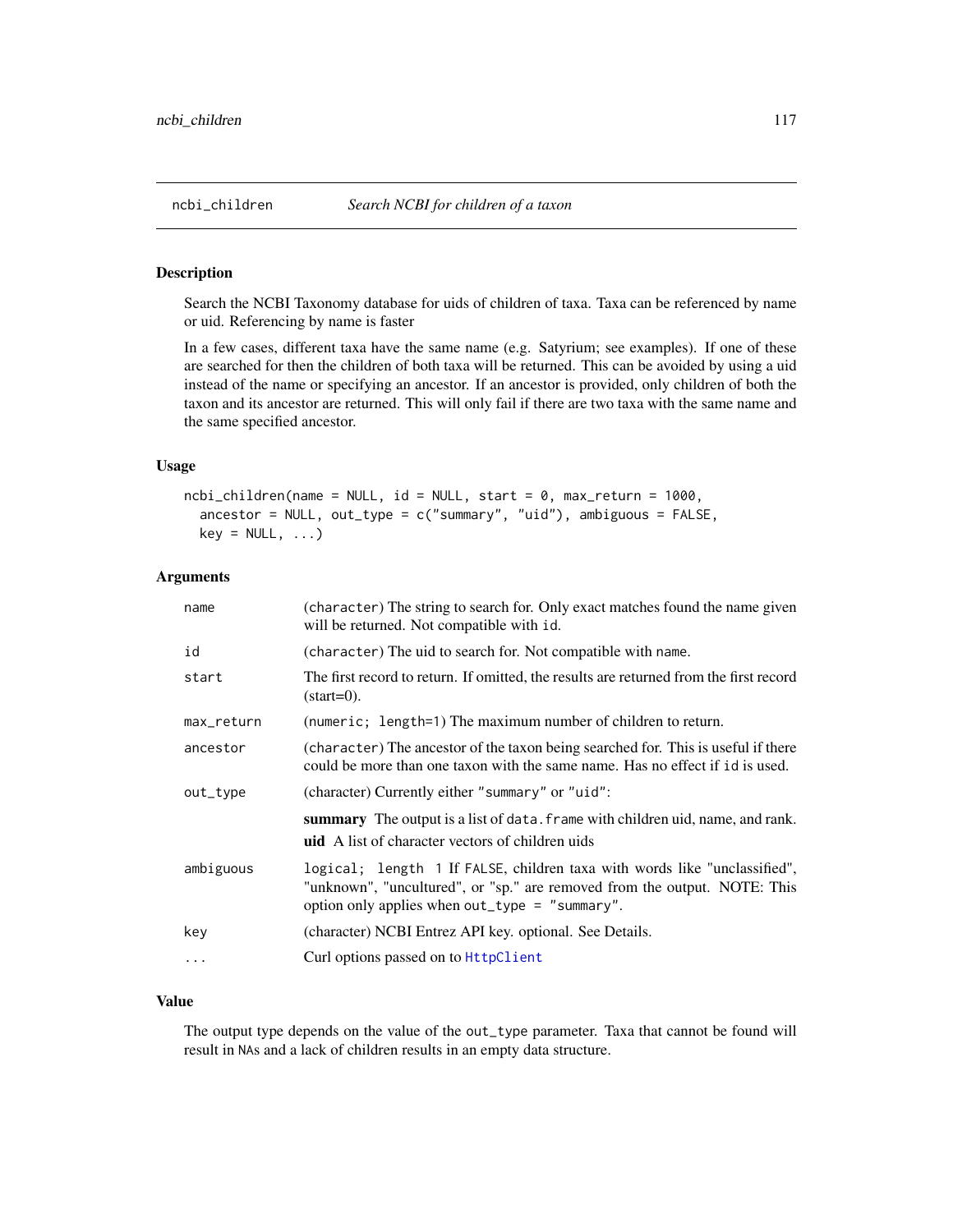### Authentication

See [taxize-authentication](#page-41-0) for help on authentication

### Author(s)

Zachary Foster <zacharyfoster1989@gmail.com>

#### See Also

[ncbi\\_get\\_taxon\\_summary](#page-118-0), [children](#page-9-0)

### Examples

```
## Not run:
ncbi_children(name="Satyrium") #Satyrium is the name of two different genera
ncbi_children(name="Satyrium", ancestor="Eumaeini") # A genus of butterflies
ncbi_children(name="Satyrium", ancestor="Orchidaceae") # A genus of orchids
ncbi_children(id="266948") #"266948" is the uid for the butterfly genus
ncbi_children(id="62858") #"62858" is the uid for the orchid genus
```

```
# use curl options
ncbi_children(name="Satyrium", ancestor="Eumaeini", verbose = TRUE)
```

```
## End(Not run)
```
ncbi\_downstream *Retrieve all taxa names downstream in hierarchy for NCBI*

### Description

Retrieve all taxa names downstream in hierarchy for NCBI

#### Usage

```
ncbi_downstream(id, downto, intermediate = FALSE, ...)
```
#### Arguments

| id           | (numeric/integer) An NCBI taxonomic identifier                                                                                                                                          |
|--------------|-----------------------------------------------------------------------------------------------------------------------------------------------------------------------------------------|
| downto       | The taxonomic level you want to go down to. See examples below. The taxo-<br>nomic level IS case sensitive, and you do have to spell it correctly. See data (rank_ref)<br>for spelling. |
| intermediate | (logical) If TRUE, return a list of length two with target taxon rank names, with<br>additional list of data.frame's of intermediate taxonomic groups. Default: FALSE                   |
| $\ddotsc$    | Further args passed on to ncbi_children                                                                                                                                                 |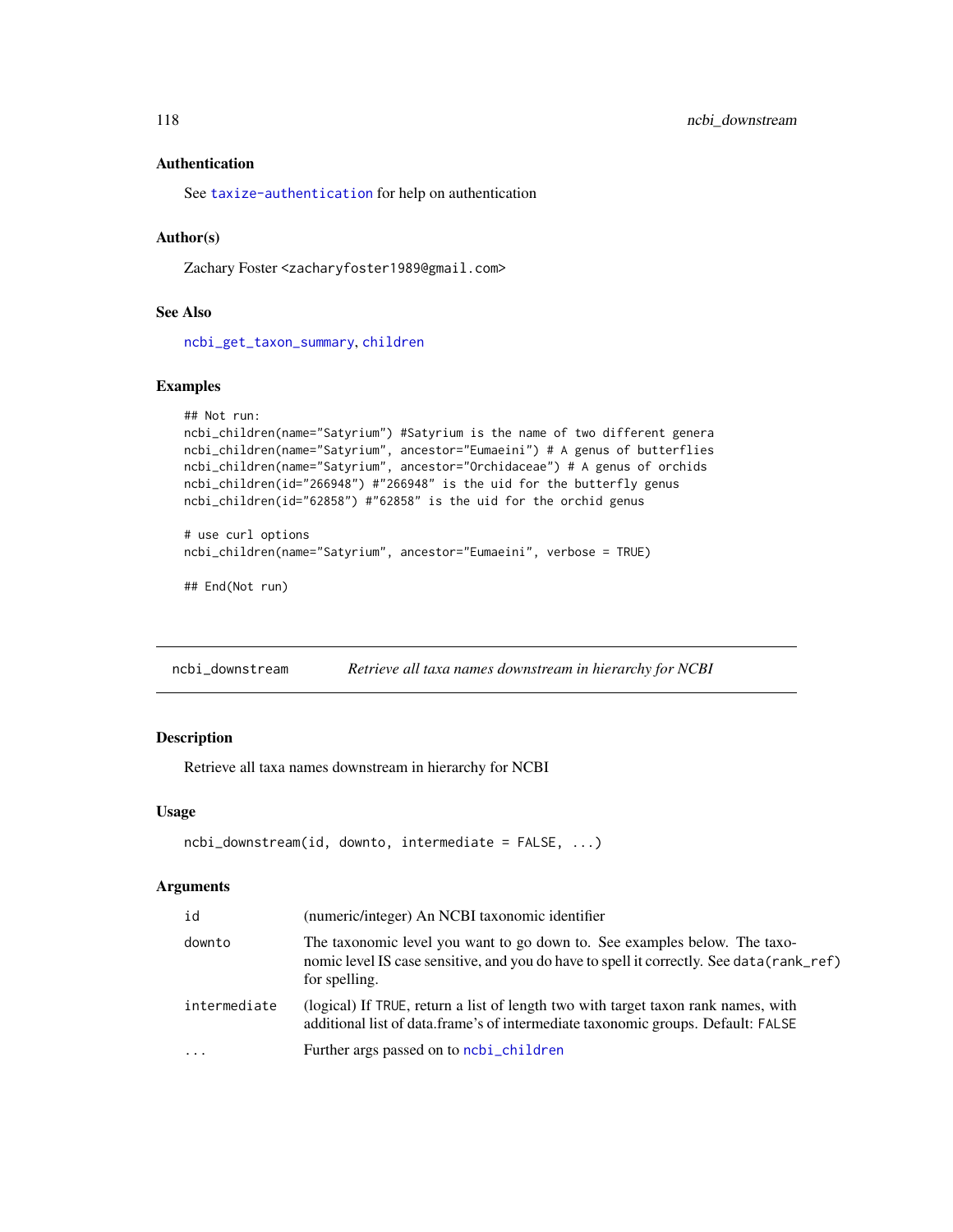#### Value

Data.frame of taxonomic information downstream to family from e.g., Order, Class, etc., or if intermediate=TRUE, list of length two, with target taxon rank names, and intermediate names.

#### No Rank

A sticky point with NCBI is that they can have designation for taxonomic rank of "No Rank". So we have no way of programatically knowing what to do with that taxon. Of course one can manually look at a name and perhaps know what it is, or look it up on the web - but we can't do anything programatically. So, no rank things will sometimes be missing.

### Authentication

See [taxize-authentication](#page-41-0) for help on authentication

### Author(s)

Scott Chamberlain <myrmecocystus@gmail.com>

#### Examples

```
## Not run:
## genus Apis
ncbi_downstream(id = 7459, downto="species")
## get intermediate taxa as a separate object
ncbi_downstream(id = 7459, downto="species", intermediate = TRUE)
## get intermediate taxa as a separate object
ncbi_downstream(id = 7459, downto="species", intermediate = TRUE)
## Lepidoptera
ncbi_downstream(id = 7088, downto="superfamily")## families in the ferns (Moniliformopses)
(id <- get_uid("Moniliformopses"))
ncbi_downstream(id = id, downto = "order")## End(Not run)
```
<span id="page-118-0"></span>ncbi\_get\_taxon\_summary

*NCBI taxon information from uids*

### Description

Downloads summary taxon information from the NCBI taxonomy databases for a set of taxonomy UIDs using eutils esummary.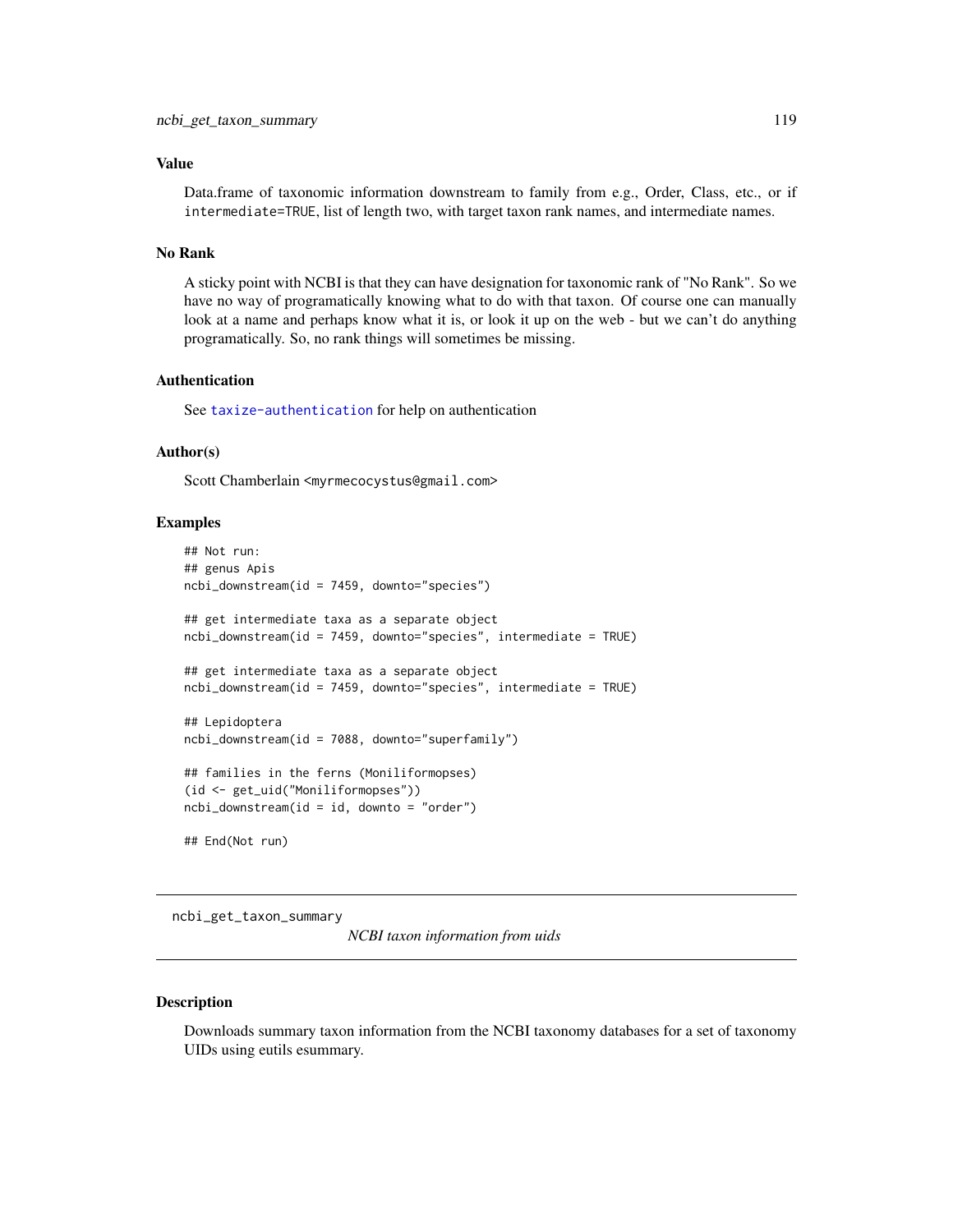#### Usage

ncbi\_get\_taxon\_summary(id, key = NULL, ...)

#### Arguments

| id       | (character) NCBI taxonomy uids to retrieve information for. See Details. |
|----------|--------------------------------------------------------------------------|
| kev      | (character) NCBI Entrez API key. optional. See Details.                  |
| $\cdots$ | Curl options passed on to <b>HttpClient</b>                              |

### Details

If your input vector or list of NCBI IDs is longer than about 8000 characters (use nchar(paste(ids, collapse = "+"))), split the list up into chunks since at about that number of characters you will run into the HTTP 414 error "Request-URI Too Long".

### Value

A data.frame with the following columns:

uid The uid queried for

name The name of the taxon; a binomial name if the taxon is of rank species

rank The taxonomic rank (e.g. 'Genus')

### Authentication

See [taxize-authentication](#page-41-0) for help on authentication

### Author(s)

Zachary Foster <zacharyfoster1989@Sgmail.com>

### Examples

```
## Not run:
ncbi_get_taxon_summary(c(1430660, 4751))
# use curl options
ncbi_get_taxon_summary(c(1430660, 4751), verbose = TRUE)
```
## End(Not run)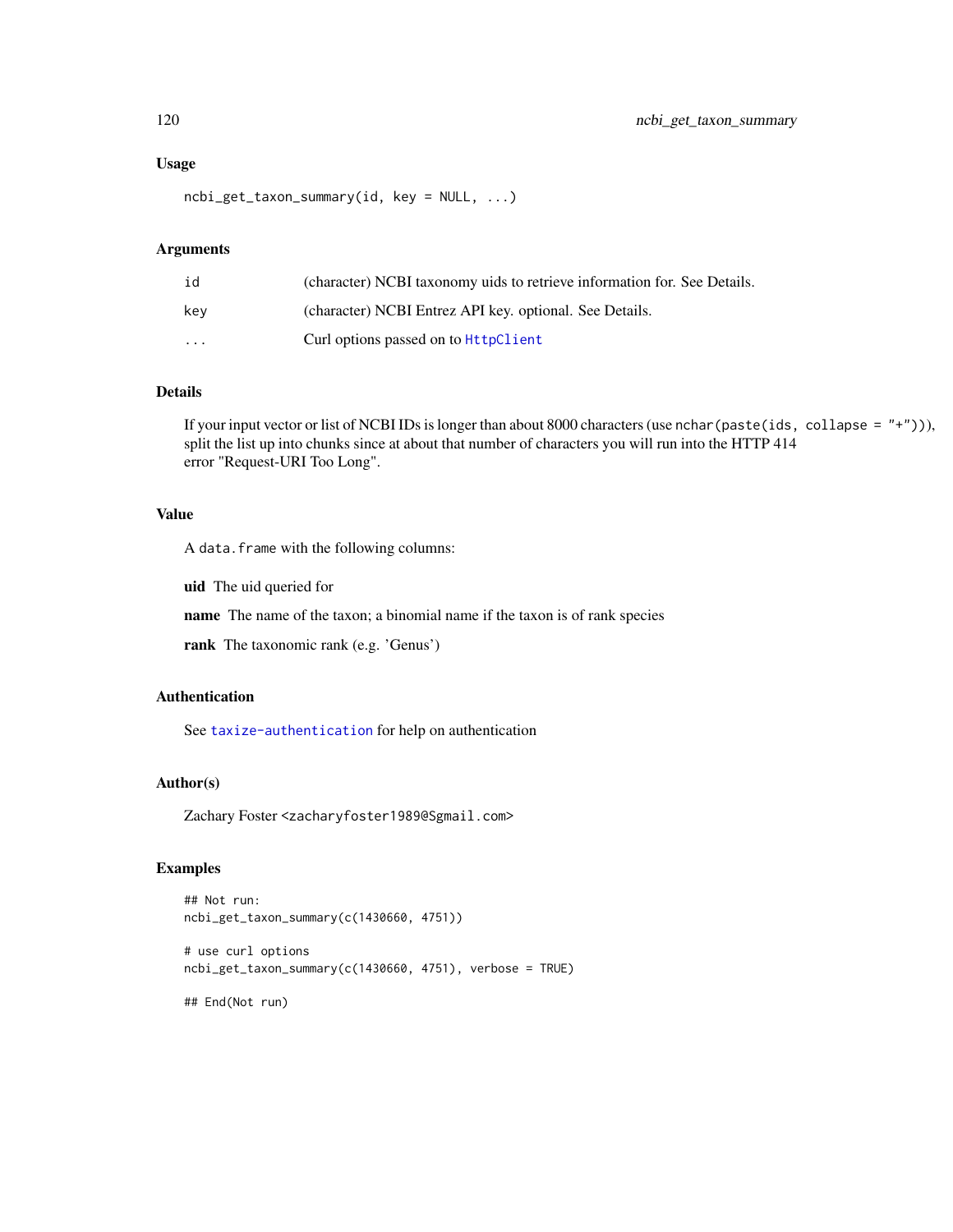<span id="page-120-2"></span>phylomatic\_format *Get family names to make Phylomatic input object, and output input string to Phylomatic for use in the function phylomatic\_tree.*

# Description

THIS FUNCTION IS DEFUNCT.

### Usage

phylomatic\_format(...)

#### Arguments

... Parameters, ignored

<span id="page-120-1"></span>phylomatic\_tree *Query Phylomatic for a phylogenetic tree.*

# Description

THIS FUNCTION IS DEFUNCT.

# Usage

```
phylomatic_tree(...)
```
# Arguments

... Parameters, ignored

<span id="page-120-0"></span>ping *Ping an API used in taxize to see if it's working.*

# Description

Ping an API used in taxize to see if it's working.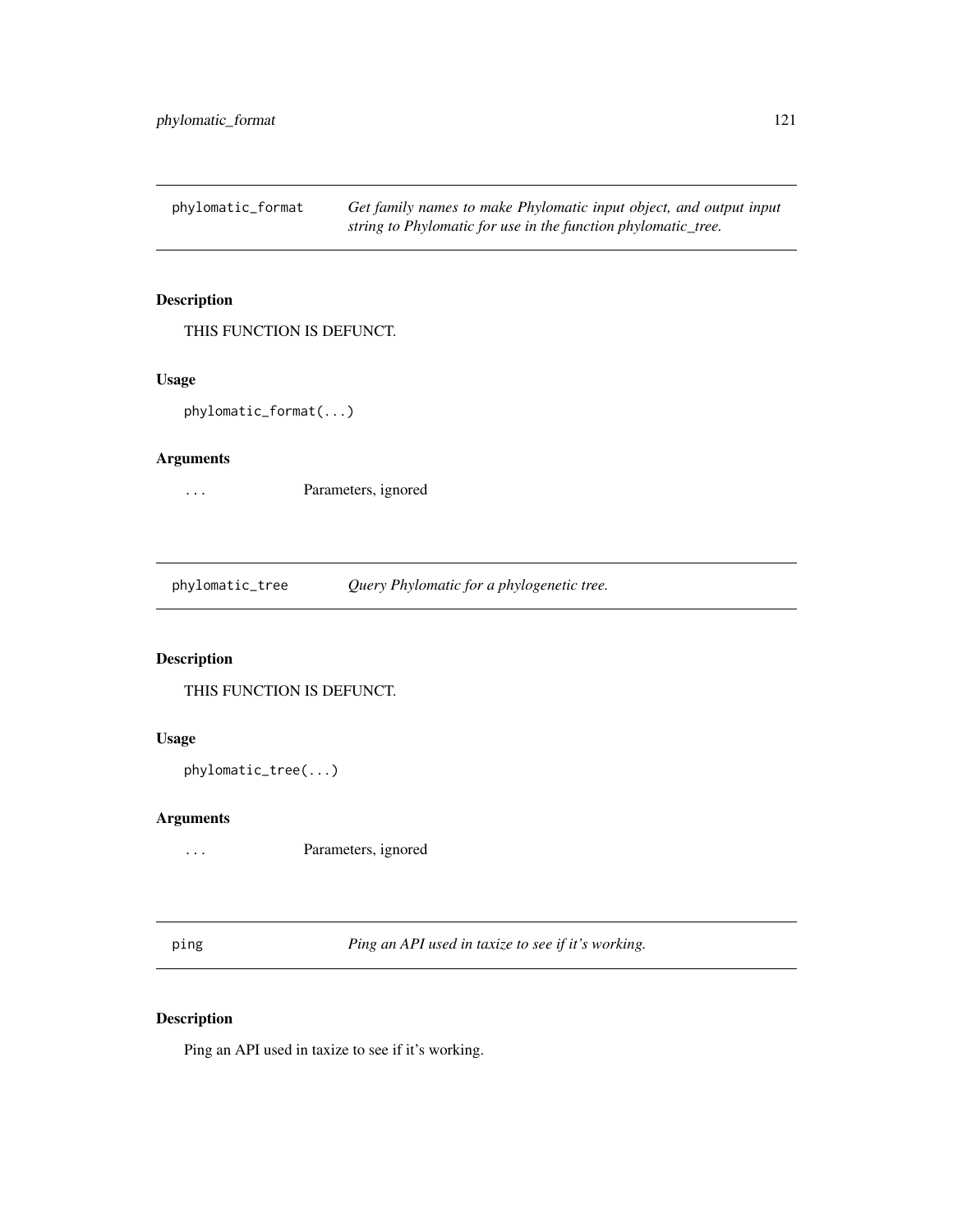# Usage

```
col\_ping(what = "status", ...)eol\_ping(what = "status", ...)itis_ping(what = "status", \ldots)
ncbi\_ping(what = "status", ...)tropicos_ping(what = "status", ...)
nbn\_ping(what = "status", ...)g\text{bif\_ping}(\text{what} = "status", ...)bold\_ping(\text{what} = "status", ...)ipni_ping(what = "status", ...)
vascan\_ping(what = "status", ...)fg\_ping(what = "status", ...)
```
# Arguments

| what     | (character) One of status (default), content, or an HTTP status code. If status,<br>we just check that the HTTP status code is 200, or similar signifying the service                       |
|----------|---------------------------------------------------------------------------------------------------------------------------------------------------------------------------------------------|
|          | is up. If content, we do a simple, quick check to determine if returned content<br>matches what's expected. If an HTTP status code, it must match an appropriate<br>code. See status_codes. |
| $\cdots$ | Curl options passed on to GET                                                                                                                                                               |

# Details

For ITIS, see [description](#page-0-0), which provides number of scientific and common names in a character string.

### Value

A logical, TRUE or FALSE

### Examples

```
## Not run:
col_ping()
col_ping("content")
col_ping(200)
col_ping("200")
col_ping(204)
```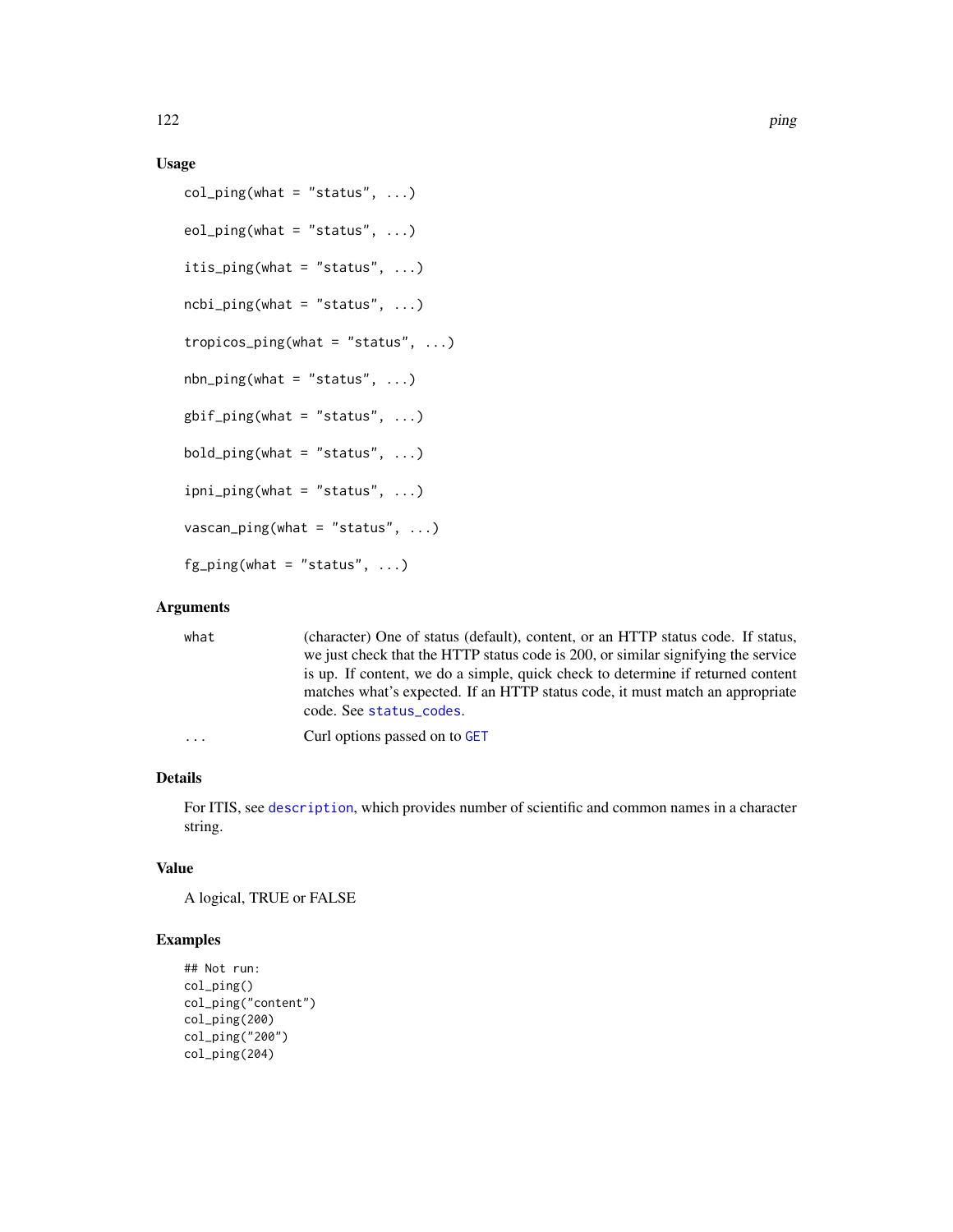```
itis_ping()
eol_ping()
ncbi_ping()
tropicos_ping()
nbn_ping()
gbif_ping()
gbif_ping(200)
bold_ping()
bold_ping(200)
bold_ping("content")
ipni_ping()
ipni_ping(200)
ipni_ping("content")
vascan_ping()
vascan_ping(200)
vascan_ping("content")
# curl options
library("httr")
vascan_ping(config=verbose())
eol_ping(500, config=verbose())
## End(Not run)
```
plantGenusNames *Vector of plant genus names from ThePlantList*

# Description

These names are from http://www.theplantlist.org, and are a randomly chosen subset of genera names for the purpose of having some names to play with for examples in this package.

### Format

```
A vector of length 793
```
#### Source

http://www.theplantlist.org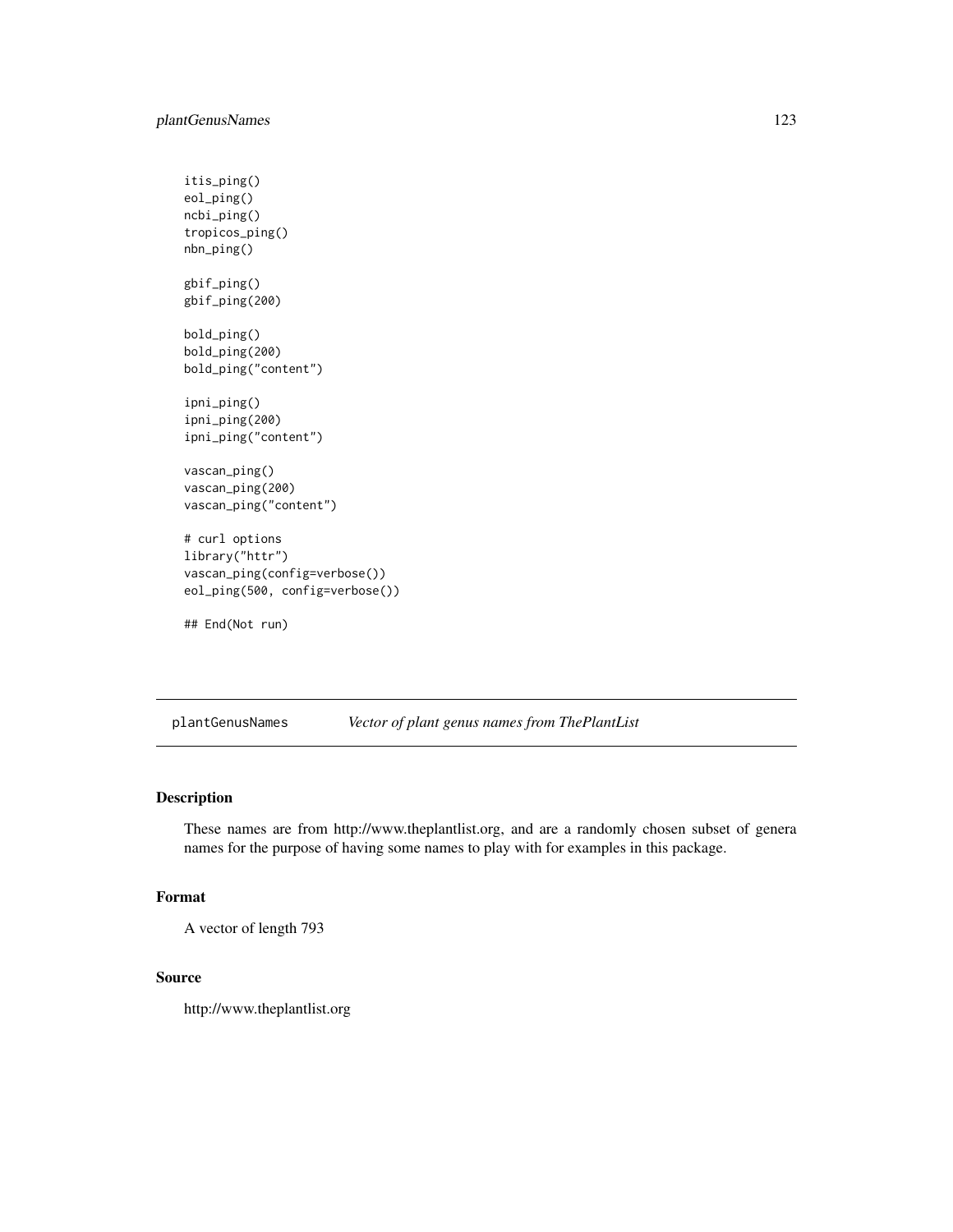Search for taxonomy data from Plantminer.com

#### Usage

plantminer(plants, from = "tpl", messages = TRUE, ...)

#### Arguments

| plants   | (character) Vector of plant species names. Required.                                                                        |
|----------|-----------------------------------------------------------------------------------------------------------------------------|
| from     | (character) One of tpl (for the plant list.com data), or flora (for Brazilian Flora)<br>Checklist). Required. Default: tpl. |
| messages | (logical) informative messages or not. Default: TRUE                                                                        |
| $\cdots$ | curl options passed on to <b>HttpClient</b>                                                                                 |

# Value

data.frame of results.

#### Note

you used to need an API key for Plantminer; it's no longer needed

### Examples

```
## Not run:
# A single taxon
plantminer("Ocotea pulchella")
# Many taxa
plants <- c("Myrcia lingua", "Myrcia bella", "Ocotea pulchella",
"Miconia", "Coffea arabica var. amarella", "Bleh")
plantminer(plants)
# By deafult, tpl is used, for Theplantlist data,
# toggle the from parameter here
plantminer("Ocotea pulchella", from = "flora")
```
## End(Not run)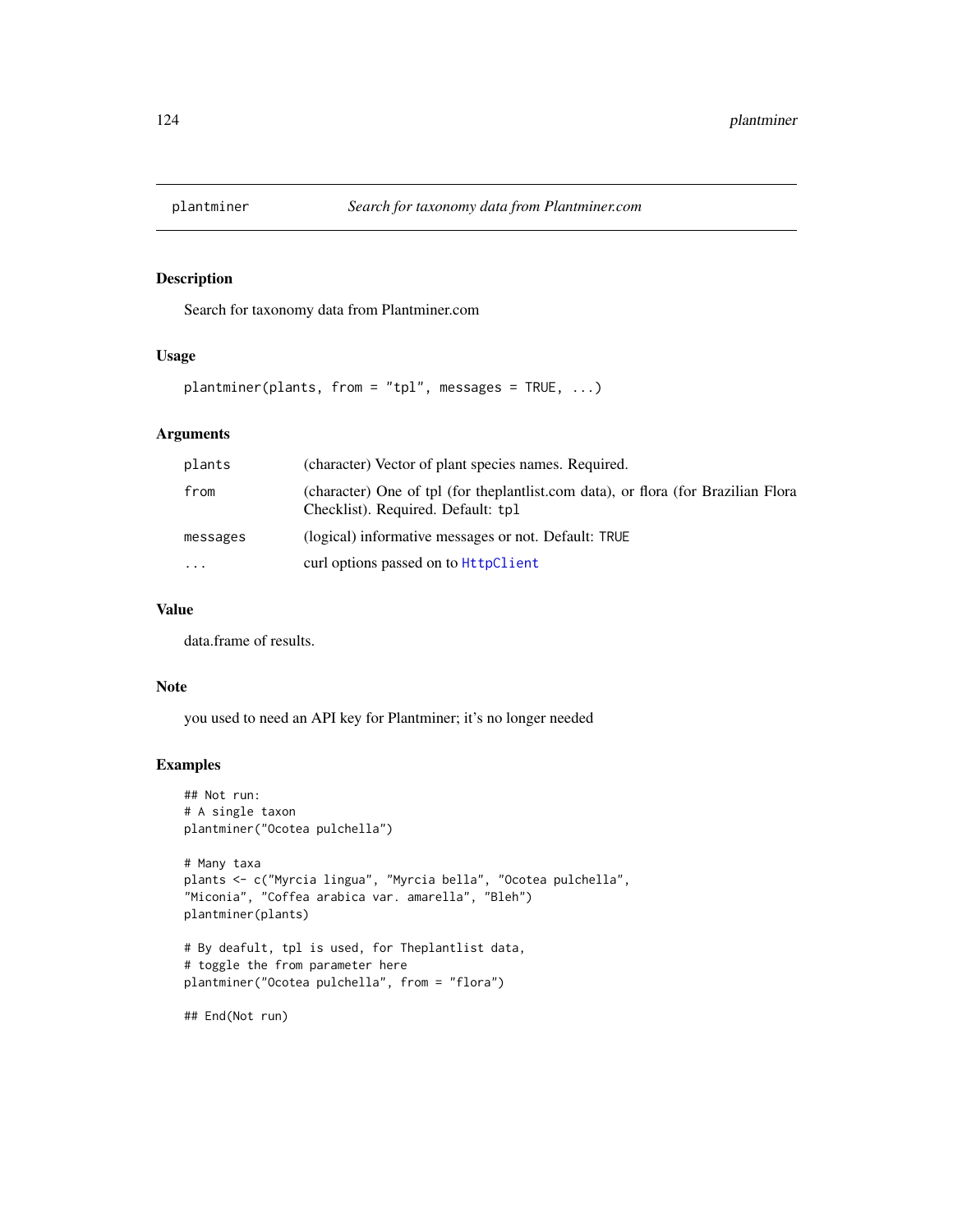plantNames *Vector of plant species (genus - specific epithet) names from ThePlantList*

# Description

These names are from http://www.theplantlist.org, and are a randomly chosen subset of names of the form genus/specific epithet for the purpose of having some names to play with for examples in this package.

### Format

A vector of length 1182

#### Source

http://www.theplantlist.org

rankagg *Aggregate data by given taxonomic rank*

# Description

Aggregate data by given taxonomic rank

# Usage

```
rankagg(data = NULL, datacol = NULL, rank = NULL, fxn = "sum")
```
# Arguments

| data    | A data frame. Column headers must have capitalized ranks (e.g., Genus, Tribe,<br>etc.) (data.frame) |
|---------|-----------------------------------------------------------------------------------------------------|
| datacol | The data column (character)                                                                         |
| rank    | Taxonomic rank to aggregate by (character)                                                          |
| fxn     | Arithmetic function or vector or functions (character)                                              |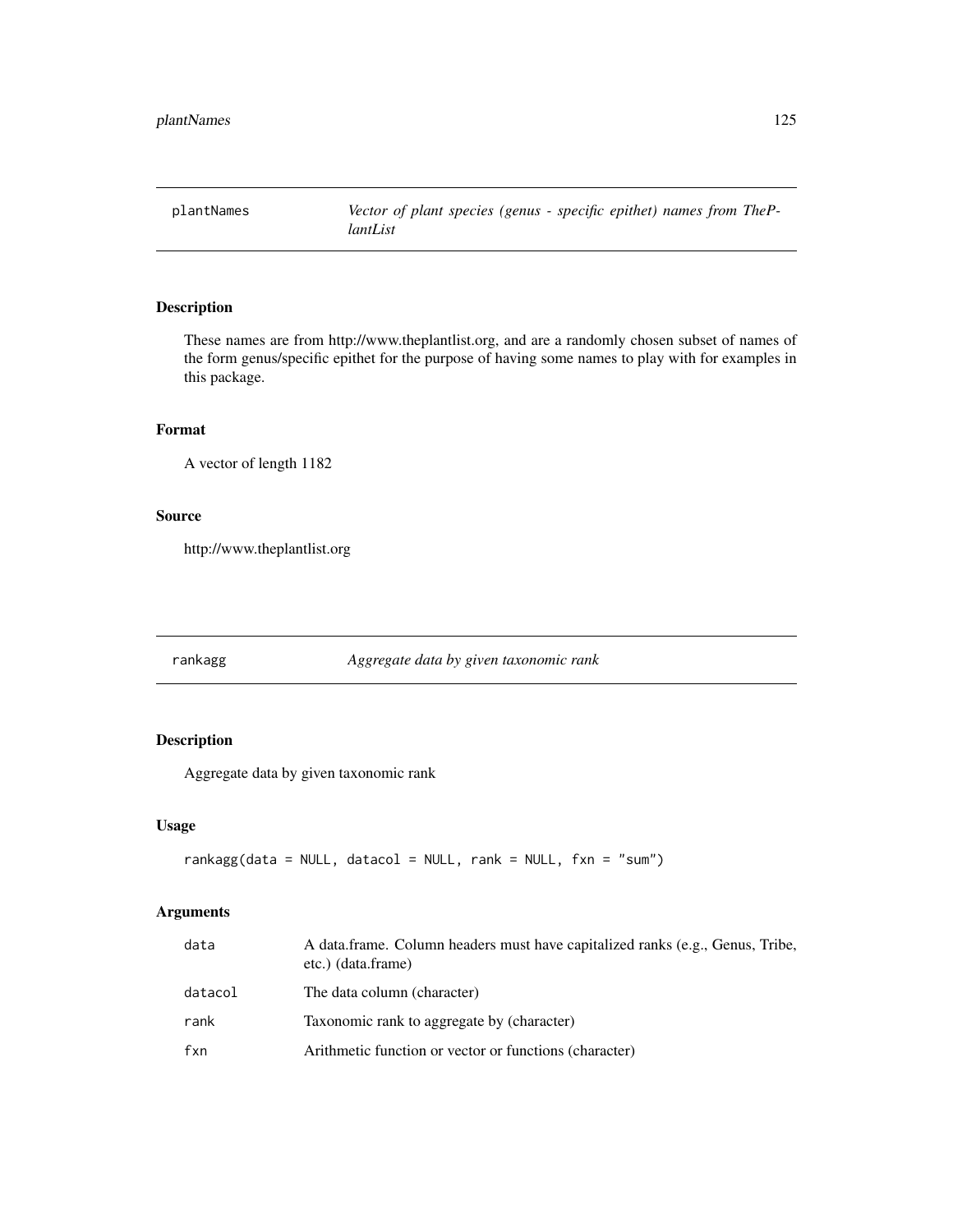126 resolve

#### Examples

```
library("vegan")
data(dune.taxon, package='vegan')
dat <- dune.taxon
set.seed(1234)
dat$abundance <- round(rlnorm(n=nrow(dat),meanlog=5,sdlog=2),0)
rankagg(data=dat, datacol="abundance", rank="Genus")
rankagg(data=dat, "abundance", rank="Family")
rankagg(data=dat, "abundance", rank="Genus", fxn="mean")
rankagg(data=dat, "abundance", rank="Subclass")
rankagg(data=dat, "abundance", rank="Subclass", fxn="sd")
```
<span id="page-125-0"></span>rank\_ref *Lookup-table for IDs of taxonomic ranks*

# Description

data.frame of 36 rows, with 2 columns:

- rankid a numeric rank id, consecutive
- ranks a comma separated vector of names that are considered equal to one another within the row

### Details

We use this data.frame to do data sorting/filtering based on the ordering of ranks.

Please let us know if there is a rank that occurs from one of the data sources **taxize** that we don't have in rank\_ref dataset.

Also let us know if you disagree with the ordering of ranks.

resolve *Resolve names from different data sources*

### Description

Resolve names from iPlant's name resolver, the Taxonomic Name Resolution Service (TNRS), and the Global Names Resolver (GNR)

### Usage

 $resolve(query, db = "gnr", ...)$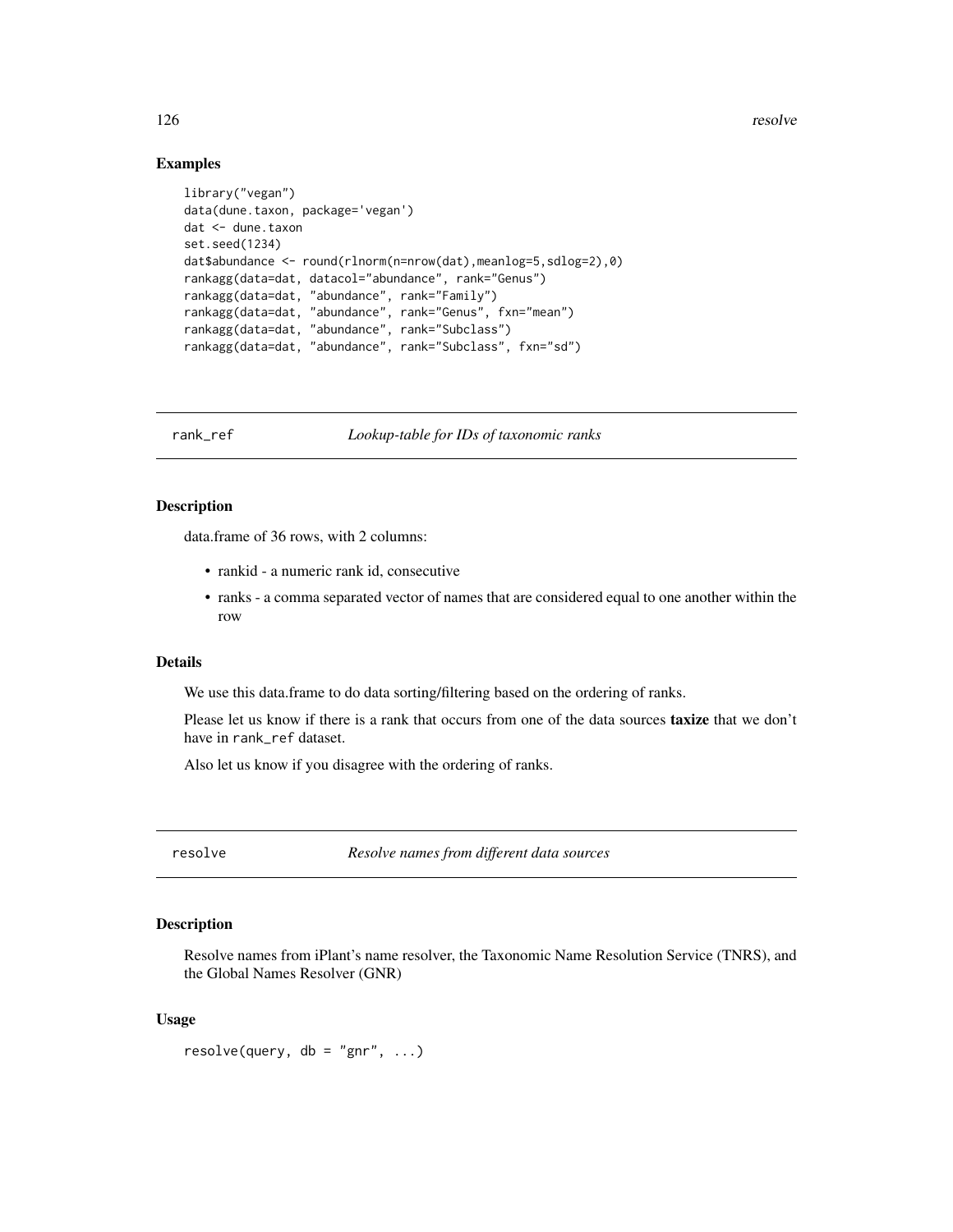#### resolve the state of the state of the state of the state of the state of the state of the state of the state of the state of the state of the state of the state of the state of the state of the state of the state of the st

#### Arguments

| query | Vector of one or more taxonomic names (common names not supported)                                                                                                                                                                                                                                  |
|-------|-----------------------------------------------------------------------------------------------------------------------------------------------------------------------------------------------------------------------------------------------------------------------------------------------------|
| db    | Source to check names against. One of iplant, the star print. Default: ghr Note<br>that each taxonomic data source has their own identifiers, so that if you provide<br>the wrong db value for the identifier you could get a result, but it will likely be<br>wrong (not what you were expecting). |
|       | Curl options passed on to GET or POST. In addition, further named args passed<br>on to each respective function. See examples                                                                                                                                                                       |

# Value

A list with length equal to length of the db parameter (number of sources requested), with each element being a data.frame or list with results from that source.

#### Examples

```
## Not run:
resolve(query=c("Helianthus annuus", "Homo sapiens"))
resolve(query="Quercus keloggii", db='gnr')
resolve(query=c("Helianthus annuus", "Homo sapiens"), db='tnrs')
resolve(query=c("Helianthus annuus", "Homo sapiens"), db=c('iplant', 'gnr'))
resolve(query="Quercus keloggii", db=c('iplant', 'gnr'))
resolve(query="Quercus keloggii", db=c('iplant', 'gnr', 'tnrs'))
# pass in options specific to each source
resolve("Helianthus annuus", db = 'gnr', preferred_data_sources = c(3, 4))
resolve("Helianthus annuus", db = 'iplant', retrieve = 'best')
identical(
resolve("Helianthus annuus", db = 'iplant', retrieve = 'best')$iplant,
iplant_resolve("Helianthus annuus", retrieve = 'best')
\lambdamynames <- c("Helianthus annuus", "Pinus contorta", "Poa annua",
   "Abies magnifica", "Rosa california")
resolve(mynames, db = 'tnrs', source = "NCBI")
resolve(mynames, db = 'tnrs', source = "iPlant_TNRS")
identical(
resolve(mynames, db = 'tnrs', source = "iPlant_TNRS")$tnrs,
tnrs(mynames, source = "iPlant_TNRS")
\mathcal{L}# pass in curl options
library("httr")
resolve(query="Qercuss", db = "iplant", config=verbose())
res <- resolve(query=c("Helianthus annuus", "Homo sapiens"), config=progress())
## End(Not run)
```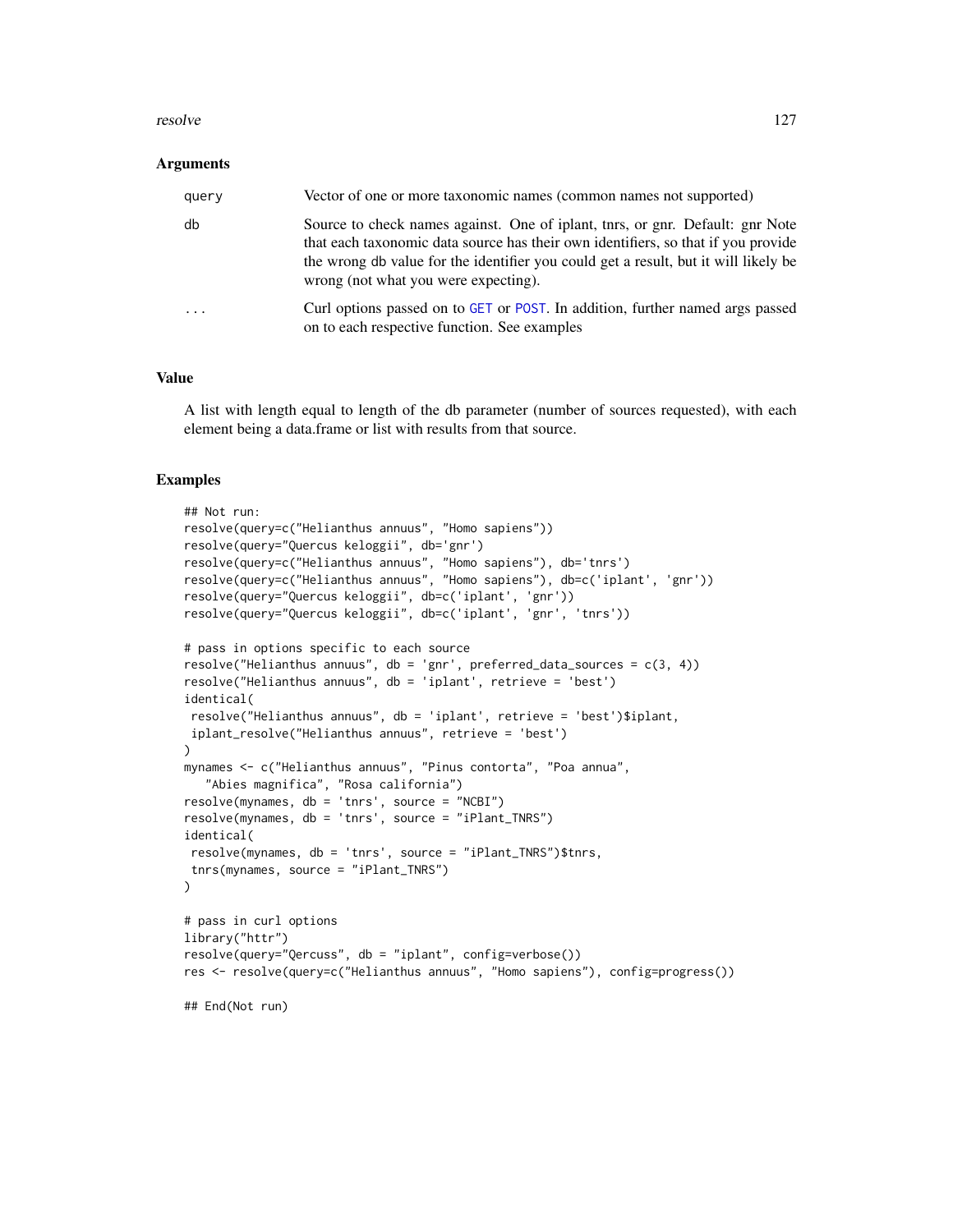Get common names from scientific names.

#### Usage

```
sci2comm(...)
## Default S3 method:
sci2comm(scinames, db = "eol", simplify = TRUE, ...)## S3 method for class 'uid'
sci2comm(id, ...)
## S3 method for class 'tsn'
sci2comm(id, simplify = TRUE, ...)
## S3 method for class 'wormsid'
sci2comm(id, simplify = TRUE, ...)
## S3 method for class 'iucn'
sci2comm(id, simplify = TRUE, ...)
```
### Arguments

| $\ddots$ | Further arguments passed on to functions get_uid, get_tsn.                                                                                                                                                                                                                                                  |
|----------|-------------------------------------------------------------------------------------------------------------------------------------------------------------------------------------------------------------------------------------------------------------------------------------------------------------|
| scinames | character; One or more scientific names or partial names.                                                                                                                                                                                                                                                   |
| db       | character; Data source, one of "eol" (default), "itis" "ncbi", "worms", or "iucn".<br>Note that each taxonomic data source has their own identifiers, so that if you<br>provide the wrong db value for the identifier you could get a result, but it will<br>likely be wrong (not what you were expecting). |
| simplify | (logical) If TRUE, simplify output to a vector of names. If FALSE, return vari-<br>able formats from different sources, usually a data.frame. Only applies to eol<br>and it is. Specify FALSE to obtain the language of each vernacular in the output<br>for eol and itis.                                  |
| id       | character; identifiers, as returned by get_tsn, get_uid.                                                                                                                                                                                                                                                    |
|          |                                                                                                                                                                                                                                                                                                             |

# Value

List of character vectors, named by input taxon name, or taxon ID

# Authentication

See [taxize-authentication](#page-41-0) for help on authentication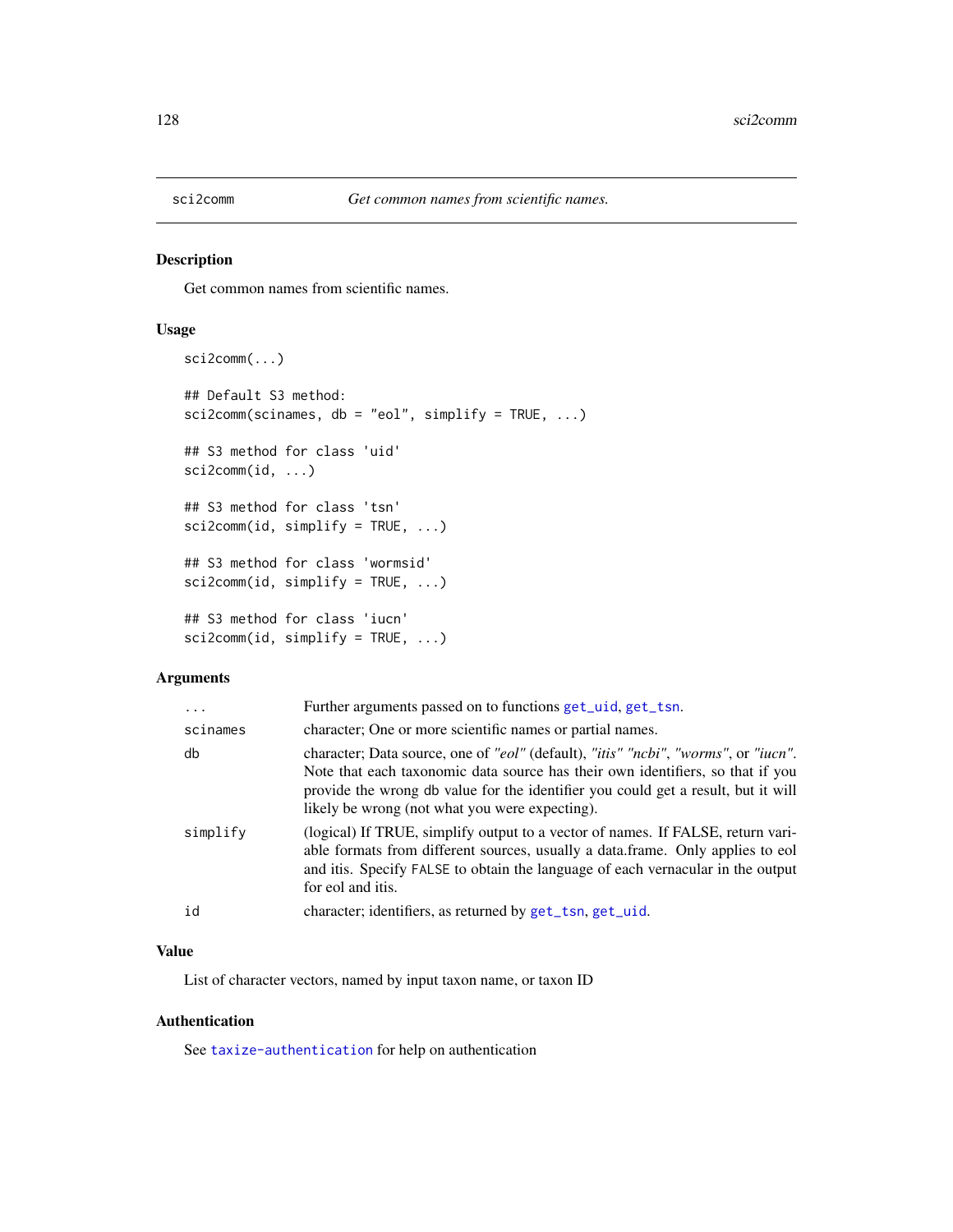# scrapenames 129

#### Author(s)

Scott Chamberlain (myrmecocystus@gmail.com)

#### See Also

[comm2sci](#page-23-0)

# Examples

```
## Not run:
sci2comm(scinames='Helianthus annuus', db='eol')
sci2comm(scinames='Helianthus annuus', db='itis')
sci2comm(scinames=c('Helianthus annuus', 'Poa annua'))
sci2comm(scinames='Puma concolor', db='ncbi')
sci2comm('Gadus morhua', db='worms')
sci2comm('Pomatomus saltatrix', db='worms')
sci2comm('Loxodonta africana', db='iucn')
# Passing id in, works for sources: itis and ncbi, not eol
sci2comm(get_tsn('Helianthus annuus'))
sci2comm(get_uid('Helianthus annuus'))
sci2comm(get_wormsid('Gadus morhua'))
sci2comm(get_iucn('Loxodonta africana'))
# Don't simplify returned
sci2comm(get_tsn('Helianthus annuus'), simplify=FALSE)
sci2comm(get_iucn('Loxodonta africana'), simplify=FALSE)
# Use curl options
sci2comm('Helianthus annuus', db="ncbi", verbose = TRUE)
## End(Not run)
```
scrapenames *Resolve names using Global Names Recognition and Discovery.*

#### **Description**

Uses the Global Names Recognition and Discovery service, see <http://gnrd.globalnames.org/>.

Note: this function sometimes gives data back and sometimes not. The API that this function is extremely buggy.

### Usage

```
scrapenames(url = NULL, file = NULL, text = NULL, engine = NULL,
  unique = NULL, verbatim = NULL, detect_language = NULL,
  all_data_sources = NULL, data_source_ids = NULL, return_content = FALSE,
  ...)
```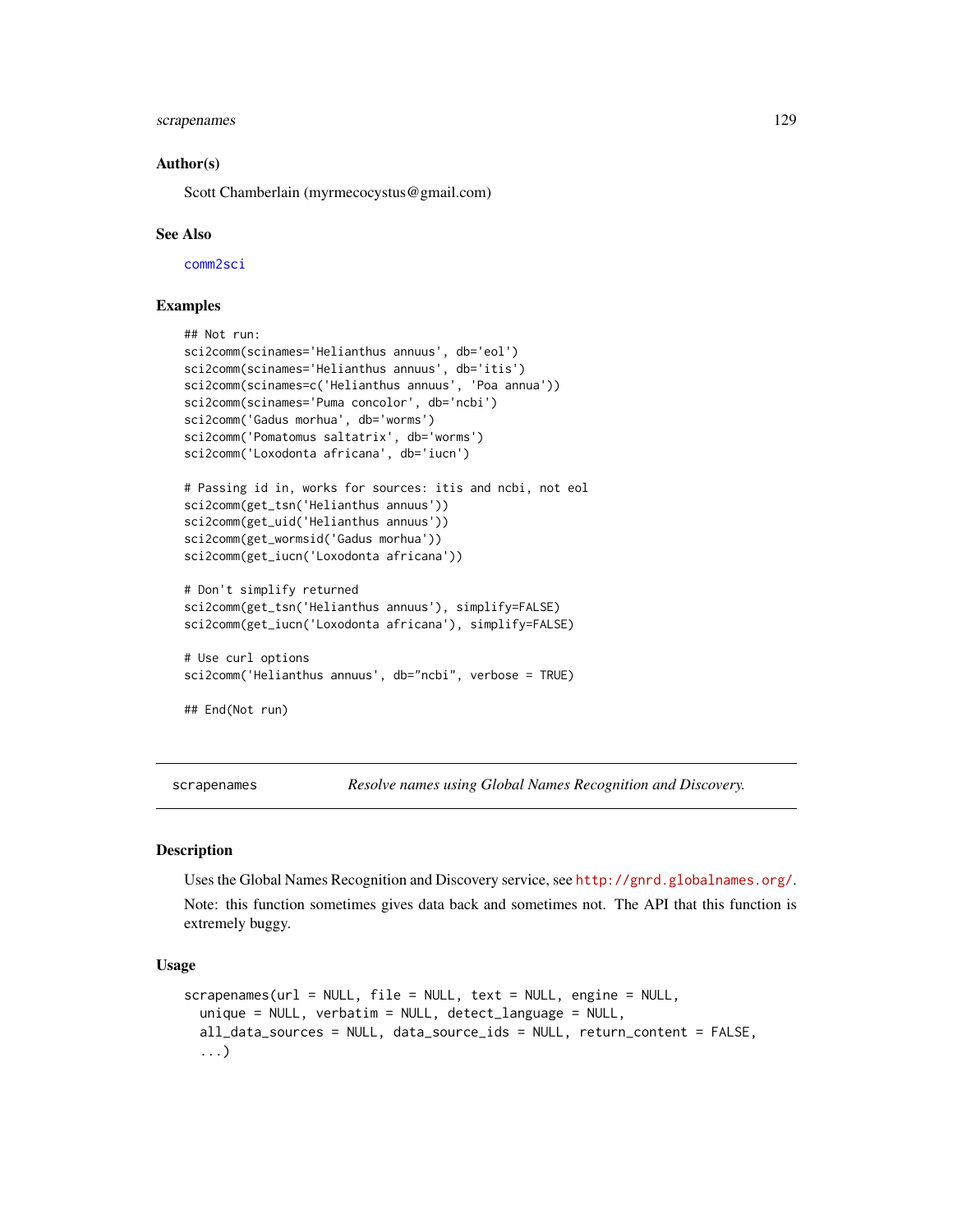# Arguments

| url              | An encoded URL for a web page, PDF, Microsoft Office document, or image<br>file, see examples                                                                                                 |  |
|------------------|-----------------------------------------------------------------------------------------------------------------------------------------------------------------------------------------------|--|
| file             | When using multipart/form-data as the content-type, a file may be sent. This<br>should be a path to your file on your machine.                                                                |  |
| text             | Type: string. Text content; best used with a POST request, see examples                                                                                                                       |  |
| engine           | (optional) (integer) Default: 0. Either 1 for TaxonFinder, 2 for NetiNeti, or 0 for<br>both. If absent, both engines are used.                                                                |  |
| unique           | (optional) (logical) If TRUE (default), response has unique names without offsets.                                                                                                            |  |
| verbatim         | (optional) Type: boolean, If TRUE (default to FALSE), response excludes verbatim<br>strings.                                                                                                  |  |
| detect_language  |                                                                                                                                                                                               |  |
|                  | (optional) Type: boolean, When TRUE (default), NetiNeti is not used if the lan-<br>guage of incoming text is determined not to be English. When FALSE, NetiNeti<br>will be used if requested. |  |
| all_data_sources |                                                                                                                                                                                               |  |
|                  | (optional) Type: boolean. Resolve found names against all available Data Sources.                                                                                                             |  |
| data_source_ids  |                                                                                                                                                                                               |  |
|                  | (optional) Type: string. Pipe separated list of data source ids to resolve found<br>names against. See list of Data Sources http://resolver.globalnames.org/<br>data_sources.                 |  |
|                  | return_content (logical) return OCR'ed text. returns text string in x\$meta\$content slot. De-<br>fault: FALSE                                                                                |  |
| $\cdots$         | Further args passed to GET                                                                                                                                                                    |  |
|                  |                                                                                                                                                                                               |  |

# Details

One of url, file, or text must be specified - and only one of them.

# Value

A list of length two, first is metadata, second is the data as a data.frame.

### Author(s)

Scott Chamberlain myrmecocystus@gmail.com

# Examples

```
## Not run:
# Get data from a website using its URL
scrapenames('http://en.wikipedia.org/wiki/Araneae')
scrapenames('http://en.wikipedia.org/wiki/Animalia')
scrapenames('http://www.plosone.org/article/info%3Adoi%2F10.1371%2Fjournal.pone.0095068')
scrapenames('http://www.plosone.org/article/info%3Adoi%2F10.1371%2Fjournal.pone.0080498')
scrapenames('http://ucjeps.berkeley.edu/cgi-bin/get_JM_treatment.pl?CARYOPHYLLACEAE')
```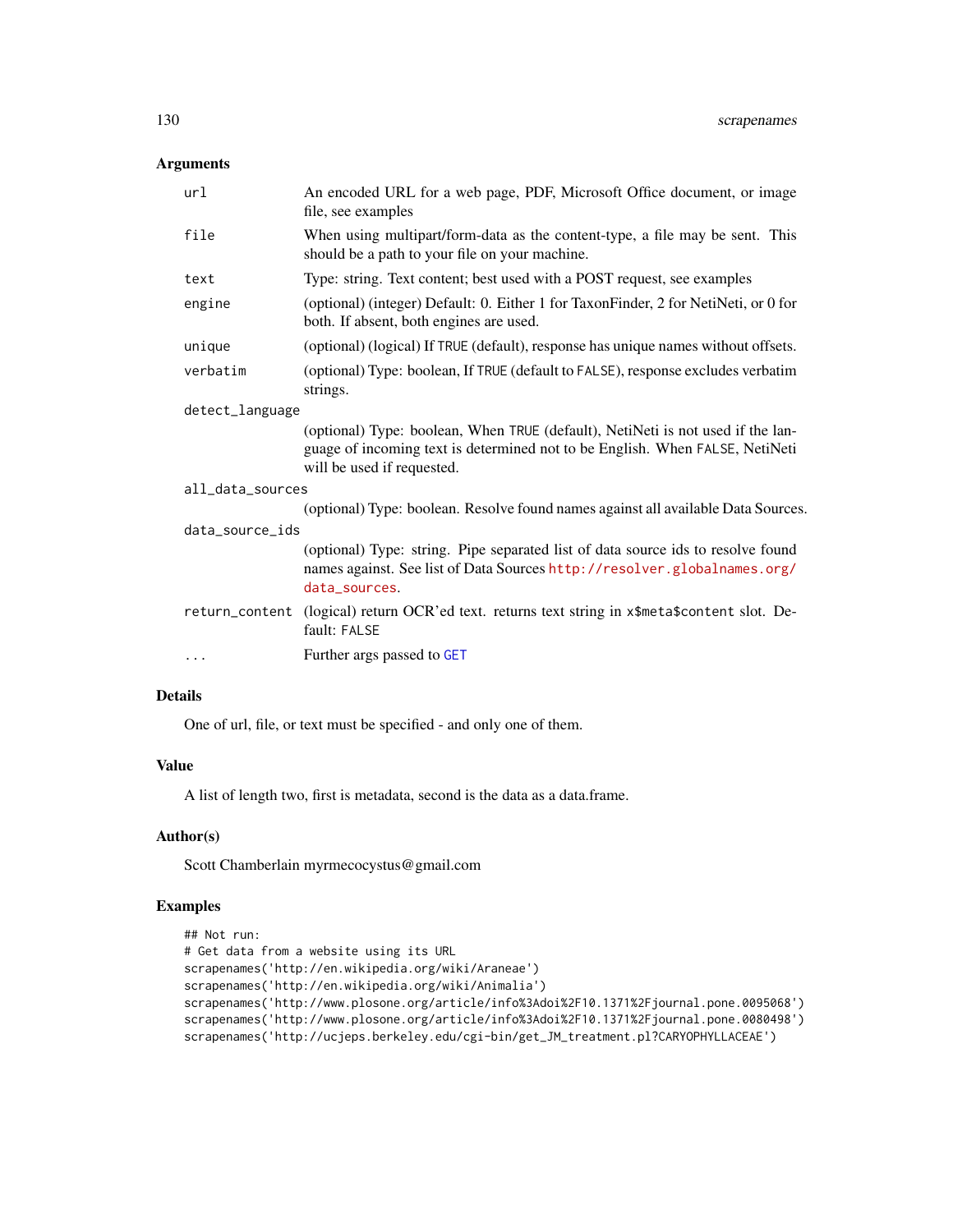```
# Scrape names from a pdf at a URL
url <- 'http://www.plosone.org/article/fetchObject.action?uri=
info%3Adoi%2F10.1371%2Fjournal.pone.0058268&representation=PDF'
scrapenames(url = sub('n', '', url))# With arguments
scrapenames(url = 'http://www.mapress.com/zootaxa/2012/f/z03372p265f.pdf',
  unique=TRUE)
scrapenames(url = 'http://en.wikipedia.org/wiki/Araneae',
  data_source_ids=c(1, 169))
# Get data from a file
speciesfile <- system.file("examples", "species.txt", package = "taxize")
scrapenames(file = speciesfile)
nms <- paste0(names_list("species"), collapse="\n")
file <- tempfile(fileext = ".txt")
writeLines(nms, file)
scrapenames(file = file)
# Get data from text string
scrapenames(text='A spider named Pardosa moesta Banks, 1892')
# return OCR content
scrapenames(url='http://www.mapress.com/zootaxa/2012/f/z03372p265f.pdf',
  return_content = TRUE)
# use curl options
library("httr")
scrapenames(text='A spider named Pardosa moesta Banks, 1892')
## End(Not run)
```
<span id="page-130-0"></span>status\_codes *Get HTTP status codes*

### Description

Get HTTP status codes

#### Usage

```
status_codes()
```
#### See Also

[ping](#page-120-0)

#### Examples

status\_codes()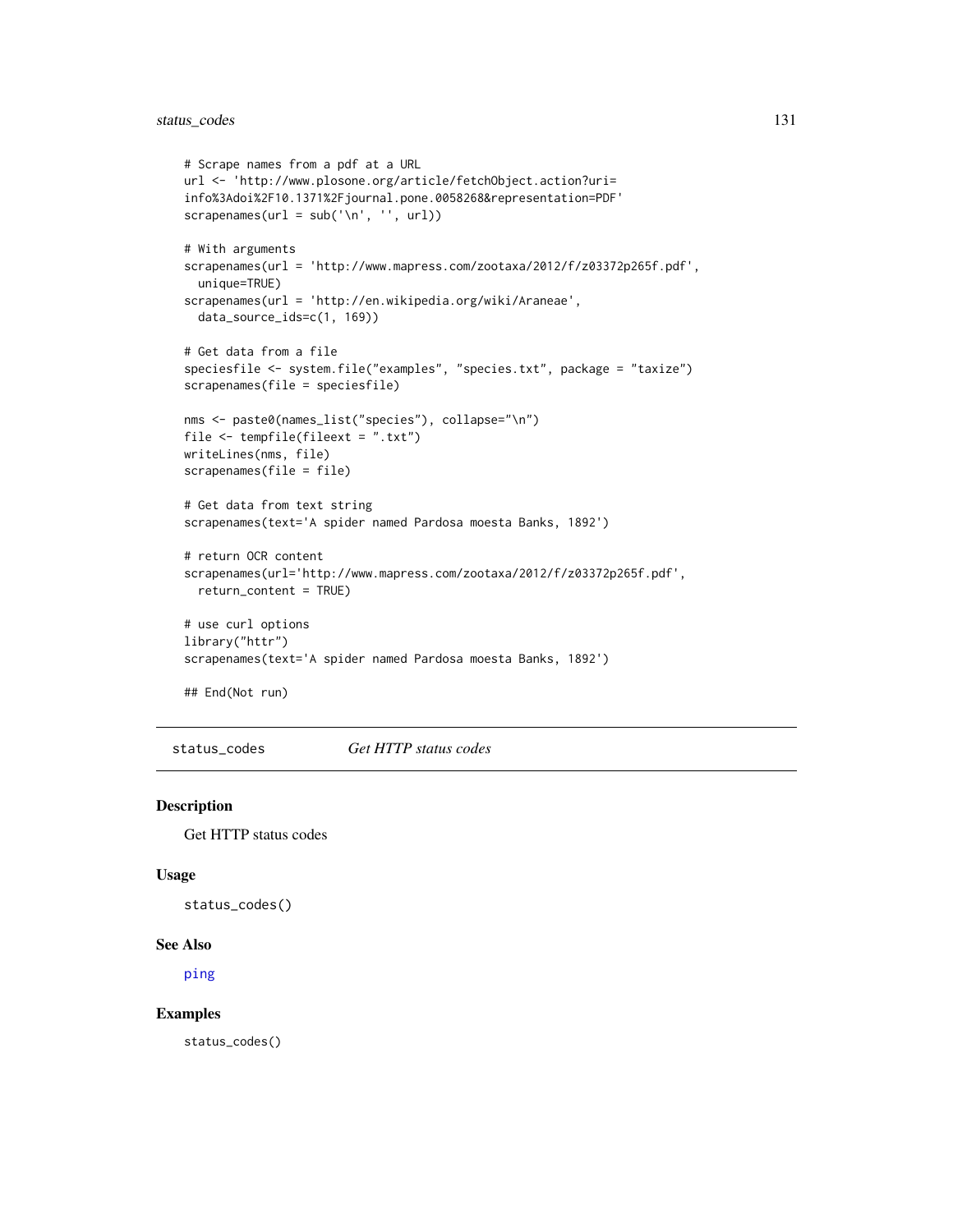Retrieve synonyms from various sources given input taxonomic names or identifiers

### Usage

```
synonyms(...)
## Default S3 method:
synonyms(x, db = NULL, rows = NA, ...)
## S3 method for class 'tsn'
synonyms(id, ...)
## S3 method for class 'colid'
synonyms(id, ...)
## S3 method for class 'tpsid'
synonyms(id, ...)
## S3 method for class 'nbnid'
synonyms(id, ...)
## S3 method for class 'wormsid'
synonyms(id, ...)
## S3 method for class 'iucn'
synonyms(id, ...)
## S3 method for class 'ids'
synonyms(id, ...)
synonyms_df(x)
```
### Arguments

| $\ddots$ . | Other passed arguments to internal functions $get_{\mathcal{A}}()$ and functions to gather                                                                                                                                                                                                        |
|------------|---------------------------------------------------------------------------------------------------------------------------------------------------------------------------------------------------------------------------------------------------------------------------------------------------|
|            | synonyms.                                                                                                                                                                                                                                                                                         |
| x          | Vector of taxa names (character) or IDs (character or numeric) to query.                                                                                                                                                                                                                          |
| db         | character; database to query. either itis, tropicos, col, nbn, or worms. Note<br>that each taxonomic data source has their own identifiers, so that if you provide<br>the wrong db value for the identifier you could get a result, but it will likely be<br>wrong (not what you were expecting). |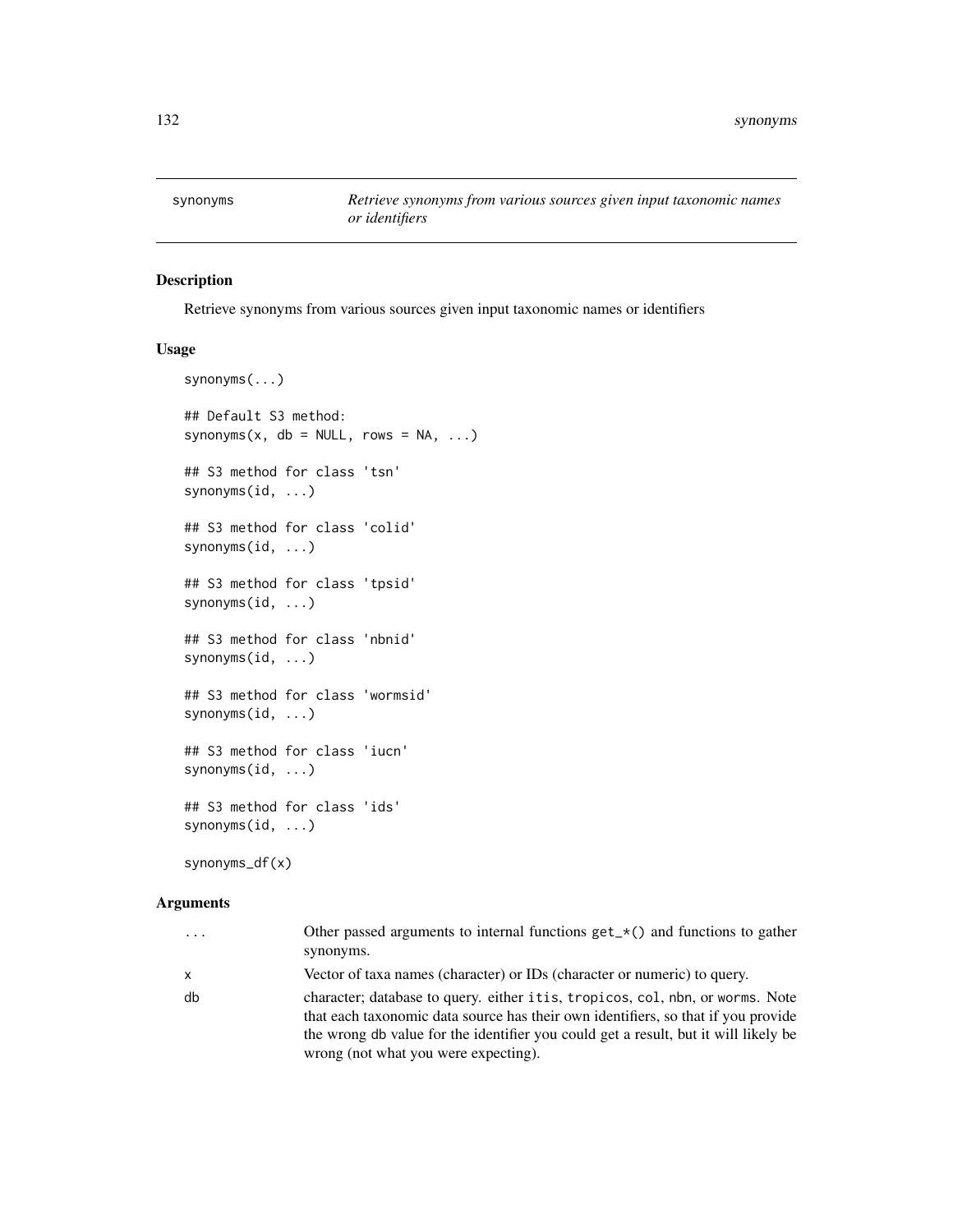#### synonyms 133

| rows | (numeric) Any number from 1 to infinity. If the default NA, all rows are consid-                                                     |
|------|--------------------------------------------------------------------------------------------------------------------------------------|
|      | ered. Note that this parameter is ignored if you pass in a taxonomic id of any of<br>the acceptable classes: tsn, tpsid, nbnid, ids. |
| id   | character; identifiers, returned by get_tsn, get_tpsid, get_nbnid, get_colid,                                                        |
|      | get_wormsid                                                                                                                          |

### Details

If IDs are supplied directly (not from the get\_\* functions) you must specify the type of ID.

For db = "itis" you can pass in a parameter accepted to toggle whether only accepted names are used accepted = TRUE, or if all are used accepted = FALSE. The default is accepted = FALSE Note that IUCN requires an API key. See [rredlist-package](#page-0-0) for help on authentiating with IUCN Redlist

# Value

A named list of data.frames with the synonyms of every supplied taxa.

#### See Also

[get\\_tsn](#page-70-0), [get\\_tpsid](#page-67-0), [get\\_nbnid](#page-62-0), [get\\_colid](#page-45-0), [get\\_wormsid](#page-80-0), [get\\_iucn](#page-57-0)

#### Examples

```
## Not run:
# Plug in taxon IDs
synonyms(183327, db="itis")
synonyms("25509881", db="tropicos")
synonyms("NBNSYS0000004629", db='nbn')
# synonyms("87e986b0873f648711900866fa8abde7", db='col') # FIXME
synonyms(105706, db='worms')
synonyms(12392, db='iucn')
# Plug in taxon names directly
synonyms("Pinus contorta", db="itis")
synonyms("Puma concolor", db="itis")
synonyms(c("Poa annua", 'Pinus contorta', 'Puma concolor'), db="itis")
synonyms("Poa annua", db="tropicos")
synonyms("Pinus contorta", db="tropicos")
synonyms(c("Poa annua", 'Pinus contorta'), db="tropicos")
synonyms("Pinus sylvestris", db='nbn')
synonyms("Puma concolor", db='col')
synonyms("Ursus americanus", db='col')
synonyms("Amblyomma rotundatum", db='col')
synonyms('Pomatomus', db='worms')
synonyms('Pomatomus saltatrix', db='worms')
# not accepted names, with ITIS
## looks for whether the name given is an accepted name,
## and if not, uses the accepted name to look for synonyms
```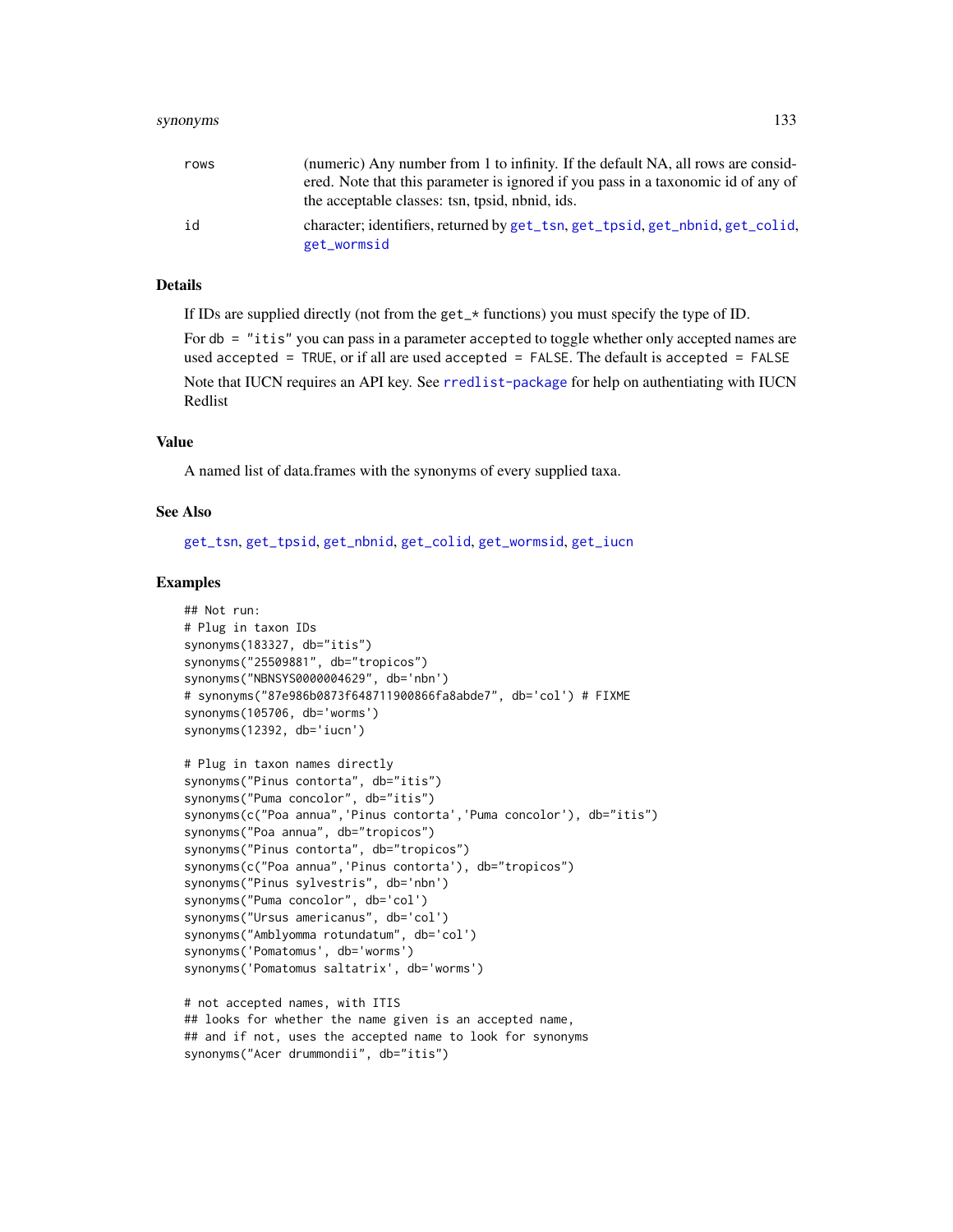```
synonyms("Spinus pinus", db="itis")
# Use get_* methods
synonyms(get_tsn("Poa annua"))
synonyms(get_tpsid("Poa annua"))
synonyms(get_nbnid("Carcharodon carcharias"))
synonyms(get_colid("Ornithodoros lagophilus"))
synonyms(get_iucn('Loxodonta africana'))
# Pass many ids from class "ids"
out <- get_ids(names="Poa annua", db = c('itis','tropicos'))
synonyms(out)
# Use the rows parameter to select certain rows
synonyms("Poa annua", db='tropicos', rows=1)
synonyms("Poa annua", db='tropicos', rows=1:3)
synonyms("Pinus sylvestris", db='nbn', rows=1:3)
synonyms("Amblyomma rotundatum", db='col', rows=2)
synonyms("Amblyomma rotundatum", db='col', rows=2:3)
# Use curl options
synonyms("Poa annua", db='tropicos', rows=1, config=verbose())
synonyms("Poa annua", db='itis', rows=1, config=verbose())
synonyms("Poa annua", db='col', rows=1, config=verbose())
# combine many outputs together
x <- synonyms(c("Osmia bicornis", "Osmia rufa", "Osmia"), db = "itis")
synonyms_df(x)
## note here how Pinus contorta is dropped due to no synonyms found
x <- synonyms(c("Poa annua",'Pinus contorta','Puma concolor'), db="col")
synonyms_df(x)
## note here that ids are taxon identifiers b/c you start with them
x <- synonyms(c(25509881, 13100094), db="tropicos")
synonyms_df(x)
## NBN
x <- synonyms(c('Aglais io', 'Usnea hirta', 'Arctostaphylos uva-ursi'),
 db="nbn")
synonyms_df(x)
## End(Not run)
```
taxize-defunct *Defunct functions in taxize*

#### Description

The following functions are now defunct (no longer available):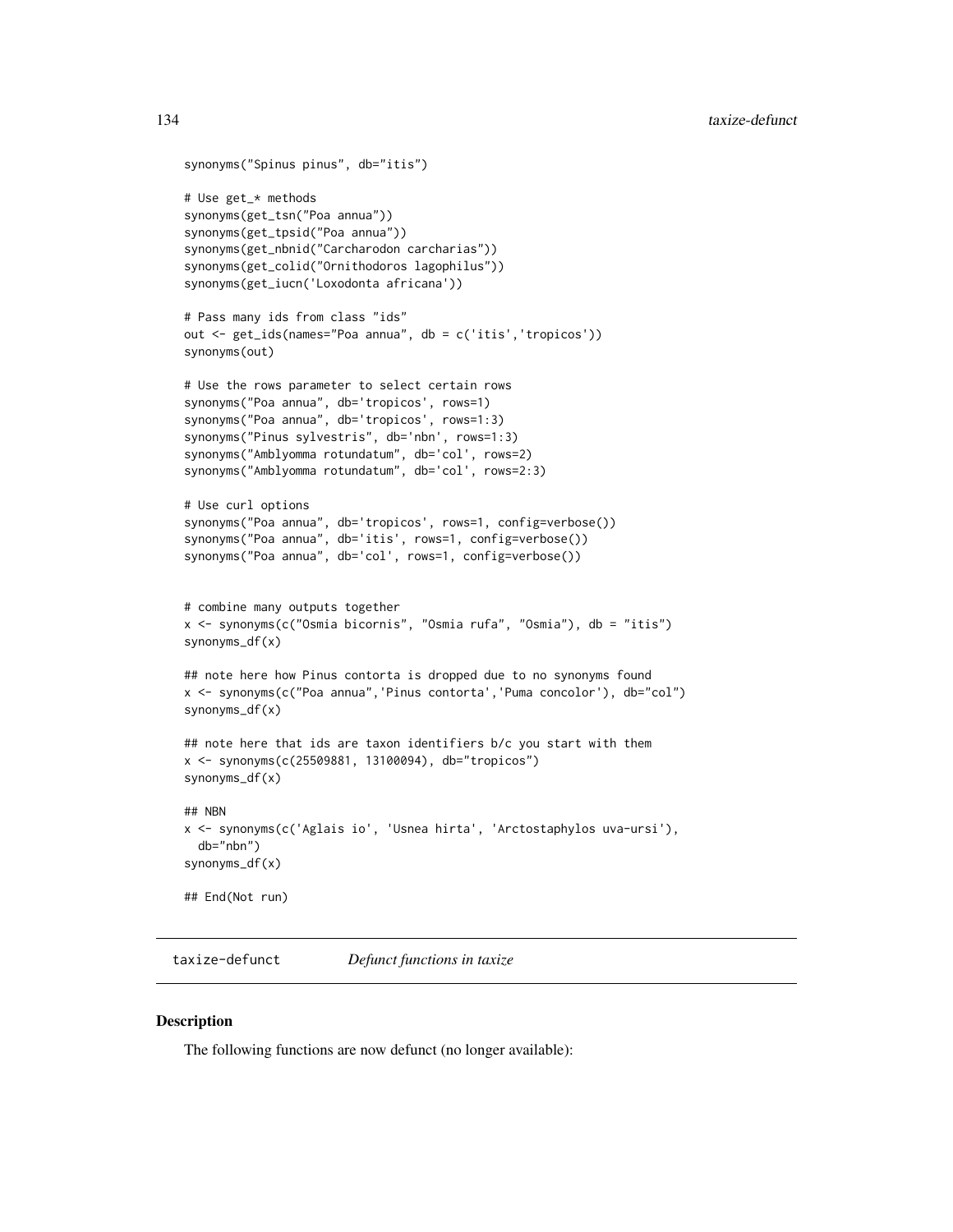### Details

- [col\\_classification](#page-0-0): See [classification](#page-13-0)
- eol hierarchy: See [classification](#page-13-0)
- [tp\\_classification](#page-0-0): See [classification](#page-13-0)
- [tpl\\_search](#page-147-0): Use the Taxonstand functions TPL or TPLck directly.
- [get\\_seqs](#page-0-0): This function changed name to [ncbi\\_getbyname](#page-0-0).
- [get\\_genes](#page-0-0): This function changed name to [ncbi\\_getbyid](#page-0-0).
- [get\\_genes\\_avail](#page-0-0): This function changed name to [ncbi\\_search](#page-0-0).
- [ncbi\\_getbyname](#page-0-0): See ncbi\_byname in the traits package.
- [ncbi\\_getbyid](#page-0-0): See ncbi\_byid in the traits package.
- [ncbi\\_search](#page-0-0): See ncbi\_searcher in the traits package.
- [eol\\_invasive](#page-0-0): See eol in the **originr** package.
- [gisd\\_isinvasive](#page-0-0): See gisd in the originr package.
- [ubio\\_classification](#page-152-0): The uBio web services was down for quite a while, is now (as of 2016-05-09) back up, but we don't trust that it will stay up and available.
- [ubio\\_classification\\_search](#page-152-1): The uBio web services was down for quite a while, is now (as of 2016-05-09) back up, but we don't trust that it will stay up and available.
- [ubio\\_id](#page-153-0): The uBio web services was down for quite a while, is now (as of 2016-05-09) back up, but we don't trust that it will stay up and available.
- [ubio\\_ping](#page-153-1): The uBio web services was down for quite a while, is now (as of 2016-05-09) back up, but we don't trust that it will stay up and available.
- [ubio\\_search](#page-153-2): The uBio web services was down for quite a while, is now (as of 2016-05-09) back up, but we don't trust that it will stay up and available.
- [ubio\\_synonyms](#page-154-0): The uBio web services was down for quite a while, is now (as of 2016-05- 09) back up, but we don't trust that it will stay up and available.
- [get\\_ubioid](#page-72-0): The uBio web services are apparently down indefinitely.
- [phylomatic\\_tree](#page-120-1): This function is defunct. See phylomatic in the package **brranching**
- [phylomatic\\_format](#page-120-2): This function is defunct. See phylomatic\_names in the package brranching

taxize\_capwords *Capitalize the first letter of a character string.*

#### Description

Capitalize the first letter of a character string.

#### Usage

```
taxize_capwords(s, strict = FALSE, onlyfirst = FALSE)
```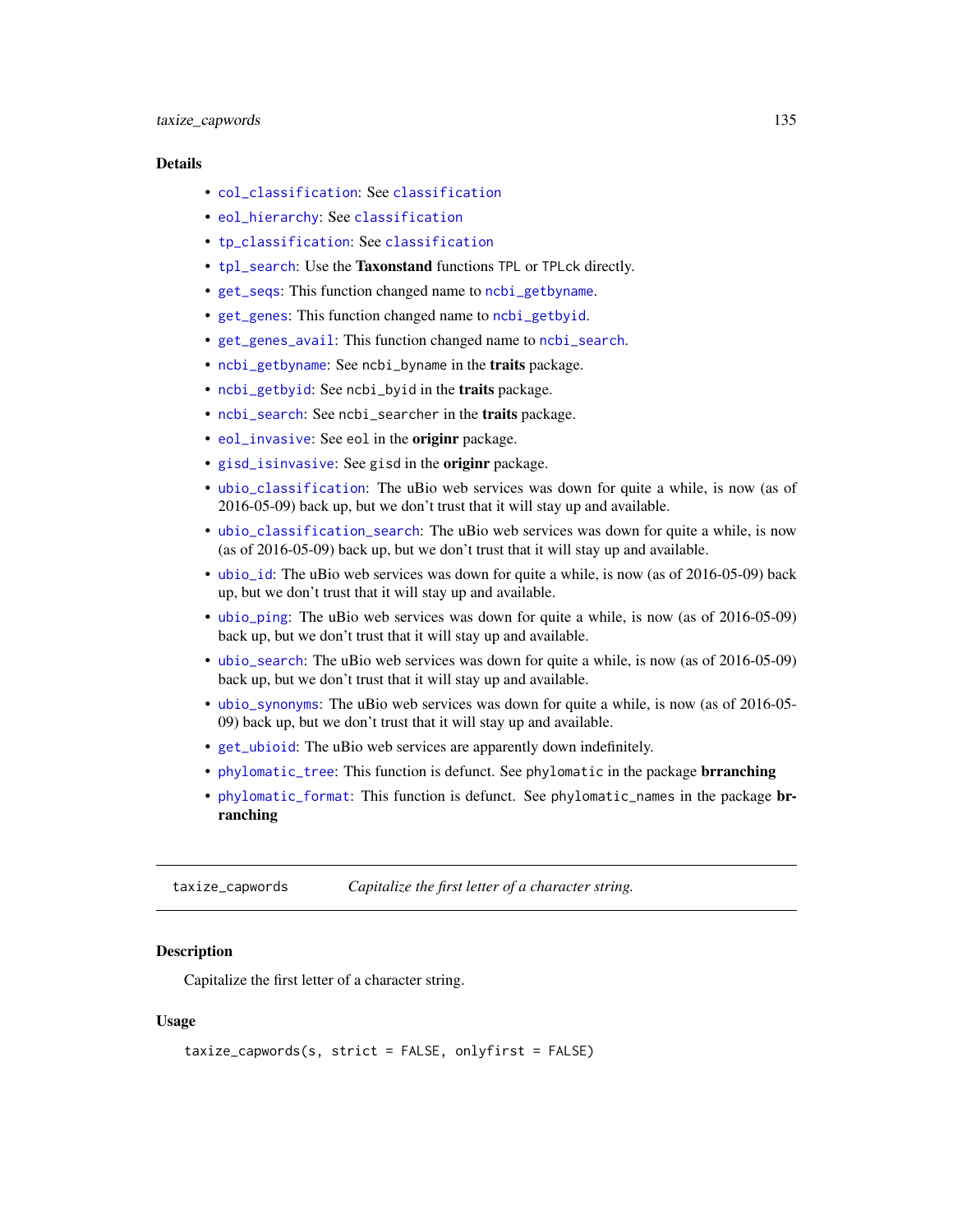### Arguments

| -S        | A character string                                                            |
|-----------|-------------------------------------------------------------------------------|
| strict    | Should the algorithm be strict about capitalizing. Defaults to FALSE.         |
| onlyfirst | Capitalize only first word, lowercase all others. Useful for taxonomic names. |

### Examples

```
taxize_capwords(c("using AIC for model selection"))
taxize_capwords(c("using AIC for model selection"), strict=TRUE)
```
taxize\_cite *Get citations and licenses for data sources used in taxize*

### Description

Get citations and licenses for data sources used in taxize

# Usage

taxize\_cite(fxn = "itis", what = "citation")

### Arguments

| fxn  | Function to search on. A special case is the package name 'taxize' that will give |
|------|-----------------------------------------------------------------------------------|
|      | the citations for the package.                                                    |
| what | One of citation (default), license, or both.                                      |

### Examples

```
taxize_cite(fxn='eol_search')
taxize_cite(fxn='itis_hierarchy')
taxize_cite(fxn='tp_classification')
taxize_cite(fxn='gbif_ping')
taxize_cite(fxn='plantminer')
taxize_cite(fxn='get_natservid_')
taxize_cite(fxn='as.natservid')
taxize_cite(fxn='get_wormsid')
taxize_cite(fxn='as.wormsid')
```
# Functions that use many data sources taxize\_cite(fxn='synonyms') taxize\_cite(fxn='classification')

```
# Get the taxize citation
taxize_cite(fxn='taxize')
```

```
# Get license information
taxize_cite(fxn='taxize', "license")
```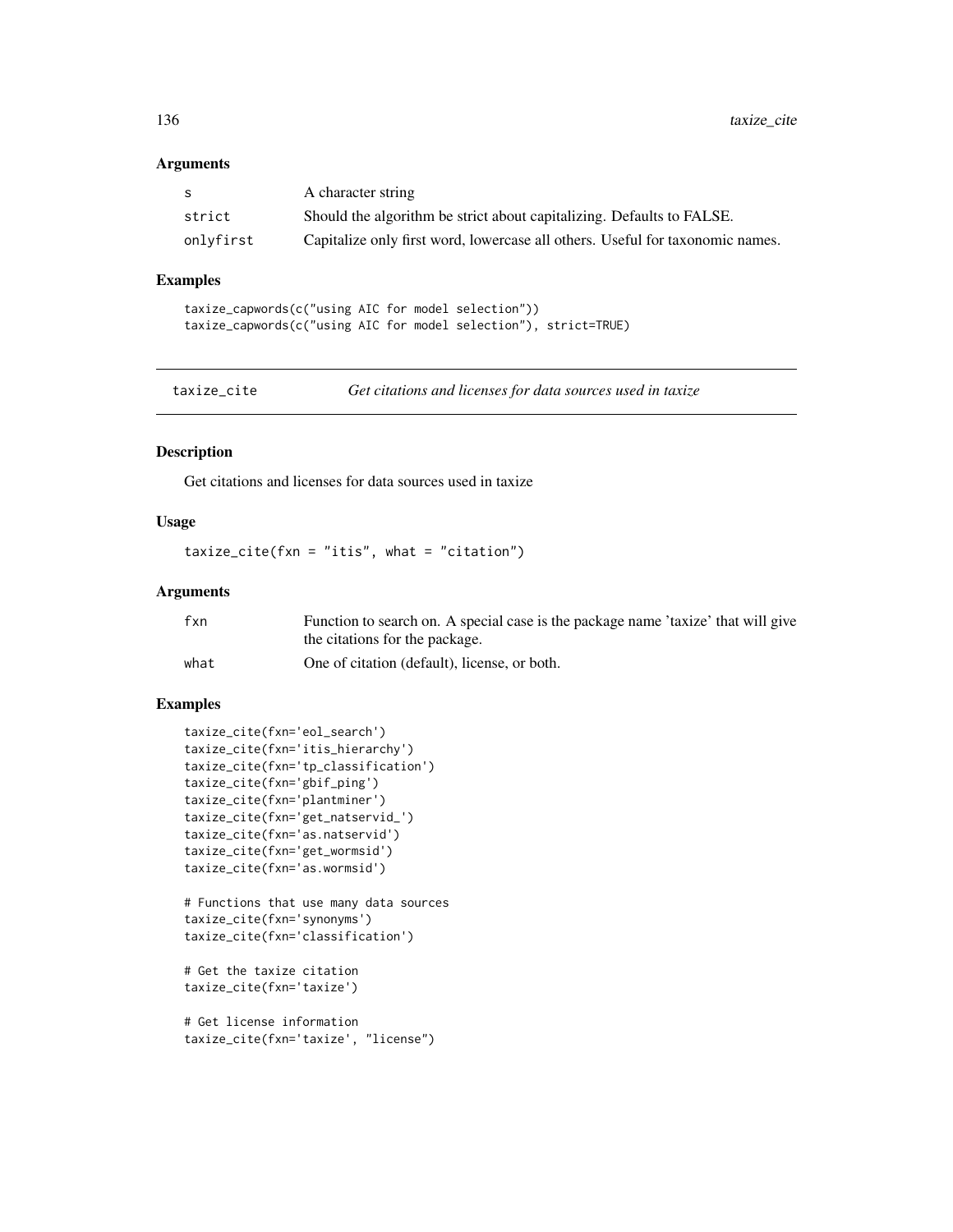Aggregate species data to given taxonomic rank

#### Usage

```
tax\_{agg}(x, rank, db = "ncbi", verbose = FALSE, ...)## S3 method for class 'tax_agg'
print(x, \ldots)
```
# Arguments

| X.      | Community data matrix. Taxa in columns, samples in rows.                                                                                                                                                                                                                                       |
|---------|------------------------------------------------------------------------------------------------------------------------------------------------------------------------------------------------------------------------------------------------------------------------------------------------|
| rank    | character; Taxonomic rank to aggregate by.                                                                                                                                                                                                                                                     |
| db      | character; taxonomic API to use, 'ncbi, 'itis' or both, see tax_name. Note that<br>each taxonomic data source has their own identifiers, so that if you provide the<br>wrong db value for the identifier you could get a result, but it will likely be<br>wrong (not what you were expecting). |
| verbose | (logical) If FALSE (Default) suppress messages                                                                                                                                                                                                                                                 |
| .       | Other arguments passed to get_tsn or get_uid.                                                                                                                                                                                                                                                  |

# Details

tax\_agg aggregates (sum) taxa to a specific taxonomic level. If a taxon is not found in the database (ITIS or NCBI) or the supplied taxon is on higher taxonomic level this taxon is not aggregated.

### Value

A list of class tax\_agg with the following items:

| x     | Community data matrix with aggregated data.        |
|-------|----------------------------------------------------|
| by    | A lookup-table showing which taxa were aggregated. |
| n_pre | Number of taxa before aggregation.                 |
| rank  | Rank at which taxa have been aggregated.           |

# See Also

[tax\\_name](#page-137-0)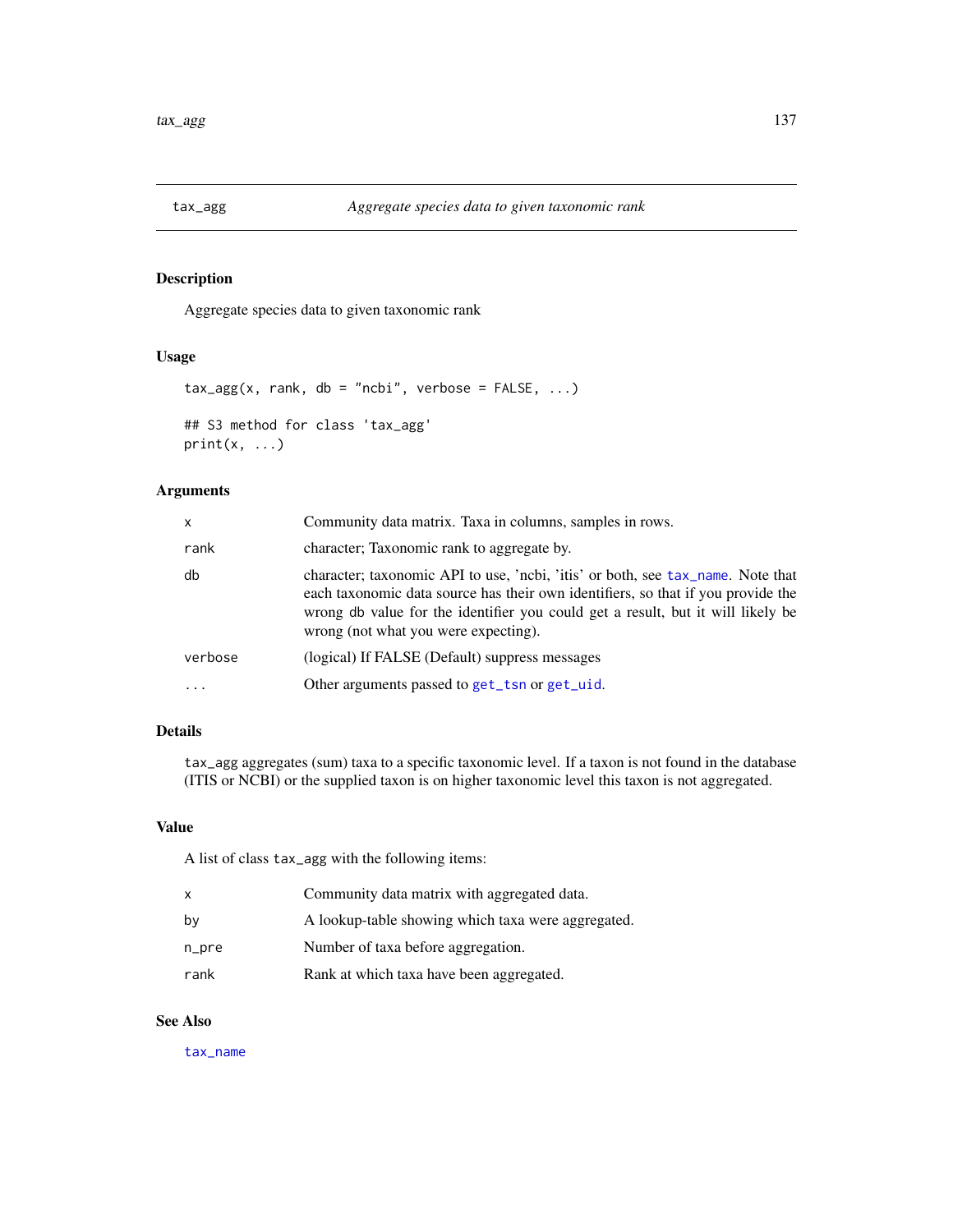### Examples

```
## Not run:
if (requireNamespace("vegan", quietly = TRUE)) {
  # use dune dataset
  library("vegan")
  data(dune, package='vegan')
  species <- c("Bellis perennis", "Empetrum nigrum", "Juncus bufonius",
  "Juncus articulatus",
  "Aira praecox", "Eleocharis parvula", "Rumex acetosa", "Vicia lathyroides",
  "Brachythecium rutabulum", "Ranunculus flammula", "Cirsium arvense",
  "Hypochaeris radicata", "Leontodon autumnalis", "Potentilla palustris",
  "Poa pratensis", "Calliergonella cuspidata", "Trifolium pratense",
  "Trifolium repens", "Anthoxanthum odoratum", "Salix repens", "Achillea
  millefolium",
  "Poa trivialis", "Chenopodium album", "Elymus repens", "Sagina procumbens",
  "Plantago lanceolata", "Agrostis stolonifera", "Lolium perenne", "Alopecurus
  geniculatus", "Bromus hordeaceus")
  colnames(dune) <- species
  # aggregate sample to families
  (\text{agg} \leq \text{tax\_agg}(\text{dune}, \text{rank} = 'family', \text{ db} = 'ncbi'))# extract aggregated community data matrix for further usage
  agg$x
  # check which taxa have been aggregated
  agg$by
}
# A use case where there are different taxonomic levels in the same dataset
spnames <- c('Puma','Ursus americanus','Ursidae')
df <- data.frame(c(1,2,3), c(11,12,13), c(1,4,50))
names(df) <- spnames
out <- tax_agg(df, rank = 'family', db='itis')
out$x
# You can input a matrix too
mat \le matrix(c(1,2,3, 11,12,13), nrow = 2, ncol = 3,
dimnames=list(NULL, c('Puma concolor','Ursus americanus','Ailuropoda melanoleuca')))
tax_agg(mat, rank = 'family', db='itis')
## End(Not run)
```
<span id="page-137-0"></span>tax\_name *Get taxonomic names for a given rank*

### **Description**

Get taxonomic names for a given rank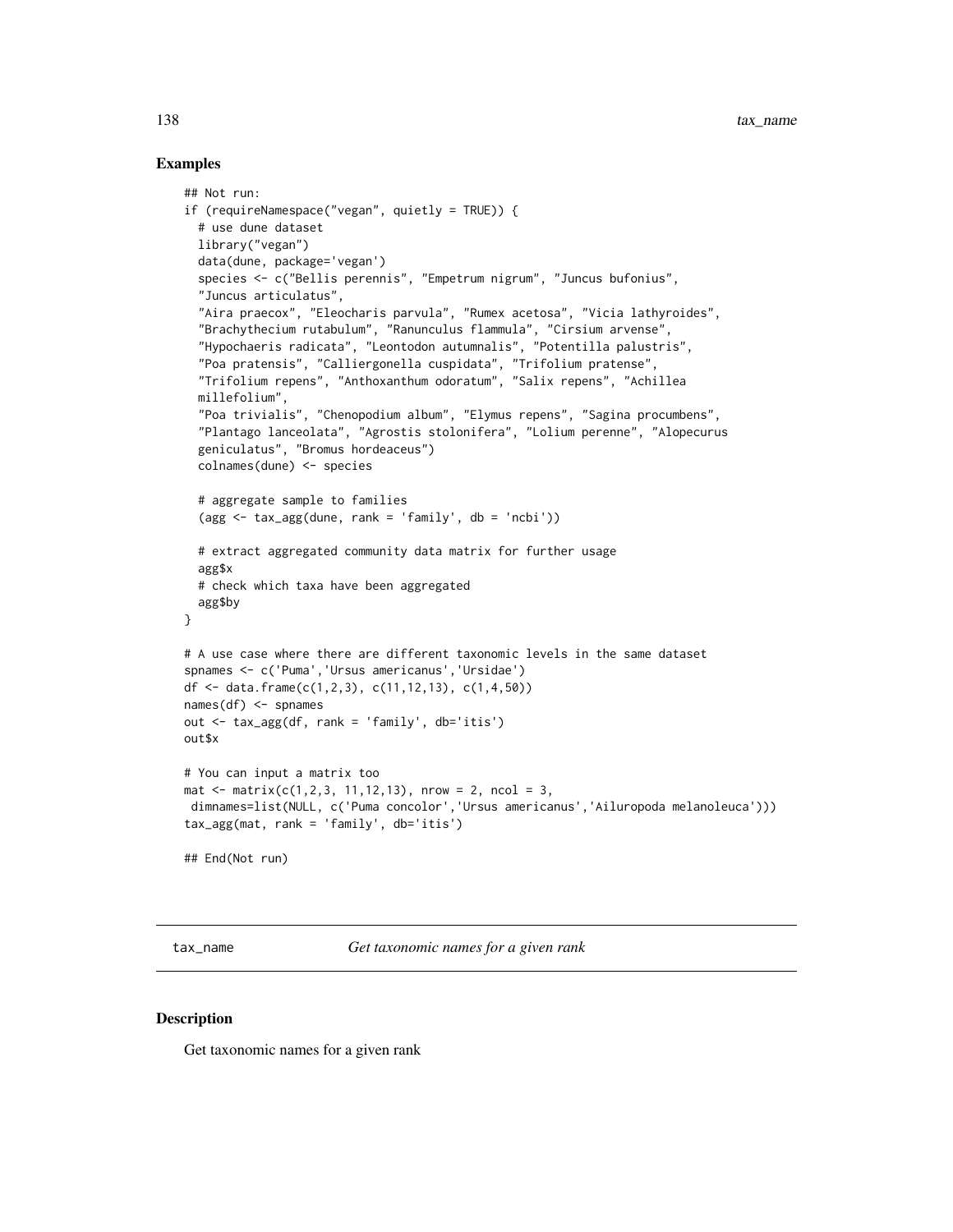#### tax\_name 139

#### Usage

```
tax_name(query, get, db = "itis", pref = "ncbi", message = TRUE, ...)
```
#### Arguments

| query     | (character) Vector of taxonomic names to query. required.                                                                                             |
|-----------|-------------------------------------------------------------------------------------------------------------------------------------------------------|
| get       | (character) The ranks of the taxonomic name to get, see rank_ref. required.                                                                           |
| db        | (character) The database to search from: 'itis', 'ncbi' or 'both'. If 'both' both<br>NCBI and ITIS will be queried. Result will be the union of both. |
| pref      | (character) If $db = 'both'$ , sets the preference for the union. Either 'ncbi' (de-<br>fault) or 'itis'. Currently not implemented.                  |
| messages  | (logical) If TRUE the actual taxon queried is printed on the console.                                                                                 |
| $\ddotsc$ | Other arguments passed to get_tsn or get_uid.                                                                                                         |

### Value

A data.frame with one column for every queried rank, in addition to a column for db and queried term.

# Authentication

See [taxize-authentication](#page-41-0) for help on authentication

#### Note

While [tax\\_rank](#page-139-0) returns the actual rank of a taxon, [tax\\_name](#page-137-0) searches and returns any specified rank higher in taxonomy.

#### See Also

### [classification](#page-13-0)

### Examples

```
## Not run:
# A case where itis and ncbi use the same names
tax_name(query = "Helianthus annuus", get = "family", db = "itis")
tax_name(query = "Helianthus annuus", get = "family", db = "ncbi")
tax_name(query = "Helianthus annuus", get = c("genus","family","order"),
 db = "ncbi")# Case where itis and ncbi use different names
tax_name(query = "Helianthus annuus", get = "kingdom", db = "itis")
tax_name(query = "Helianthus annuus", get = "kingdom", db = "ncbi")
# multiple rank arguments
tax_name(query = c("Helianthus annuus","Baetis rhodani"), get = c("genus",
"kingdom"), db = "ncbi")tax_name(query = c("Helianthus annuus","Baetis rhodani"), get = c("genus",
```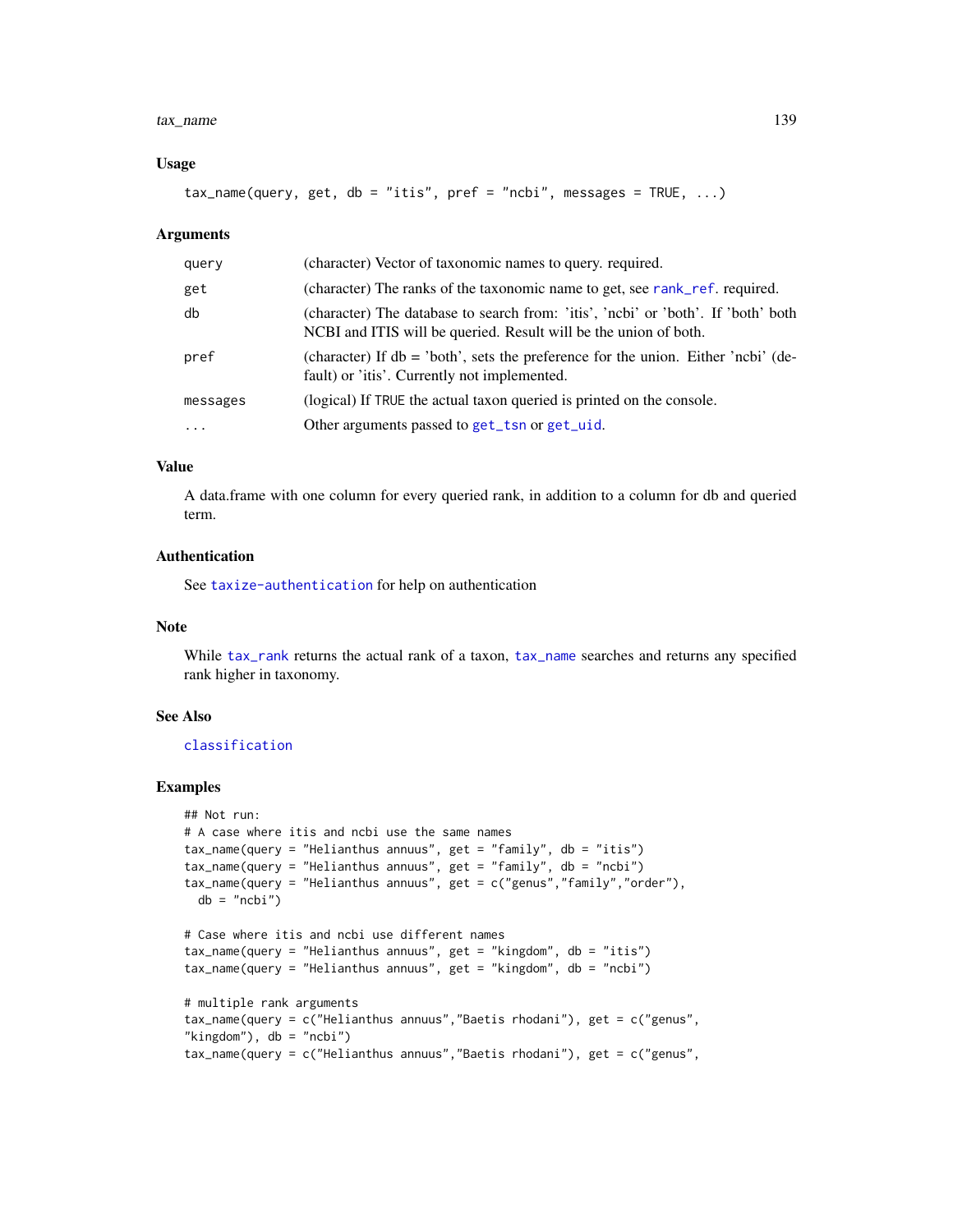```
"kingdom"), db = "itis")# query both sources
tax_name(query=c("Helianthus annuus", 'Baetis rhodani'), get=c("genus",
"kingdom"), db="both")
## End(Not run)
```
<span id="page-139-0"></span>tax\_rank *Get rank for a given taxonomic name.*

# Description

Get rank for a given taxonomic name.

### Usage

 $tax\_rank(x, db = NULL, ...)$ 

# Arguments

| X        | (character) Vector of one or more taxon names (character) or IDs (character or<br>numeric) to query. Or objects returned from $get_{\star}()$ functions like $get_{\star}t$                                                                                                                                                   |
|----------|-------------------------------------------------------------------------------------------------------------------------------------------------------------------------------------------------------------------------------------------------------------------------------------------------------------------------------|
| db       | (character) database to query. either ncbi, itis, eol, col, tropicos, gbif,<br>nbn, worms, natsery, bold. Note that each taxonomic data source has their<br>own identifiers, so that if you provide the wrong db value for the identifier you<br>may get a result, but it will likely be wrong (not what you were expecting). |
| $\cdots$ | Additional arguments to classification                                                                                                                                                                                                                                                                                        |

### Value

A named list of character vectors with ranks (all lower-cased)

### Note

While [tax\\_name](#page-137-0) returns the name of a specified rank, [tax\\_rank](#page-139-0) returns the actual rank of the taxon.

### See Also

[classification](#page-13-0), [tax\\_name](#page-137-0)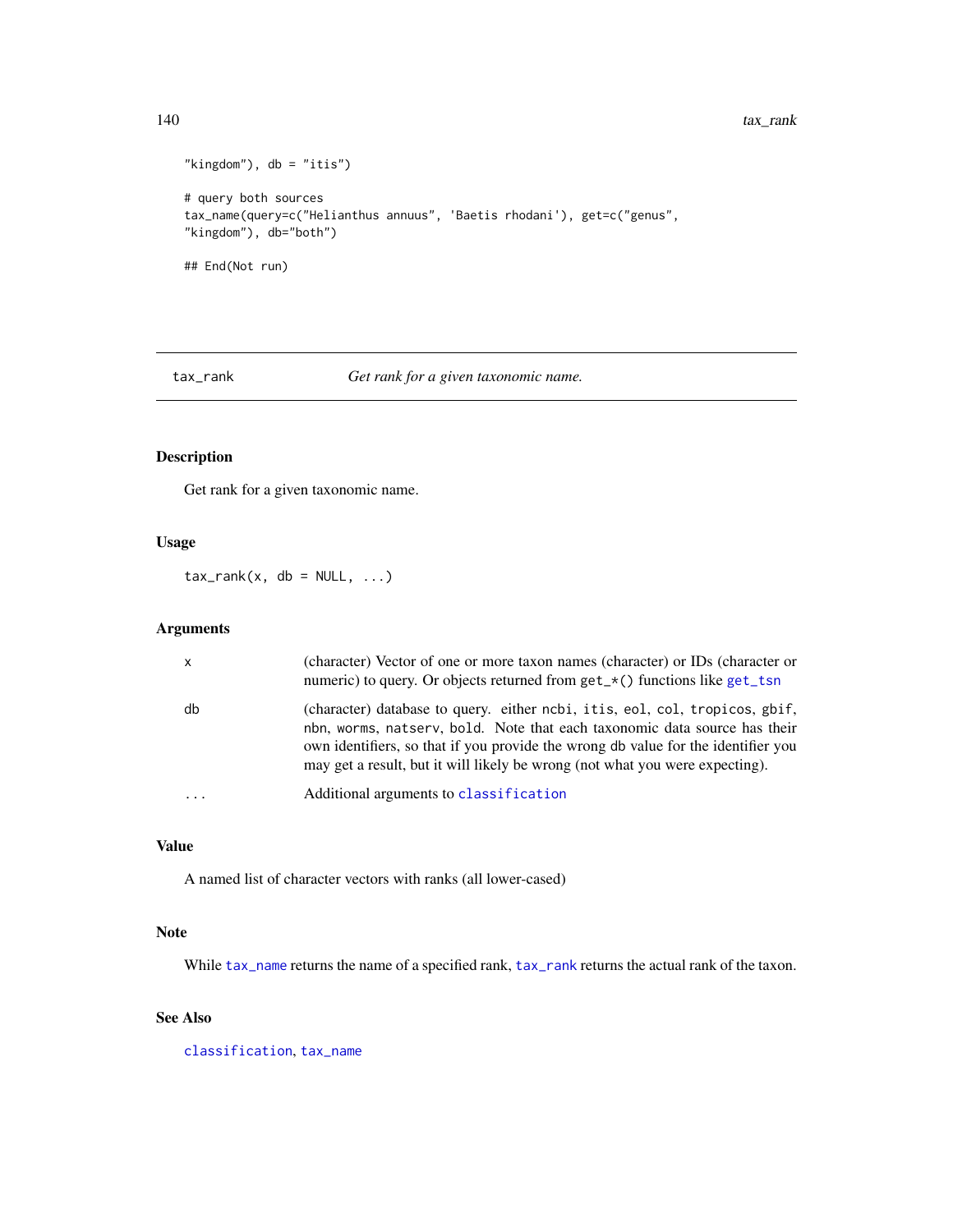# theplantlist 141

#### Examples

```
## Not run:
tax\_rank(x = "Helianthus annuus", db = "itis")tax_rank(get_tsn("Helianthus annuus"))
tax_rank(c("Helianthus", "Pinus", "Poa"), db = "itis")
tax_rank(get_boldid("Helianthus annuus"))
tax_rank("421377", db = "bold")
tax\_rank(421377, db = "bold")tax_rank(c("Plantae", "Helianthus annuus",
  "Puma", "Homo sapiens"), db = 'itis')
tax_rank(c("Helianthus annuus", "Quercus", "Fabaceae"), db = 'tropicos')
tax_rank(names_list("species"), db = 'gbif')
tax_rank(names_list("family"), db = 'gbif')
tax_rank(c("Platanista gangetica", "Lichenopora neapolitana"),
 db = "worms")## End(Not run)
```
theplantlist *Lookup-table for family, genus, and species names for ThePlantList*

#### Description

These names are from http://www.theplantlist.org, and are from version 1.1 of their data. This data is used in the function [names\\_list](#page-111-0). This is a randomly selected subset of the ~350K accepted species names in Theplantlist.

#### Format

A data frame with 10,000 rows and 3 variables:

family family name

genus genus name

species specific epithet name

#### Source

http://www.theplantlist.org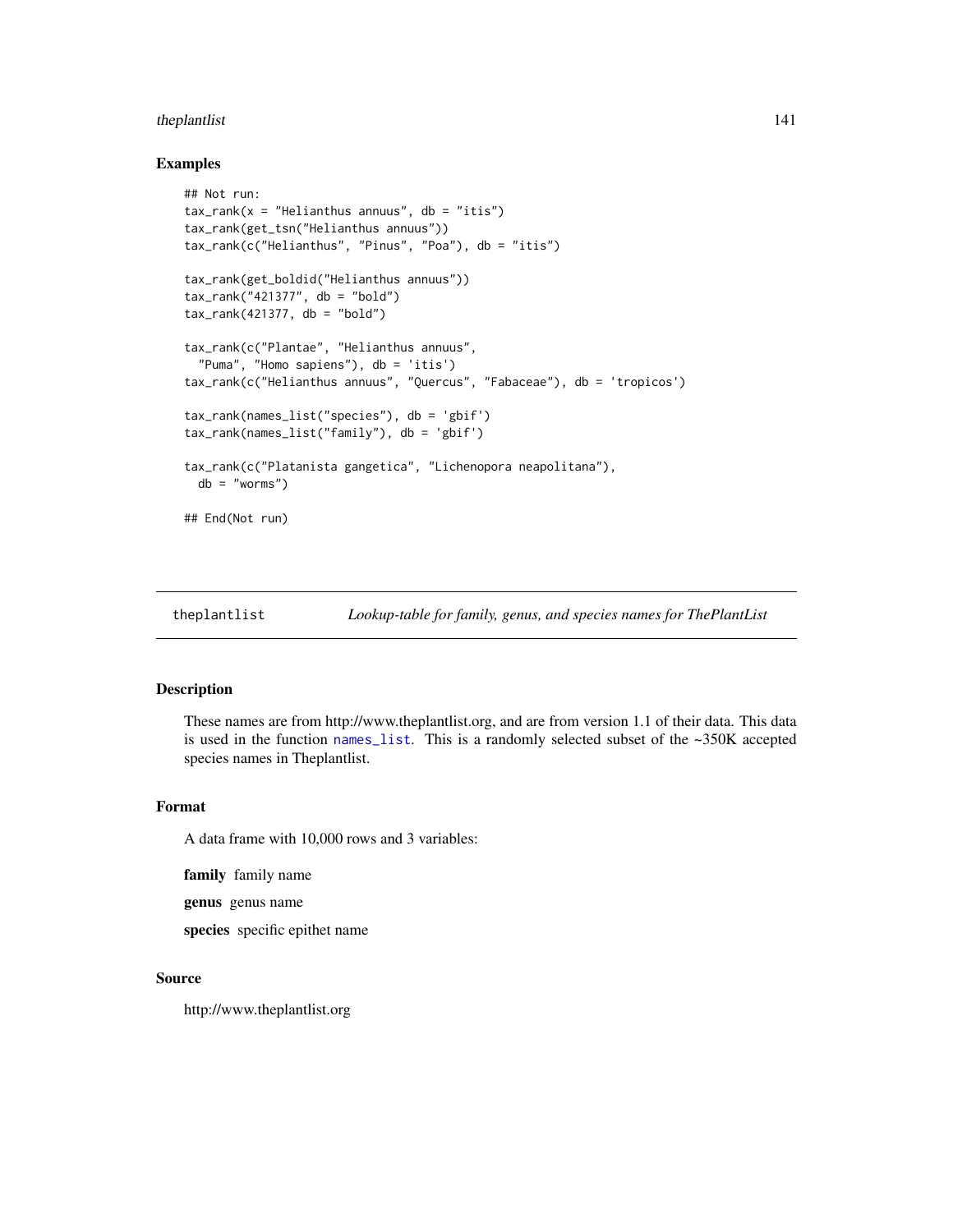Match taxonomic names using the Taxonomic Name Resolution Service (TNRS). Returns score of the matched name, and whether it was accepted or not.

#### Usage

tnrs(query = NA, source = NULL, code = NULL, getpost = "POST", sleep =  $0$ , splitby =  $30$ , verbose = TRUE, ...)

#### Arguments

| query   | Vector of quoted taxonomic names to search (character).                                                                                                                                                                                               |
|---------|-------------------------------------------------------------------------------------------------------------------------------------------------------------------------------------------------------------------------------------------------------|
| source  | Specify the source you want to match names against. Defaults to just retrieve<br>data from all sources. Options: NCBI, iPlant_TNRS, or MSW3. Only available<br>when using getpost="POST".                                                             |
| code    | Nomenclatural code. One of: ICZN (zoological), ICN (algae, fungi, and plants),<br>ICNB (bacteria), ICBN (botanical), ICNCP (cultivated plants), ICTV (viruses).<br>Only available when using getpost="POST".                                          |
| getpost | Use GET or POST method to send the query. If you have more than say 50<br>species or so in your query, you should probably use POST. IMPORTANT!!!!!<br>-> POST is the only option for this parameter if you want to use source or code<br>parameters. |
| sleep   | Number of seconds by which to pause between calls. Defaults to 0 seconds. Use<br>when doing many calls in a for loop ar lapply type call.                                                                                                             |
| splitby | Number by which to split species list for querying the TNRS.                                                                                                                                                                                          |
| verbose | Verbosity or not (default TRUE)                                                                                                                                                                                                                       |
|         | Curl options to pass in GET or POST                                                                                                                                                                                                                   |
|         |                                                                                                                                                                                                                                                       |

# Details

If there is no match in the Taxosaurus database, nothing is returned, so you will not get anything back for non-matches.

TNRS doesn't provide any advice about the occurrence of homonyms when queries have no indication of a taxonomic name's authority. So if there is any chance of a homonym, you probably want to send the authority as well, or use [gnr\\_resolve](#page-87-0). For example, tnrs(query="Jussiaea linearis", source="iPlant\_TNRS gives result of *Jussiaea linearis (Willd.) Oliv. ex Kuntze*, but there is a homonym. If you do tnrs(query="Jussiaea linearis Hochst.", source="iPlant\_TNRS") you get a direct match for that name. So, beware that there's no indication of homonyms.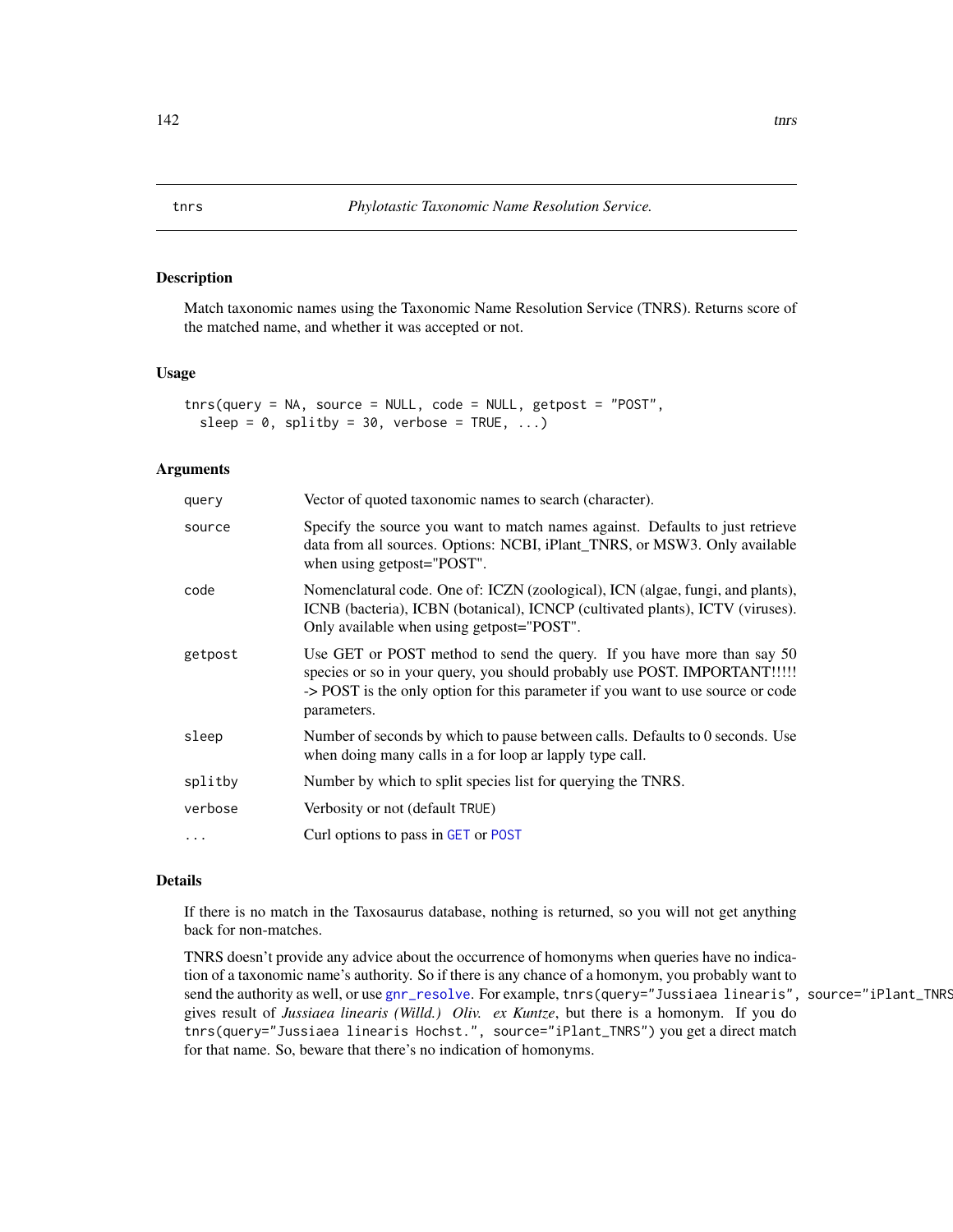# tnrs\_sources 143

#### Value

data.frame of results from TNRS plus the name submitted, with rows in order of user supplied names, though those with no matches are dropped

#### References

<http://taxosaurus.org/>

# See Also

[gnr\\_resolve](#page-87-0)

#### Examples

```
## Not run:
mynames <- c("Helianthus annuus", "Poa annua", "Mimulus bicolor")
tnrs(query = mynames, source = "iPlant_TNRS")
# Specifying the nomenclatural code to match against
mynames <- c("Helianthus annuus", "Poa annua")
tnrs(query = mynames, code = "ICBN")# You can specify multiple sources, by comma-separating them
mynames <- c("Panthera tigris", "Eutamias minimus", "Magnifera indica",
"Humbert humbert")
tnrs(query = mynames, source = "NCBI,MSW3")
mynames <- c("Panthera tigris", "Eutamias minimus", "Magnifera indica",
   "Humbert humbert", "Helianthus annuus", "Pinus contorta", "Poa annua",
   "Abies magnifica", "Rosa california", "Festuca arundinace",
   "Mimulus bicolor", "Sorbus occidentalis","Madia sativa", "Thymopsis thymodes",
   "Bartlettia scaposa")
tnrs(mynames, source = "NCBI")
# Pass on curl options
library("httr")
mynames <- c("Helianthus annuus", "Poa annua", "Mimulus bicolor")
tnrs(query = mynames, source = "iPlant_TNRS", config = verbose())
## End(Not run)
```
tnrs\_sources *TNRS sources*

### Description

Get sources for the Phylotastic Taxonomic Name Resolution Service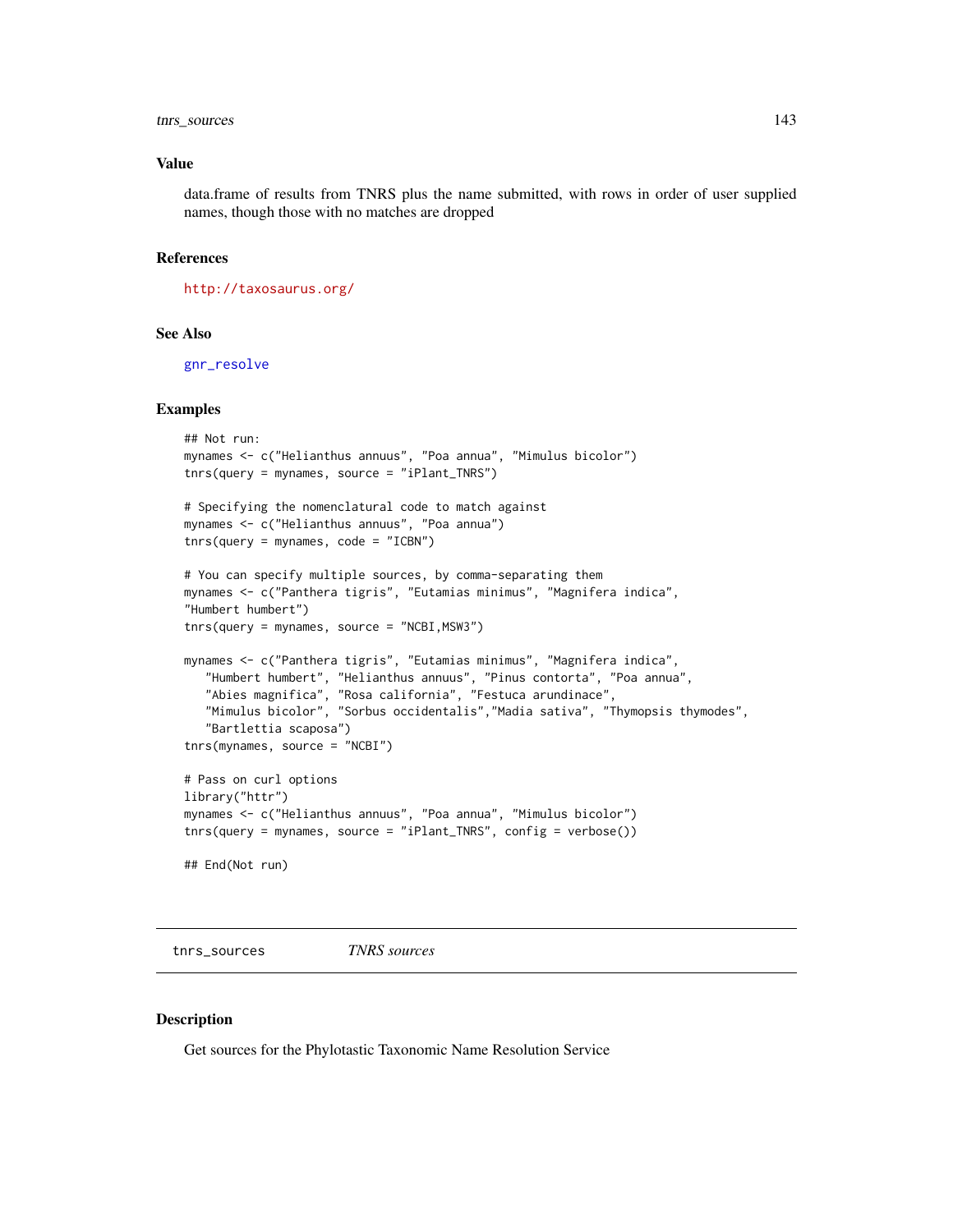### Usage

tnrs\_sources(source = NULL, ...)

#### Arguments

| source | The source to get information on, one of "iPlant TNRS", "NCBI", or "MSW3". |
|--------|----------------------------------------------------------------------------|
| .      | Curl options to pass in GET                                                |

# Value

Sources for the TNRS API in a vector or list

### Examples

```
## Not run:
# All
tnrs_sources()
# A specific source
tnrs_sources(source="NCBI")
```
## End(Not run)

tol\_resolve *Resolve names using Open Tree of Life (OTL) resolver*

### Description

Resolve names using Open Tree of Life (OTL) resolver

# Usage

```
tol_resolve(names = NULL, context_name = NULL,
 do_approximate_matching = TRUE, ids = NULL, include_suppressed = FALSE,
  ...)
```
# Arguments

| names                   | (character vector) taxon names to be queried                                                                                                                       |  |
|-------------------------|--------------------------------------------------------------------------------------------------------------------------------------------------------------------|--|
| context_name            | name of the taxonomic context to be searched (length-one character vector).<br>Must match (case sensitive) one of the values returned by the contexts.             |  |
| do_approximate_matching |                                                                                                                                                                    |  |
|                         | (logical) A logical indicating whether or not to perform approximate string<br>(a.k.a. "fuzzy") matching. Using FALSE will greatly improve speed. Default:<br>TRUE |  |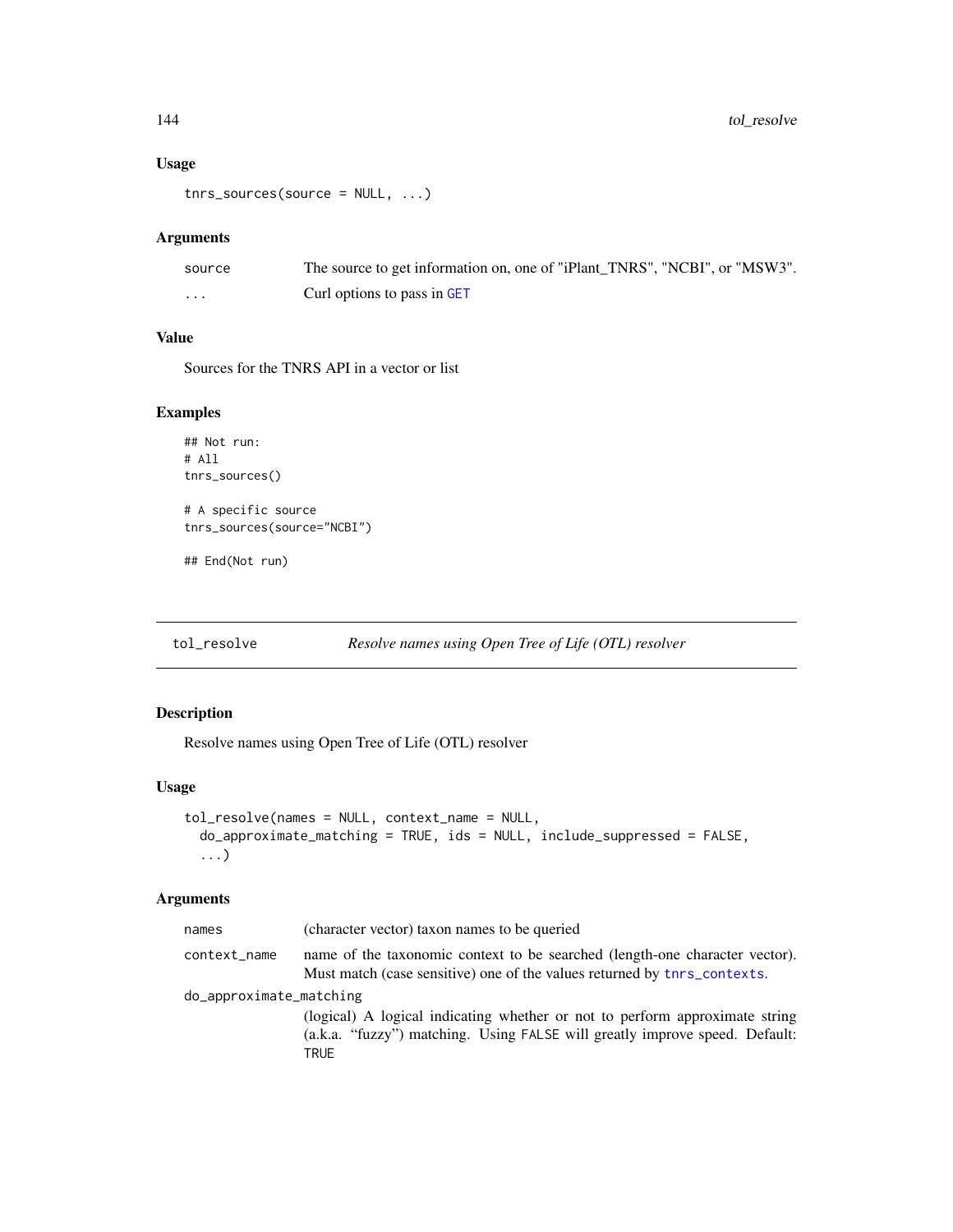### <span id="page-144-1"></span>tpl\_families 145

| ids                | An array of OTL ids to use for identifying names. These will be assigned to<br>each name in the names array. If ids is provided, then ids and names must be<br>identical in length.                                                |
|--------------------|------------------------------------------------------------------------------------------------------------------------------------------------------------------------------------------------------------------------------------|
| include_suppressed |                                                                                                                                                                                                                                    |
|                    | (logical) Ordinarily, some quasi-taxa, such as incertae sedis buckets and other<br>non-OTUs, are suppressed from TNRS results. If this parameter is true, these<br>quasi-taxa are allowed as possible TNRS results. Default: FALSE |
| $\cdot$            | Curl options passed on to POST within thrs_match_names                                                                                                                                                                             |

#### Value

A data frame summarizing the results of the query. The original query output is appended as an attribute to the returned object (and can be obtained using attr(object,"original\_response")).

#### Author(s)

Francois Michonneau <francois.michonneau@gmail.com> Scott Chamberlain <myrmecocystus@gmail.com>

# References

[https://github.com/OpenTreeOfLife/germinator/wiki/TNRS-API-v3#match\\_names](https://github.com/OpenTreeOfLife/germinator/wiki/TNRS-API-v3#match_names)

#### See Also

[gnr\\_resolve](#page-87-0), [tnrs](#page-141-0)

#### Examples

```
## Not run:
tol_resolve(names=c("echinodermata", "xenacoelomorpha",
  "chordata", "hemichordata"))
tol_resolve(c("Hyla", "Salmo", "Diadema", "Nautilus"))
tol_resolve(c("Hyla", "Salmo", "Diadema", "Nautilus"),
  context_name = "Animals")
turducken_spp <- c("Meleagris gallopavo", "Anas platyrhynchos",
  "Gallus gallus")
tol_resolve(turducken_spp, context_name="Animals")
## End(Not run)
```
<span id="page-144-0"></span>tpl\_families *Get The Plant List families.*

#### Description

Get The Plant List families.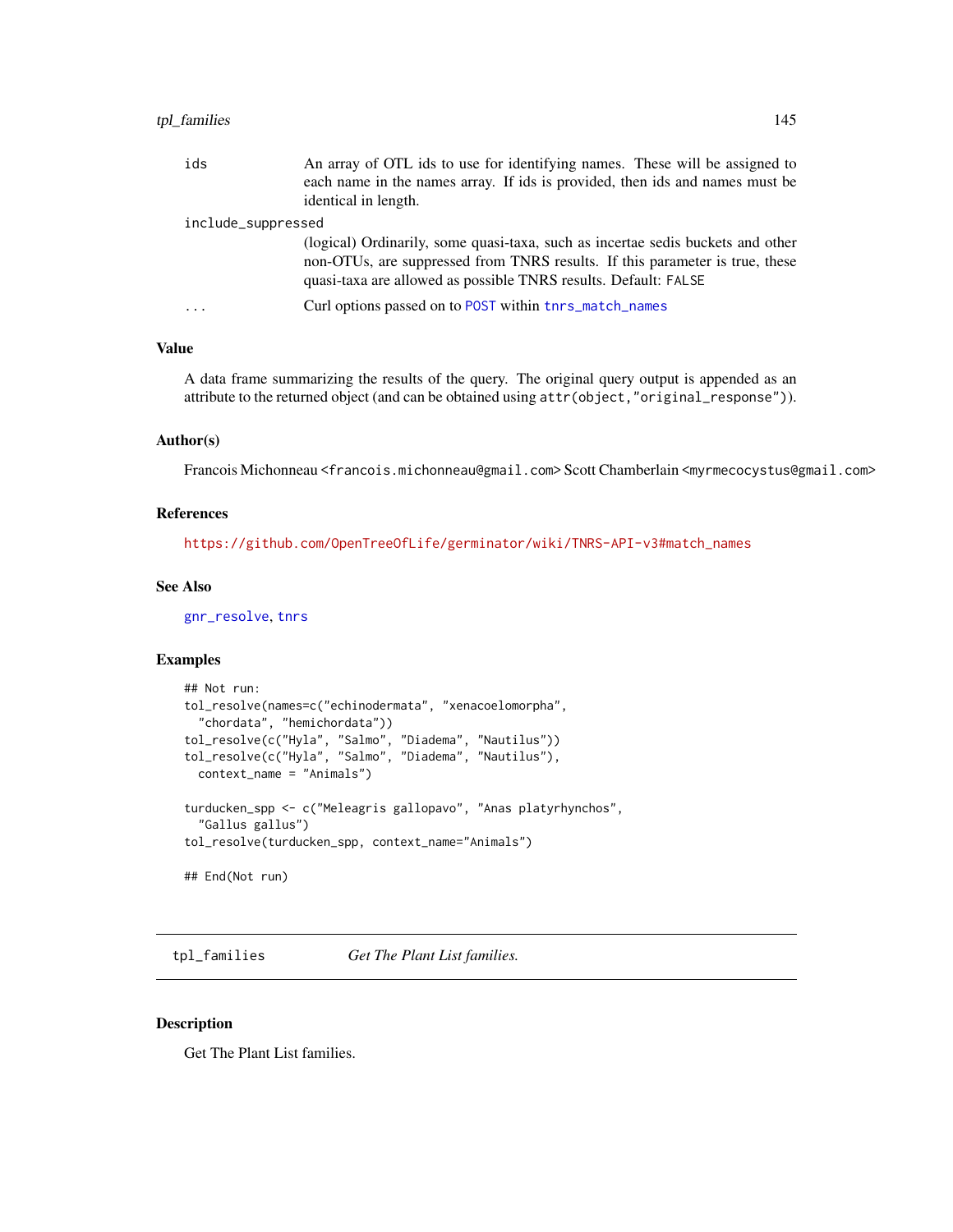<span id="page-145-1"></span>

# Usage

tpl\_families(...)

#### Arguments

... (list) Curl options passed on to [GET](#page-0-0)

# Details

Requires an internet connection in order to connect to www.theplantlist.org.

# Value

Returns a data.frame including the names of all families indexed by The Plant List, and the major groups into which they fall (i.e. Angiosperms, Gymnosperms, Bryophytes and Pteridophytes).

# Author(s)

John Baumgartner (johnbb@student.unimelb.edu.au)

# See Also

[tpl\\_get](#page-145-0)

# Examples

```
## Not run:
# Get a data.frame of plant families, with the group name (Angiosperms, etc.)
head( tpl_families() )
```
## End(Not run)

<span id="page-145-0"></span>tpl\_get *Get The Plant List csv files.*

# Description

Get The Plant List csv files.

#### Usage

 $tpl\_get(x, family = NULL, ...)$ 

#### Arguments

|          | Directory to write csy files to.                                          |
|----------|---------------------------------------------------------------------------|
| family   | If you want just one, or $>1$ family, but not all, list them in a vector. |
| $\cdots$ | (list) Curl options passed on to GET                                      |

146 tpl\_get tpl and the control of the control of the control of the control of the control of the control of the control of the control of the control of the control of the control of the control of the control of the con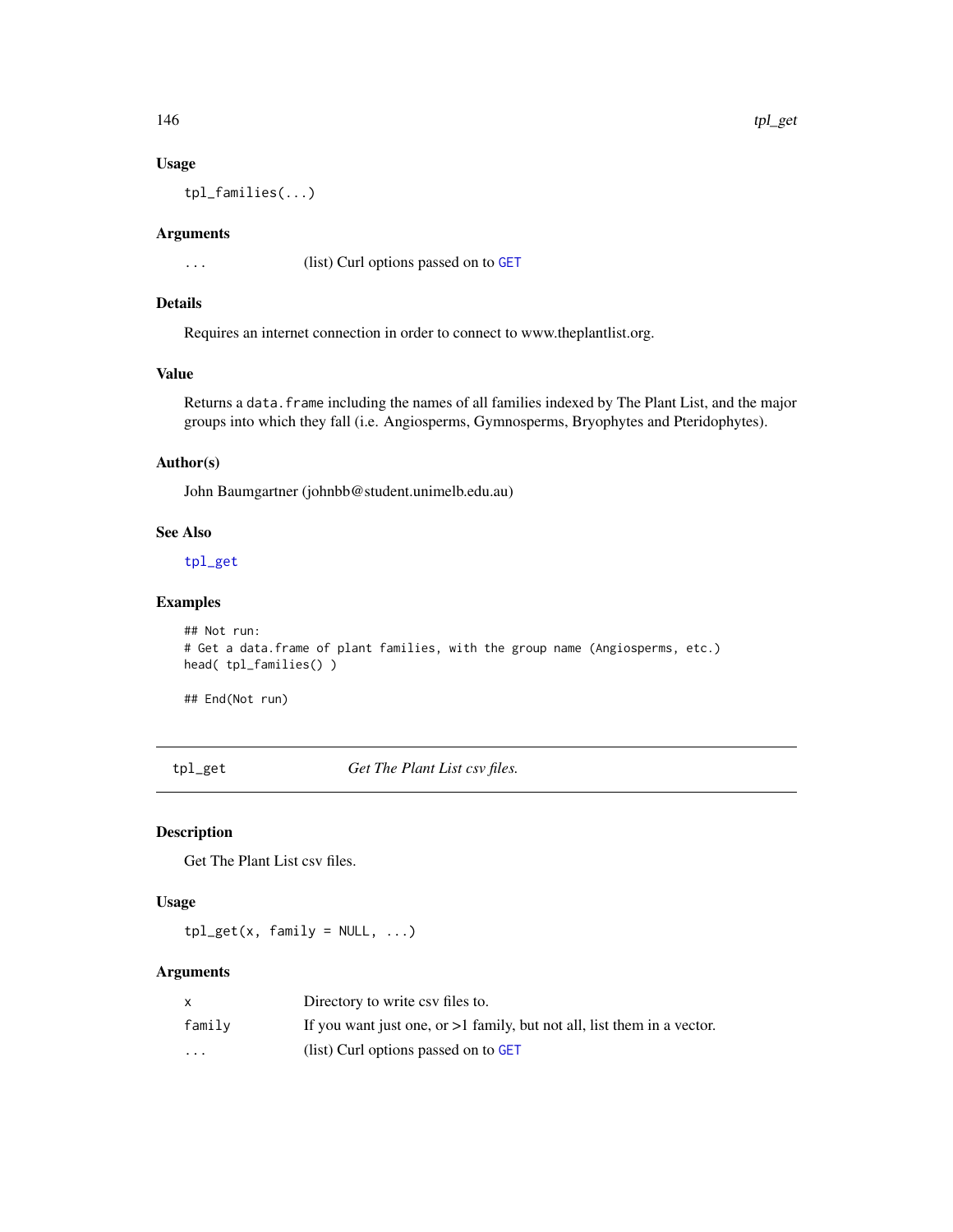#### <span id="page-146-0"></span>tpl\_get the state of the state of the state of the state of the state of the state of the state of the state of the state of the state of the state of the state of the state of the state of the state of the state of the st

# Details

Throws a warning if you already have a directory of the one provided, but still works. Writes to your home directory, change x as needed.

# Value

Returns nothing to console, except a message and progress bar. Writes csv files to x.

#### Author(s)

John Baumgartner (johnbb@student.unimelb.edu.au)

# References

The Plant List http://www.theplantlist.org

#### See Also

[tpl\\_families](#page-144-0)

```
## Not run:
# Get a few families
dir <- file.path(tempdir(), "abc")
tpl_get(dir, family = c("Platanaceae","Winteraceae"))
readLines(file.path(dir, "Platanaceae.csv"), n = 5)
# You can now get Gymnosperms as well
dir1 <- file.path(tempdir(), "def")
tpl_get(dir1, family = c("Pinaceae","Taxaceae"))
# You can get mosses too!
dir2 <- file.path(tempdir(), "ghi")
tpl_get(dir2, family = "Echinodiaceae")
# Get all families
## Beware, will take a while
## dir3 <- file.path(tempdir(), "jkl")
## tpl_get("dir3)
## End(Not run)
```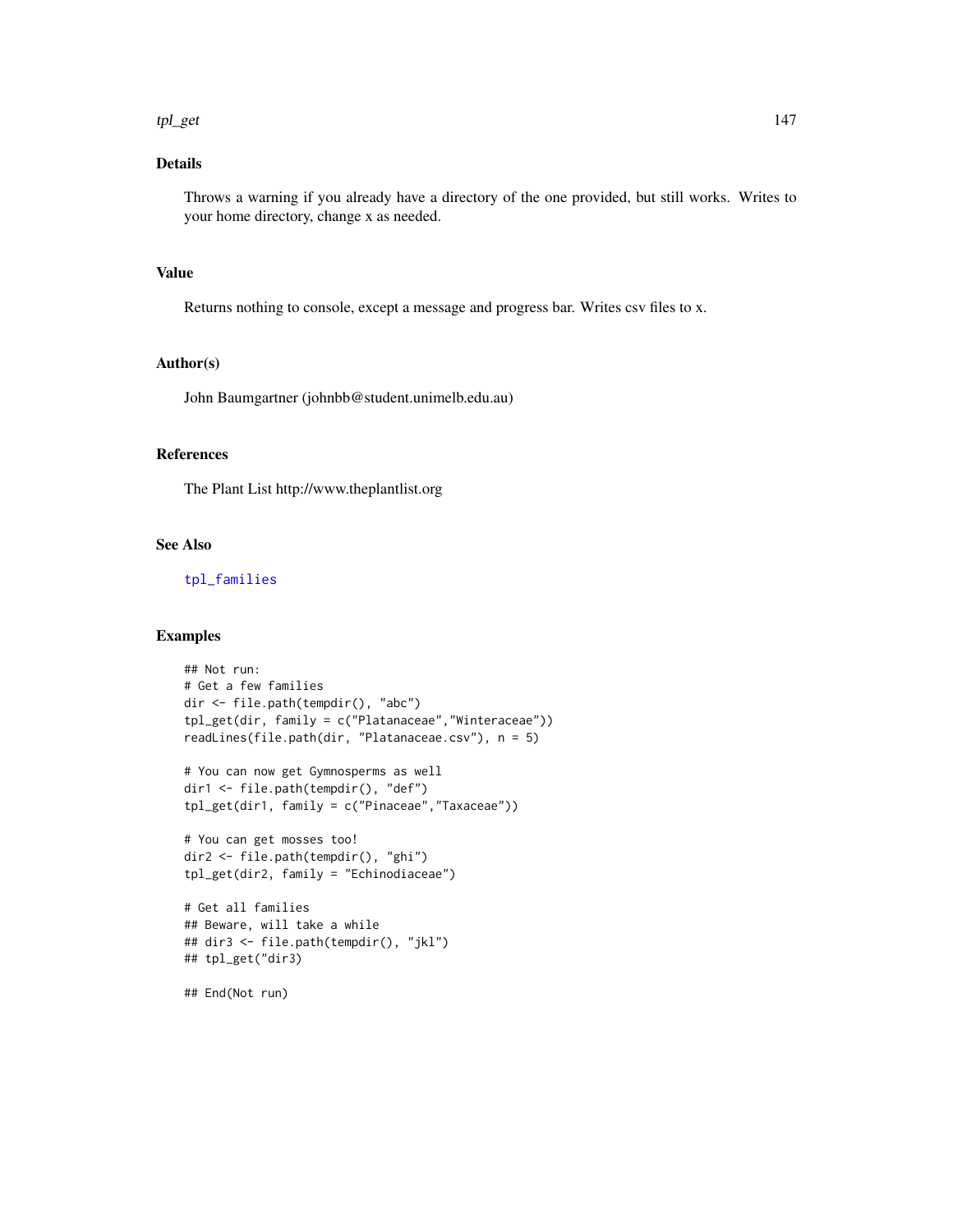<span id="page-147-0"></span>

THIS FUNCTION IS DEFUNCT.

# Usage

tpl\_search()

tp\_accnames *Return all accepted names for a taxon name with a given id.*

# Description

Return all accepted names for a taxon name with a given id.

# Usage

 $tp_3$ ccnames(id, key = NULL, ...)

# Arguments

| id                      | the taxon identifier code                                                        |
|-------------------------|----------------------------------------------------------------------------------|
| kev                     | Your Tropicos API key: See taxize-authentication for help on authentica-<br>tion |
| $\cdot$ $\cdot$ $\cdot$ | Curl options passed on to <b>HttpClient</b>                                      |

#### Value

List or dataframe.

```
## Not run:
tp_accnames(id = 25503923)
tp_accnames(id = 25538750)
# No accepted names found
tp_accnames(id = 25509881)
## End(Not run)
```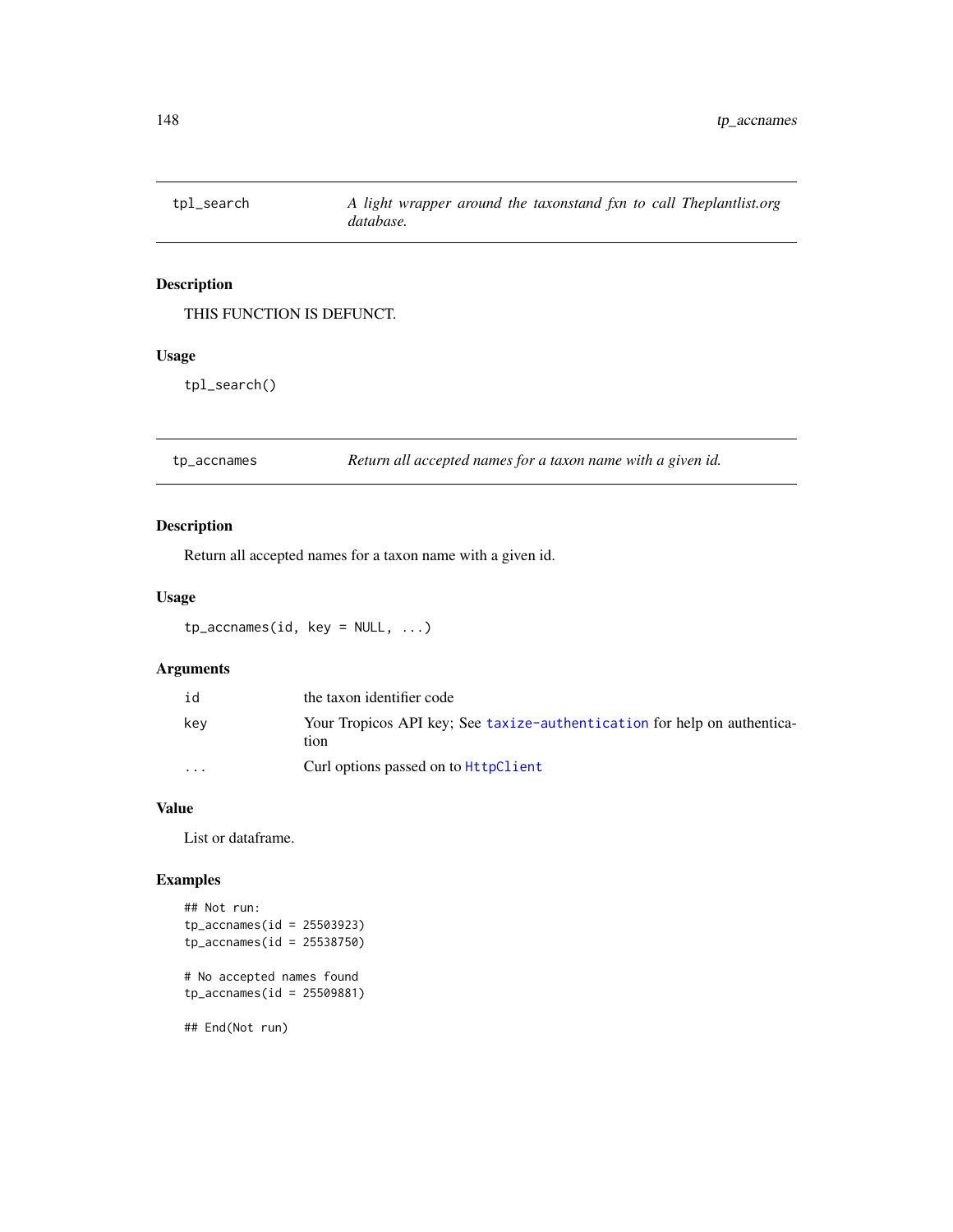<span id="page-148-0"></span>

Return all distribution records for for a taxon name with a given id.

#### Usage

 $tp\_dist(id, key = NULL, ...)$ 

# Arguments

| id                      | the taxon identifier code                                                        |
|-------------------------|----------------------------------------------------------------------------------|
| kev                     | Your Tropicos API key: See taxize-authentication for help on authentica-<br>tion |
| $\cdot$ $\cdot$ $\cdot$ | Curl options passed on to HttpClient                                             |

# Value

List of two data.frame's, one named "location", and one "reference".

# References

<http://services.tropicos.org/help?method=GetNameDistributionsXml>

# Examples

```
## Not run:
# Query using a taxon name Id
out <- tp_dist(id = 25509881)
## just location data
head(out[['location']])
## just reference data
head(out[['reference']])
```
## End(Not run)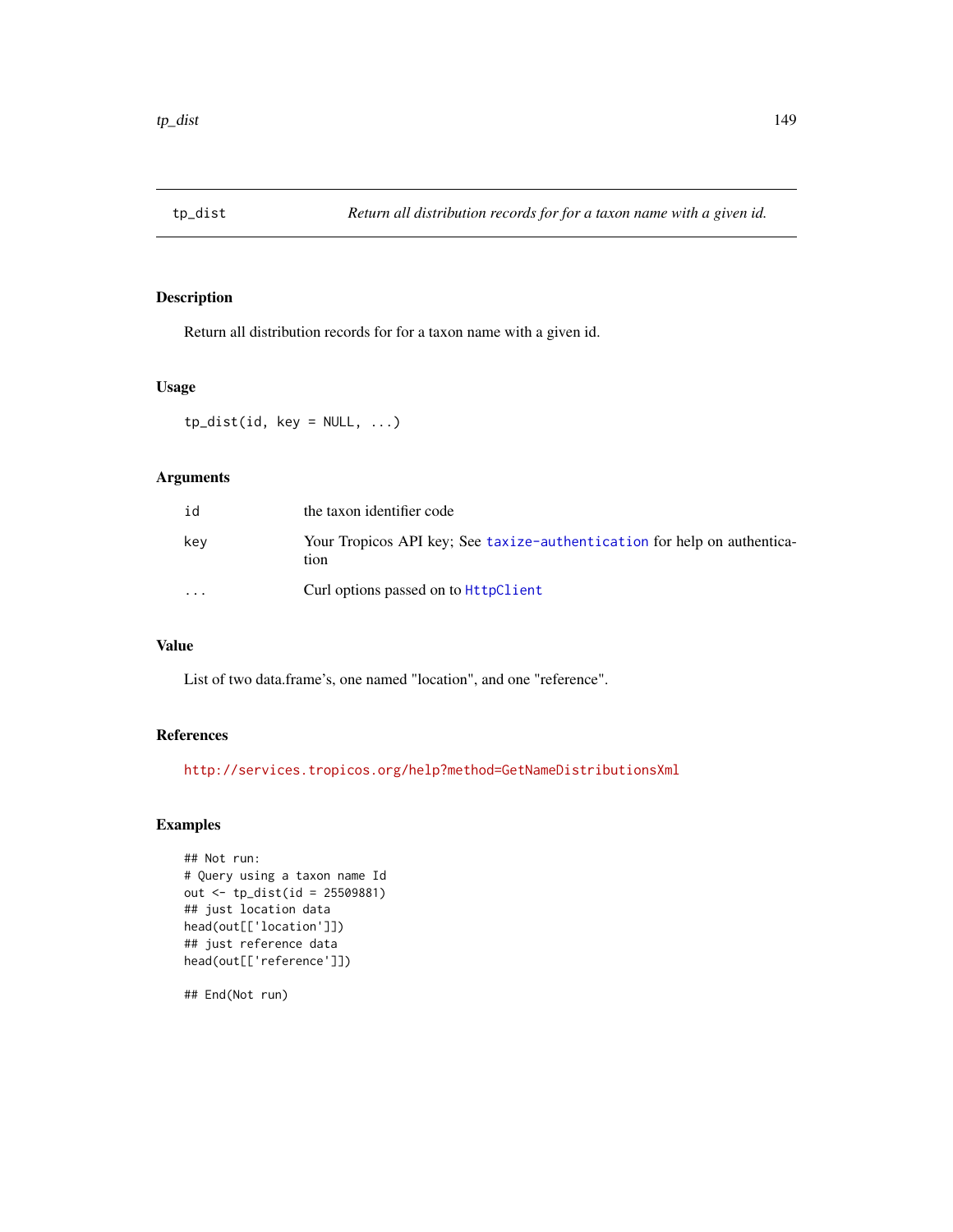<span id="page-149-0"></span>

Return all reference records for for a taxon name with a given id.

#### Usage

 $tp_refs(id, key = NULL, ...)$ 

# Arguments

| id                      | the taxon identifier code                                                        |
|-------------------------|----------------------------------------------------------------------------------|
| kev                     | Your Tropicos API key: See taxize-authentication for help on authentica-<br>tion |
| $\cdot$ $\cdot$ $\cdot$ | Curl options passed on to <b>HttpClient</b>                                      |

# Value

List or dataframe.

#### Examples

## Not run: tp\_refs(id = 25509881) ## End(Not run)

tp\_search *Search Tropicos by scientific name, common name, or Tropicos ID.*

# Description

Search Tropicos by scientific name, common name, or Tropicos ID.

#### Usage

```
tp_search(name = NULL, commonname = NULL, nameid = NULL, orderby = NULL,
 sortorder = NULL, pagesize = NULL, startrow = NULL, type = NULL,
 key = NULL, ...)
```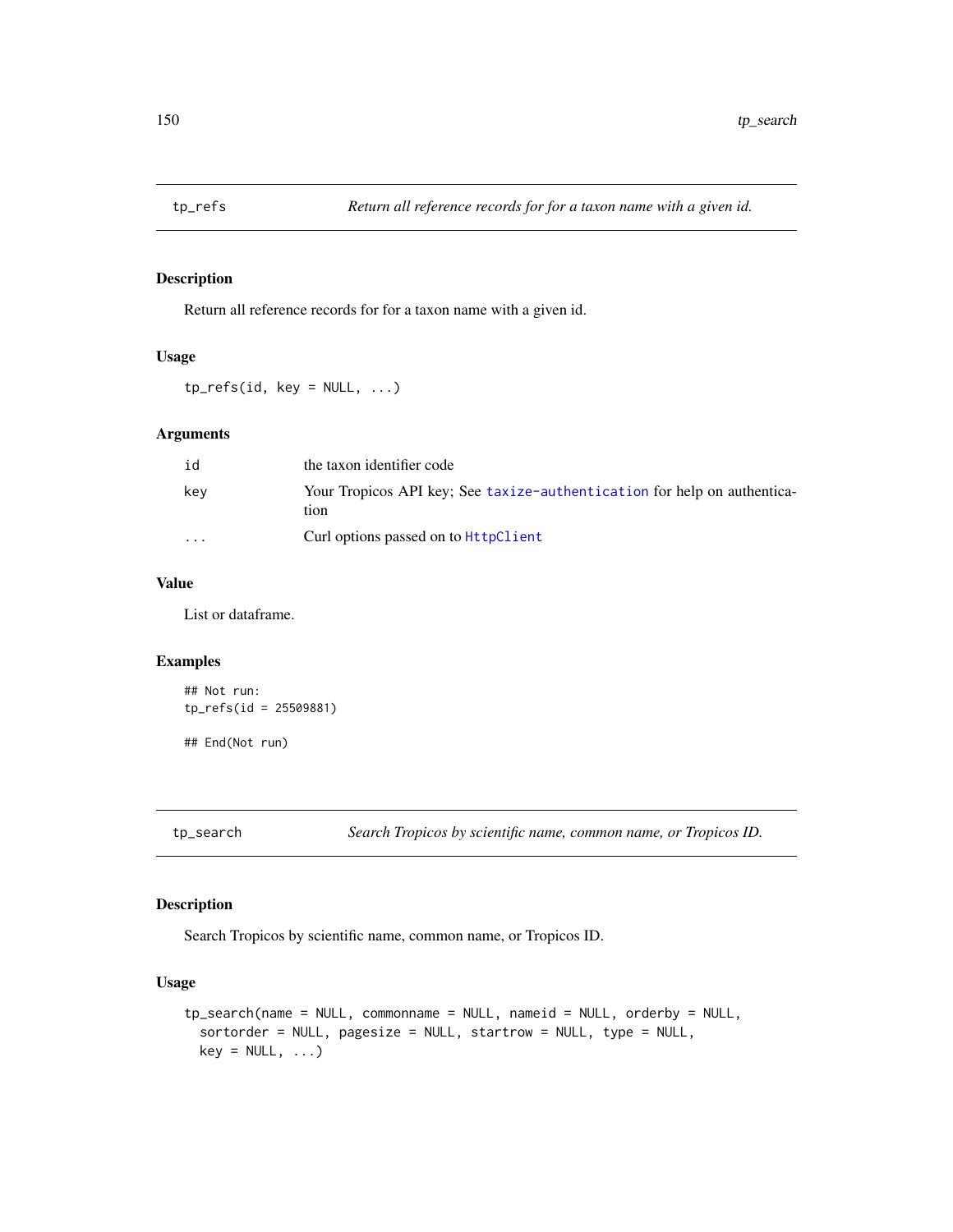#### $tp\_search$  151

#### Arguments

| name       | Your search string. For instance "poa annua". See Details.                                                                                 |
|------------|--------------------------------------------------------------------------------------------------------------------------------------------|
| commonname | Your search string. For instance "annual blue grass"                                                                                       |
| nameid     | Your search string. For instance "25509881"                                                                                                |
| orderby    | Your search string. For instance "1"                                                                                                       |
| sortorder  | Your search string. For instance "ascending"                                                                                               |
| pagesize   | Your search string. For instance "100"                                                                                                     |
| startrow   | Your search string. For instance "1"                                                                                                       |
| type       | Type of search, "wildcard" (default) will add a wildcard to the end of your search<br>string. "exact" will use your search string exactly. |
| key        | Your Tropicos API key; See taxize-authentication for help on authentica-<br>tion                                                           |
| $\ddotsc$  | Further args passed on to HttpClient                                                                                                       |

# Details

More details on the name parameter: Tropicos will fail if you include a period (.) in your name string, e.g., var., so we replace periods before the request is made to the Tropicos web service. In addition, Tropicos for some reason doesn't want to see sub-specific rank names like var/subsp, so remove those from your query.

#### Value

List or dataframe.

#### References

<http://services.tropicos.org/help?method=SearchNameXml>

```
## Not run:
tp_search(name = 'Poa annua')
tp_search(name = 'Poa annua subsp. annua')
tp_search(name = 'Poa annua var. annua')
tp_search(name = 'Poa annua var annua')
tp_search(name = 'Poa annua annua')
## End(Not run)
```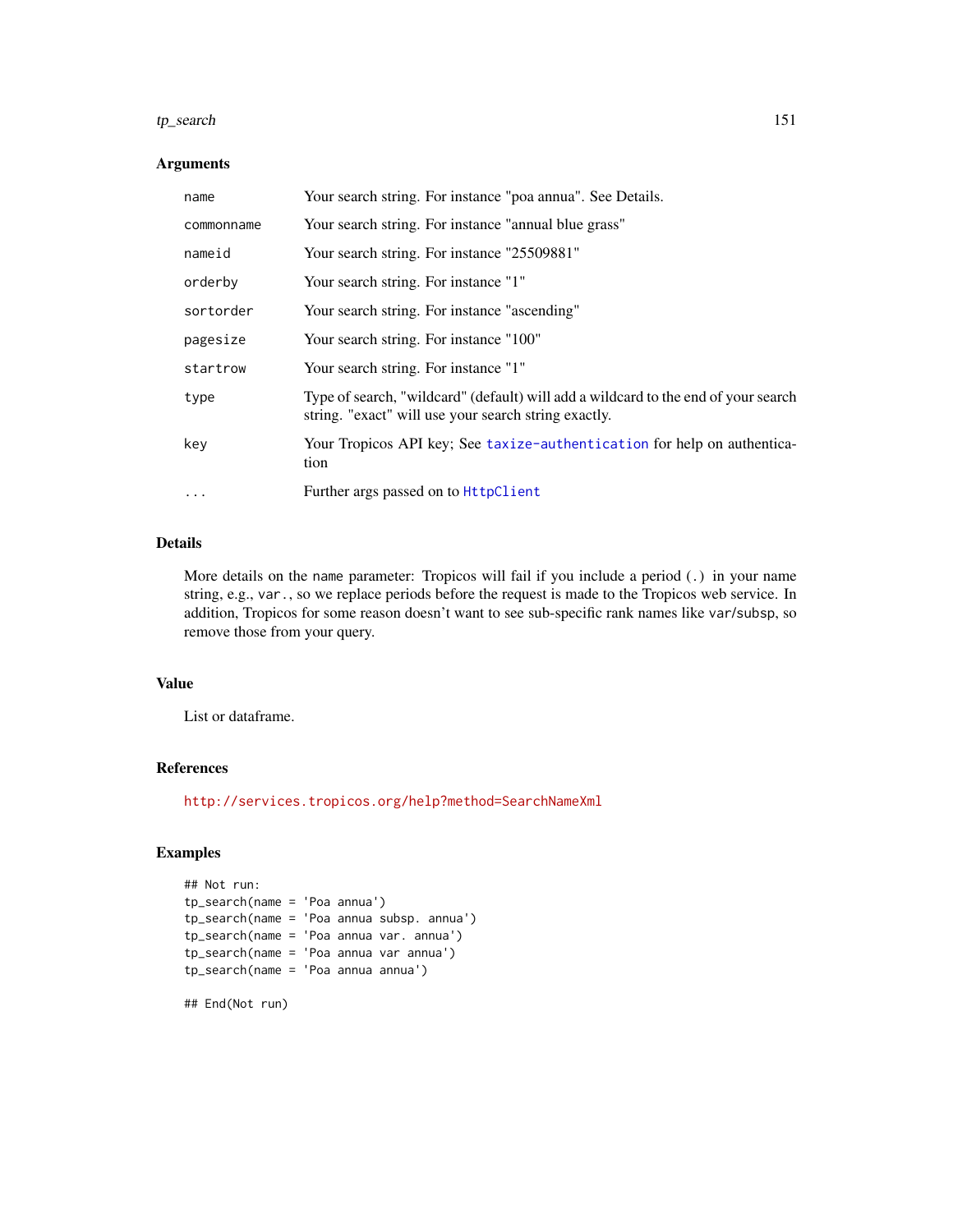<span id="page-151-0"></span>

Return summary data a taxon name with a given id.

#### Usage

 $tp\_summary(id, key = NULL, ...)$ 

# Arguments

| id                      | the taxon identifier code                                                        |
|-------------------------|----------------------------------------------------------------------------------|
| kev                     | Your Tropicos API key: See taxize-authentication for help on authentica-<br>tion |
| $\cdot$ $\cdot$ $\cdot$ | Curl options passed on to <b>HttpClient</b>                                      |

# Value

A data.frame.

# Examples

```
## Not run:
tp\_summary(id = 25509881)tp\_summary(id = 2700851)tp_summary(id = 24900183)
```
## End(Not run)

tp\_synonyms *Return all synonyms for a taxon name with a given id.*

# Description

Return all synonyms for a taxon name with a given id.

# Usage

tp\_synonyms(id, key = NULL, ...)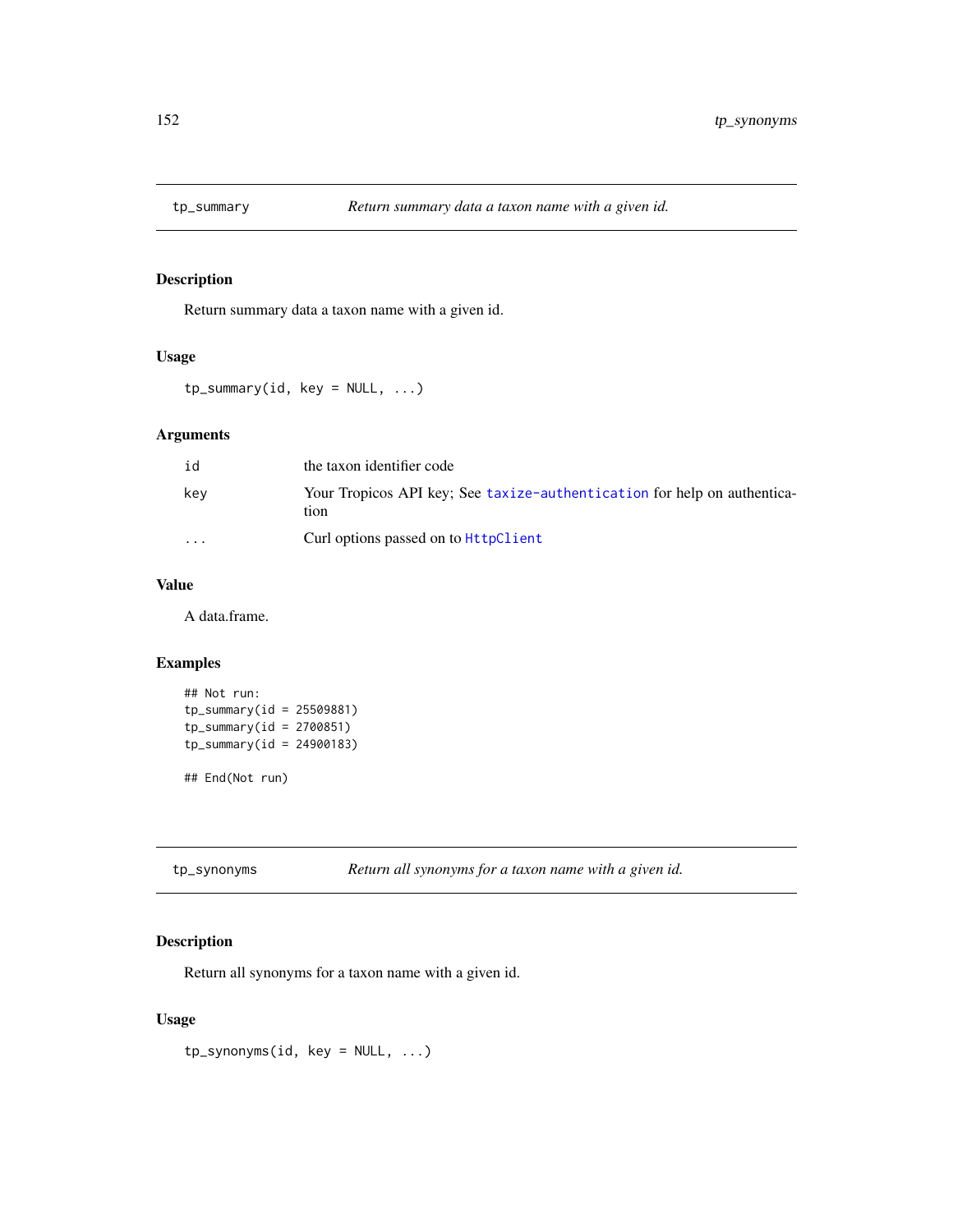# <span id="page-152-0"></span>Arguments

| id       | the taxon identifier code                                                        |
|----------|----------------------------------------------------------------------------------|
| kev      | Your Tropicos API key: See taxize-authentication for help on authentica-<br>tion |
| $\cdots$ | Curl options passed on to <b>HttpClient</b>                                      |

# Value

List or dataframe.

# Examples

```
## Not run:
tp_synonyms(id = 25509881)
```
## End(Not run)

ubio\_classification *uBio classification*

# Description

THIS FUNCTION IS DEFUNCT.

#### Usage

```
ubio_classification(...)
```
# Arguments

... Parameters, ignored

ubio\_classification\_search

*This function will return ClassificationBankIDs (hierarchiesIDs) that refer to the given NamebankID*

# Description

THIS FUNCTION IS DEFUNCT.

# Usage

ubio\_classification\_search(...)

#### Arguments

... Parameters, ignored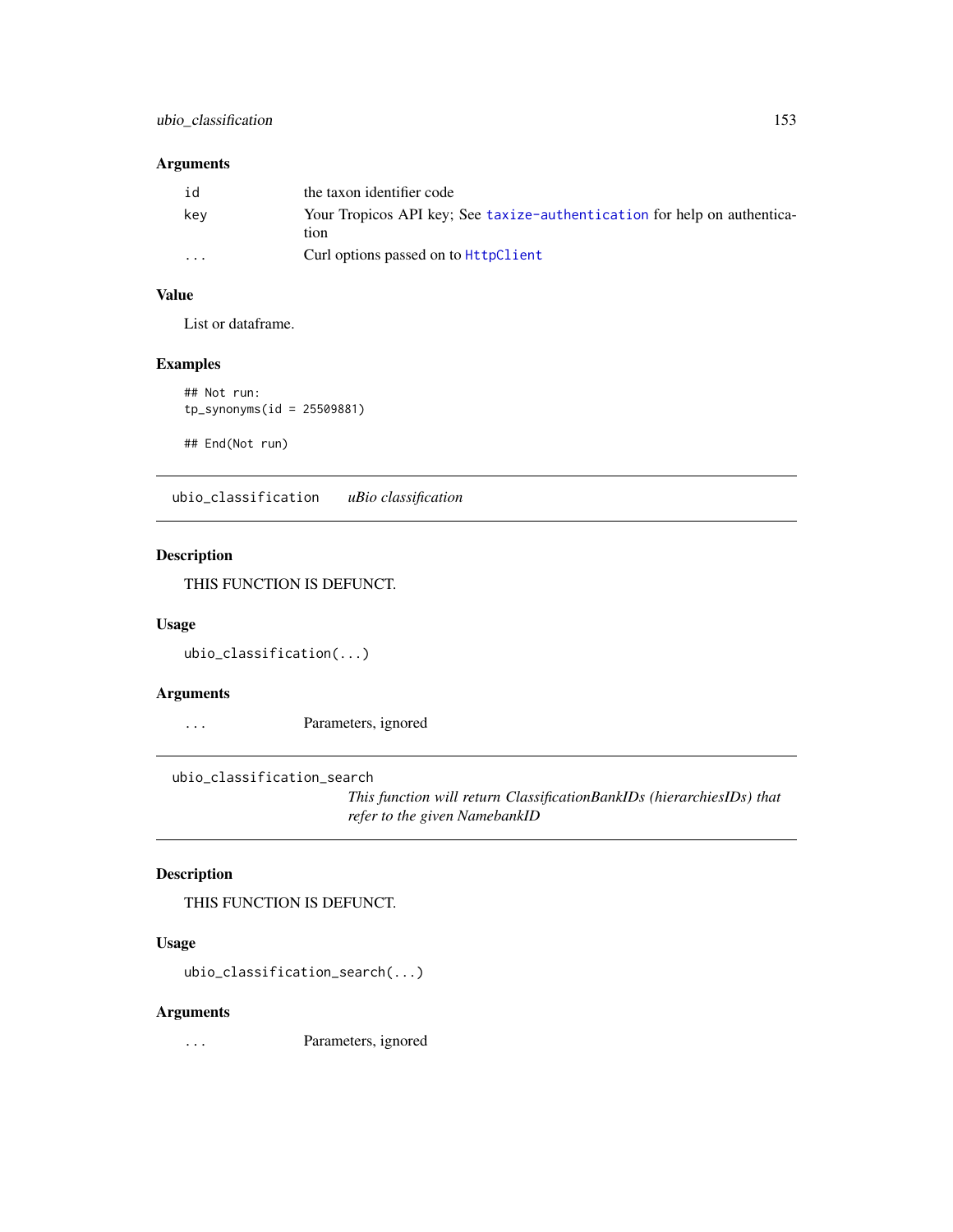<span id="page-153-0"></span>

THIS FUNCTION IS DEFUNCT.

# Usage

ubio\_id(...)

#### Arguments

... Parameters, ignored

ubio\_ping *uBio ping*

# Description

uBio ping

# Usage

ubio\_ping()

ubio\_search *This function will return NameBankIDs that match given search terms*

# Description

THIS FUNCTION IS DEFUNCT.

# Usage

ubio\_search(...)

# Arguments

... Parameters, ignored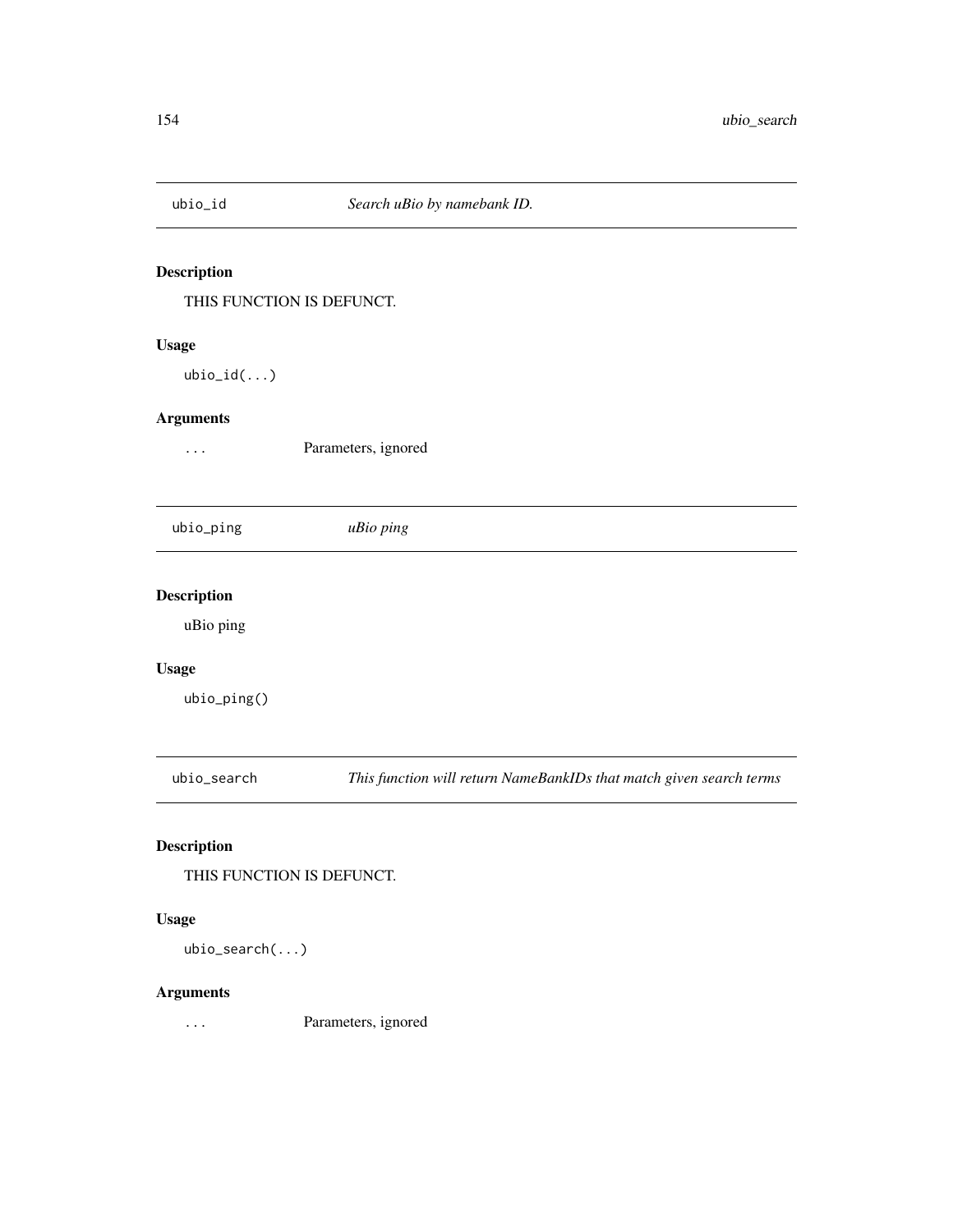<span id="page-154-0"></span>

THIS FUNCTION IS DEFUNCT.

#### Usage

ubio\_synonyms(...)

#### Arguments

... Parameters, ignored

upstream *Retrieve the upstream taxa for a given taxon name or ID.*

# Description

This function uses a while loop to continually collect taxa up to the taxonomic rank that you specify in the upto parameter. You can get data from ITIS (itis) or Catalogue of Life (col). There is no method exposed by itis or col for getting taxa at a specific taxonomic rank, so we do it ourselves inside the function.

#### Usage

```
upstream(...)
## Default S3 method:
upstream(x, db = NULL, upto = NULL, rows = NA, ...)
## S3 method for class 'tsn'
upstream(x, db = NULL, upto = NULL, ...)
## S3 method for class 'colid'
upstream(x, db = NULL, upto = NULL, ...)
## S3 method for class 'ids'
upstream(x, db = NULL, upto = NULL, ...)
```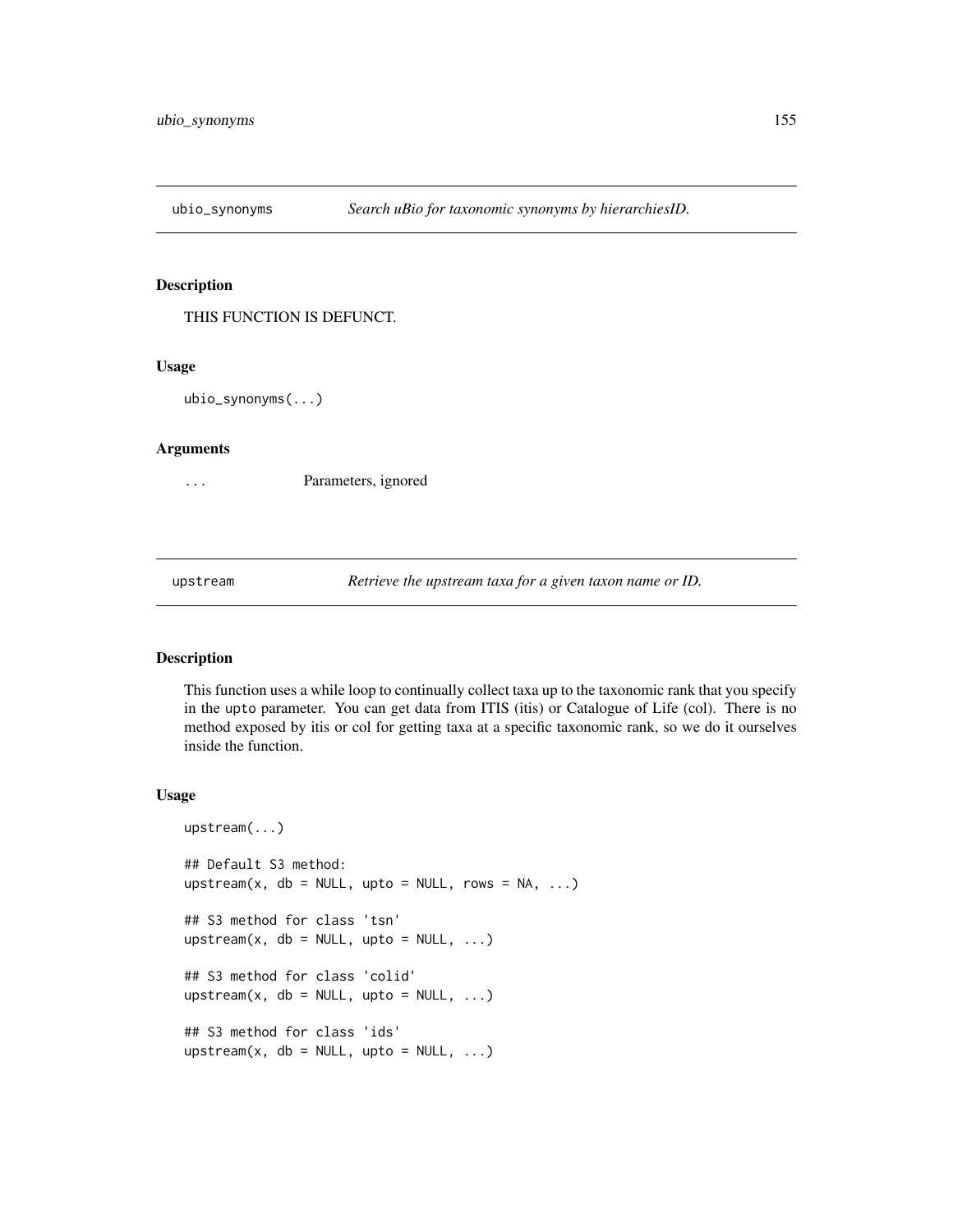# <span id="page-155-0"></span>Arguments

| $\cdots$ | Further args passed on to itis_downstream or col_downstream                                                                                                                                                                                                                                                                                                                                                                                                               |
|----------|---------------------------------------------------------------------------------------------------------------------------------------------------------------------------------------------------------------------------------------------------------------------------------------------------------------------------------------------------------------------------------------------------------------------------------------------------------------------------|
| $\times$ | Vector of taxa names (character) or IDs (character or numeric) to query.                                                                                                                                                                                                                                                                                                                                                                                                  |
| db       | character; database to query. One or both of itis, col. Note that each taxo-<br>nomic data source has their own identifiers, so that if you provide the wrong db<br>value for the identifier you could get a result, but it will likely be wrong (not<br>what you were expecting).                                                                                                                                                                                        |
| upto     | What taxonomic rank to go down to. One of: 'superkingdom', 'kingdom', 'sub-<br>kingdom','infrakingdom','phylum','division','subphylum', 'subdivision','infradivision',<br>'superclass','class','subclass','infraclass', 'superorder','order','suborder','infraorder','superfamily','famil<br>'subfamily','tribe','subtribe','genus','subgenus', 'section','subsection', 'species','subspecies','variety','fo<br>'stirp', 'morph','aberration','subform', or 'unspecified' |
| rows     | (numeric) Any number from 1 to infinity. If the default NA, all rows are consid-<br>ered. Note that this parameter is ignored if you pass in a taxonomic id of any of<br>the acceptable classes: tsn, colid.                                                                                                                                                                                                                                                              |

# Value

A named list of data.frames with the upstream names of every supplied taxa. You get an NA if there was no match in the database.

```
## Not run:
## col
### get all genera at one level up
upstream("Pinus contorta", db = 'col', upto = 'genus')
### goes to same level, Abies is a genus
upstream("Abies", db = 'col', upto = 'genus')
upstream('Pinus contorta', db = 'col', upto = 'family')
upstream('Poa annua', db = 'col', upto = 'family')
upstream('Poa annua', db = 'col', upto = 'order')
## itis
upstream(x='Pinus contorta', db = 'itis', upto = 'genus')
## both
upstream(get_ids('Pinus contorta', db = c('col','itis')), upto = 'genus')
# Use rows parameter to select certain
upstream('Poa annua', db = 'col', upto = 'genus')
upstream('Poa annua', db = 'col', upto = 'genus', rows=1)
# use curl options
res <- upstream('Poa annua', db = 'col', upto = 'genus', verbose = TRUE)
## End(Not run)
```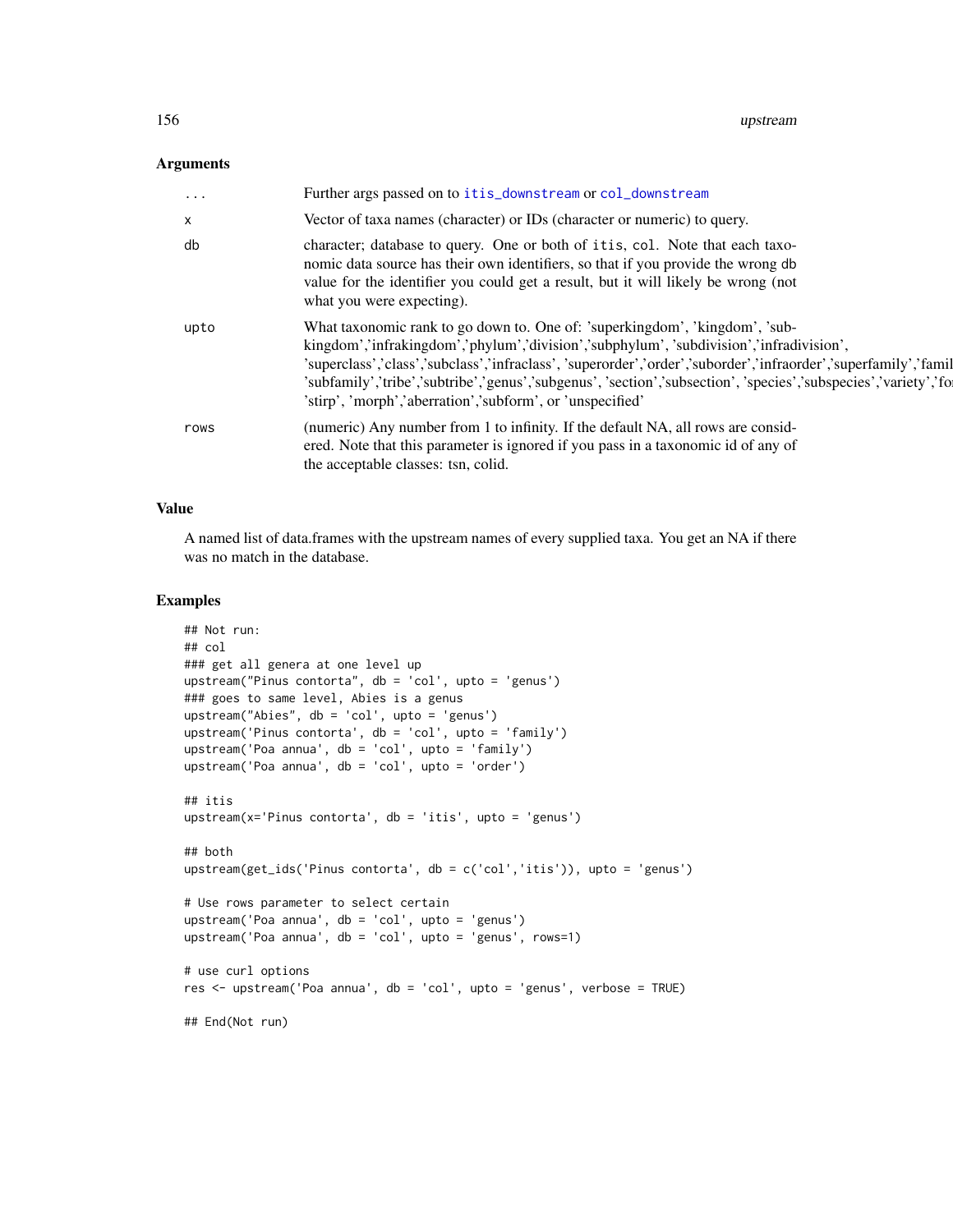<span id="page-156-0"></span>

Search the CANADENSYS Vascan API.

#### Usage

```
vascan_search(q, format = "json", raw = FALSE, ...)
```
#### Arguments

| q        | (character) Can be a scientific name, a vernacular name or a VASCAN taxon<br>identifier $(e.g. 861)$ |
|----------|------------------------------------------------------------------------------------------------------|
| format   | (character) One of json (default) or xml.                                                            |
| raw      | (logical) If TRUE, raw json or xml returned, if FALSE, parsed data returned.                         |
| $\cdots$ | (list) Further args passed on to HttpClient                                                          |

#### Details

Note that we lowercase all outputs in data.frame's, but when a list is given back, we don't touch the list names.

#### Value

json, xml or a list.

#### Author(s)

Scott Chamberlain myrmecocystus@gmail.com

#### References

API docs http://data.canadensys.net/vascan/api

```
## Not run:
vascan_search(q = "Helianthus annuus")
vascan_search(q = "Helianthus annuus", raw=TRUE)
vascan_search(q = c("Helianthus annuus", "Crataegus dodgei"), raw=TRUE)
# format type
## json
c <- vascan_search(q = "Helianthus annuus", format="json", raw=TRUE)
library("jsonlite")
fromJSON(c, FALSE)
```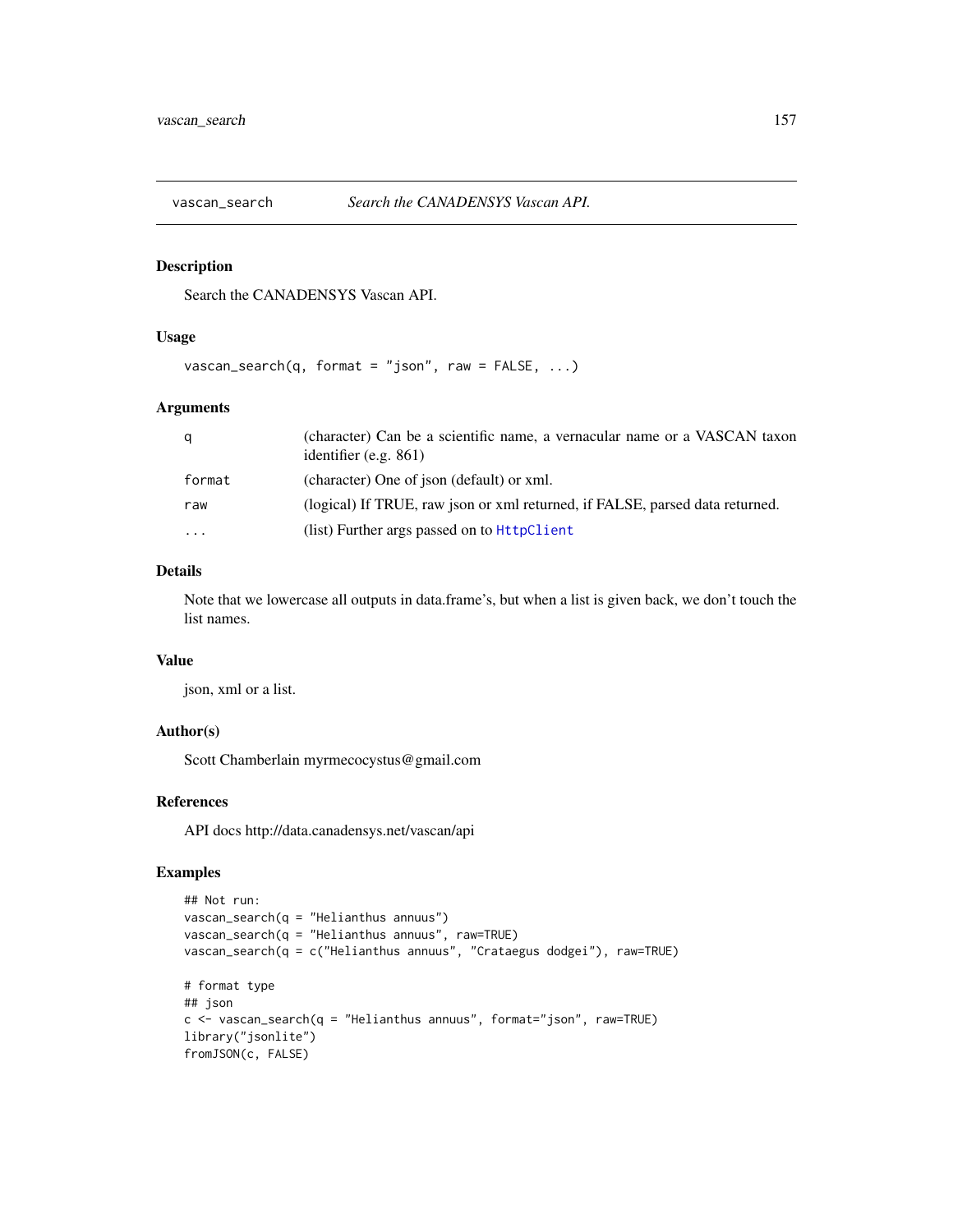```
## xml
d <- vascan_search(q = "Helianthus annuus", format="xml", raw=TRUE)
library("xml2")
xml2::read_xml(d)
# lots of names, in this case 50
splist <- names_list(rank='species', size=50)
vascan_search(q = splist)
# Curl options
invisible(vascan_search(q = "Helianthus annuus", verbose = TRUE))
```
## End(Not run)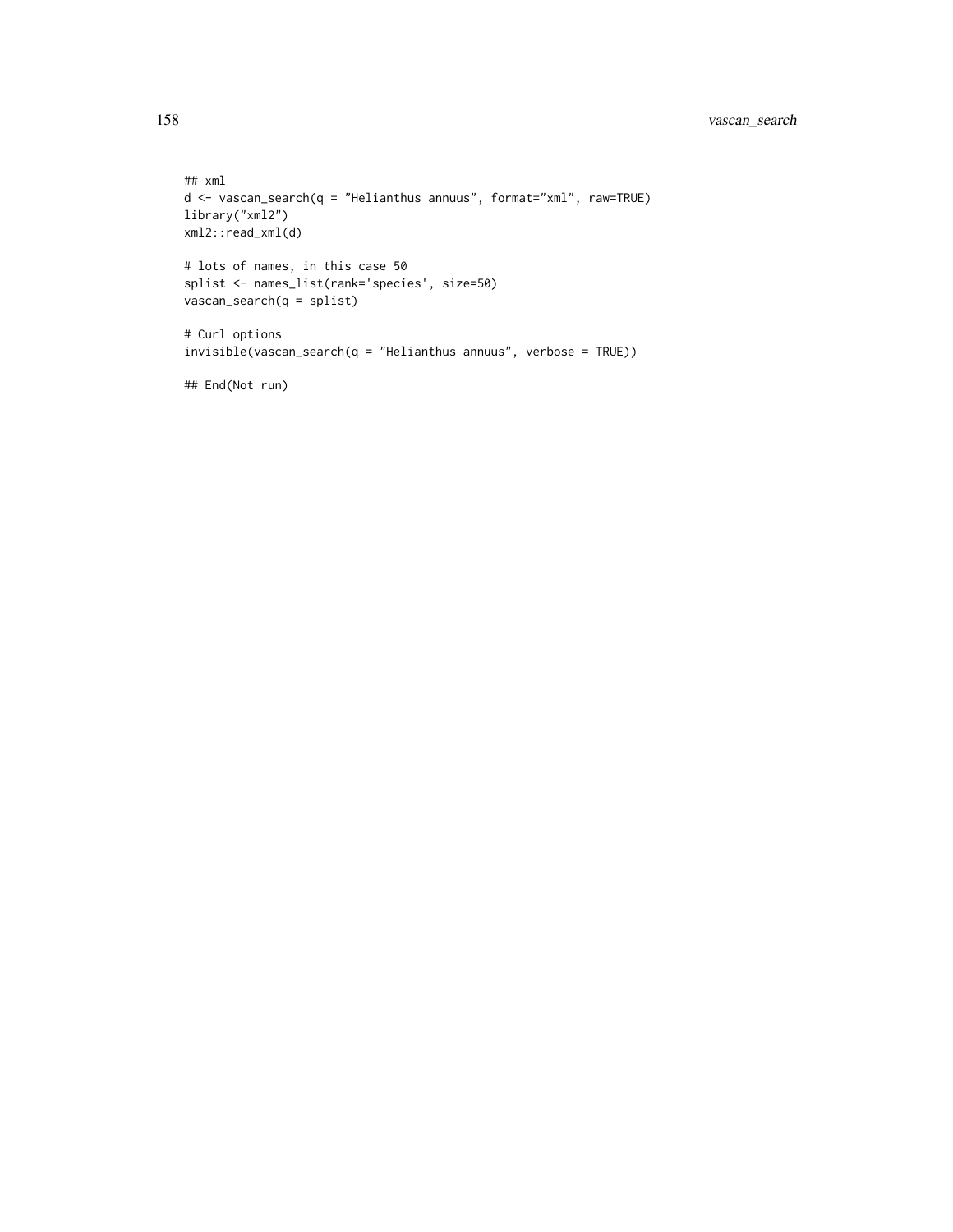# **Index**

∗Topic data apg\_families , [7](#page-6-0) apg\_orders , [8](#page-7-0) plantGenusNames , [123](#page-122-0) plantNames , [125](#page-124-0) rank\_ref , [126](#page-125-0) theplantlist , [141](#page-140-0) ∗Topic globalnamesindex gni\_details , [84](#page-83-0) gni\_search , [86](#page-85-0) ∗Topic names gni\_details , [84](#page-83-0) gni\_search , [86](#page-85-0) gnr\_datasources , [87](#page-86-0) gnr\_resolve , [88](#page-87-1) tol\_resolve , [144](#page-143-0) vascan\_search , [157](#page-156-0) ∗Topic package taxize-package , [5](#page-4-0) ∗Topic resolve gnr\_datasources , [87](#page-86-0) gnr\_resolve, [88](#page-87-1) tol\_resolve , [144](#page-143-0) ∗Topic taxonomy gni\_details , [84](#page-83-0) gni\_search , [86](#page-85-0) gnr\_datasources , [87](#page-86-0) gnr\_resolve , [88](#page-87-1) tol\_resolve , [144](#page-143-0) vascan\_search , [157](#page-156-0) apg , [6](#page-5-0) apg\_families , [7](#page-6-0) , *[8](#page-7-0)* apg\_lookup , [7](#page-6-0)

apg\_orders , *[8](#page-7-0)* , [8](#page-7-0) apgFamilies , *[8](#page-7-0)* apgFamilies *(*apg *)* , [6](#page-5-0) apgOrders , *[8](#page-7-0)* apgOrders *(*apg *)* , [6](#page-5-0) as.boldid , *[44](#page-43-0)*

as.boldid *(*get\_boldid *)* , [43](#page-42-0) as.colid , *[47](#page-46-0)* as.colid *(*get\_colid *)* , [46](#page-45-0) as.data.frame.boldid *(*get\_boldid *)* , [43](#page-42-0) as.data.frame.colid *(*get\_colid *)* , [46](#page-45-0) as.data.frame.eolid *(*get\_eolid *)* , [49](#page-48-0) as.data.frame.gbifid *(*get\_gbifid *)* , [52](#page-51-0) as.data.frame.iucn *(*get\_iucn *)* , [58](#page-57-0) as.data.frame.natservid *(*get\_natservid*)*, [60](#page-59-0) as.data.frame.nbnid *(*get\_nbnid *)* , [63](#page-62-0) as.data.frame.tolid *(*get\_tolid *)* , [66](#page-65-0) as.data.frame.tpsid *(*get\_tpsid *)* , [68](#page-67-0) as.data.frame.tsn *(*get\_tsn *)* , [71](#page-70-0) as.data.frame.ubioid *(*get\_ubioid *)* , [73](#page-72-0) as.data.frame.uid *(*get\_uid *)* , [75](#page-74-0) as.data.frame.wiki *(*get\_wiki *)* , [79](#page-78-0) as.data.frame.wormsid *(*get\_wormsid *)* , [81](#page-80-0) as.eolid , *[50](#page-49-0)* as.eolid *(*get\_eolid *)* , [49](#page-48-0) as.gbifid , *[53](#page-52-0)* as.gbifid *(*get\_gbifid *)* , [52](#page-51-0) as.iucn , *[59](#page-58-0)* , *[107](#page-106-0)* as.iucn *(*get\_iucn *)* , [58](#page-57-0) as.natservid , *[61](#page-60-0)* as.natservid *(*get\_natservid *)* , [60](#page-59-0) as.nbnid , *[64](#page-63-0)* as.nbnid *(*get\_nbnid *)* , [63](#page-62-0) as.tolid , *[67](#page-66-0)* as.tolid *(*get\_tolid *)* , [66](#page-65-0) as.tpsid , *[69](#page-68-0)* as.tpsid *(*get\_tpsid *)* , [68](#page-67-0) as.tsn , *[72](#page-71-0)* as.tsn *(*get\_tsn *)* , [71](#page-70-0) as.ubioid , *[75](#page-74-0)* as.ubioid *(*get\_ubioid *)* , [73](#page-72-0) as.uid , *[76](#page-75-0)* as.uid *(*get\_uid *)* , [75](#page-74-0)

as.wiki , *[80](#page-79-0)*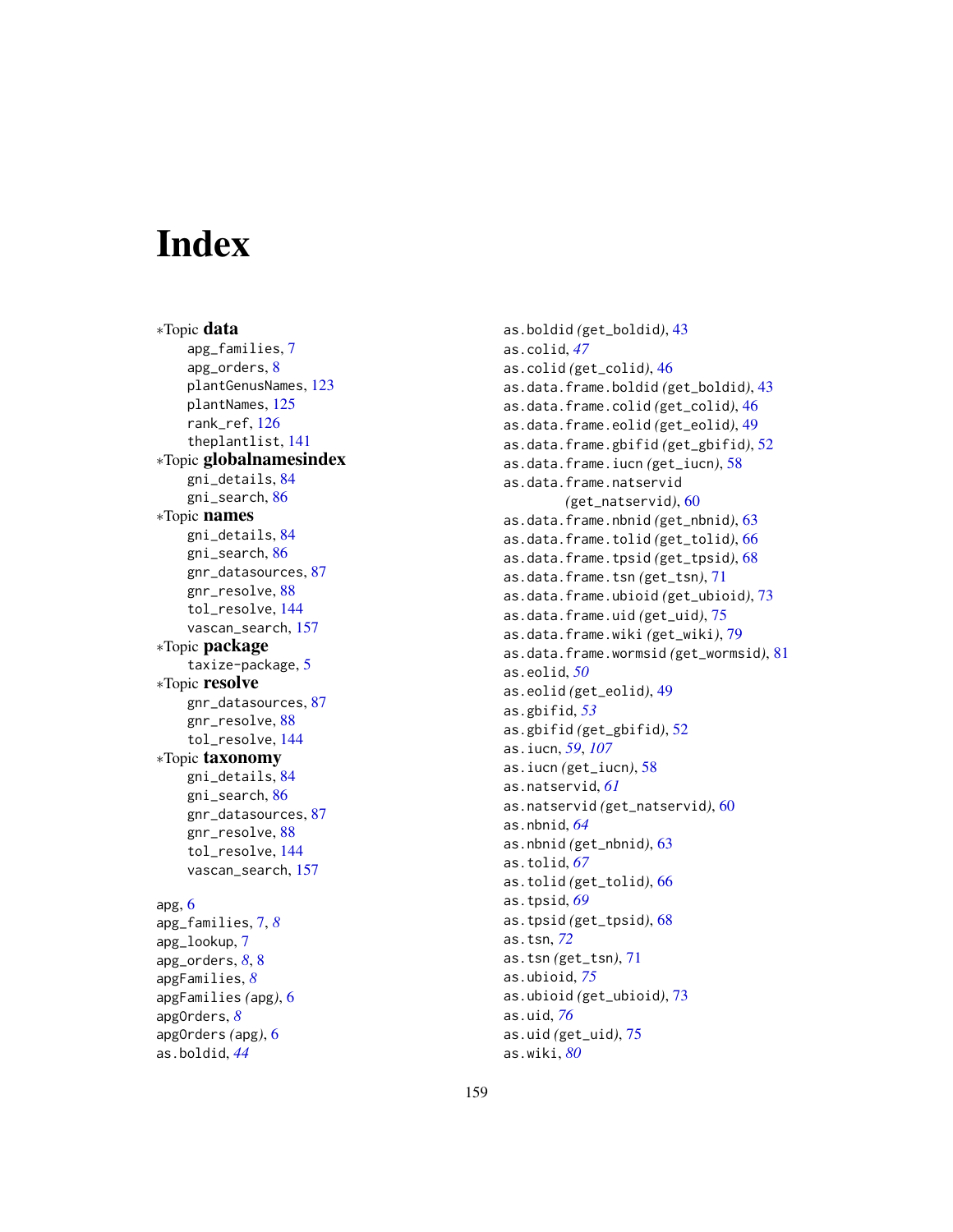```
as.wiki (get_wiki), 79
as.wormsid, 82
as.wormsid (get_wormsid), 81
bold_ping (ping), 121
bold_search, 9, 44
cbind.classification (classification),
         14
cbind.classification_ids
        (classification), 14
children, 10, 118
class2tree, 12
classification, 13, 14, 44, 47, 51, 54, 56,
        62, 64, 67, 69, 72, 77, 80, 82, 110,
        135, 139, 140
col_children, 11, 19
col_classification, 135
col_downstream, 21, 156
col_ping (ping), 121
col_search, 22
comm2sci, 24, 129
defunct (taxize-defunct), 134
description, 122
downstream, 10, 25
eol_dataobjects, 28
eol_hierarchy, 135
eol_invasive, 135
eol_pages, 29, 49, 50
eol_ping (ping), 121
eol_search, 30, 49, 50
eubon, 32, 34–36
eubon_capabilities, 33, 33, 35, 36
eubon_children, 33, 34, 34, 36
eubon_hierarchy, 33–35, 35
eubon_search (eubon), 32
```
fg\_all\_updated\_names *(*fungorum*)*, [36](#page-35-0) fg\_author\_search *(*fungorum*)*, [36](#page-35-0) fg\_deprecated\_names *(*fungorum*)*, [36](#page-35-0) fg\_epithet\_search *(*fungorum*)*, [36](#page-35-0) fg\_name\_by\_key *(*fungorum*)*, [36](#page-35-0) fg\_name\_full\_by\_lsid *(*fungorum*)*, [36](#page-35-0) fg\_name\_search *(*fungorum*)*, [36](#page-35-0) fg\_ping *(*ping*)*, [121](#page-120-0) full\_record, *[97](#page-96-0)*, *[99](#page-98-0)* fungorum, [36](#page-35-0)

gbif\_downstream, [37](#page-36-0) gbif\_name\_usage, *[38](#page-37-0)*, [39](#page-38-0) gbif\_parse, [40,](#page-39-0) *[85](#page-84-0)* gbif\_ping *(*ping*)*, [121](#page-120-0) genbank2uid, [41](#page-40-0) GET, *[6](#page-5-0)*, *[9](#page-8-0)*, *[15](#page-14-0)*, *[20,](#page-19-0) [21](#page-20-1)*, *[33](#page-32-0)[–36](#page-35-0)*, *[44](#page-43-0)*, *[84](#page-83-0)[–86](#page-85-0)*, *[91,](#page-90-0) [92](#page-91-0)*, *[94,](#page-93-0) [95](#page-94-0)*, *[114](#page-113-0)*, *[116](#page-115-0)*, *[122](#page-121-0)*, *[127](#page-126-0)*, *[130](#page-129-0)*, *[142](#page-141-1)*, *[144](#page-143-0)*, *[146](#page-145-1)* get\_boldid, *[16](#page-15-0)*, [43,](#page-42-0) *[47](#page-46-0)*, *[51](#page-50-0)*, *[54](#page-53-0)*, *[56,](#page-55-0) [57](#page-56-0)*, *[60](#page-59-0)*, *[62](#page-61-0)*, *[64](#page-63-0)*, *[67](#page-66-0)*, *[69](#page-68-0)*, *[72](#page-71-0)*, *[77](#page-76-0)*, *[80](#page-79-0)*, *[82](#page-81-0)* get\_boldid\_, *[44](#page-43-0)* get\_boldid\_ *(*get\_boldid*)*, [43](#page-42-0) get\_colid, *[15,](#page-14-0) [16](#page-15-0)*, *[44](#page-43-0)*, [46,](#page-45-0) *[51](#page-50-0)*, *[54](#page-53-0)*, *[56,](#page-55-0) [57](#page-56-0)*, *[60](#page-59-0)*, *[62](#page-61-0)*, *[64](#page-63-0)*, *[67](#page-66-0)*, *[69](#page-68-0)*, *[72](#page-71-0)*, *[77](#page-76-0)*, *[80](#page-79-0)*, *[82](#page-81-0)*, *[110](#page-109-0)*, *[133](#page-132-0)* get\_colid\_, *[47](#page-46-0)* get\_colid\_ *(*get\_colid*)*, [46](#page-45-0) get\_eolid, *[15,](#page-14-0) [16](#page-15-0)*, *[31](#page-30-0)*, *[44](#page-43-0)*, *[47](#page-46-0)*, [49,](#page-48-0) *[54](#page-53-0)*, *[56,](#page-55-0) [57](#page-56-0)*, *[60](#page-59-0)*, *[62](#page-61-0)*, *[64](#page-63-0)*, *[67](#page-66-0)*, *[69](#page-68-0)*, *[72](#page-71-0)*, *[77](#page-76-0)*, *[80](#page-79-0)*, *[82](#page-81-0)* get\_eolid\_, *[50](#page-49-0)* get\_eolid\_ *(*get\_eolid*)*, [49](#page-48-0) get\_gbifid, *[15,](#page-14-0) [16](#page-15-0)*, *[44](#page-43-0)*, *[47](#page-46-0)*, *[51](#page-50-0)*, [52,](#page-51-0) *[56,](#page-55-0) [57](#page-56-0)*, *[60](#page-59-0)*, *[62](#page-61-0)*, *[64](#page-63-0)*, *[67](#page-66-0)*, *[69](#page-68-0)*, *[72](#page-71-0)*, *[77](#page-76-0)*, *[80](#page-79-0)*, *[82](#page-81-0)*, *[110](#page-109-0)* get\_gbifid\_, *[53](#page-52-0)* get\_gbifid\_ *(*get\_gbifid*)*, [52](#page-51-0) get\_genes, *[135](#page-134-0)* get\_genes\_avail, *[135](#page-134-0)* get\_id\_details, *[44](#page-43-0)*, *[47](#page-46-0)*, *[50](#page-49-0)*, *[53](#page-52-0)*, [57,](#page-56-0) *[61](#page-60-0)*, *[64](#page-63-0)*, *[67](#page-66-0)*, *[69](#page-68-0)*, *[72](#page-71-0)*, *[76](#page-75-0)*, *[80](#page-79-0)*, *[82](#page-81-0)* get\_ids, *[44](#page-43-0)*, *[47](#page-46-0)*, *[51](#page-50-0)*, *[54](#page-53-0)*, [55,](#page-54-0) *[57](#page-56-0)*, *[60](#page-59-0)*, *[62](#page-61-0)*, *[64](#page-63-0)*, *[67](#page-66-0)*, *[69](#page-68-0)*, *[72](#page-71-0)*, *[77](#page-76-0)*, *[80](#page-79-0)*, *[82](#page-81-0)* get\_ids\_ *(*get\_ids*)*, [55](#page-54-0) get\_iucn, *[44](#page-43-0)*, *[47](#page-46-0)*, *[51](#page-50-0)*, *[54](#page-53-0)*, *[56,](#page-55-0) [57](#page-56-0)*, [58,](#page-57-0) *[62](#page-61-0)*, *[64](#page-63-0)*, *[67](#page-66-0)*, *[69](#page-68-0)*, *[72](#page-71-0)*, *[77](#page-76-0)*, *[80](#page-79-0)*, *[82](#page-81-0)*, *[107](#page-106-0)*, *[133](#page-132-0)* get\_natservid, *[15,](#page-14-0) [16](#page-15-0)*, *[44](#page-43-0)*, *[47](#page-46-0)*, *[51](#page-50-0)*, *[54](#page-53-0)*, *[56,](#page-55-0) [57](#page-56-0)*, *[60](#page-59-0)*, [60,](#page-59-0) *[64](#page-63-0)*, *[67](#page-66-0)*, *[69](#page-68-0)*, *[72](#page-71-0)*, *[77](#page-76-0)*, *[80](#page-79-0)*, *[82](#page-81-0)* get\_natservid\_, *[61](#page-60-0)* get\_natservid\_ *(*get\_natservid*)*, [60](#page-59-0) get\_nbnid, *[44](#page-43-0)*, *[47](#page-46-0)*, *[51](#page-50-0)*, *[54](#page-53-0)*, *[56,](#page-55-0) [57](#page-56-0)*, *[60](#page-59-0)*, *[62](#page-61-0)*, [63,](#page-62-0) *[67](#page-66-0)*, *[69](#page-68-0)*, *[72](#page-71-0)*, *[77](#page-76-0)*, *[80](#page-79-0)*, *[82](#page-81-0)*, *[114](#page-113-0)[–116](#page-115-0)*, *[133](#page-132-0)* get\_nbnid\_, *[64](#page-63-0)* get\_nbnid\_ *(*get\_nbnid*)*, [63](#page-62-0) get\_seqs, *[135](#page-134-0)* get\_tolid, *[16](#page-15-0)*, *[44](#page-43-0)*, *[47](#page-46-0)*, *[51](#page-50-0)*, *[54](#page-53-0)*, *[56,](#page-55-0) [57](#page-56-0)*, *[60](#page-59-0)*, *[62](#page-61-0)*, *[64](#page-63-0)*, [66,](#page-65-0) *[69](#page-68-0)*, *[72](#page-71-0)*, *[77](#page-76-0)*, *[80](#page-79-0)*, *[82](#page-81-0)*, *[110](#page-109-0)* get\_tolid\_, *[66](#page-65-0)* get\_tolid\_ *(*get\_tolid*)*, [66](#page-65-0) get\_tpsid, *[15,](#page-14-0) [16](#page-15-0)*, *[44](#page-43-0)*, *[47](#page-46-0)*, *[51](#page-50-0)*, *[54](#page-53-0)*, *[56,](#page-55-0) [57](#page-56-0)*, *[60](#page-59-0)*,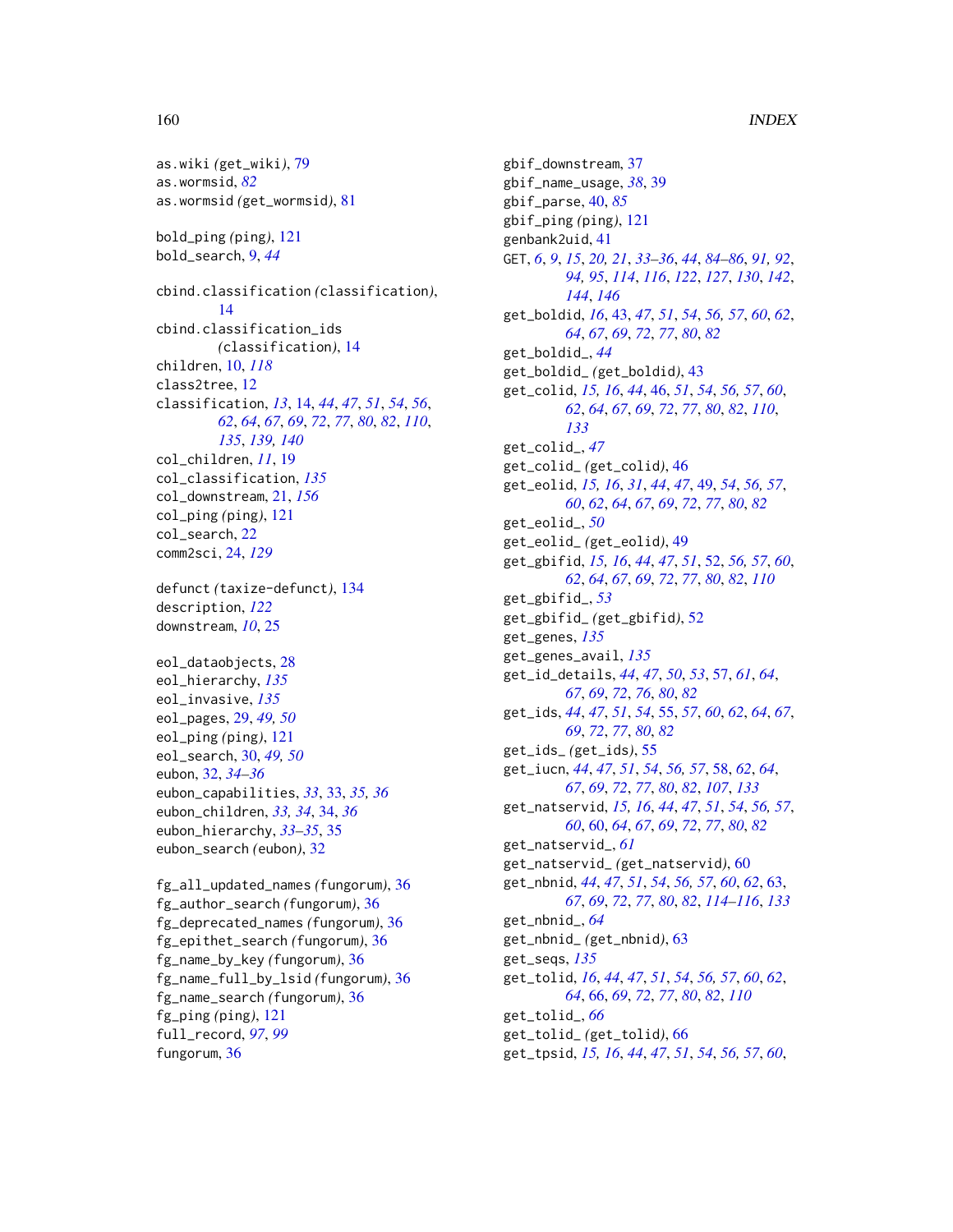#### $I$ NDEX  $161$

*[62](#page-61-0)*, *[64](#page-63-0)*, *[67](#page-66-0)*, [68,](#page-67-0) *[72](#page-71-0)*, *[77](#page-76-0)*, *[80](#page-79-0)*, *[82](#page-81-0)*, *[133](#page-132-0)* get\_tpsid\_, *[69](#page-68-0)* get\_tpsid\_ *(*get\_tpsid*)*, [68](#page-67-0) get\_tsn, *[15,](#page-14-0) [16](#page-15-0)*, *[24](#page-23-0)*, *[44](#page-43-0)*, *[47](#page-46-0)*, *[51](#page-50-0)*, *[54](#page-53-0)*, *[56,](#page-55-0) [57](#page-56-0)*, *[60](#page-59-0)*, *[62](#page-61-0)*, *[64](#page-63-0)*, *[67](#page-66-0)*, *[69](#page-68-0)*, [71,](#page-70-0) *[77](#page-76-0)*, *[80](#page-79-0)*, *[82](#page-81-0)*, *[110](#page-109-0)*, *[128](#page-127-0)*, *[133](#page-132-0)*, *[137](#page-136-0)*, *[139,](#page-138-0) [140](#page-139-0)* get\_tsn\_, *[72](#page-71-0)* get\_tsn\_ *(*get\_tsn*)*, [71](#page-70-0) get\_ubioid, *[57](#page-56-0)*, [73,](#page-72-0) *[135](#page-134-0)* get\_ubioid\_, *[74](#page-73-0)* get\_ubioid\_ *(*get\_ubioid*)*, [73](#page-72-0) get\_uid, *[15,](#page-14-0) [16](#page-15-0)*, *[24](#page-23-0)*, *[44](#page-43-0)*, *[47](#page-46-0)*, *[51](#page-50-0)*, *[54](#page-53-0)*, *[56,](#page-55-0) [57](#page-56-0)*, *[60](#page-59-0)*, *[62](#page-61-0)*, *[64](#page-63-0)*, *[67](#page-66-0)*, *[69](#page-68-0)*, *[72](#page-71-0)*, *[75](#page-74-0)*, [75,](#page-74-0) *[80](#page-79-0)*, *[82](#page-81-0)*, *[110](#page-109-0)*, *[128](#page-127-0)*, *[137](#page-136-0)*, *[139](#page-138-0)* get\_uid\_, *[76](#page-75-0)* get\_uid\_ *(*get\_uid*)*, [75](#page-74-0) get\_wiki, *[15,](#page-14-0) [16](#page-15-0)*, *[44](#page-43-0)*, *[47](#page-46-0)*, *[51](#page-50-0)*, *[54](#page-53-0)*, *[56,](#page-55-0) [57](#page-56-0)*, *[60](#page-59-0)*, *[62](#page-61-0)*, *[64](#page-63-0)*, *[67](#page-66-0)*, *[69](#page-68-0)*, *[72](#page-71-0)*, *[77](#page-76-0)*, [79,](#page-78-0) *[82](#page-81-0)* get\_wiki\_, *[80](#page-79-0)* get\_wiki\_ *(*get\_wiki*)*, [79](#page-78-0) get\_wormsid, *[15,](#page-14-0) [16](#page-15-0)*, *[44](#page-43-0)*, *[47](#page-46-0)*, *[51](#page-50-0)*, *[54](#page-53-0)*, *[56,](#page-55-0) [57](#page-56-0)*, *[60](#page-59-0)*, *[62](#page-61-0)*, *[64](#page-63-0)*, *[67](#page-66-0)*, *[69](#page-68-0)*, *[72](#page-71-0)*, *[77](#page-76-0)*, *[80](#page-79-0)*, [81,](#page-80-0) *[133](#page-132-0)* get\_wormsid\_, *[82](#page-81-0)* get\_wormsid\_ *(*get\_wormsid*)*, [81](#page-80-0) getkey, *[16](#page-15-0)*, [42](#page-41-1) gisd\_isinvasive, *[135](#page-134-0)* gni\_details, [84](#page-83-0) gni\_parse, *[40](#page-39-0)*, [85,](#page-84-0) *[86](#page-85-0)* gni\_search, *[84](#page-83-0)*, [86,](#page-85-0) *[87](#page-86-0)* gnr\_datasources, *[84](#page-83-0)*, *[87](#page-86-0)*, [87,](#page-86-0) *[88](#page-87-1)*, *[90](#page-89-0)* gnr\_resolve, *[88](#page-87-1)*, [88,](#page-87-1) *[142,](#page-141-1) [143](#page-142-0)*, *[145](#page-144-1)* grep, *[44](#page-43-0)*, *[47](#page-46-0)*, *[53](#page-52-0)*, *[69](#page-68-0)*, *[75](#page-74-0)*, *[77](#page-76-0)*

hierarchy\_down, *[11](#page-10-0)*, *[96](#page-95-1)*, *[98](#page-97-0)* hierarchy\_full, *[98](#page-97-0)* hierarchy\_up, *[98](#page-97-0)* HttpClient, *[23](#page-22-0)*, *[28](#page-27-0)*, *[30,](#page-29-0) [31](#page-30-0)*, *[39](#page-38-0)*, *[41](#page-40-0)*, *[89](#page-88-0)*, *[115](#page-114-0)*, *[117](#page-116-0)*, *[120](#page-119-0)*, *[124](#page-123-0)*, *[148–](#page-147-0)[153](#page-152-0)*, *[157](#page-156-0)*

ion, [91](#page-90-0) iplant\_resolve, [92](#page-91-0) ipni\_ping *(*ping*)*, [121](#page-120-0) ipni\_search, [93](#page-92-0) itis\_acceptname, [95](#page-94-0) itis\_downstream, [96,](#page-95-1) *[98](#page-97-0)*, *[156](#page-155-0)* itis\_getrecord, [97](#page-96-0) itis\_hierarchy, [98](#page-97-0) itis\_kingdomnames, [99](#page-98-0) itis\_lsid, [99](#page-98-0)

itis\_name, [100](#page-99-0) itis\_native, [101](#page-100-0) itis\_ping *(*ping*)*, [121](#page-120-0) itis\_refs, [101](#page-100-0) itis\_taxrank, [102](#page-101-0) itis\_terms, [103](#page-102-0) iucn\_getname, [104](#page-103-0) iucn\_id, [105](#page-104-0) iucn\_status, *[104](#page-103-0)*, [106,](#page-105-0) *[108](#page-107-0)* iucn\_summary, *[104](#page-103-0)*, *[106](#page-105-0)*, [106](#page-105-0) iucn\_summary\_id *(*iucn\_summary*)*, [106](#page-105-0) jurisdiction\_origin\_values, *[101](#page-100-0)* jurisdiction\_values, *[101](#page-100-0)* jurisdictional\_origin, *[101](#page-100-0)* key\_helpers, *[42](#page-41-1)*, [109](#page-108-0) lowest\_common, [110](#page-109-0) lsid2tsn, *[99](#page-98-0)* names\_list, [112,](#page-111-0) *[141](#page-140-0)* nbn\_classification, *[64](#page-63-0)*, [113,](#page-112-0) *[115,](#page-114-0) [116](#page-115-0)* nbn\_ping *(*ping*)*, [121](#page-120-0) nbn\_search, *[64](#page-63-0)*, *[114](#page-113-0)*, [114,](#page-113-0) *[116](#page-115-0)* nbn\_synonyms, *[64](#page-63-0)*, *[114,](#page-113-0) [115](#page-114-0)*, [116](#page-115-0) ncbi\_children, *[11](#page-10-0)*, [117,](#page-116-0) *[118](#page-117-0)* ncbi\_downstream, [118](#page-117-0) ncbi\_get\_taxon\_summary, *[118](#page-117-0)*, [119](#page-118-0) ncbi\_getbyid, *[135](#page-134-0)* ncbi\_getbyname, *[135](#page-134-0)* ncbi\_ping *(*ping*)*, [121](#page-120-0) ncbi\_search, *[135](#page-134-0)* phylomatic\_format, [121,](#page-120-0) *[135](#page-134-0)* phylomatic\_tree, [121,](#page-120-0) *[135](#page-134-0)* ping, [121,](#page-120-0) *[131](#page-130-0)* plantGenusNames, [123](#page-122-0) plantminer, [124](#page-123-0) plantNames, [125](#page-124-0) plot.classtree *(*class2tree*)*, [12](#page-11-0) POST, *[40](#page-39-0)*, *[127](#page-126-0)*, *[142](#page-141-1)*, *[145](#page-144-1)* print.classtree *(*class2tree*)*, [12](#page-11-0) print.tax\_agg *(*tax\_agg*)*, [137](#page-136-0)

rank\_name, *[96](#page-95-1)*, *[102](#page-101-0)* rank\_names, *[102](#page-101-0)* rank\_ref, *[44](#page-43-0)*, *[47](#page-46-0)*, *[53](#page-52-0)*, *[69](#page-68-0)*, *[74](#page-73-0)*, *[76](#page-75-0)*, [126,](#page-125-0) *[139](#page-138-0)* rankagg, [125](#page-124-0)